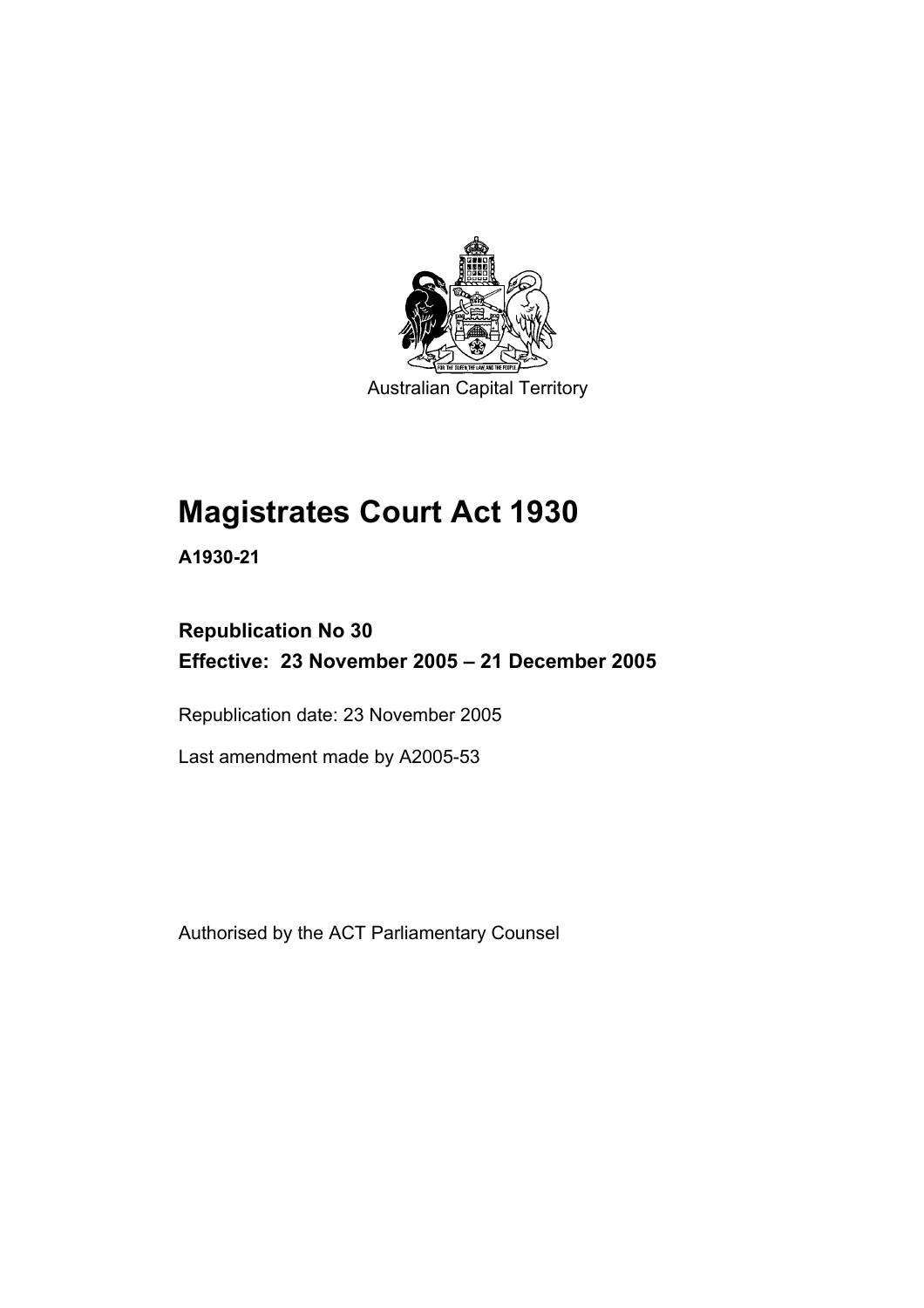#### **About this republication**

#### **The republished law**

This is a republication of the *Magistrates Court Act 1930* (including any amendment made under the *Legislation Act 2001*, part 11.3 (Editorial changes)) as in force on 23 November 2005*.*  It also includes any amendment, repeal or expiry affecting the republished law to 23 November 2005.

The legislation history and amendment history of the republished law are set out in endnotes 3 and 4.

#### **Kinds of republications**

The Parliamentary Counsel's Office prepares 2 kinds of republications of ACT laws (see the ACT legislation register at www.legislation.act.gov.au):

- authorised republications to which the *Legislation Act 2001* applies
- unauthorised republications.

The status of this republication appears on the bottom of each page.

#### **Editorial changes**

The *Legislation Act 2001*, part 11.3 authorises the Parliamentary Counsel to make editorial amendments and other changes of a formal nature when preparing a law for republication. Editorial changes do not change the effect of the law, but have effect as if they had been made by an Act commencing on the republication date (see *Legislation Act 2001*, s 115 and s 117). The changes are made if the Parliamentary Counsel considers they are desirable to bring the law into line, or more closely into line, with current legislative drafting practice.

This republication includes amendments made under part 11.3 (see endnote 1).

#### **Uncommenced provisions and amendments**

If a provision of the republished law has not commenced or is affected by an uncommenced amendment, the symbol  $\mathbf{U}$  appears immediately before the provision heading. The text of the uncommenced provision or amendment appears only in the last endnote.

#### **Modifications**

If a provision of the republished law is affected by a current modification, the symbol  $\mathbf{M}$ appears immediately before the provision heading. The text of the modifying provision appears in the endnotes. For the legal status of modifications, see *Legislation Act 2001*, section 95.

#### **Penalties**

The value of a penalty unit for an offence against this republished law at the republication date is—

- (a) if the person charged is an individual—\$100; or
- (b) if the person charged is a corporation—\$500.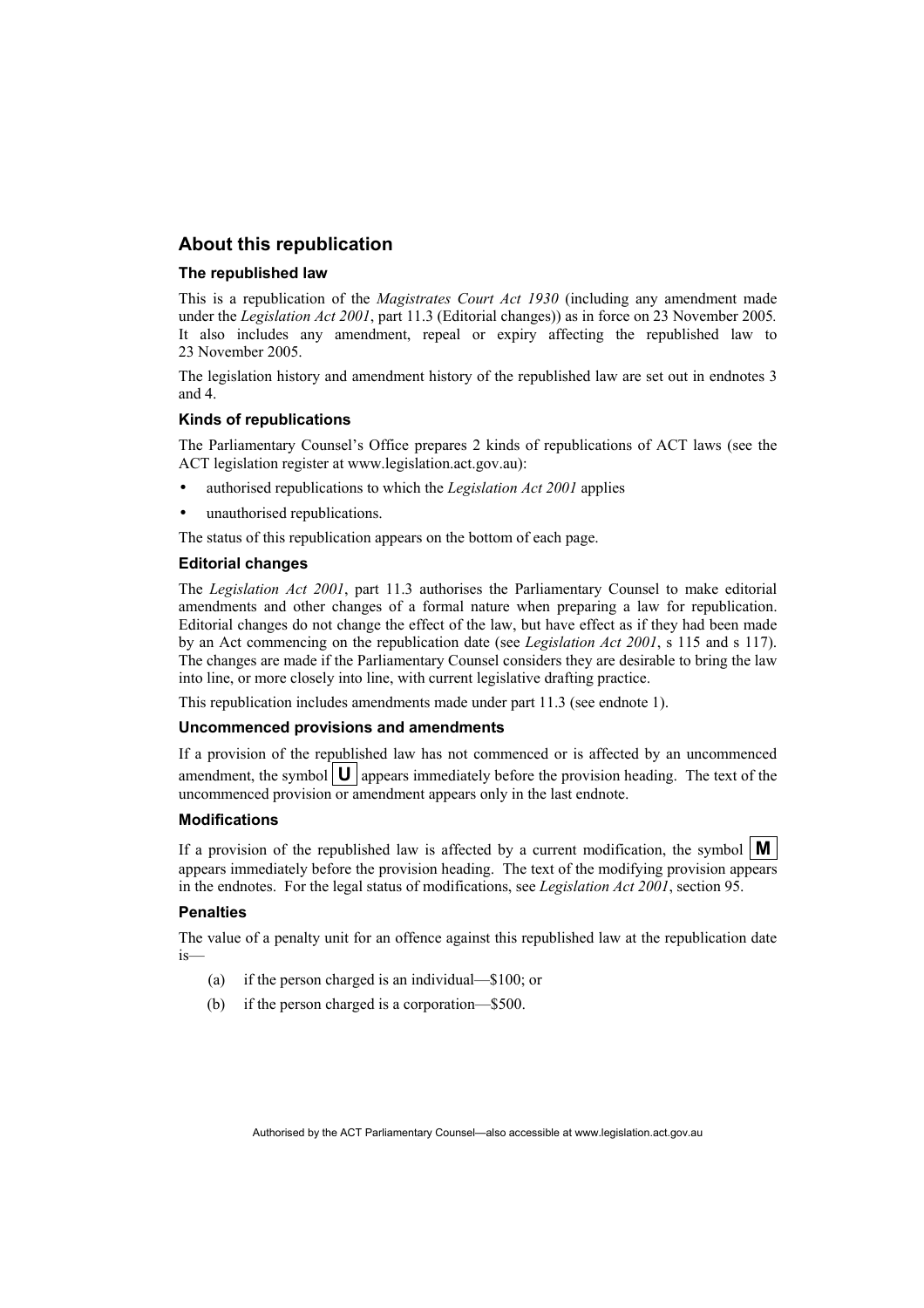

# **Magistrates Court Act 1930**

# **Contents**

|                  |                                                       | Page           |
|------------------|-------------------------------------------------------|----------------|
| <b>Chapter 1</b> | <b>Preliminary</b>                                    |                |
| 1                | Name of Act                                           | $\overline{2}$ |
| 2                | Dictionary                                            | $\overline{2}$ |
| 3                | <b>Notes</b>                                          | $\overline{2}$ |
| 3A               | Offences against Act-application of Criminal Code etc | 3              |
|                  |                                                       |                |
| <b>Chapter 2</b> | <b>Magistrates Court and magistrates</b>              |                |
| <b>Part 2.1</b>  | The court                                             |                |
| 4                | Constitution of court                                 | 4              |
| 5                | Arrangement of court business                         | 4              |
|                  |                                                       |                |

| R30      |  |
|----------|--|
| 23/11/05 |  |

Magistrates Court Act 1930 Effective: 23/11/05-21/12/05 contents 1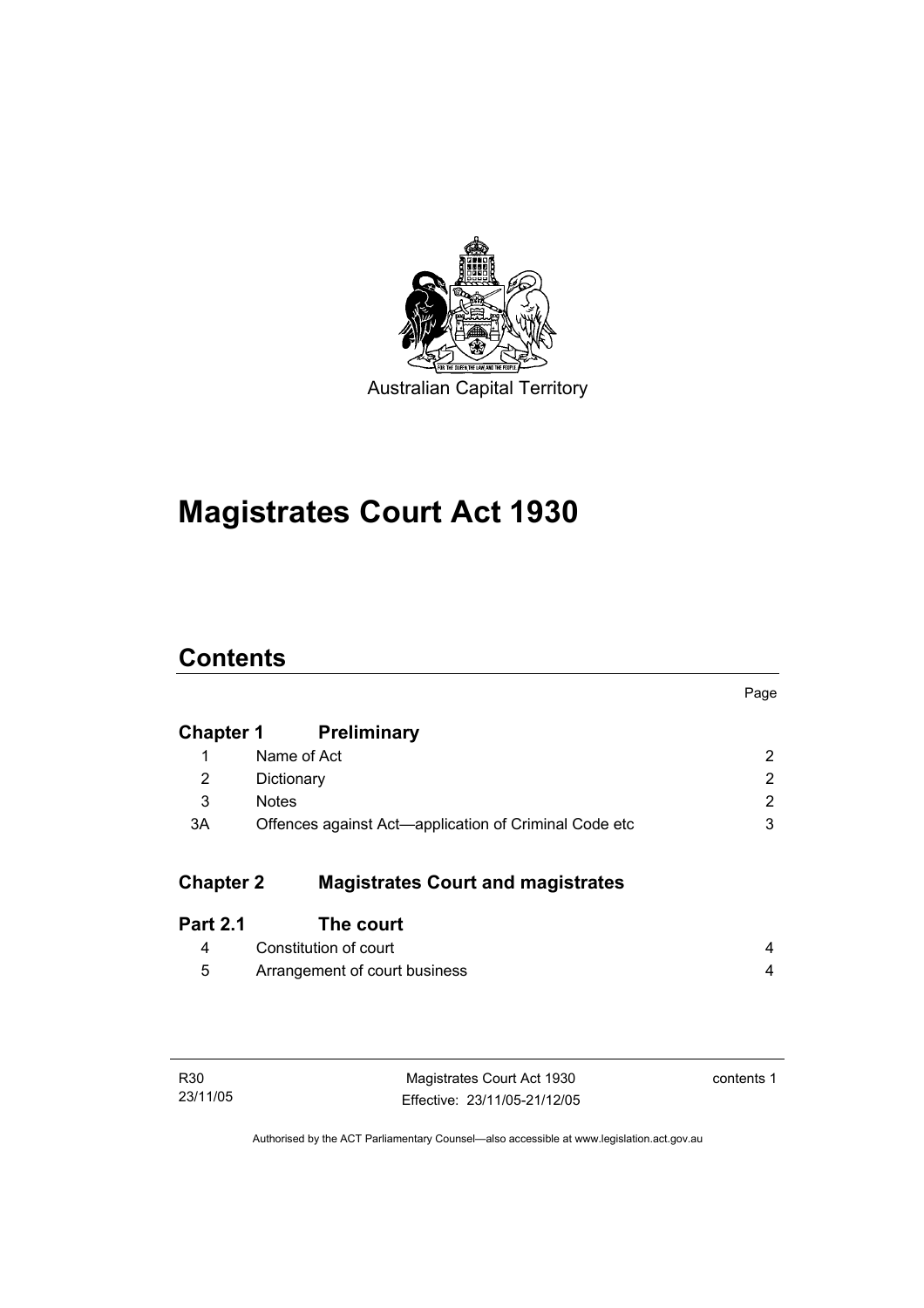#### **Contents**

|                 |                                                             | Page           |
|-----------------|-------------------------------------------------------------|----------------|
| <b>Part 2.2</b> | Appointment and jurisdiction of magistrates                 |                |
| Division 2.2.1  | Magistrates other than special magistrates                  |                |
| 6               | Meaning of <i>magistrate</i> in div 2.2.1                   | 5              |
| $\overline{7}$  | Appointment of Chief Magistrate and other magistrates       | 5              |
| 7A              | Eligibility for appointment as magistrate                   | 5              |
| 7B              | Seniority of magistrates                                    | 5              |
| 7C              | Conditions of appointment of magistrates                    | 6              |
| 7D              | Term of appointment of magistrates                          | 6              |
| 7E              | <b>Acting Chief Magistrate</b>                              | 6              |
| 7F              | Retirement                                                  | 6              |
| 7G              | Magistrates not to do other work                            | $\overline{7}$ |
| 7H              | Rights of public servants                                   | $\overline{7}$ |
| Division 2.2.2  | <b>Special magistrates</b>                                  |                |
| 8               | Appointment of special magistrates                          | 8              |
| 8A              | Term of appointment of special magistrates                  | 8              |
| 8B              | Conditions of appointment of special magistrates            | 8              |
| Division 2.2.3  | <b>Registrar and other court officers</b>                   |                |
| 9               | Appointment of registrar etc                                | 9              |
| <b>9A</b>       | Staff assisting registrar                                   | 9              |
| 9B              | Registrar's functions                                       | 9              |
| Division 2.2.4  | <b>Jurisdiction of magistrates</b>                          |                |
| 10P             | Oath etc of office                                          | 9              |
| 11              | Acts done beyond ACT                                        | 10             |
| 12              | Acts by magistrate out of court etc                         | 10             |
| 13              | Issue of warrant of commitment etc after case decided       | 11             |
| 15              | Process not invalid only because of death of magistrate etc | 11             |
| 16              | Order instead of mandamus                                   | 11             |
| 17              | Magistrates may exercise functions of justices of peace     | 11             |
| <b>Part 2.3</b> | Protection of magistrates in execution of their<br>office   |                |
| 17A             | Magistrate sued for act not within jurisdiction             | 12             |

| contents 2 | Magistrates Court Act 1930   | R30      |
|------------|------------------------------|----------|
|            | Effective: 23/11/05-21/12/05 | 23/11/05 |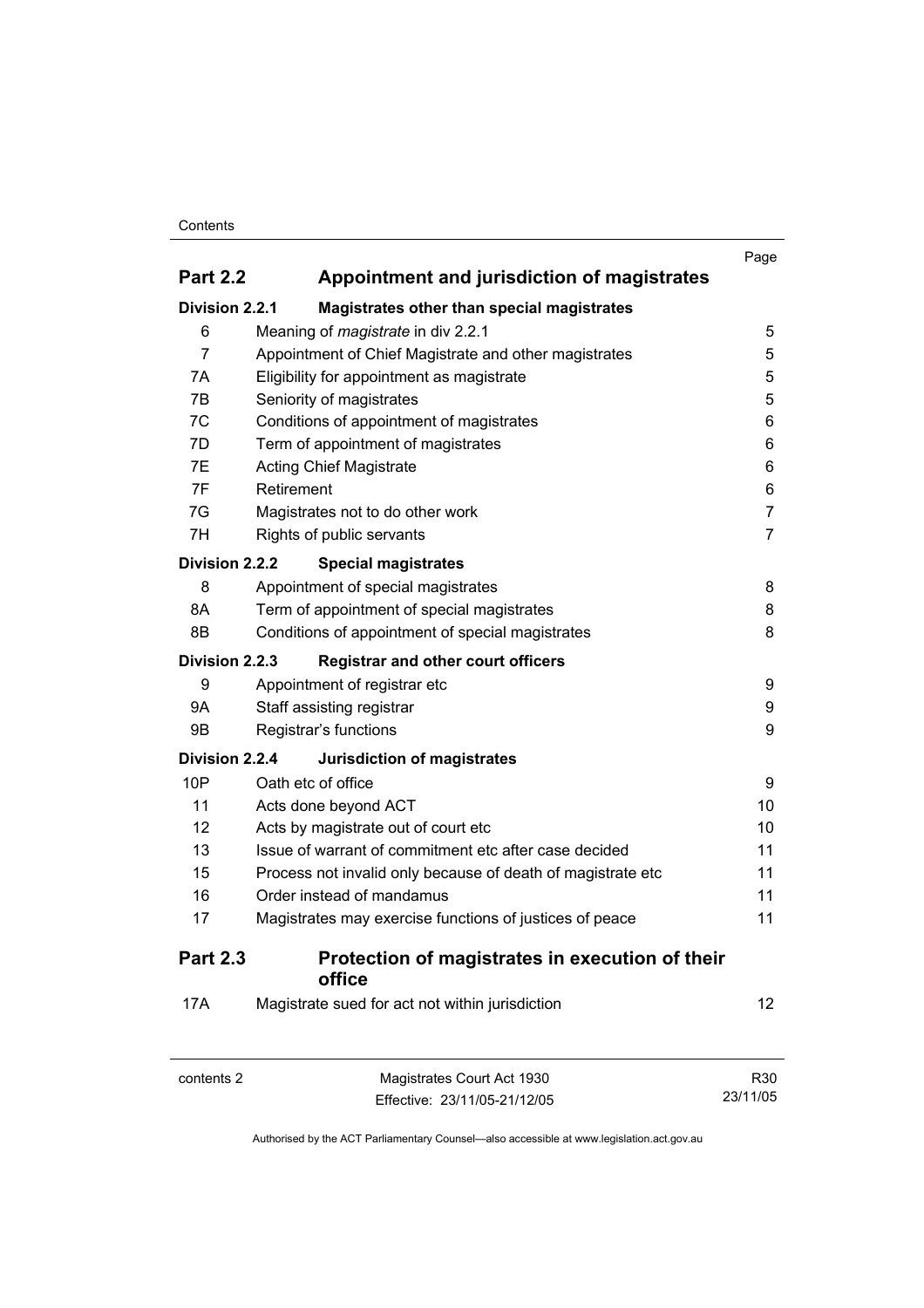|     |                                                                                       | Page |
|-----|---------------------------------------------------------------------------------------|------|
| 17B | No action against magistrate after order nisi to quash conviction has<br>been granted | 13   |
| 17C | Warrant or writ by magistrate on order of court                                       | 13   |
| 17D | No action for acts done under Supreme Court order                                     | 13   |
| 17F | No action if proceeding confirmed on appeal                                           | 13   |
| 17F | Actions in cases prohibited                                                           | 13   |
| 17G | Payment into court                                                                    | 14   |
| 17H | No action against magistrate for judicial acts in Magistrates Court                   | 14   |
| 17I | Magistrate sued for acts within magistrate's jurisdiction only liable in              |      |
|     | case of malice and absence of reasonable and probable cause                           | 14   |
| 17J | Verdict for defendant                                                                 | 15   |
| 17K | Damages                                                                               | 15   |

# **Chapter 3 Criminal proceedings**

| <b>Part 3.1</b> | <b>Preliminary</b>                                                                |            |
|-----------------|-----------------------------------------------------------------------------------|------------|
| 18A             | Definitions for ch 3                                                              | 16         |
| <b>Part 3.2</b> | <b>Criminal jurisdiction</b>                                                      |            |
| 19              | Jurisdiction of court                                                             | 17         |
| 21              | Jurisdiction of court if defendant absent from ACT                                | 17         |
| 22              | Proceeding of court if it considers offence should be dealt with on<br>indictment | 17         |
| 23B             | Rectification of certain orders etc                                               | 17         |
| <b>Part 3.3</b> | <b>Beginning criminal proceedings</b>                                             |            |
| Division 3.3.1  | <b>Beginning criminal proceedings-general</b>                                     |            |
| 25              | Informations                                                                      | 21         |
| Division 3.3.2  | <b>Informations</b>                                                               |            |
| 26              | Laying of informations                                                            | 21         |
| 27              | Description of people and property and of offences                                | 21         |
| 28              | Power of court to amend information                                               | 21         |
| 29              | Court may adjourn hearing if amendment made                                       | 22         |
| 30              | Form of information                                                               | 22         |
| R <sub>30</sub> | Magistrates Court Act 1930                                                        | contents 3 |
| 23/11/05        | Effective: 23/11/05-21/12/05                                                      |            |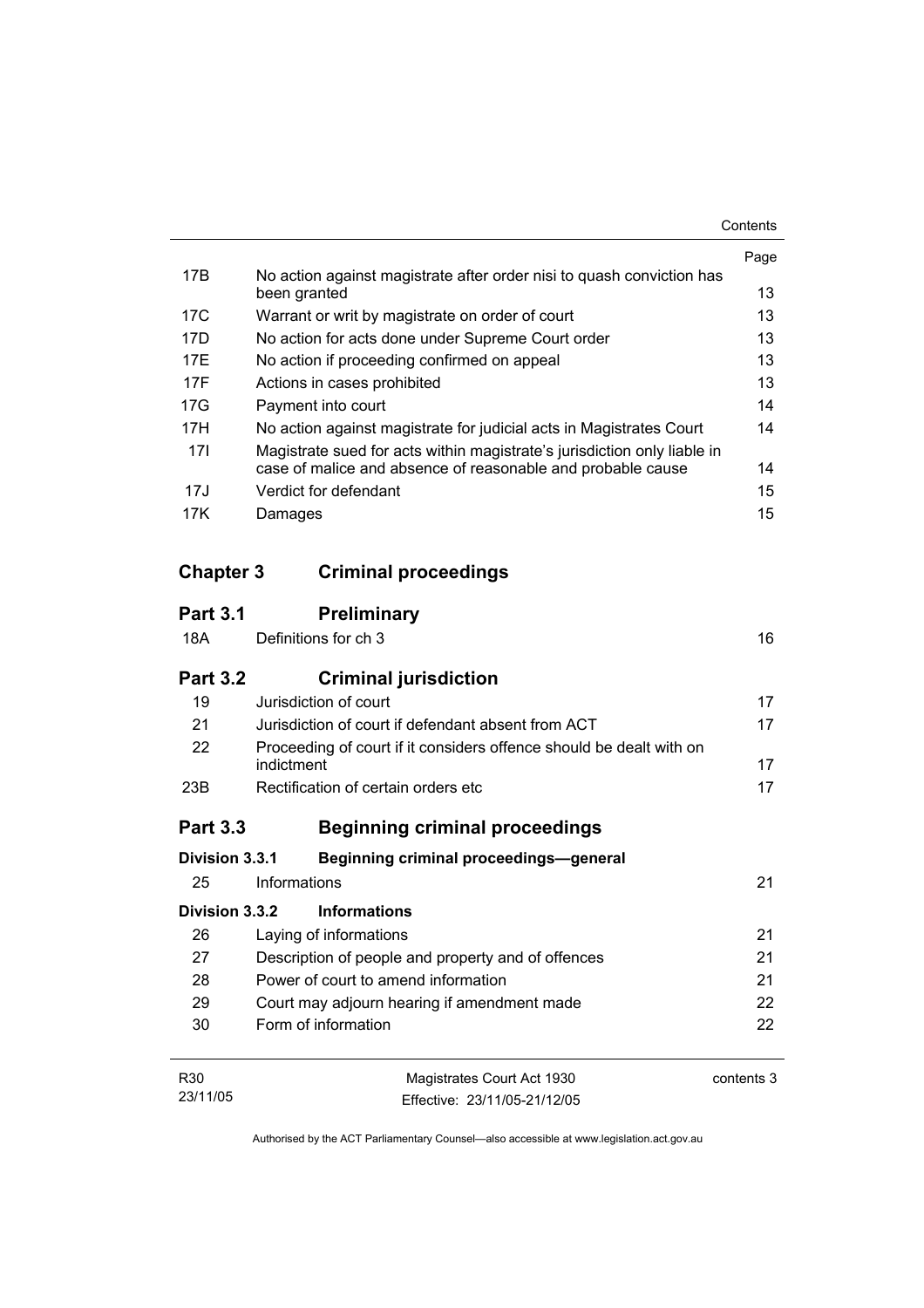#### **Contents**

|                 |                                                                 | Page     |
|-----------------|-----------------------------------------------------------------|----------|
| Division 3.3.3  | <b>Summonses</b>                                                |          |
| 37              | When magistrate may issue summons                               | 22       |
| 38              | Form of summons                                                 | 23       |
| 41              | Service of summons                                              | 23       |
| Division 3.3.4  | Warrants                                                        |          |
| 42              | Issue of warrant and summons                                    | 23       |
| 43              | Procedure on filing indictment                                  | 24       |
| 44              | Direction of warrant                                            | 25       |
| 45              | Any police officer may execute warrant                          | 25       |
| 47              | Form of arrest warrant                                          | 26       |
| 48              | Warrant to be in force till executed                            | 26       |
| 49              | Sunday warrants                                                 | 26       |
| <b>Part 3.4</b> | <b>Hearing of criminal proceedings</b>                          |          |
| Division 3.4.1  | Hearing of criminal proceedings-general                         |          |
| 53              | Conduct of case generally                                       | 27       |
| 54              | If both parties present in court to hear case                   | 27       |
| Division 3.4.2  | <b>Warrants for witnesses</b>                                   |          |
| 63              | Warrant to bring witness to court                               | 27       |
| 64              | Warrant in the first instance                                   | 28       |
| Division 3.4.3  | <b>Remand</b>                                                   |          |
| 70              | Remand of defendant                                             | 28       |
| 72              | Bringing up during remand                                       | 30       |
| 72A             | Hearing of bail applications                                    | 30       |
| 72B             | Defendant's appearance in proceeding other than bail proceeding | 30       |
| 73              | Bail of defendant during examination                            | 31       |
| Division 3.4.4  | <b>Committal and recognisance</b>                               |          |
| 73A             | Extended application of div 3.4.4                               | 31       |
| 74              | Committal or detention before decision                          | 31       |
| 75              | Committal of witness or of defendant after decision             | 31       |
| 76              | Witnesses may be discharged on recognisance                     | 31       |
| 77              | Recognisances                                                   | 32       |
| 78              | Issue of warrant for non-appearance                             | 32       |
| contents 4      | Magistrates Court Act 1930                                      | R30      |
|                 | Effective: 23/11/05-21/12/05                                    | 23/11/05 |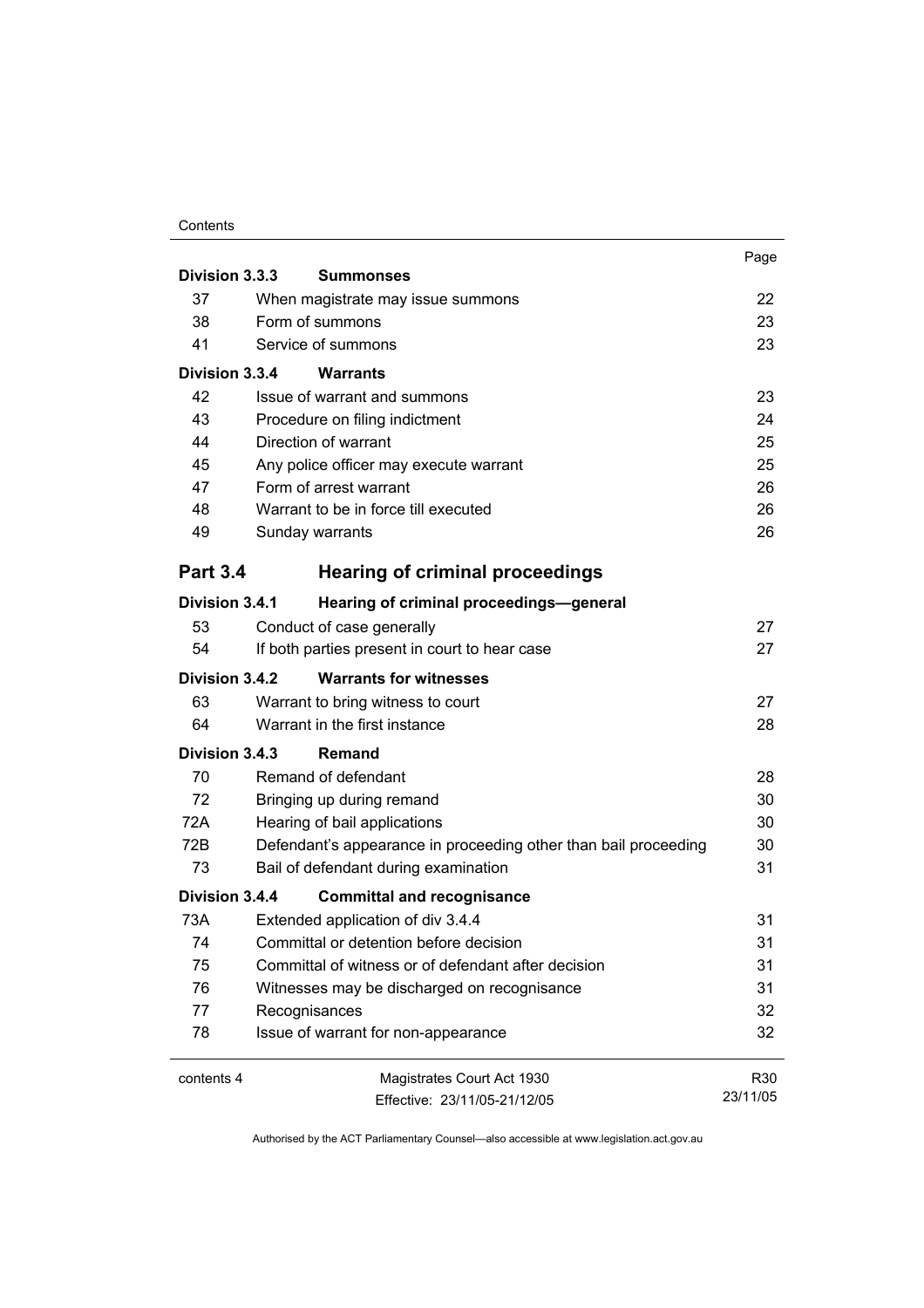| 79<br>80<br>82<br>Division 3.4.5<br>83<br>84 | Recognisances taken out of court<br>Forfeited recognisances-how enforced<br>Conveying people to custody<br><b>Adjournment of criminal proceedings</b><br>Magistrate may adjourn court generally<br>Particular cases may be adjourned<br>Proceeding if either party not present at adjourned hearing<br>Proceeding if both parties present at adjourned hearing<br>Witness to attend adjourned etc hearing | Page<br>32<br>32<br>33<br>33<br>33<br>34<br>34<br>34 |
|----------------------------------------------|-----------------------------------------------------------------------------------------------------------------------------------------------------------------------------------------------------------------------------------------------------------------------------------------------------------------------------------------------------------------------------------------------------------|------------------------------------------------------|
|                                              |                                                                                                                                                                                                                                                                                                                                                                                                           |                                                      |
|                                              |                                                                                                                                                                                                                                                                                                                                                                                                           |                                                      |
|                                              |                                                                                                                                                                                                                                                                                                                                                                                                           |                                                      |
|                                              |                                                                                                                                                                                                                                                                                                                                                                                                           |                                                      |
|                                              |                                                                                                                                                                                                                                                                                                                                                                                                           |                                                      |
|                                              |                                                                                                                                                                                                                                                                                                                                                                                                           |                                                      |
|                                              |                                                                                                                                                                                                                                                                                                                                                                                                           |                                                      |
| 85                                           |                                                                                                                                                                                                                                                                                                                                                                                                           |                                                      |
| 86                                           |                                                                                                                                                                                                                                                                                                                                                                                                           |                                                      |
| 87                                           |                                                                                                                                                                                                                                                                                                                                                                                                           |                                                      |
| 88                                           | Postponement of hearing                                                                                                                                                                                                                                                                                                                                                                                   | 35                                                   |
| <b>Part 3.5</b>                              | <b>Proceedings for indictable offences</b>                                                                                                                                                                                                                                                                                                                                                                |                                                      |
| Division 3.5.1                               | Preliminary                                                                                                                                                                                                                                                                                                                                                                                               |                                                      |
| 88A                                          | Meaning of jury in pt 3.5                                                                                                                                                                                                                                                                                                                                                                                 | 36                                                   |
| Division 3.5.2                               | Indictable offences-beginning of proceedings                                                                                                                                                                                                                                                                                                                                                              |                                                      |
| 89                                           | Disobedience of summons                                                                                                                                                                                                                                                                                                                                                                                   | 36                                                   |
| 89A                                          | Accused person may be excused from attendance before court                                                                                                                                                                                                                                                                                                                                                | 37                                                   |
| 90                                           | Procedure if informant proposes to tender written statements to court                                                                                                                                                                                                                                                                                                                                     | 38                                                   |
| 90AA                                         | Written statements may be admitted in evidence                                                                                                                                                                                                                                                                                                                                                            | 40                                                   |
| 90AB                                         | 42<br>Preliminary examination if written statements not tendered                                                                                                                                                                                                                                                                                                                                          |                                                      |
| 90ABA                                        | Attendance not required under s 90AA or s 90AB if order made under s<br>89A                                                                                                                                                                                                                                                                                                                               | 42                                                   |
| 90A                                          | Plea of guilty in committal proceeding                                                                                                                                                                                                                                                                                                                                                                    | 43                                                   |
| 91                                           | Court may discharge accused                                                                                                                                                                                                                                                                                                                                                                               | 46                                                   |
| 92                                           | Proceeding if evidence sufficient to put accused on trial                                                                                                                                                                                                                                                                                                                                                 | 47                                                   |
| 92A                                          | Committal for sentence for indictable offence tried summarily                                                                                                                                                                                                                                                                                                                                             | 48                                                   |
| 92B                                          | Depositions as evidence                                                                                                                                                                                                                                                                                                                                                                                   | 48                                                   |
| 93                                           | Admissions and confessions                                                                                                                                                                                                                                                                                                                                                                                | 48                                                   |
| Division 3.5.3                               | Indictable offences-proceedings after hearing of<br>evidence                                                                                                                                                                                                                                                                                                                                              |                                                      |
| 94                                           | Discharge or committal for trial                                                                                                                                                                                                                                                                                                                                                                          | 49                                                   |
| 95                                           | Depositions of dead or absent people                                                                                                                                                                                                                                                                                                                                                                      | 49                                                   |
| 96                                           | Evidence for defence                                                                                                                                                                                                                                                                                                                                                                                      | 50                                                   |
|                                              |                                                                                                                                                                                                                                                                                                                                                                                                           |                                                      |

| R30      | Magistrates Court Act 1930   | contents 5 |
|----------|------------------------------|------------|
| 23/11/05 | Effective: 23/11/05-21/12/05 |            |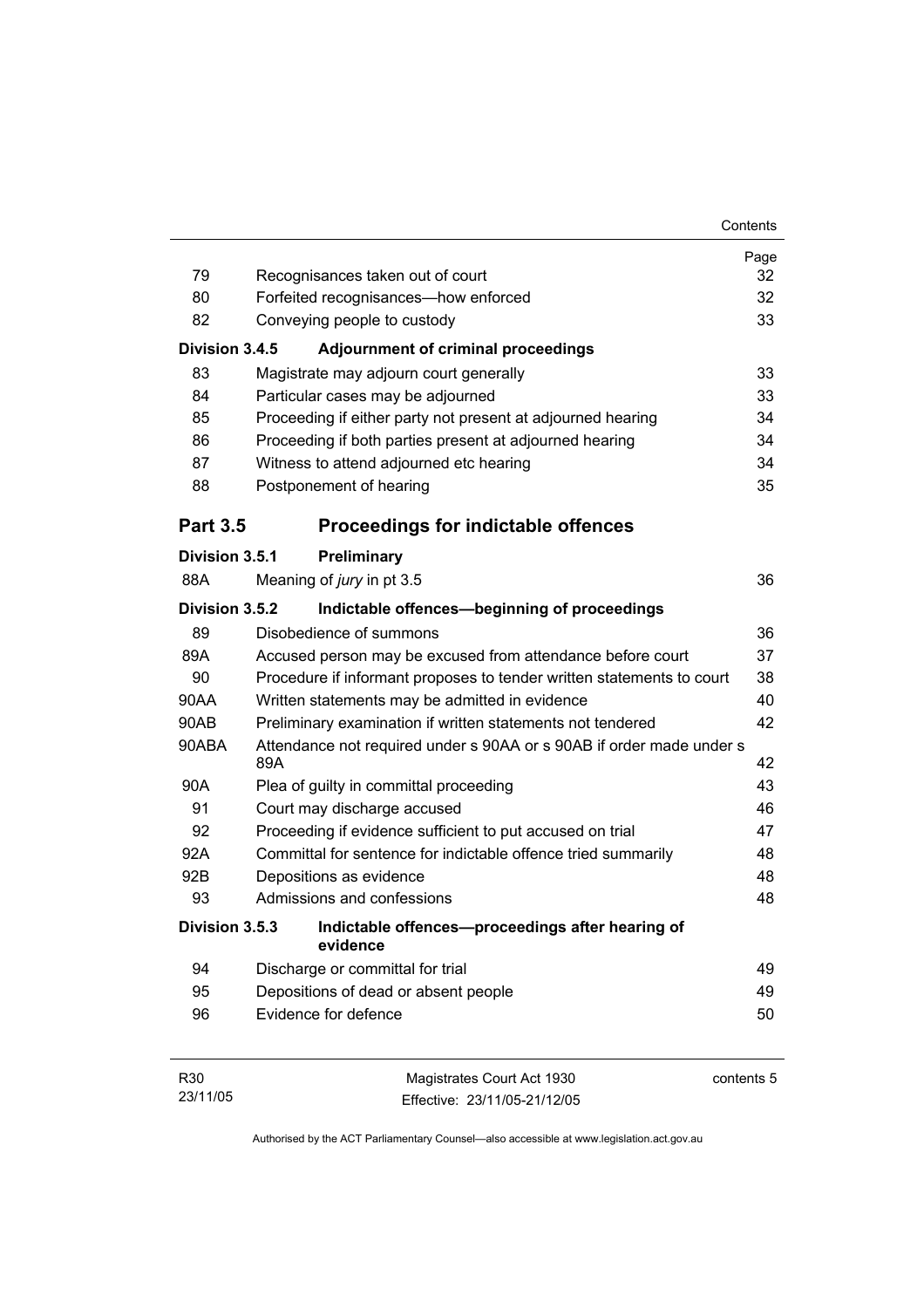#### **Contents**

| Division 3.5.4  | Indictable offences-costs                                                               | Page     |
|-----------------|-----------------------------------------------------------------------------------------|----------|
| 97              | Discontinued proceeding                                                                 | 50       |
| Division 3.5.5  | Indictable offences-witness recognisances                                               |          |
| 103             | Recognisance of witnesses etc                                                           | 51       |
| 104             | Signature of magistrate-notice to witnesses                                             | 51       |
| 105             | Court may commit noncompliant witness                                                   | 51       |
| Division 3.5.6  | Indictable offences-other provisions                                                    |          |
| 105A            | Meaning of certified copy of depositions in div 3.5.6                                   | 52       |
| 106             | Giving depositions etc to director of public prosecutions                               | 52       |
| 107             | Giving documents to proper officer of court                                             | 53       |
| 108             | Accused person may obtain copies of depositions etc                                     | 53       |
| <b>Part 3.6</b> | Proceedings for offences punishable summarily                                           |          |
| 108A            | Indictable offences dealt with summarily                                                | 55       |
| 109             | Dismissal or adjournment in absence of informant                                        | 55       |
| 110             | Hearing in absence of defendant                                                         | 56       |
| 111             | Adjournment if defendant does not appear                                                | 57       |
| 113             | Proceeding at hearing on defendant's confession                                         | 57       |
| 114             | If defendant does not admit the case                                                    | 58       |
| 115             | Conduct of summary proceeding                                                           | 58       |
| <b>Part 3.7</b> | Service and pleading by post for certain                                                |          |
|                 | offences                                                                                |          |
| 116A            | Definitions for pt 3.7                                                                  | 59       |
| 116AA           | Meaning of prescribed offence for pt 3.7                                                | 59       |
| 116B            | Service of summons for prescribed offence                                               | 60       |
| 116BA<br>116C   | Giving of notice by registrar<br>Proof of service                                       | 61<br>61 |
| 116D            | Pleas to prescribed offence                                                             | 62       |
| 116E            |                                                                                         | 62       |
| 116F            | Procedure if plea of guilty entered<br>Procedure if notice of intention to defend given | 63       |
| 116FA           | Procedure if defendant pleads not guilty                                                | 63       |
| 116G            | Procedure if defendant does not plead                                                   | 64       |
| 116H            | Restricted penalties under pt 3.7                                                       | 64       |
| contents 6      | Magistrates Court Act 1930                                                              | R30      |
|                 | Fffective: 23/11/05-21/12/05                                                            | 23/11/05 |

Effective: 23/11/05-21/12/05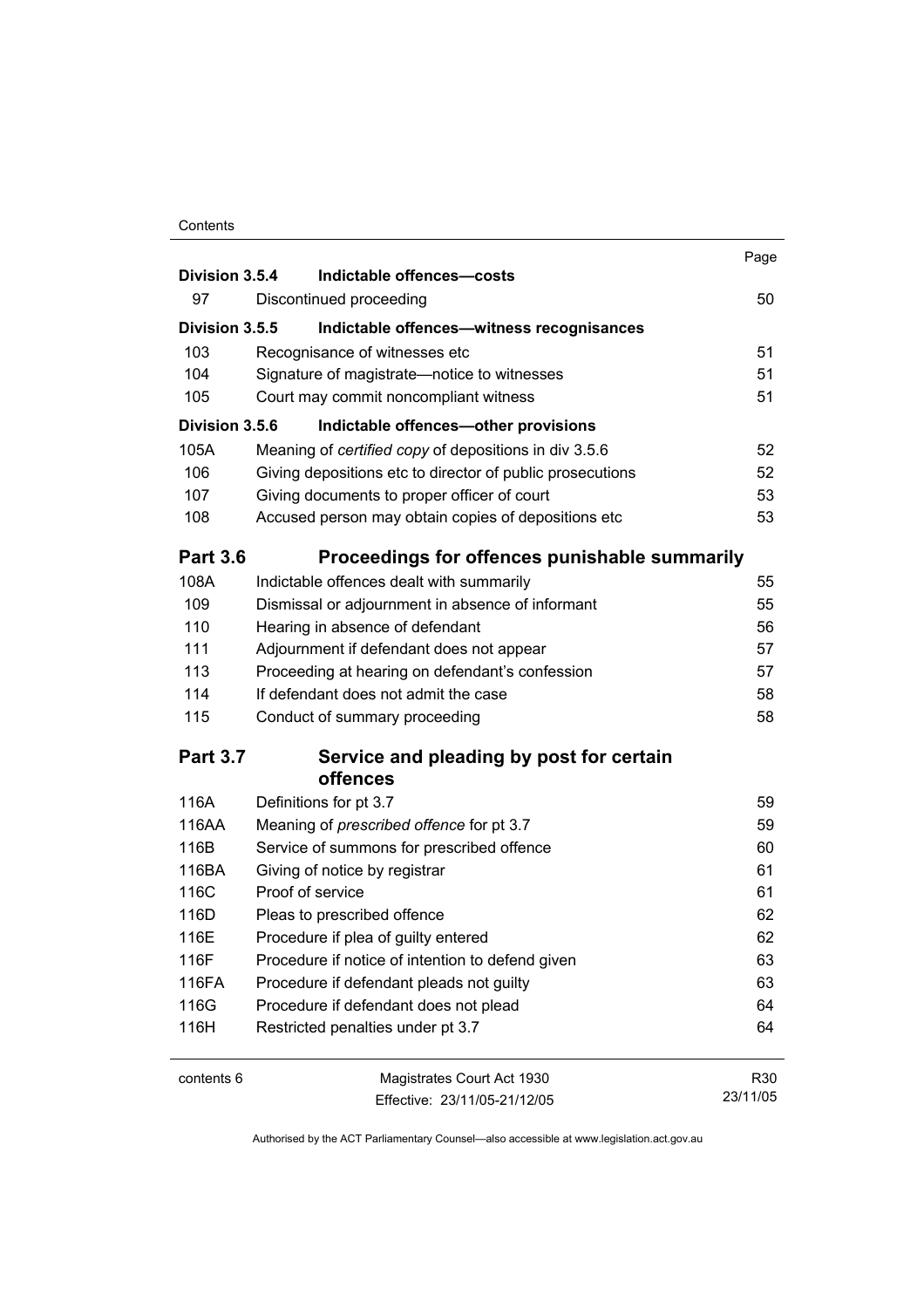### **Contents** Page 116I Consequences of conviction in absence of defendant 65 **Part 3.8 Infringement notices for certain offences Division 3.8.1 Preliminary** 117 Definitions for pt 3.8 67 118 Purpose and effect of pt 3.8 68 119 Regulations about infringement notice offences 69 **Division 3.8.2 Infringement and reminder notices** 120 Service of infringement notices 70 121 Contents of infringement notices 70 122 Additional information in infringement notices 72 123 Time for payment of infringement notice penalty 73 124 Extension of time to pay penalty 124 Extension of time to pay penalty 125 Effect of payment of infringement notice penalty 74 126 Application for withdrawal of infringement notice 75 127 Withdrawal of infringement notice 75 128 Guidelines about withdrawal of infringement notices 76 129 Reminder notices 77 130 Contents of reminder notices 77 131 Additional information in reminder notices 78 **Division 3.8.3 Additional provisions for vehicle-related offences** 131A Meaning of *infringement notice* 80 131B Service of infringement notice on responsible person for vehicles 80 131C Liability for vehicle-related offences 82 131D Illegal user declarations 83 131E Known offender declarations 84 131F Sold vehicle declarations 86 131G Unknown offender declarations 87 **Division 3.8.4 Disputing liability for infringement notices** 132 Disputing liability for infringement notice offence 88 133 Extension of time to dispute liability **133** Extension of time to dispute liability 134 Procedure if liability disputed 89

| R30      | Magistrates Court Act 1930   | contents 7 |
|----------|------------------------------|------------|
| 23/11/05 | Effective: 23/11/05-21/12/05 |            |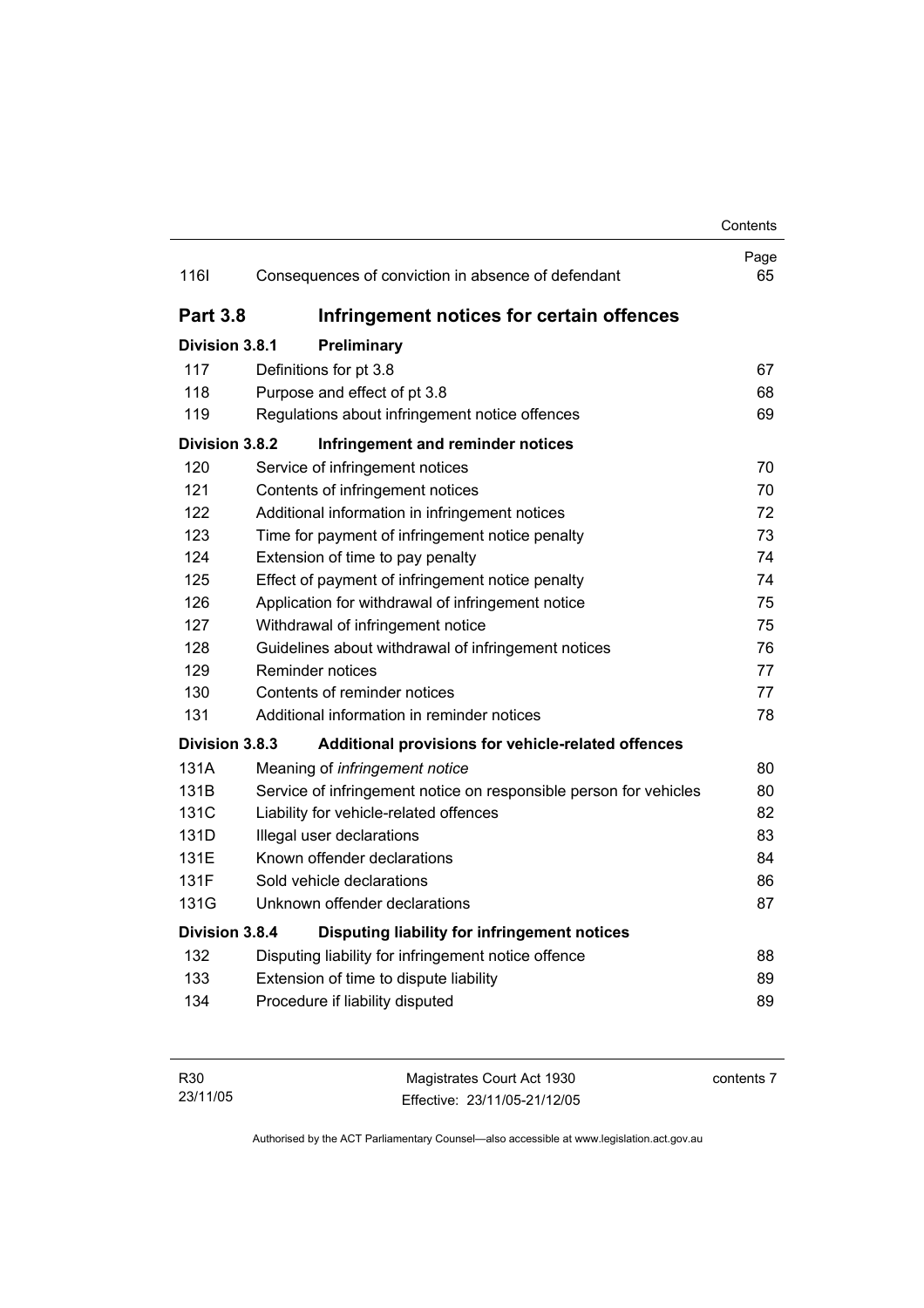|                 |                                                    | Page |
|-----------------|----------------------------------------------------|------|
| Division 3.8.5  | Infringement notices-other provisions              |      |
| 134A            | Authorised people for infringement notice offences | 91   |
| 135             | Delegation of administering authority's functions  | 92   |
| 136             | Evidentiary certificates                           | 92   |
| <b>Part 3.9</b> | <b>Enforcement of criminal decisions</b>           |      |
| Division 3.9.1  | Enforcement of criminal decisions-general          |      |
| 141             | Minute of decision and notice to defendant         | 94   |
| 142             | Formal convictions and orders                      | 94   |
| 143             | Consequences if information dismissed              | 95   |
| 144             | Copies of informations and other documents         | 95   |
| 145             | Imprisonment in first instance                     | 96   |
| Division 3.9.2  | <b>Enforcement of fines</b>                        |      |
| 146             | Definitions for div 3.9.2                          | 96   |
| 147             | Payment of fine                                    | 97   |
| 147A            | Notice of address etc                              | 98   |
| 147B            | Access to particulars of address                   | 98   |
| 147C            | Doubtful service                                   | 99   |
| 148             | Court may allow time to pay                        | 99   |
| 149             | Penalty notice                                     | 100  |
| 150             | <b>Default</b>                                     | 101  |
| 151             | Default notice                                     | 101  |
| 152             | Special arrangements                               | 102  |
| 153             | Notice for suspension of driver licence etc        | 103  |
| 154             | Access to personal information                     | 104  |
| 154D            | Committal to prison—fine defaulters                | 104  |
| 155             | Fine amounts to be paid to registrar               | 105  |
| 156             | Execution to stop on payment                       | 105  |
| 157             | Payment of amount to keeper or superintendent      | 105  |
| 158             | Fine satisfied by imprisonment                     | 106  |
| 159             | Remission                                          | 106  |
| 160             | Conviction or order quashed or set aside           | 106  |
| 161             | Other enforcement provisions not affected          | 107  |
|                 |                                                    |      |

| contents 8 | Magistrates Court Act 1930   | R30      |
|------------|------------------------------|----------|
|            | Effective: 23/11/05-21/12/05 | 23/11/05 |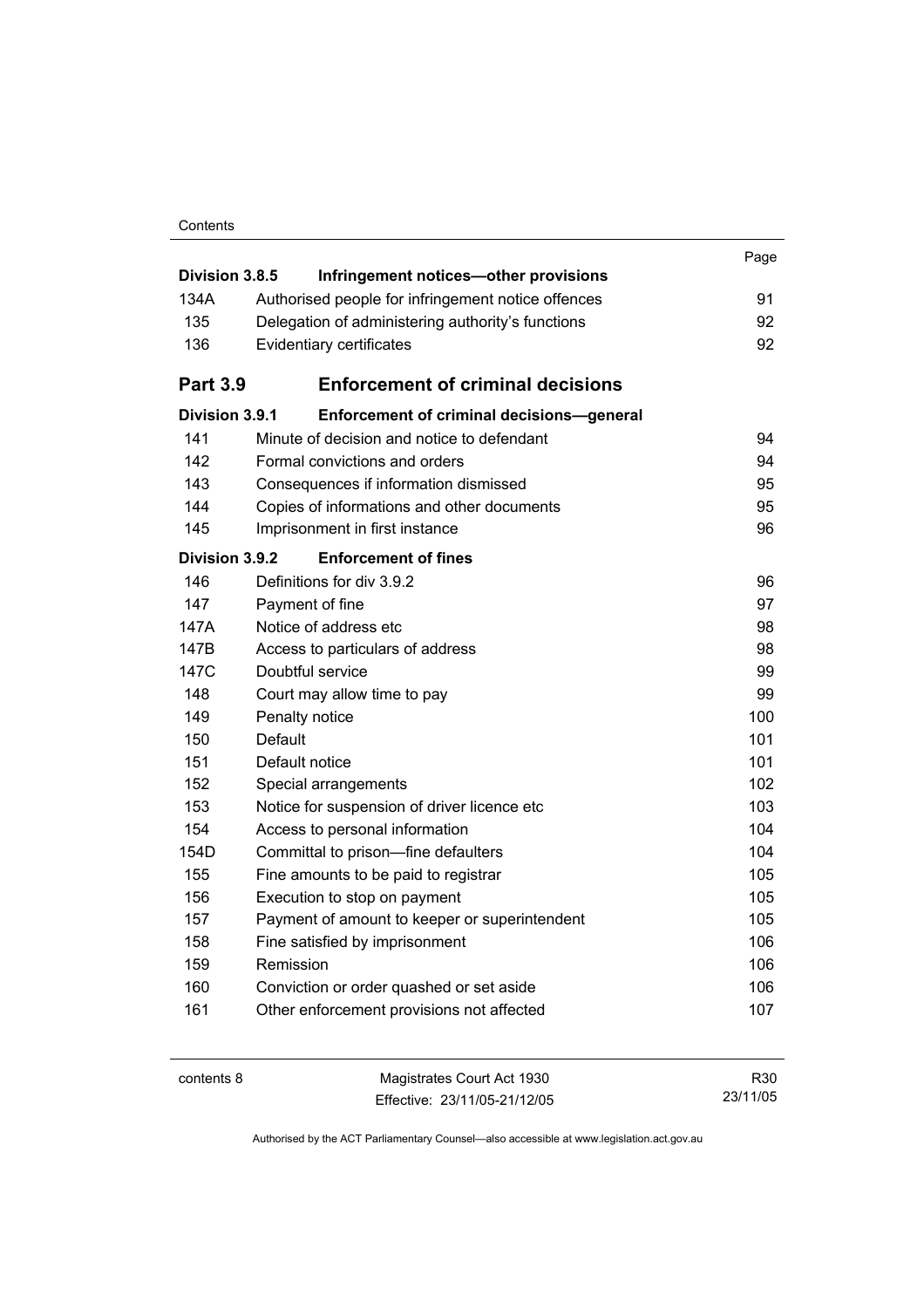|                  |                                                                     | Page       |
|------------------|---------------------------------------------------------------------|------------|
| Division 3.9.3   | Reciprocal enforcement of fines against bodies corporate            |            |
| 166A             | Definitions for div 3.9.3                                           | 107        |
| 166B             | Declarations relating to reciprocating courts                       | 108        |
| 166C             | Enforcement of fine                                                 | 108        |
| 166D             | Effect of enforcement by reciprocating court                        | 110        |
| 166E             | Registrar to notify payment of territory fine                       | 110        |
| Division 3.9.4   | Enforcement of criminal decisions-other provisions                  |            |
| 184              | Enforcement of costs against informant                              | 110        |
| 185              | Committal to prison-orders not involving payment of amount          | 111        |
| 186              | Warrant of commitment to prison                                     | 111        |
| 187              | Warrant of commitment if defendant already in prison                | 112        |
| 188              | Mitigation of payment by court                                      | 112        |
| 191              | Accounts to be kept of amounts received                             | 113        |
| 193              | Forfeited goods may be sold                                         | 113        |
| 194              | Warrant of commitment or writ of execution not void for form only   | 113        |
| 195              | Convictions etc to be given to Supreme Court registrar              | 114        |
| <b>Part 3.10</b> | <b>Criminal appeals</b>                                             |            |
| Division 3.10.1  | <b>Criminal appeals-jurisdiction of Supreme Court</b>               |            |
| 207              | Jurisdiction of Supreme Court                                       | 115        |
| Division 3.10.2  | Appeals in criminal matters                                         |            |
| 208              | Appeals to which div 3.10.2 applies                                 | 115        |
| 209              | Institution of appeal                                               | 117        |
| 210              | Substituted service of notice of appeal                             | 117        |
| 214              | Appeals in cases other than civil cases                             | 118        |
| 216              | Stay of execution pending appeal in certain cases                   | 119        |
| 218              | Orders by Supreme Court on appeals                                  | 119        |
| 219              | Barring right of appeal under div 3.10.2 if order to review granted | 120        |
| Division 3.10.2A | Reference appeals in criminal matters                               |            |
| 219A             | What is a reference appeal?                                         | 120        |
| 219AB            | Reference appeal following acquittal on indictment                  | 120        |
| 219AC            | Who may be heard at reference appeal                                | 121        |
| 219AD            | Reference appeal decision does not affect trial verdict             | 121        |
| R30              | Magistrates Court Act 1930                                          | contents 9 |

| R30      | Magistrates Court Act 1930   | contents |
|----------|------------------------------|----------|
| 23/11/05 | Effective: 23/11/05-21/12/05 |          |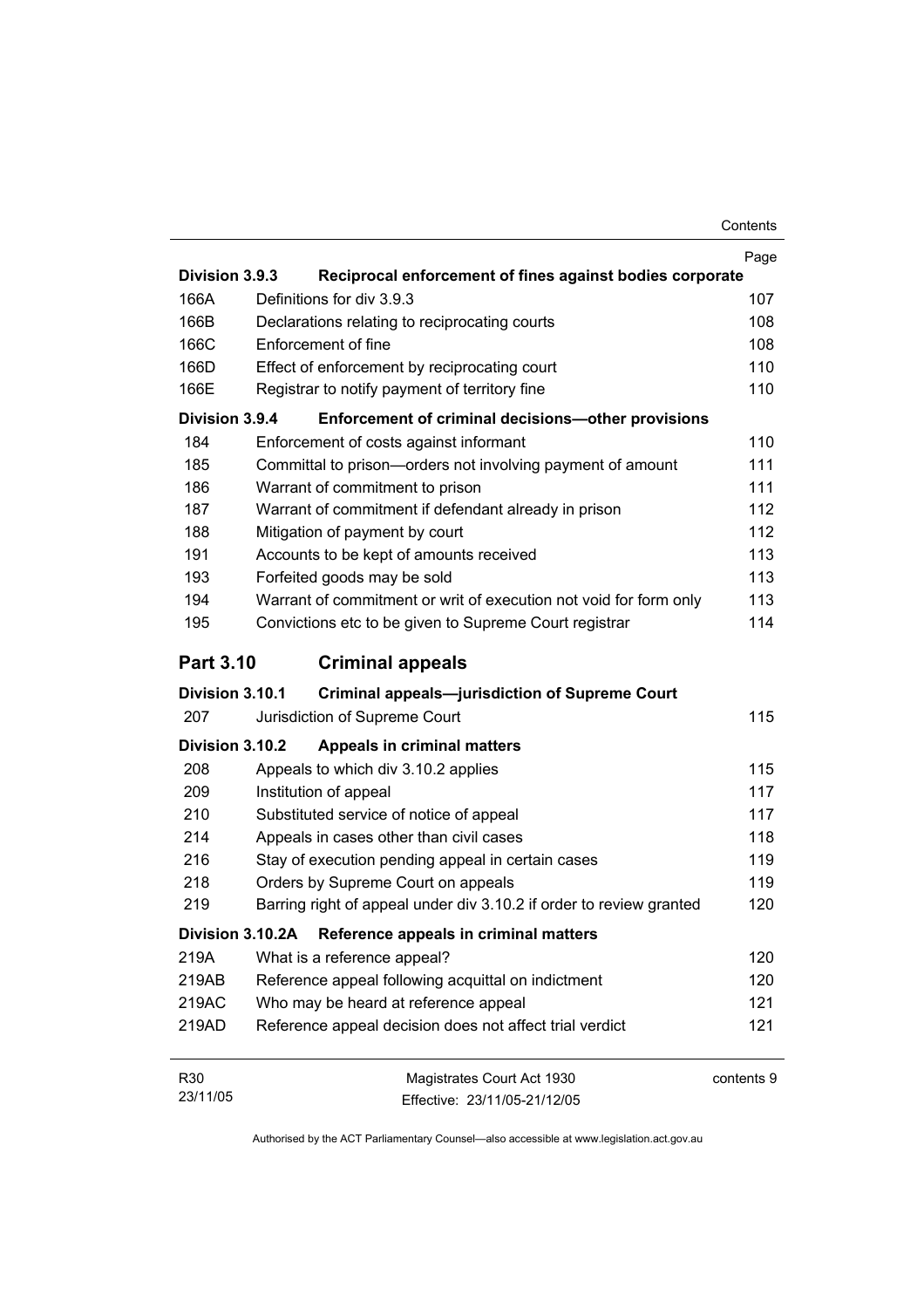#### **Contents**

|                  |                                                                           | Page     |
|------------------|---------------------------------------------------------------------------|----------|
| Division 3.10.3  | Orders to review in criminal matters                                      |          |
| 219B             | Appeals by way of orders to review                                        | 122      |
| 219C             | Grant of order nisi to review<br>Security for costs and stay of execution | 123      |
| 219D             |                                                                           | 124      |
| 219E             | Non-appearance of applicant                                               | 125      |
| 219F             | Powers of Supreme Court                                                   | 125      |
| Division 3.10.4  | <b>Criminal appeals-other provisions</b>                                  |          |
| 222              | Control of Supreme Court over summary convictions                         | 128      |
| 223              | Amendment of documents                                                    | 128      |
| 224              | In cases of certiorari                                                    | 129      |
| 225              | Notice dispensed with                                                     | 129      |
| 226              | Power of court to admit to bail                                           | 129      |
| 227              | Respecting the amendment of convictions etc                               | 130      |
| 228              | No summons or information                                                 | 130      |
| 229              | Distribution of penalty                                                   | 131      |
| 230              | Provisions applicable in relation to security given for costs of appeal   | 131      |
| <b>Part 3.11</b> | <b>Costs in criminal matters</b>                                          |          |
| 244              | Award of costs in criminal matters                                        | 133      |
| <b>Part 3.12</b> | <b>Securities in criminal matters</b>                                     |          |
| 249              | Securities taken under Act                                                | 134      |
| 250              | Recovery of amount due under security                                     | 134      |
| 252              | Sums paid by surety may be recovered from principal                       | 134      |
| 253              | Payment enforced by security                                              | 135      |
| 254              | Enforcement of recognisance                                               | 135      |
| <b>Chapter 4</b> | <b>Civil proceedings</b>                                                  |          |
| <b>Part 4.1</b>  | <b>Preliminary</b>                                                        |          |
| 256              | Application of ch 4 ((MC (CJ) Act, s 4)                                   | 137      |
| <b>Part 4.2</b>  | <b>Civil jurisdiction</b>                                                 |          |
| 257              | Personal actions at law—amount or value (MC (CJ) Act, s 5)                | 138      |
| contents 10      | Magistrates Court Act 1930                                                | R30      |
|                  | Effective: 23/11/05-21/12/05                                              | 23/11/05 |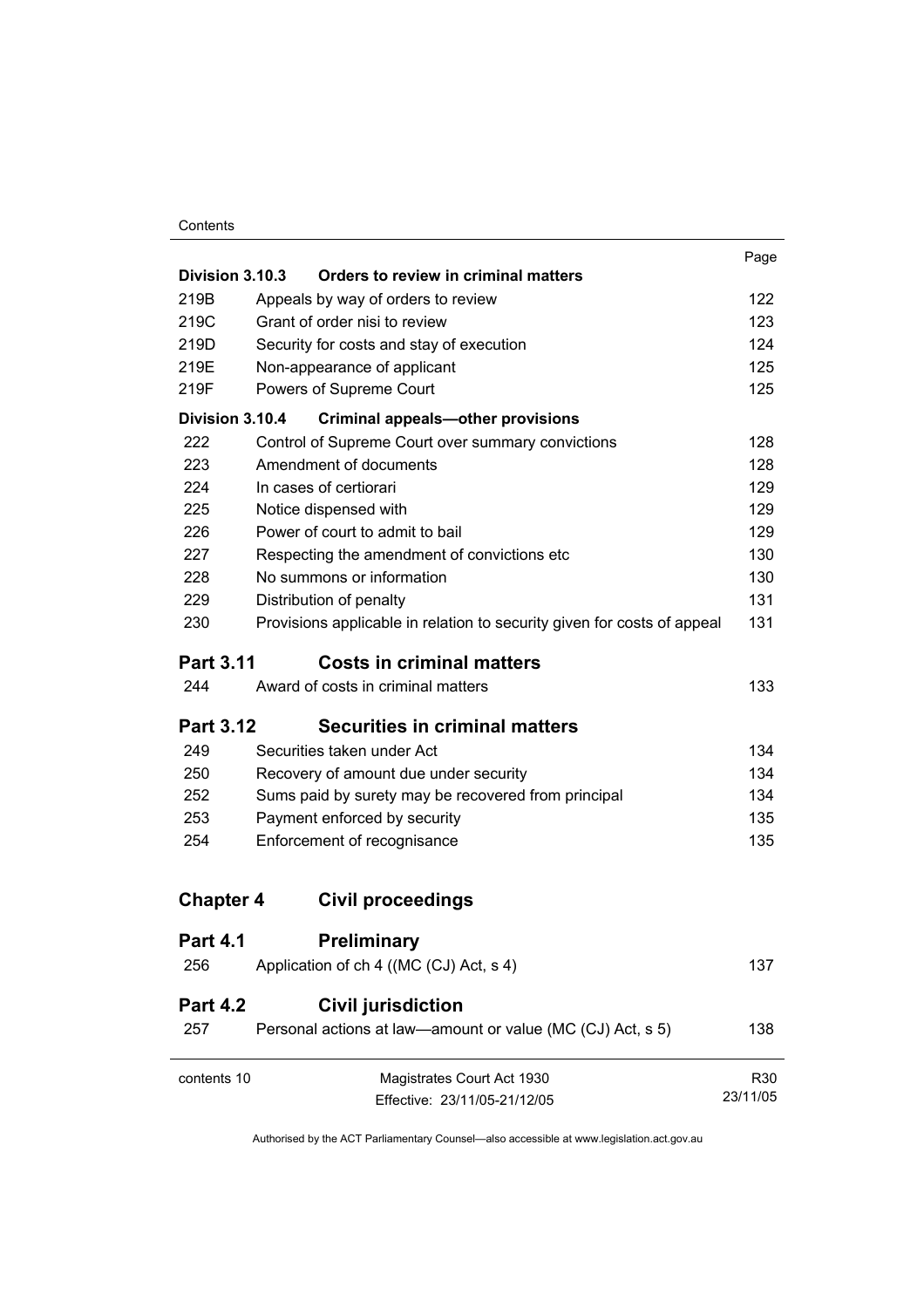|                 |                                                                                             | Page        |
|-----------------|---------------------------------------------------------------------------------------------|-------------|
| 258             | Power of court to grant relief (MC (CJ) Act, s 6)                                           | 139         |
| 259             | Rules of equity to prevail (MC (CJ) Act, s 7)                                               | 139         |
| 260             | Nuisance (MC (CJ) Act, s 8 (1) and (2))                                                     | 140         |
| 261             | Disputed debts (MC (CJ) Act, s 9)                                                           | 140         |
| 262             | Cause of action arising, or defendant resident, outside ACT (MC (CJ)<br>Act, s 10)          | 140         |
| 263             | Requests under conventions relating to legal proceedings in civil and<br>commercial matters | 141         |
| 264             | Proceedings affecting title to land (MC (CJ) Act, s 11)                                     | 141         |
| 265             | Disputes under Residential Tenancies Act (MC (CJ) Act, s 12A)                               | 141         |
| 266             | Complaints under Utilities Act, pt 12 (MC (CJ) Act, s 12B)                                  | 142         |
| <b>Part 4.3</b> | <b>Case stated for Supreme Court</b>                                                        |             |
| 267             | Case stated (MC (CJ) Act, s 194, s 395 (2))                                                 | 143         |
| <b>Part 4.4</b> | <b>Transfer of proceedings from or to Supreme</b><br>Court                                  |             |
| 268             | Transfer of action from Supreme Court (MC (CJ) Act, s 381)                                  | 144         |
| 269             | Procedure on transfer of action from Supreme Court (MC (CJ) Act,<br>s 382)                  | 144         |
| 270             | Removal of proceedings into Supreme Court (MC (CJ) Act, s 383)                              | 145         |
| 271             | Stay of proceedings (MC (CJ) Act, s 384)                                                    | 145         |
|                 |                                                                                             |             |
| <b>Part 4.5</b> | Civil appeals                                                                               |             |
| 272             | Definitions for pt 4.5 (MC (CJ) Act, s 385)                                                 | 147         |
| 273             | Jurisdiction (MC (CJ) Act, s 386)                                                           | 147         |
| 274             | Cases in which appeal may be brought (MC (CJ) Act, s 387)                                   | 147         |
| 275             | Appeals-Small Claims Court (MC (CJ) Act, s 387A)                                            | 148         |
| 276             | Evidence on appeal (MC (CJ) Act, s 391)                                                     | 148         |
| 277             | Powers of Supreme Court on appeal (MC (CJ) Act, s 393)                                      | 148         |
| <b>Part 4.6</b> | <b>Small Claims Court</b>                                                                   |             |
| 278             | Definitions for pt 4.6 (MC (CJ) Act, s 394)                                                 | 150         |
| 279             | Small Claims Court (MC (CJ) Act, s 396)                                                     | 151         |
| 280             | Referees—appointment (MC (CJ) Act, s 397)                                                   | 151         |
| 281             | Referees-functions (MC (CJ) Act, s 398)                                                     | 152         |
| R30             | Magistrates Court Act 1930                                                                  | contents 11 |
| 23/11/05        | Effective: 23/11/05-21/12/05                                                                |             |
|                 |                                                                                             |             |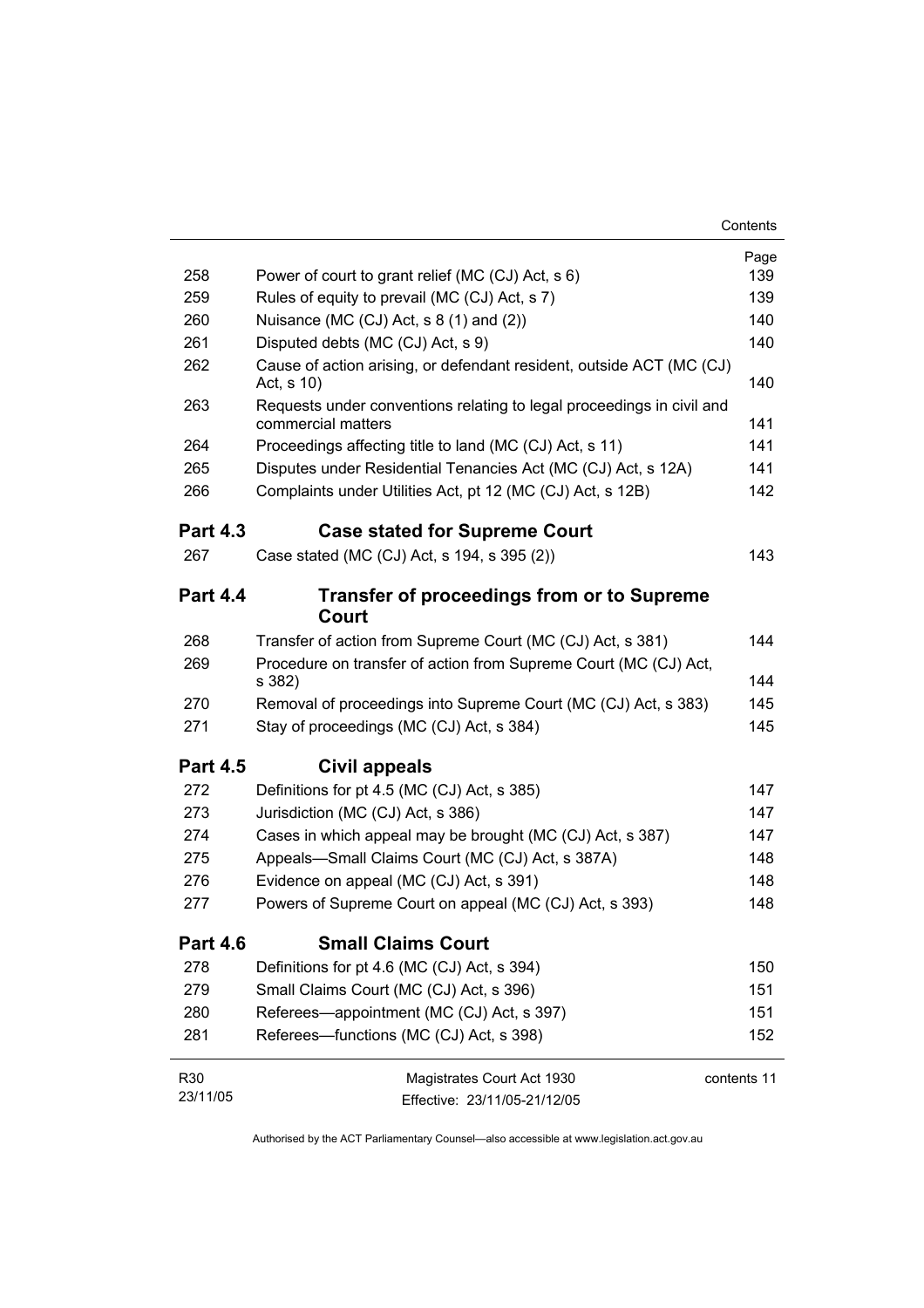|     |                                                                      | Page |
|-----|----------------------------------------------------------------------|------|
| 282 | Referees—oath or affirmation of office (MC (CJ) Act, s 399)          | 152  |
| 283 | Jurisdiction (MC (CJ) Act, s 401)                                    | 152  |
| 284 | \$10 000 limit (MC (CJ) Act, s 402)                                  | 153  |
| 285 | Admissibility of conference proceedings in inquiries (MC (CJ) Act, s |      |
|     | 427)                                                                 | 154  |

### **Chapter 5 Miscellaneous**

| <b>Part 5.1</b> | <b>Offences</b>                                                                               |     |
|-----------------|-----------------------------------------------------------------------------------------------|-----|
| 290             | Contempt in face of court                                                                     | 155 |
| 292             | Failure to comply with order in nuisance action (MC (CJ) Act, s 8 (2))                        | 157 |
| 294             | Failure to comply with judgment for delivery of detained goods (MC<br>$(CJ)$ Act, s 217 $(4)$ | 157 |
| 295             | False or misleading statement by garnishee (MC (CJ) Act, s 329 (2))                           | 157 |
| 296             | Obligations of judgment creditor if garnishee pays too much (MC (CJ)<br>Act, s $337(1)$       | 157 |
| 297             | Notice to be given if judgment debtor ceases employment (MC (CJ)<br>Act, s 340 (1))           | 158 |
| 298             | Prejudice to employee                                                                         | 158 |
| 299             | Interference with seized property etc                                                         | 159 |
| 302             | Contravention of Small Claims Court order in trespass proceeding (MC<br>(CJ) Act, s 460 (2))  | 159 |

### **Part 5.2 Other**

| 309 | Directions about procedure                                         | 160 |
|-----|--------------------------------------------------------------------|-----|
| 310 | Hearings generally to be in public                                 | 160 |
| 311 | Appearance by audiovisual or audio links                           | 161 |
| 312 | Failure to give evidence—committal                                 | 162 |
| 313 | Commitment to remand centre                                        | 163 |
| 314 | Registrar to give directions for preparation of transcript         | 164 |
| 315 | Applications for transcripts                                       | 164 |
| 316 | Record of proceedings                                              | 166 |
| 317 | Record of proceedings and transcript                               | 167 |
| 318 | Person about to leave ACT may be ordered to be examined or produce |     |
|     | documents                                                          | 169 |
|     |                                                                    |     |

contents 12 Magistrates Court Act 1930 Effective: 23/11/05-21/12/05

Authorised by the ACT Parliamentary Counsel—also accessible at www.legislation.act.gov.au

R30 23/11/05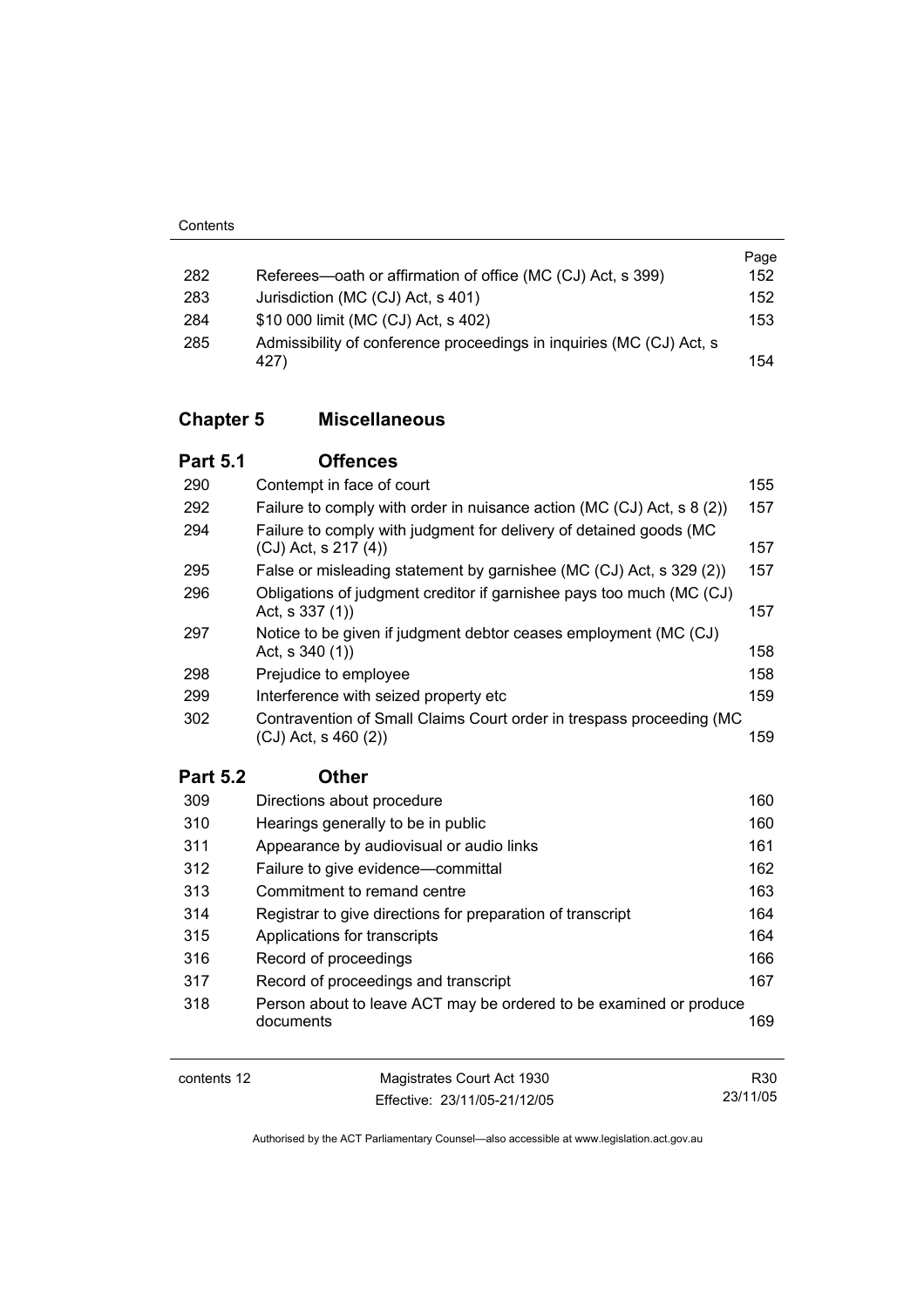|                                |                                      | Contents    |
|--------------------------------|--------------------------------------|-------------|
| 319                            | Witnesses' rights and liabilities    | Page<br>170 |
| 320                            | Depositions to be given to registrar | 170         |
| 321<br>Regulation-making power |                                      | 171         |
|                                |                                      |             |
| Schedule 1                     | Oath and affirmation of office       | 172         |
|                                |                                      |             |
| <b>Dictionary</b>              |                                      | 173         |
|                                |                                      |             |
| <b>Endnotes</b>                |                                      |             |
| 1                              | About the endnotes                   | 179         |
| 2                              | Abbreviation key                     | 179         |
| 3                              | Legislation history                  | 180         |
| 4                              | Amendment history                    | 196         |
| 5                              | Earlier republications               | 251         |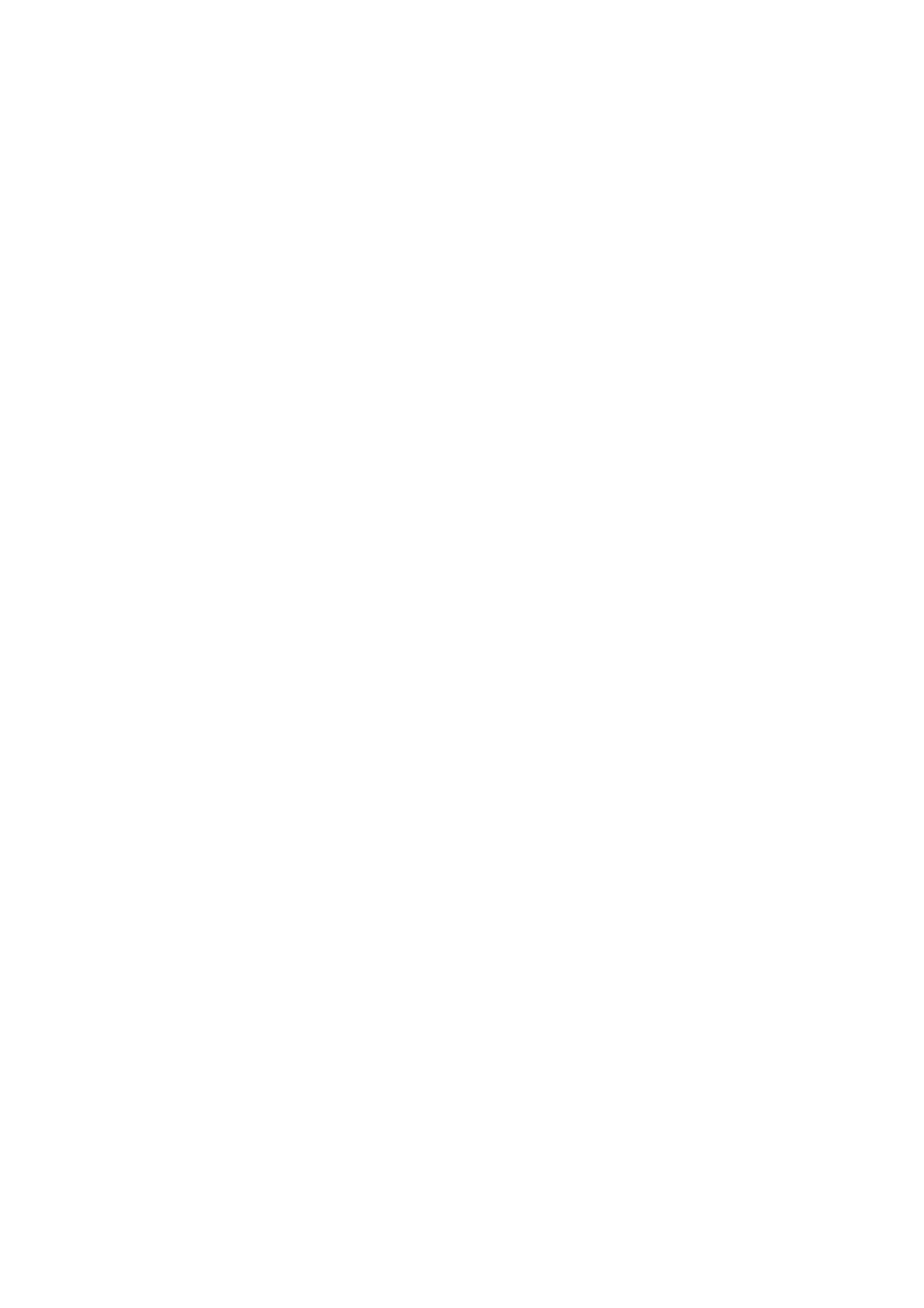

Australian Capital Territory

# **Magistrates Court Act 1930**

An Act to establish a Magistrates Court, to provide for the appointment of magistrates, and for other purposes

R30 23/11/05

I

Magistrates Court Act 1930 Effective: 23/11/05-21/12/05 page 1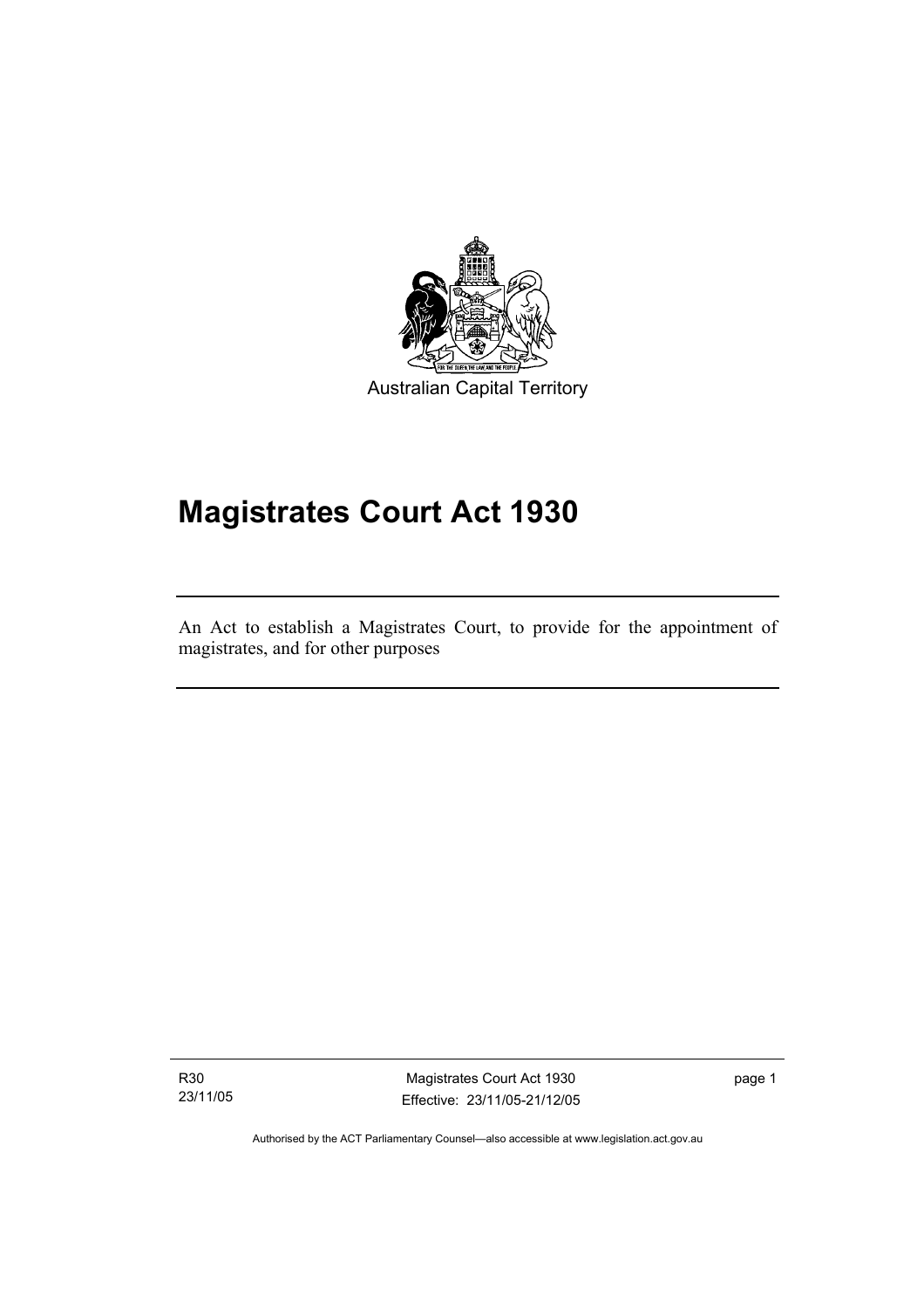**Chapter 1** Preliminary

Section 1

### **Chapter 1 Preliminary**

#### **1 Name of Act**

This Act is the *Magistrates Court Act 1930*.

#### **2 Dictionary**

The dictionary at the end of this Act is part of this Act.

*Note 1* The dictionary at the end of this Act defines certain terms used in this Act, and includes references (*signpost definitions*) to other terms defined elsewhere.

> For example, the signpost definition '*vehicle*, for part 3.8 (Infringement notices for certain offences)—see the *Road Transport (Vehicle Registration) Act 1999*, dictionary.' means that the term 'vehicle' is defined in that dictionary and the definition applies to part 3.8.

*Note 2* A definition in the dictionary (including a signpost definition) applies to the entire Act unless the definition, or another provision of the Act, provides otherwise or the contrary intention otherwise appears (see Legislation Act,  $s$  155 and  $s$  156 (1)).

#### **3 Notes**

- (1) A note included in this Act is explanatory and is not part of this Act.
	- *Note* See the Legislation Act, s 127 (1), (4) and (5) for the legal status of notes.
- (2) In this section:

*note* includes material enclosed in brackets in section headings.

*Note* For comparison, a number of sections of this Act contain bracketed notes (eg MC (CJ) Act, s 4) in their headings drawing attention to equivalent or comparable (though not necessarily identical provisions of the *Magistrates Court (Civil Jurisdiction) Act 1982* (repealed).

R30 23/11/05

Authorised by the ACT Parliamentary Counsel—also accessible at www.legislation.act.gov.au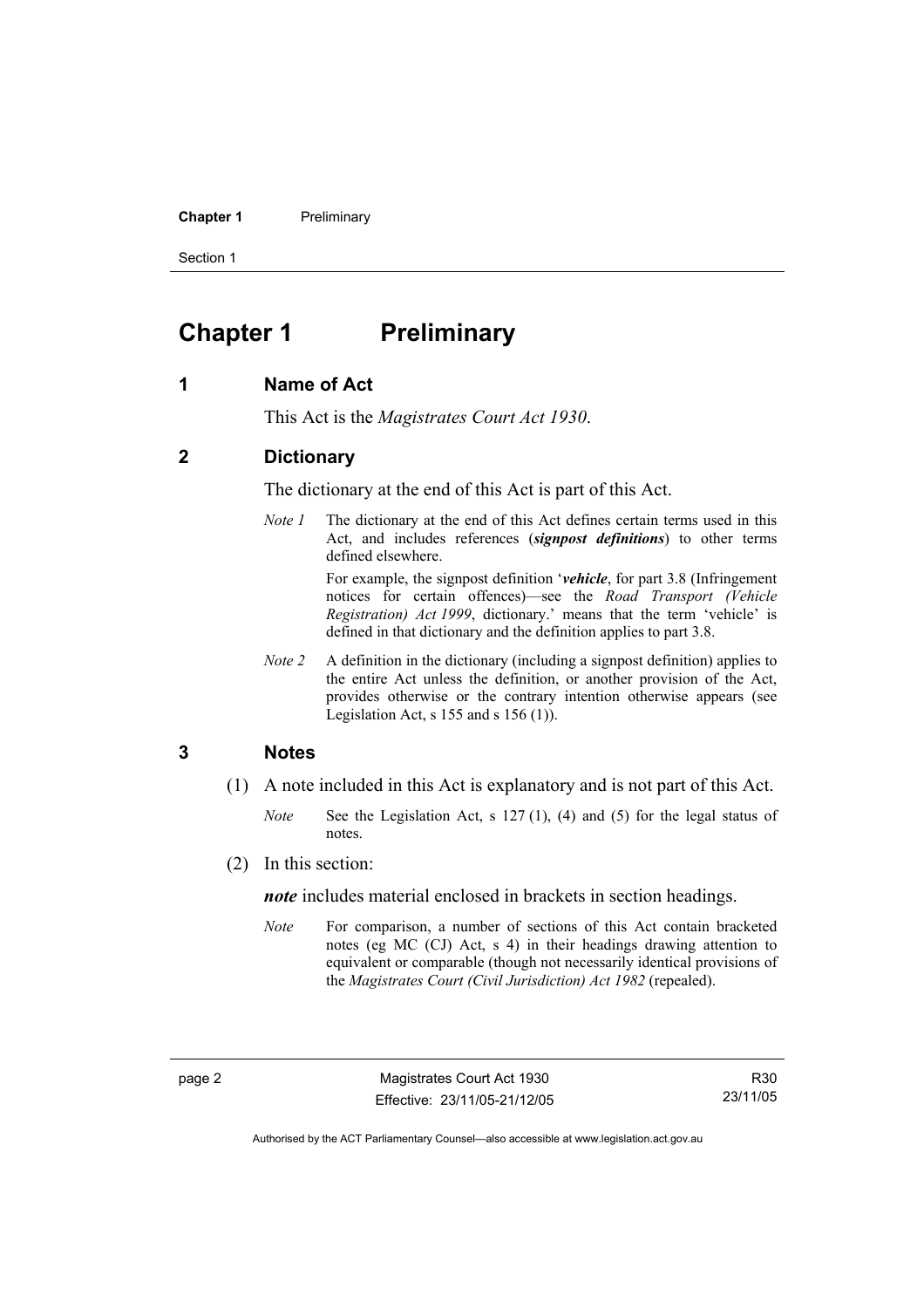(3) Subsection (2), this subsection, and the material enclosed in brackets in section headings, expire 1 year after the day this section commences.

#### **3A Offences against Act—application of Criminal Code etc**

Other legislation applies in relation to offences against this Act.

*Note 1 Criminal Code*

The Criminal Code, ch 2 applies to the following offence against this Act (see Code, pt 2.1):

• s 290 (1) (Contempt in face of court)

The chapter sets out the general principles of criminal responsibility (including burdens of proof and general defences), and defines terms used for offences to which the Code applies (eg *conduct*, *intention*, *recklessness* and *strict liability*).

*Note 2 Penalty units* 

The Legislation Act, s 133 deals with the meaning of offence penalties that are expressed in penalty units.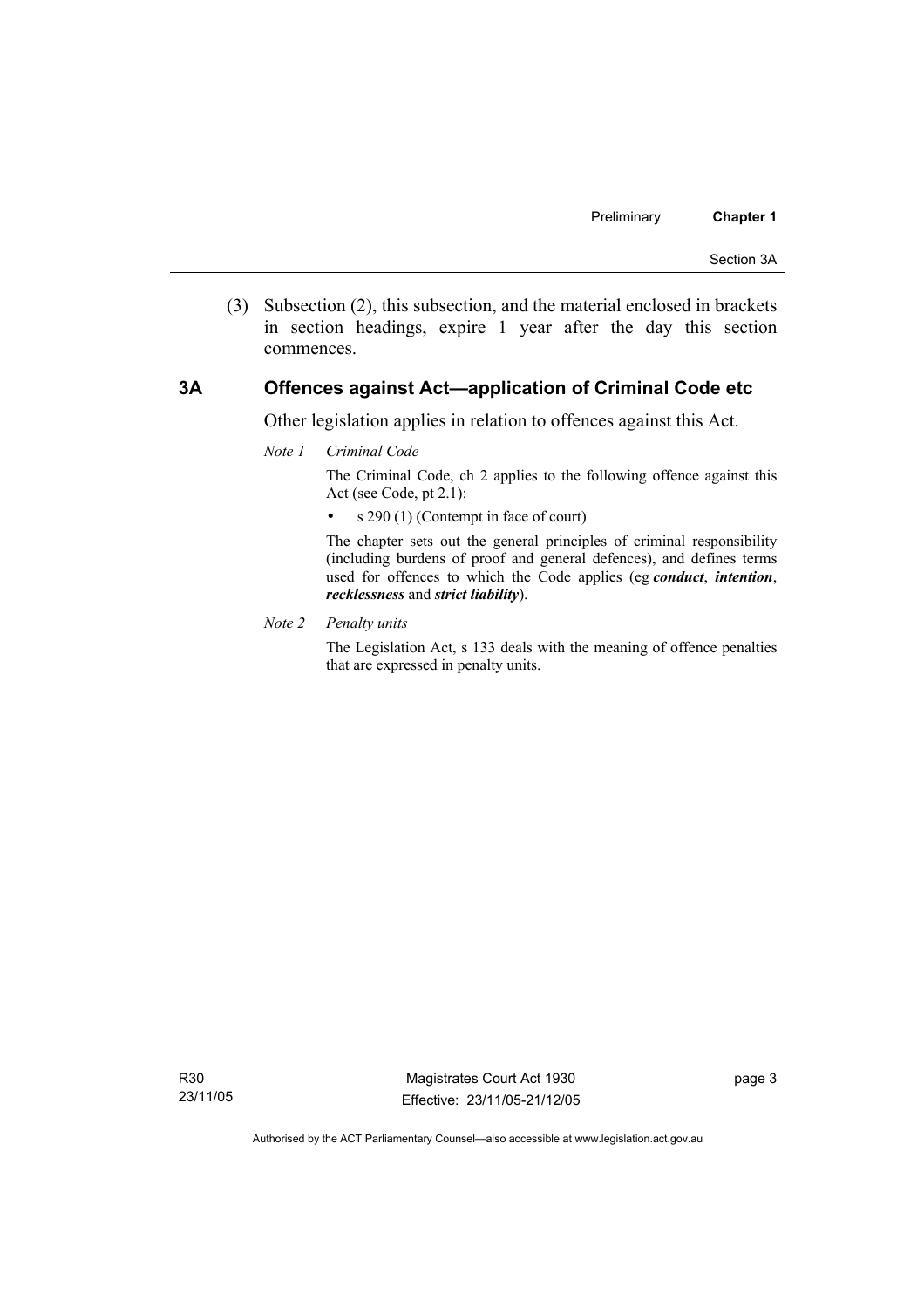Section 4

# **Chapter 2 Magistrates Court and magistrates**

# **Part 2.1 The court**

### **4 Constitution of court**

- (1) The Magistrates Court is continued in existence.
- (2) The jurisdiction of the court may be exercised by a magistrate (other than a special magistrate) or by 1 or more special magistrates.
- (3) If 2 or more special magistrates are divided in opinion on a case, the case must be—
	- (a) if there is a majority—decided according to the decision of the majority; or
	- (b) if the court is equally divided in opinion—adjourned for hearing and decision by a magistrate (other than a special magistrate).

### **5 Arrangement of court business**

- (1) The Chief Magistrate is responsible for ensuring the orderly and prompt discharge of the Magistrates Court's business.
- (2) The Chief Magistrate may, subject to consultation with the magistrates that is appropriate and practicable, make arrangements about a magistrate who is to constitute the court in particular matters or classes of matters.
- (3) In this section:

*magistrate* includes special magistrate.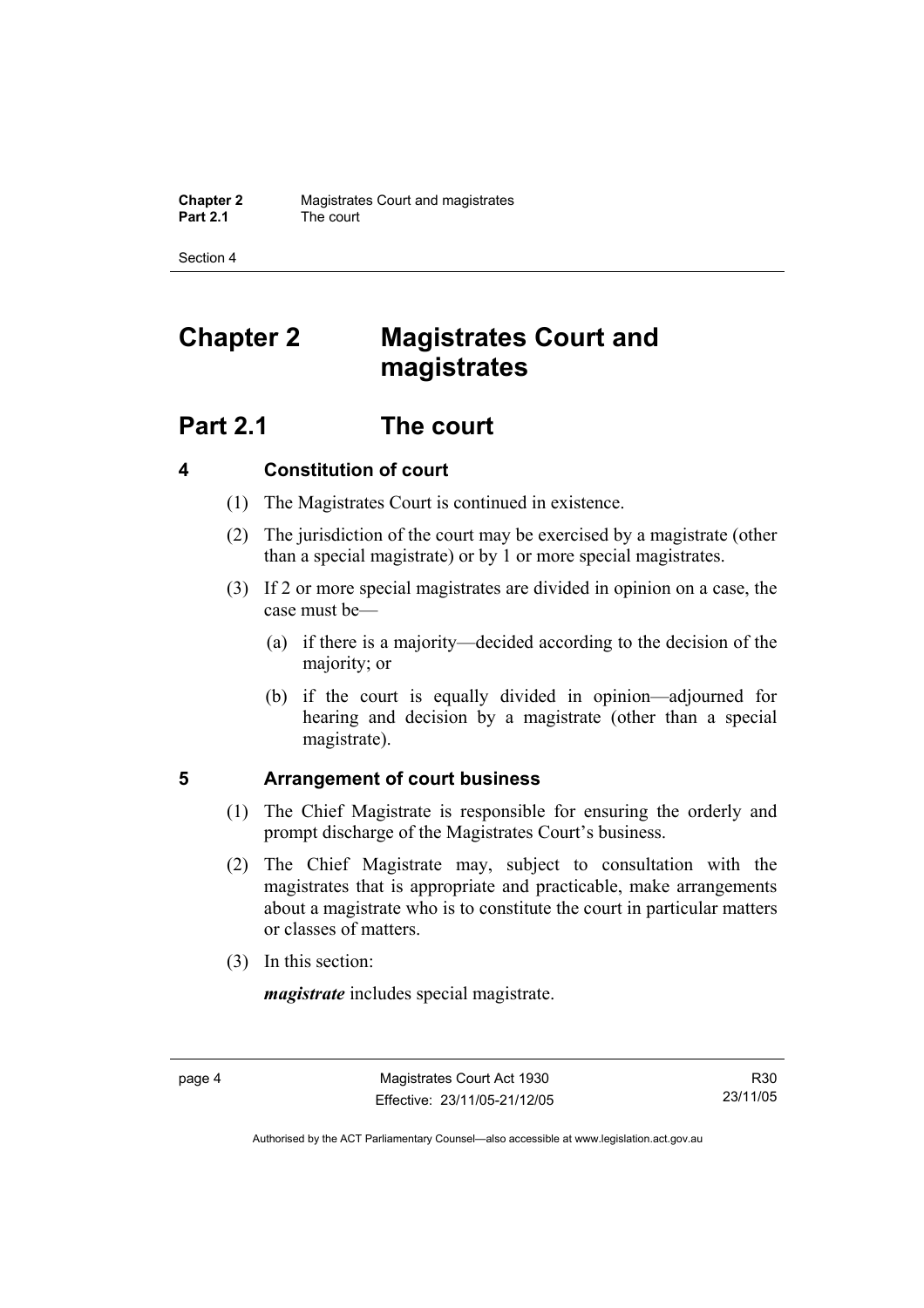Section 6

# **Part 2.2 Appointment and jurisdiction of magistrates**

### **Division 2.2.1 Magistrates other than special magistrates**

#### **6 Meaning of** *magistrate* **in div 2.2.1**

In this division:

#### *magistrate* means—

- (a) the Chief Magistrate; or
- (b) a person who is appointed under section 7 as a magistrate.

### **7 Appointment of Chief Magistrate and other magistrates**

- (1) There is to be a Chief Magistrate and other magistrates.
- (2) The Chief Magistrate and other magistrates are appointed by the Executive.
	- *Note* For the making of appointments (including acting appointments), see the Legislation Act, pt 19.3.
- (3) If a magistrate is appointed as the Chief Magistrate, the person stops holding the position of magistrate.

#### **7A Eligibility for appointment as magistrate**

A person is not eligible for appointment as a magistrate unless the person is a lawyer and has been a lawyer for at least 5 years.

**7B Seniority of magistrates** 

Magistrates other than the Chief Magistrate have seniority according to—

| R30      | Magistrates Court Act 1930   | page 5 |
|----------|------------------------------|--------|
| 23/11/05 | Effective: 23/11/05-21/12/05 |        |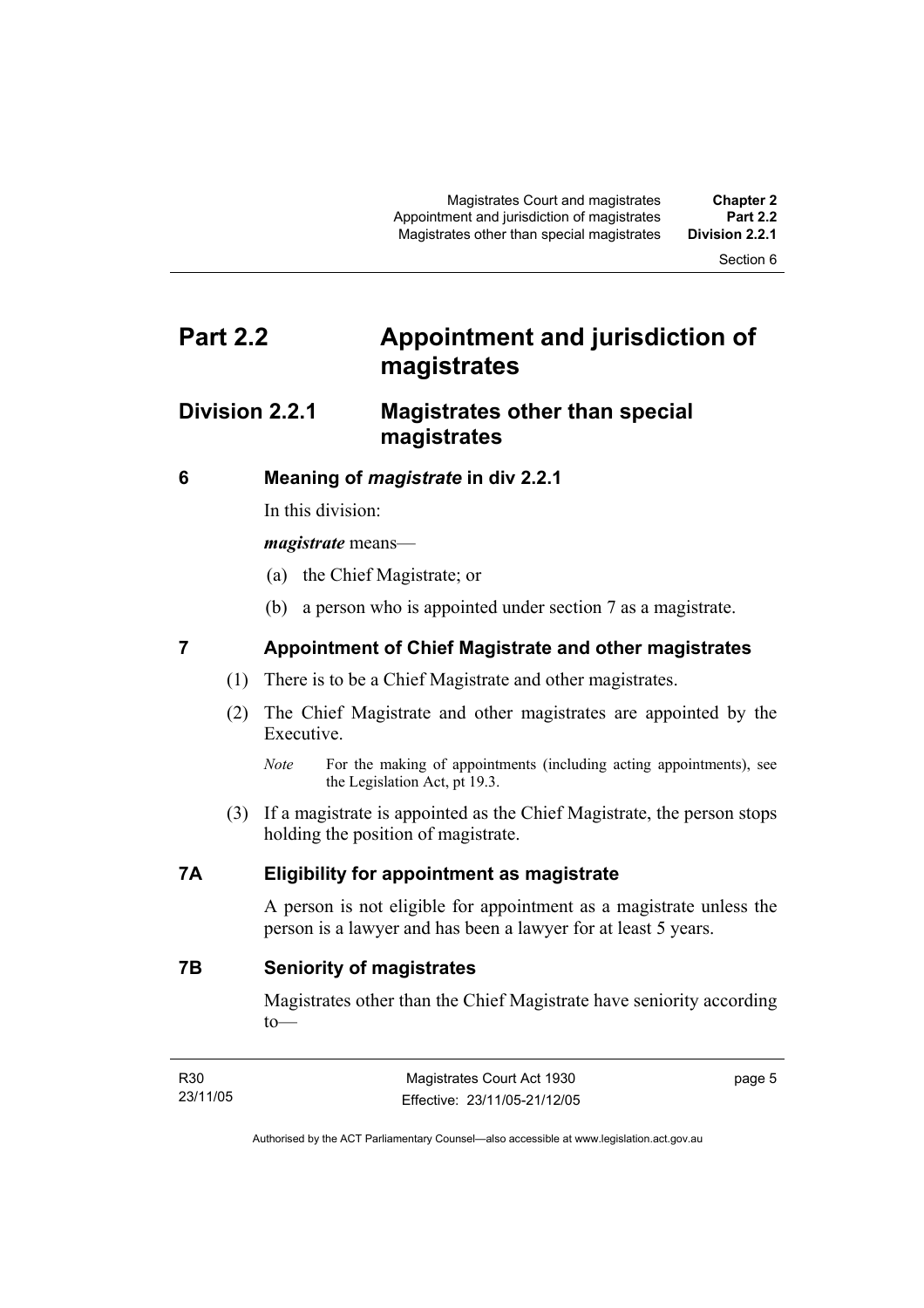| <b>Chapter 2</b> | Magistrates Court and magistrates           |
|------------------|---------------------------------------------|
| <b>Part 2.2</b>  | Appointment and jurisdiction of magistrates |
| Division 2.2.1   | Magistrates other than special magistrates  |
| Section 7C       |                                             |

- (a) the dates their appointments took effect; or
- (b) if the appointments of 2 or more of them took effect on the same date—the precedence given to them by the instruments of their appointment.

#### **7C Conditions of appointment of magistrates**

A magistrate holds the position on the conditions (if any) about matters not provided for under this Act or another territory law that are decided by the Executive.

#### **7D Term of appointment of magistrates**

- (1) A magistrate is appointed for the term ending when the magistrate turns 65 years old.
	- *Note 1* The *Judicial Commissions Act 1994*, s 4 provides that a magistrate may only be removed from office in accordance with that Act.
	- *Note 2* A magistrate's appointment also ends if the magistrate resigns (see Legislation Act, s 210).
- (2) A person who is at least 65 years old must not be appointed as a magistrate.

### **7E Acting Chief Magistrate**

- (1) The Executive may appoint a magistrate to act as Chief Magistrate.
	- *Note* See the Legislation Act, s 209, div 19.3.2 and div 19.3.2A about acting appointments.
- (2) If no appointment is made under subsection (1), the senior magistrate who is in the ACT and is able and willing to act must act as Chief Magistrate.

#### **7F Retirement**

(1) This section applies if a magistrate is—

R30 23/11/05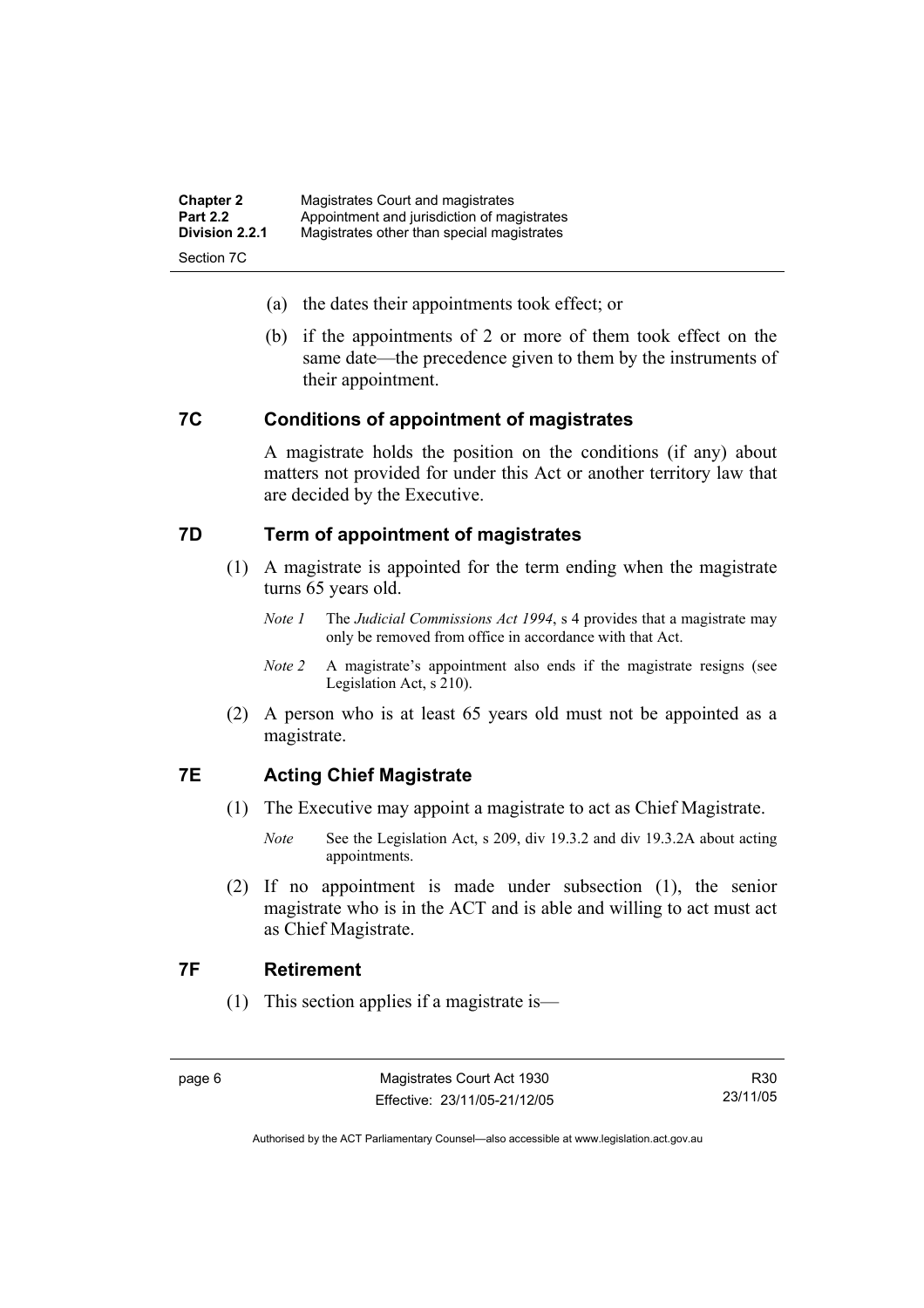- (a) an eligible employee for the *Superannuation Act 1976* (Cwlth); or
- (b) a member of the superannuation scheme for the *Superannuation Act 1990* (Cwlth).
- (2) The Executive may retire the magistrate on the ground of invalidity with the magistrate's consent.

### **7G Magistrates not to do other work**

- (1) A magistrate must not practise as a lawyer.
- (2) A magistrate must not, without the Attorney-General's written consent—
	- (a) engage in remunerative employment otherwise than in connection with duties as a magistrate; or
	- (b) accept appointment to another position under a law of the Territory, the Commonwealth, a State or another Territory.
- (3) The Attorney-General must consult with the Chief Magistrate before giving consent.

### **7H Rights of public servants**

- (1) A magistrate who was a public servant or APS employee immediately before his or her appointment keeps his or her existing and accruing rights.
- (2) In this section:

*APS employee*—see the *Public Service Act 1999* (Cwlth), section 7.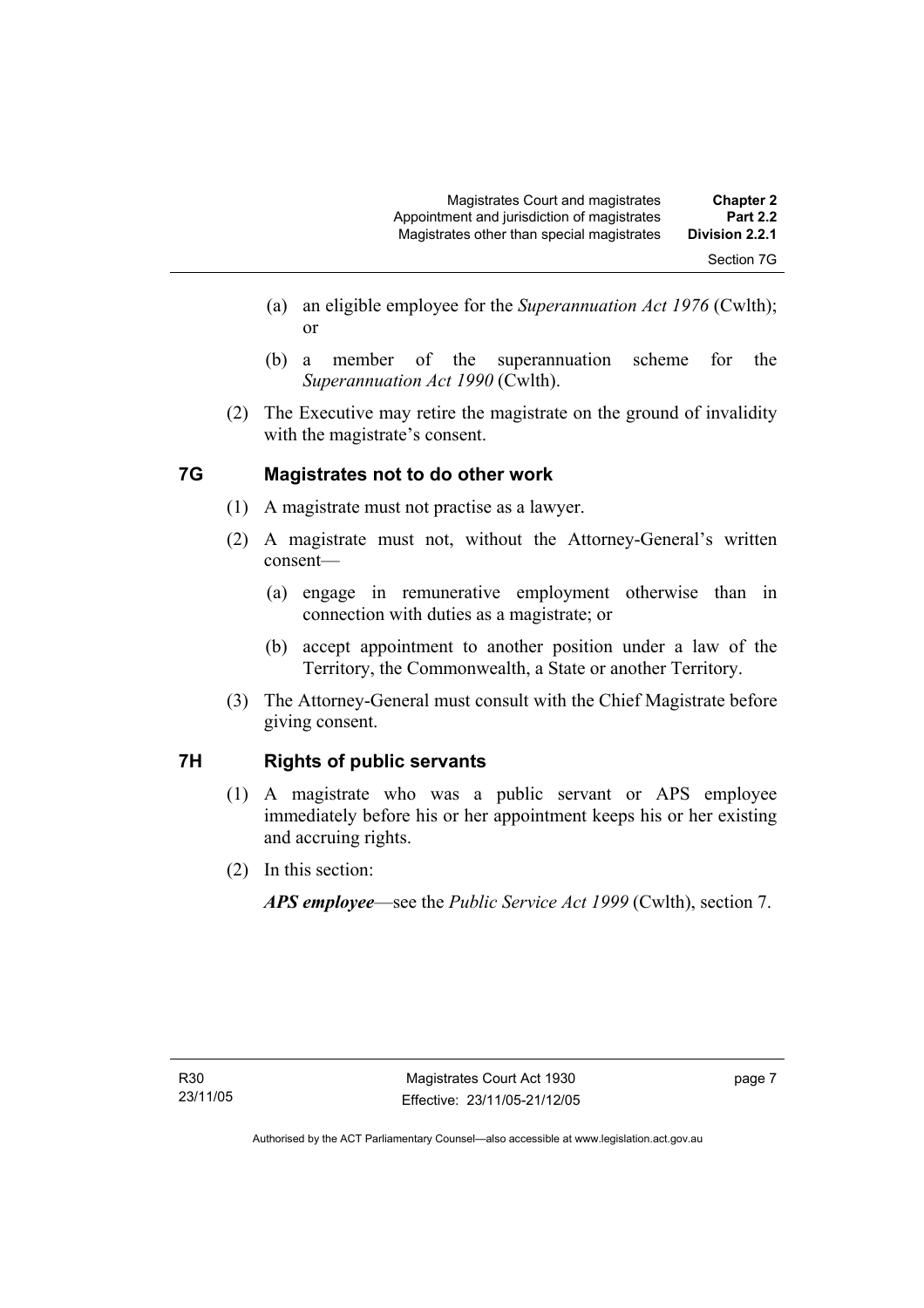| <b>Chapter 2</b> | Magistrates Court and magistrates           |
|------------------|---------------------------------------------|
| <b>Part 2.2</b>  | Appointment and jurisdiction of magistrates |
| Division 2.2.2   | Special magistrates                         |
| Section 8        |                                             |

### **Division 2.2.2 Special magistrates**

#### **8 Appointment of special magistrates**

The Executive may appoint special magistrates.

*Note* For the making of appointments (including acting appointments), see the Legislation Act, pt 19.3.

#### **8A Term of appointment of special magistrates**

- (1) A special magistrate is appointed—
	- (a) for the term mentioned in the instrument of appointment; or
	- (b) if a term is not mentioned—for the term ending when the special magistrate turns 70 years old.
	- *Note 1* The *Judicial Commissions Act 1994*, s 4 provides that a magistrate may only be removed from office in accordance with that Act.
	- *Note 2* A special magistrate's appointment also ends if the special magistrate resigns (see Legislation Act, s 210).
- (2) A person who is at least 70 years old must not be appointed as a special magistrate.
- (3) A person must not be appointed as a special magistrate for a term that extends beyond the person's 70th birthday.

#### **8B Conditions of appointment of special magistrates**

A special magistrate holds the position on the conditions (if any) about matters not provided for under this Act or another territory law that are decided by the Executive.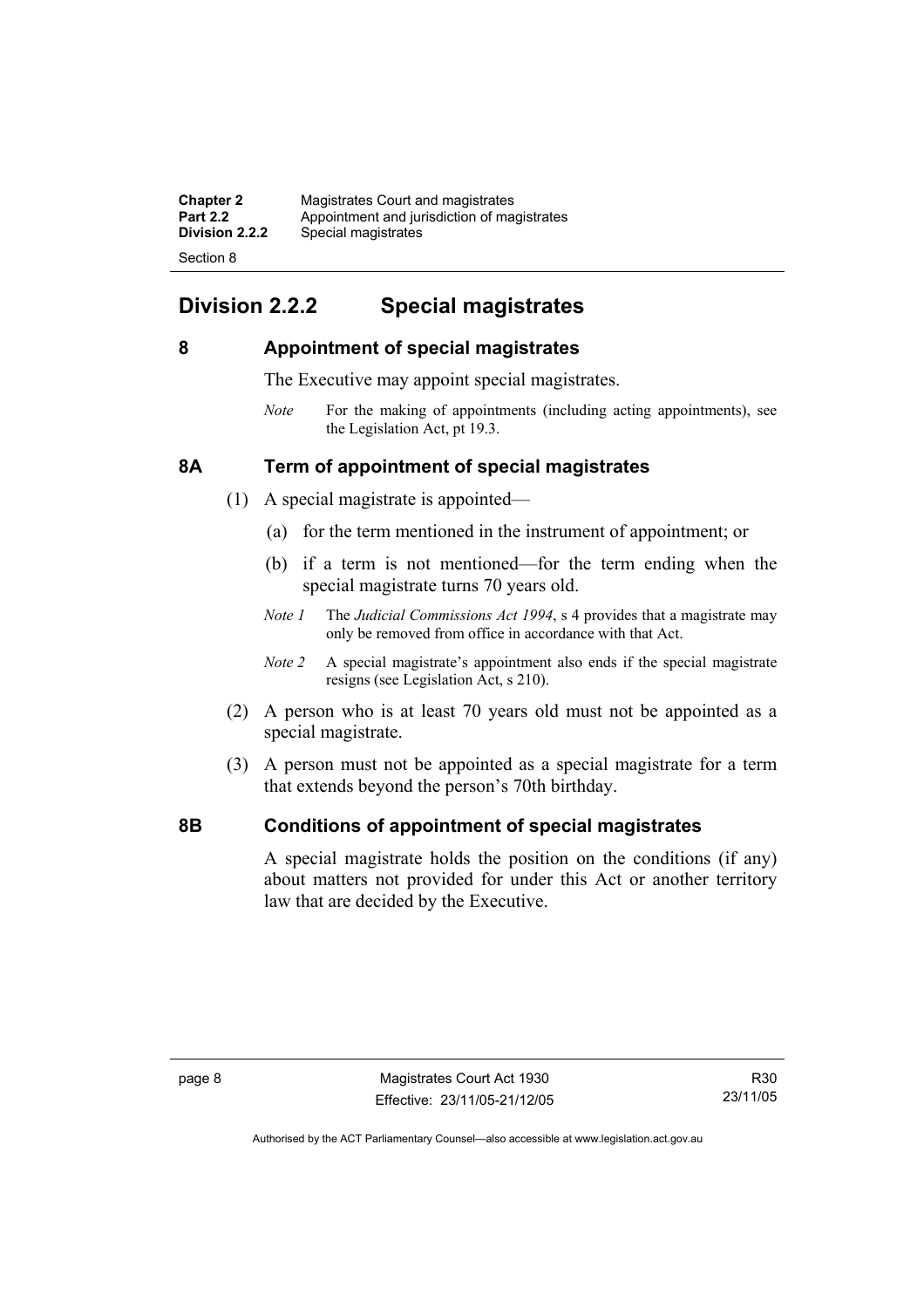### **Division 2.2.3 Registrar and other court officers**

**9 Appointment of registrar etc** 

- (1) The Minister may appoint a registrar of the Magistrates Court.
	- *Note 1* For the making of appointments (including acting appointments), see the Legislation Act, pt 19.3.
	- *Note 2* In particular, an appointment may be made by naming a person or nominating the occupant of a position (see Legislation Act, s 207).
- (2) The registrar may appoint the deputy registrars of the court, bailiffs and other officers that are required.
- (3) In subsection (2):

*registrar* does not include a deputy registrar.

#### **9A Staff assisting registrar**

The staff assisting the registrar are to be employed under the *Public Sector Management Act 1994*.

#### **9B Registrar's functions**

The registrar must exercise the functions that are given to the registrar under this Act or another territory law or that the Chief Magistrate directs.

### **Division 2.2.4 Jurisdiction of magistrates**

#### **10P Oath etc of office**

 (1) A person appointed as the Chief Magistrate, a magistrate or special magistrate must not exercise the functions given to a magistrate under any territory law unless the person has sworn an oath or made an affirmation in accordance with the form in schedule 1.

page 9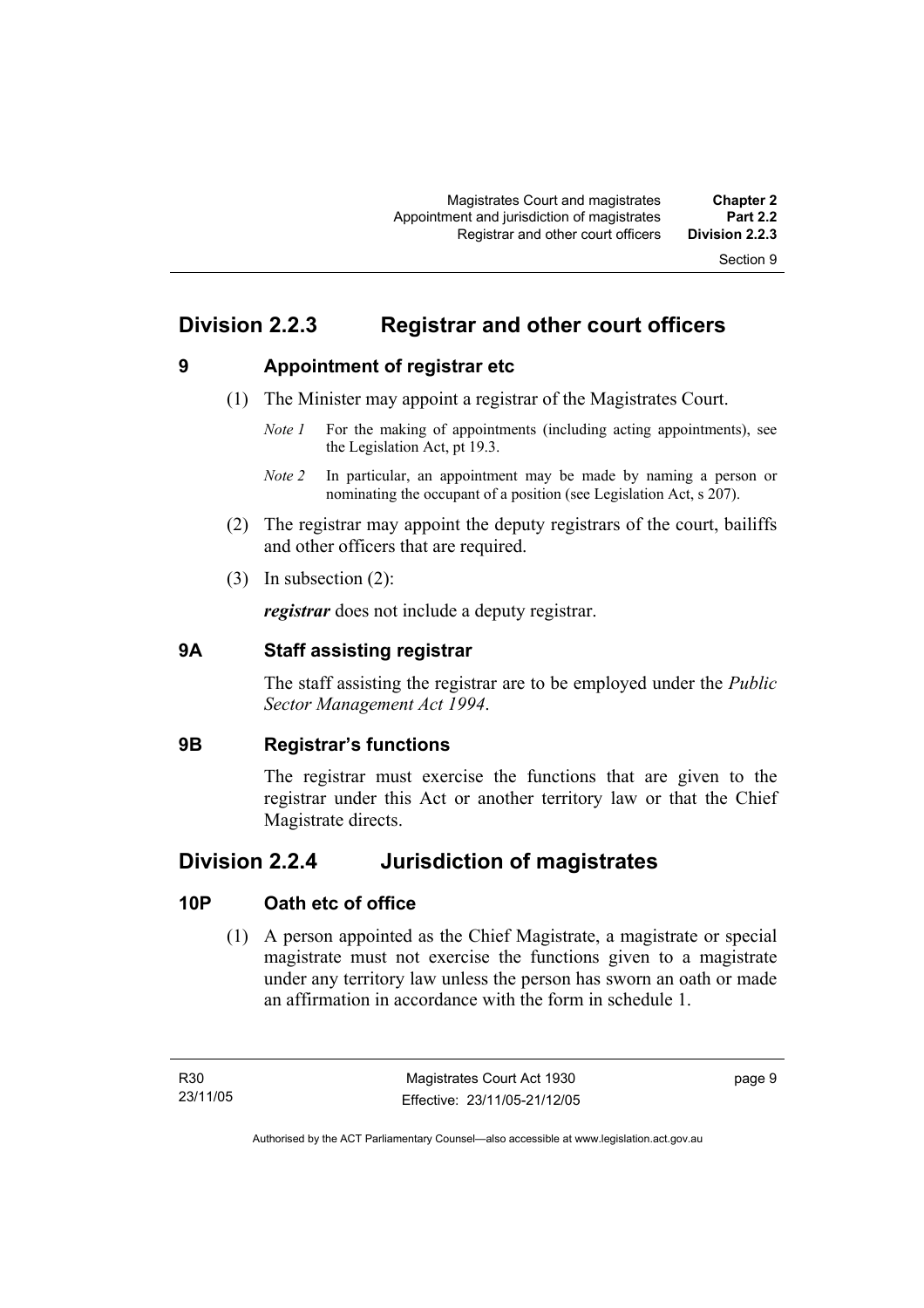| <b>Chapter 2</b> | Magistrates Court and magistrates           |
|------------------|---------------------------------------------|
| <b>Part 2.2</b>  | Appointment and jurisdiction of magistrates |
| Division 2.2.4   | Jurisdiction of magistrates                 |
| Section 11       |                                             |

 (2) The oath must be sworn or affirmation made before the Chief Justice.

### **11 Acts done beyond ACT**

- (1) An act done by a magistrate, because of his or her office, outside the ACT for the purpose of authenticating the signature of a person to an instrument intended to take effect in the ACT is, unless the act is required by law to be done in the ACT, effective for any territory law.
- (2) An oath or affirmation administered by a magistrate, because of his or her office, outside the ACT in any case in which an oath or affirmation may be administered by a magistrate is, unless the oath or affirmation is required by law to be administered in the ACT, effective for any territory law.

#### **12 Acts by magistrate out of court etc**

- (1) Any magistrate out of court or the registrar may do all or any of the following:
	- (a) receive an information;
	- (b) issue a summons or warrant on an information;
	- (c) issue a summons or warrant to compel the attendance of a witness;
	- (d) do anything else that is necessary and preliminary to a hearing.
- (2) Without limiting subsection (1), if a law in force in the ACT provides that an information or complaint may be laid or made before, or a summons or warrant issued by, a court or justice of the peace, the information or complaint may be laid or made, and the summons or warrant may be issued, by a magistrate or the registrar.

R30 23/11/05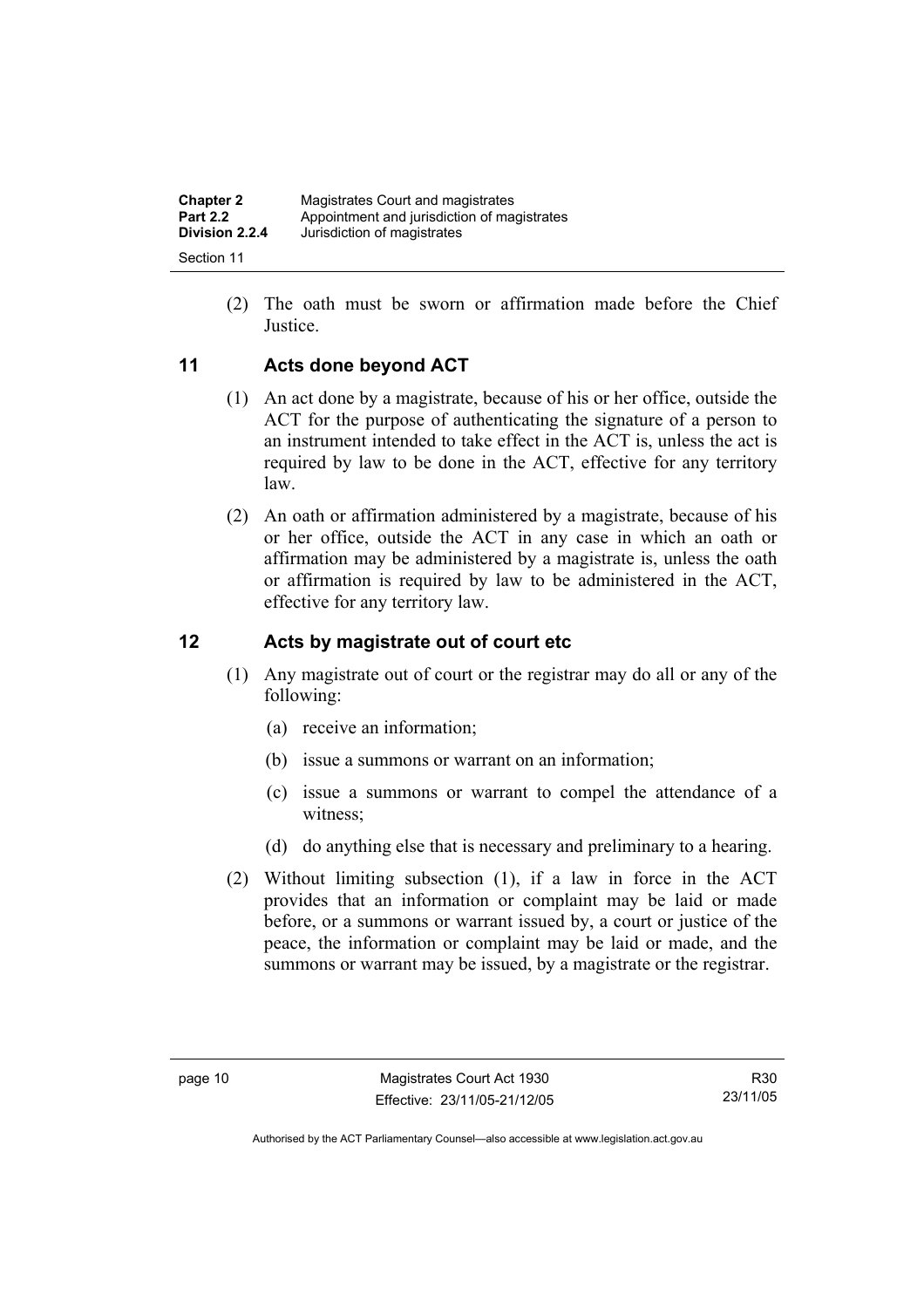#### **13 Issue of warrant of commitment etc after case decided**

After a case has been heard and decided, any magistrate or the registrar may issue a warrant of commitment or writ of execution for the purposes of the case.

#### **15 Process not invalid only because of death of magistrate etc**

A summons, warrant or writ issued by a magistrate or registrar is not invalid only because of the magistrate or registrar dying or otherwise ceasing to hold the position.

#### **16 Order instead of mandamus**

- (1) If a magistrate or registrar refuses to do any act relating to the duties of his or her office as a magistrate or registrar, the party requiring the act to be done may apply to the Supreme Court, on affidavit of the facts, for an order calling on the magistrate or registrar and also the party to be affected by the act to show cause why the act should not be done, and if, after due service of the order, good cause is not shown against it, the Supreme Court may make the order absolute, with or without payment of costs.
- (2) A magistrate or registrar on being served with an order absolute must obey the order, and do the act required by it to be done.

#### **17 Magistrates may exercise functions of justices of peace**

If under any law in force in the ACT, anything is required or permitted to be done before, to or by a justice of the peace, it may be done before, to or by a magistrate.

page 11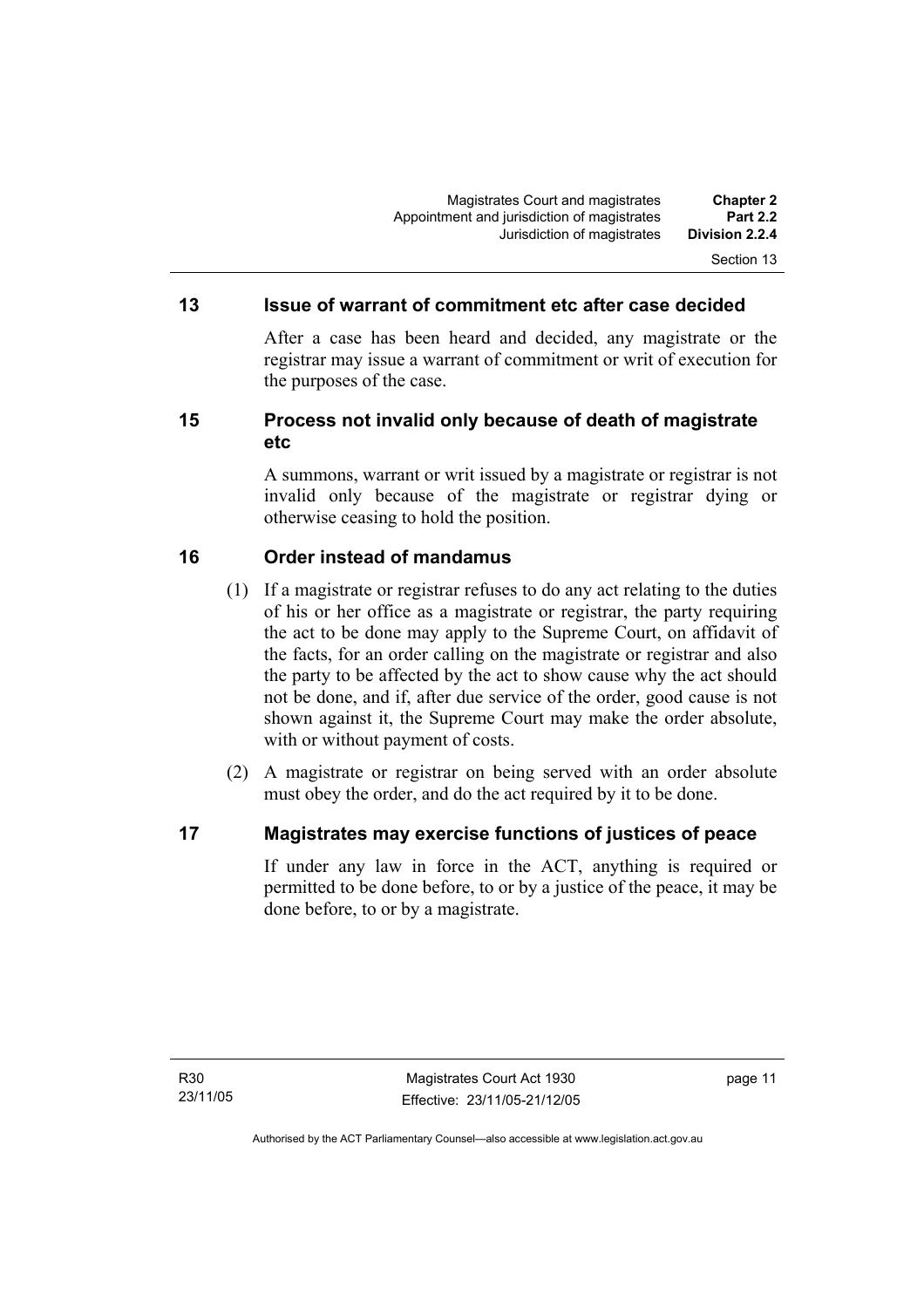Section 17A

# **Part 2.3 Protection of magistrates in execution of their office**

### **17A Magistrate sued for act not within jurisdiction**

- (1) Any person injured by an act done by a magistrate in a matter in which by law the magistrate has no jurisdiction or in which the magistrate has exceeded his or her jurisdiction, or by an act done under any conviction or order made or warrant or writ issued by a magistrate in any such matter, may maintain in the Supreme Court an action against the magistrate without alleging in his or her statement of claim that the act complained of was done maliciously and without reasonable and probable cause.
- (2) No such action is maintainable for anything done under any such conviction or order until after the conviction or order has been quashed or set aside on appeal.
- (3) No such action is maintainable for anything done under any such warrant that was issued by the magistrate to procure the appearance of the person charged, and that has been followed by a conviction or order in the same matter, until after the conviction or order has been so quashed or set aside.
- (4) If the lastmentioned warrant has not been followed by a conviction or order, or if it is a warrant on an information of an alleged indictable offence, and if a summons was issued previously to the warrant being issued, and the summons was served on the person charged either personally or by leaving it for the person with someone at the person's last-known or usual home or business address, and the person did not appear according to the exigency of the summons, in that case no action is maintainable against the magistrate for anything done under the warrant.

page 12 Magistrates Court Act 1930 Effective: 23/11/05-21/12/05

R30 23/11/05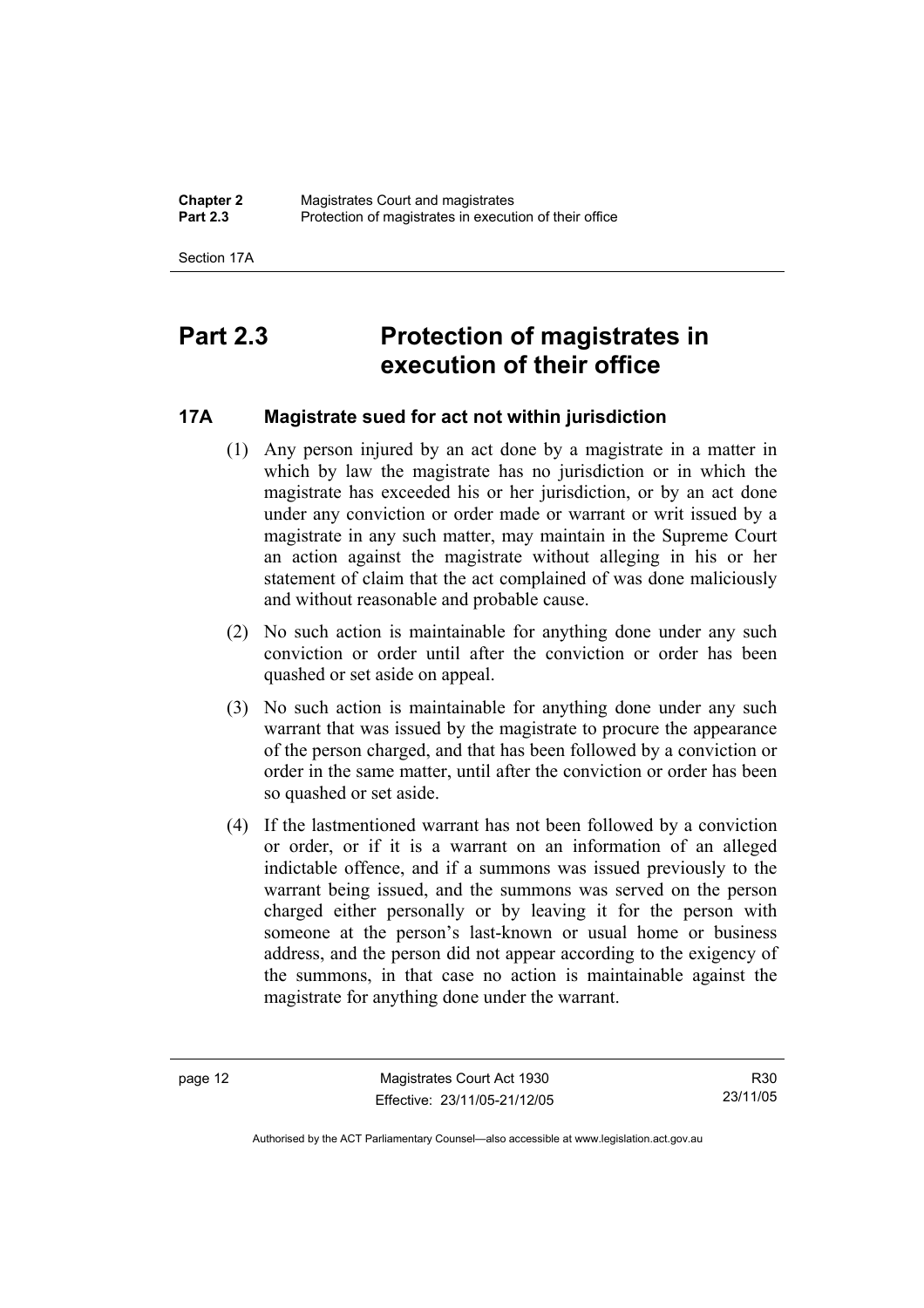Section 17B

#### **17B No action against magistrate after order nisi to quash conviction has been granted**

If an order to show cause why a conviction or order should not be quashed has been granted, an action is not maintainable against the magistrate constituting the court by which the conviction or order in question was made in relation to any proceeding taken under, or matter arising out of, the conviction or order.

#### **17C Warrant or writ by magistrate on order of court**

If a conviction or order is made by the court and a warrant of commitment or writ of execution is granted on it by a magistrate bona fide and without collusion, an action in relation to any defect in the conviction or order or any want of jurisdiction in the court making the conviction or order is maintainable only against the magistrate constituting the court that made the conviction or order.

### **17D No action for acts done under Supreme Court order**

An action is not maintainable against a magistrate for doing an act if the magistrate does the act in accordance with a Supreme Court order.

#### **17E No action if proceeding confirmed on appeal**

If a warrant of commitment or writ of execution is granted by a magistrate on a conviction or order that, either before or after the granting of the warrant or writ, is confirmed on appeal, an action is not maintainable against the magistrate who granted the warrant or writ for anything done under it because of any defect in the conviction or order.

#### **17F Actions in cases prohibited**

If any action, which by this Act is declared to be not maintainable, is brought against a magistrate, the Supreme Court, on application of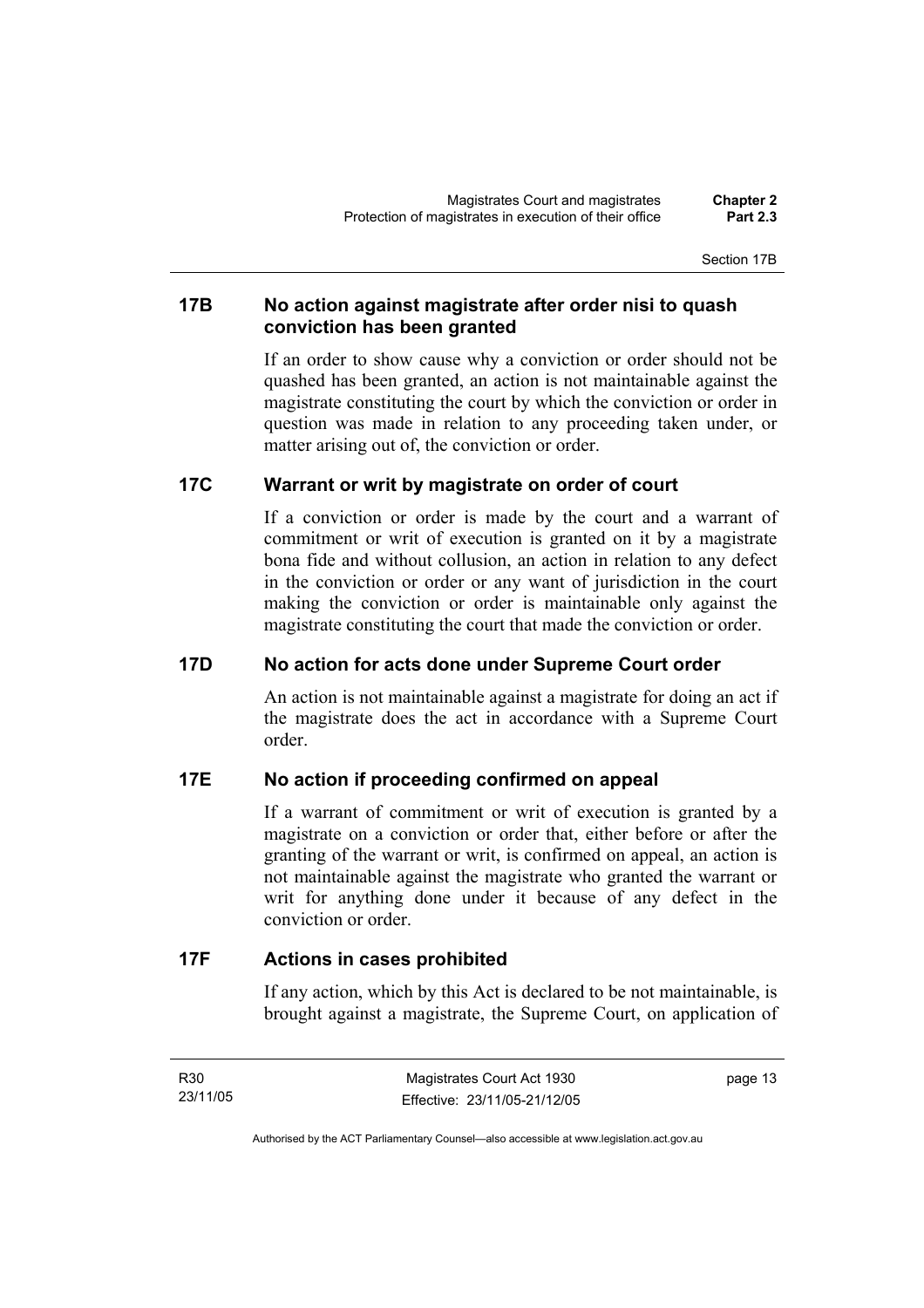| <b>Chapter 2</b> | Magistrates Court and magistrates                      |
|------------------|--------------------------------------------------------|
| <b>Part 2.3</b>  | Protection of magistrates in execution of their office |

Section 17G

the defendant, and on affidavit of the facts, may set aside or stay the proceeding with or without costs.

#### **17G Payment into court**

- (1) After an action under this part has been started but before the case has been heard, a defendant may pay into court the amount the defendant considers appropriate.
- (2) Judgment must be given for the defendant if the Supreme Court at the trial considers that the plaintiff is not entitled to damages beyond the amount paid into court, and the amount paid into court, or the part of it that is enough to meet the defendant's costs, must be paid out of court to the defendant, and the rest (if any) must be paid to the plaintiff.
- (3) If the plaintiff accepts the amount paid into court in satisfaction of the plaintiff's damages in the action, the plaintiff may apply to the Supreme Court for an order for the payment of the amount out of court to the plaintiff, with or without costs.
- (4) If the Supreme Court makes the order, the action is decided and the order is a bar to any other action for the same cause.

#### **17H No action against magistrate for judicial acts in Magistrates Court**

An action must not be brought in the Magistrates Court against a magistrate in relation to anything done by the magistrate in the execution of the magistrate's office.

### **17I Magistrate sued for acts within magistrate's jurisdiction only liable in case of malice and absence of reasonable and probable cause**

In an action against a magistrate for any act done by the magistrate in the execution of the magistrate's duty as a magistrate in relation to any matter within the magistrate's jurisdiction as a magistrate, it

| page 14 | Magistrates Court Act 1930   |  |
|---------|------------------------------|--|
|         | Effective: 23/11/05-21/12/05 |  |

R30 23/11/05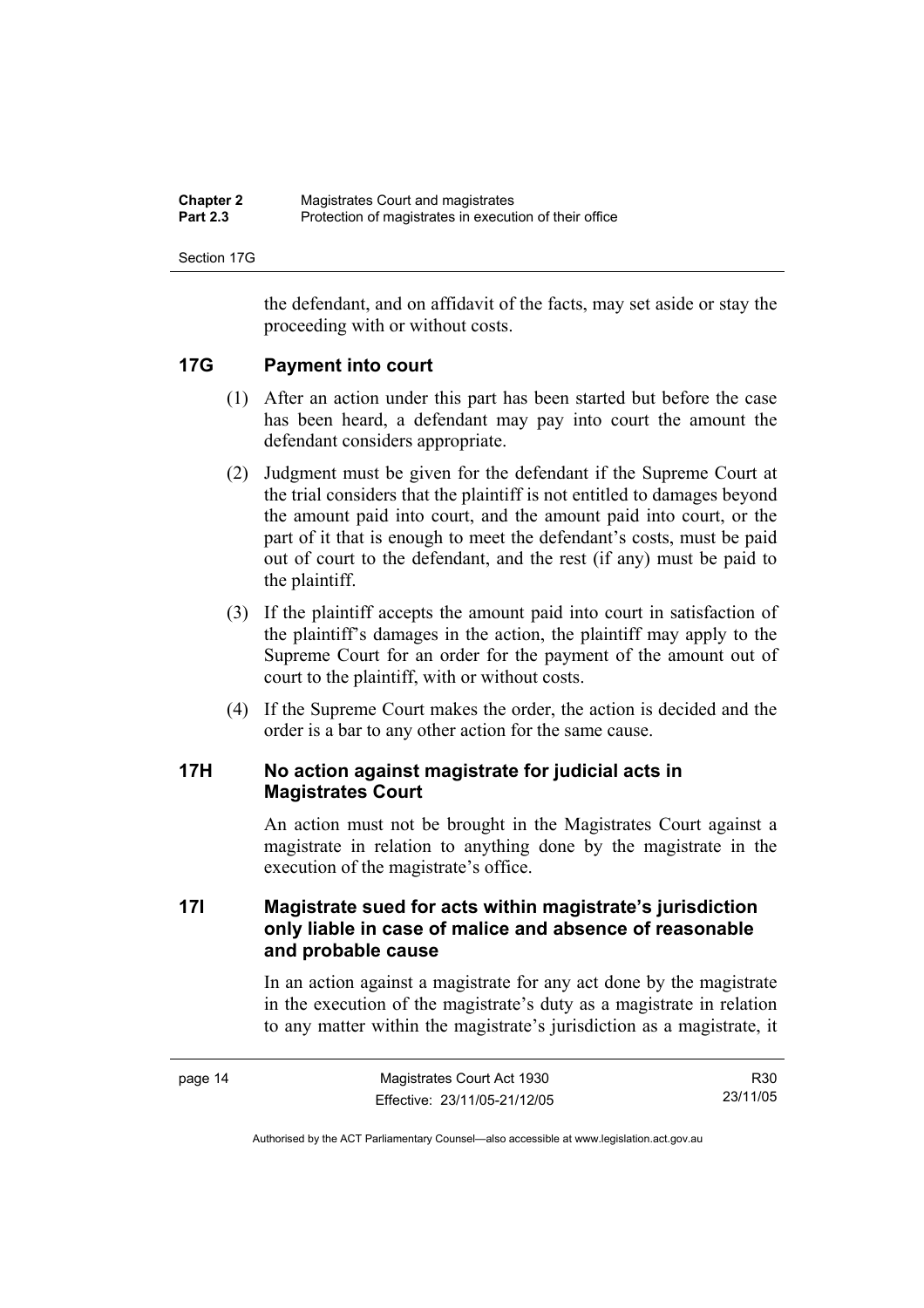Section 17J

must be expressly alleged in the statement of claim that the act was done maliciously and without reasonable and probable cause, and if the allegations are denied, and at the trial of the action the plaintiff fails to prove them, judgment must be given for the defendant.

#### **17J Verdict for defendant**

If the plaintiff in an action against a magistrate does not prove the cause of action at the trial, judgment must be given for the defendant.

#### **17K Damages**

If—

- (a) the plaintiff in an action against a magistrate is entitled to recover, and seeks to recover a penalty or other amount paid or raised as a result of a conviction, judgment or order or to recover damages for imprisonment; and
- (b) it is proved that the plaintiff was guilty of the offence or liable to pay the amount or, for imprisonment, did not undergo any greater punishment than could have been imposed for the offence of which the plaintiff was convicted;

the plaintiff is not entitled to recover the penalty or other amount paid or raised or, for imprisonment, damages greater than 1 cent, or any costs in the action.

R30 23/11/05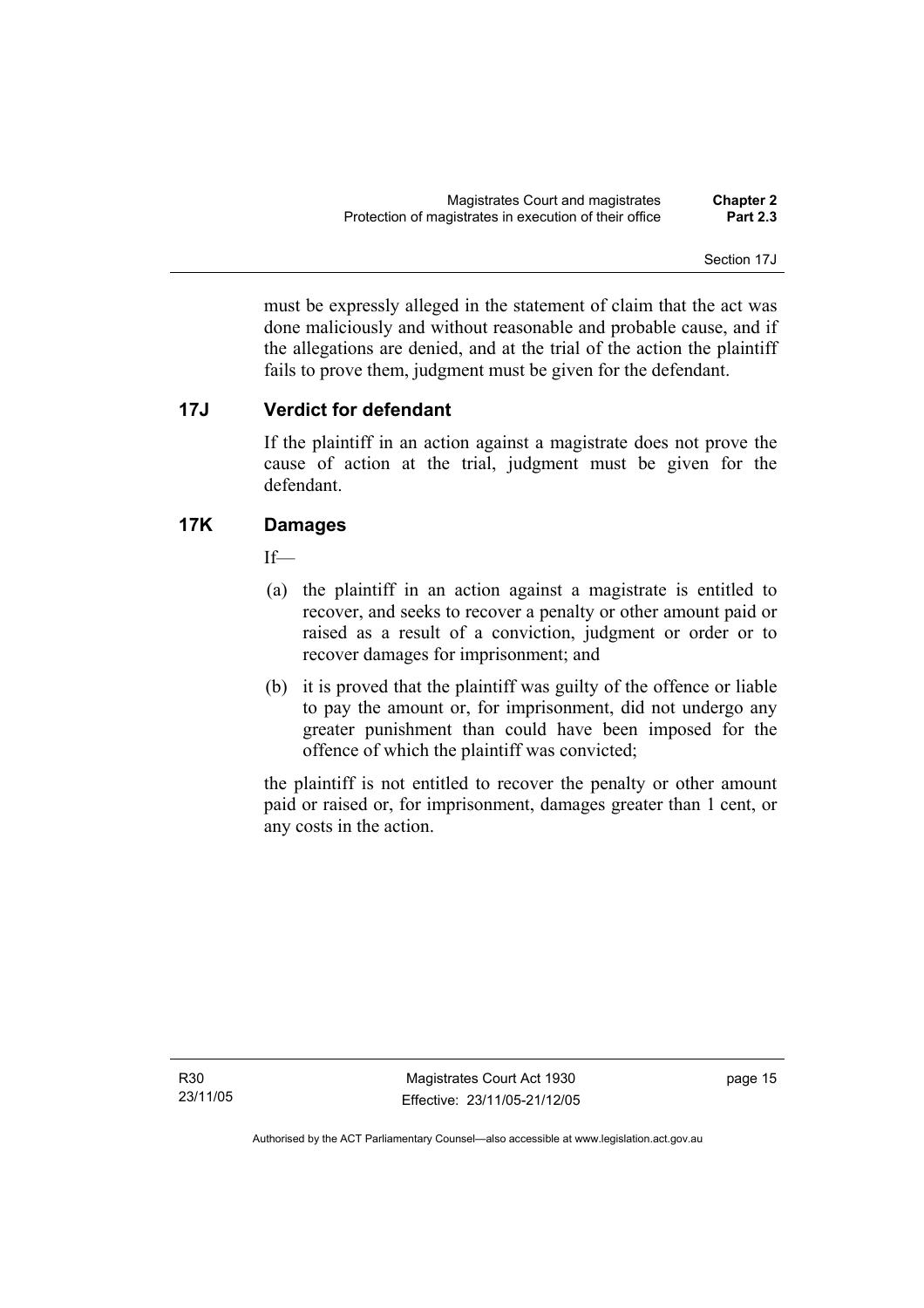**Chapter 3 Criminal proceedings**<br> **Part 3.1 Preliminary Preliminary** 

Section 18A

# **Chapter 3 Criminal proceedings**

# Part 3.1 **Preliminary**

#### **18A Definitions for ch 3**

In this chapter:

*administrator* means the remand centre administrator.

*Crimes Act* means the *Crimes Act 1900*.

*decision* includes a committal for trial, admission to bail, and a conviction, order or other decision.

*defendant* means a person against whom an information is laid.

*escort* means a custodial escort.

*superintendent*, for a remand centre, means the superintendent for the centre under the *Remand Centres Act 1976*.

page 16 Magistrates Court Act 1930 Effective: 23/11/05-21/12/05

R30 23/11/05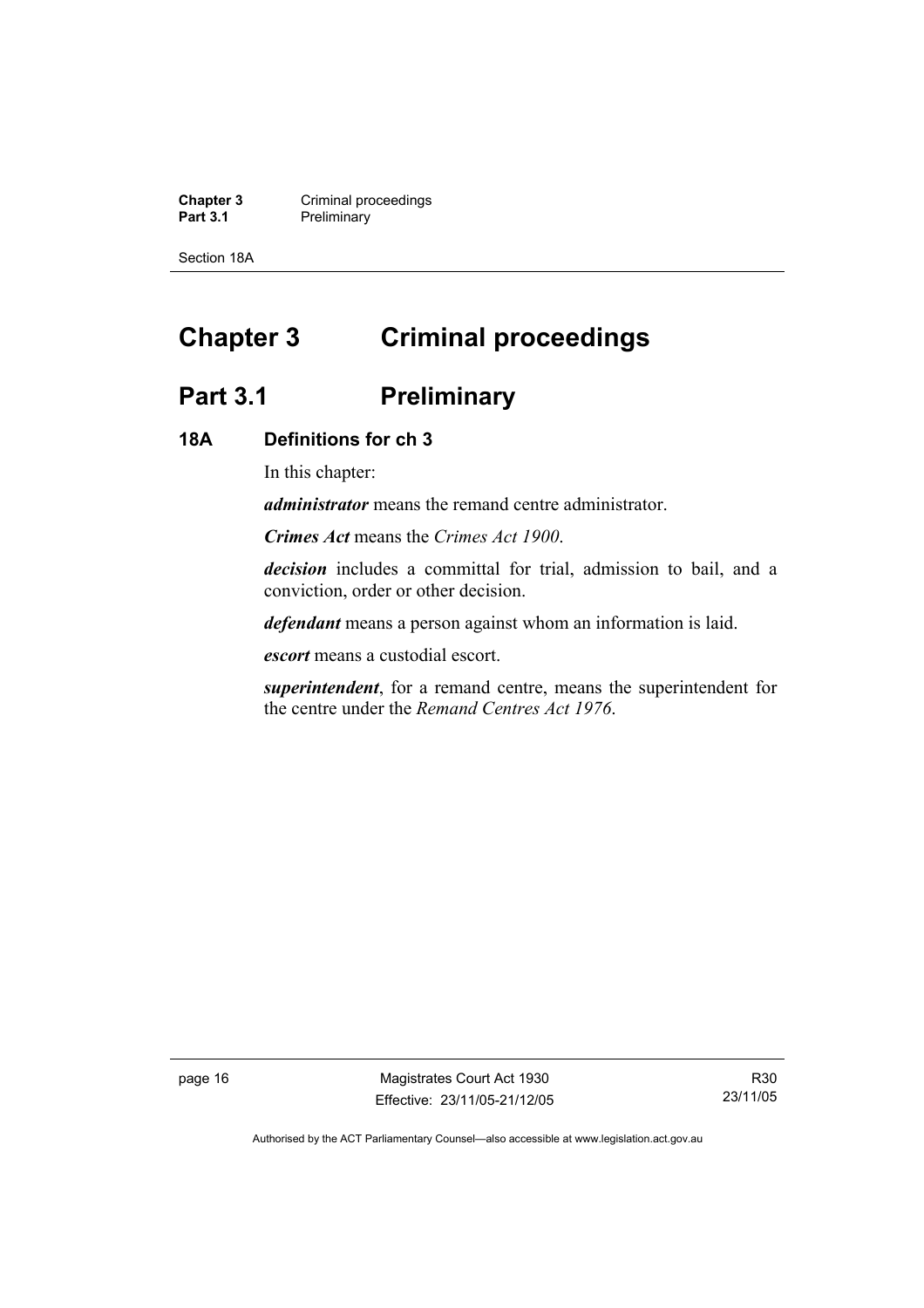# **Part 3.2 Criminal jurisdiction**

### **19 Jurisdiction of court**

If, by any law in force in the ACT, any offence is punishable on summary conviction or any person is made liable to a penalty or punishment or to pay an amount for any offence, act or omission, and no other provision is made for the trial of the person committing the offence, the matter may be heard and decided by the court in a summary way under the provisions of this Act.

### **21 Jurisdiction of court if defendant absent from ACT**

The court has jurisdiction even though the defendant is not in the ACT.

### **22 Proceeding of court if it considers offence should be dealt with on indictment**

If, for an information in relation to an offence that is punishable either summarily or on indictment it appears to the court, on the close of the case for the prosecution, that the offence ought to be dealt with on indictment, the court must abstain from adjudication on the information and must deal with the case for the purpose of committal for trial only.

### **23B Rectification of certain orders etc**

(1) In this section:

*penalty* includes—

- (a) the cancellation, forfeiture, suspension or other loss of a licence or privilege; and
- (b) the disqualification from obtaining or holding a licence or exercising a privilege.

| R <sub>30</sub> | Magistrates Court Act 1930   | page 17 |
|-----------------|------------------------------|---------|
| 23/11/05        | Effective: 23/11/05-21/12/05 |         |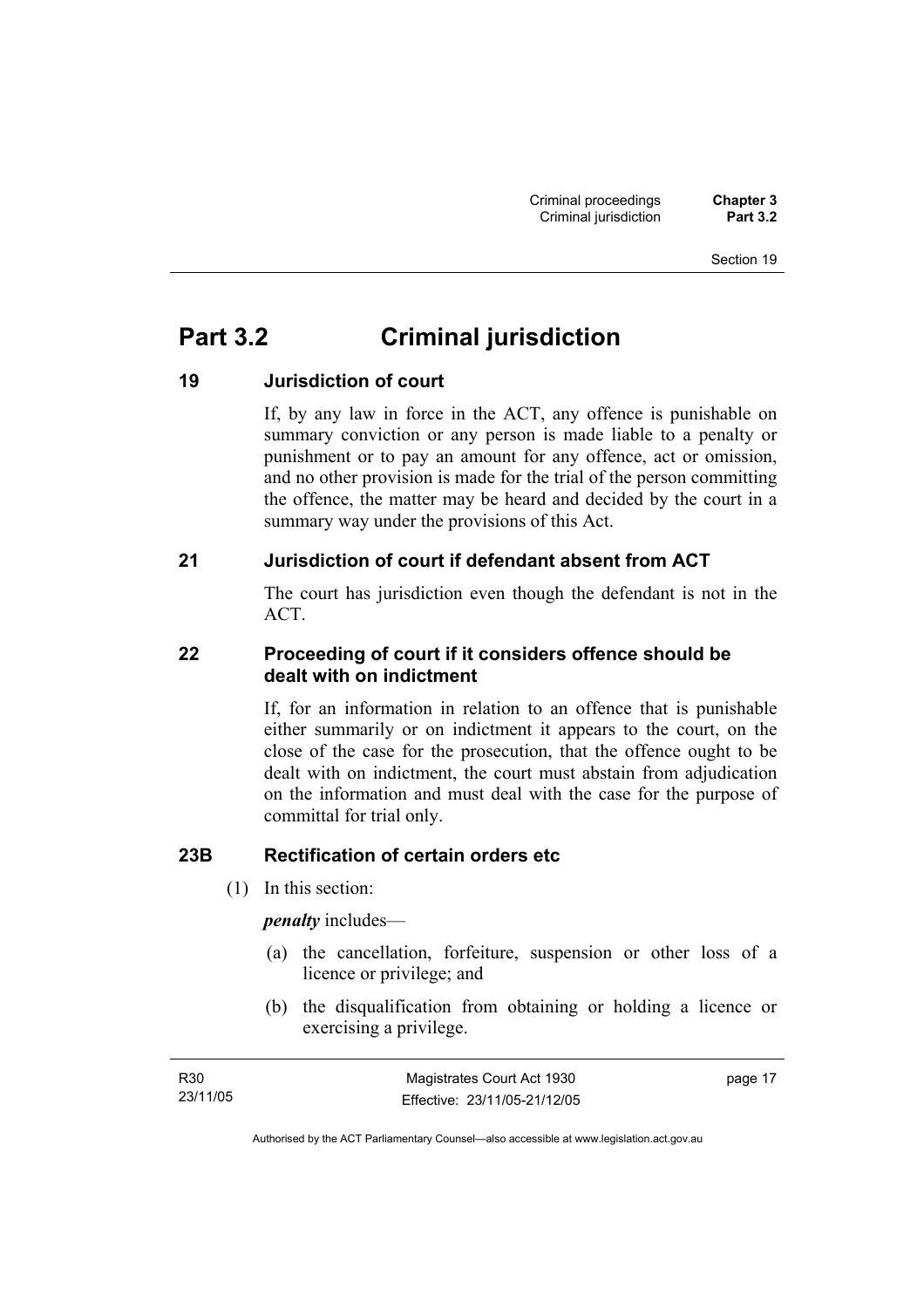#### **Chapter 3 Criminal proceedings**<br>**Part 3.2 Criminal jurisdiction Criminal jurisdiction**

#### Section 23B

*the court*, in relation to a proceeding, means the magistrate who convicted the defendant or made the order against the defendant.

- (2) Subject to subsection (3), if the court enters a conviction or makes an order against a defendant and—
	- (a) imposes a penalty that is contrary to law; or
	- (b) fails to impose a penalty that is required by law to be imposed;

the court may, on its own initiative or on the application of a party to the proceeding, reopen the proceeding and, after giving the parties an opportunity of being heard, amend the conviction or order to impose a penalty that is in accordance with the law.

- (3) The court may reopen a proceeding under subsection (2)—
	- (a) on its own initiative before the end of 28 days after the day when the penalty was imposed, the conviction was entered or the order was made; or
	- (b) on application under subsection (2) before the end of 28 days after the day when the penalty was imposed, the conviction was entered or the order was made; or
	- (c) with the consent of the parties to the proceeding, at any time.
- (4) Subject to subsection (5)—
	- (a) the registrar must serve on each party to the proceeding written notice of the intention of the court to reopen the proceeding on its own initiative under subsection (2) at least 3 business days before the proceeding is reopened; and
	- (b) an applicant must serve on the registrar and, at least 3 business days before the day when the application is heard, on the other party to the proceeding, written notice of an application mentioned in subsection (2).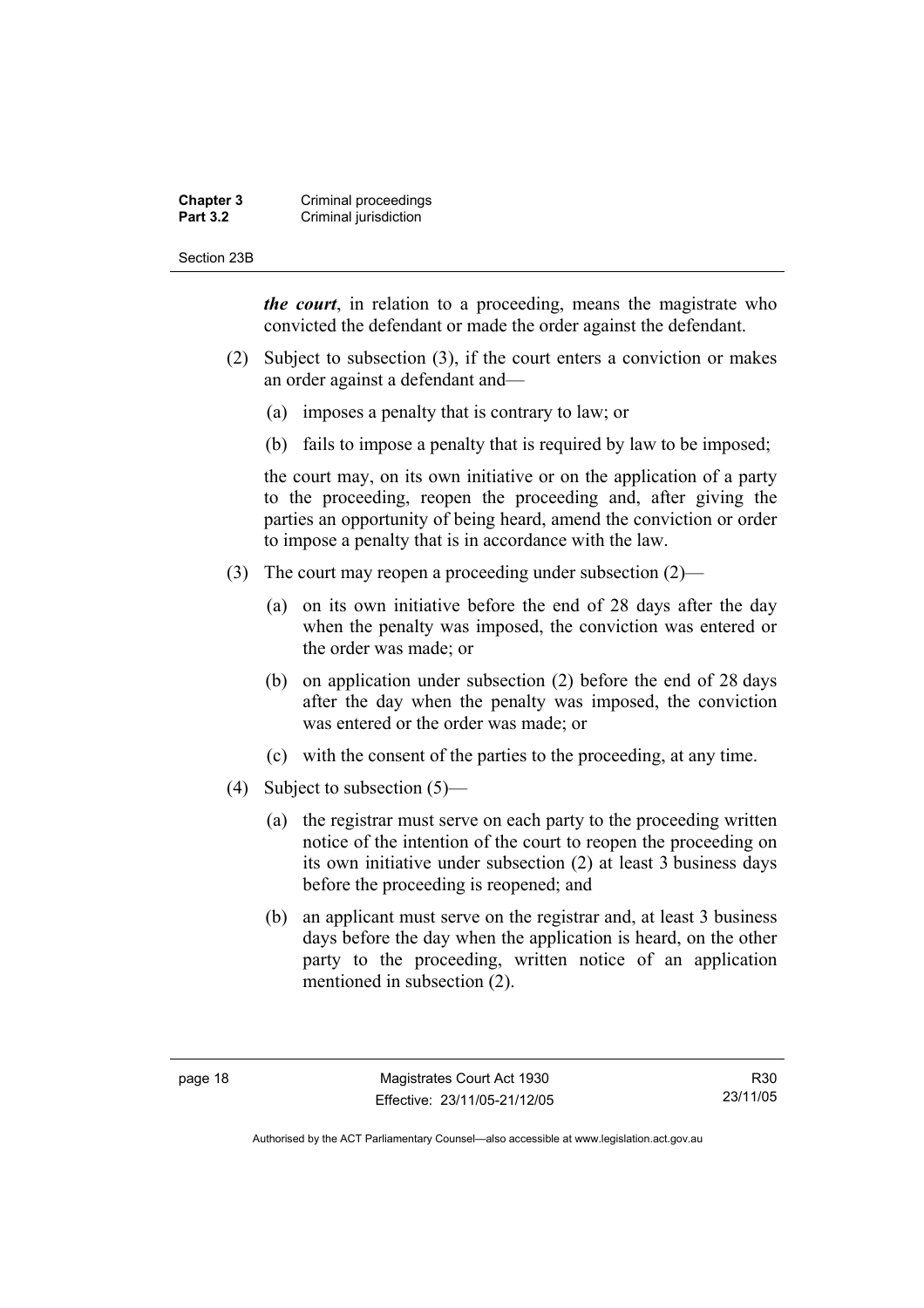- (5) The requirements of subsection (4) may be dispensed with by the court when each of the parties is before the court.
- (6) If, under subsection (2), the court reopens a proceeding and, in the absence of a party to the proceeding, amends a conviction or order, the registrar must serve written notice of the amended conviction or order on the absent party as soon as practicable.
- (7) Service of any notice mentioned in subsection (4) or (6) may be made in accordance with section 41 as if the notice were a summons issued in relation to an information.
- (8) The jurisdiction given to the court by subsection (2) must be exercised only on the evidence and material before the court in the original proceeding.
- (9) A proceeding must not be reopened under subsection (2) in relation to a conviction or order that is the subject of an appeal.
- (10) If a proceeding reopened under this section has not been decided in relation to a conviction or order that, after the proceeding has been reopened but before it is decided, becomes the subject of an appeal, the reopened proceeding is stayed until the appeal is decided.
- (11) If the court reopens a proceeding under subsection (2), the court may make any order about costs that it considers just and reasonable.
- (12) Subject to subsection (13), an order made or a conviction or order amended by the court in deciding a proceeding that has been reopened under this section takes effect, unless the court otherwise directs, from the beginning of the day when the original conviction was entered or the original order was made.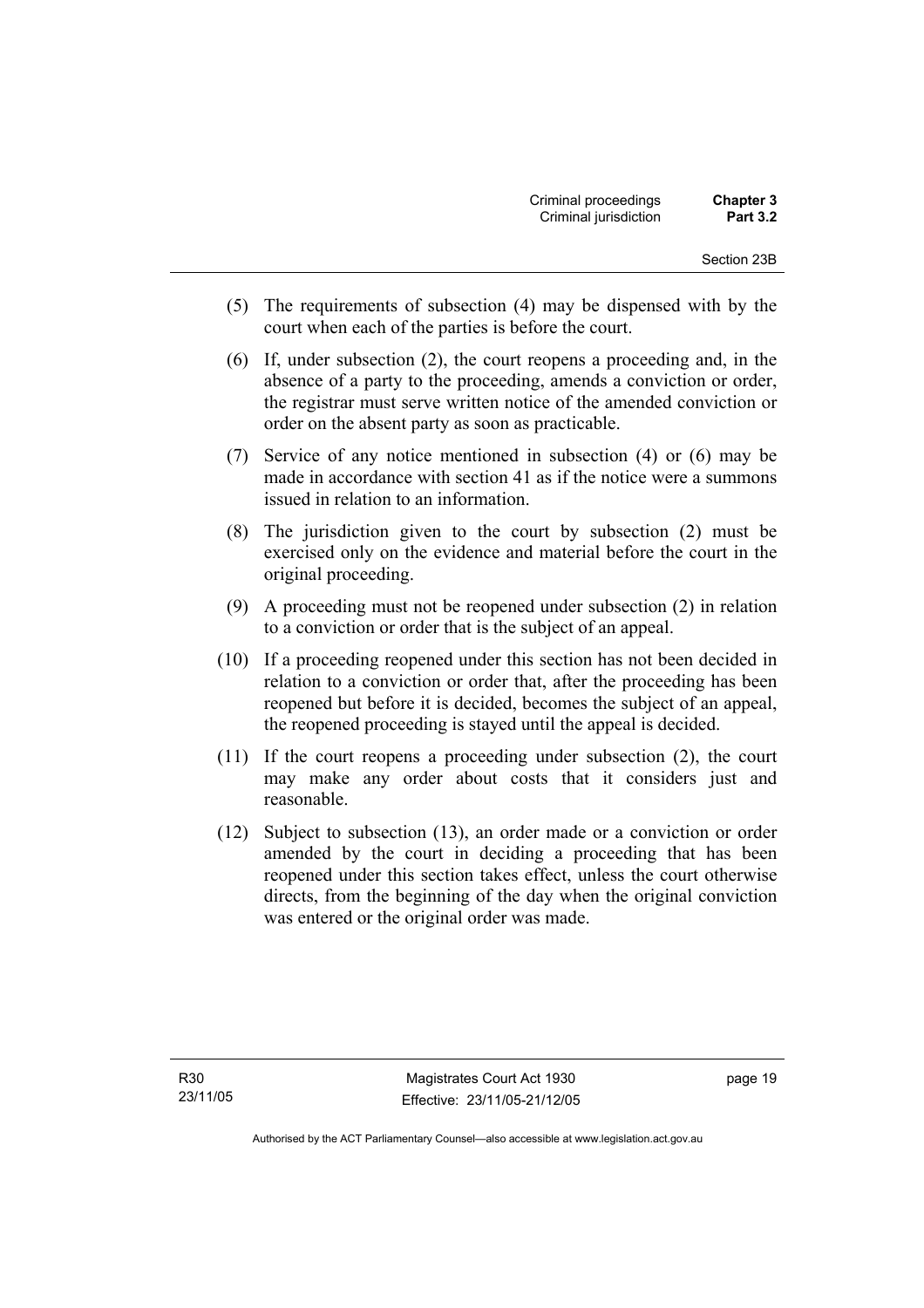**Chapter 3** Criminal proceedings **Part 3.2 Criminal jurisdiction** 

Section 23B

 (13) For part 3.10 (Criminal appeals), if the court, in deciding a proceeding that has been reopened under this section, makes an order or amends a conviction or order, the time within which an appeal may be made from the order, amended conviction or amended order begins on the day when the order was made, or the conviction or order was amended.

page 20 Magistrates Court Act 1930 Effective: 23/11/05-21/12/05

R30 23/11/05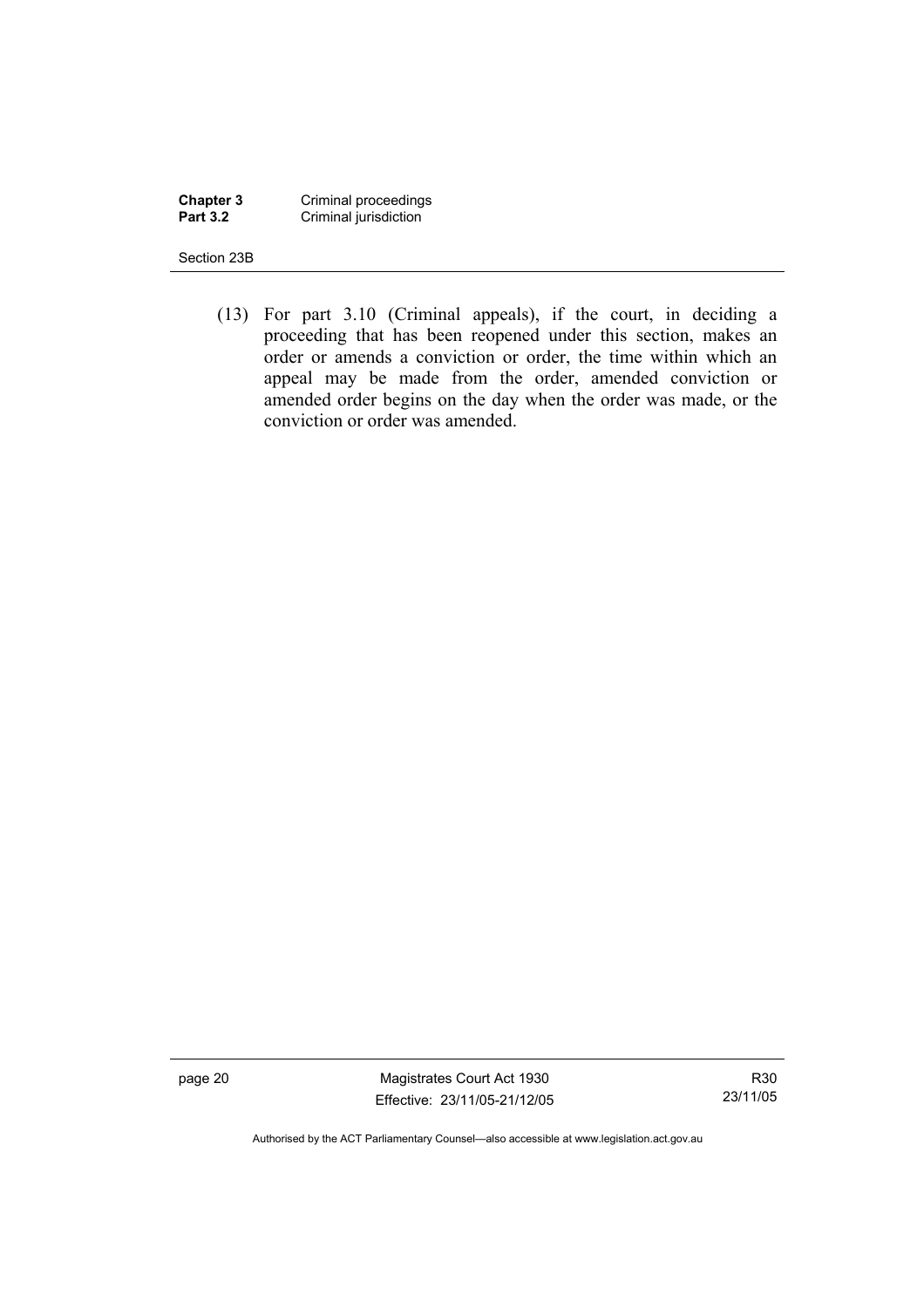## **Part 3.3 Beginning criminal proceedings**

## **Division 3.3.1 Beginning criminal proceedings general**

#### **25 Informations**

A proceeding may be started in the court by information laid by the informant or by a lawyer or anyone else representing the informant.

## **Division 3.3.2 Informations**

#### **26 Laying of informations**

An information may be laid before a magistrate in any case where a person has committed or is suspected of having committed, in the ACT, an indictable offence or an offence that may be dealt with summarily as provided in section 19.

## **27 Description of people and property and of offences**

- (1) Such description of people or things as would be sufficient in an indictment is sufficient in informations.
- (2) The description of any offence in the words of the Act, ordinance, law, order, by-law, regulation, or other instrument creating the offence, or in similar words, is sufficient in law.

## **28 Power of court to amend information**

 (1) If at the hearing of any information or summons any objection is taken to an alleged defect in it in substance or form or if objection is taken to any variance between the information or summons and the evidence adduced at the hearing of it, the court may make any amendment in the information or summons that appears to it to be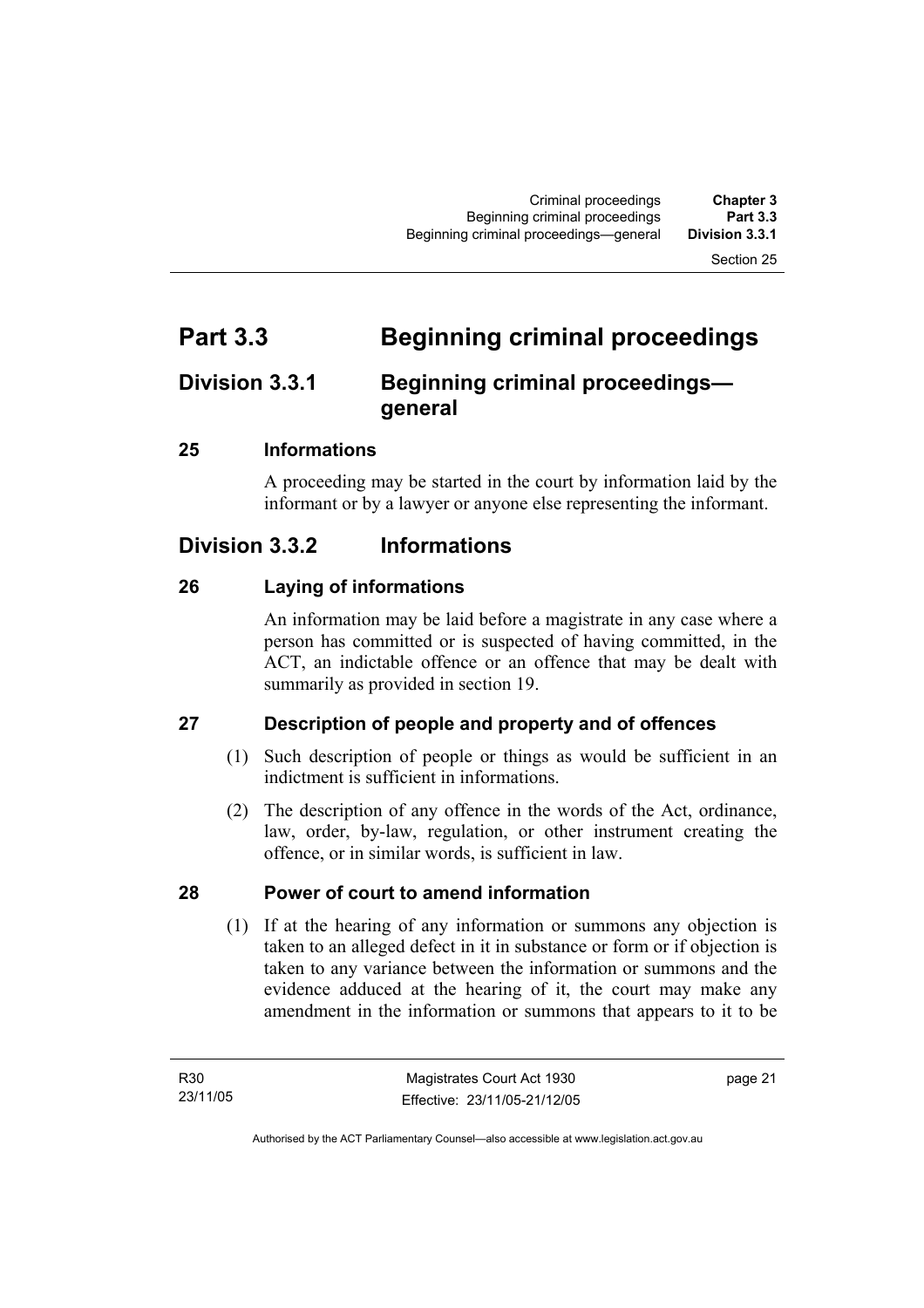| <b>Chapter 3</b> | Criminal proceedings           |
|------------------|--------------------------------|
| <b>Part 3.3</b>  | Beginning criminal proceedings |
| Division 3.3.3   | Summonses                      |
| Section 29       |                                |

desirable or to be necessary to enable the real question in dispute to be decided.

 (2) The court must not make an amendment under subsection (1) if it considers that the amendment cannot be made without injustice to the defendant.

#### **29 Court may adjourn hearing if amendment made**

If in any case where an amendment in an information or summons has been made under section 28 the court considers that the defendant has been misled by the form in which the information or summons has been made out, it may adjourn the hearing of the case for the period it considers appropriate and may make any order about the costs of the adjournment it considers appropriate.

#### **30 Form of information**

- (1) If a warrant is intended to be issued in the first instance against the person charged, the information must be in writing and on oath.
- (2) The oath may be made by the informant or someone else.
- (3) If a summons instead of a warrant is intended to be issued in the first instance against the person charged, the information may be made orally and without oath.
- (4) Subsection (3) applies whether or not the law under which the information is laid requires it to be in writing.

## **Division 3.3.3 Summonses**

#### **37 When magistrate may issue summons**

If an information is laid before a magistrate, the magistrate may issue a summons.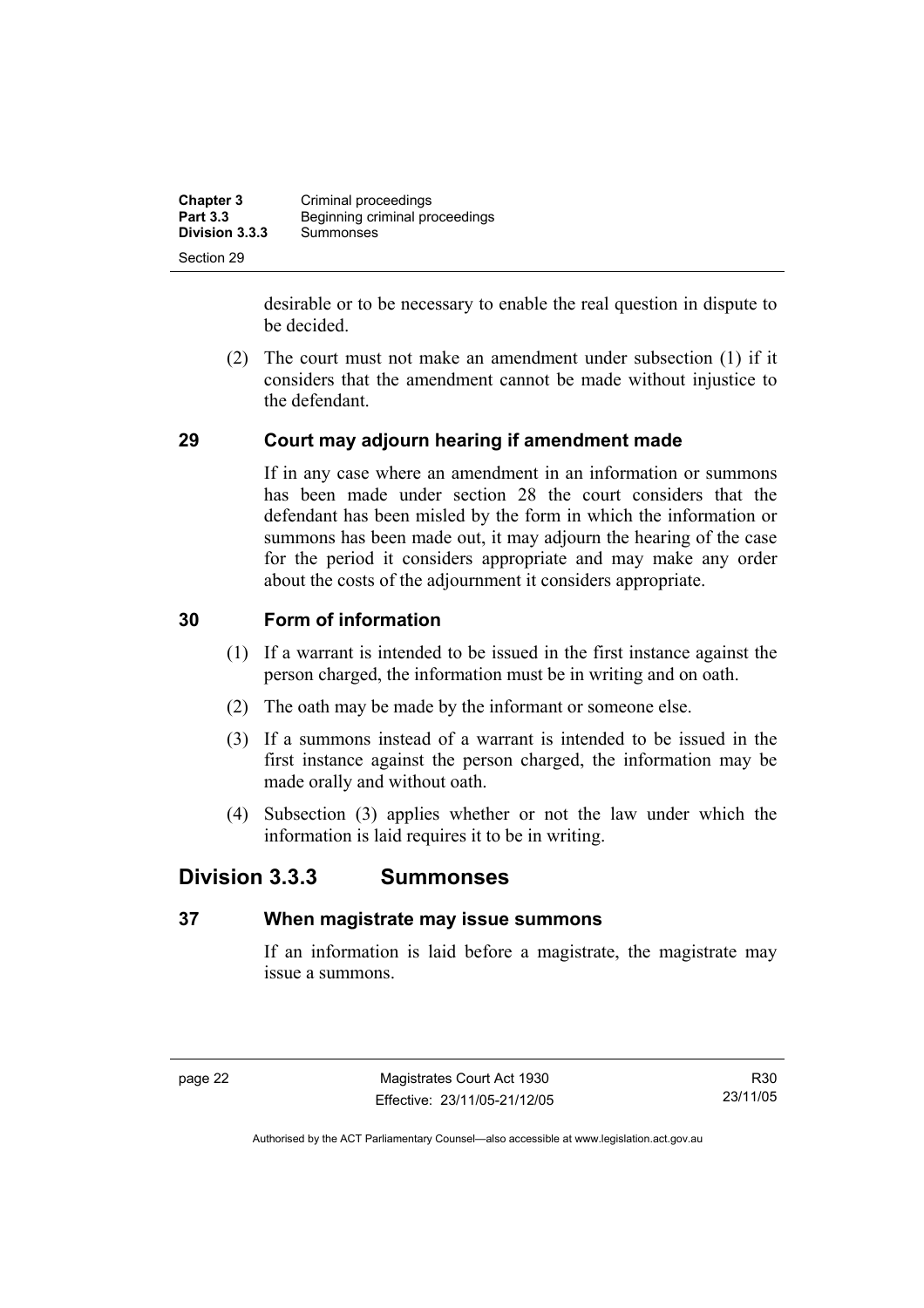#### **38 Form of summons**

A summons issued in the case of an information must be directed to the defendant, and must state shortly the matter of the information and require the defendant to appear at a certain time and place before the court, to answer to the information and to be further dealt with according to law.

#### **41 Service of summons**

- (1) A summons issued in relation to an information may be served on the person to whom it is directed by—
	- (a) giving a copy of the summons to the person; or
	- (b) by leaving a copy of the summons at the last-known or usual home or business address of the person with someone who appears to be at least 16 years old and to live or be employed at the address.
- (2) Service of a summons under subsection (1) must be effected at least 72 hours before the time appointed in the summons for the hearing of the information.
- (3) If it appears to the court or a magistrate or the registrar, by statement on oath or by affidavit, that from any cause service in accordance with subsections (1) and (2) cannot be effected, the court or magistrate or the registrar may extend the time for hearing.
- (4) Service of a summons in accordance with this section may be proved by the oath of the person who served it or by affidavit or otherwise.

## **Division 3.3.4 Warrants**

#### **42 Issue of warrant and summons**

(1) This section applies if—

page 23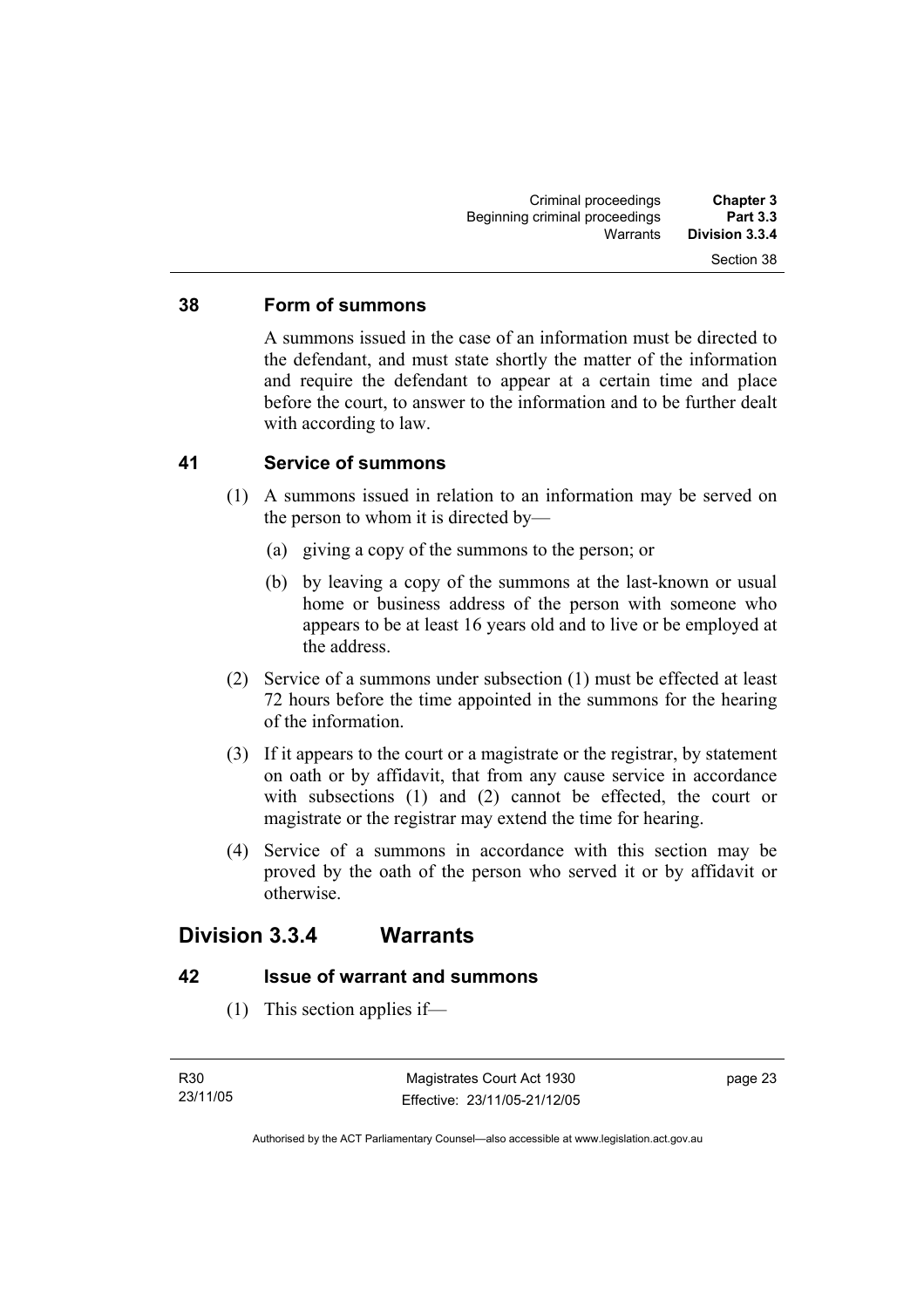- (a) an information is laid before a magistrate under division 3.3.2 against a person for an offence; and
- (b) the information is substantiated by the oath of the informant or a witness; and
- (c) the person is not in custody.
- (2) The magistrate may issue a warrant for the person's arrest, and for bringing the person before the court to answer to the information and to be further dealt with according to law.
- (3) However, the magistrate may issue a summons instead of the warrant if the magistrate considers it appropriate.
- (4) The issue of the summons does not prevent a magistrate from issuing a warrant at any time before or after the time mentioned in the summons for the person's appearance.
- (5) However, subsection (4) does not authorise the issue of a warrant to bring the person before the court to answer to the information if a summons has been served on the person for the offence in accordance with section 116B (Service of summons for prescribed offence).

#### **43 Procedure on filing indictment**

 (1) If an indictment in relation to an offence committed in the ACT has been filed in the Supreme Court by the Attorney-General, Attorney-General of the Commonwealth or other officer, authority or person duly appointed in that behalf against any person then at large, whether on bail or not, the registrar of the Supreme Court must at any time after the end of the then sittings of the court if the person so indicted has not already appeared and pleaded to the indictment, on application by or on behalf of the prosecutor, grant to the prosecutor or person applying on the prosecutor's behalf a certificate that the indictment has been filed.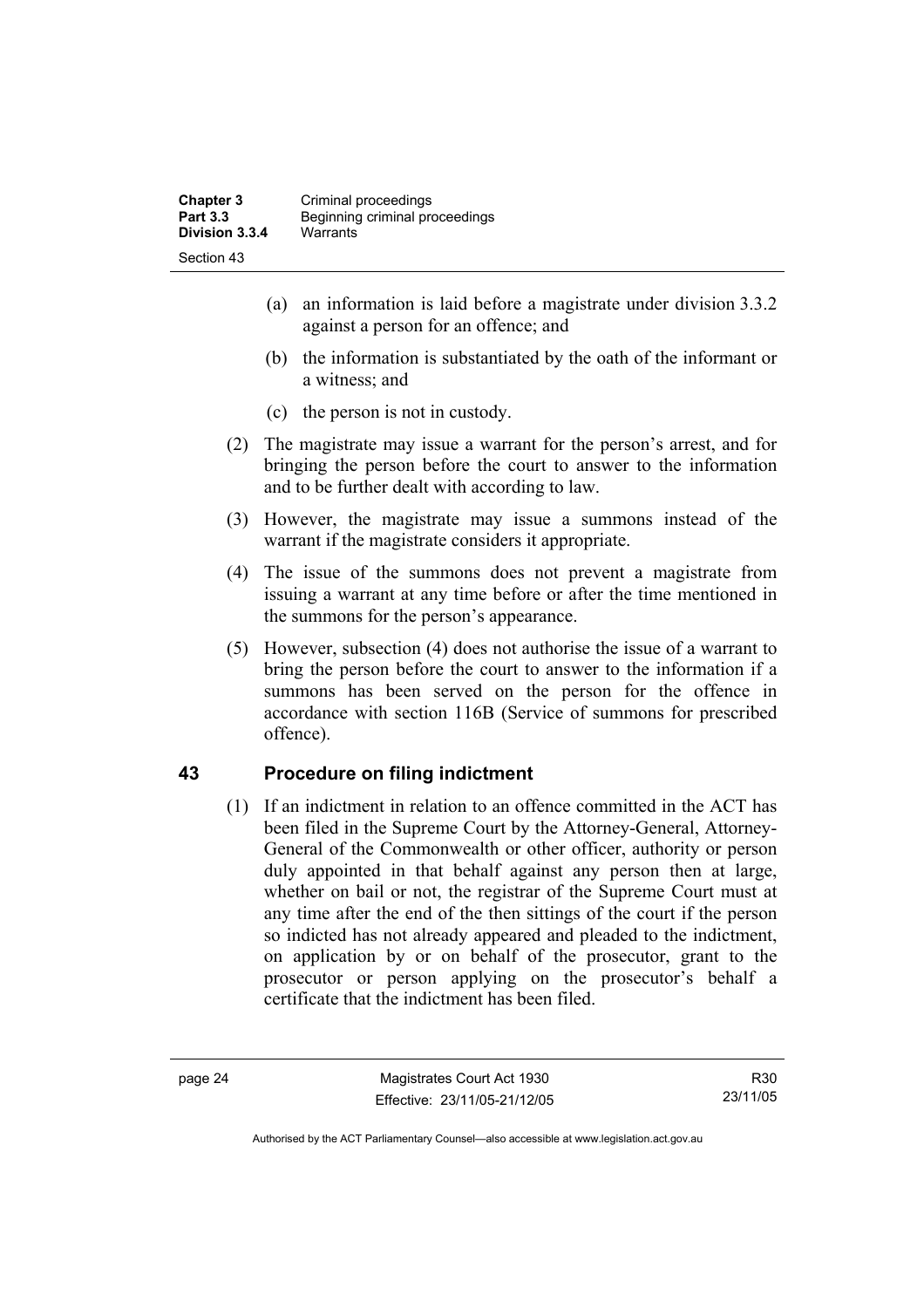| <b>Chapter 3</b><br><b>Part 3.3</b> | Criminal proceedings<br>Beginning criminal proceedings |  |
|-------------------------------------|--------------------------------------------------------|--|
| Division 3.3.4                      | Warrants                                               |  |
| Section 44                          |                                                        |  |

- (2) On production of the certificate to a magistrate, the magistrate must—
	- (a) if the person indicted is, at the time of both the application for and the production of the certificate, confined in prison for any other offence than that charged in the indictment—on proof on oath that the person so confined in prison is the person charged and named in the indictment, issue a warrant directed to the gaoler of the prison where the person is so confined, commanding the gaoler to detain the person in the gaoler's custody until, by a writ of habeas corpus, the person is removed from custody for the purpose of being tried on the indictment, or until the person is otherwise removed or discharged out of custody by due course of law; and
	- (b) in any other case—issue a warrant to apprehend the person so indicted and to cause the person to be brought before the court to be dealt with according to law and the court when any person apprehended under any such warrant is brought before it must on proof on oath that the person is the person charged and named in the indictment, and without further inquiry commit the person for trial or admit the person to bail in accordance with the *Bail Act 1992*.

#### **44 Direction of warrant**

A warrant to apprehend a defendant that the defendant may answer to an information may be directed either to any police officer by name or generally to all police officers within the ACT, without naming them, or to both.

#### **45 Any police officer may execute warrant**

If a warrant is directed to all police officers, any police officer may execute the warrant as if it were directed specially to the police officer by name.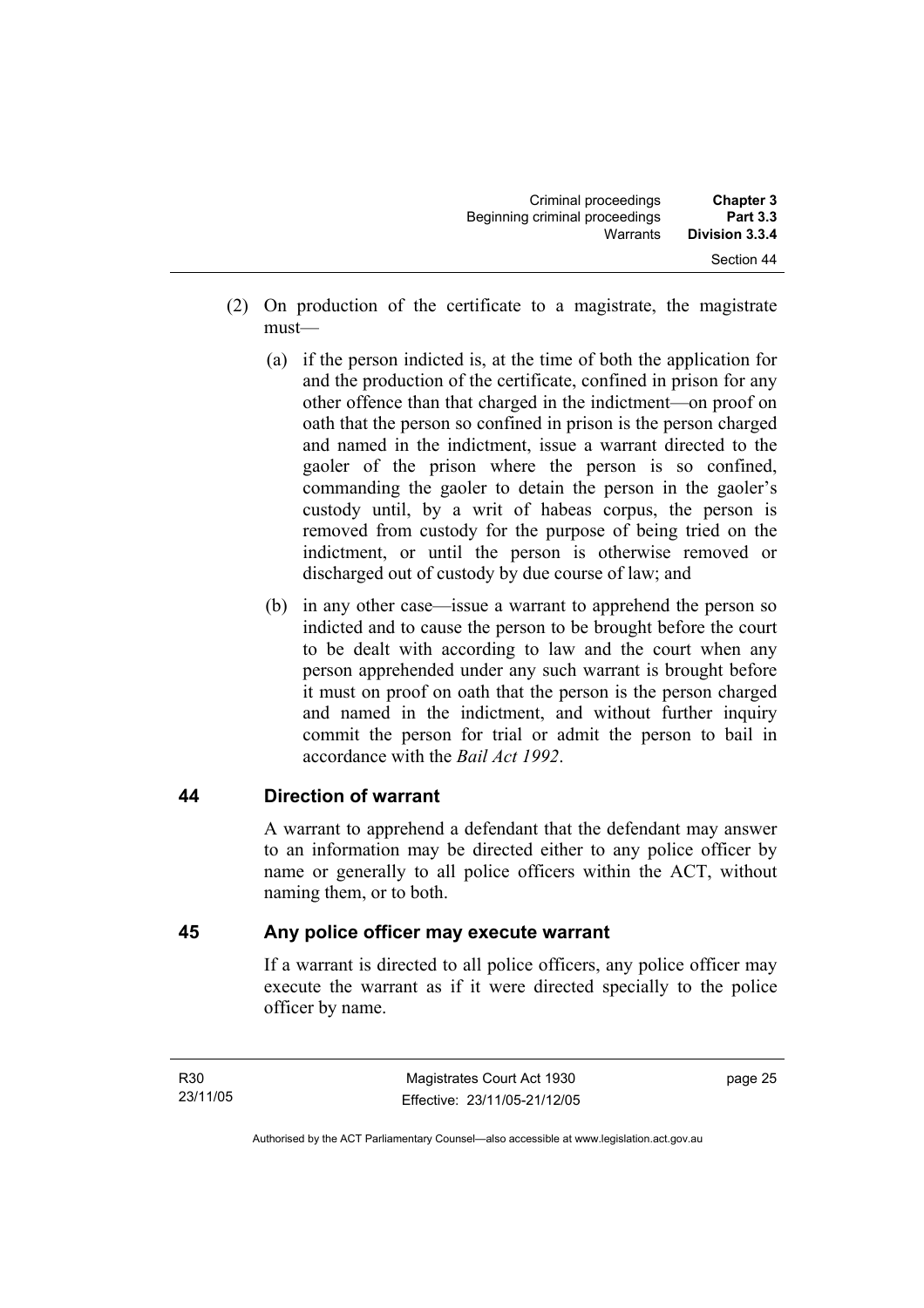#### **47 Form of arrest warrant**

A warrant issued on an information must—

- (a) briefly state the offence or matter of the information; and
- (b) name or otherwise describe the person against whom it is issued; and
- (c) order the police officers to whom it is directed to—
	- (i) arrest the person; and
	- (ii) bring the person before the court to answer the information and to be further dealt with according to law.

#### **48 Warrant to be in force till executed**

A warrant need not be returnable at any particular time, but may remain in force until executed.

#### **49 Sunday warrants**

A magistrate may issue a warrant on an information of an indictable offence, or a search warrant, on a Sunday as on any other day.

page 26 Magistrates Court Act 1930 Effective: 23/11/05-21/12/05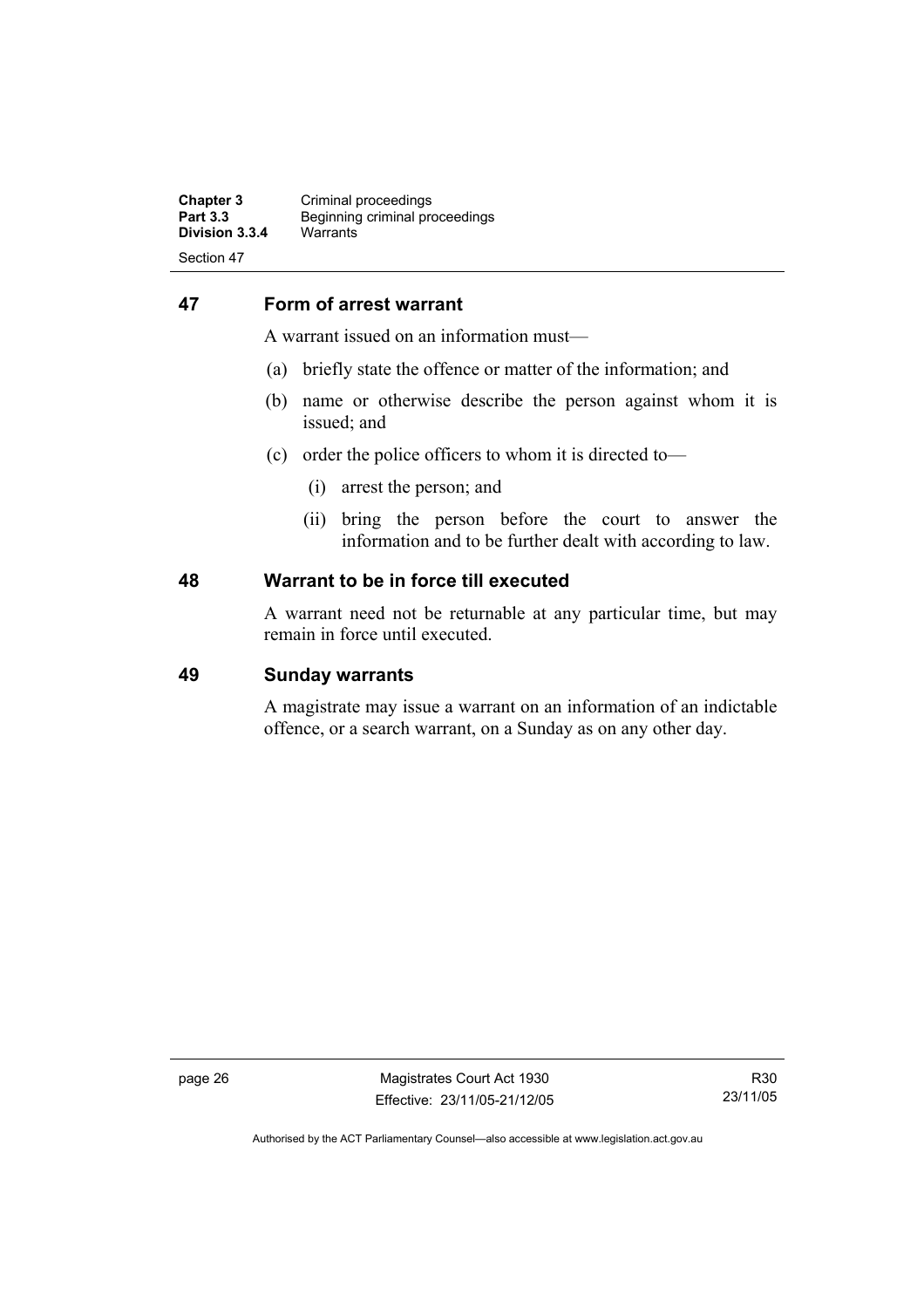## **Part 3.4 Hearing of criminal proceedings**

## **Division 3.4.1 Hearing of criminal proceedings general**

#### **53 Conduct of case generally**

- (1) The informant may—
	- (a) conduct his or her case personally or by a lawyer; and
	- (b) examine and cross-examine the witnesses giving evidence for or against the informant; and
	- (c) if the defendant gives any evidence or examines any witness about anything other than general character—call and examine witnesses in reply.
- (2) The defendant may—
	- (a) fully answer and defend personally or by a lawyer; and
	- (b) give evidence; and
	- (c) examine and cross-examine the witnesses giving evidence for or against the defendant.

#### **54 If both parties present in court to hear case**

The court must hear and decide an information if both parties to the information appear personally or by lawyers or anyone else appearing for them.

## **Division 3.4.2 Warrants for witnesses**

#### **63 Warrant to bring witness to court**

(1) If a witness—

| R30      | Magistrates Court Act 1930   | page 27 |
|----------|------------------------------|---------|
| 23/11/05 | Effective: 23/11/05-21/12/05 |         |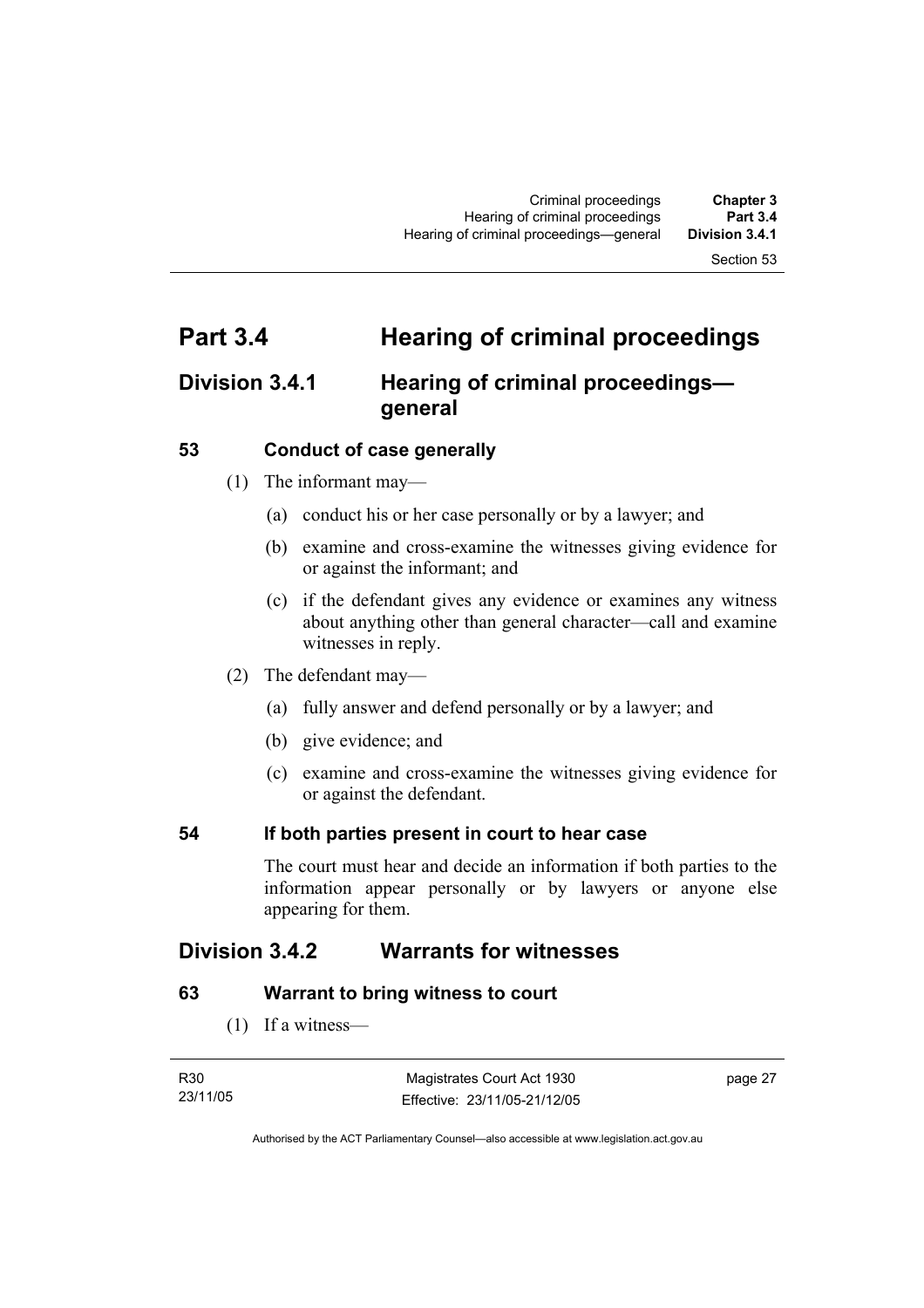- (a) has been informed of the time and place for the hearing; and
- (b) has been requested, has given an undertaking, or has been served with a subpoena, to appear at the hearing to give evidence; and
- (c) the witness does not appear in accordance with the request, undertaking or subpoena and does not provide to the court a reasonable explanation for his or her non-appearance;

the court may issue a warrant requiring the witness to be brought before the court at the time and place specified in the warrant to give evidence.

(2) In this section:

*subpoena* includes summons.

 (3) Subsection (2) and this subsection expire on the existing rules expiry day under the *Court Procedures Act 2004*, section 60 (3).

#### **64 Warrant in the first instance**

If a magistrate is satisfied by evidence on oath that it is probable that a person whose evidence is desired will not attend to give evidence without being compelled to do so, then, instead of issuing a subpoena, the magistrate may issue a warrant in the first instance.

## **Division 3.4.3 Remand**

#### **70 Remand of defendant**

- (1) This section applies if the court considers it is necessary or desirable to adjourn the hearing of a proceeding for an indictable offence—
	- (a) because of the absence of witnesses; or
	- (b) for any other reasonable cause.
- (2) The court may—

R30 23/11/05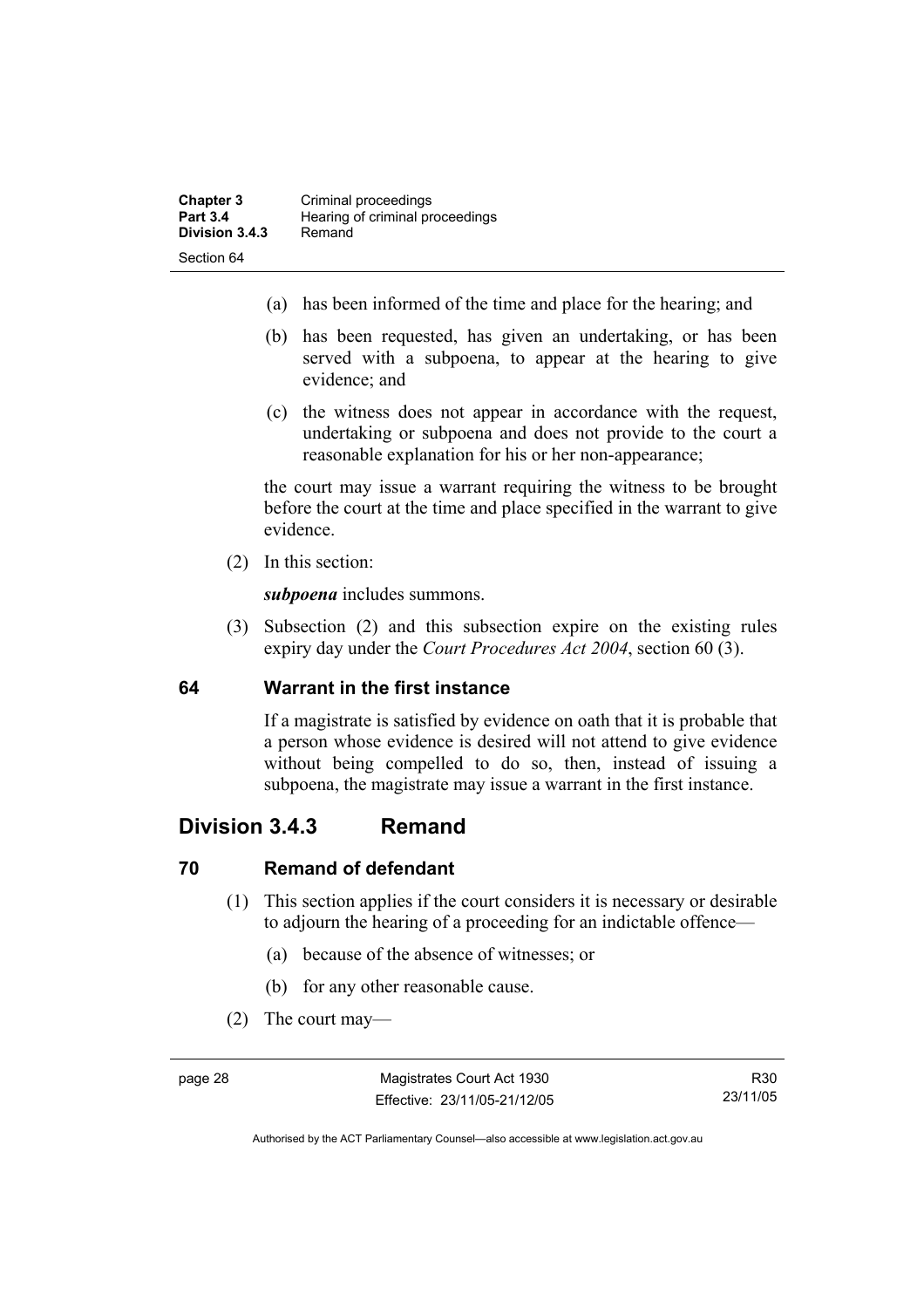- (a) adjourn the hearing; and
- (b) remand the defendant into the custody of the administrator—
	- (i) by warrant; or
	- (ii) if the period of remand is not longer than 3 days—by an order made orally.
- (3) Any single period of remand under this section must be no longer than—
	- (a) 28 days; or
	- (b) if the defendant chooses to be remanded for a longer period without review—a longer period that the court considers reasonable.
- (4) The warrant or order must direct the administrator to—
	- (a) keep the defendant in custody for a stated period; and
	- (b) bring the defendant before the court at a stated time and place for the hearing.
- (5) If the warrant or order gives a transfer direction to all police officers, the direction is taken to be given to each police officer and may be executed by any police officer.
- (6) If the warrant or order gives a transfer direction to all escorts, the direction is taken to be given to each escort and may be executed by any escort.
- (7) In this section:

*transfer direction* means a direction that the defendant be taken, safely transported and delivered into the custody of the administrator.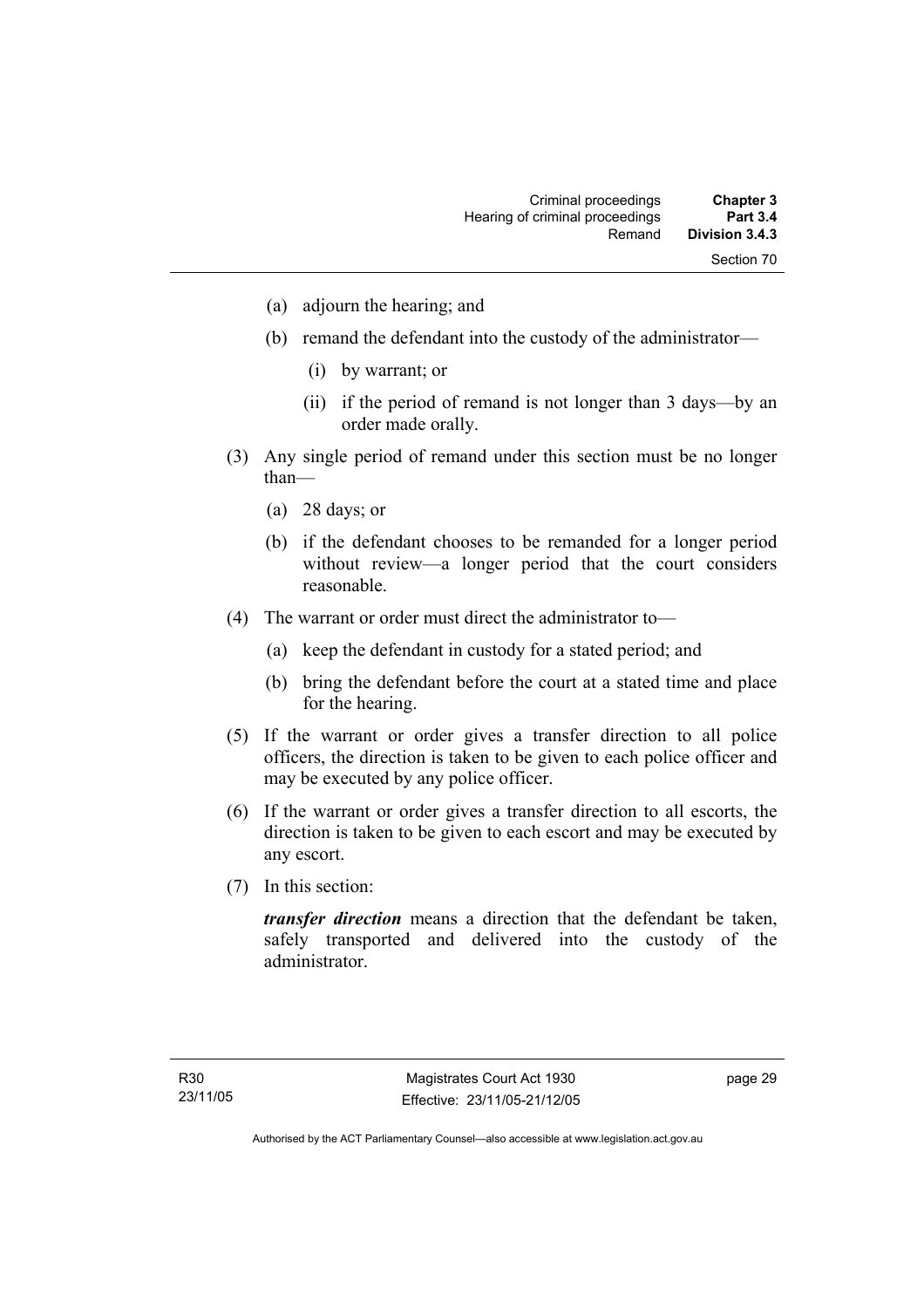**Chapter 3 Criminal proceedings**<br>**Part 3.4 Hearing of criminal property Hearing of criminal proceedings**<br>Remand **Division 3.4.3** Section 72

#### **72 Bringing up during remand**

The court may order the defendant to be brought before it at any time before the end of the time for which the defendant was so remanded, and the officer in whose custody the defendant then is must obey the order.

## **72A Hearing of bail applications**

- (1) Unless the court otherwise directs, if—
	- (a) a person who is in custody is required or entitled to appear, or is required to be brought, before the court for the hearing of an application in relation to bail; and
	- (b) an audiovisual link is available between the place where the court is sitting and a place where the person is in custody;

the proceeding must be conducted by the audiovisual link.

- (2) The court may at any time vary or revoke a direction made under subsection (1), either on its own initiative or on the application of a party to the proceeding.
- (3) In this section:

*audiovisual link*—see the *Evidence (Miscellaneous Provisions) Act 1991*, dictionary.

#### **72B Defendant's appearance in proceeding other than bail proceeding**

For section 70 and section 72, a person who is directed by warrant or order to bring a person before the court must ensure that, if section 311 (Appearance by audiovisual or audio links) applies, the person appears before the court in accordance with that section.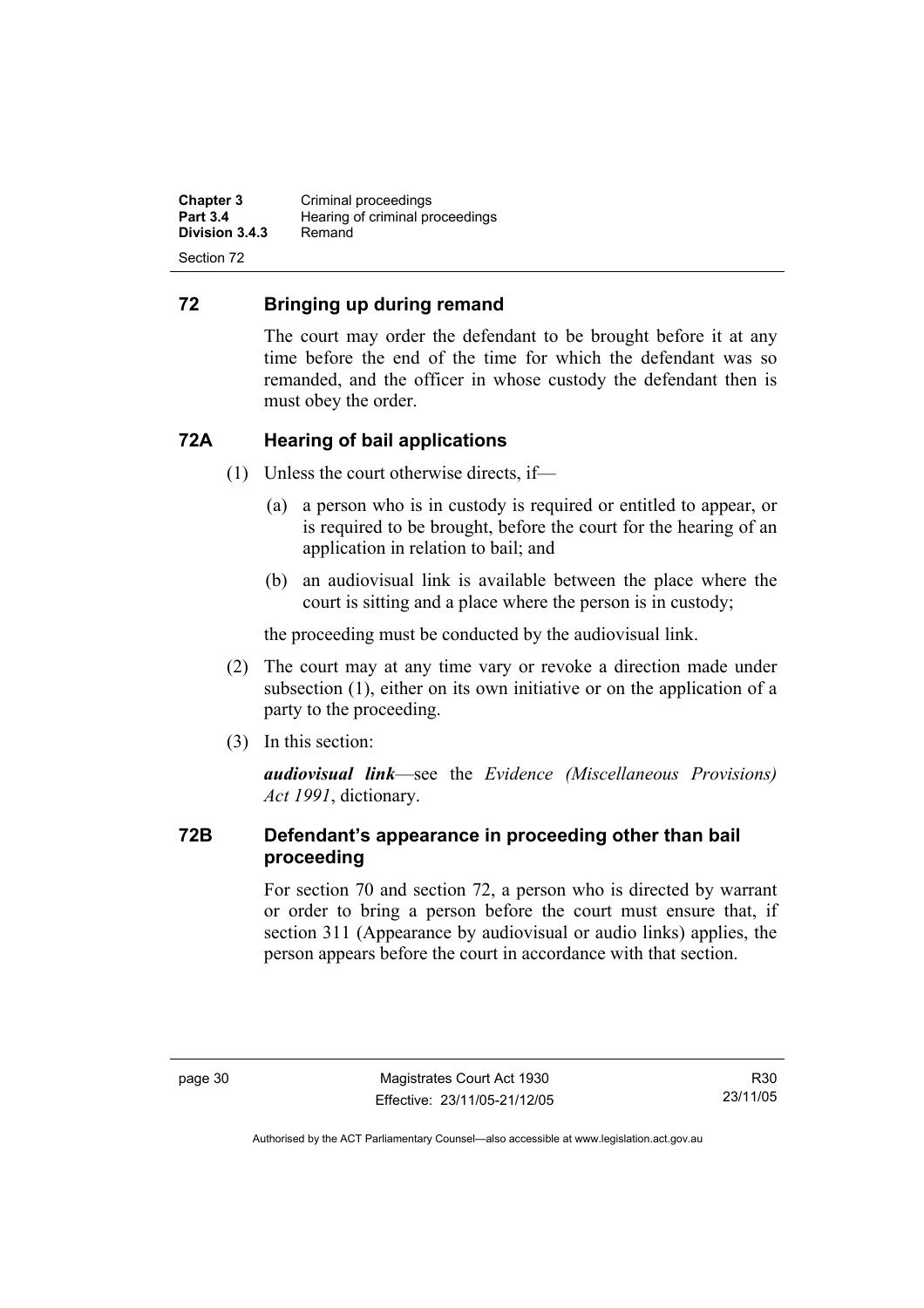#### **73 Bail of defendant during examination**

Instead of detaining the defendant in custody during the period for which the defendant is remanded, the magistrate before whom the defendant appears or is brought may admit the defendant to bail in accordance with the *Bail Act 1992*.

## **Division 3.4.4 Committal and recognisance**

#### **73A Extended application of div 3.4.4**

- (1) This division applies in relation to a person for whom a warrant prescribed under the rules has been issued under the rules as if all necessary changes, and any changes prescribed under the rules, were made.
- (2) This section does not limit any other application of this division.

#### **74 Committal or detention before decision**

If the court commits a defendant by way of remand or on adjournment, or at any time before the decision, it may remand the defendant into the custody of the administrator.

#### **75 Committal of witness or of defendant after decision**

- (1) If the court commits a witness, or a person sought to be made a witness, it must remand him or her into the custody of the administrator.
- (2) If the court commits a defendant after the decision, it must remand the defendant into the custody of the administrator.

#### **76 Witnesses may be discharged on recognisance**

A witness, other than a witness committed under section 312 (Failure to give evidence—committal), or person sought to be made a witness may be discharged on recognisance.

page 31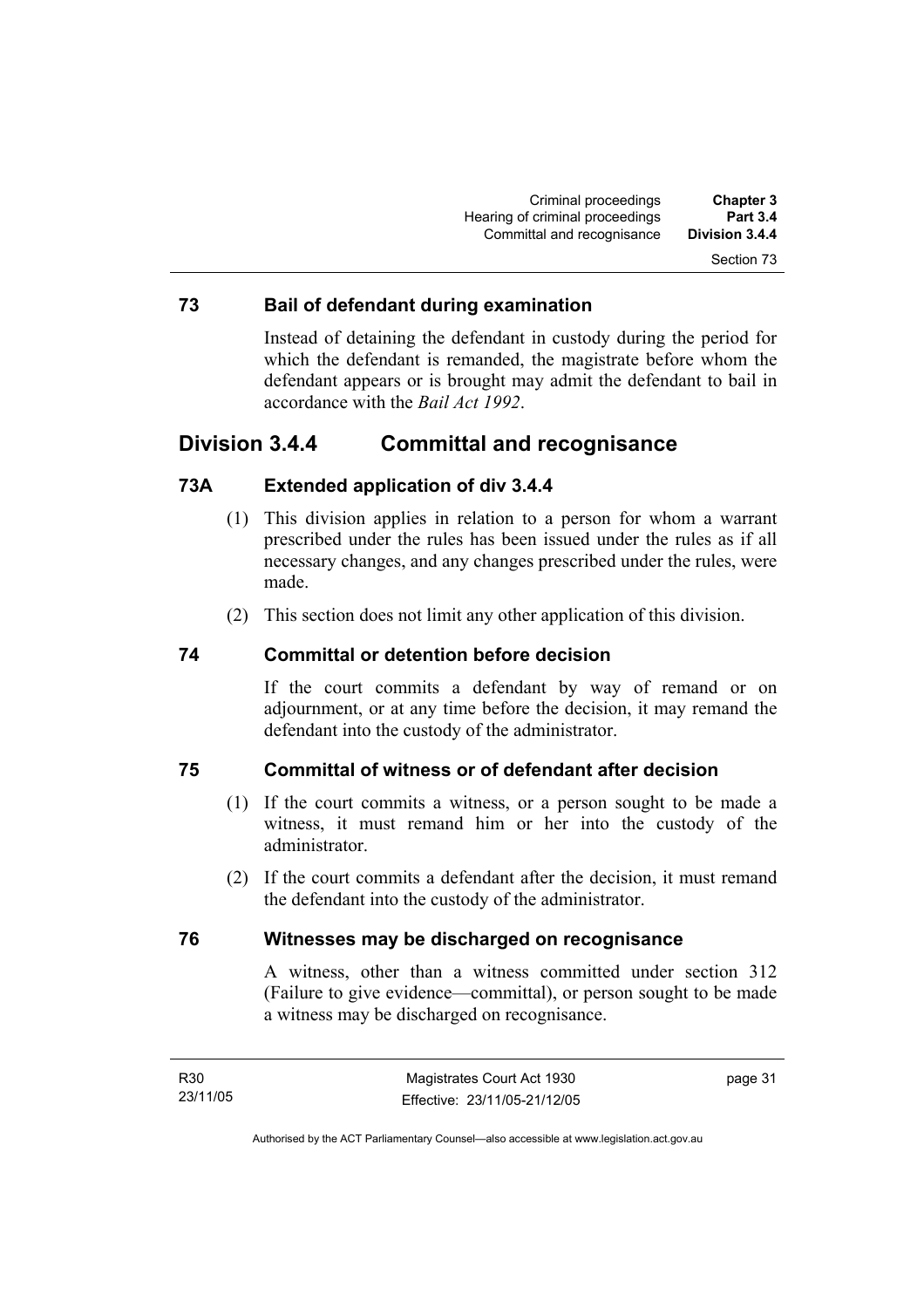**Chapter 3 Criminal proceedings**<br>**Part 3.4 Hearing of criminal property Part 3.4 Hearing of criminal proceedings**<br>**Division 3.4.4** Committal and recognisance Committal and recognisance Section 77

#### **77 Recognisances**

If the court is authorised to discharge the witness, or person sought to be made a witness, on recognisance, it may order his or her discharge on his or her entering into a recognisance, with or without a surety or sureties at its discretion, conditioned for his or her appearance at the time and place to which the hearing is adjourned, or that is named in the recognisance.

#### **78 Issue of warrant for non-appearance**

If the witness, or person sought to be made a witness, does not appear at the time and place mentioned in the recognisance, the court may adjourn the hearing, and may issue a warrant for his or her apprehension in accordance with division 3.3.4 (Warrants).

#### **79 Recognisances taken out of court**

- (1) A recognisance under this Act need not be entered into before the court, but may be entered into by the parties before—
	- (a) a magistrate; or
	- (b) the registrar; or
	- (c) a police officer in charge of a police station; or
	- (d) if a party is in a prison or remand centre—the officer in charge of the prison or the administrator of the remand centre.
- (2) The provisions of this Act in relation to recognisances taken before the court apply in relation to the recognisance as if it had been entered into before the court.

#### **80 Forfeited recognisances—how enforced**

If the conditions, or any of them, in a recognisance entered by a witness or a person sought to be made a witness are not complied with, any magistrate may certify on the back of the recognisance in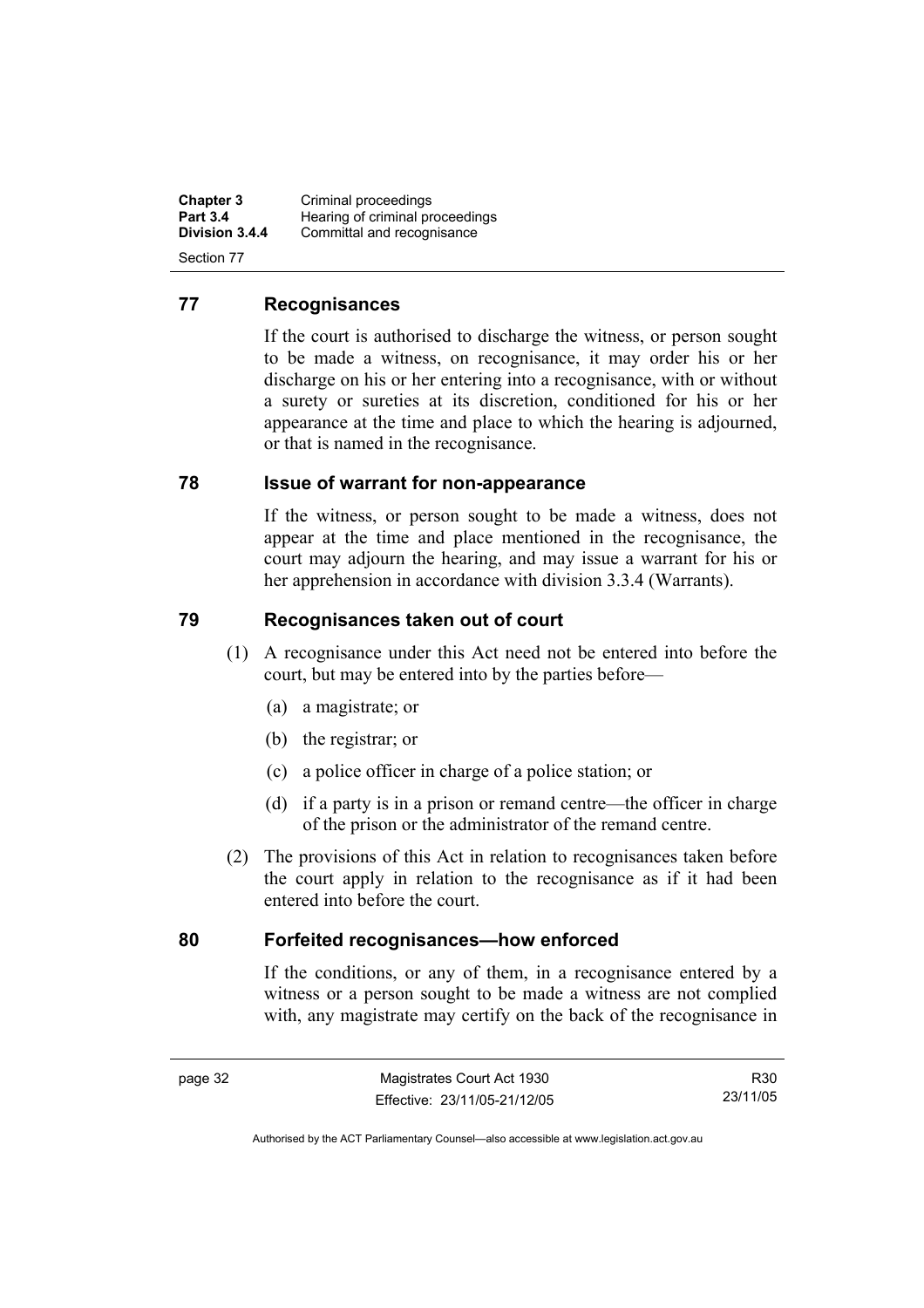what respect the conditions have not been observed, and give it to the proper officer, to be proceeded on in a similar way as other recognisances, and that certificate is taken to be deemed sufficient prima facie evidence of the recognisance having been forfeited.

#### **82 Conveying people to custody**

- (1) The person to whom a warrant of remand or commitment is directed must convey and deliver the person named in the warrant into the custody of the administrator, and must also deliver the warrant to the administrator.
- (2) If a person is delivered to the administrator in accordance with subsection (1), the administrator must give a written acknowledgment of the delivery stating the condition of the person at the time.

## **Division 3.4.5 Adjournment of criminal proceedings**

#### **83 Magistrate may adjourn court generally**

If all the cases have not been heard and decided at any sitting of the court, the magistrate may adjourn the cases remaining unheard or undecided, either to the next day appointed for the holding of the court or to the other time the magistrate considers appropriate.

## **84 Particular cases may be adjourned**

- (1) If, before or during the hearing or further hearing of any information, it appears advisable, the magistrate may, in his or her discretion, adjourn the hearing or further hearing to a certain time and place to be then appointed and stated in the presence and hearing of the parties or the lawyers or other people appearing for them.
- (2) The magistrate may, in the meantime, suffer the defendant to go at large or commit the defendant to gaol or a place of security, or to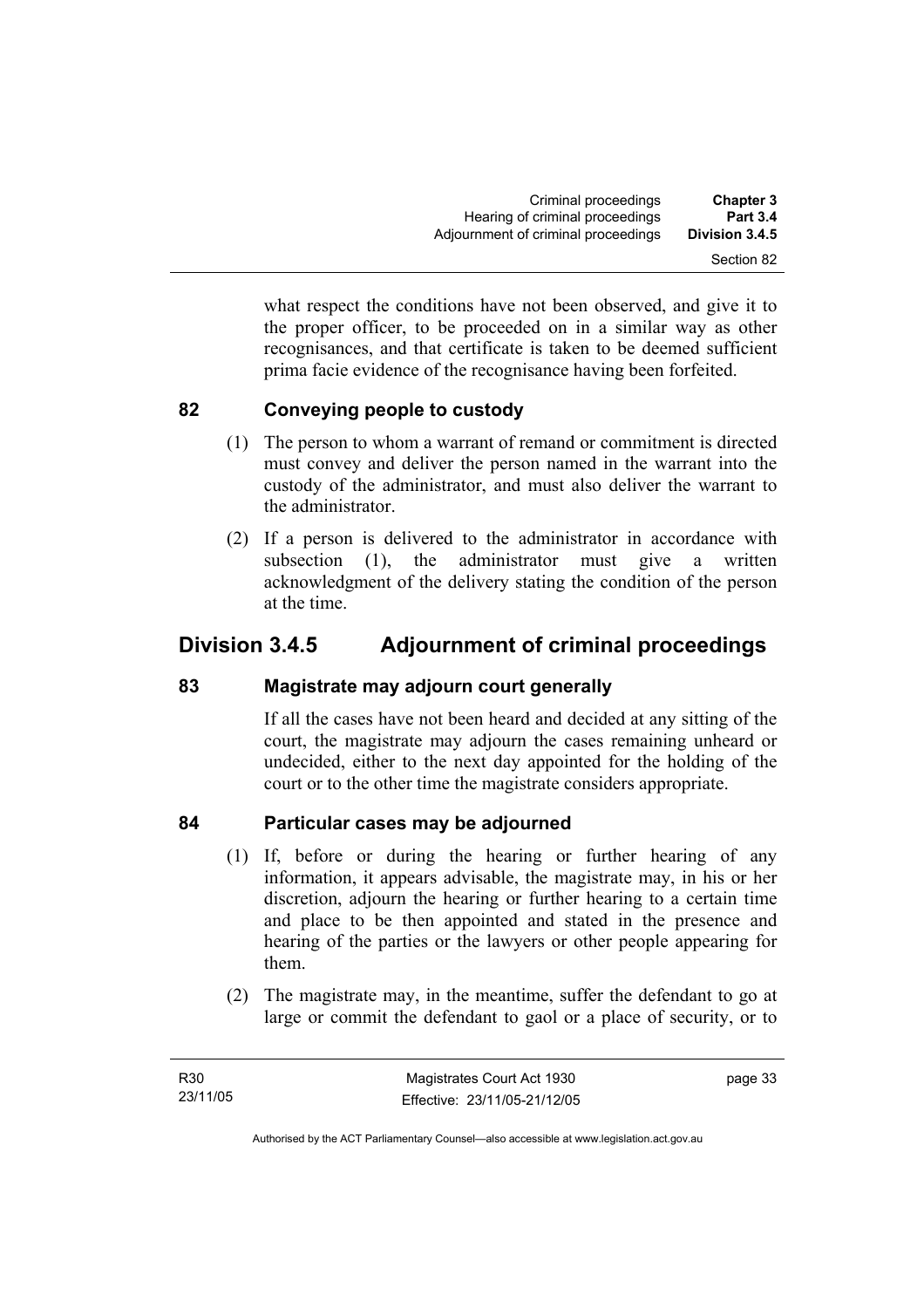| <b>Chapter 3</b> | Criminal proceedings                |
|------------------|-------------------------------------|
| <b>Part 3.4</b>  | Hearing of criminal proceedings     |
| Division 3.4.5   | Adjournment of criminal proceedings |
| Section 85       |                                     |

any other safe custody the magistrate considers appropriate, or may admit the defendant to bail in accordance with the *Bail Act 1992*.

#### **85 Proceeding if either party not present at adjourned hearing**

- (1) This section applies if either or both of the parties do not appear personally or by lawyers or anyone else appearing for them at the time and place to which the hearing or further hearing is adjourned.
- (2) The court may—
	- (a) go ahead with the hearing or further hearing as if the party or parties were present; or
	- (b) if the informant does not appear—dismiss the information, with or without costs as the court considers just.

#### **86 Proceeding if both parties present at adjourned hearing**

- (1) This section applies if the parties appear personally or by lawyers or anyone else appearing for them at the time and place to which the hearing or further hearing is adjourned.
- (2) The court may go ahead with the hearing or further hearing.

#### **87 Witness to attend adjourned etc hearing**

- (1) This section applies to a person who is required by summons to attend a hearing to give evidence or produce a document if the hearing is adjourned or postponed.
- (2) The person must attend at the time and place to which the hearing is adjourned or postponed without the issue or service of a further summons.
- (3) However, the person is entitled to additional expenses for attending.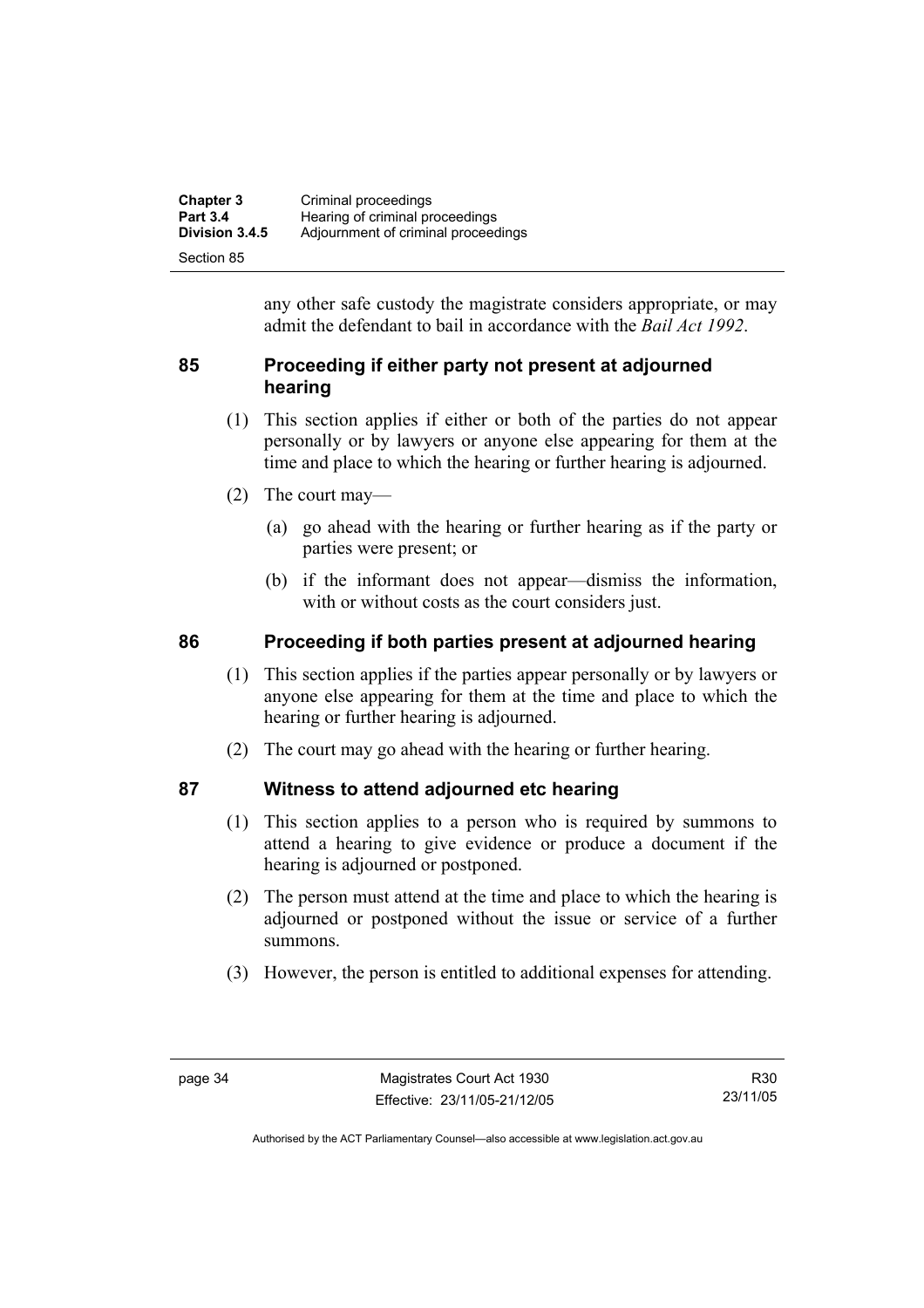Criminal proceedings **Chapter 3**  Hearing of criminal proceedings **Part 3.4**  Adjournment of criminal proceedings Section 88

#### **88 Postponement of hearing**

If, on the return of any summons or at any adjournment of the hearing or at the time to which the hearing is postponed, a magistrate is not present, the registrar may, and after the lapse of an hour, at the request of the informant, must, postpone the hearing until the next day when a court will be held at the place mentioned in the summons or to which the case has been so adjourned.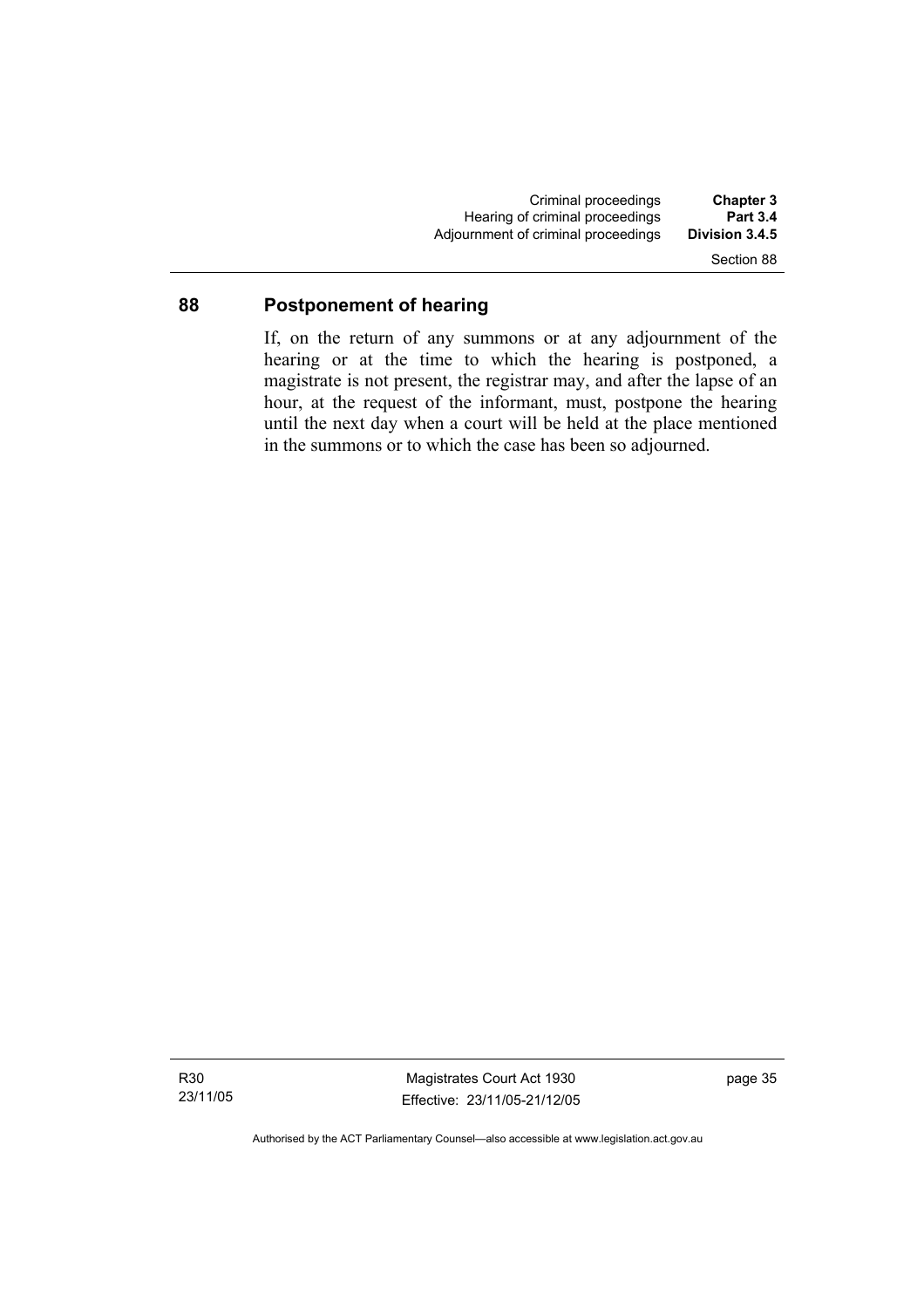**Chapter 3 Criminal proceedings**<br>**Part 3.5 Proceedings for indict** Proceedings for indictable offences<br>Preliminary **Division 3.5.1** Section 88A

# **Part 3.5** Proceedings for indictable **offences**

## **Division 3.5.1 Preliminary**

#### **88A Meaning of** *jury* **in pt 3.5**

In this part:

*jury* means a reasonable jury properly instructed.

## **Division 3.5.2 Indictable offences—beginning of proceedings**

#### **89 Disobedience of summons**

- (1) This section applies if—
	- (a) a person is alleged by an information to have committed an indictable offence; and
	- (b) a summons is issued against the person; and
	- (c) the person does not appear before the court at the time and place mentioned in the summons; and
	- (d) the court is satisfied, on oath, that the summons was properly served on the person a reasonable time before the time mentioned in the summons for the appearance; and
	- (e) the information is substantiated by the oath of the informant or a witness.
- (2) The court may issue a warrant for the person's arrest and for bringing the person before the court to answer to the information and to be further dealt with according to law.

R30 23/11/05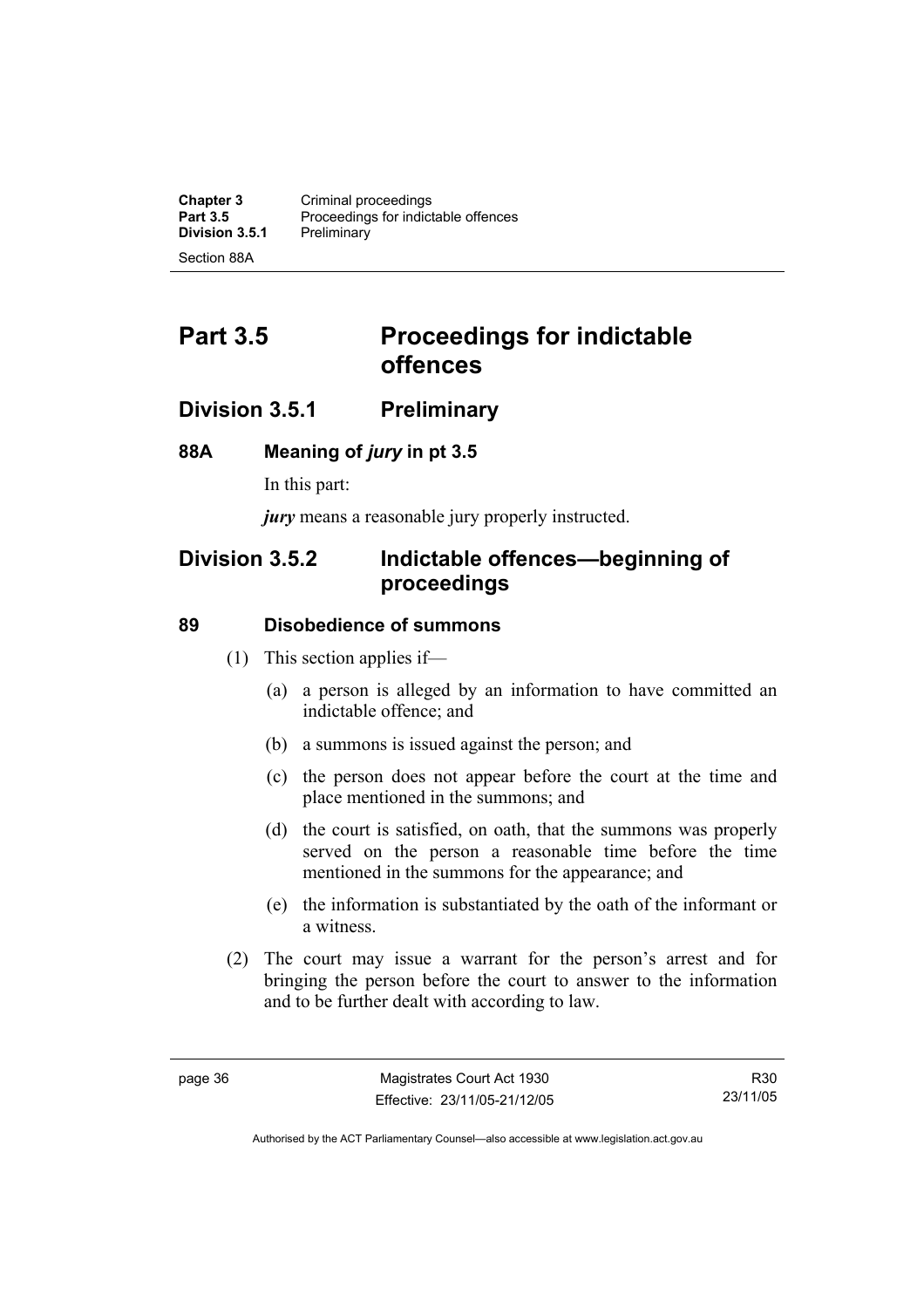(3) This section does not apply if an order has been made under section 89A (1) excusing the person from attending before the court.

#### **89A Accused person may be excused from attendance before court**

- $(1)$  If—
	- (a) an information for an indictable offence has been laid; and
	- (b) a summons has been issued against the person named in the information;

the court may, on an application made by or on behalf of the person, by order excuse the person from attendance before the court to answer the information or for any other purpose in connection with the proceeding begun by the information.

- (2) An order under subsection (1) may be made—
	- (a) at any time after the issue of the summons and before the completion of the taking of evidence for the prosecution; and
	- (b) whether or not any evidence has been taken in the proceeding; and
	- (c) whether or not the applicant for the order is before the court or has attended before the court in relation to the proceeding.
- (3) The court must not make an order under subsection (1) unless the court has been informed, by or on behalf of the applicant, that the applicant is represented by a lawyer for the purposes of the proceeding.
- (4) The court may, at any time during a proceeding begun by an information for an indictable offence, direct the informant to give to a person in relation to whom an order has been made under subsection (1) written notice requiring the person to attend before the court, for the purposes of the proceeding, at the time and place specified by the court.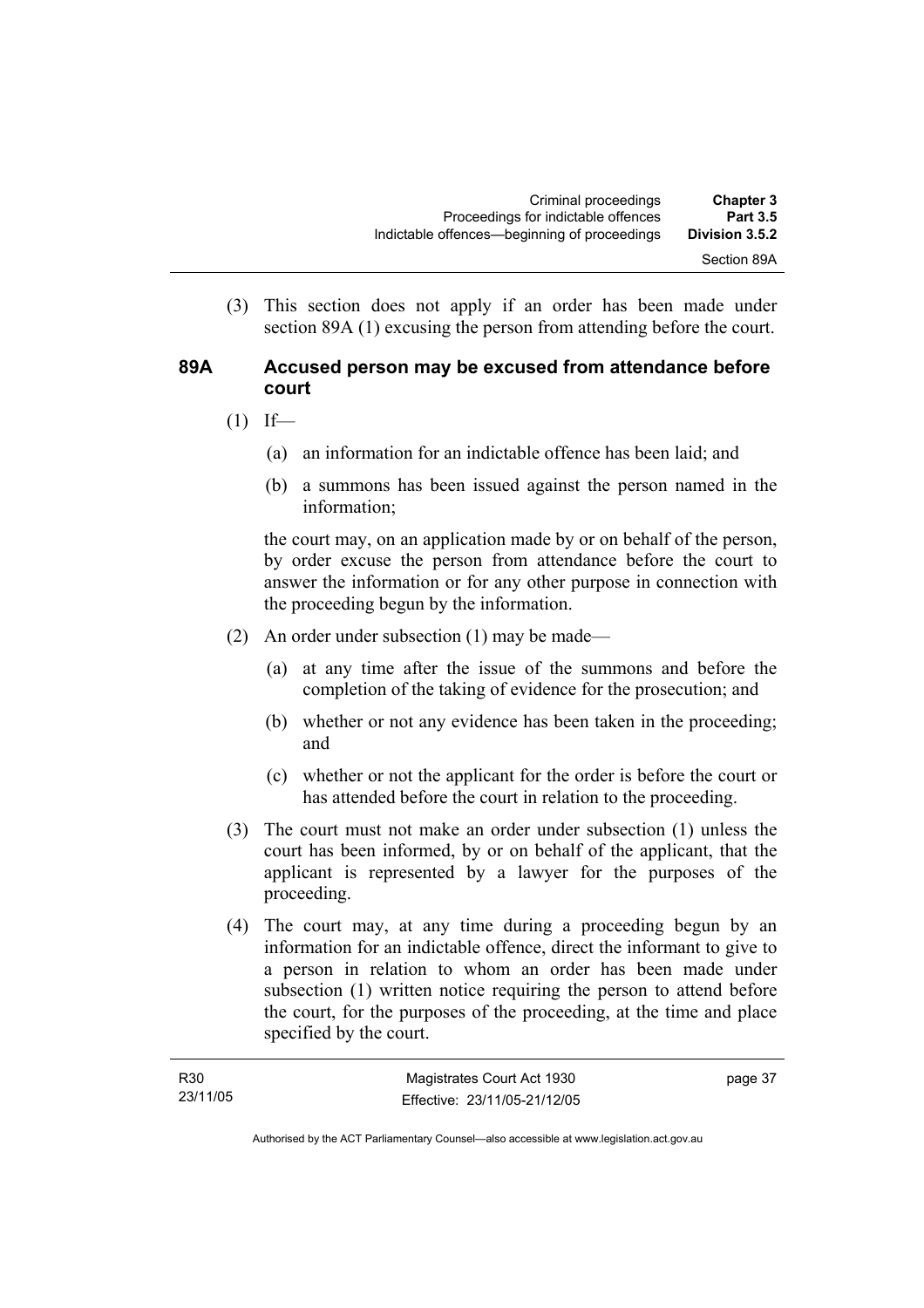#### $(5)$  If—

- (a) a person has been excused, under subsection (1), from attendance before the court; and
- (b) after all the evidence for the prosecution has been taken, the court is of the opinion, having regard to all the evidence before it, that the evidence is capable of satisfying a jury beyond reasonable doubt that the person has committed an indictable offence;

the court must direct the informant to give to the person a written notice requiring the person to attend, at the time and place specified by the court, to be dealt with in accordance with section 92.

- (6) A notice under subsection (4) or (5) may be given to a person by—
	- (a) giving a copy of the notice to the person; or
	- (b) leaving a copy of the notice at the last-known or usual home or business address of the person with someone who appears to be at least 16 years old and to live or be employed at the address.
- (7) The giving of a notice under subsection (4) or (5) may be proved in the same way as the service of a summons.
- (8) If an accused person does not attend before the court in accordance with a notice under subsection (4) or (5), the court may issue a warrant for the arrest of the person and for bringing the person before the court at the time and place specified in the warrant.

#### **90 Procedure if informant proposes to tender written statements to court**

 (1) If a person is alleged to have committed an indictable offence, the informant, not later than 14 days, or any shorter period the court may approve, before the date fixed for the taking of the preliminary examination, may give to the person a written notice—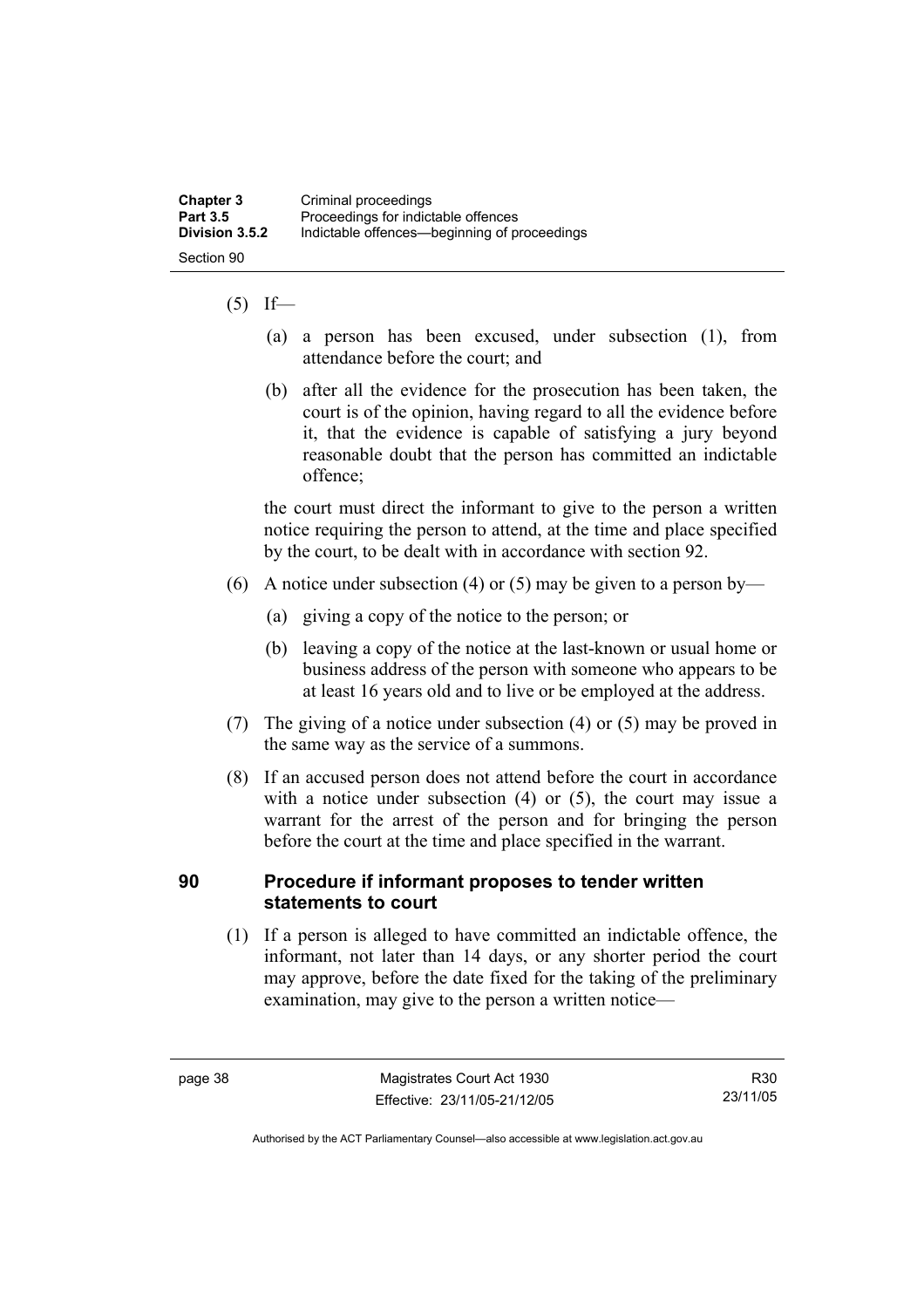- (a) informing the person of the time and place of the preliminary examination; and
- (b) stating that the court will be asked to admit written statements as evidence without requiring the attendance of the people who made the statements; and
- (c) setting out the terms of this section and section 90AA.
- (2) A notice under subsection (1) is not duly given unless it is accompanied by—
	- (a) a copy of the information; and
	- (b) a list of people who have made written statements that the informant proposes to tender to the court at the preliminary examination; and
	- (c) a copy of each of the statements; and
	- (d) a list of the documents and things (if any) mentioned in the statements that the informant proposes to tender to the court at the preliminary examination; and
	- (e) if a thing, other than a document, cannot adequately be described in that list—a photograph of the thing; and
	- (f) a copy of each document mentioned in the list.
- (3) A notice and accompanying documents may be given to an accused person in any way in which a summons issued in relation to an information may be served under any provision of this Act.
- (4) The giving of a notice under subsection (3) may be proved in the same way as the service of a summons.
- (5) If a notice has been given to an accused person under this section, the informant, not later than 7 days, or any shorter period the court may approve, before the date set down for the preliminary examination, must file with the registrar a copy of the notice

page 39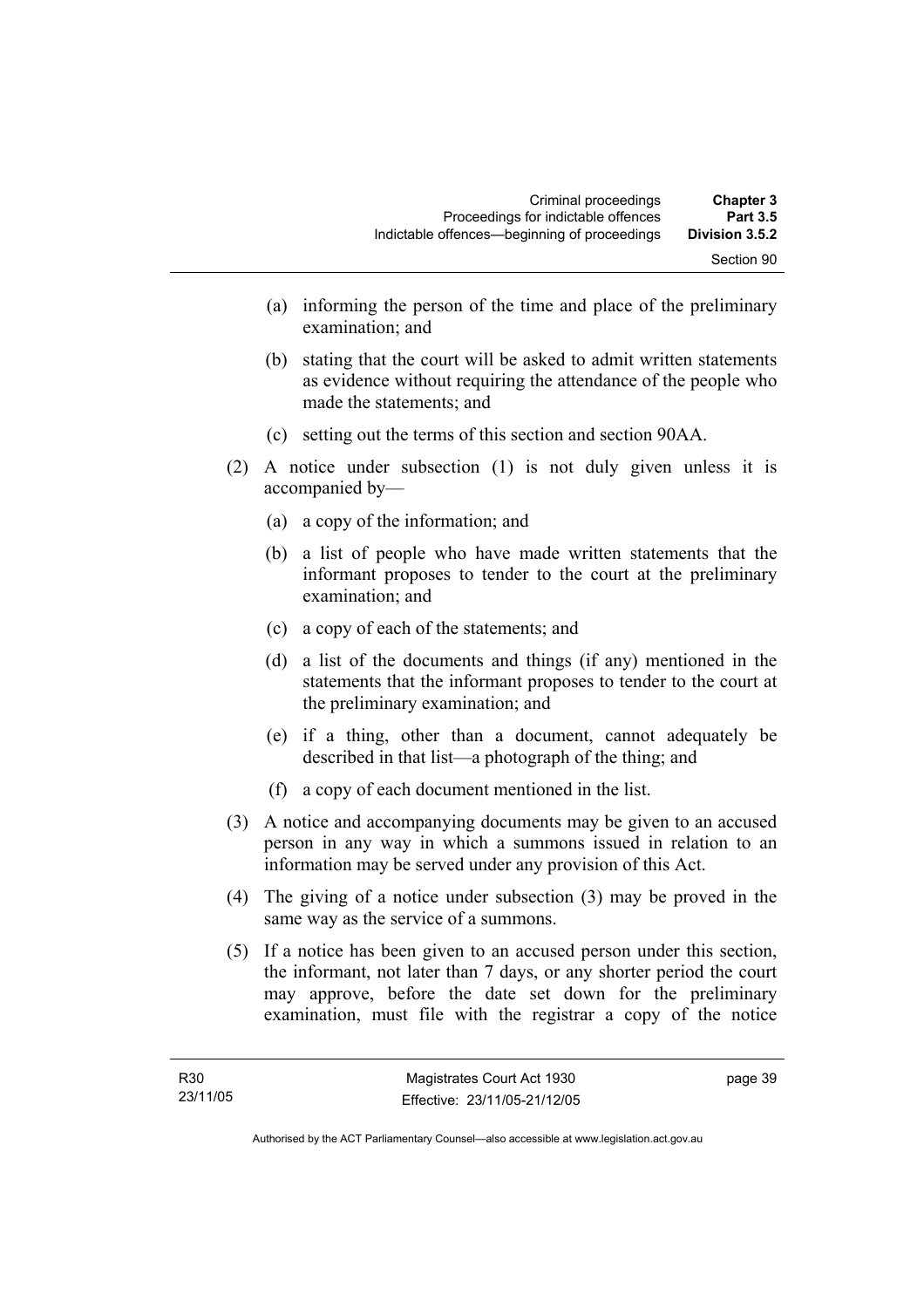| Chapter 3       | Criminal proceedings                         |
|-----------------|----------------------------------------------|
| <b>Part 3.5</b> | Proceedings for indictable offences          |
| Division 3.5.2  | Indictable offences—beginning of proceedings |
| Section 90AA    |                                              |

together with a copy of each document and photograph accompanying the notice.

- (6) If copies are filed with the registrar under subsection (5), the registrar must give them before the preliminary examination to the magistrate constituting the court for the preliminary examination.
- (7) The informant, if so requested by the accused person or a lawyer representing the accused person must, before the taking of the preliminary examination, permit the accused person or the accused person's lawyer to inspect the documents and things mentioned in the list (if any) given to the accused person under subsection (2) (d).

#### **90AA Written statements may be admitted in evidence**

- (1) If the informant has given notice to the accused person in accordance with section 90, the court at the preliminary examination may admit a written statement (a copy of which accompanied the notice) as evidence of the matters in the statement.
- (2) The statement is the deposition of the person who made it if admitted into evidence.
- (3) A written statement must not be admitted in evidence by the court unless—
	- (a) it is made in the form of a statutory declaration; and
	- (b) it contains a statement that the person who made it—
		- (i) is at least 18 years old; or
		- (ii) is at least 14 years old but younger than 18 years old; and
	- (c) it contains a statement that, before the person signed it, the person who made it read the statement or had it read to the person.
- (4) If a person has made a written statement that, apart from this subsection, would be admissible under subsection (1), that statement

R30 23/11/05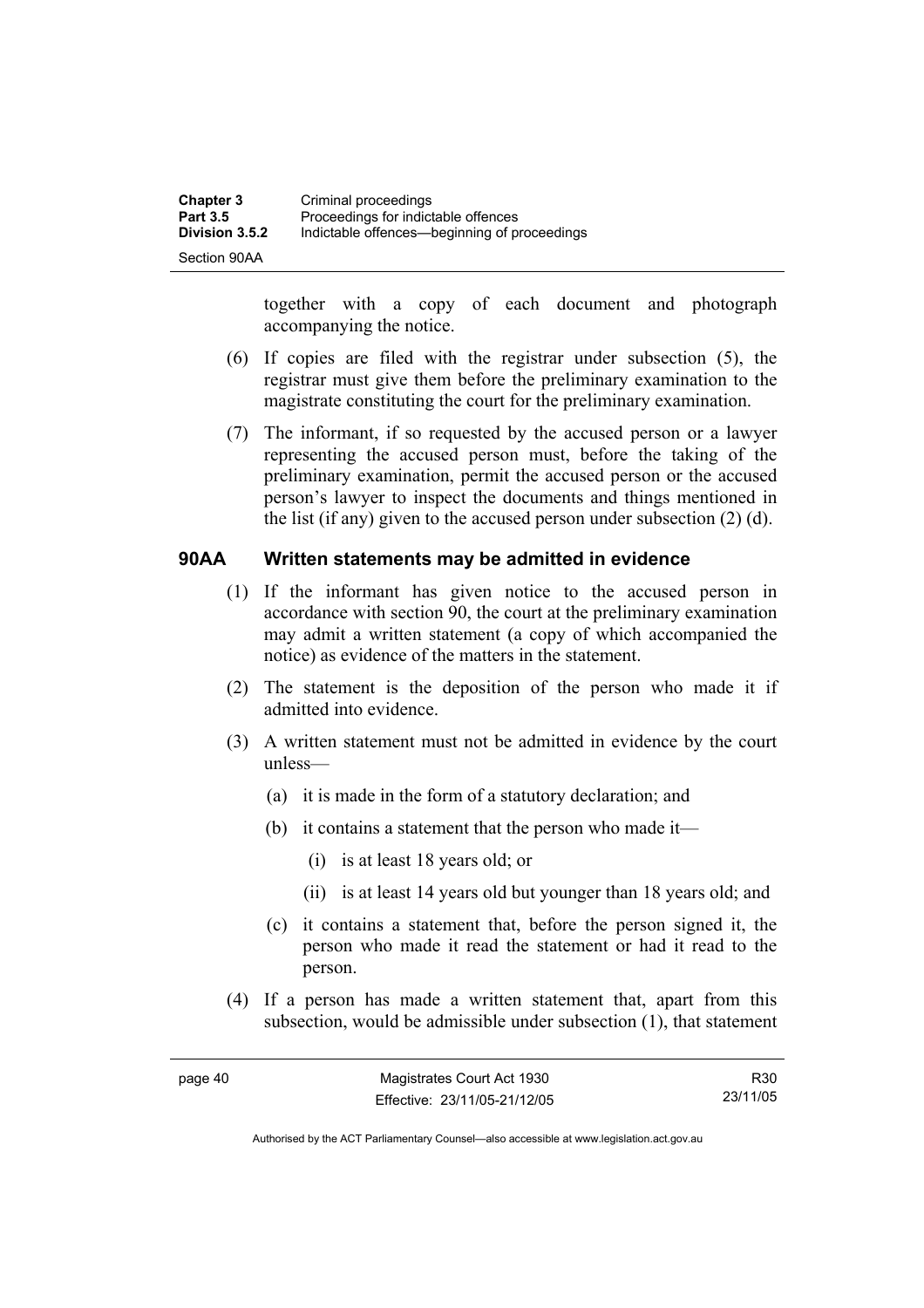is not admissible if the accused person, not later than 5 days before the date set down for the preliminary examination, gives written notice to the informant that the person requires the attendance at the preliminary examination of the person who made the statement.

- (5) If the accused person gives written notice to the informant under subsection (4), the person must file a copy of the notice with the registrar.
- (6) If an accused person has given notice under subsection (4), the person may, at any time before the preliminary examination, notify the informant in writing that the person withdraws that notice and this section applies as if the notice under subsection (4) had not been given.
- (7) Despite the failure by an accused person to give notice under subsection (4), the person may object at the preliminary examination to a written statement being tendered in evidence and the court may, if it considers appropriate, uphold the objection and require the person who made the statement to attend and give evidence to the court.
- (8) If, under this section, the court admits a written statement, the court may, on its own initiative, require the person who made the statement to attend before the court to give evidence.
- (9) If it appears to the court that any part of a written statement tendered in evidence under this section is inadmissible according to the rules of evidence, the court may, if the statement is otherwise admissible under this section, admit that statement, but, if it does so, must identify the part that is inadmissible and must, with reference to that part, write on the statement the words 'ruled inadmissible' or words to that effect.
- (10) If the court admits a written statement under this section, the informant, or a lawyer representing the informant, may call the person who made the statement to give oral evidence and the person

page 41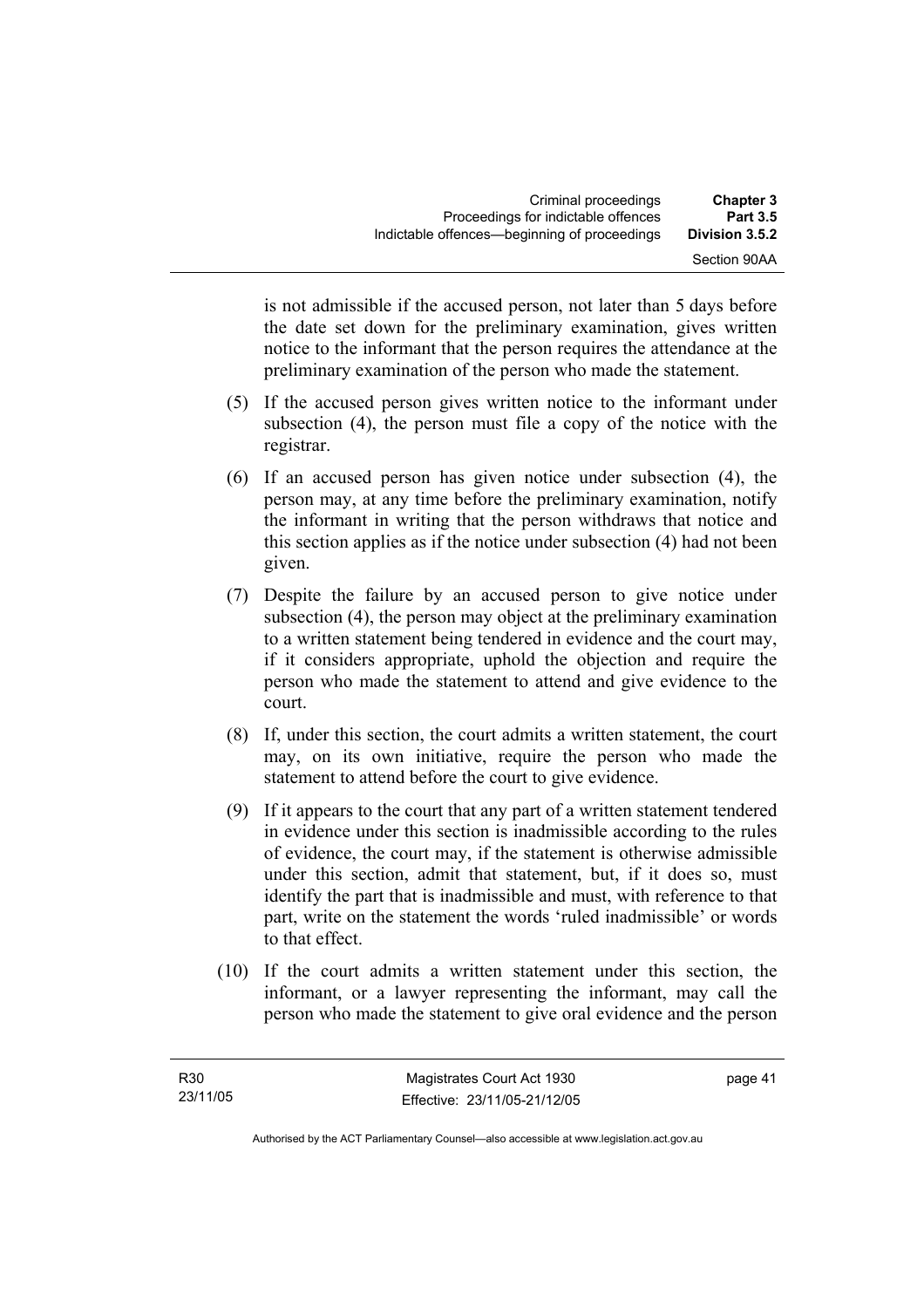| <b>Chapter 3</b> | Criminal proceedings                         |
|------------------|----------------------------------------------|
| <b>Part 3.5</b>  | Proceedings for indictable offences          |
| Division 3.5.2   | Indictable offences—beginning of proceedings |
| Section 90AB     |                                              |

and any other witnesses, other than witnesses called by the accused person, who attend before the court—

- (a) must be examined in the presence or hearing of the accused person and, if the accused person wishes, in the presence or hearing of a lawyer representing the accused person; and
- (b) may be cross-examined by the accused person or his or her lawyer.

#### **90AB Preliminary examination if written statements not tendered**

- (1) This section applies if—
	- (a) a person is alleged to have committed an indictable offence; and
	- (b) a notice has not been given to the person in accordance with section 90.
- (2) The court must take the preliminary examination or statement on oath of anyone (a *sworn person*) who knows the facts and circumstances of the case.
- (3) The examination or statement must be taken in the presence or hearing of—
	- (a) the person; and
	- (b) if the person asks—a lawyer representing the person.
- (4) The person or the person's lawyer may cross-examine a sworn person.

#### **90ABA Attendance not required under s 90AA or s 90AB if order made under s 89A**

An accused person is not required to be present during the preliminary examination under section 90AA (10) or section 90AB

R30 23/11/05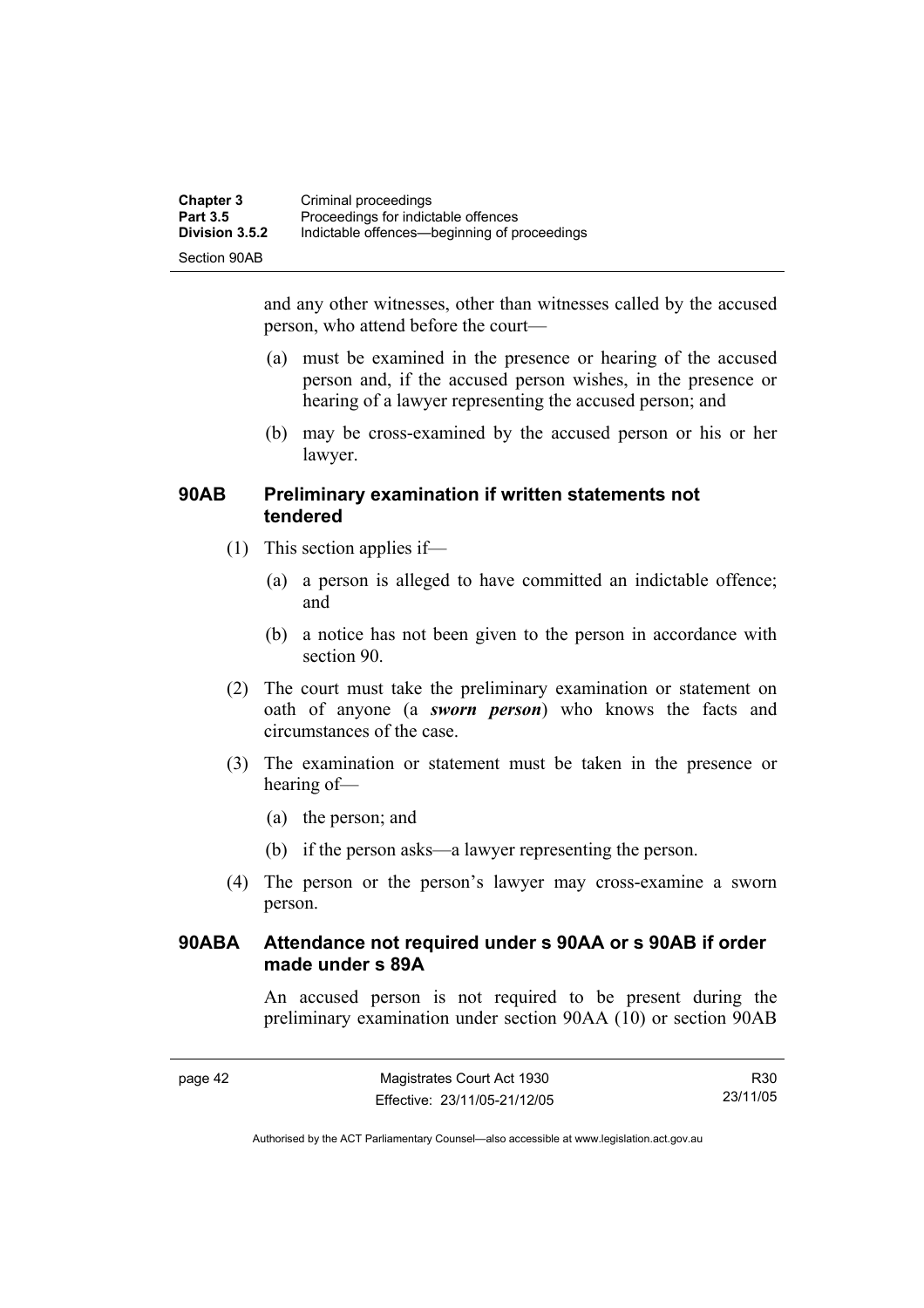if the person is excused from attendance during the examination under section 89A.

#### **90A Plea of guilty in committal proceeding**

- (1) This section does not apply in relation to a person charged with an indictable offence punishable by imprisonment for life.
- (2) Subsections (3), (4), (5) and (6) do not apply in relation to a person charged with an offence in relation to which the Crimes Act, section 375 applies.
- (3) A person (the *accused person*) who is before the court charged with an indictable offence may at any stage of the proceeding plead guilty to the charge.
- (4) The court may accept or reject the plea but the rejection of the plea at any stage of the proceeding does not prevent the accused person from pleading guilty under this section at a later stage of the proceeding and the court may accept or reject the plea at that later stage.
- (5) If the court rejects the plea, the proceeding before the court must continue as if the plea had not been made.
- $(6)$  If—
	- (a) the court accepts the plea; and
	- (b) any of the following subparagraphs applies to the offence:
		- (i) the offence is under a law in force in the ACT punishable either on indictment or summary conviction;
		- (ii) the offence may be dealt with summarily without the accused person's consent;
		- (iii) the offence may be dealt with summarily if the accused person consents and the accused person consents to it being dealt with summarily;

page 43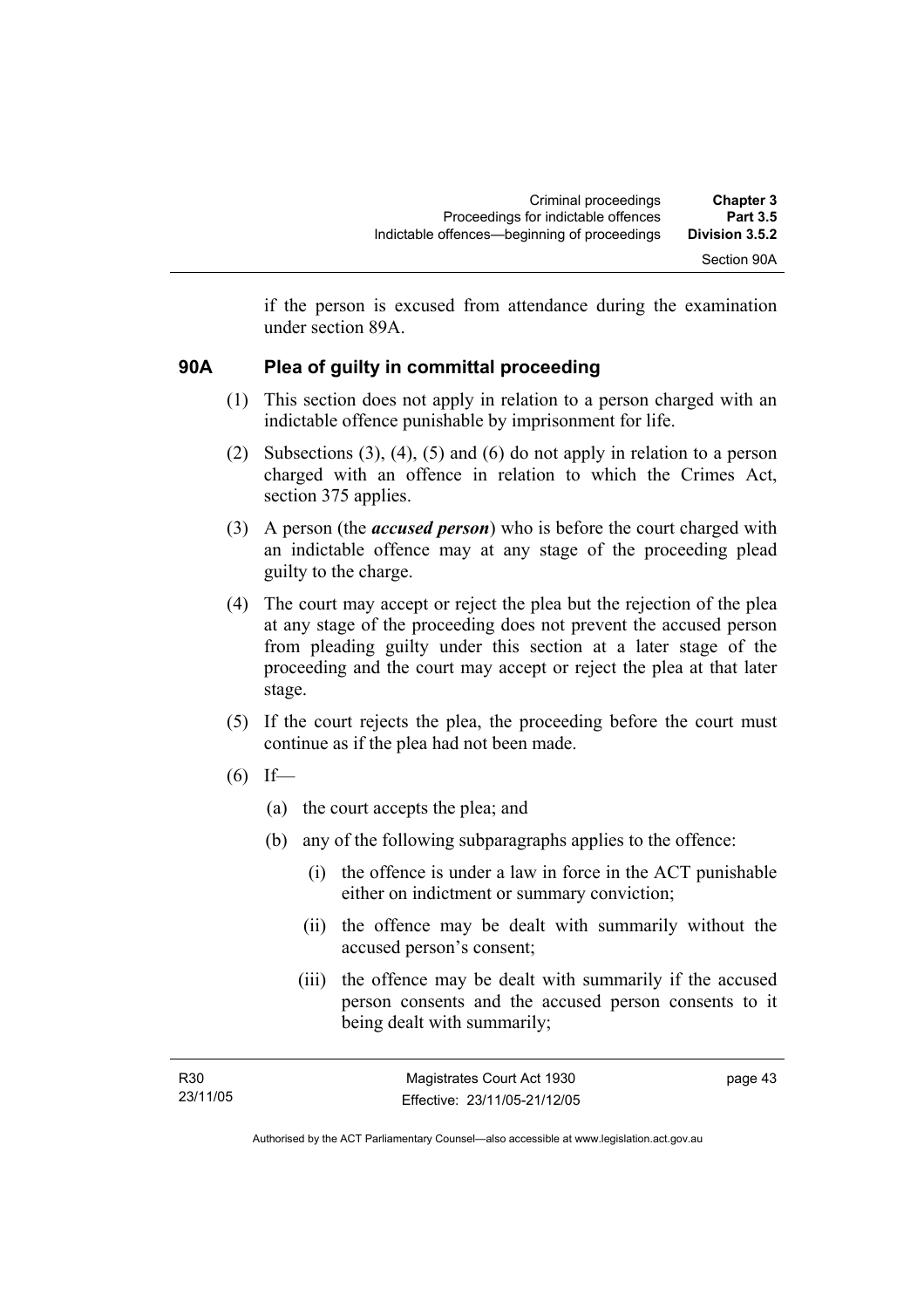| <b>Chapter 3</b> | Criminal proceedings                         |
|------------------|----------------------------------------------|
| <b>Part 3.5</b>  | Proceedings for indictable offences          |
| Division 3.5.2   | Indictable offences—beginning of proceedings |
| Section 90A      |                                              |

- (iv) the offence may be dealt with summarily if the prosecutor requests and the prosecutor requests that it be dealt with summarily; and
- (c) it appears to the court that it is proper to deal with the case summarily;

the court may, without hearing further evidence, sentence or otherwise deal with the accused person and finally dispose of the charge and all incidental matters.

- $(7)$  If—
	- (a) the court accepts the plea; and
	- (b) any of the following subparagraphs applies to the offence:
		- (i) it does not appear to the court that it is proper to deal with the case summarily;
		- (ii) the offence is punishable only on indictment;
		- (iii) the offence may be dealt with summarily if the accused person consents, but the accused person does not consent to it being dealt with summarily;
		- (iv) the offence may be dealt with summarily if the prosecutor requests, but the prosecutor does not request that it be dealt with summarily;
		- (v) this subsection applies to the accused person under the Crimes Act, section 375;

the Magistrates Court must commit the accused person to the sittings of the Supreme Court that the Supreme Court directs and the Supreme Court must deal with the accused person in accordance with subsections  $(8)$  to  $(13)$ .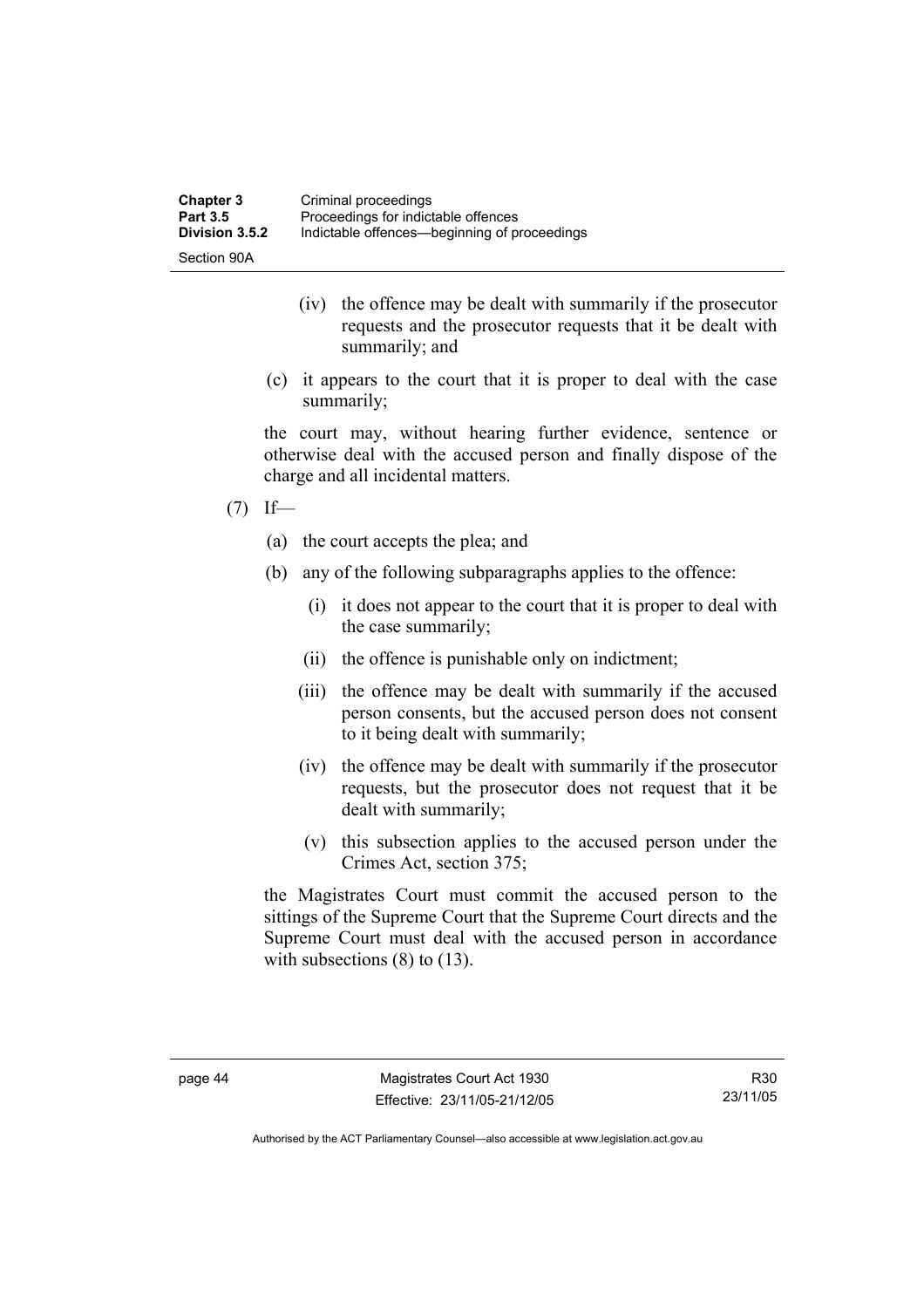| <b>Chapter 3</b><br><b>Part 3.5</b> | Criminal proceedings<br>Proceedings for indictable offences |
|-------------------------------------|-------------------------------------------------------------|
| Division 3.5.2                      | Indictable offences—beginning of proceedings                |
| Section 90A                         |                                                             |

- (8) A committal under subsection (7) is taken, for all purposes relating to the venue or change of venue of a proceeding consequent on the committal, to be a committal for trial.
- (9) The Supreme Court may order that the proceeding before the Magistrates Court where the accused person pleaded guilty be continued at a time and place stated in the order.
- (10) The Supreme Court must make an order under subsection (9) if—
	- (a) it appears to the Supreme Court from the information or evidence given to or before it that the facts in relation to which the accused person was charged before the Magistrates Court do not support the charge to which the accused person pleaded guilty; or
	- (b) the accused person or a lawyer representing the accused person or informant asks that the order be made.
- (11) Except if an order is made under subsection (9), the Supreme Court has the same powers of sentencing or otherwise dealing with the accused person and of finally disposing of the charge and of all incidental matters as it would have had if the accused person, on arraignment at any sittings of the court, had pleaded guilty to the offence charged on an indictment filed by the Attorney-General or the Attorney-General of the Commonwealth.
- (12) The procedure relating to committal for trial applies, as nearly as may be, to a committal under subsection (7) and bail may be granted as on a committal for trial, but a person must not be bound over to give evidence on a committal under that subsection unless the court otherwise orders.
- (13) If an order is made by the Supreme Court under subsection (9) that the proceeding before a court where an accused person pleaded guilty be continued at a time and place stated in the order—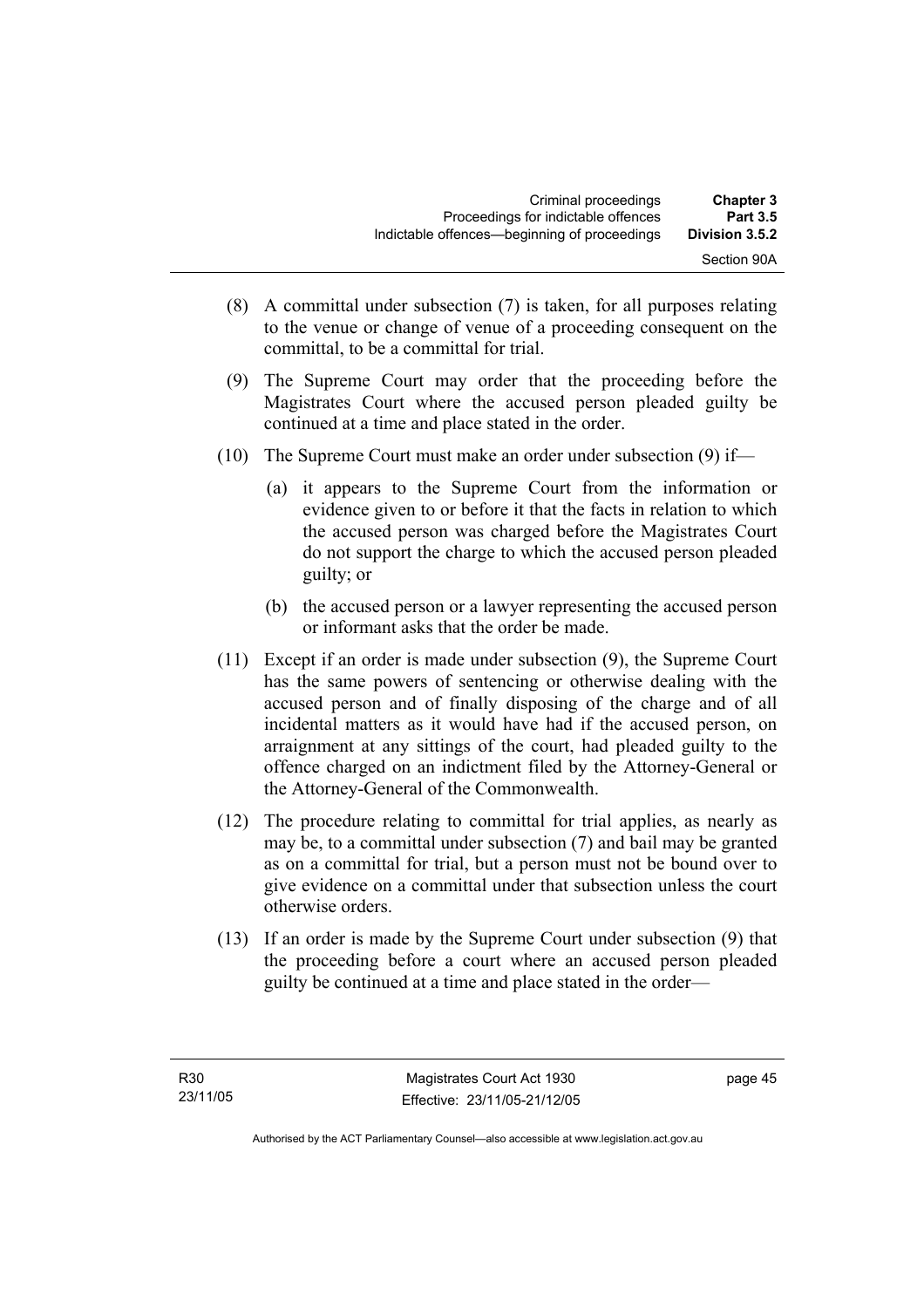| <b>Chapter 3</b> | Criminal proceedings                         |
|------------------|----------------------------------------------|
| <b>Part 3.5</b>  | Proceedings for indictable offences          |
| Division 3.5.2   | Indictable offences—beginning of proceedings |
| Section 91       |                                              |

- (a) the proceeding must be continued in all respects as if the accused person had not pleaded guilty and as if the proceeding had been adjourned by the court to the time and place so stated; and
- (b) the Supreme Court may exercise any power that the Magistrates Court might have exercised under division 3.4.3 (Remand) if the order had been an order made by the Magistrates Court adjourning the proceeding to the stated time and place, and that division applies in relation to the accused person.

#### **91 Court may discharge accused**

When all the evidence offered by the prosecution in relation to the indictable offence with which the accused person is charged has been taken, the court must—

- (a) if the court is of the opinion, having regard to all the evidence before it, that the evidence is capable of satisfying a jury beyond reasonable doubt that the person has committed an indictable offence—proceed in accordance with section 92; or
- (b) if the court is not of the opinion mentioned in paragraph (a) and the person is in custody in relation to the offence immediately order that the person be released from custody in relation to the offence.

page 46 Magistrates Court Act 1930 Effective: 23/11/05-21/12/05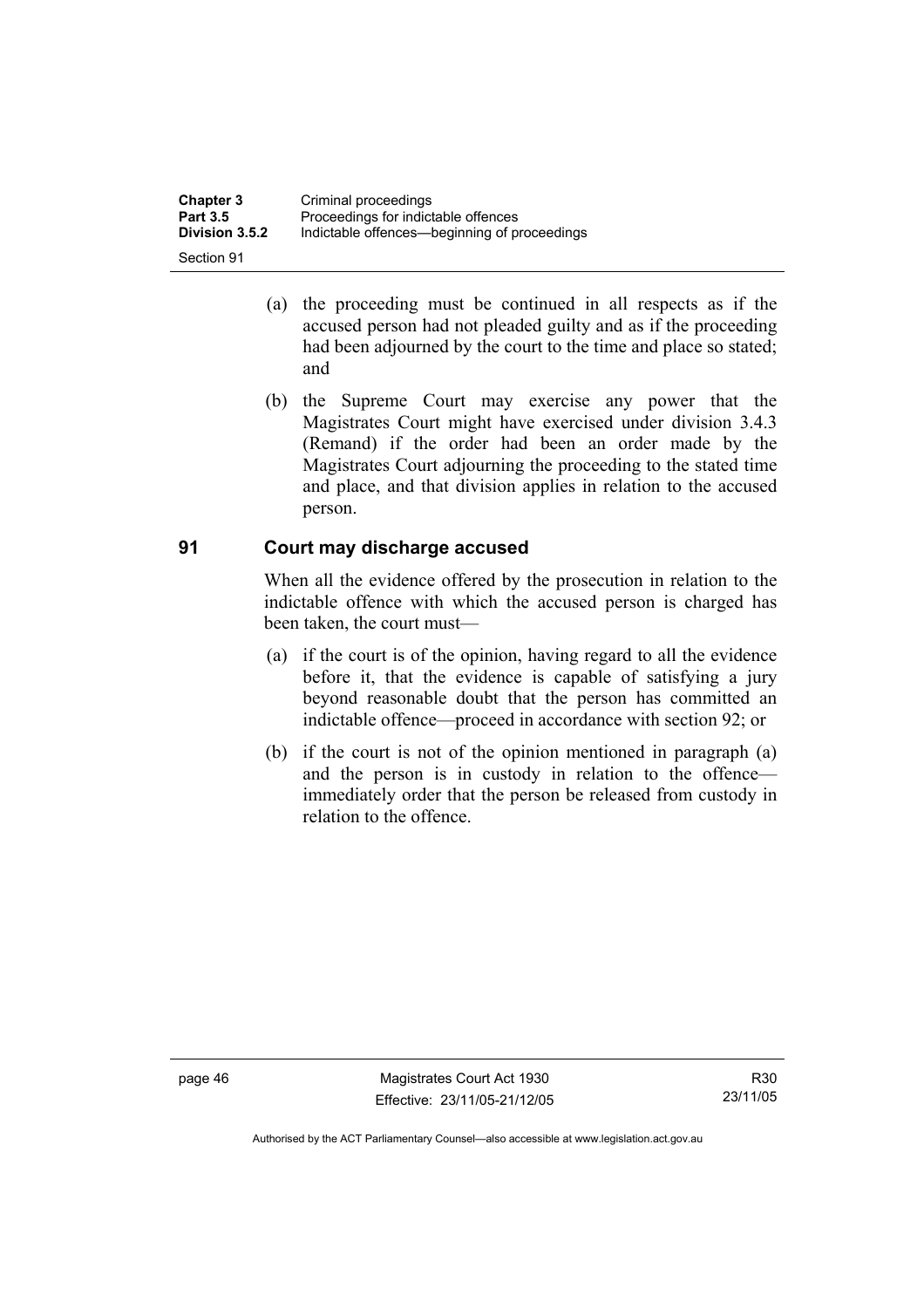#### **92 Proceeding if evidence sufficient to put accused on trial**

 (1) If the court is of the opinion, having regard to the evidence for the prosecution, that the evidence is capable of satisfying a jury beyond reasonable doubt that the accused person has committed an indictable offence, the court must charge the accused person with the offence and must say to the accused person these words, or words to the like effect:

'Do you wish to say anything in answer to the charge? You are not obliged to say anything unless you desire to do so; but whatever you say may be given in evidence against you on your trial. You are clearly to understand that you have nothing to hope from any promise or favour, and nothing to fear from any threat that may have been held out to you to induce you to make any admission or confession of your guilt; but whatever you now say may be given in evidence against you on your trial, notwithstanding any such promise or threat.'.

- (2) Subsection (1) does not apply in relation to a person charged with an indictable offence if the court has decided to dispose of the case summarily under a law in force in the ACT.
- (3) If the court commits the accused person for trial before the Supreme Court, any statement made by the person in reply to the question mentioned in subsection (1) is, on the trial of the accused person, admissible as evidence.
- (4) Whether or not the accused person makes a statement in reply to the question mentioned in subsection (1), the magistrate must ask the person if the person wishes to give evidence himself or herself or to call any witnesses on his or her behalf and, if the accused person or any other person then gives evidence, the prosecutor is at liberty to cross-examine the witness and to adduce evidence in reply.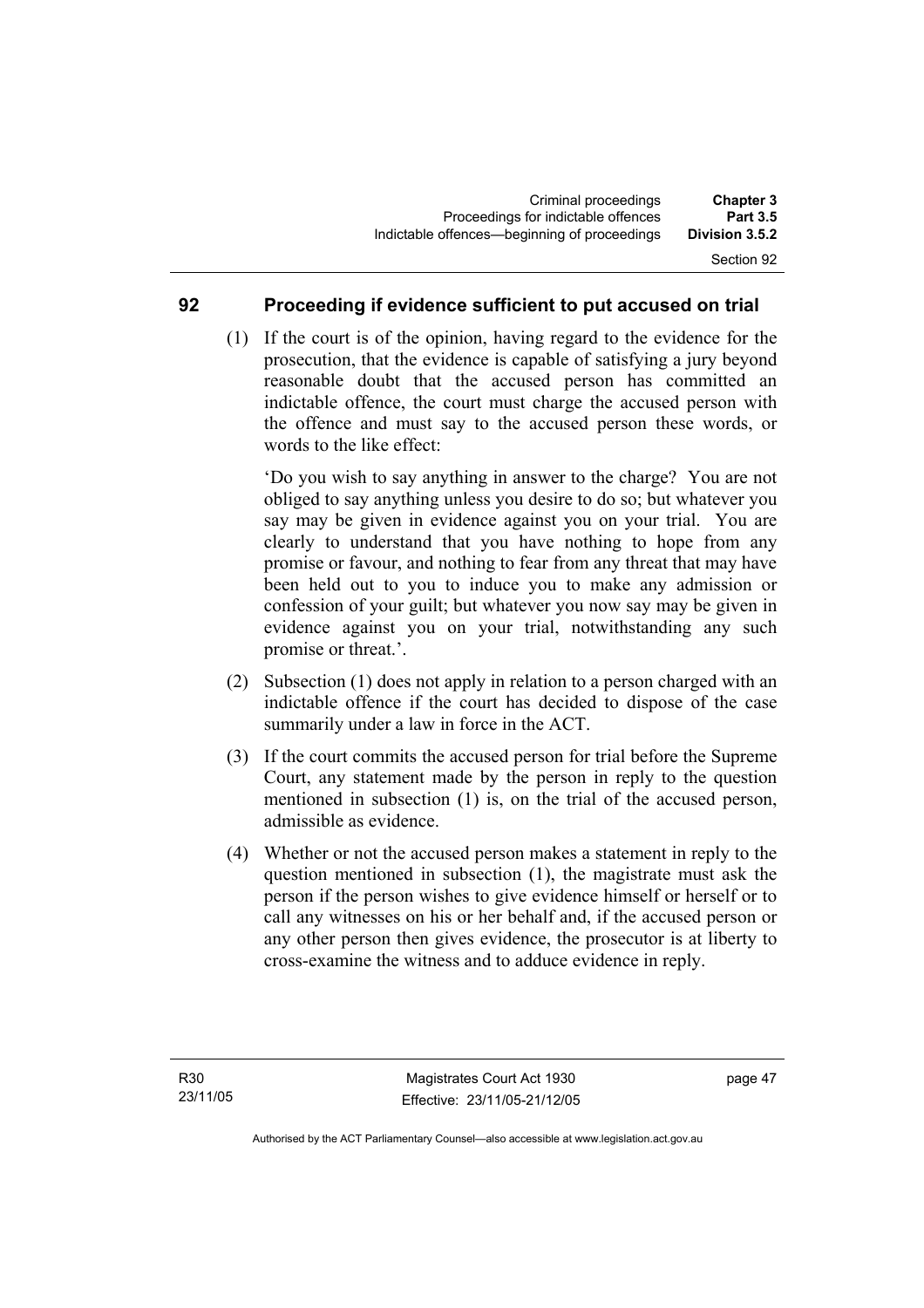| <b>Chapter 3</b>                  | Criminal proceedings                                                                |
|-----------------------------------|-------------------------------------------------------------------------------------|
| <b>Part 3.5</b><br>Division 3.5.2 | Proceedings for indictable offences<br>Indictable offences—beginning of proceedings |
| Section 92A                       |                                                                                     |

#### **92A Committal for sentence for indictable offence tried summarily**

- (1) On the summary conviction of a person charged with an indictable offence, the court may, if it appears to it that because of the character and antecedents of the person it is desirable that sentence be passed on the person by the Supreme Court, commit the person for sentence to the sittings of the Supreme Court that the court directs.
- (2) If the court commits a person for sentence under subsection (1), the court must deal with the person in the same way as a person who is committed for trial under section 94 (b).
- (3) The Supreme Court has the same powers of sentencing or otherwise dealing with a person committed for sentence under this section as it would have had if the person had been convicted in that court.

#### **92B Depositions as evidence**

 $If$ —

- (a) a person is charged with an indictable offence; and
- (b) the person has not admitted the truth of the charge; and
- (c) the court has decided to dispose of the case summarily under a law in force in the ACT;

the depositions of the witnesses who gave evidence for the prosecution at the preliminary hearing are taken to be evidence given on the hearing of the charge and the witnesses, or any of them, must, if so required by the prosecutor or the defendant, be called or recalled for examination or cross-examination.

#### **93 Admissions and confessions**

This Act does not prevent the prosecutor in any case from giving in evidence any admission or confession or other statement of the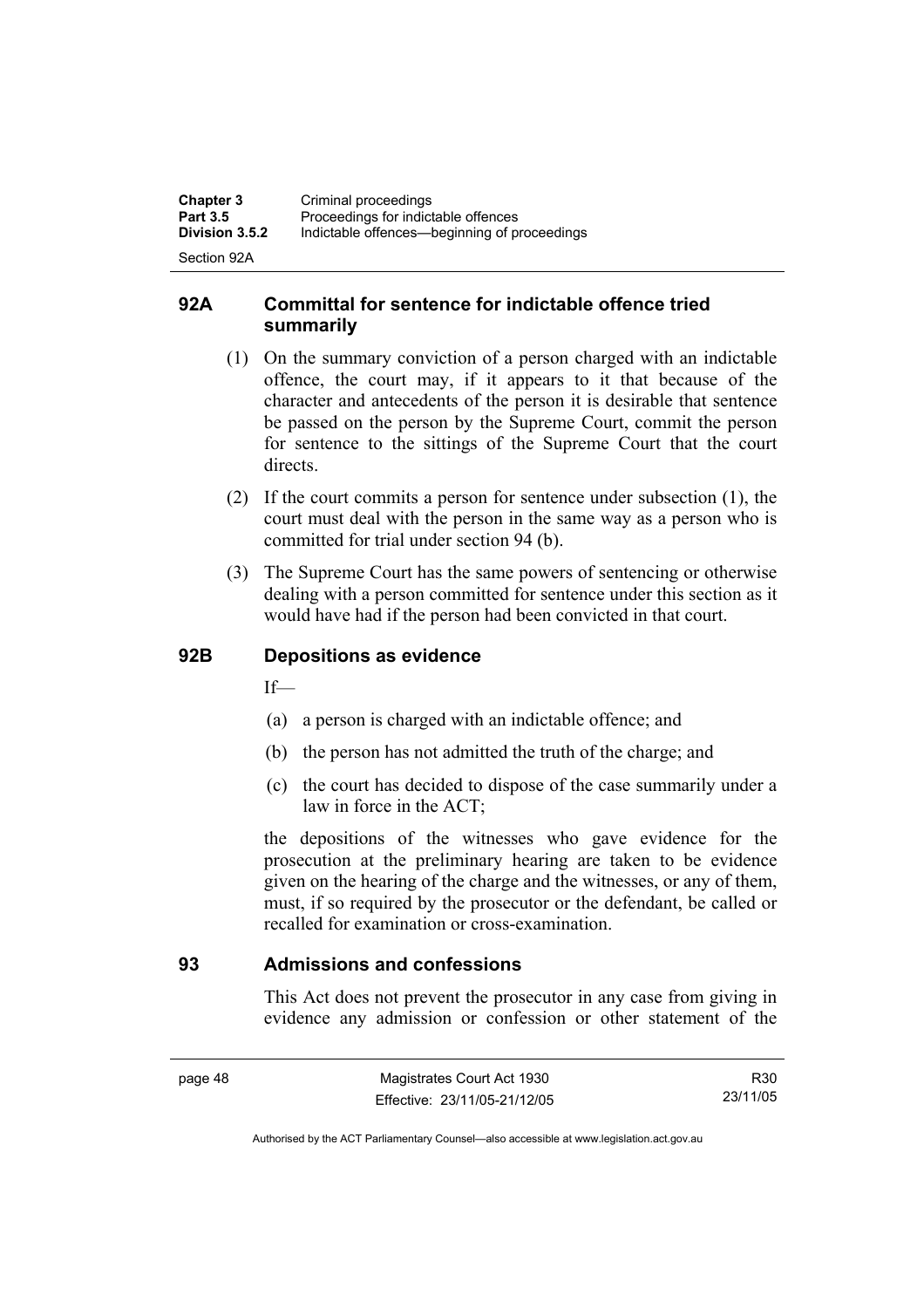defendant made at any time if it is admissible as evidence against the defendant.

## **Division 3.5.3 Indictable offences—proceedings after hearing of evidence**

#### **94 Discharge or committal for trial**

When all the evidence for the prosecution and the defence have been taken in relation to the indictable offence with which the accused person is charged, the court must—

- (a) if the court is of the opinion, having regard to all the evidence before it, that a jury would not convict the person of an indictable offence and the person is in custody in relation to the offence—immediately order that the person be released from custody in relation to the offence; or
- (b) if the court is not of the opinion mentioned in paragraph (a)—it must commit the person for trial for the offence before the Supreme Court and, by warrant, commit the person in custody until the trial or until the defendant is released on bail.

#### **95 Depositions of dead or absent people**

If, on the trial of a person who has previously been charged before the court with an indictable offence and committed for trial, it is proved—

- (a) that a witness whose depositions were taken at the hearing of the charge before the magistrate is dead or so ill as not to be able to travel or to give evidence, or is absent from Australia; and
- (b) that the depositions of the witness were taken in the presence of the accused person; and

page 49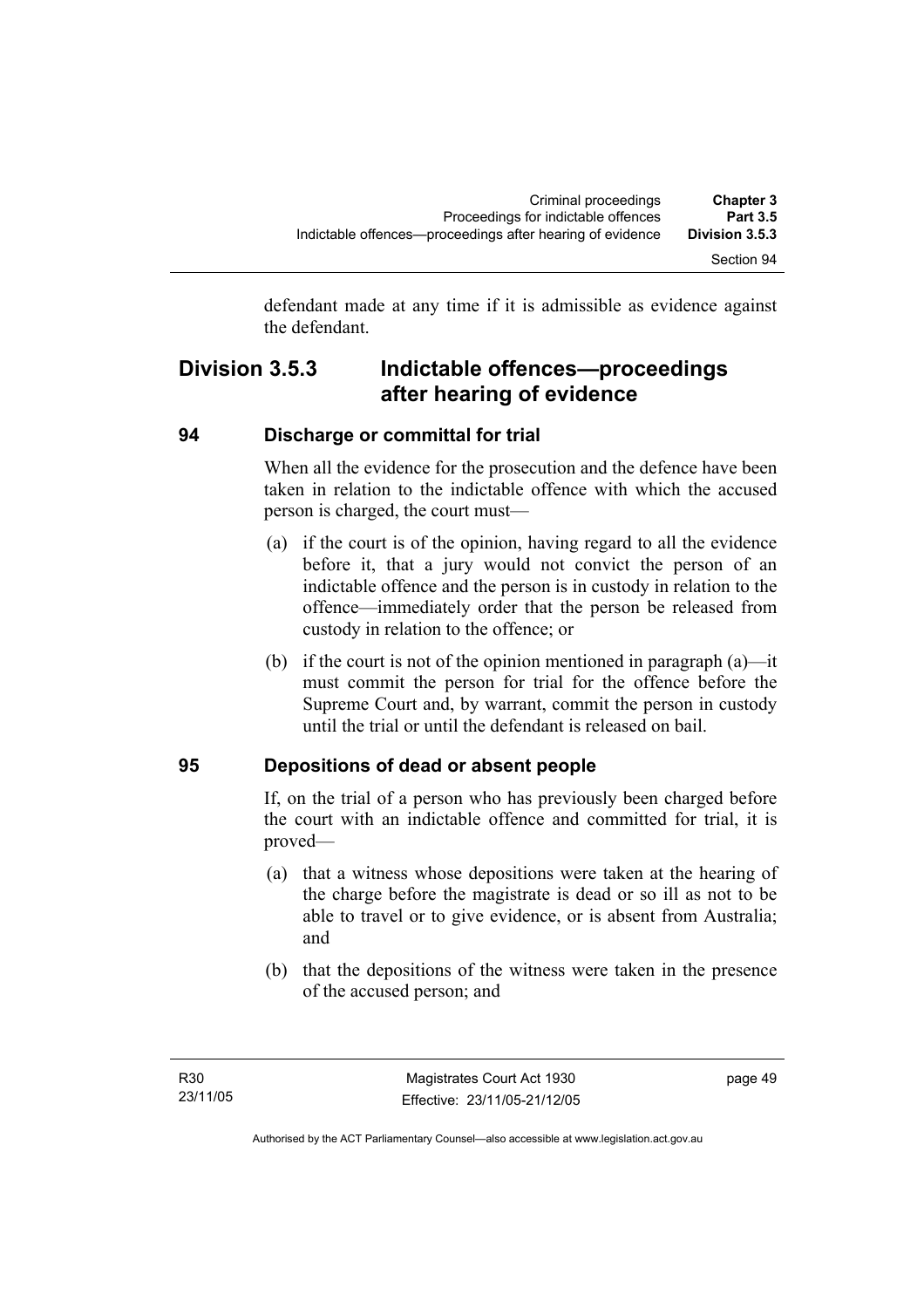| <b>Chapter 3</b> | Criminal proceedings                |
|------------------|-------------------------------------|
| <b>Part 3.5</b>  | Proceedings for indictable offences |
| Division 3.5.4   | Indictable offences-costs           |
| Section 96       |                                     |

 (c) that the accused person or a lawyer representing the accused person had a full opportunity of cross-examining the witness;

the depositions are admissible as evidence—

- (d) if taken in the way specified in section 316 (3)—be read as evidence at the trial of the accused person without further proof unless it is proved that the magistrate by whom the depositions purport to have been signed did not in fact sign them; or
- (e) if recorded by 1 of the ways specified in section 316 (2)—be read as evidence at the trial of the accused person if it is proved that the record is a correct record of the depositions and that the transcript is a correct transcript of that record.

#### **96 Evidence for defence**

If a person is charged with an indictable offence as such, the court is bound to hear any evidence tendered on the person's behalf tending to show that the defendant is not guilty of the offence with which the defendant is charged.

## **Division 3.5.4 Indictable offences—costs**

#### **97 Discontinued proceeding**

If—

- (a) in a proceeding under this part, the court is of the opinion that the evidence for the prosecution is not capable of satisfying a jury beyond reasonable doubt that the accused person has committed an indictable offence or is of the opinion, having regard to all the evidence before it, that a jury would not convict the defendant of an indictable offence; or
- (b) a proceeding under this part is discontinued for any other reason;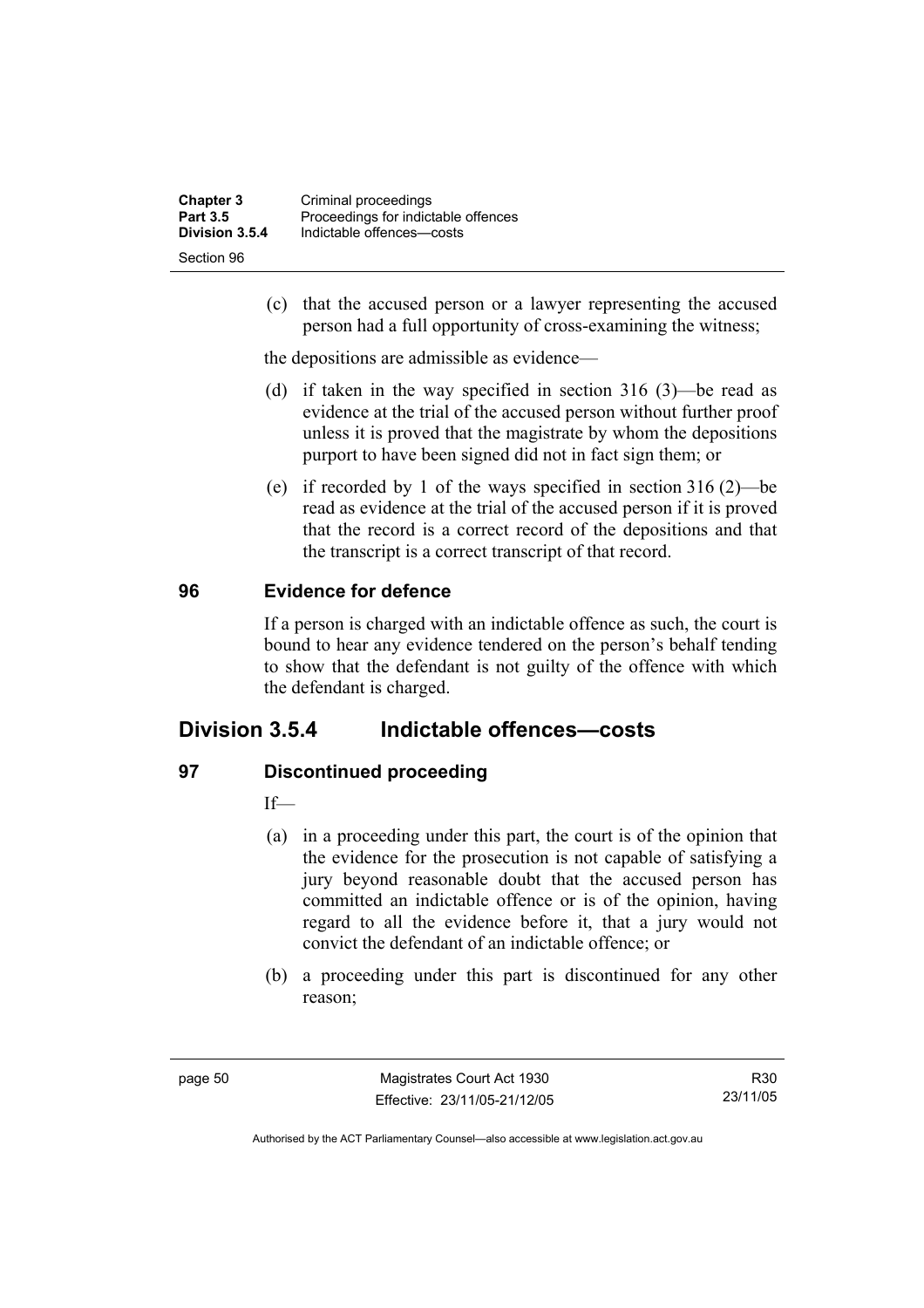the court may order that the informant pay to the defendant the costs the court considers just.

## **Division 3.5.5 Indictable offences—witness recognisances**

#### **103 Recognisance of witnesses etc**

- (1) The court may bind by recognisance every person whose written statement was admitted in evidence under section 90AA, or who was examined before it, to appear at the court at which the defendant is to be tried, and then and there to give evidence against the defendant.
- (2) The recognisance must particularly specify the profession, trade, or calling of every person who enters into it, together with the person's full name and place of residence.

## **104 Signature of magistrate—notice to witnesses**

Every such recognisance must be duly acknowledged by every person who enters into it, and must be subscribed by the magistrate before whom it is acknowledged, and a notice of it signed by the magistrate must at the same time be given to every person bound by it.

#### **105 Court may commit noncompliant witness**

- (1) If a witness does not enter into a recognisance required by the court, the court may, by warrant, commit the witness to a prison or remand centre until after the defendant's trial, unless the witness enters into the recognisance before a magistrate.
- (2) If the witness is committed to a prison or remand centre, a magistrate may, by order, direct the person in charge of the prison or the superintendent of the remand centre to release the witness from custody on the warrant if—

page 51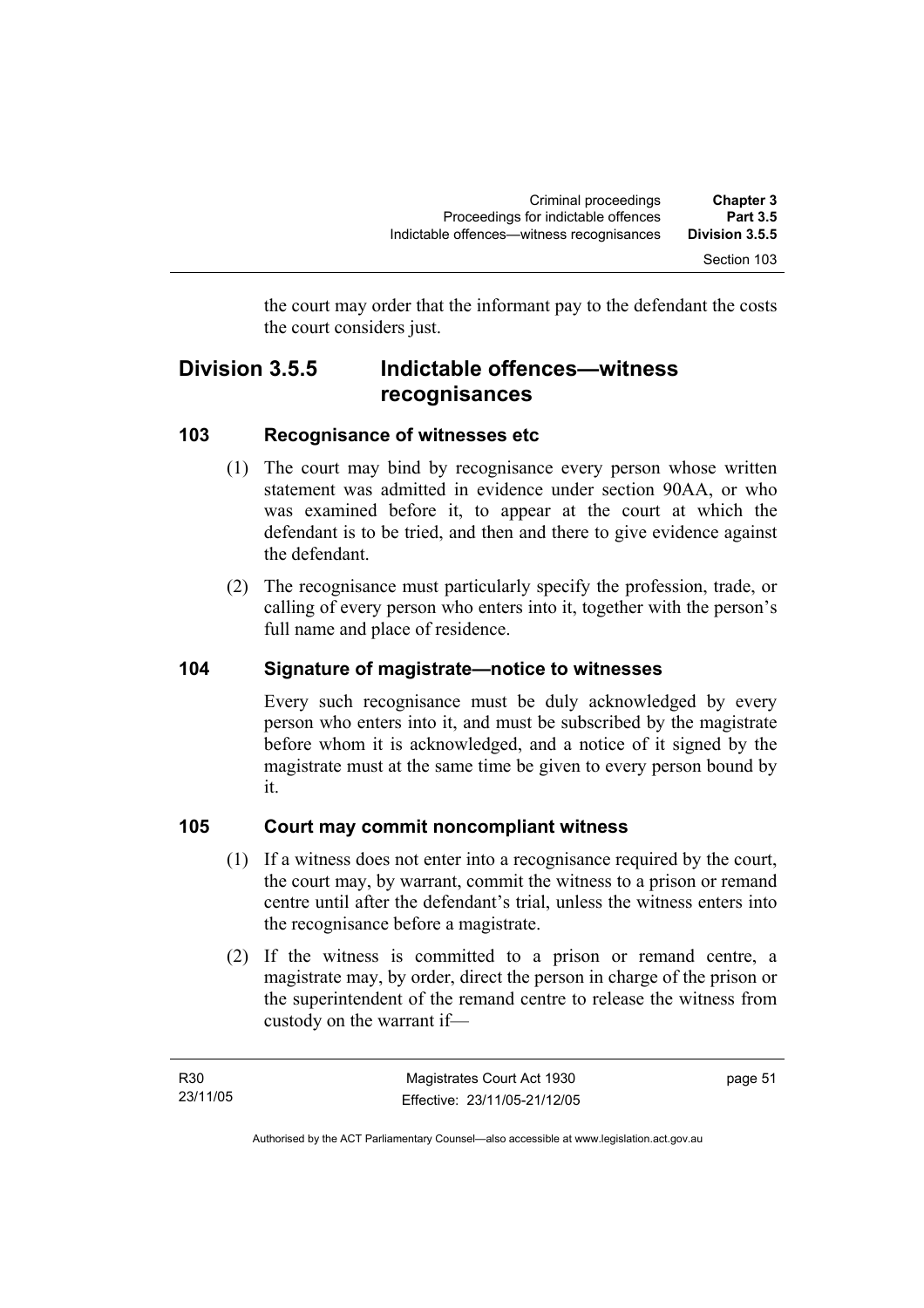| <b>Chapter 3</b> | Criminal proceedings                 |
|------------------|--------------------------------------|
| <b>Part 3.5</b>  | Proceedings for indictable offences  |
| Division 3.5.6   | Indictable offences—other provisions |
| Section 105A     |                                      |

- (a) the defendant is not committed for trial for the offence with which the defendant is charged; or
- (b) the relevant officer declines to file an information against the defendant for the offence; or
- (c) the witness enters into the recognisance before a magistrate.

## **Division 3.5.6 Indictable offences—other provisions**

#### **105A Meaning of** *certified copy* **of depositions in div 3.5.6**

In this division:

*certified copy*, of depositions, means—

- (a) if a record of the deposition was made in accordance with section 316 (2)—a transcript of the record certified in accordance with section 314 (2); or
- (b) if the depositions were taken down in writing and signed in accordance with section 316 (3)—the depositions as taken down and signed.

#### **106 Giving depositions etc to director of public prosecutions**

- (1) If a defendant is committed for trial or for sentence, the court must as soon as possible after the conclusion of the case before it, give to the director of public prosecutions or a person authorised by the director of public prosecutions all informations, examinations, depositions, statements, bail undertakings and other documents sworn taken or acknowledged in the case.
- (2) In this section:

*depositions* means a certified copy of depositions.

*statement* includes a certified copy of the statement (if any) made by a defendant in reply to the question mentioned in section 92 (1).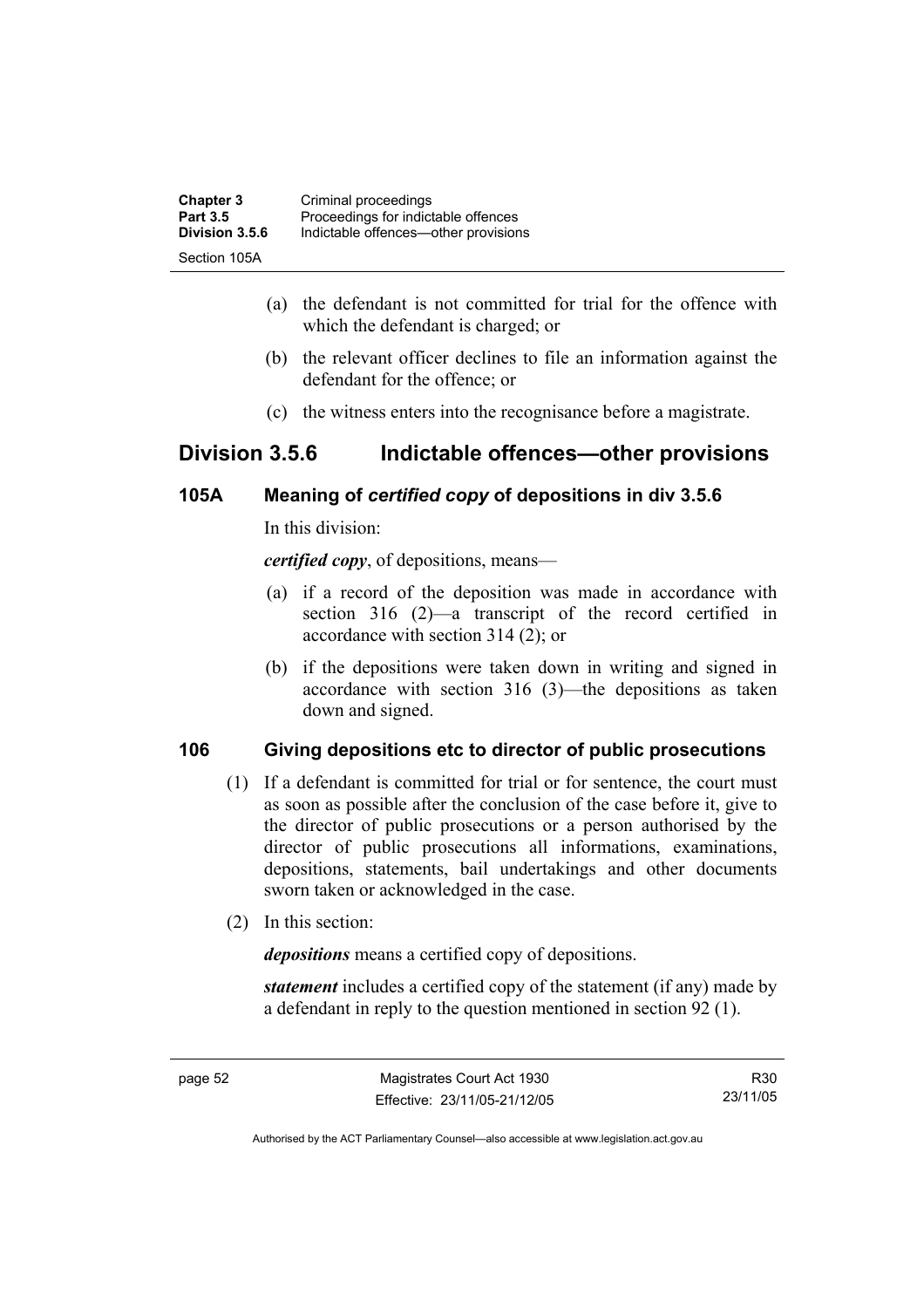## Section 107

#### **107 Giving documents to proper officer of court**

- (1) After being given the documents and before the day of trial, the director of public prosecutions or a person authorised by the director of public prosecutions has and is subject to the same duties and liabilities in relation to the documents on a certiorari directed to him or her, or on a rule or order directed to him or her instead of that writ, as the court would have had and been subject to on a certiorari to it if the documents had not been given.
- (2) The director of public prosecutions, a person authorised by the director of public prosecutions, the person representing the director of public prosecutions or the person representing the informant, must, at any time after the opening of the Supreme Court at the sitting at which the trial is to be had, give the documents or any of them to the proper officer of the Supreme Court, if the presiding judge so directs.

#### **108 Accused person may obtain copies of depositions etc**

- (1) This section applies if—
	- (a) a person is charged with an indictable offence; and
	- (b) the Magistrates Court commits the person for trial before the Supreme Court.
- (2) At any time before the person's trial before the Supreme Court starts, the person may apply to the registrar—
	- (a) for certified copies of depositions in the case; and
	- (b) for the evidence given on the cross-examination or the examination of any witnesses in the case.
- (3) The registrar must give the person the certified copies of depositions and the evidence applied for under subsection (2).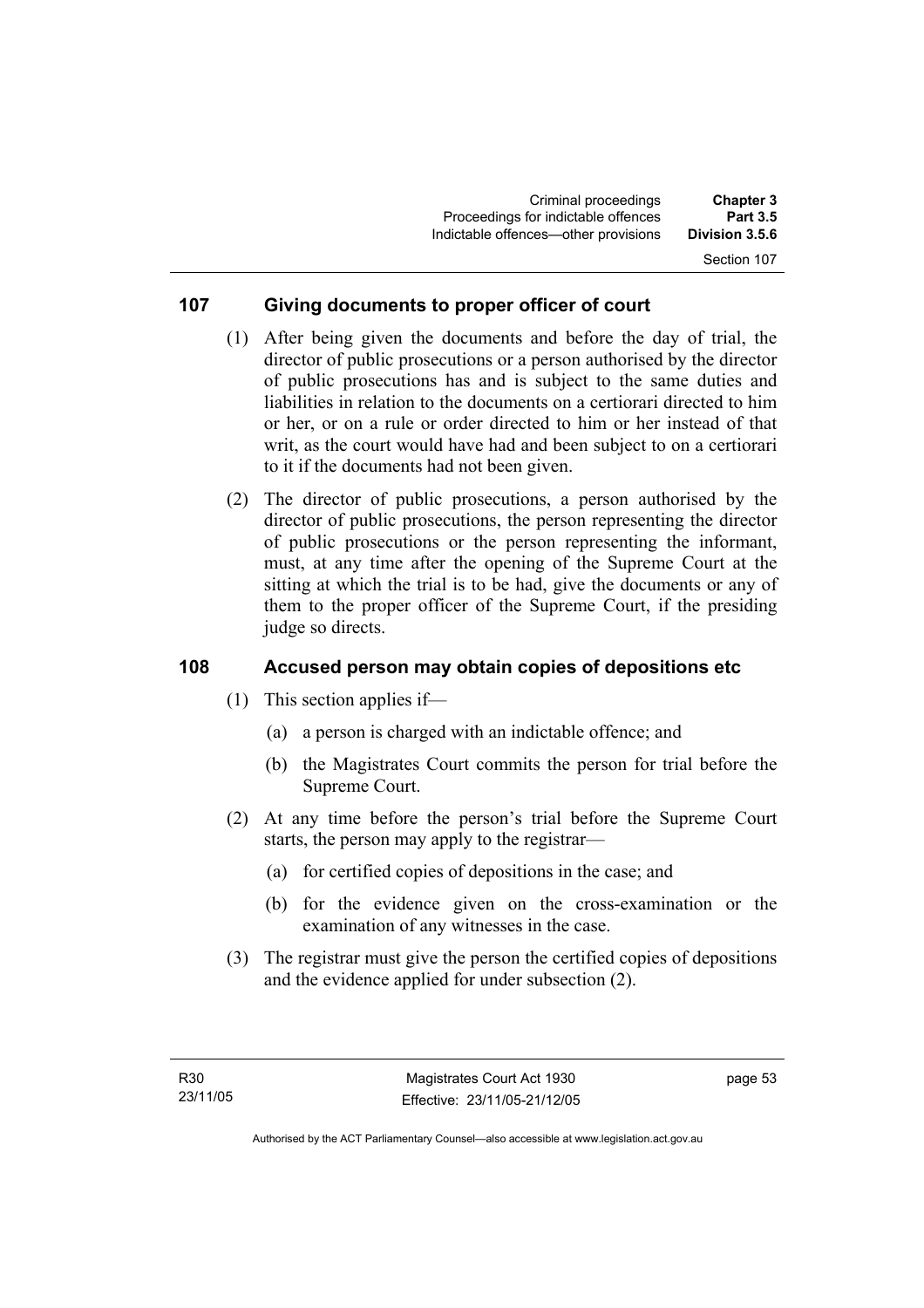| <b>Chapter 3</b> | Criminal proceedings                 |
|------------------|--------------------------------------|
| <b>Part 3.5</b>  | Proceedings for indictable offences  |
| Division 3.5.6   | Indictable offences—other provisions |
| Section 108      |                                      |

 (4) If the person is in custody, the person having the custody of the person must give any application under subsection (2) to the registrar.

page 54 Magistrates Court Act 1930 Effective: 23/11/05-21/12/05

R30 23/11/05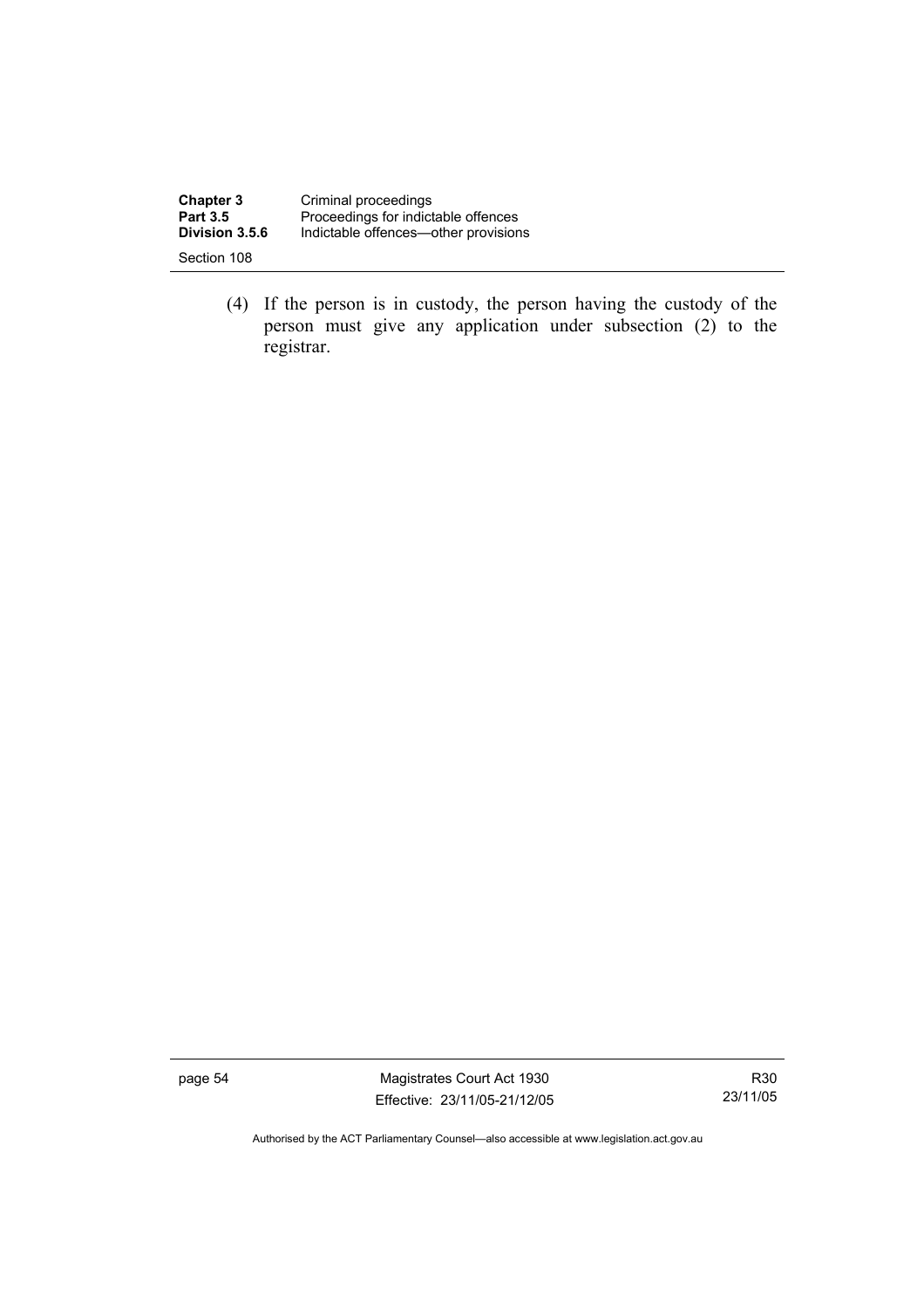Section 108A

# **Part 3.6 Proceedings for offences punishable summarily**

#### **108A Indictable offences dealt with summarily**

If—

- (a) a person is charged with an indictable offence; and
- (b) the court has decided to dispose of the case summarily under a law in force in the ACT;

this part applies, so far as it is applicable, to the summary disposal of the case.

#### **109 Dismissal or adjournment in absence of informant**

- $(1)$  If—
	- (a) the defendant appears (whether voluntarily, in accordance with a summons or under a warrant) at the time and place for the hearing of an information in relation to an offence punishable summarily; and
	- (b) the informant, having been notified of the time and place for the hearing, does not appear either personally or by a lawyer appearing for the informant;

the court must, subject to subsection (2), dismiss the information.

 (2) The court may, if it considers it is appropriate to do so, adjourn to another day the hearing of an information that would otherwise be dismissed under subsection (1).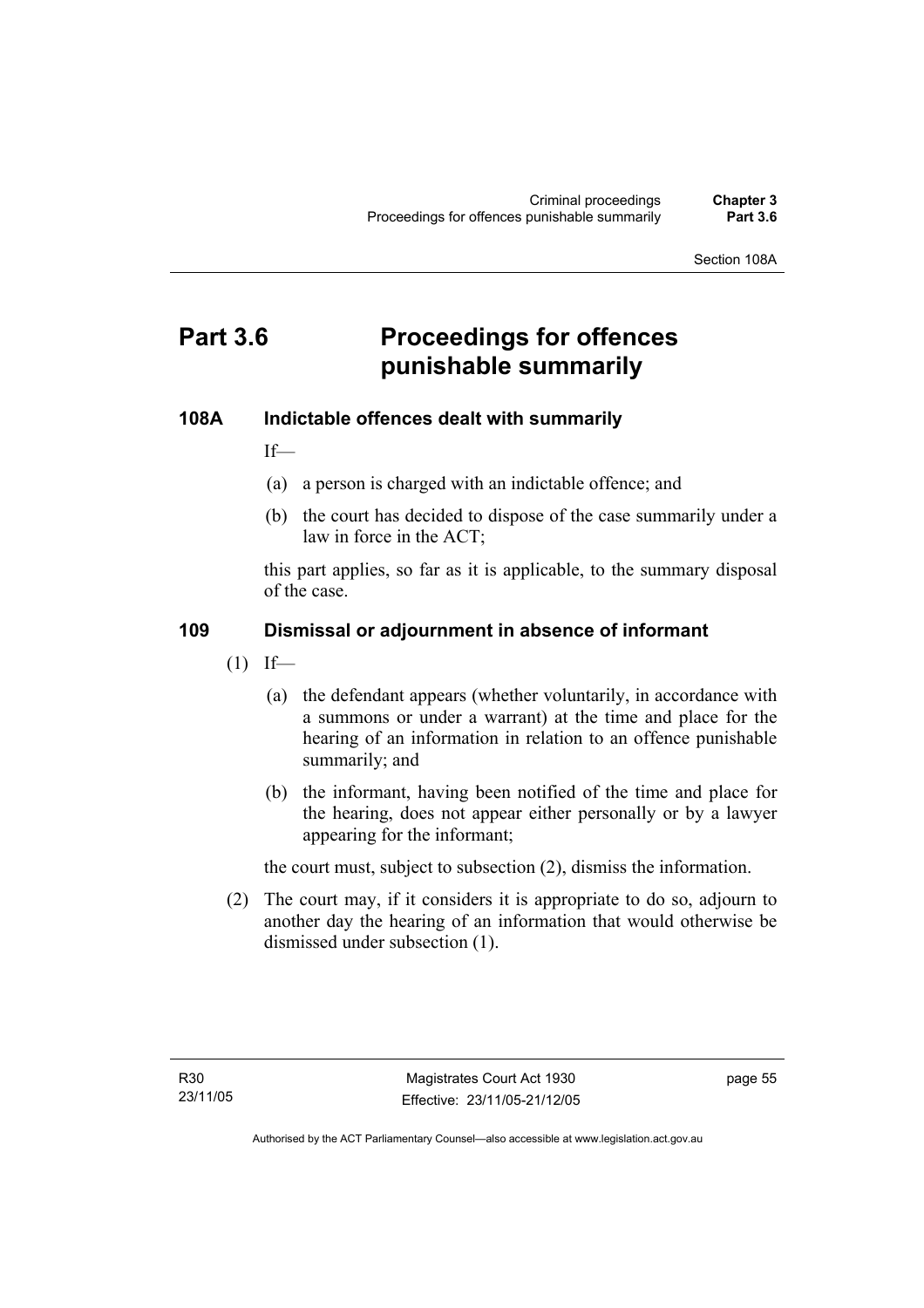#### **Chapter 3** Criminal proceedings<br> **Part 3.6** Proceedings for offen Proceedings for offences punishable summarily

Section 110

#### **110 Hearing in absence of defendant**

- (1) If a summons has been served in accordance with section 41 and the defendant does not appear when called, the court may either—
	- (a) proceed to hear and decide the case in the absence of the defendant; or
	- (b) on oath being made before it, substantiating the matter of the information to its satisfaction, issue a warrant for the arrest of the defendant and to bring the defendant before the court to answer to the information and be further dealt with according to law.
- (2) If the court proceeds under subsection  $(1)$  (a)—
	- (a) the evidence of the informant or another person may be given orally; or
	- (b) a written statement made by the informant or another person may be admitted as evidence of the matters contained in it.
- (3) A written statement admitted in evidence constitutes the depositions of the person who made the statement.
- (4) A written statement must not be admitted in evidence unless it is sworn before—
	- (a) a lawyer; or
	- (b) a justice of the peace; or
	- (c) the registrar; or
	- (d) a person prescribed by regulation or rule.
- (5) If the court admits a written statement in evidence it may, on its own initiative, adjourn the hearing of the information and require the person who made the statement to attend before the court to give evidence.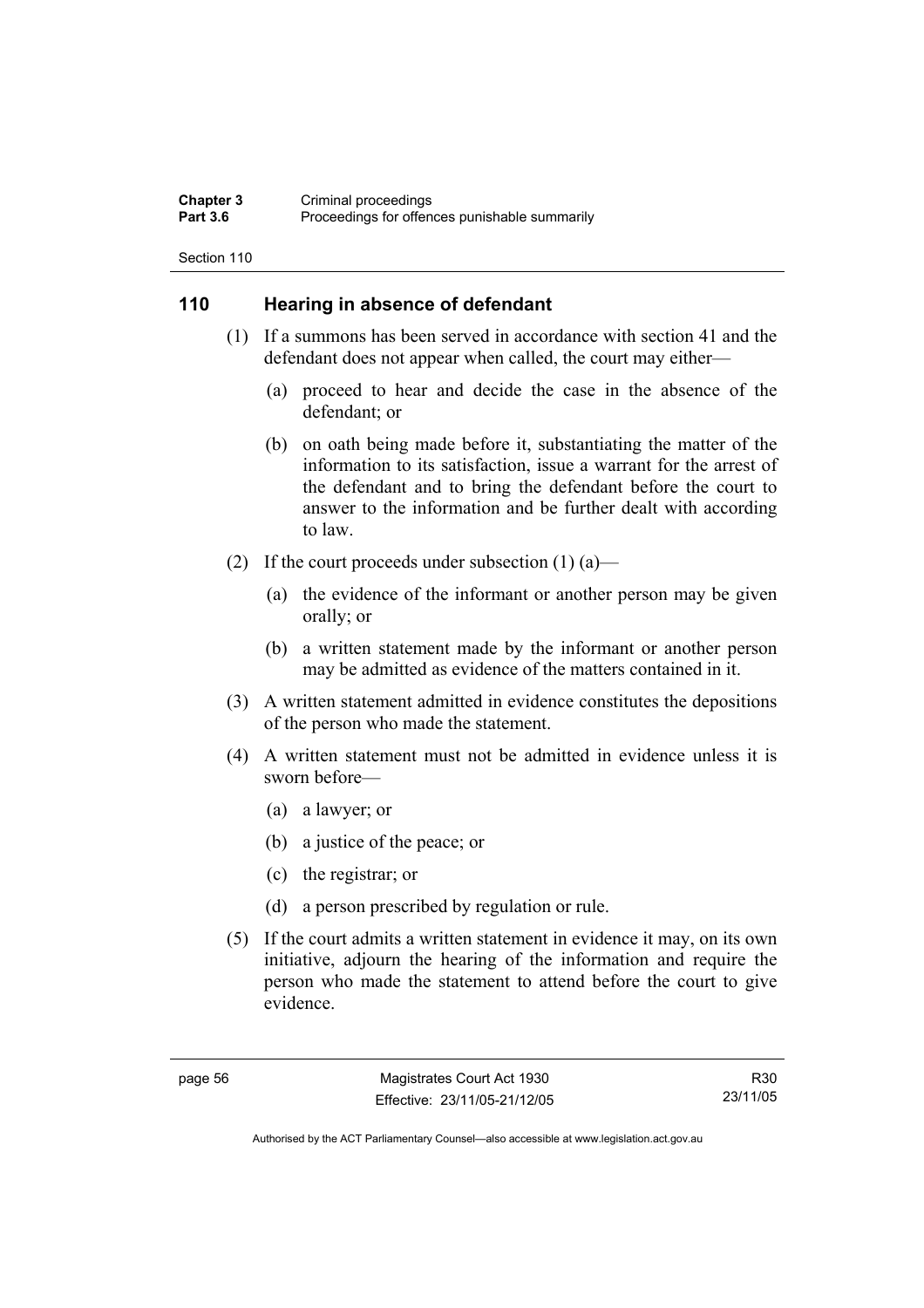(6) Although a part of a written statement tendered in evidence under this section is inadmissible according to the rules of evidence, the statement is nevertheless admissible under this section as evidence of the matters contained in the remainder of that statement, but, if the court admits such a statement, the court must identify the part that is inadmissible and must, with reference to that part, write on the statement 'ruled inadmissible' or words to that effect.

### **111 Adjournment if defendant does not appear**

- (1) This section applies if—
	- (a) the defendant does not appear before the court for the hearing of the information; and
	- (b) the court has issued a warrant for the defendant's arrest.
- (2) The court must adjourn the hearing until the defendant is arrested.
- (3) If the defendant is arrested under the warrant, the defendant must be detained in safe custody, until the defendant can be brought before the court at a time and place fixed by the court.
- (4) The court must give the informant notice of the time and place fixed.

### **113 Proceeding at hearing on defendant's confession**

If the defendant is present at the hearing, the substance of the information must be stated to the defendant, and the defendant must be asked if the defendant has any cause to show why the defendant should not be convicted or why an order should not be made against the defendant, and if the defendant has no cause to show, the court may convict the defendant, or make an order against the defendant accordingly.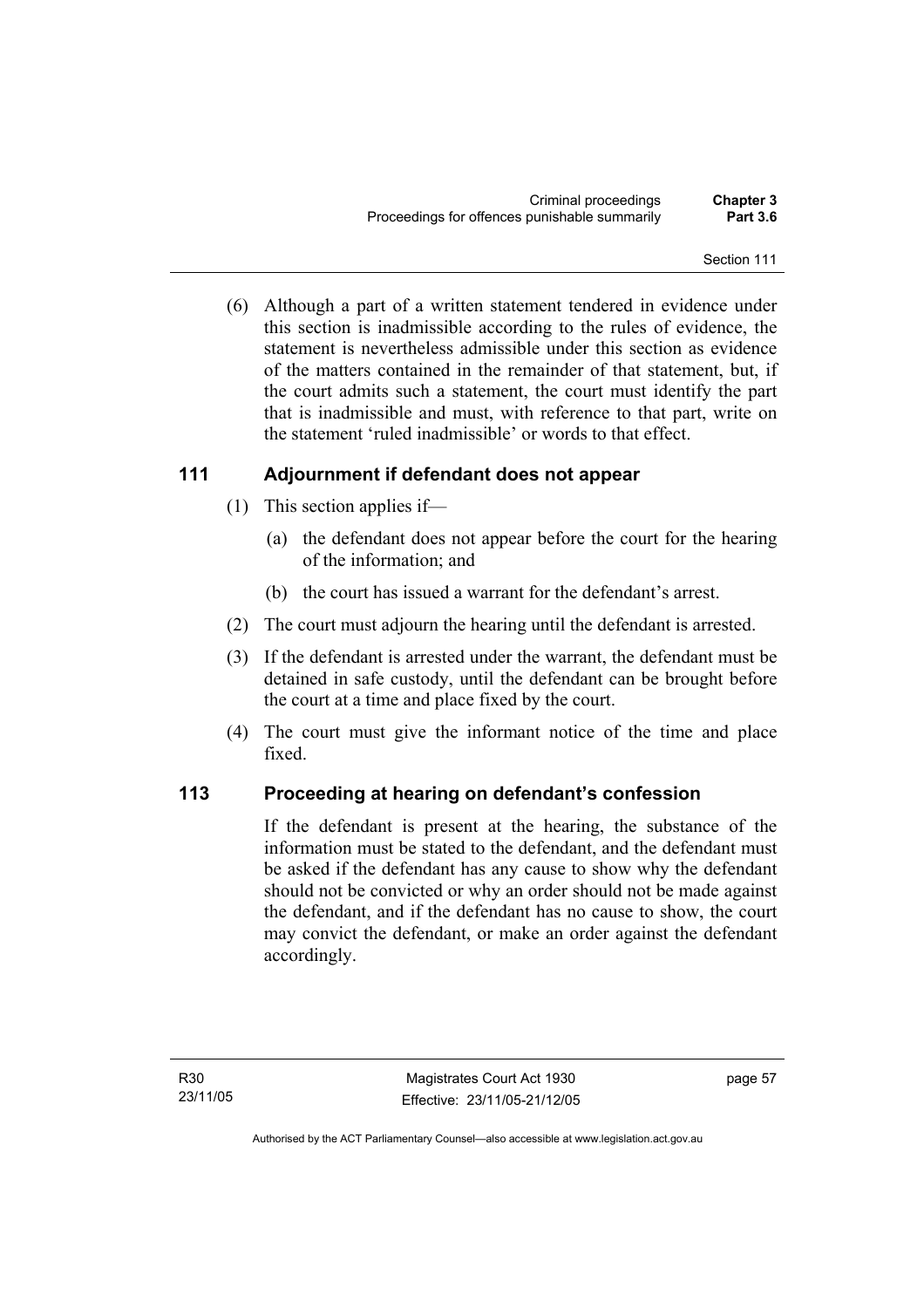#### **Chapter 3** Criminal proceedings<br> **Part 3.6** Proceedings for offen Proceedings for offences punishable summarily

Section 114

### **114 If defendant does not admit the case**

- (1) This section applies if the defendant does not admit the truth of the information.
- (2) The court must hear—
	- (a) the informant and the informant's witnesses (if any); and
	- (b) if the defendant wants to give evidence—the defendant; and
	- (c) the defendant's witnesses (if any); and
	- (d) if the defendant has given evidence other than about the defendant's general character—the informant's witnesses in reply (if any).
- (3) Having heard each party and the evidence, the court must decide the information and do 1 of the following as justice requires:
	- (a) convict the defendant;
	- (b) make an order on the defendant;
	- (c) dismiss the information.

### **115 Conduct of summary proceeding**

- (1) The defendant or a lawyer representing the defendant may address the court after all the evidence for the informant and the evidence (if any) for the defendant and for the informant in reply has been given.
- (2) The informant or a lawyer representing the informant may make a closing address.

R30 23/11/05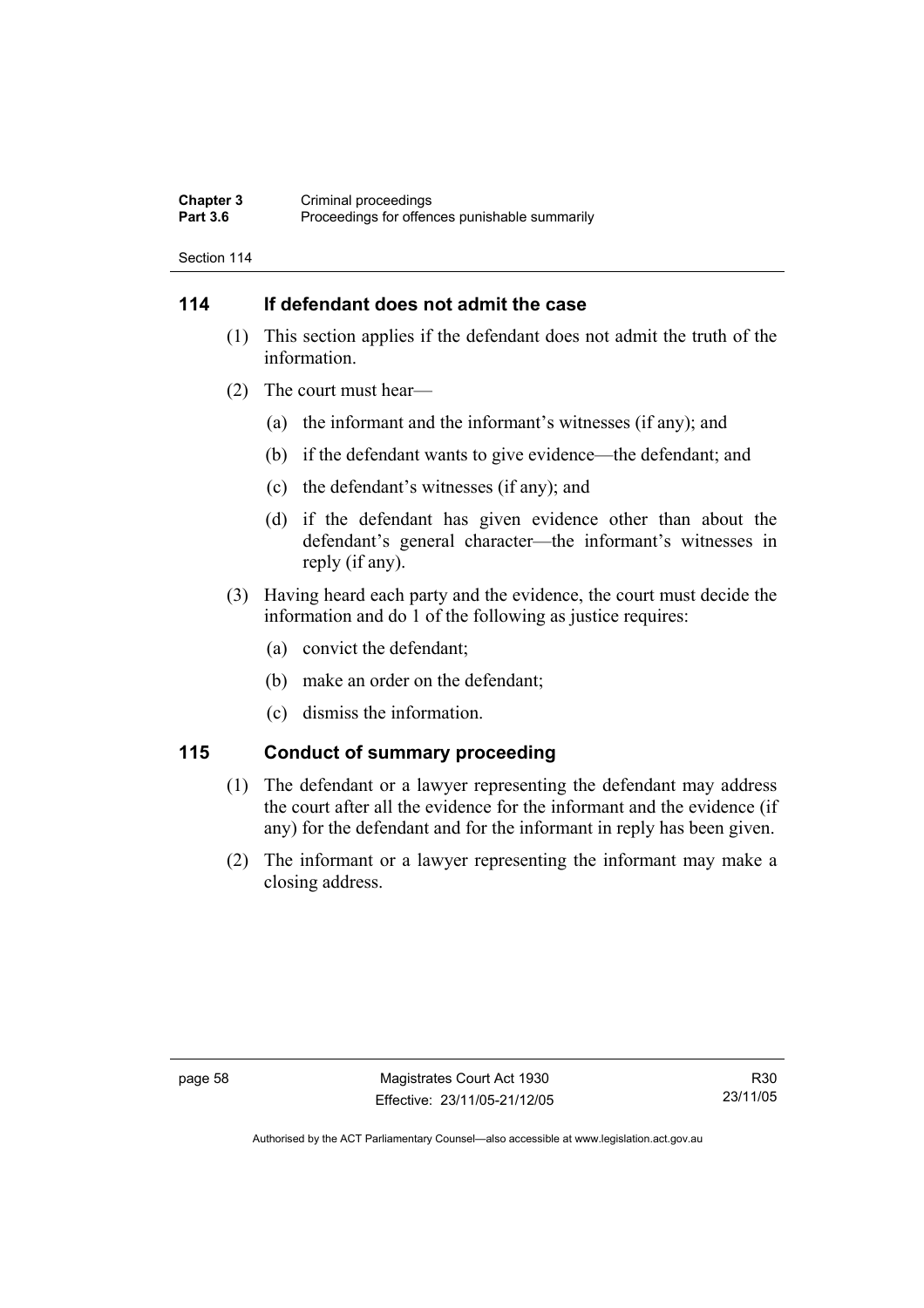# Part 3.7 Service and pleading by post for **certain offences**

### **116A Definitions for pt 3.7**

(1) In this part:

*defendant* means a person who has been properly served with a summons in accordance with section 116B.

*law in force in the ACT* includes a statute of the Australian National University about parking or traffic.

 (2) For this part (other than section 116B (2)), a *notice to defendant form*, *notice of intention to defend form* and *plea of guilty form* includes a copy of the form printed on the back of a copy of a summons.

### **116AA Meaning of** *prescribed offence* **for pt 3.7**

- (1) For this part, an offence against a law in force in the ACT is a *prescribed offence* in relation to a person if—
	- (a) for an offence against the road transport legislation—the maximum fine that can be imposed on the person for the offence is 30 penalty units; or
	- (b) for any other offence—the maximum fine that can be imposed on the person for the offence is 10 penalty units.
- (2) In subsection (1):

*road transport legislation* means the following:

- (a) the *Road Transport (Dimensions and Mass) Act 1990*;
- (b) the *Road Transport (Driver Licensing) Act 1990*;

page 59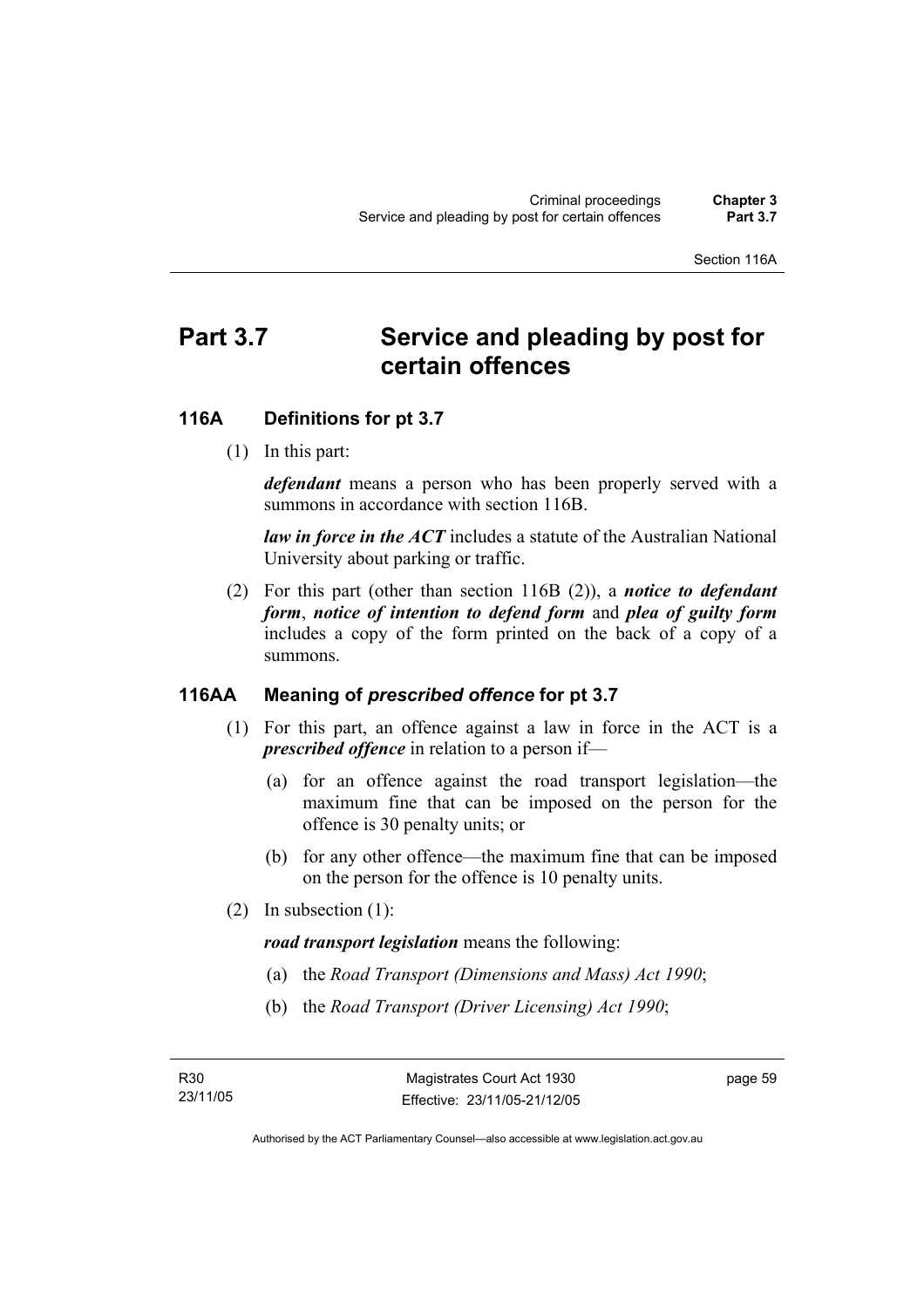#### **Chapter 3** Criminal proceedings<br> **Part 3.7** Service and pleading Service and pleading by post for certain offences

Section 116B

- (c) the *Road Transport (General) Act 1999*;
- (d) the *Road Transport (Public Passenger Services) Act 2001*;
- (e) the *Road Transport (Safety and Traffic Management) Act 1999*;
- (f) the *Road Transport (Vehicle Registration) Act 1999*;
- (g) any other Act or any regulation prescribed by regulation.
- *Note 1* A reference to an Act includes a reference to the statutory instruments made or in force under the Act, including any regulation (see Legislation Act, s 104).
- *Note 2* A reference to an Act includes a reference to a provision of an Act, and a reference to a subordinate law includes a reference to a provision of a subordinate law (see Legislation Act, s 7 and s 8).

### **116B Service of summons for prescribed offence**

- (1) A summons for a person in relation to a prescribed offence may be served on the person—
	- (a) by giving 2 copies of the summons to the person; or
	- (b) by sending 2 copies of the summons by prepaid post, addressed to the person, at the person's last-known home or business address; or
	- (c) by leaving 2 copies of the summons at the person's last-known home or business address with someone who appears to be at least 16 years old and to live or be employed at the address.
- (2) One copy of a summons in relation to a prescribed offence served in accordance with this section must have the notice to defendant form printed on the back of it, and the other copy of that summons so served must have the notice of intention to defend form and the plea of guilty form printed on the back of it.
- (3) Service of a summons on a person in relation to a prescribed offence in a way mentioned in subsection (1) (a) or (c) must be made not

| page 60 | Magistrates Court Act 1930   | R30      |
|---------|------------------------------|----------|
|         | Effective: 23/11/05-21/12/05 | 23/11/05 |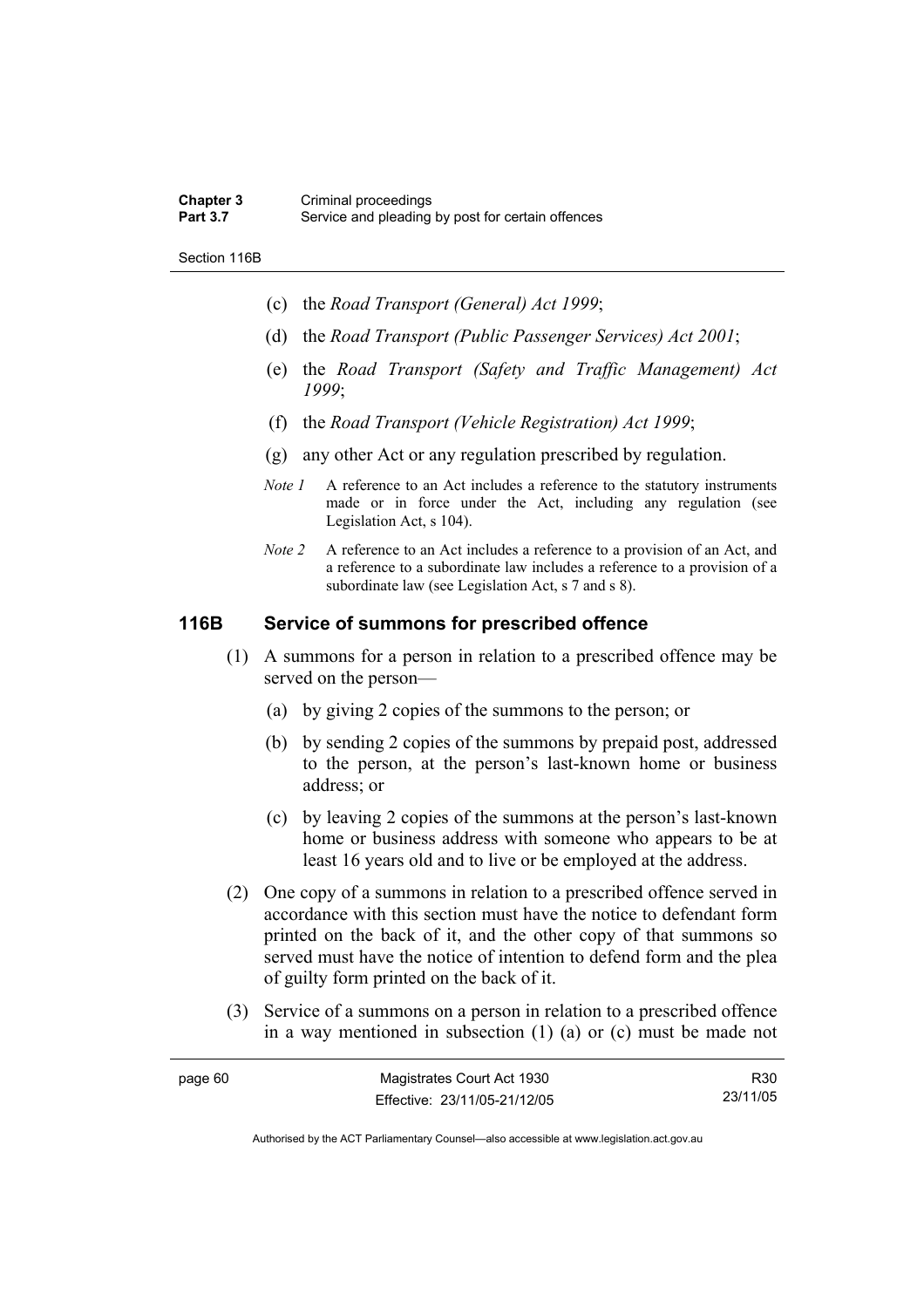less than 14 days before the day the person is required by the summons to appear before the court.

- (4) If a summons in relation to a prescribed offence is served in accordance with this section in the way mentioned in subsection (1) (b), the 2 copies of the summons must be sent by post not less than 21 days before the day when the person to whom it is directed is required by the summons to appear before the court.
	- *Note* If a form is approved under the *Court Procedures Act 2004* for this provision, the form must be used.

### **116BA Giving of notice by registrar**

If the registrar is required to give notice to a person under this part, the notice may be given by sending the notice by prepaid post, addressed to the person, at the person's last-known home or business address.

### **116C Proof of service**

- (1) Service of a summons or notice for this part may be proved by the oath of the person who served it, by affidavit or otherwise.
- (2) For this part, if—
	- (a) a summons has been served in accordance with section 116B; and
	- (b) a copy of the summons is returned to the registrar with the notice of intention to defend form or the plea of guilty form completed;

the defendant is taken, unless the contrary is proved, to have completed and signed the form so completed and to have returned the form to the registrar.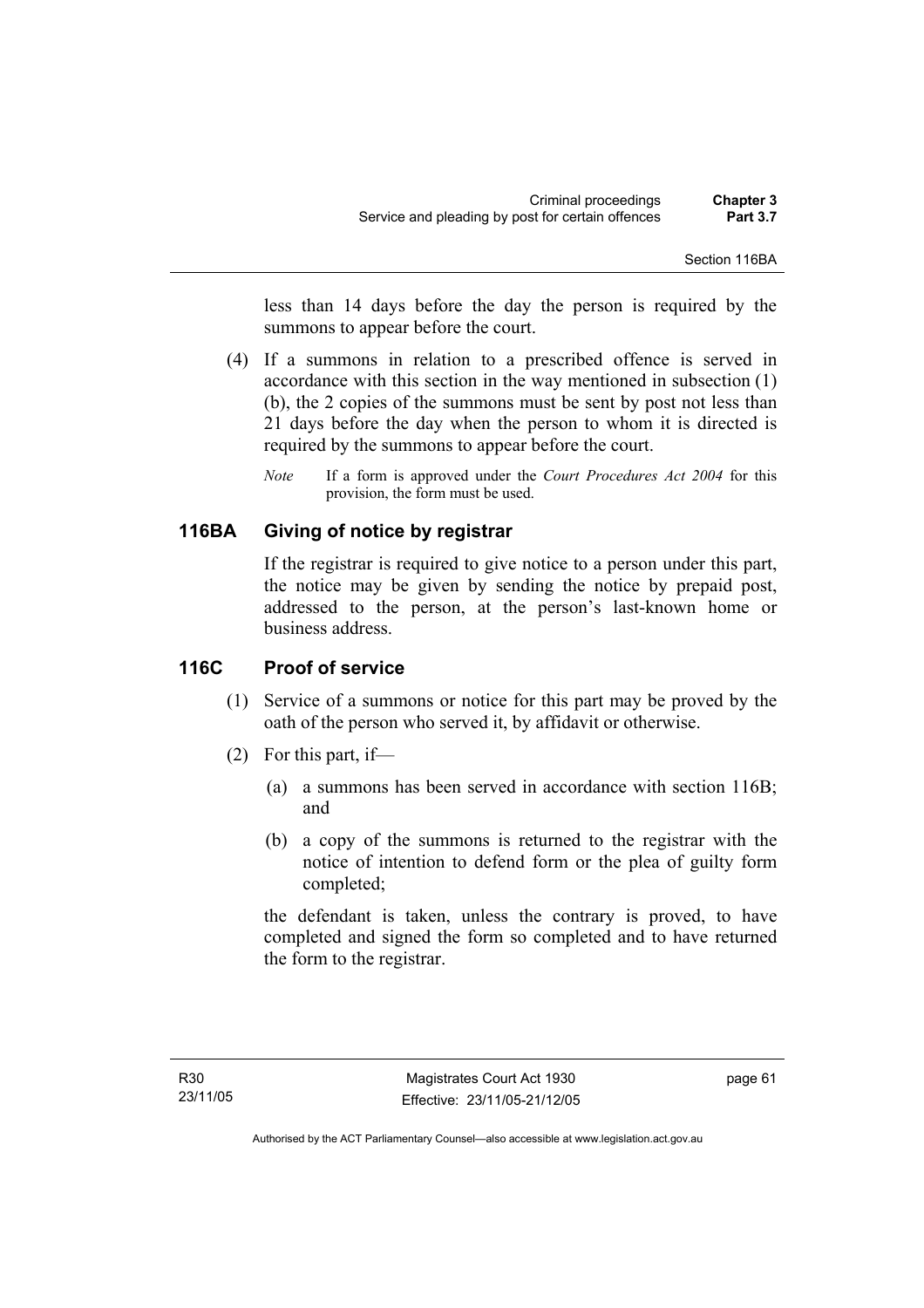#### **Chapter 3** Criminal proceedings<br> **Part 3.7** Service and pleading Service and pleading by post for certain offences

#### Section 116D

- (3) The plea of guilty form must be signed in the presence of 1 of the following people:
	- (a) the registrar;
	- (b) a lawyer;
	- (c) a justice of the peace;
	- (d) a person prescribed by regulation or rule.

### **116D Pleas to prescribed offence**

A defendant may—

- (a) without prejudice to any other means of pleading guilty, enter a plea of guilty by completing the plea of guilty form and returning the form, whether by post or otherwise, to the registrar; or
- (b) give notice of his or her intention to defend by completing the notice of intention to defend form and returning the form, whether by post or otherwise, to the registrar.

### **116E Procedure if plea of guilty entered**

- $(1)$  If—
	- (a) a defendant enters a plea of guilty in accordance with section 116D; and
	- (b) the defendant—
		- (i) does not appear at the hearing; or
		- (ii) appears but does not withdraw his or her plea of guilty; and
	- (c) the court accepts the plea of guilty;

the court must record a plea of guilty and decide the proceeding accordingly.

| page 62 | Magistrates Court Act 1930   | R30      |
|---------|------------------------------|----------|
|         | Effective: 23/11/05-21/12/05 | 23/11/05 |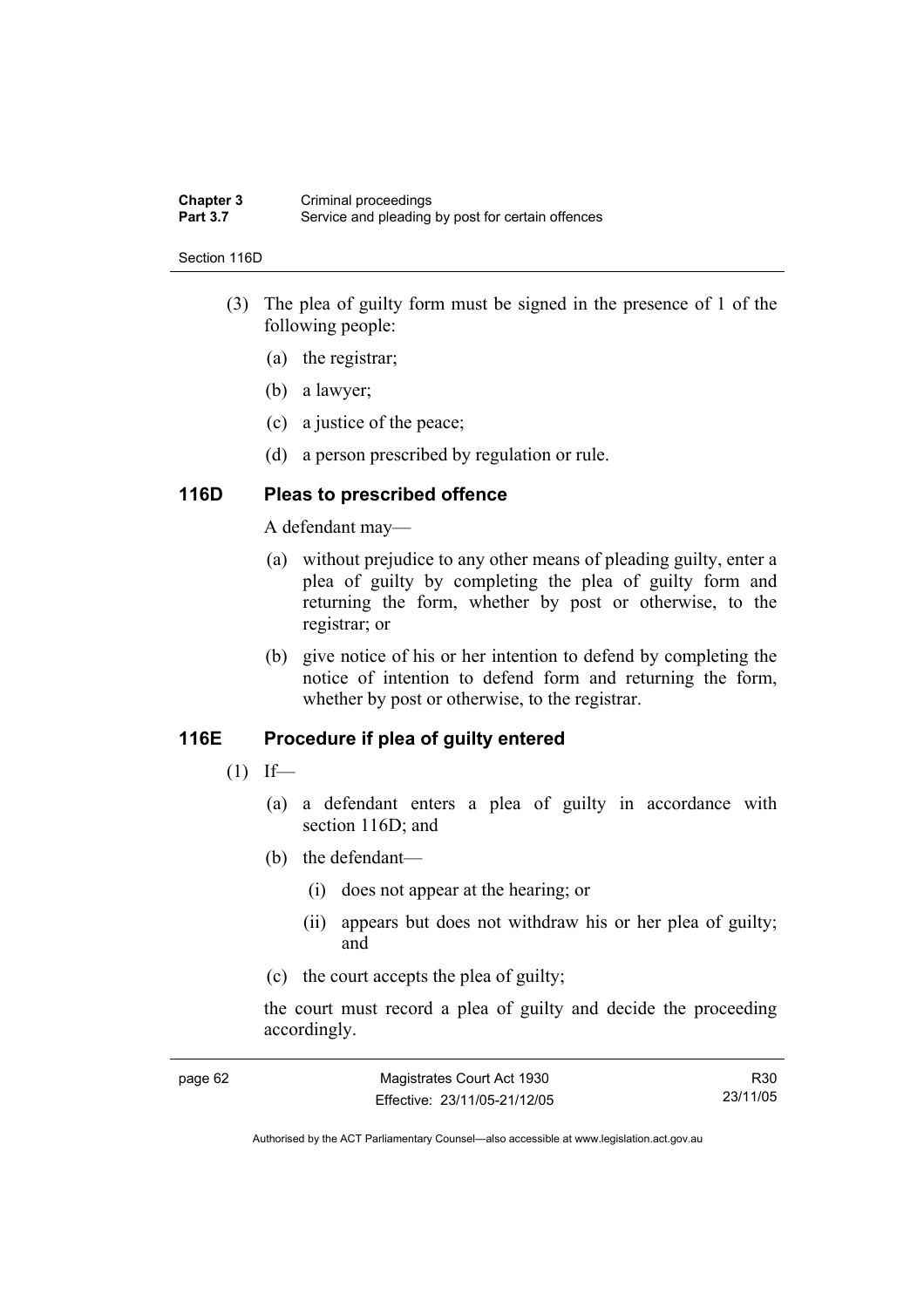Section 116F

- (2) The court must, in deciding a proceeding under subsection (1), have regard to the matters (if any) drawn to the attention of the court in the plea of guilty and must give to the matters the weight that to the court considers proper.
- (3) If the court declines to accept a plea of guilty entered in accordance with section 116D—
	- (a) the court must adjourn the hearing and fix a time and place for the hearing of the proceeding; and
	- (b) if the defendant is not before the court—the registrar must give to the defendant notice of the time and place fixed.
- (4) If a defendant does not appear at the time and place fixed under subsection (3), the court may hear and decide the proceeding in the absence of the defendant.

### **116F Procedure if notice of intention to defend given**

If a defendant returns the notice of intention to defend form to the registrar before the day when the defendant is required by the summons to appear before the court—

- (a) the court must fix a time and place for the hearing of the proceeding; and
- (b) the registrar must give to the defendant notice of the time and place fixed.

### **116FA Procedure if defendant pleads not guilty**

If the defendant appears before the court at the time and place at which the defendant is required by the summons to appear and pleads not guilty, the court must adjourn the hearing, fix a time and place for the hearing of the proceeding and inform the defendant of the time and place fixed.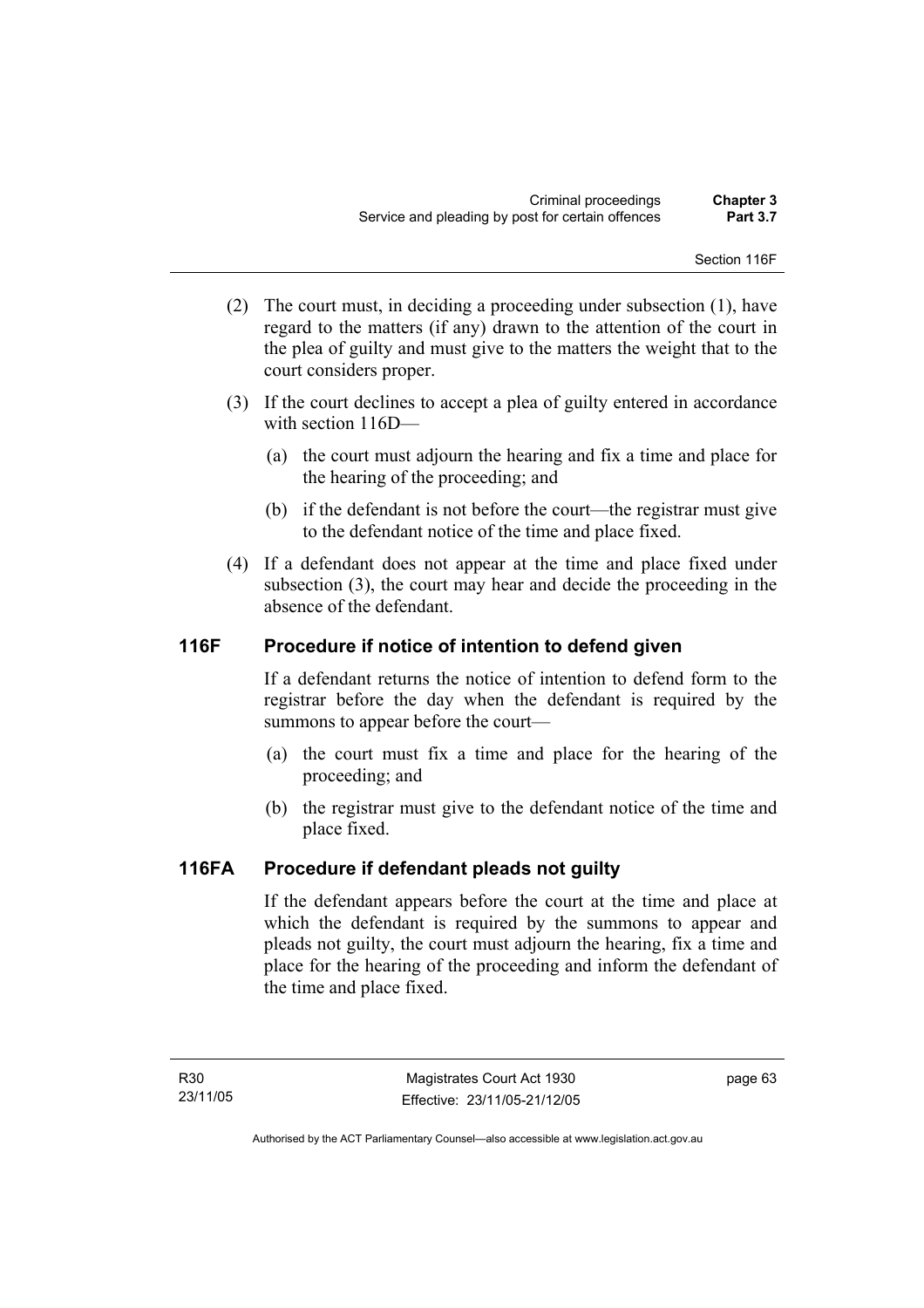#### **Chapter 3** Criminal proceedings<br> **Part 3.7** Service and pleading Service and pleading by post for certain offences

Section 116G

### **116G Procedure if defendant does not plead**

If—

- (a) a summons has been served in accordance with section 116B; and
- (b) either—
	- (i) the defendant does not enter a plea of guilty in accordance with section 116D or return the notice of intention to defend form to the registrar before the day when the defendant is required by the summons to appear before the court, and does not appear before the court at the time and place specified in the summons; or
	- (ii) the defendant does not appear before the court at the time and place specified in the notice given to the defendant in accordance with section 116F or fixed by the court in accordance with section 116FA; and
- (c) the court is satisfied—
	- (i) that the matters alleged in the summons are reasonably sufficient to inform the defendant of the offence alleged against the defendant; and
	- (ii) that the matters alleged in the summons constitute the offence charged in the summons;

the court may convict the defendant of the offence charged in the summons.

### **116H Restricted penalties under pt 3.7**

- (1) Subject to subsection (3), if—
	- (a) a defendant is convicted under this part of an offence against a law mentioned in a paragraph of section 116AA (1); and

R30 23/11/05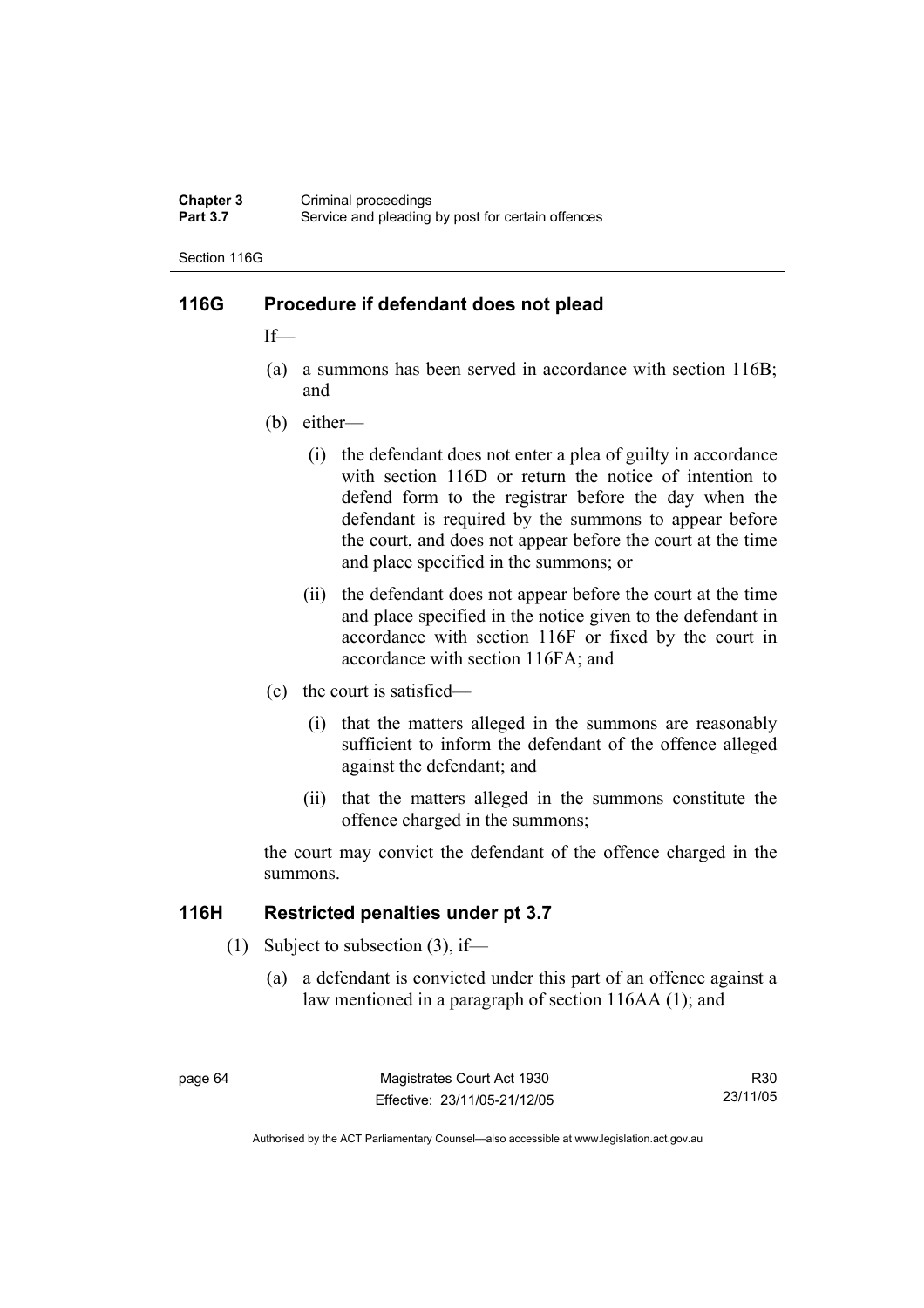(b) at the time that the defendant is sentenced, the defendant is not before the court or is not represented before the court by a lawyer;

the only penalty that the court may impose is a fine of an amount not exceeding the amount mentioned in that paragraph.

- $(2)$  If—
	- (a) the court convicts a defendant of an offence against a law mentioned in a paragraph of section 116AA (1); and
	- (b) the law provides in effect that a penalty other than a fine may be imposed on the defendant; and
	- (c) when the defendant is sentenced, the defendant is not before the court or is not represented before the court by a lawyer; and
	- (d) the court considers that a penalty other than a fine may be appropriate;

the court must adjourn the hearing and fix a time and place for sentence.

- (3) The registrar must give the defendant notice of the time and place fixed.
- (4) If a defendant convicted of an offence against a law mentioned in a paragraph of section 116AA (1) does not appear at the time and place fixed under subsection (2), the court, in the absence of the defendant, may impose on the defendant any penalty that is applicable under that law.

### **116I Consequences of conviction in absence of defendant**

If a defendant is, in his or her absence, convicted of an offence, the registrar must give to the defendant written notice of—

(a) the conviction and order of the court; and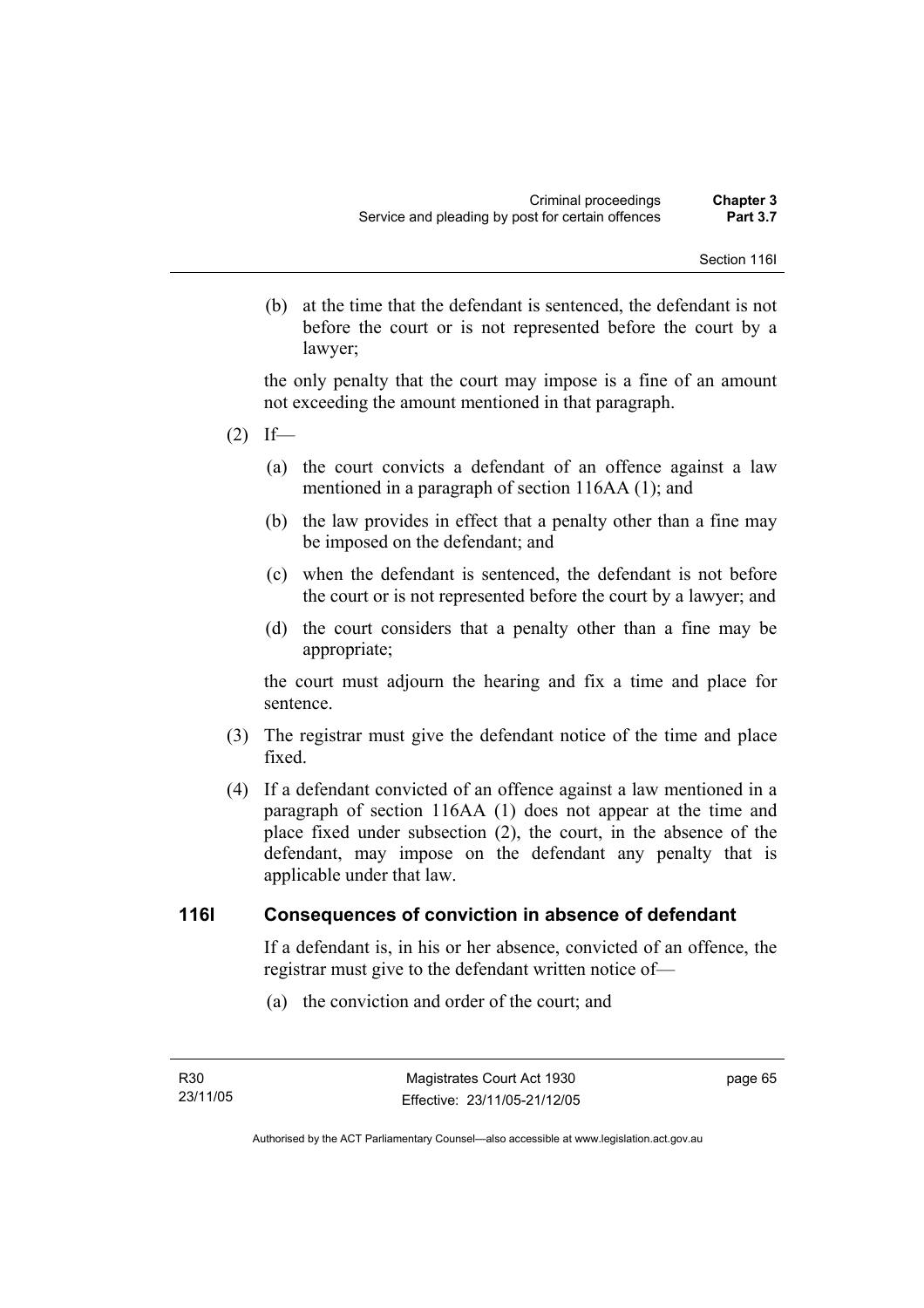| <b>Chapter 3</b> | Criminal proceedings                              |
|------------------|---------------------------------------------------|
| <b>Part 3.7</b>  | Service and pleading by post for certain offences |

Section 116I

- (b) the penalty (if any) imposed by the court, and the way in which and the time by which the penalty is required to be discharged; and
- (c) unless the proceeding is decided in accordance with section 116E (1), the defendant's right to apply for the setting aside of the conviction or order in accordance with the rules.

page 66 Magistrates Court Act 1930 Effective: 23/11/05-21/12/05

R30 23/11/05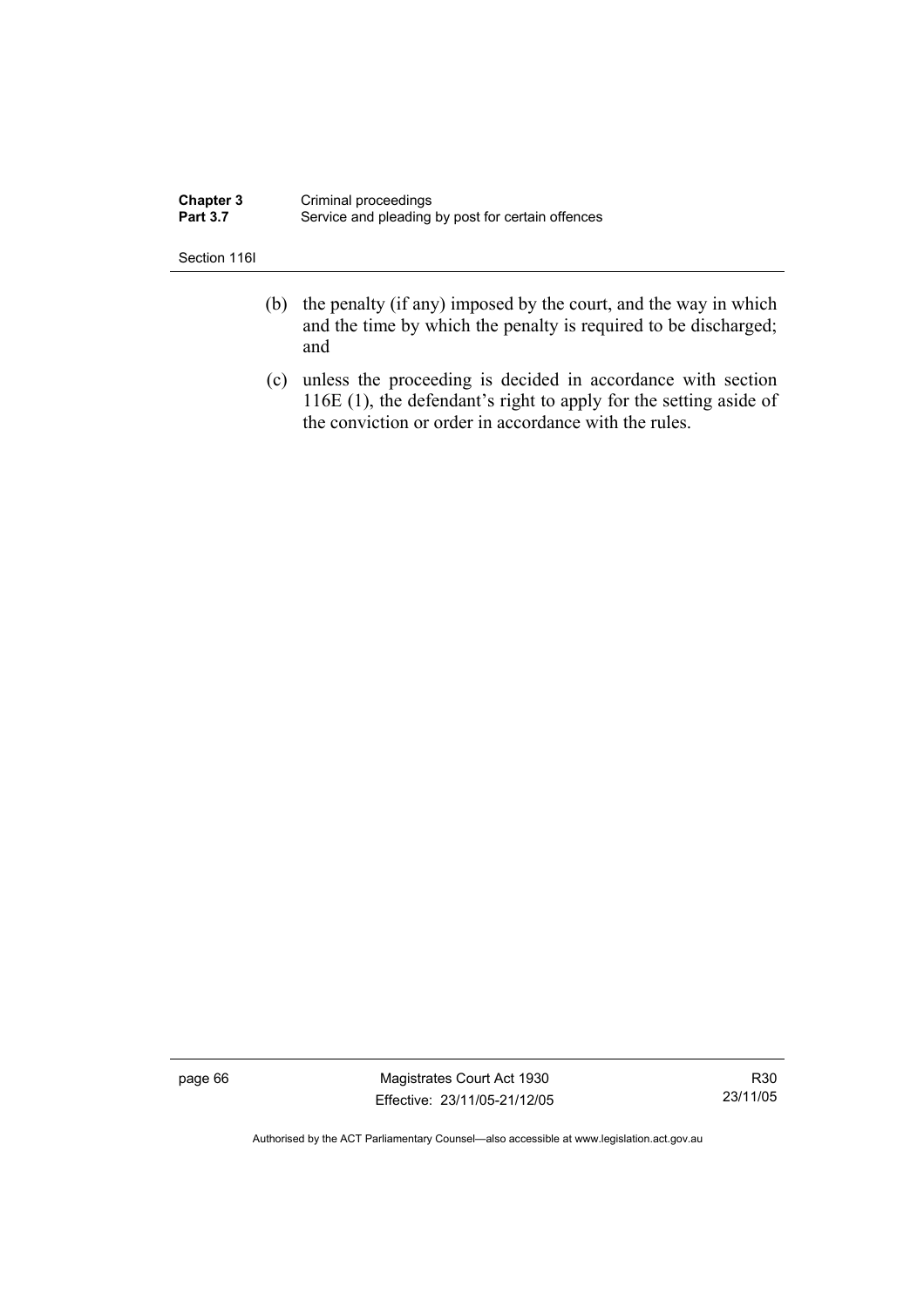# **Part 3.8 Infringement notices for certain offences**

# **Division 3.8.1 Preliminary**

### **117 Definitions for pt 3.8**

In this part:

*administering authority*, for an infringement notice offence, means the entity that, under the regulations, is the administering authority for the offence.

*another jurisdiction* means a jurisdiction other than the ACT.

*authorised person*—see section 134A (3).

*date of service*, of an infringement notice or reminder notice that has been, or is to be, served on a person, means the date the notice is served on the person.

*driver*, of a vehicle, means the person who is driving the vehicle.

*home address*, of a person, means the address of the place where the person usually lives.

*illegal user declaration*—see section 131D.

*infringement notice* means a notice under section 120 (Service of infringement notices).

*infringement notice offence* means an offence declared under the regulations to be an offence to which this part applies.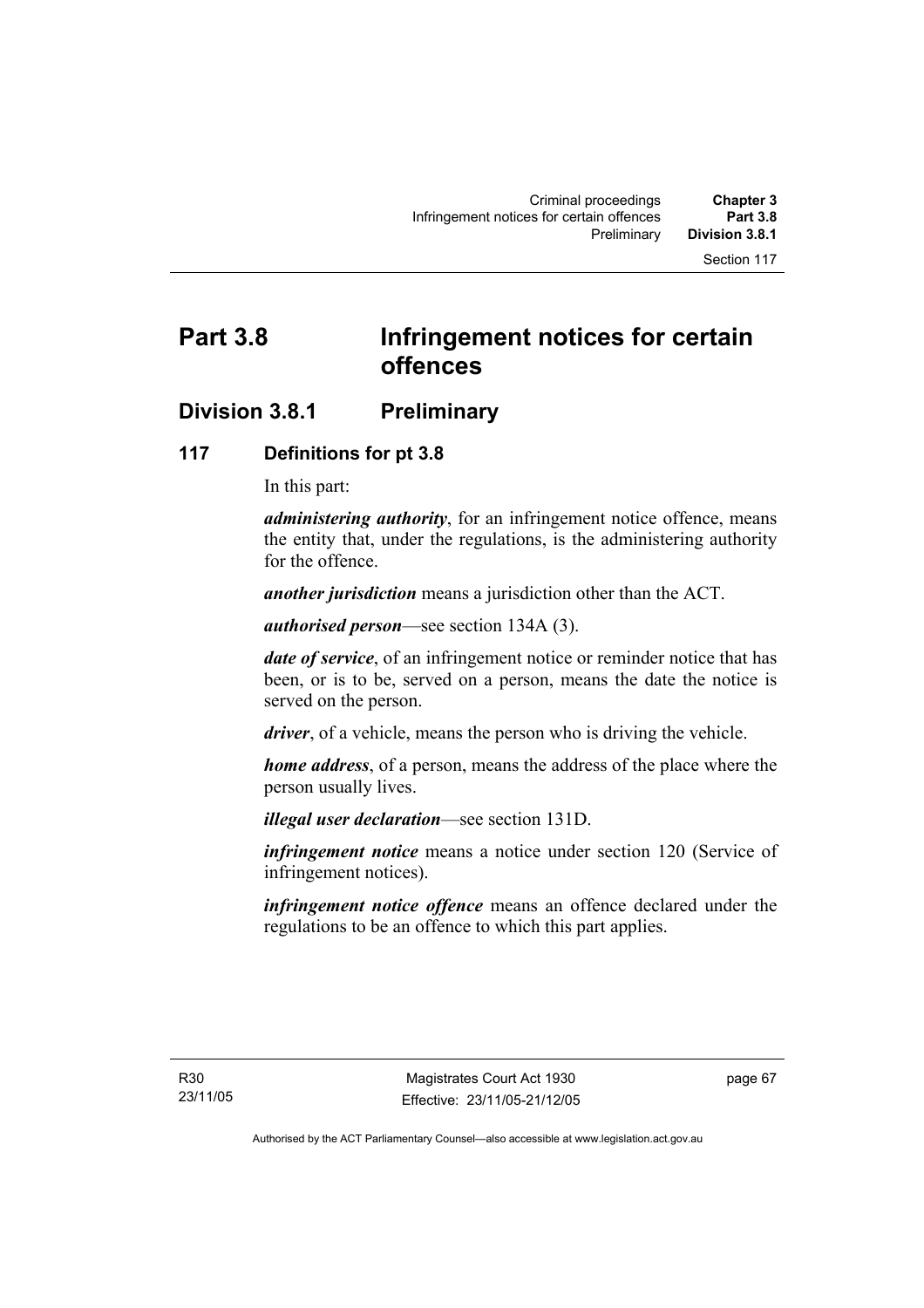| <b>Chapter 3</b><br><b>Part 3.8</b> | Criminal proceedings<br>Infringement notices for certain offences |
|-------------------------------------|-------------------------------------------------------------------|
| <b>Division 3.8.1</b>               | Preliminary                                                       |
| Section 118                         |                                                                   |

*infringement notice penalty*, for a person for an infringement notice offence, means—

- (a) the amount prescribed by regulation as the penalty payable by the person for the offence under an infringement notice for the offence; or
- (b) if a reminder notice has also been served on the person for the offence—the total of the amount mentioned in paragraph (a) and the amount prescribed by regulation as the amount payable by the person for the cost of serving the reminder notice.

*known offender declaration*—see section 131E.

*registered*, for a vehicle, means registered under the *Road Transport (Vehicle Registration) Act 1999*.

*reminder notice* means a notice under section 129 (Reminder notices).

*responsible person*, for a vehicle—see the *Road Transport (General) Act 1999*, section 10 and section 11.

*sold vehicle declaration*—see section 131F.

*unknown offender declaration*—see section 131G.

*vehicle*—see the *Road Transport (Vehicle Registration) Act 1999*, dictionary.

*vehicle-related offence* means an infringement notice offence that—

- (a) involves a vehicle; and
- (b) is declared by regulation to be an offence to which division 8.2A applies.

## **118 Purpose and effect of pt 3.8**

 (1) The purpose of this part is to create a system of infringement notices for certain offences as an alternative to prosecution.

R30 23/11/05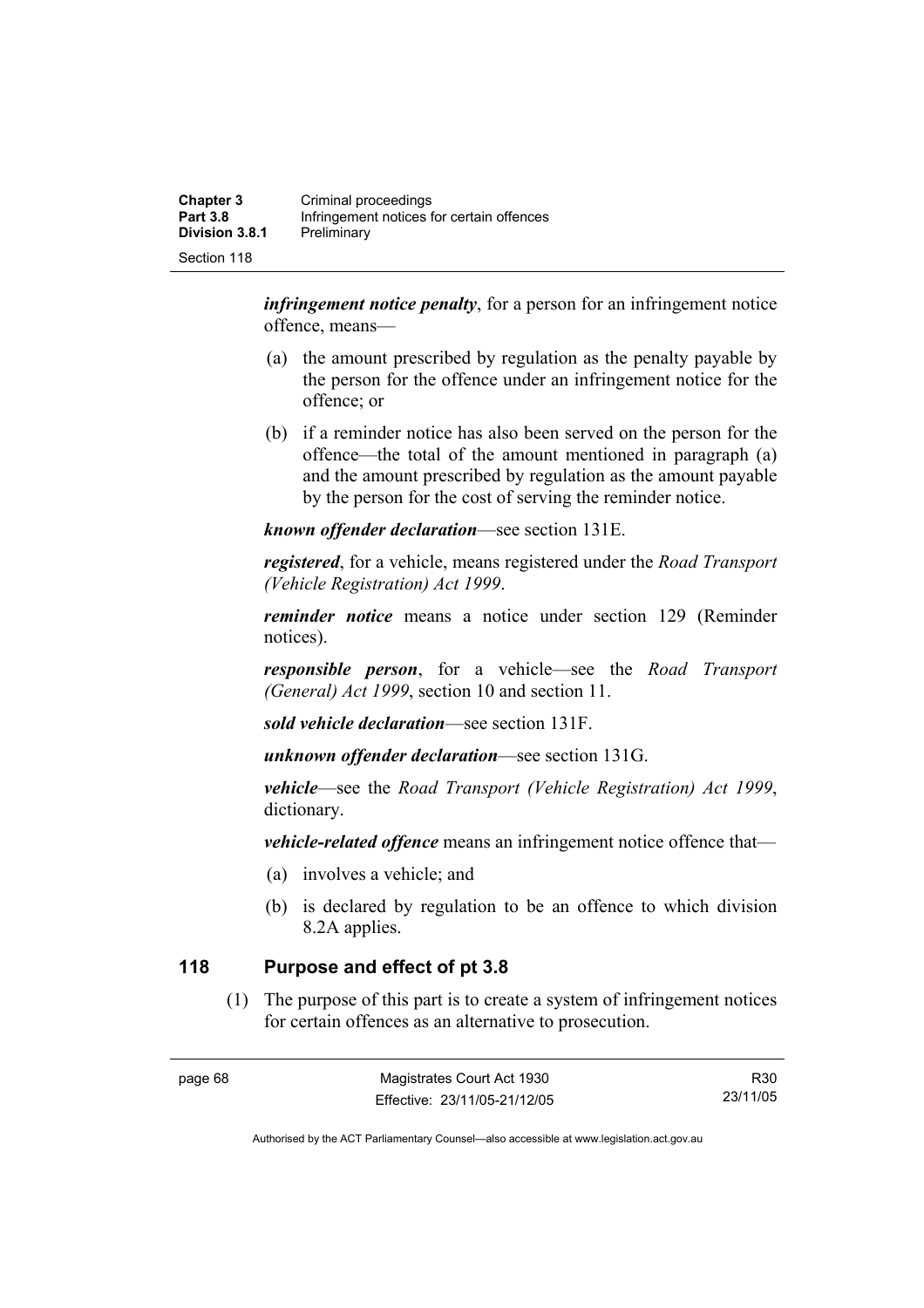- (2) This part does not—
	- (a) require an infringement or reminder notice to be served on a person; or
	- (b) affect the liability of a person to be prosecuted for an offence if—
		- (i) an infringement or reminder notice is not served on the person for the offence; or
		- (ii) the person does not comply with an infringement or reminder notice served on the person for the offence; or
		- (iii) an infringement notice served on the person for the offence is withdrawn; or
	- (c) prevent the service of 2 or more infringement notices on a person for an offence; or
	- (d) limit or otherwise affect the penalty that may be imposed by a court on a person for an offence.

### **119 Regulations about infringement notice offences**

- (1) A regulation may prescribe an offence for the definition of *infringement notice offence* in section 117 by—
	- (a) stating the offence; or
	- (b) referring to the provision creating the offence; or
	- (c) providing that all offences, or all offences except for stated offences, against an Act or subordinate law are infringement notice offences.
- (2) Subsection (1) does not limit the way that a regulation may prescribe an offence for that definition.
- (3) A regulation may, for the definition of infringement notice penalty in section 117, prescribe—

page 69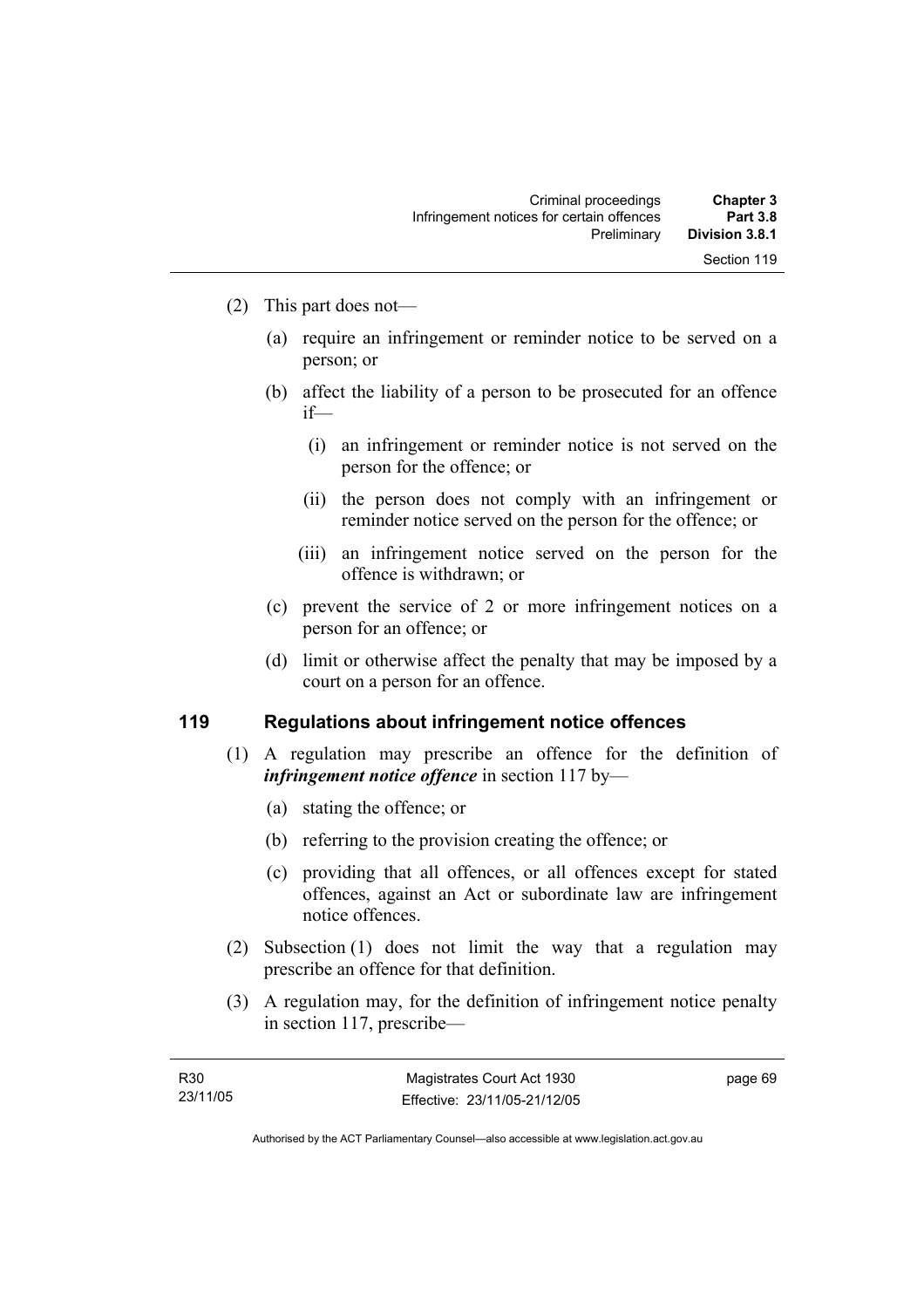| <b>Chapter 3</b> | Criminal proceedings                      |
|------------------|-------------------------------------------|
| <b>Part 3.8</b>  | Infringement notices for certain offences |
| Division 3.8.2   | Infringement and reminder notices         |
| Section 120      |                                           |

- (a) an amount as the penalty payable by anyone for an offence if it is dealt with under this part; or
- (b) different amounts as the penalties payable for different offences if they are dealt with under this part; or
- (c) different amounts as the penalties payable for the same kind of offence committed by different people or in different circumstances if the offence is dealt with under this part.
- (4) However, an infringement notice penalty prescribed for a person for an offence must not exceed the maximum fine that could be imposed by a court on the person for the offence.
- (5) Subsection (3) does not limit the way that a regulation may prescribe an amount for that definition.

# **Division 3.8.2 Infringement and reminder notices**

### **120 Service of infringement notices**

- (1) If an authorised person believes, on reasonable grounds, that a person has committed an infringement notice offence, the authorised person may serve a notice (an *infringement notice*) on the person for the offence.
- (2) To remove any doubt, an authorised person may not serve an infringement notice on a person under this section for an offence after the end of the time within which a prosecution may be brought for the offence.
- (3) This section does not prevent an infringement notice for a vehiclerelated offence being served on a person under section 131B (Service of infringement notice on responsible person for vehicle).

### **121 Contents of infringement notices**

 (1) An infringement notice served on a person by an authorised person for an infringement notice offence must—

page 70 Magistrates Court Act 1930 Effective: 23/11/05-21/12/05

R30 23/11/05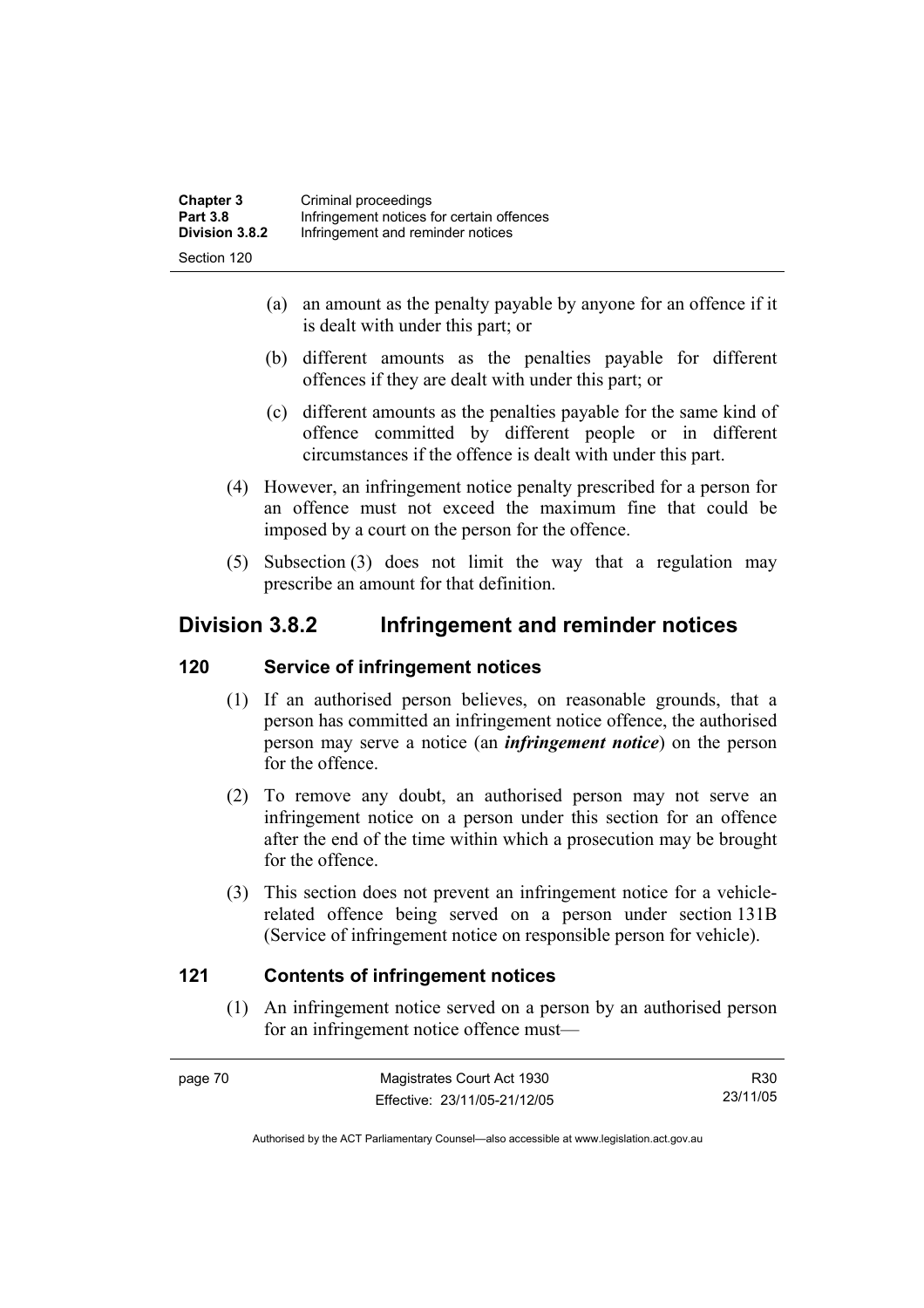- (a) be identified by a unique number; and
- (b) state the date of service of the notice; and
- (c) state—
	- (i) the full name, or surname and initials, and address of the person on whom the notice is served; or
	- (ii) the particulars that are, under the regulations, identifying particulars for the person; and
- (d) give brief details of the offence, including the Act or subordinate law, and the provision of it, contravened by the person, and—
	- (i) if the offence took place over a period—the period, or approximate period, when the offence was committed; or
	- (ii) in any other case—the place where the offence was committed and the date and approximate time of the offence; and
- (e) state the infringement notice penalty payable by the person for the offence; and
- (f) contain the information required by section 122 (Additional information in infringement notices); and
- (g) identify the authorised person in accordance with the regulations; and
- (h) include any other information required by regulation and any additional information that the administering authority considers appropriate.
- (2) A regulation may provide that subsection (1) (c) does not apply to an infringement notice.

page 71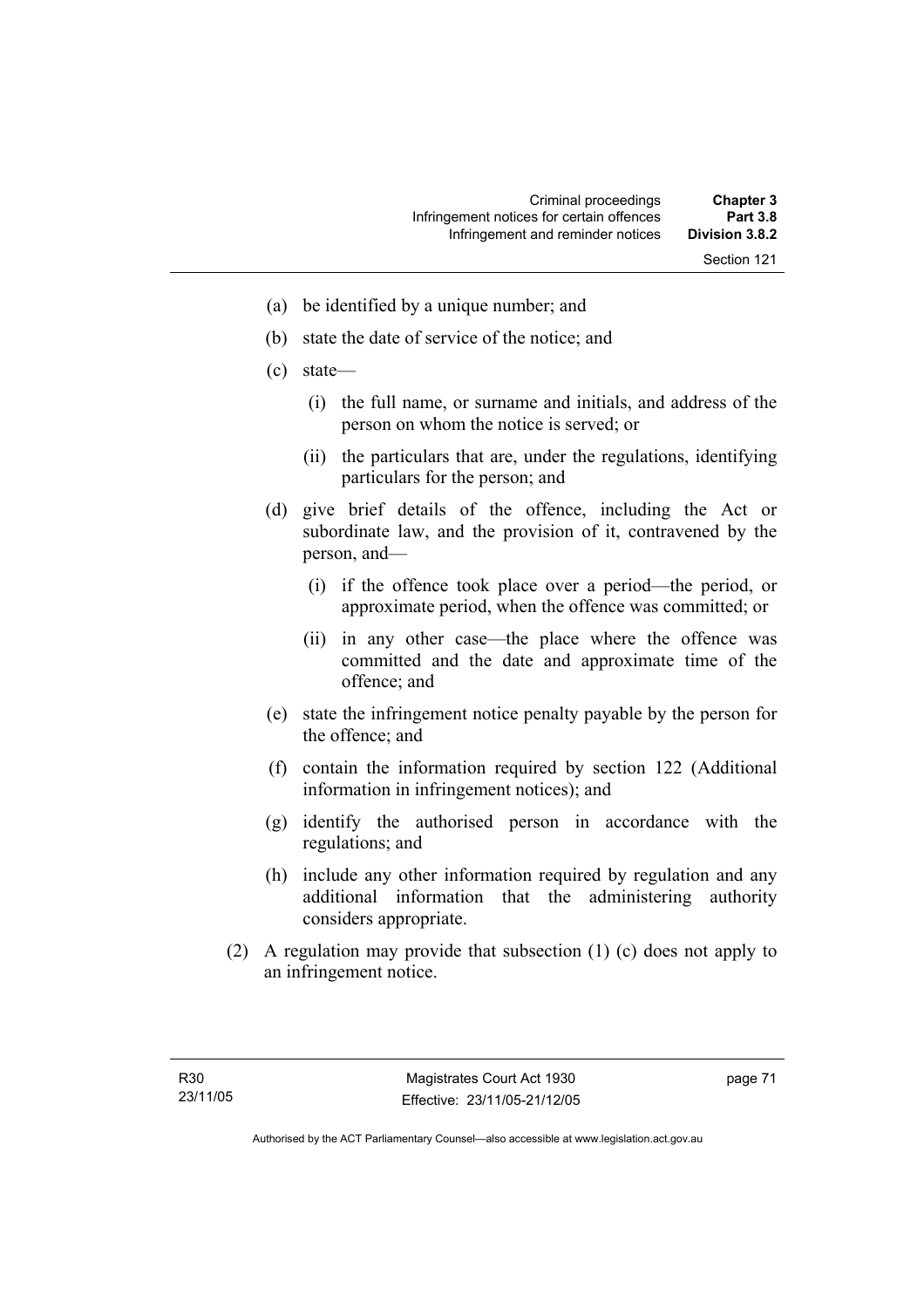| <b>Chapter 3</b> | Criminal proceedings                      |
|------------------|-------------------------------------------|
| <b>Part 3.8</b>  | Infringement notices for certain offences |
| Division 3.8.2   | Infringement and reminder notices         |
| Section 122      |                                           |

### **122 Additional information in infringement notices**

- (1) The infringement notice must also tell the person on whom it is served that—
	- (a) the person may pay the infringement notice penalty for the offence or dispute liability for the offence within 28 days after the day when the notice is served on the person (the *date of service* of the notice); and
	- (b) the person may apply to the administering authority for additional time in which to pay the penalty or dispute liability for the offence; and
	- (c) the notice may be withdrawn before or after the penalty is paid; and
	- (d) if the person pays the penalty within the 28 days (or any additional time allowed by the administering authority), then, unless the infringement notice is withdrawn and any penalty refunded—
		- (i) any liability of the person for the offence is discharged; and
		- (ii) the person will not be prosecuted in court for the offence; and
		- (iii) the person will not be taken to have been convicted of the offence; and
	- (e) if the person wishes to dispute liability for the offence, the issue may be referred to the Magistrates Court; and
	- (f) if the Magistrates Court finds against the person or the person is prosecuted in court for the offence, the person may be convicted of the offence and ordered to pay a penalty and costs, and be subject to other court orders; and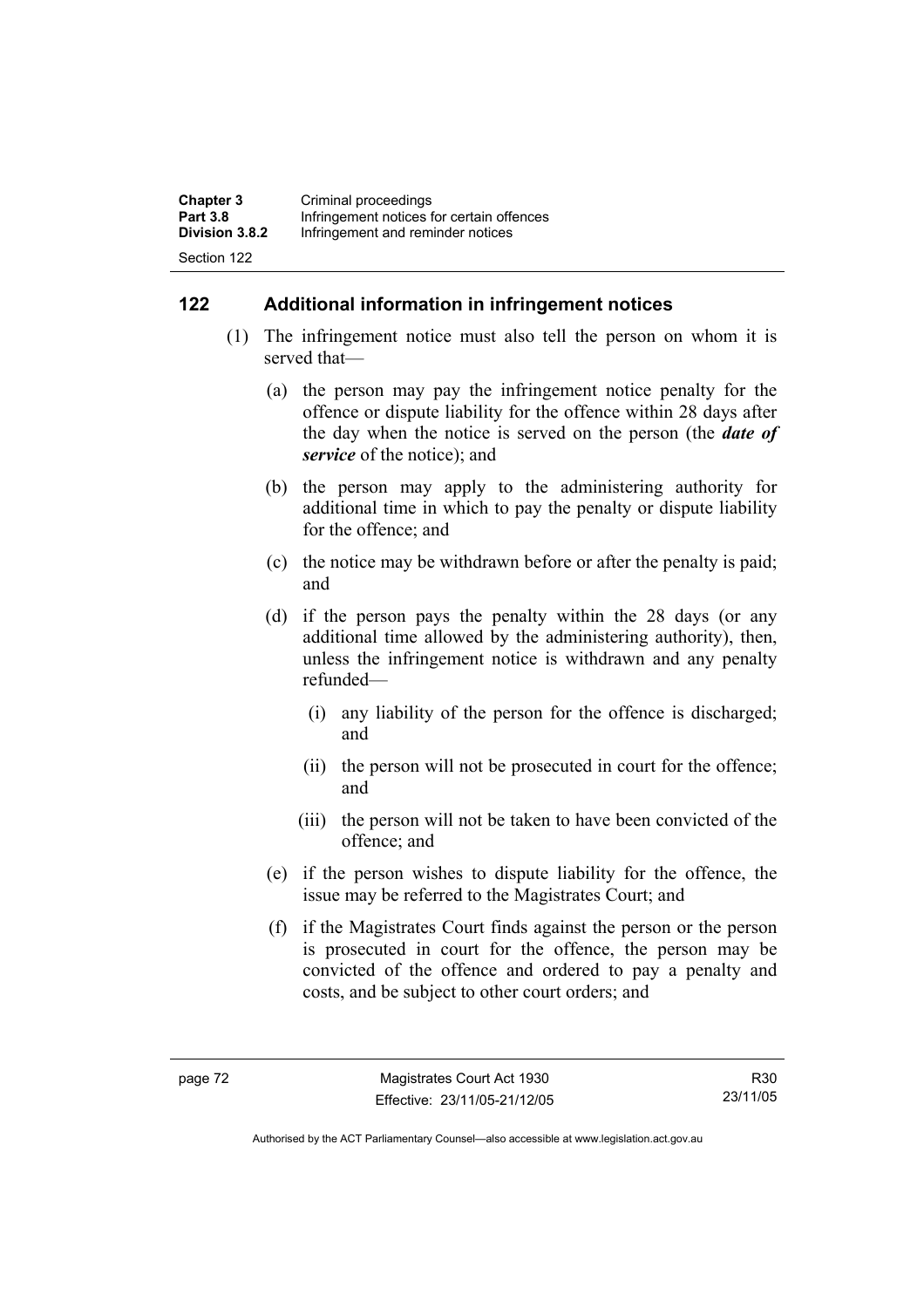- (g) if the person does not pay the infringement notice penalty, or disputes liability for the offence, within the 28 days (or any additional time allowed by the administering authority), a reminder notice may be served on the person for the offence or the person may be prosecuted in court for the offence; and
- (h) if a reminder notice is served on the person, the infringement notice penalty is increased by the amount payable by the person for the cost of serving the reminder notice.
- (2) In addition, the infringement notice must—
	- (a) explain how the person may pay the infringement notice penalty or dispute liability for the offence; and
	- (b) explain how the person may apply for additional time to pay the infringement notice penalty or dispute liability for the offence.

## **123 Time for payment of infringement notice penalty**

The infringement notice penalty payable by a person under an infringement notice or reminder notice is payable—

- (a) within 28 days after the date of service of the notice; or
- (b) if the person applies to the administering authority within the 28 days for additional time to pay and the additional time is allowed—within the additional time allowed by the administering authority; or
- (c) if the person applies to the administering authority within the 28 days for additional time to pay and the application is refused—within 7 days after the day the person is told of the refusal or 28 days after the date of service of the notice, whichever is later.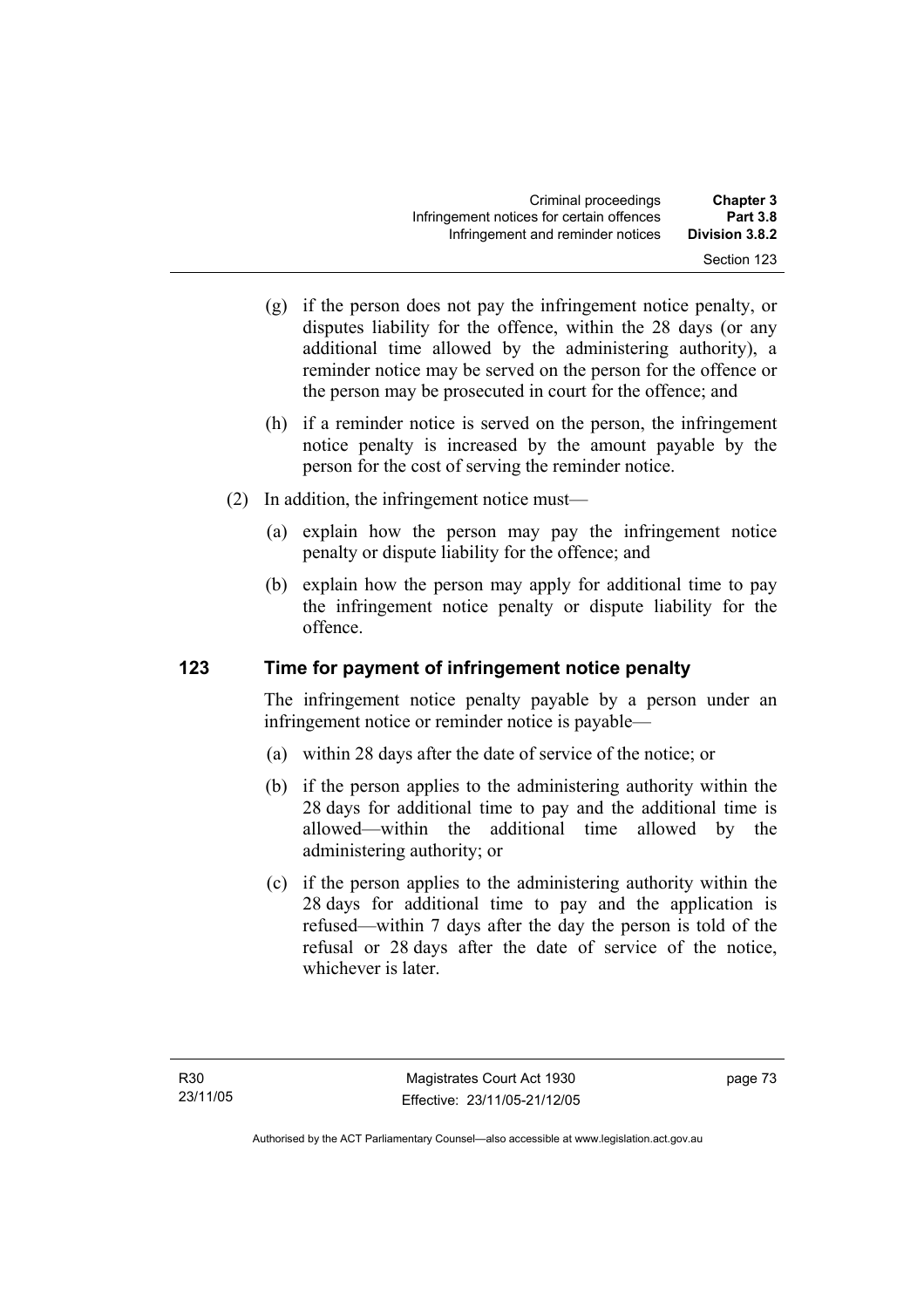| <b>Chapter 3</b> | Criminal proceedings                      |
|------------------|-------------------------------------------|
| <b>Part 3.8</b>  | Infringement notices for certain offences |
| Division 3.8.2   | Infringement and reminder notices         |
| Section 124      |                                           |

### **124 Extension of time to pay penalty**

- (1) The person on whom an infringement notice or reminder notice is served may apply, in writing, to the administering authority, within 28 days after the date of service of the notice, for a stated additional time (of not longer than 6 months) in which to pay the infringement notice penalty.
- (2) The administering authority must—
	- (a) allow or refuse to allow the additional time; and
	- (b) tell the person in writing of the decision and, if the decision is a refusal, the reasons for it.

### **125 Effect of payment of infringement notice penalty**

- (1) This section applies if—
	- (a) an infringement notice has been served on a person for an infringement notice offence; and
	- (b) the person pays the infringement notice penalty for the offence in accordance with this part; and
	- (c) when the payment is made, the infringement notice had not been withdrawn and an information had not been laid in the Magistrates Court against the person for the offence.
	- *Note* Section 127 (Withdrawal of infringement notice) provides for the withdrawal at any time of an infringement notice that has been served on a person. If s 125 applied to the infringement notice offence, it ceases to apply, and is taken never to have applied, on the withdrawal of the notice (see s  $127(4)$ ).
- (2) If this section applies—
	- (a) any liability of the person for the offence is discharged; and
	- (b) the person must not be prosecuted in a court for the offence; and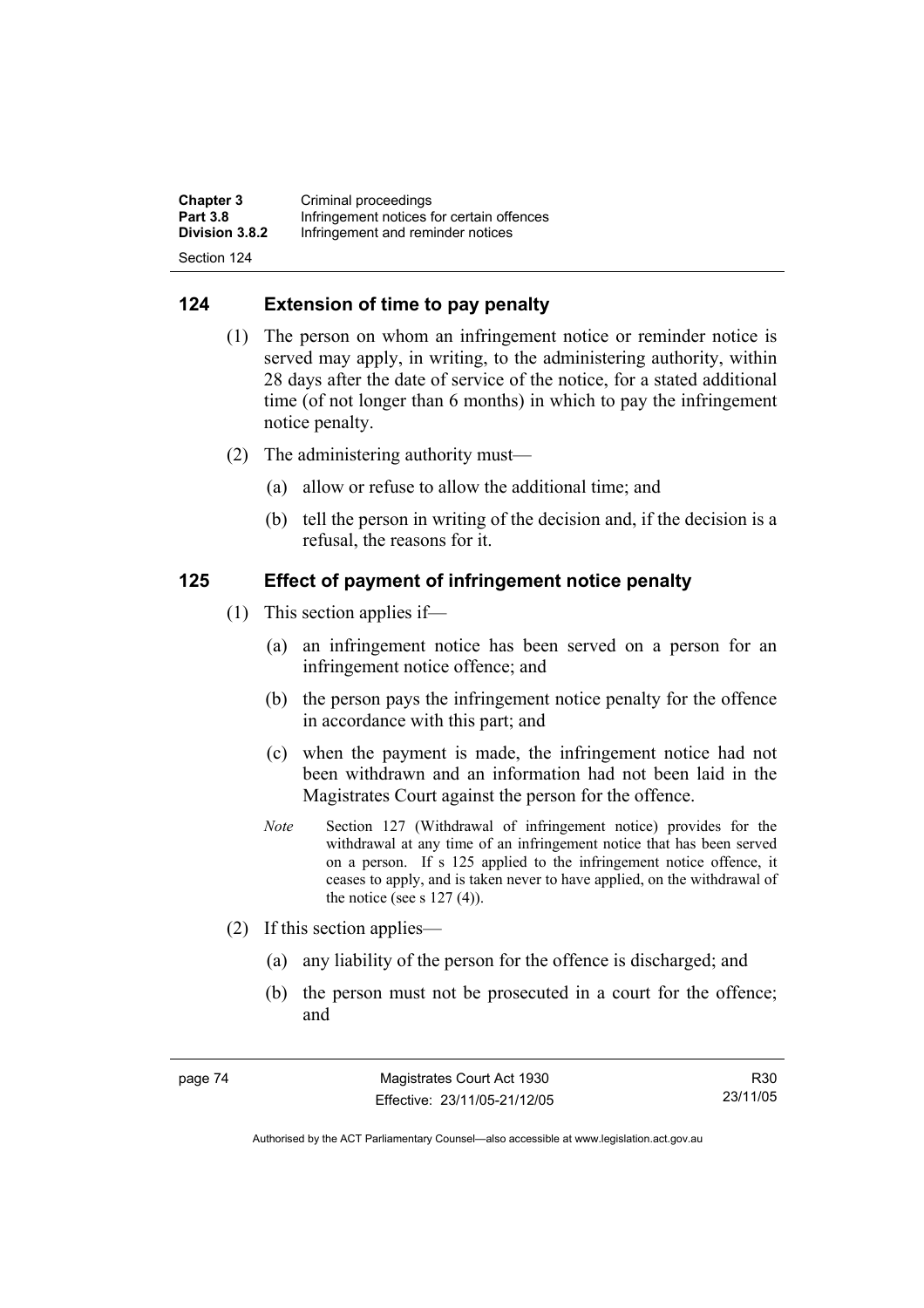| <b>Chapter 3</b> | Criminal proceedings                      |
|------------------|-------------------------------------------|
| <b>Part 3.8</b>  | Infringement notices for certain offences |
| Division 3.8.2   | Infringement and reminder notices         |
| Section 126      |                                           |

- (c) the person is not taken to have been convicted of the offence.
- (3) If 2 or more infringement notices were served on the person for the offence, then, unless all the infringement notices have been withdrawn, subsection (2) applies to the person in relation to the offence if the person pays, in accordance with this part, the infringement notice penalty in relation to any of the notices (together with any costs and disbursements payable under this part in relation to the notice).

### **126 Application for withdrawal of infringement notice**

- (1) The person on whom an infringement notice for an infringement notice offence is served may apply to the administering authority, in writing, for the withdrawal of the notice within 28 days after the day when the infringement notice, or a reminder notice for the offence, is served on the person (or any additional time allowed by the administering authority).
- (2) The administering authority must—
	- (a) withdraw the notice or refuse to withdraw the notice; and
	- (b) tell the person in writing of the decision and, if the decision is a refusal, the reasons for it.

### **127 Withdrawal of infringement notice**

- (1) This section applies to an infringement notice that has been served on a person for an infringement notice offence.
- (2) The administering authority may, by notice served on the person, withdraw the infringement notice, whether or not—
	- (a) the person has made an application for the withdrawal of the infringement notice; or
	- (b) the infringement notice penalty (or part of it) has been paid for the offence; or

page 75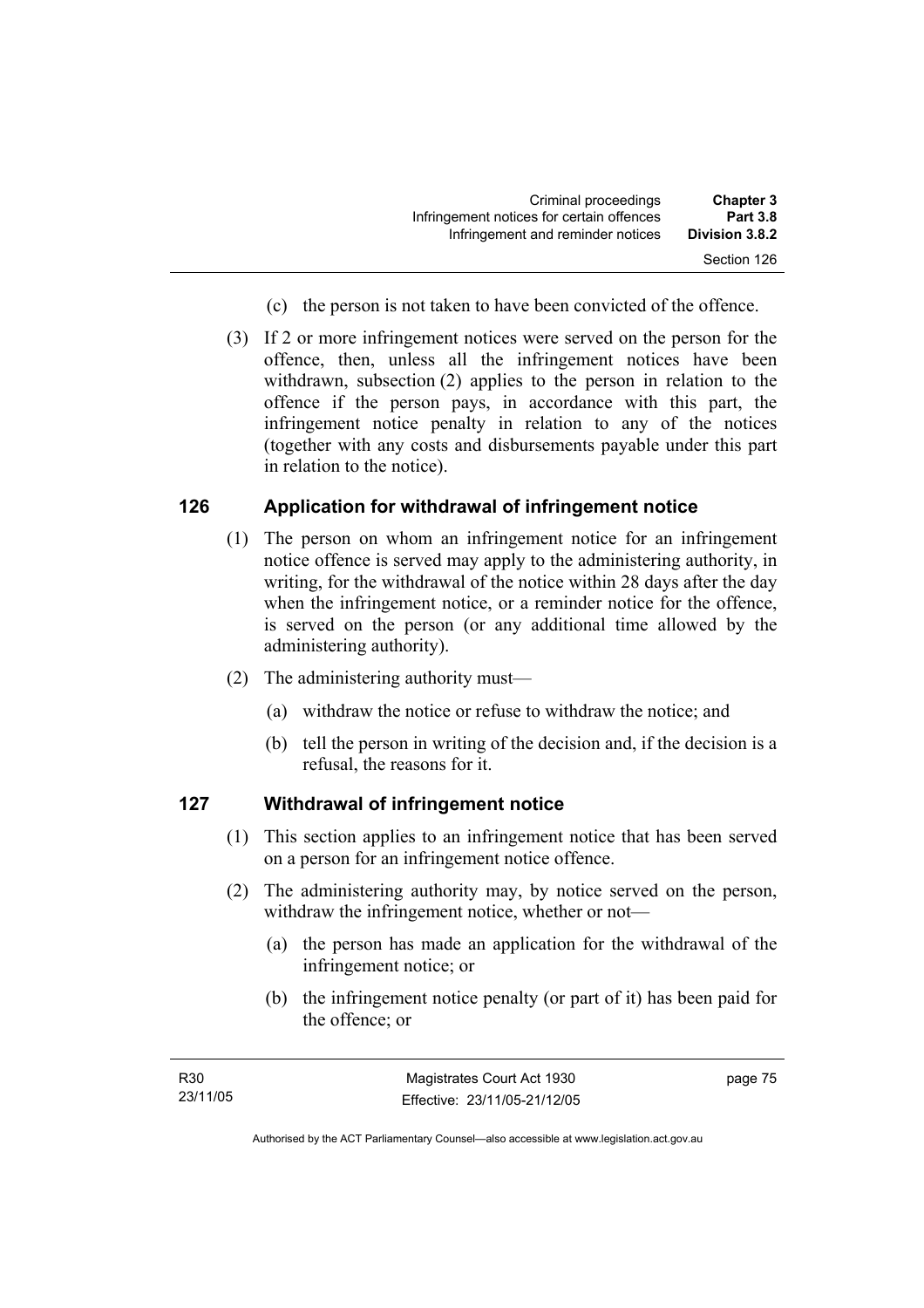| <b>Chapter 3</b> | Criminal proceedings                      |
|------------------|-------------------------------------------|
| <b>Part 3.8</b>  | Infringement notices for certain offences |
| Division 3.8.2   | Infringement and reminder notices         |
| Section 128      |                                           |

- (c) the person has disputed liability for the infringement notice offence.
- (3) The notice must—
	- (a) include the number of the infringement notice and the date of service of the infringement notice; and
	- (b) tell the person that the infringement notice is withdrawn and, in general terms, about subsection (4).
- (4) On service of the notice—
	- (a) this part ceases to apply to the infringement notice; and
	- (b) if the infringement notice penalty (or part of it) has been paid—the amount paid must be repaid by the administering authority; and
	- (c) if section 125 (Effect of payment of infringement notice penalty) applies to the offence—the section ceases to apply, and is taken never to have applied, to the offence; and
	- (d) a proceeding for the offence may be taken in a court against anyone (including the person) as if the infringement notice had not been served on the person.

### **128 Guidelines about withdrawal of infringement notices**

- (1) The Minister may, in writing, issue guidelines about the exercise of an administering authority's functions under section 126 (Application for withdrawal of infringement notice), section 127 (Withdrawal of infringement notice) or section 133 (Extension of time to dispute liability).
- (2) The administering authority for an infringement notice offence must comply with any guidelines applying to the offence.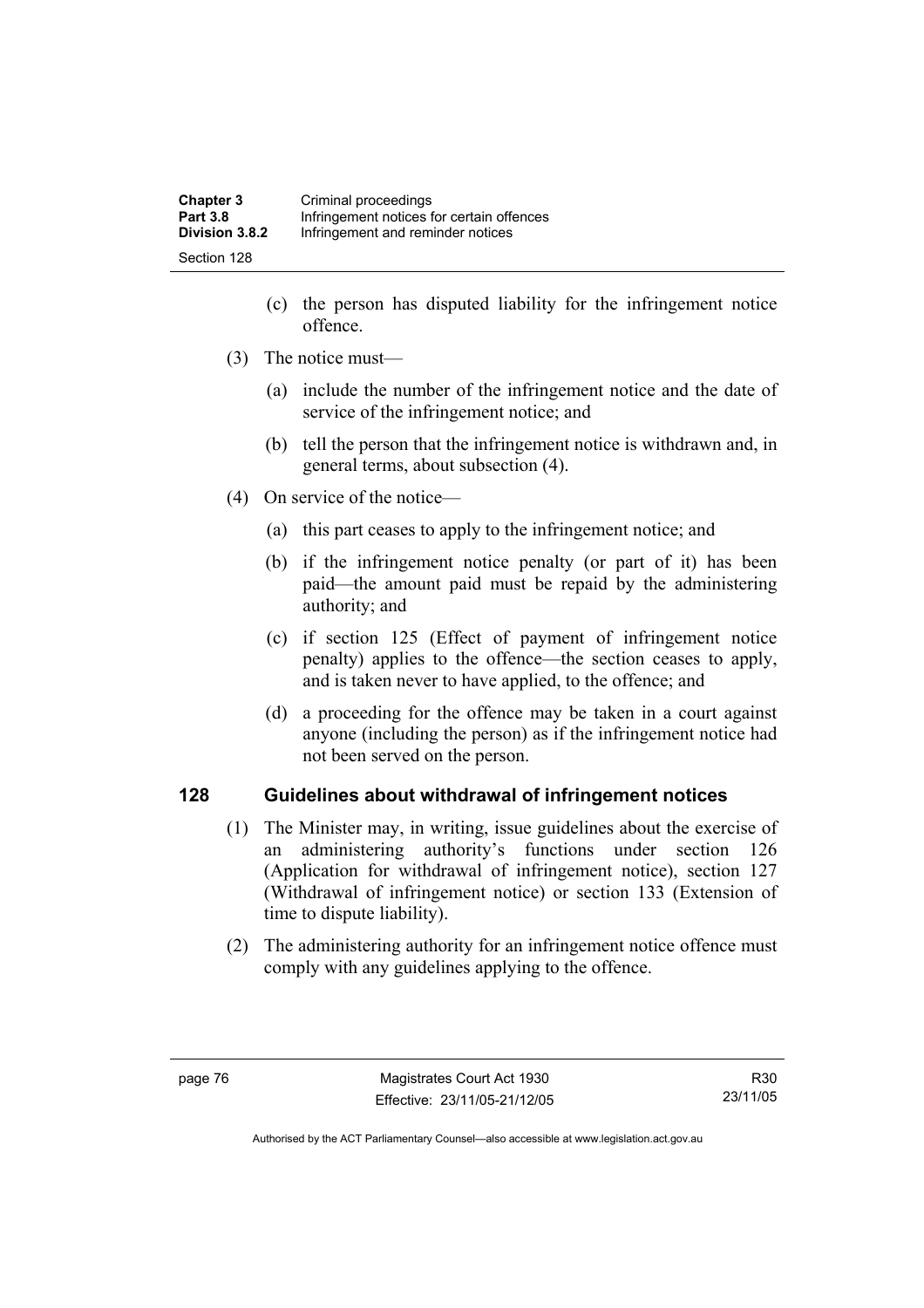- (3) A guideline is a disallowable instrument.
	- *Note* A disallowable instrument must be notified, and presented to the Legislative Assembly, under the Legislation Act*.*

### **129 Reminder notices**

An authorised person may serve a notice (a *reminder notice*) on a person if—

- (a) an infringement notice has been served on the person for an infringement notice offence; and
- (b) the infringement notice has not been withdrawn; and
- (c) the infringement notice penalty has not been paid to the administering authority within the time for payment under this part; and
- (d) written notice disputing liability has not been given to the administering authority in accordance with this part; and
- (e) a reminder notice has not previously been served on the person for the offence.

#### **130 Contents of reminder notices**

A reminder notice served on a person by an authorised person for an infringement notice offence must—

- (a) be identified by a unique number; and
- (b) include the following information:
	- (i) the Act or subordinate law, and the provision of it, contravened by the person;
	- (ii) the number of the infringement notice served on the person for the offence;
	- (iii) the date of service of the infringement notice; and

page 77

Authorised by the ACT Parliamentary Counsel—also accessible at www.legislation.act.gov.au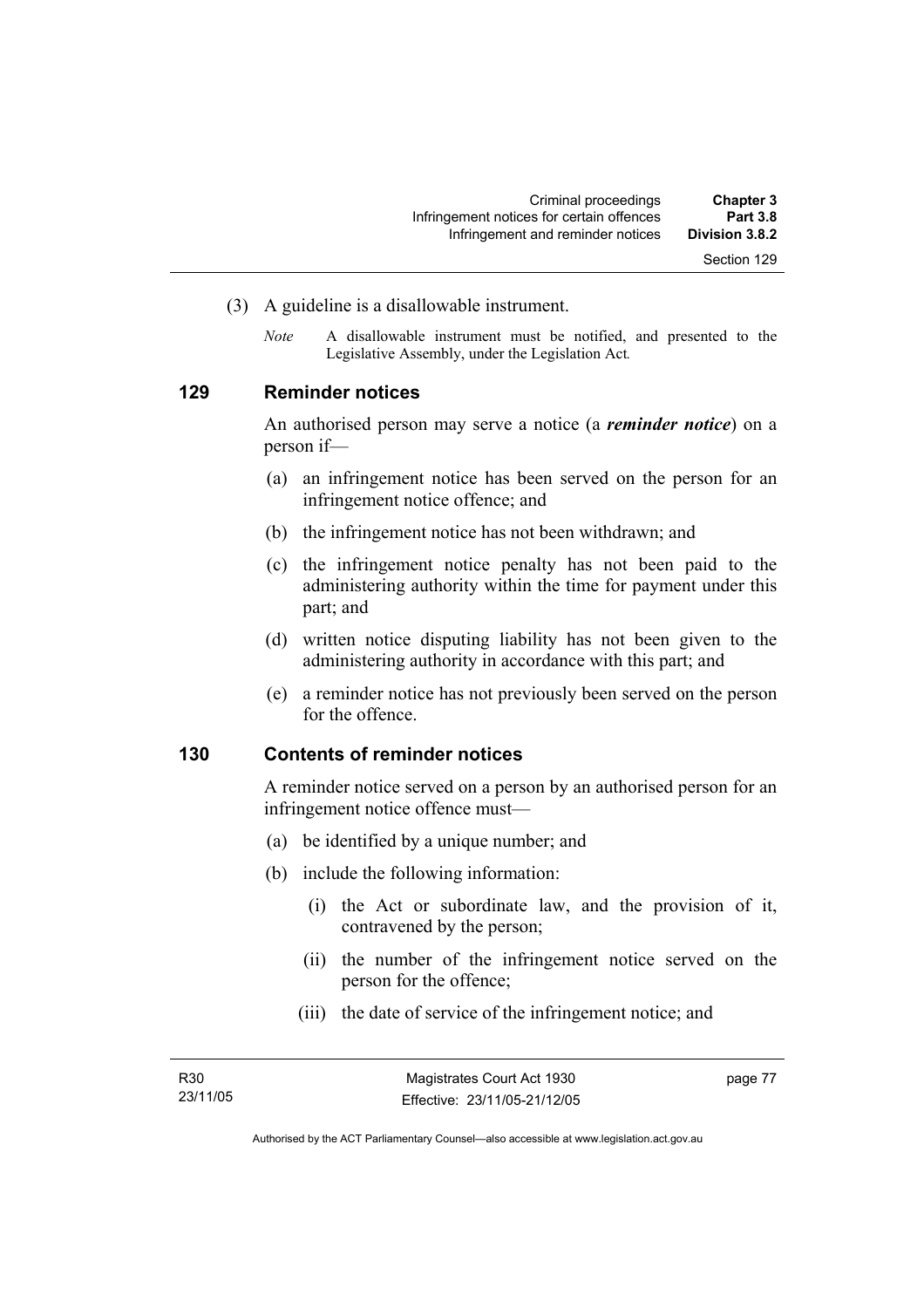- (c) state the date of service of the reminder notice; and
- (d) state the infringement notice penalty that is now payable by the person for the offence; and
- (e) contain the information required by section 131 (Additional information in reminder notices); and
- (f) identify the authorised person in accordance with the regulations; and
- (g) include any other information required by regulation and any additional information that the administering authority considers appropriate.

### **131 Additional information in reminder notices**

- (1) The reminder notice must also tell the person on whom it is served that—
	- (a) the infringement notice penalty for the offence has not been paid; and
	- (b) the infringement notice has not been withdrawn; and
	- (c) written notice disputing liability has not been received by the administering authority from the person for the offence; and
	- (d) the infringement notice penalty for the offence has been increased by the amount payable by the person for the cost of serving the reminder notice; and
	- (e) the person may pay the infringement notice penalty that is now payable by the person for the offence or dispute liability for the offence within 28 days after the day when the reminder notice is served on the person (the *date of service* of the notice); and
	- (f) the person may apply to the administering authority for additional time in which to pay the penalty or dispute liability for the offence; and

R30 23/11/05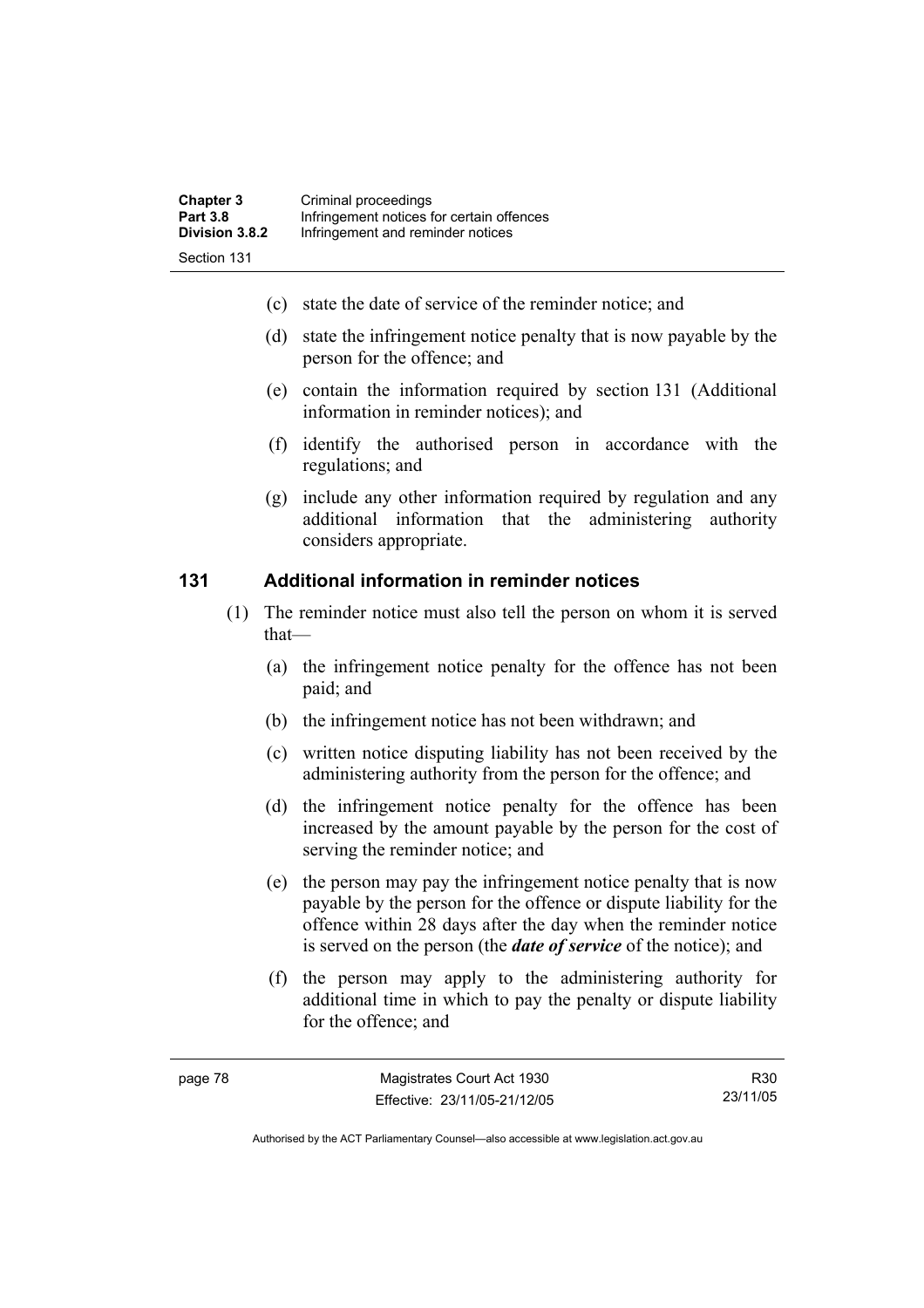- (g) the infringement notice may be withdrawn before or after the penalty is paid; and
- (h) if the person pays the penalty within the 28 days (or any additional time allowed by the administering authority), then, unless the infringement notice is withdrawn and any penalty refunded—
	- (i) any liability of the person for the offence is discharged; and
	- (ii) the person will not be prosecuted in court for the offence; and
	- (iii) the person will not be taken to have been convicted of the offence; and
- (i) if the person wishes to dispute liability for the offence, the issue may be referred to the Magistrates Court; and
- (j) if the Magistrates Court finds against the person or the person is prosecuted in court for the offence, the person may be convicted of the offence and ordered to pay a penalty and costs, and be subject to other court orders; and
- (k) if the person does not pay the infringement notice penalty, or dispute liability for the offence, within the 28 days (or any additional time allowed by the administering authority), the person may be prosecuted in court for the offence.
- (2) In addition, the reminder notice must—
	- (a) explain how the person may pay the infringement notice penalty or dispute liability for the offence; and
	- (b) explain how the person may apply for additional time to pay the infringement notice penalty or dispute liability for the offence.

page 79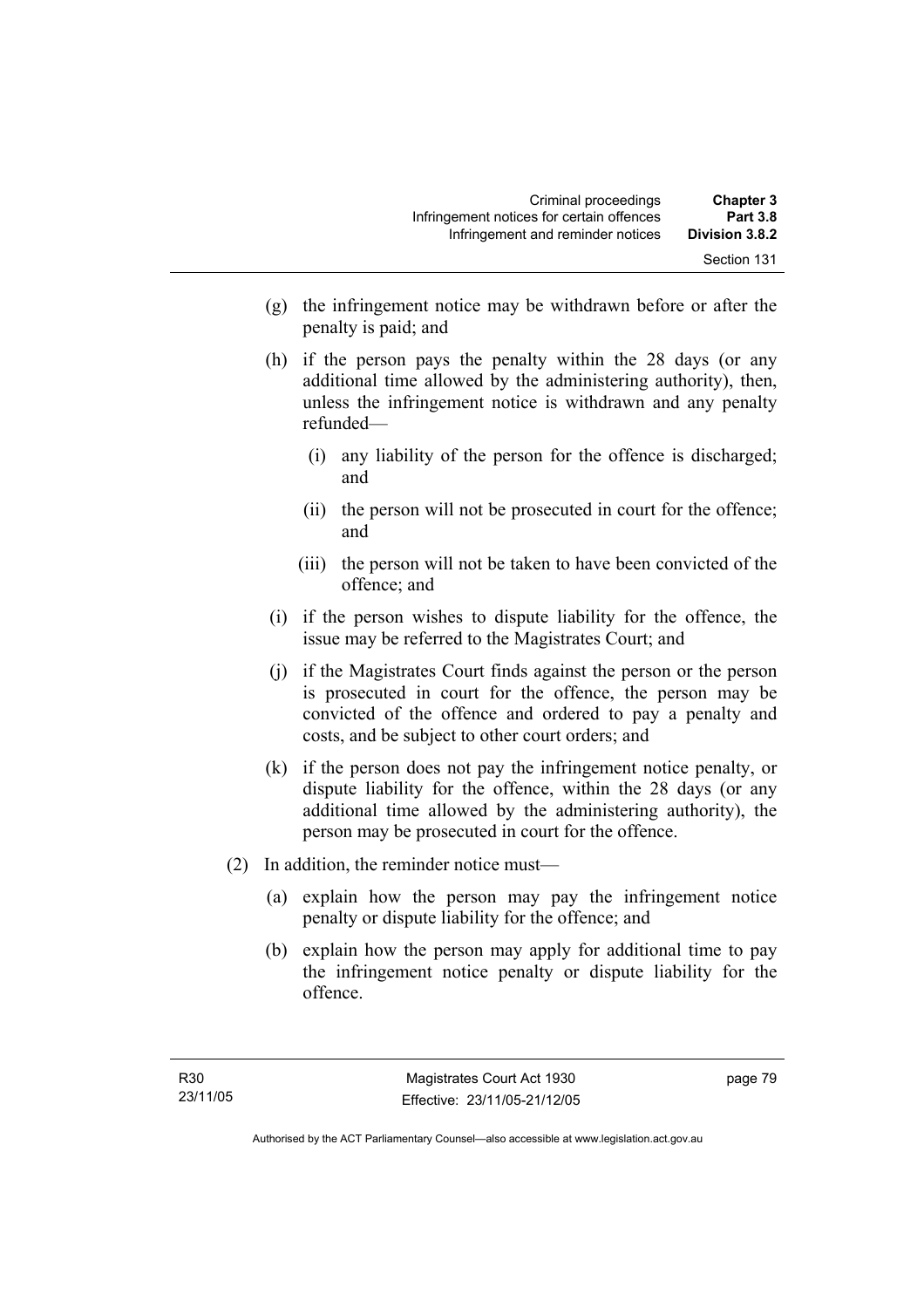| <b>Chapter 3</b> | Criminal proceedings                               |
|------------------|----------------------------------------------------|
| <b>Part 3.8</b>  | Infringement notices for certain offences          |
| Division 3.8.3   | Additional provisions for vehicle-related offences |
|                  |                                                    |

Section 131A

# **Division 3.8.3 Additional provisions for vehiclerelated offences**

### **131A Meaning of** *infringement notice*

In this division:

*infringement notice* means an infringement notice for a vehicle-related offence.

### **131B Service of infringement notice on responsible person for vehicles**

- (1) This section applies if an authorised person believes, on reasonable grounds, that a vehicle-related offence has been committed.
- (2) The authorised person may serve an infringement notice for the offence on—
	- (a) the responsible person for the vehicle at the time of the offence; or
	- (b) if there is more than 1 responsible person for the vehicle at that time—each or any of them.
	- *Note 1* For how documents may be served, see the Legislation Act, pt 19.5
	- *Note 2* Subsections (3) and (4) provide additional ways for serving infringement notices (see Legislation Act, s 251 (1)).
- (3) If the infringement notice is to be served on a person under this section by post and the vehicle is registered under a law of another jurisdiction corresponding to the *Road Transport (Vehicle Registration) Act 1999*, the notice may be served by sending it by prepaid post, addressed to the person, to the latest address of the person in the registration records kept under that law.
- (4) An infringement notice for a vehicle-related offence may be served by securely placing or attaching the notice, addressed to the

R30 23/11/05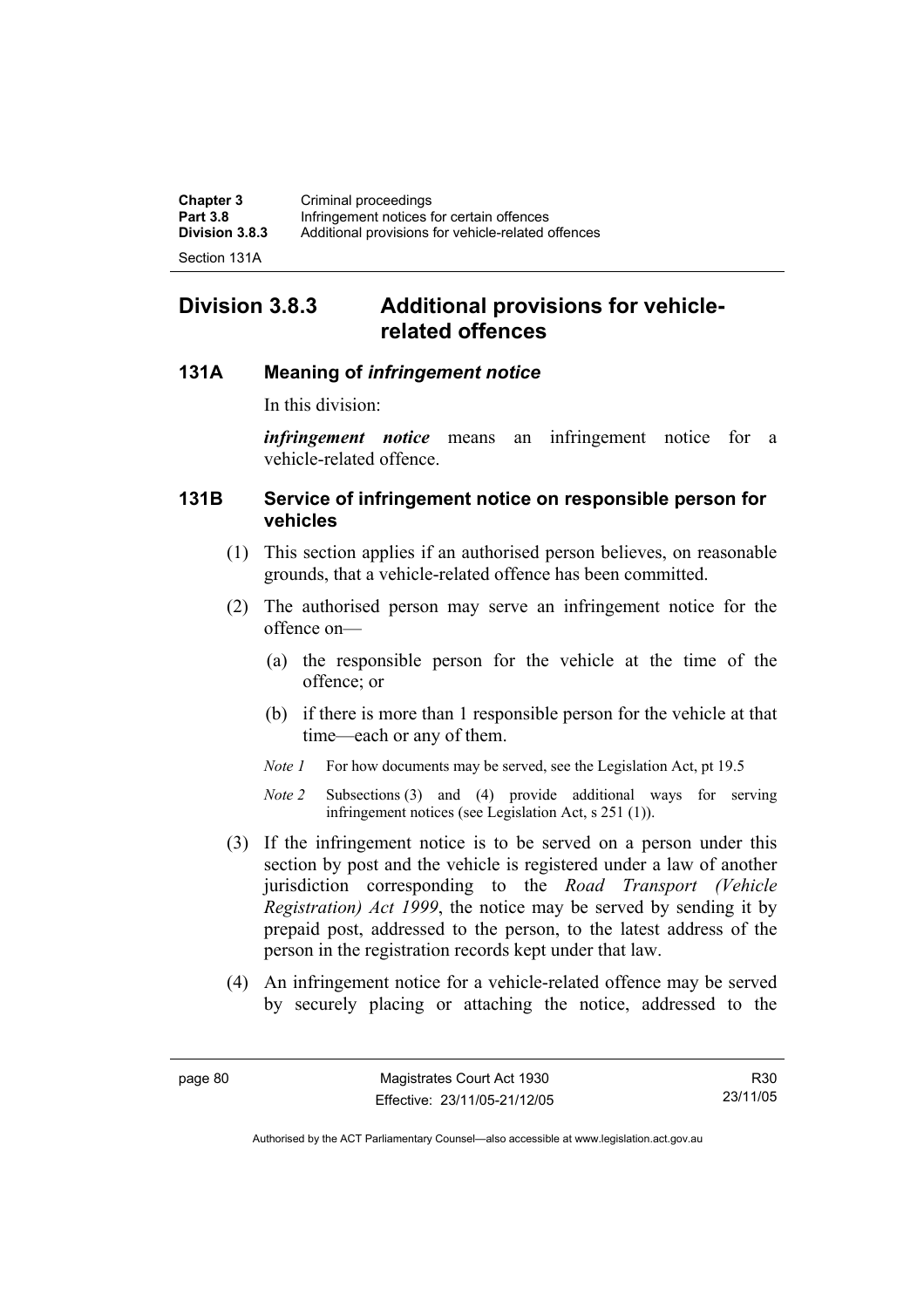| <b>Chapter 3</b><br><b>Part 3.8</b> | Criminal proceedings<br>Infringement notices for certain offences |  |
|-------------------------------------|-------------------------------------------------------------------|--|
| Division 3.8.3                      | Additional provisions for vehicle-related offences                |  |
| Section 131B                        |                                                                   |  |

responsible person (without further description), on or to the vehicle in a conspicuous position.

- (5) If an infringement notice is served in the way mentioned in subsection (4), it is taken to have been served, on the day that it is placed on or attached to the vehicle, on—
	- (a) the responsible person for the vehicle; or
	- (b) if there is more than 1 responsible person for the vehicle at that time—each of them.
- (6) A person must not remove, deface or interfere with an infringement notice placed on, or attached to, a vehicle unless the person is the driver of the vehicle or the responsible person (or a responsible person) for the vehicle.

Maximum penalty: 20 penalty units.

- (7) A regulation may provide that an infringement notice for a vehiclerelated offence may only be served on a person under this section within the prescribed period after the day the offence was committed.
- (8) To remove any doubt, an authorised person may not serve an infringement notice on a person under this section for an offence after—
	- (a) if a regulation under subsection (7) prescribes a period for the offence—the end of the prescribed period; or
	- (b) in any other case—the end of the time within which a prosecution may be brought against the person for the offence.
- (9) This section does not prevent an infringement notice for a vehiclerelated offence being served on a person under section 120 (Service of infringement notices).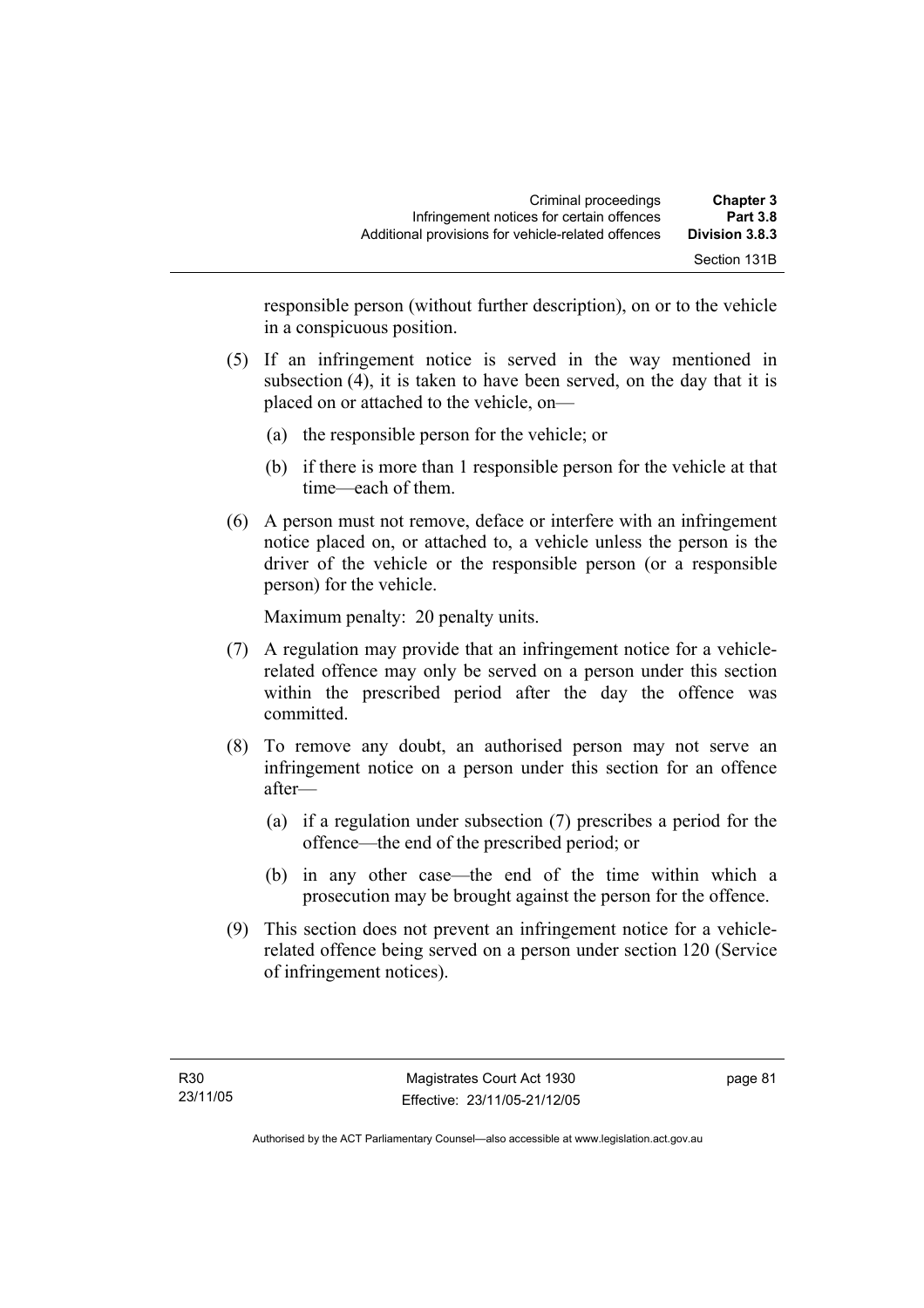| <b>Chapter 3</b>      | Criminal proceedings                               |
|-----------------------|----------------------------------------------------|
| <b>Part 3.8</b>       | Infringement notices for certain offences          |
| <b>Division 3.8.3</b> | Additional provisions for vehicle-related offences |
| Section 131C          |                                                    |

### **131C Liability for vehicle-related offences**

- (1) If an infringement notice for a vehicle-related offence is served on a person under section 131B, the person is liable for the offence, and may be convicted of and punished for the offence, even though the person who actually committed the offence (the *actual offender*) may have been someone else.
- (2) If the actual offender is not the responsible person (or a responsible person) for the vehicle at the time of the offence, subsection (1) does not affect the liability of the actual offender, but—
	- (a) an additional penalty for the offence may not be recovered from or imposed on the actual offender if an infringement notice penalty for the offence has been paid by, or a penalty has been imposed on, the responsible person (or a responsible person) for the vehicle at that time; and
	- (b) an additional penalty for the offence may not be recovered from or imposed on the responsible person (or a responsible person) for the vehicle at that time if an infringement notice penalty for the offence has been paid by, or a penalty has been imposed on, the actual offender.
- (3) However, in a prosecution against a responsible person for a vehicle-related offence, it is a defence if the responsible person establishes—
	- (a) that the vehicle was stolen, or illegally taken or used, at the time of the offence; or
	- (b) that the person made and gave to the administering authority a known offender declaration in accordance with section 131E (Known offender declaration) for the offence; or
	- (c) that the vehicle (or all of the person's interest in the vehicle) had been sold or disposed of by the person before the time of

R30 23/11/05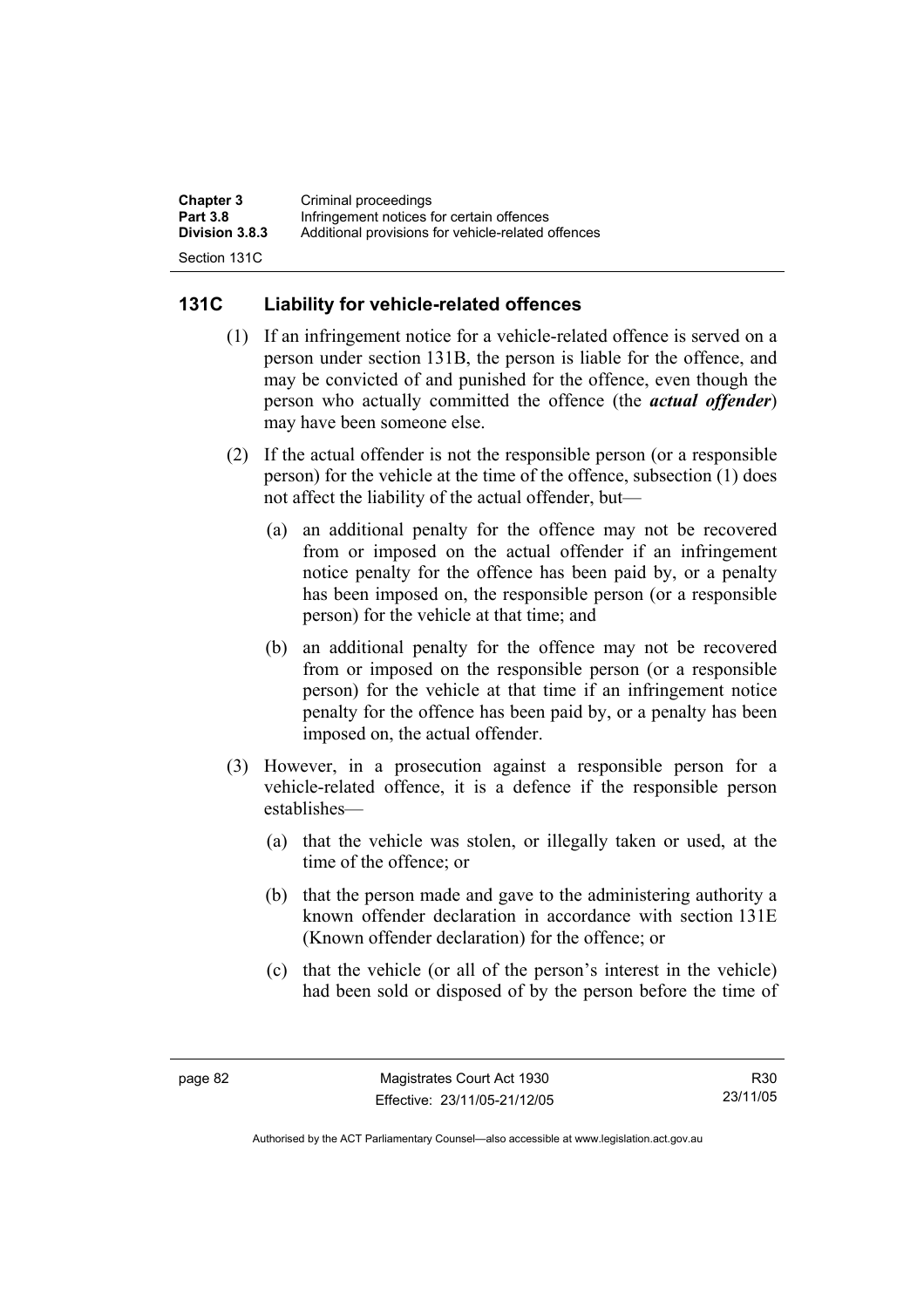the offence, and that at that time the person did not have an interest in the vehicle; or

- (d) that the person—
	- (i) was not the driver of the vehicle at the time of the offence; and
	- (ii) does not know, and could not with reasonable diligence have found out, the name and address of the driver of the vehicle at that time.

### **131D Illegal user declarations**

- (1) This section applies if—
	- (a) an infringement notice for a vehicle-related offence is served on a person under section 131B (Service of infringement notice on responsible person for vehicles); and
	- (b) the person makes a statutory declaration (an *illegal user declaration*) stating that the vehicle was stolen, or illegally taken or used, at the time of the offence and providing all relevant facts supporting that statement, including details of where and when the matter was reported to the police; and
	- (c) the person gives the illegal user declaration to the administering authority within 28 days after the day when the infringement notice, or a reminder notice for the offence, is served on the person (or any additional time allowed by the administering authority).
- (2) An infringement notice for the offence may be served under section 120 (Service of infringement notices) on the person (if any) stated in the illegal user declaration as the person (the *named offender*) who was illegally in charge of the vehicle at the time of the offence.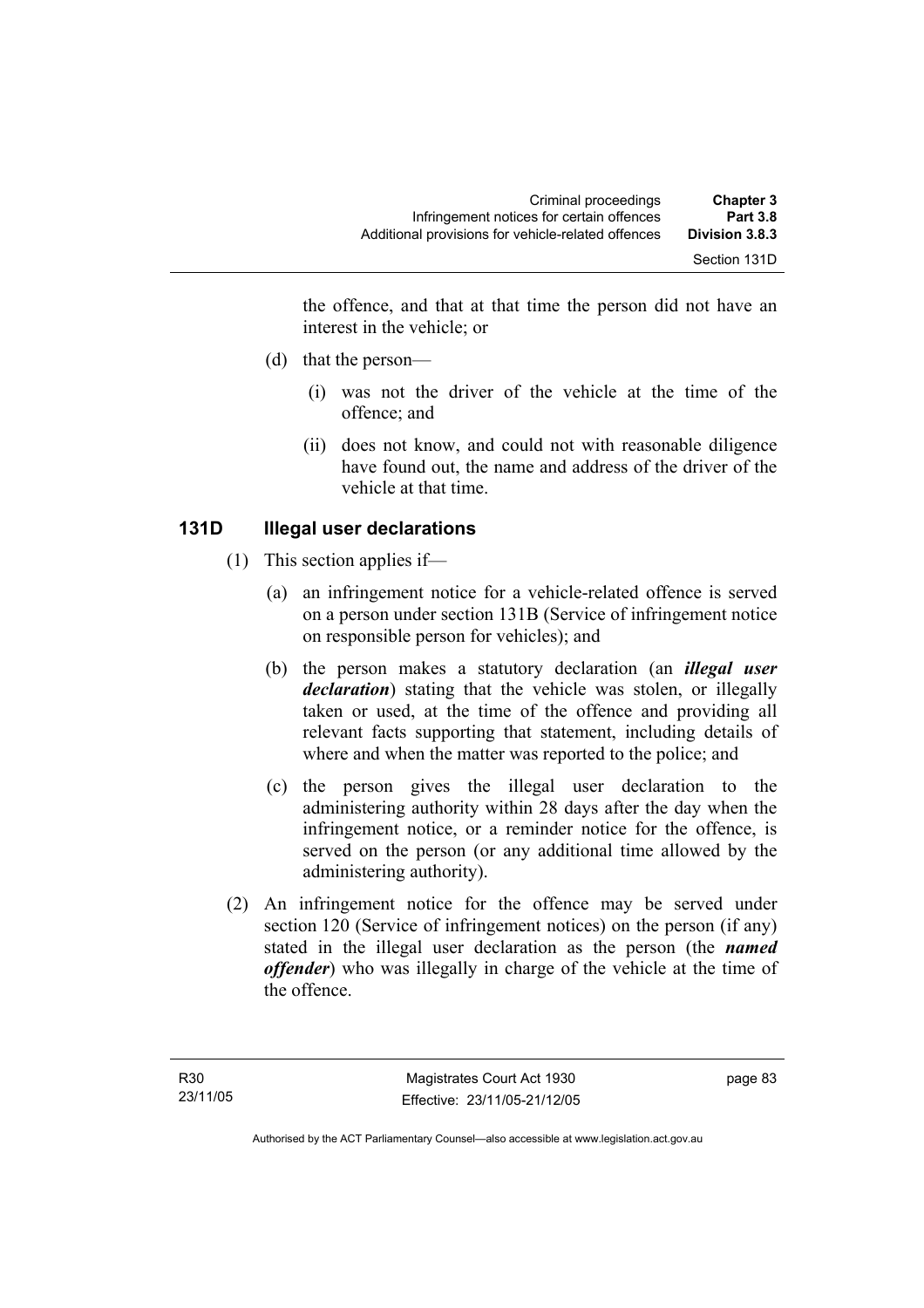| <b>Chapter 3</b> | Criminal proceedings                               |
|------------------|----------------------------------------------------|
| <b>Part 3.8</b>  | Infringement notices for certain offences          |
| Division 3.8.3   | Additional provisions for vehicle-related offences |
| Section 131E     |                                                    |

- (3) If a document (including an infringement notice or reminder notice) is to be served on the named offender under this part by post in relation to the offence, the document may be addressed to the named offender at his or her home or business address stated in the illegal user declaration.
- (4) Section 131C (Liability for vehicle-related offences) and section 131E (Known offender declarations) apply as if the named offender were the responsible person for the vehicle at the time of the offence and the infringement notice had been served on the named offender under section 131B.
- (5) However, a proceeding for the offence may be brought in a court against the named offender only if a copy of the illegal user declaration has been served on the named offender by an authorised person.
- (6) In a proceeding against the named offender for the offence, the illegal user declaration is evidence that the named offender was the driver of the vehicle at the time of the offence.

### **131E Known offender declarations**

- (1) This section applies if—
	- (a) an infringement notice for a vehicle-related offence is served on a person under section 131B (Service of infringement notice on responsible person for vehicles); and
	- (b) the person makes a statutory declaration (a *known offender declaration*) stating—
		- (i) if the person is an individual—
			- (A) that the person was not the driver of the vehicle at the time of the offence and did not commit the offence; and

R30 23/11/05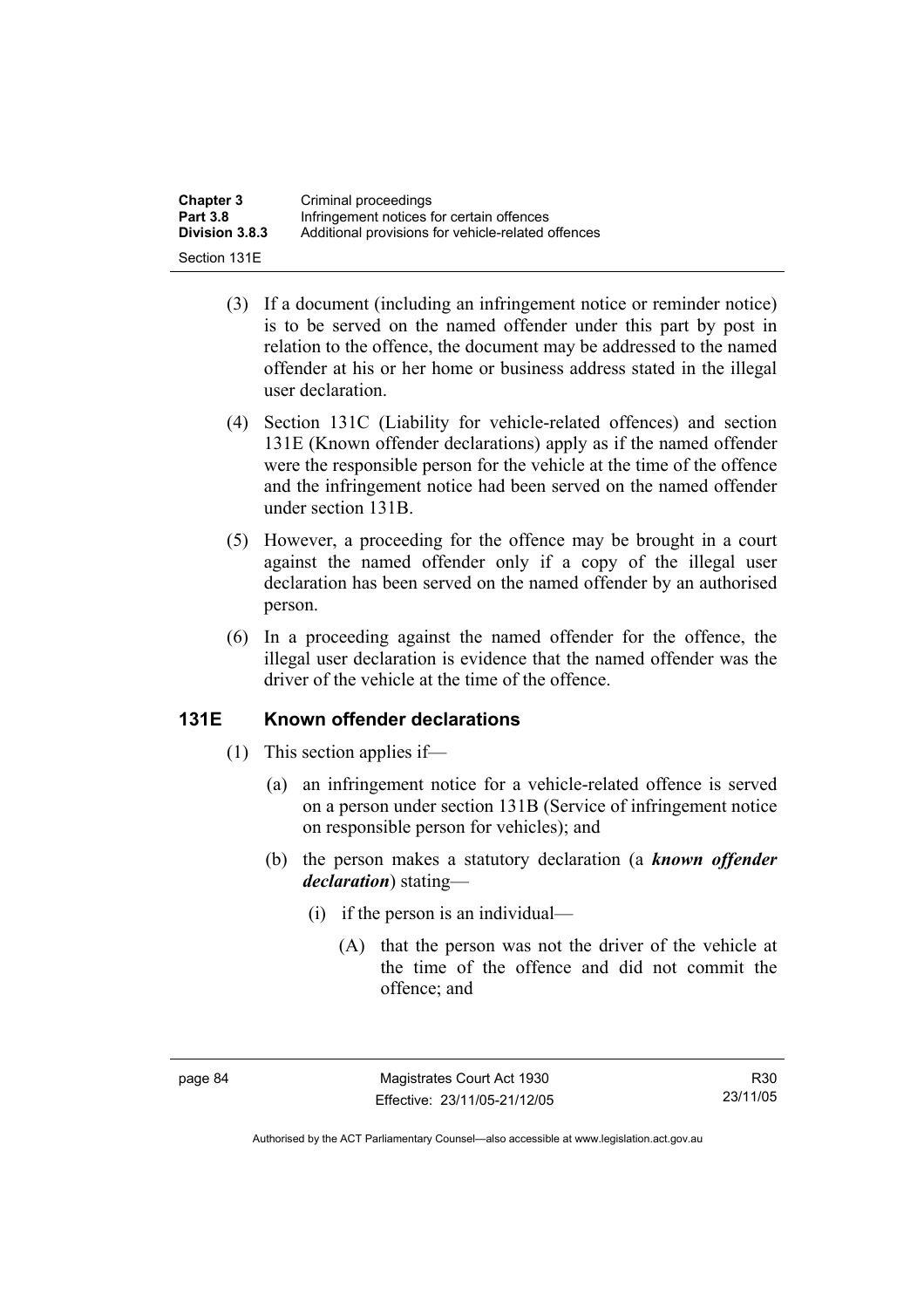| <b>Chapter 3</b><br><b>Part 3.8</b> | Criminal proceedings<br>Infringement notices for certain offences |  |
|-------------------------------------|-------------------------------------------------------------------|--|
| Division 3.8.3                      | Additional provisions for vehicle-related offences                |  |
| Section 131E                        |                                                                   |  |

- (B) the name and home or business address of the person (the *named offender*) who was the driver of the vehicle at that time; and
- (C) all relevant facts supporting those statements; or
- (ii) if the person is a corporation—the name and home or business address of the person (also the *named offender*) who was the driver of the vehicle at the time of the offence and all relevant facts supporting that statement; or
- (iii) for a vehicle-related offence under an Act declared by regulation to be an Act to which this subparagraph applies—the person saw another named person (also the *named offender*) do the act the subject of the offence and stating—
	- (A) the address of the named offender; and
	- (B) if the person does not know the other person's address—the reasons why the person does not know the address; and
- (c) the person gives the known offender declaration to the administering authority within 28 days after the day when the infringement notice, or a reminder notice for the offence, is served on the person (or any additional time allowed by the administering authority).
- (2) An infringement notice for the offence may be served under section 120 (Service of infringement notices) on the named offender.
- (3) If a document (including an infringement notice or reminder notice) is to be served on the named offender under this part by post in relation to the offence, the document may be addressed to the named offender at his or her home or business address stated in the known offender declaration.

page 85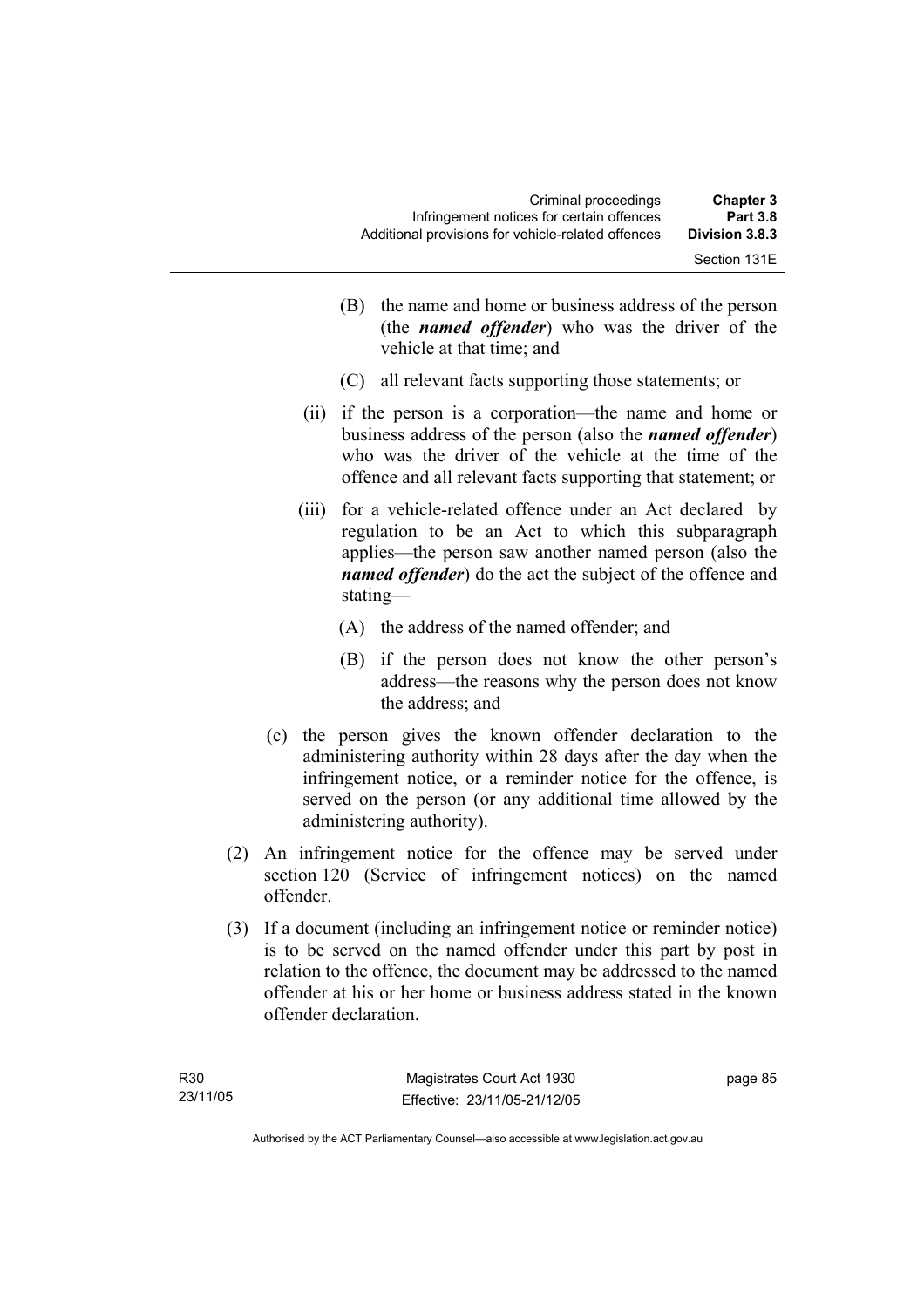| <b>Chapter 3</b> | Criminal proceedings                               |
|------------------|----------------------------------------------------|
| <b>Part 3.8</b>  | Infringement notices for certain offences          |
| Division 3.8.3   | Additional provisions for vehicle-related offences |
| Section 131F     |                                                    |

- (4) Section 131C (Liability for vehicle-related offences), this section and section 131F apply as if the named offender were the responsible person for the vehicle at the time of the offence and the infringement notice had been served on the named offender under section 131B.
- (5) However, a proceeding for the offence may be brought in a court against the named offender only if a copy of the known offender declaration has been served on the named offender by an authorised person.
- (6) In a proceeding against the named offender for the offence, the known offender declaration is evidence that the named offender was the offender at the time of the offence.

### **131F Sold vehicle declarations**

- (1) This section applies if—
	- (a) an infringement notice for a vehicle-related offence is served on a person under section 131B (Service of infringement notice on responsible person for vehicles); and
	- (b) the person makes a statutory declaration (a *sold vehicle declaration*) stating that the vehicle (or all of the person's interest in the vehicle) had been sold or otherwise disposed of by the person before the time of the offence and providing all relevant facts supporting that statement, including—
		- (i) the name and home or business address of the person (the *buyer*) to whom the vehicle (or the person's interest in the vehicle) was sold or disposed of by the person; and
		- (ii) the date and, if relevant to the offence, time of the sale or disposal; and
		- (iii) if an agent made the sale or disposal for the person—the name and home or business address of the agent; and

R30 23/11/05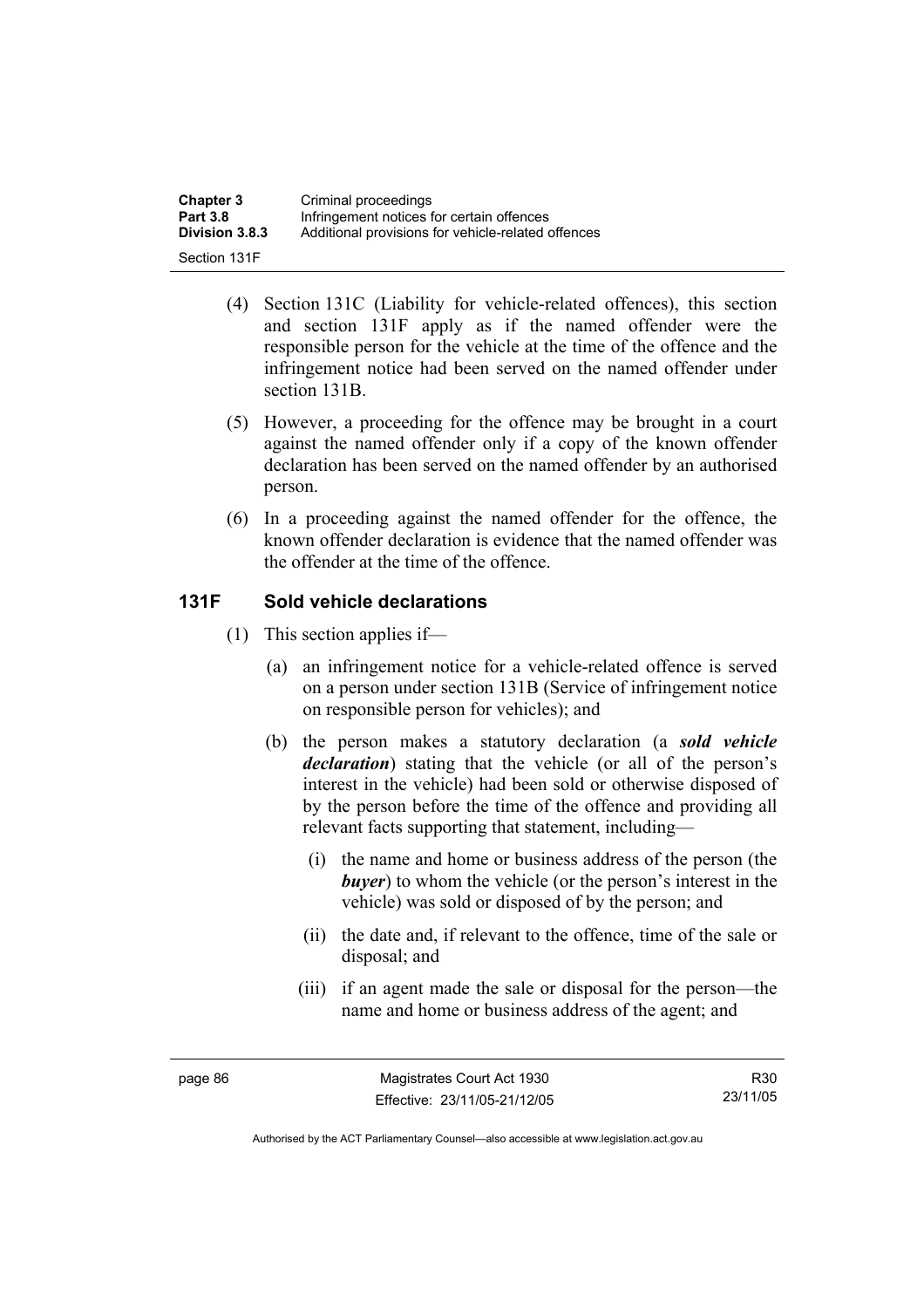| <b>Chapter 3</b><br><b>Part 3.8</b> | Criminal proceedings<br>Infringement notices for certain offences |  |
|-------------------------------------|-------------------------------------------------------------------|--|
| Division 3.8.3                      | Additional provisions for vehicle-related offences                |  |
| Section 131G                        |                                                                   |  |

- (iv) whether the person had any interest in the vehicle at the time of the offence; and
- (c) the person gives the sold vehicle declaration to the administering authority within 28 days after the day when the infringement notice, or a reminder notice for the offence, is served on the person (or any additional time allowed by the administering authority).
- (2) An infringement notice for the offence may be served under section 120 (Service of infringement notices) on the buyer.
- (3) If a document (including an infringement notice or reminder notice) is to be served on the buyer under this part by post in relation to the offence, the document may be addressed to the buyer at his or her home or business address stated in the sold vehicle declaration.
- (4) Section 131C (Liability for vehicle-related offences), section 131E and this section apply as if the buyer were a responsible person for the vehicle at the time of the offence and the infringement notice had been served on the buyer under section 131B.
- (5) However, a proceeding for the offence may be brought in a court against the buyer only if a copy of the sold vehicle declaration has been served on the buyer by an authorised person.
- (6) In a proceeding against the buyer for the offence, the sold vehicle declaration is evidence that the buyer was the responsible person for the vehicle at the time of the offence.

### **131G Unknown offender declarations**

If an infringement notice for a vehicle-related offence is served on a person under section 131B (Service of infringement notice on responsible person for vehicles), the person may—

 (a) make a statutory declaration (an *unknown offender declaration*) stating—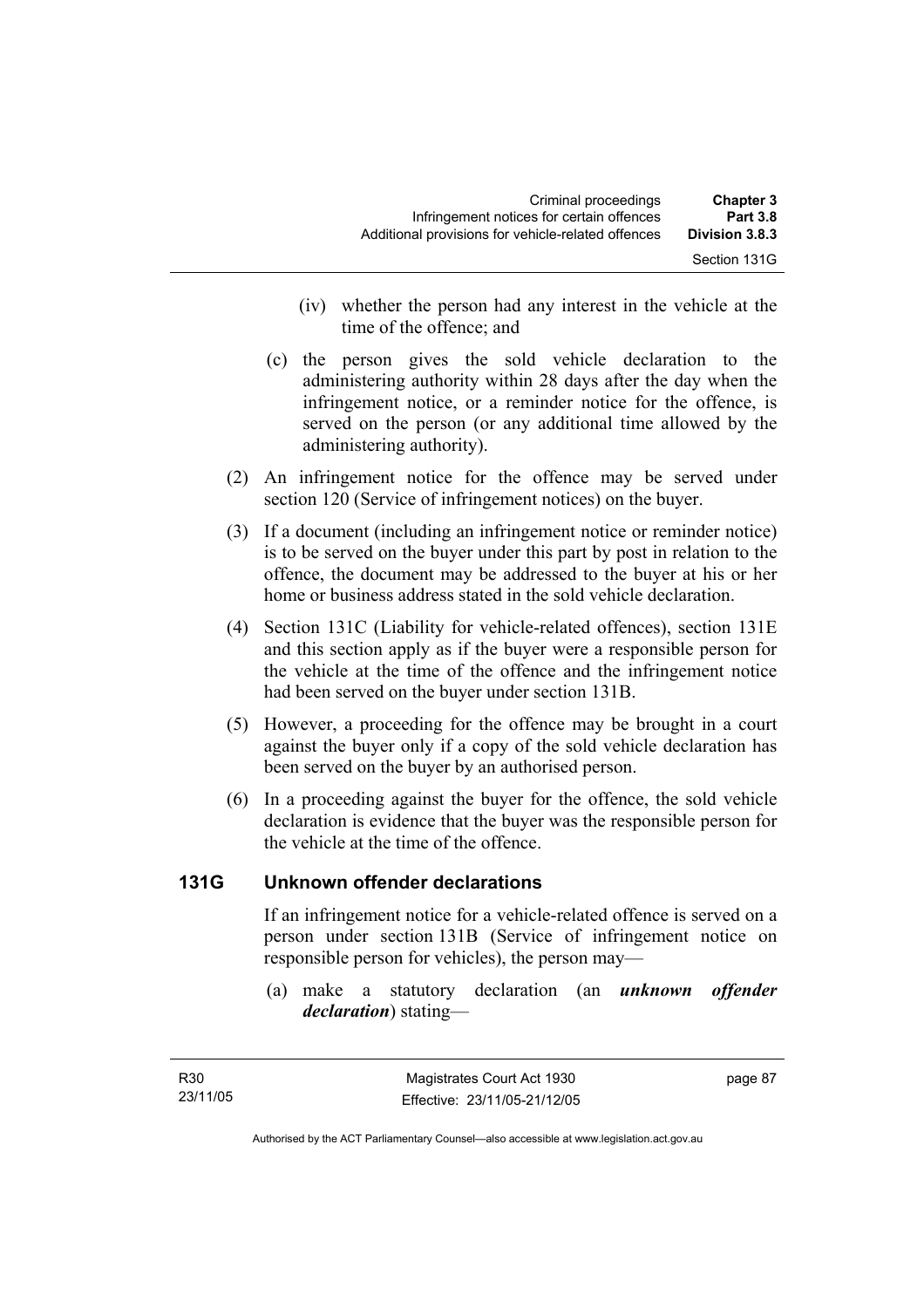- (i) that—
	- (A) if the person is an individual—the person was not the driver of the vehicle at the time of the offence and did not commit the offence; or
	- (B) if the person is a corporation—the vehicle was not being used for the corporation's purposes at the time of the offence; and
- (ii) that the person has made inquiries to find out who was—
	- (A) the driver of the vehicle at that time; or
	- (B) for a vehicle-related offence under an Act declared by regulation to be an Act to which this subparagraph applies—the offender was at that time; and
- (iii) that the person does not know, and has not been able to find out, who was the driver of the vehicle, or the offender, at that time; and
- (iv) the nature and extent of the inquiries made by the person; and
- (b) give the unknown offender declaration to the administering authority within 28 days after the day when the infringement notice, or a reminder notice for the offence, is served on the person (or any additional time allowed by the administering authority).

## **Division 3.8.4 Disputing liability for infringement notices**

#### **132 Disputing liability for infringement notice offence**

 (1) A person on whom an infringement notice or reminder notice has been served for an infringement notice offence may dispute liability

page 88 Magistrates Court Act 1930 Effective: 23/11/05-21/12/05 R30 23/11/05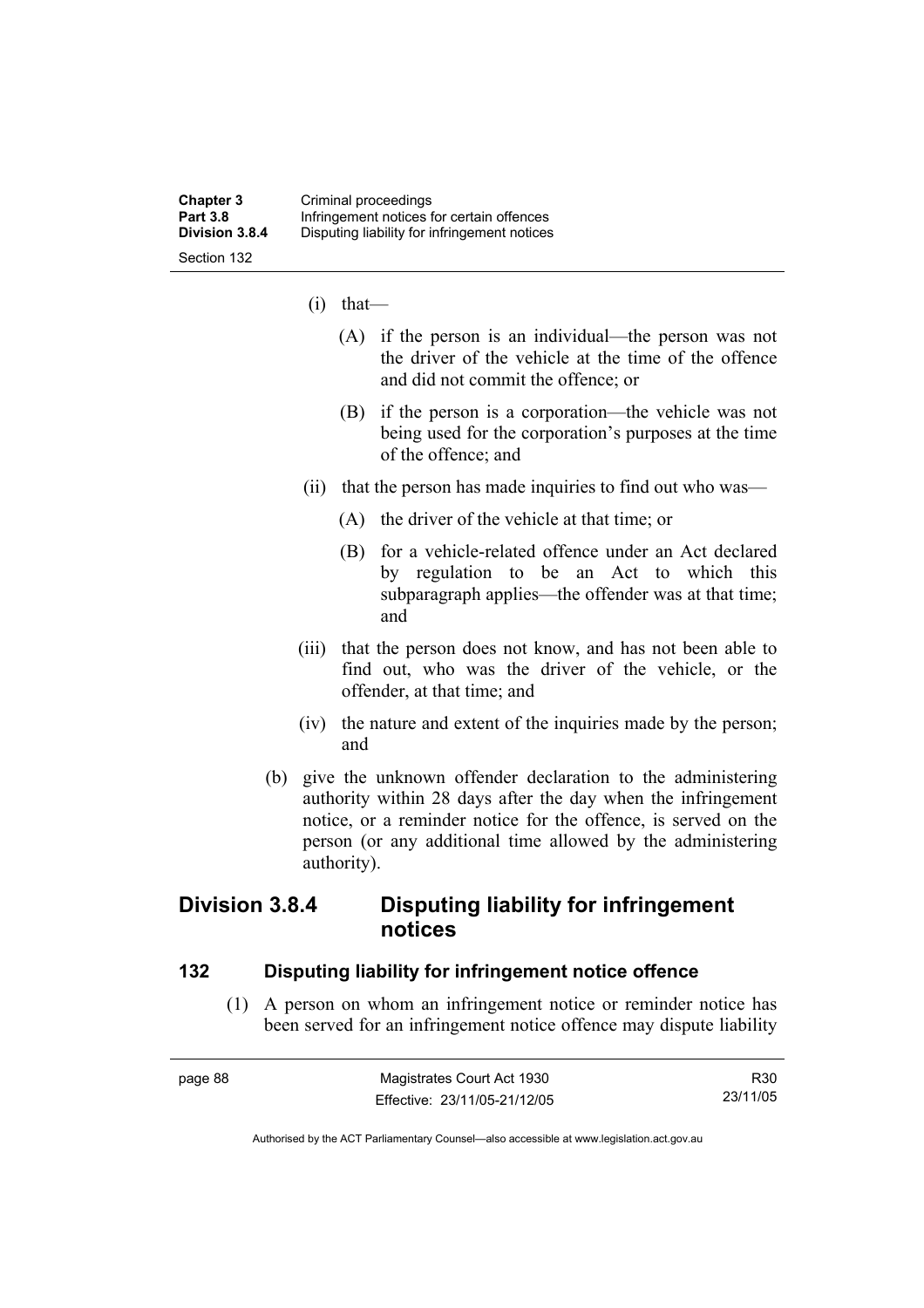for the offence by written notice given to the administering authority.

- (2) The notice must set out the grounds on which the person relies.
- (3) The notice must be given to the administering authority—
	- (a) within 28 days after the date of service of the infringement notice or reminder notice; or
	- (b) if the person applies to the administering authority within the 28 days for additional time to dispute liability for the offence and the additional time is allowed—within the additional time allowed by the administering authority; or
	- (c) if the person applies to the administering authority within the 28 days for additional time to dispute liability for the offence and the application is refused—within 7 days after the day the person is told of the refusal or 28 days after the date of service of the infringement notice or reminder notice, whichever is later.

### **133 Extension of time to dispute liability**

- (1) The person on whom an infringement notice or reminder notice is served may apply, in writing, to the administering authority, within 28 days after the date of service of the notice, for a stated additional time in which to dispute liability for the offence.
- (2) The administering authority must—
	- (a) allow or refuse to allow the additional time; and
	- (b) tell the person in writing of the decision and, if the decision is a refusal, the reasons for it.

### **134 Procedure if liability disputed**

 (1) This section applies if a person disputes liability for an infringement notice offence by giving the administering authority a notice in

| R30      | Magistrates Court Act 1930   | page 89 |
|----------|------------------------------|---------|
| 23/11/05 | Effective: 23/11/05-21/12/05 |         |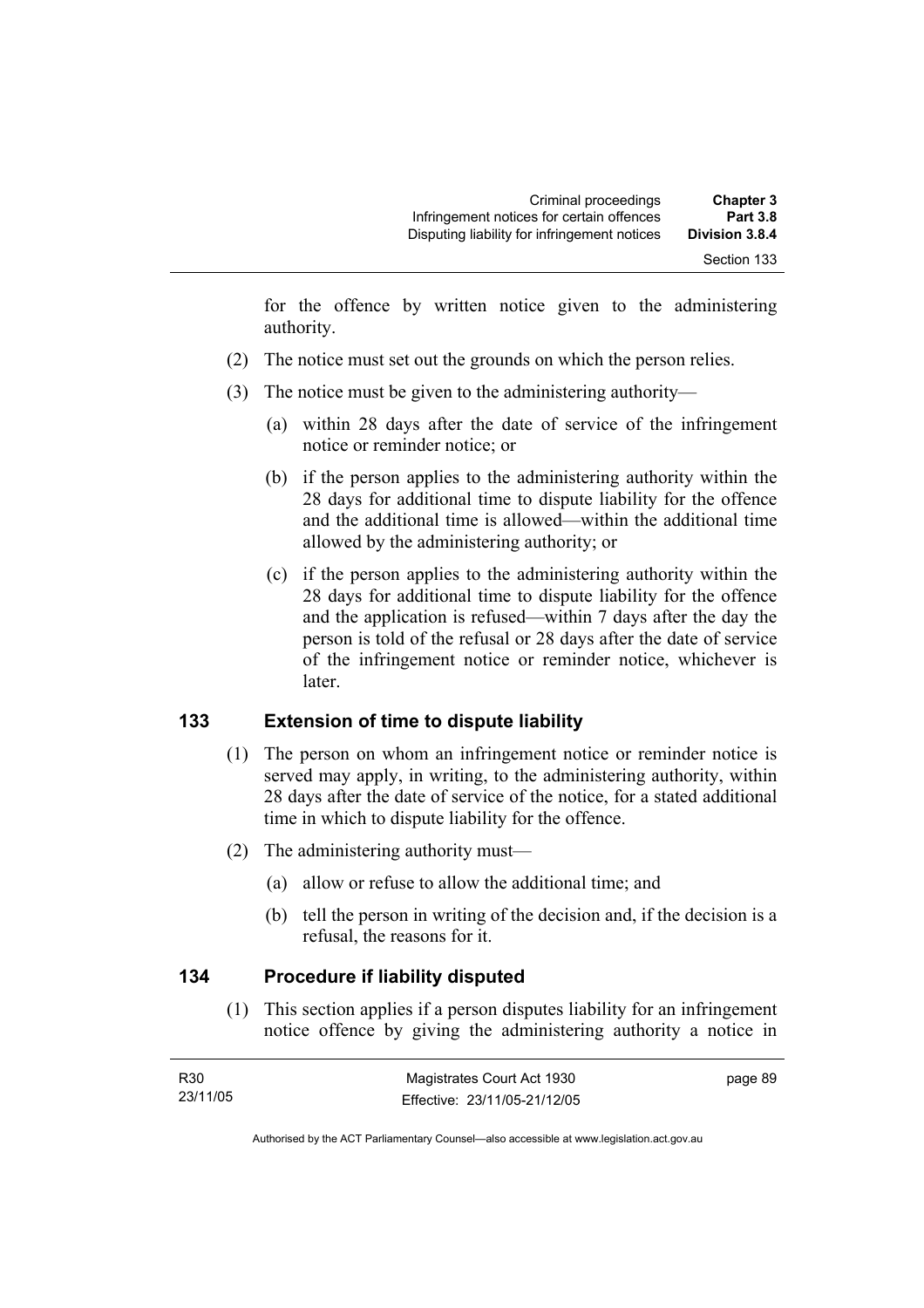accordance with section 132 (Disputing liability for infringement notice offence).

- (2) The administering authority may lay an information in the Magistrates Court against the person for the offence within 60 days after being given the notice.
- (3) The administering authority must discontinue a proceeding brought against the person for the offence if, before the hearing of the proceeding, the person pays the total of—
	- (a) the infringement notice penalty; and
	- (b) the costs (if any) prescribed by regulation for beginning the proceeding; and
	- (c) the disbursements (if any) incurred by the administering authority up to the day payment is made.
- (4) If subsection (3) applies, section 125 (Effect of payment of infringement notice penalty) also applies to the person in relation to the offence, even though the person paid the infringement notice penalty for the offence after an information had been laid in the Magistrates Court against the person for the offence.
- (5) If the administering authority does not lay an information in the Magistrates Court against the person for the offence within 60 days after being given the notice, the administering authority must—
	- (a) tell the person, in writing, that no further action will be taken against the person for the offence; and
	- (b) take no further action against the person for the offence.

R30 23/11/05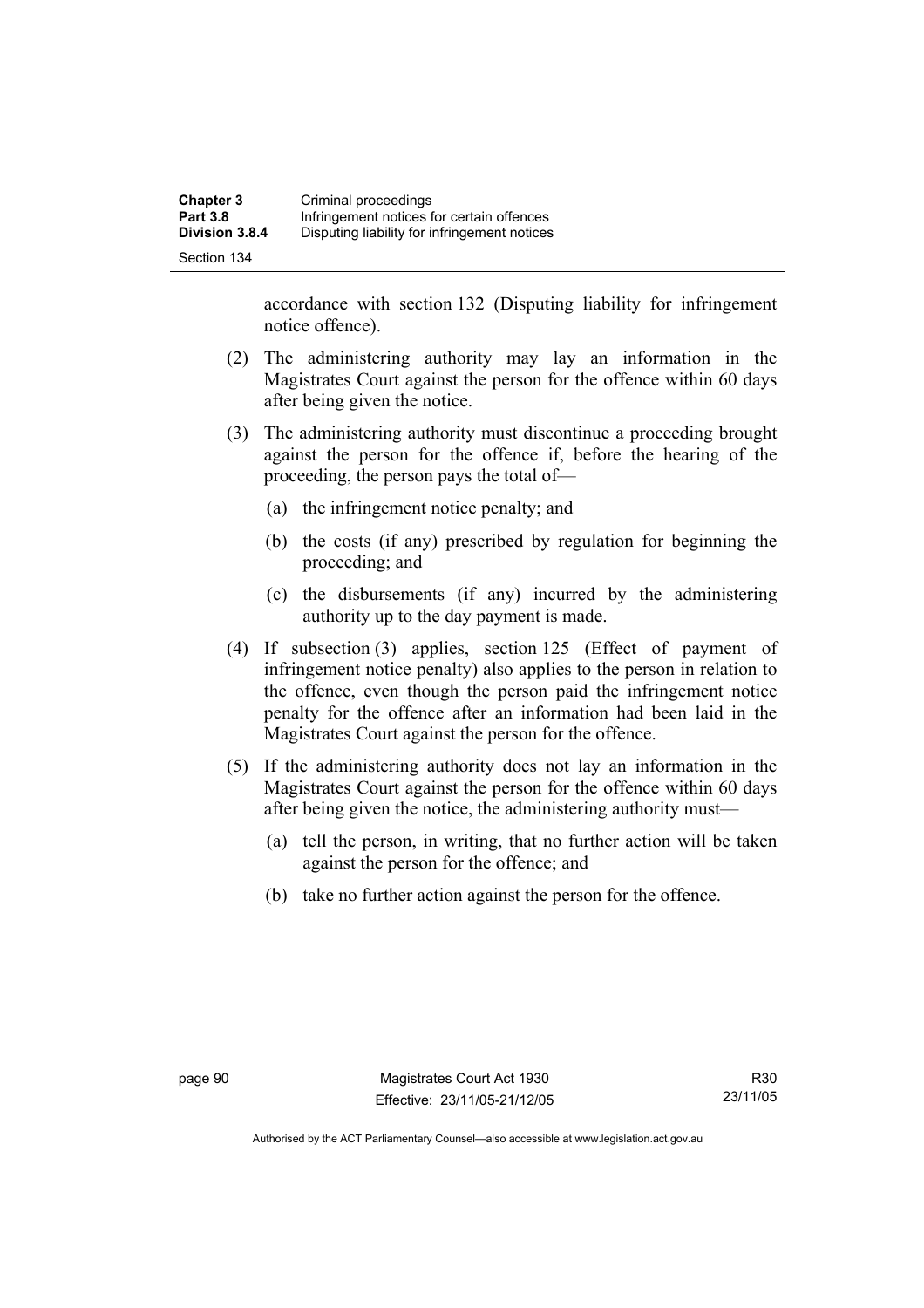- (6) To remove any doubt, subsection (2) does not permit the administering authority to lay an information against a person for an offence after the end of the time within which, apart from this section, a prosecution may be brought against the person for the offence.
	- *Note* For the time within which a prosecution must be begun, see the Legislation Act, s 192.

# **Division 3.8.5 Infringement notices—other provisions**

### **134A Authorised people for infringement notice offences**

- (1) The administering authority for an infringement notice offence may appoint a person to be an authorised person to serve infringement notices or reminder notices.
	- *Note 1* For the making of appointments (including acting appointments), see the Legislation Act, pt 19.3.
	- *Note 2* In particular, a person may be appointed for a particular provision of a law (see Legislation Act, s 7 (3)) and an appointment may be made by naming a person or nominating the occupant of a position (see s 207).
- (2) A regulation may prescribe a person to be an authorised person for the service of infringement notices or reminder notices.
- (3) In this part:

### *authorised person* means—

- (a) for an infringement notice for an infringement notice offence—
	- (i) the administering authority; or
	- (ii) a person who is appointed under this section by the administering authority to serve an infringement notice for the offence; or

page 91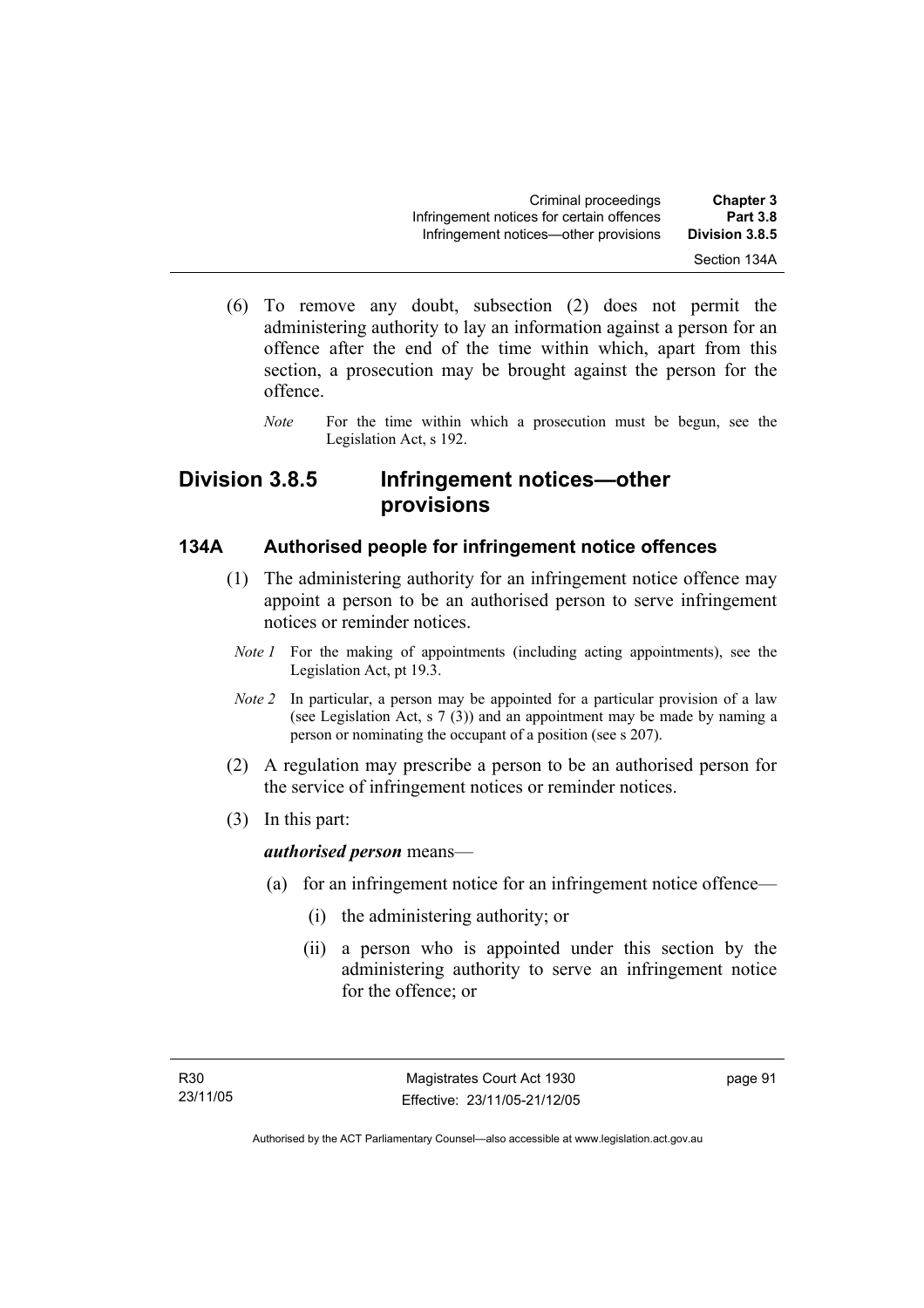| <b>Chapter 3</b> | Criminal proceedings                      |
|------------------|-------------------------------------------|
| <b>Part 3.8</b>  | Infringement notices for certain offences |
| Division 3.8.5   | Infringement notices—other provisions     |
| Section 135      |                                           |

- (iii) anyone else who, under the regulations, may serve an infringement notice for the offence; or
- (b) for a reminder notice for an infringement notice offence—
	- (i) the administering authority; or
	- (ii) a person who is appointed under this section by the administering authority to serve a reminder notice for the offence; or
	- (iii) anyone else who, under the regulations, may serve a reminder notice for the offence.

### **135 Delegation of administering authority's functions**

- (1) The administering authority for an infringement notice offence may delegate the administering authority's functions under this part to an authorised person or a person prescribed by regulation.
- (2) A person prescribed by regulation for subsection (1) may delegate the functions delegated to the person under that subsection to anyone else.
	- *Note* For the making of delegations and the exercise of delegated functions, see Legislation Act, pt 19.4.

### **136 Evidentiary certificates**

- (1) This section applies to a proceeding for an infringement notice offence.
- (2) A certificate that appears to be signed by or on behalf of the administering authority, and states any matter relevant to anything done or not done under this part in relation to the offence, is evidence of the matter.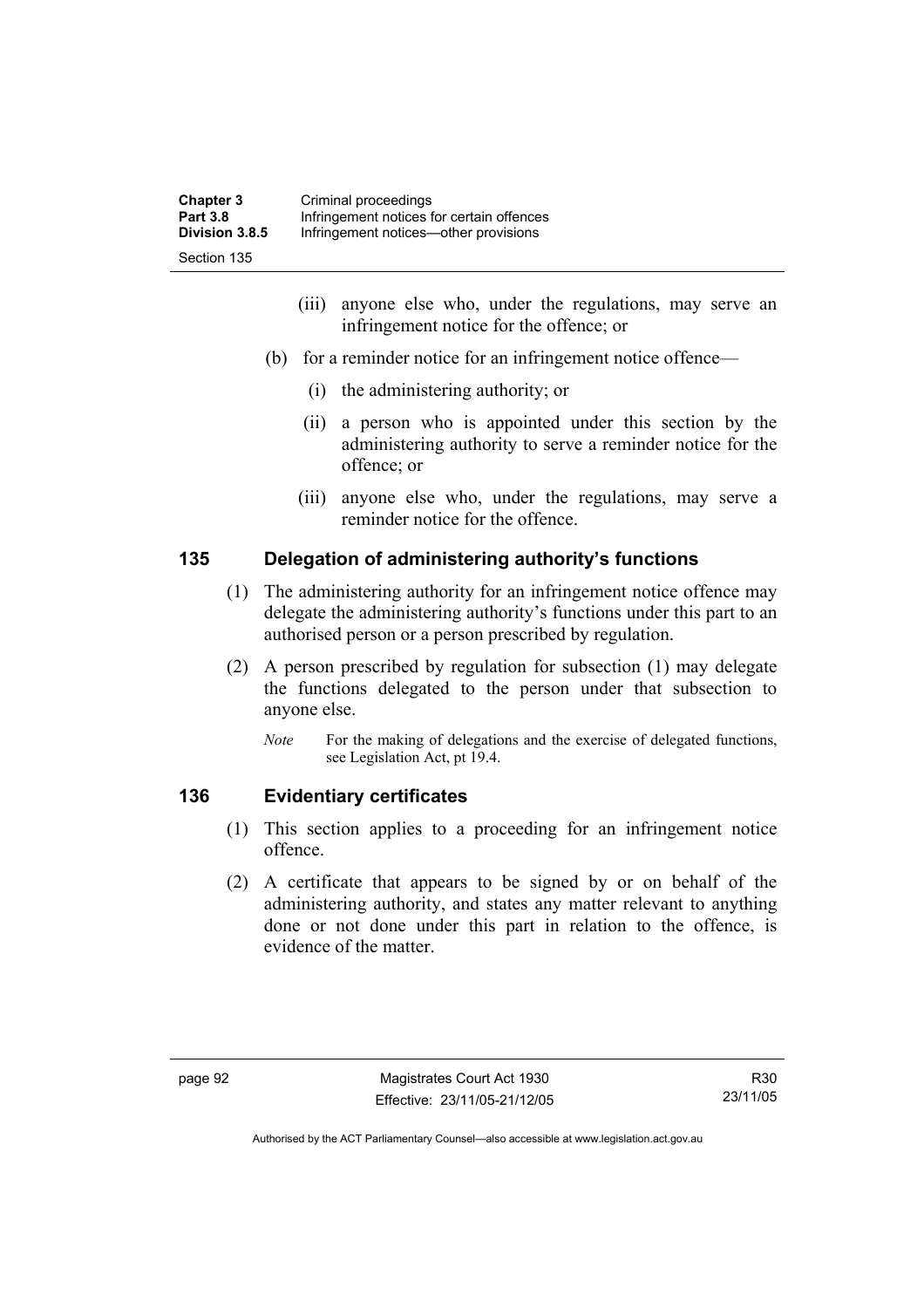| <b>Chapter 3</b><br><b>Part 3.8</b> | Criminal proceedings<br>Infringement notices for certain offences |
|-------------------------------------|-------------------------------------------------------------------|
| Division 3.8.5                      | Infringement notices—other provisions                             |
| Section 136                         |                                                                   |

- (3) Without limiting subsection (2), a certificate given under that subsection may state any of the following:
	- (a) a stated infringement notice or reminder notice was served by a stated authorised person in a stated way on a stated person on a stated date for a stated infringement notice offence;
	- (b) the administering authority did not allow additional time, or allowed stated additional time, for payment of the infringement notice penalty or to dispute liability for the offence;
	- (c) the infringement notice penalty was not paid within the time in which it was required to be paid under this part;
	- (d) the infringement notice has not been withdrawn or was withdrawn on a stated date;
	- (e) a stated address was, on a stated date, the latest business, home or email address, or fax number, of a stated person recorded in a register or other record kept by the administering authority;
	- (f) an infringement notice penalty has not been paid by, or a penalty has not been imposed on, a stated person or anyone for the offence.
- (4) A court must accept a certificate given under this section as proof of the matters stated in it if there is no evidence to the contrary.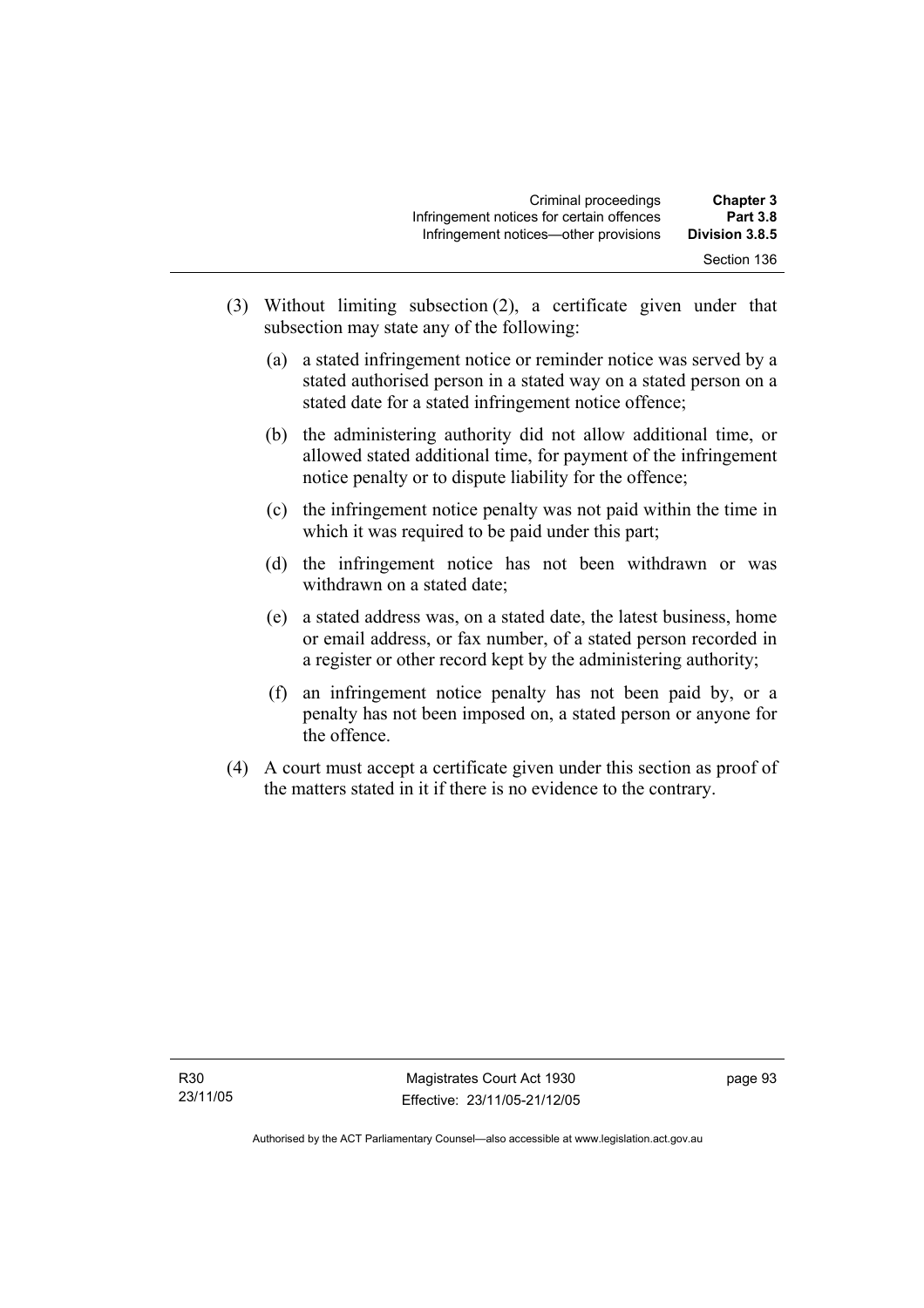Section 141

# **Part 3.9 Enforcement of criminal decisions**

## **Division 3.9.1 Enforcement of criminal decisions general**

## **141 Minute of decision and notice to defendant**

- (1) If the court convicts or makes an order against a defendant—
	- (a) a minute or memorandum of the conviction or order must be made and signed by the magistrate exercising the jurisdiction of the court; and
	- (b) the defendant must be notified in writing of the conviction or order.
- (2) A minute or memorandum under subsection (1) (a) must specify the amount of any levy imposed under the *Victims of Crime (Financial Assistance) Act 1983*, part 5.
- (3) Failure to comply with subsection (1) does not invalidate a conviction or order or the enforcement of a conviction or order.
- (4) The minute must not form any part of the warrant of commitment or of execution.
- (5) A document purporting to be a copy of the minute or memorandum signed by the registrar is prima facie evidence in all courts of law of the making of the conviction or order.

## **142 Formal convictions and orders**

 (1) The conviction or order must, if required, be drawn up by the court in proper form and be filed by the registrar in the court's records.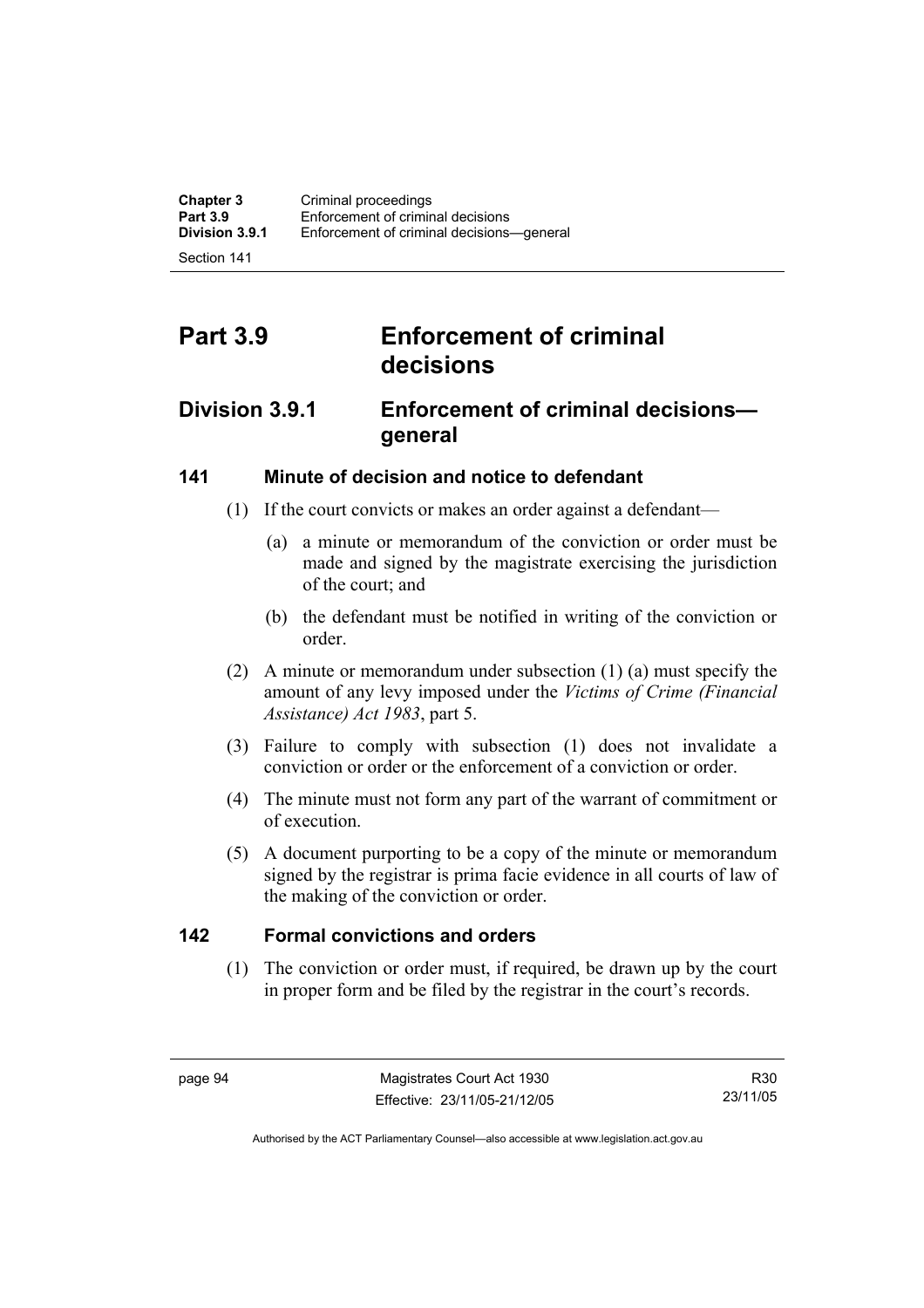(2) It is not necessary for a court formally to draw up a conviction or order or any other record of a decision, unless it is demanded by a party to the proceeding for the purpose of an appeal against the decision, or is required for the purpose of a return to a writ of habeas corpus or other writ from the Supreme Court.

## **143 Consequences if information dismissed**

- (1) The court must make an order of dismissal if the court dismisses an information.
- (2) The court must give the defendant a certificate of dismissal signed by the adjudicating magistrate or the registrar if the defendant applies for it.
- (3) If a certificate of dismissal is produced to a court—
	- (a) the court must accept it as proof of the matters stated in it if there is no evidence to the contrary; and
	- (b) it is a bar to any other information or proceeding in any court (other than an appeal) for the same matter against the same party.

## **144 Copies of informations and other documents**

- (1) On application, the registrar must give the applicant a copy of—
	- (a) an information; or
	- (c) a minute or memorandum of a conviction or order; or
	- (d) a formal conviction or order.
- (2) The registrar may refuse an application under subsection (1) if—
	- (a) the applicant is not a party to the relevant proceeding; and
	- (b) the registrar or a magistrate is not satisfied that the applicant has a good reason for being given that copy.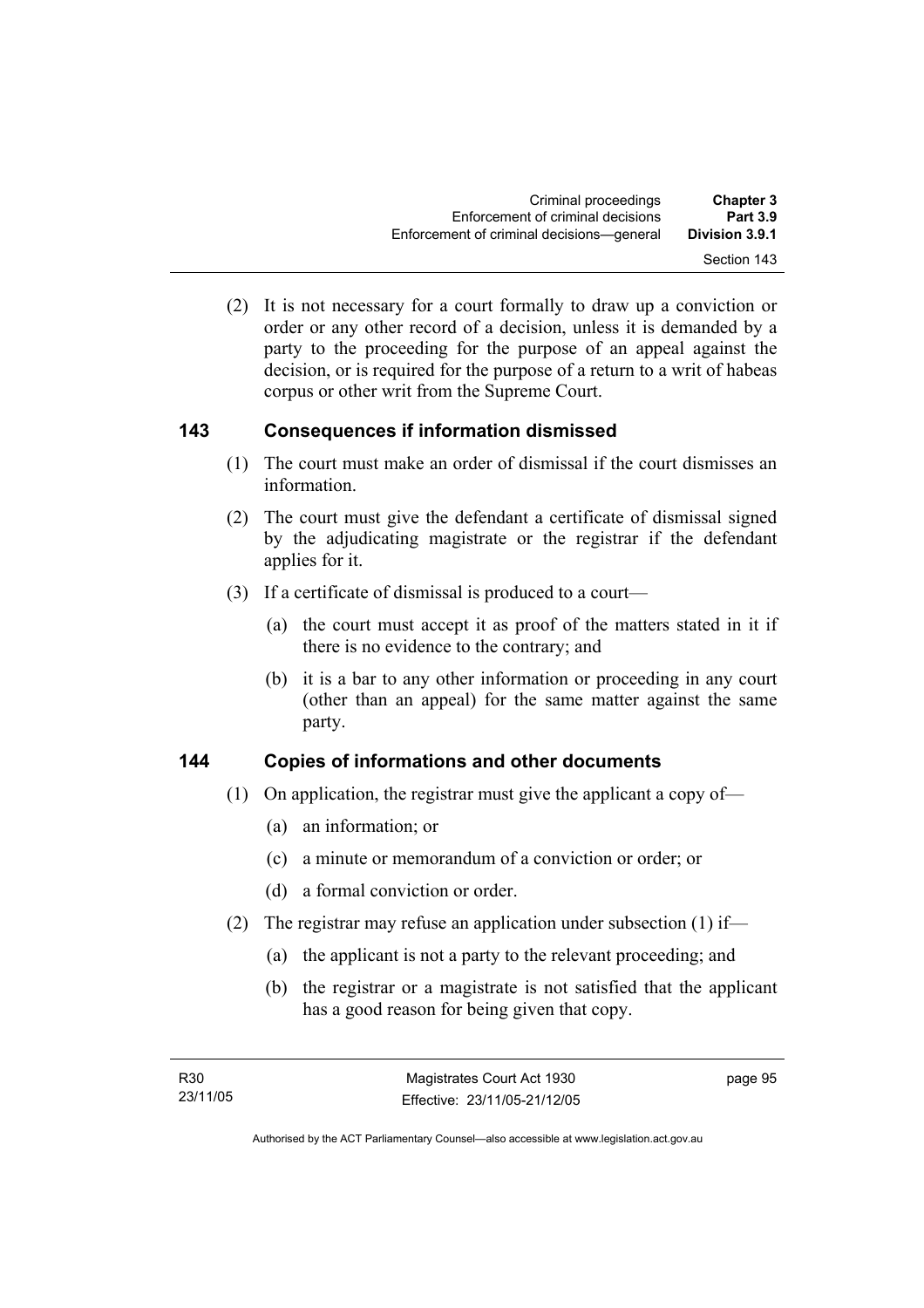| <b>Chapter 3</b> | Criminal proceedings              |
|------------------|-----------------------------------|
| <b>Part 3.9</b>  | Enforcement of criminal decisions |
| Division 3.9.2   | Enforcement of fines              |
| Section 145      |                                   |

### **145 Imprisonment in first instance**

If the court on a conviction sentences the defendant to a term of imprisonment, it must issue its warrant of commitment accordingly.

## **Division 3.9.2 Enforcement of fines**

#### **146 Definitions for div 3.9.2**

In this division:

*default notice* means a notice in force under section 151 and includes any variation under section 152.

#### *fine* means—

- (a) a financial penalty imposed by a court in relation to an offence; or
- (b) a fee or charge payable to the Territory that is imposed by a court in a proceeding for an offence; or
- (c) costs payable to the Territory under a court order in a proceeding for an offence; or
- (d) a levy imposed under the *Victims of Crime (Financial Assistance) Act 1983*; or
- (e) an amount payable to the territory under an order for reparation under the Crimes Act, section 350.

*fine defaulter* means a person to whom a default notice has been given who subsequently defaults in payment of the relevant outstanding fine.

#### *government agency* means—

- (a) an administrative unit; or
- (b) ACTEW Corporation Limited; or
- (c) a territory entity prescribed by regulation.

R30 23/11/05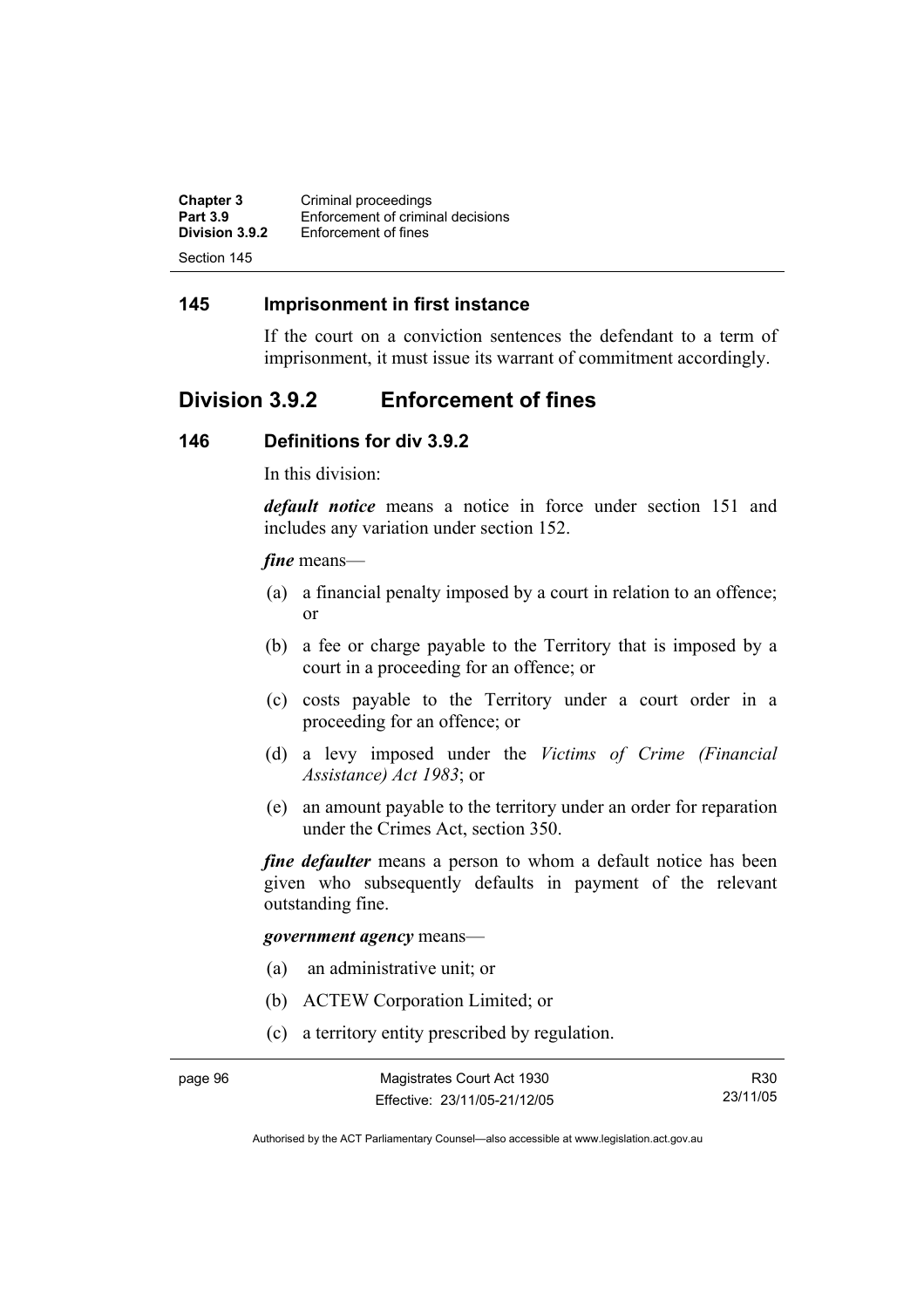| <b>Chapter 3</b> | Criminal proceedings              |
|------------------|-----------------------------------|
| <b>Part 3.9</b>  | Enforcement of criminal decisions |
| Division 3.9.2   | Enforcement of fines              |
| Section 147      |                                   |

*outstanding fine*, in relation to a person, means the total of—

- (a) the whole or any part of a fine that the person is liable to pay; and
- (b) the whole or any part of an administrative fee that the person is liable to pay in relation to the fine.

*penalty notice* means a notice in force under section 149, and includes any variation under section 152.

*territory entity*—see the *Auditor-General Act 1996*, dictionary.

## **147 Payment of fine**

A fine is payable in accordance with this division to the registrar.

R30 23/11/05

Magistrates Court Act 1930 Effective: 23/11/05-21/12/05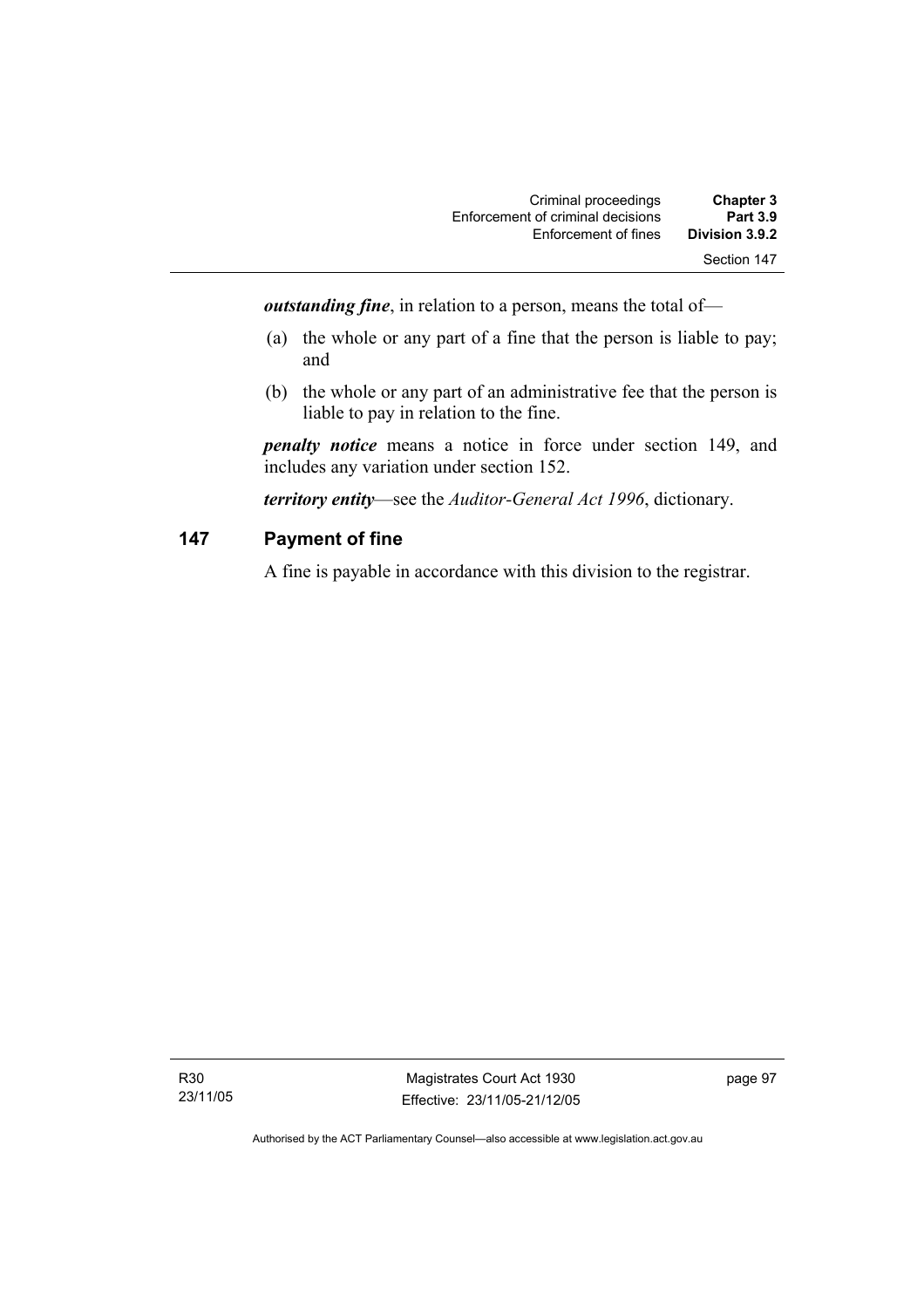| <b>Chapter 3</b> | Criminal proceedings              |
|------------------|-----------------------------------|
| <b>Part 3.9</b>  | Enforcement of criminal decisions |
| Division 3.9.2   | Enforcement of fines              |
| Section 147A     |                                   |

### **147A Notice of address etc**

 (1) A person on whom a fine is imposed must not, without reasonable excuse, fail to give to the registrar particulars of his or her address within 7 days after the day when the fine is imposed.

Maximum penalty: 5 penalty units.

 (2) A person who is liable to pay a fine and who changes address before the fine and any relevant administrative fee are paid must not, without reasonable excuse, fail to give to the registrar particulars of the new address within 7 days after changing address.

Maximum penalty: 5 penalty units.

 (3) A person who is liable to pay a fine, and any relevant administrative fee, must not, without reasonable excuse, fail to give the registrar evidence of his or her address when required to do so by the registrar.

Maximum penalty: 5 penalty units.

### **147B Access to particulars of address**

- (1) For this division, the registrar may, in writing, require—
	- (a) the commissioner for housing; or
	- (b) the chief police officer; or
	- (c) the chief executive (however described) of a government agency;

to give the registrar any particulars held by the person about an address of a specified person who is liable to pay a fine.

 (2) A person to whom such a requirement is given must comply with it as far as practicable.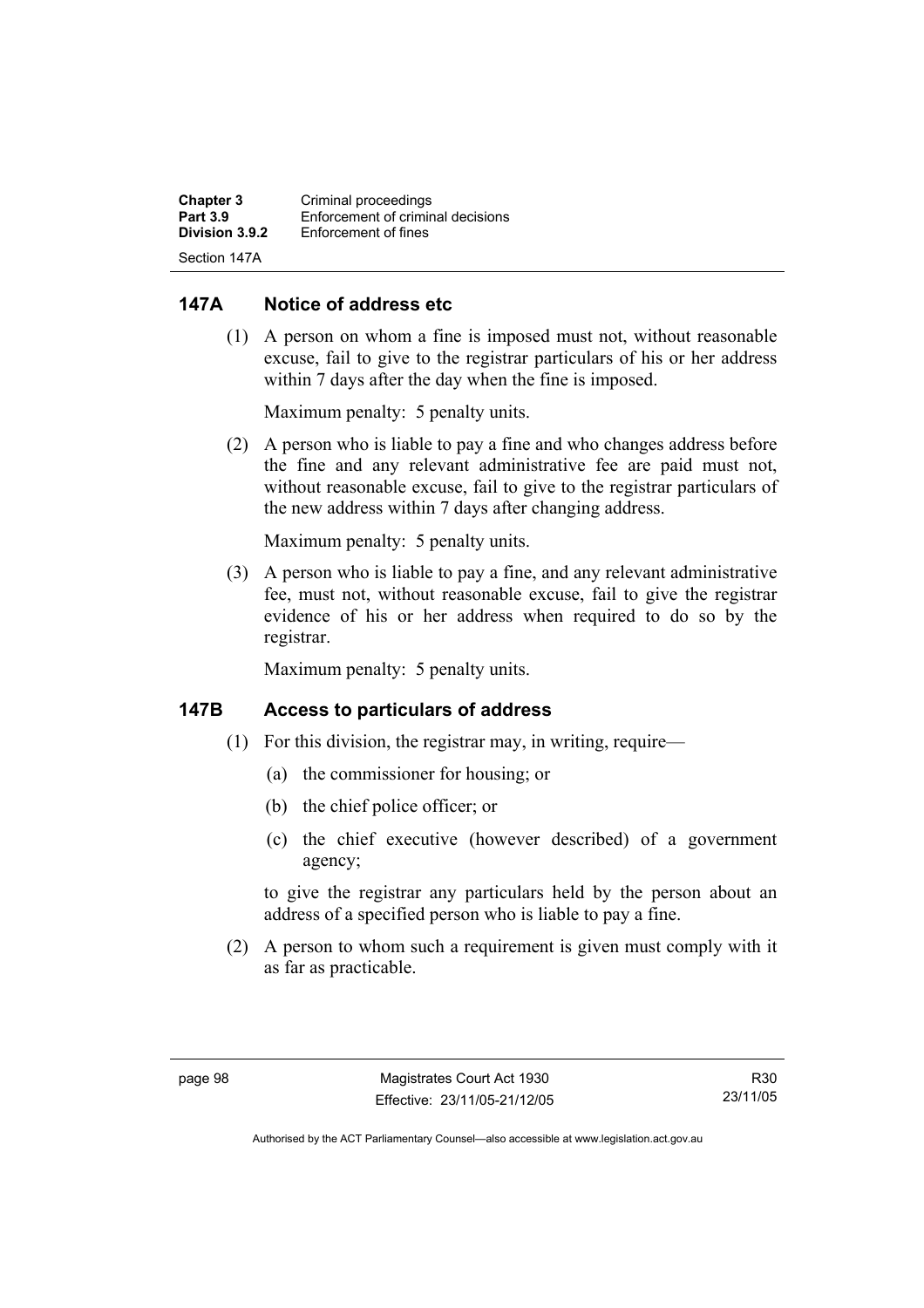## **147C Doubtful service**

- (1) This section applies if—
	- (a) a document has been served on a person for this division, other than by personal service; and
	- (b) the registrar is satisfied that—
		- (i) the document has not come to the knowledge of the person; or
		- (ii) doubt exists whether the document has come to the knowledge of the person.
- (2) If this section applies, the registrar must not take any further action under this division in relation to the person unless—
	- (a) the document has been served again on the person in the way the registrar considers appropriate; and
	- (b) the registrar is satisfied that the document has come to the knowledge of the person.

## **148 Court may allow time to pay**

- (1) If the court imposes a fine on a person for an offence, the court—
	- (a) must allow time for payment, if the summons for the offence was served in accordance with section 116B; or
	- (b) may allow time for payment, in any other case.
- (2) For a fine mentioned in subsection (1) (a), the time allowed by the court must be not less than 14 days from the date of conviction.
- (3) In addition to allowing time for the payment of an amount, the court may direct that the person liable to pay the amount give security, to the satisfaction of the person specified by the court, with or without sureties, for the payment of the amount.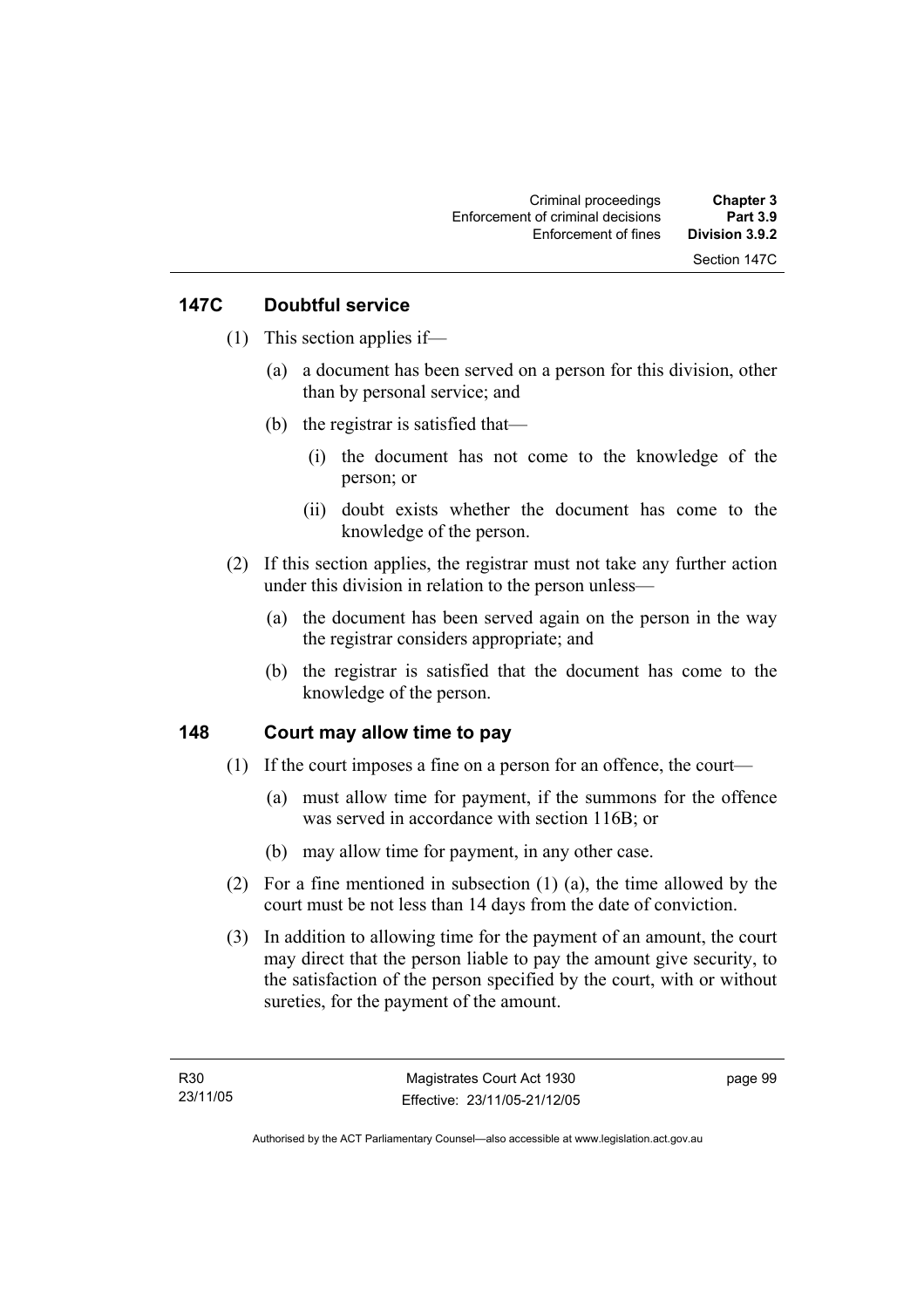| <b>Chapter 3</b> | Criminal proceedings              |
|------------------|-----------------------------------|
| <b>Part 3.9</b>  | Enforcement of criminal decisions |
| Division 3.9.2   | Enforcement of fines              |
| Section 149      |                                   |

 (4) The security mentioned in subsection (3) must be given, and may be enforced, in the way provided by this Act.

#### **149 Penalty notice**

- (1) If the registrar of the Supreme Court gives to the registrar a certificate of conviction that indicates that a person is liable to pay a fine as a result of a conviction or order made by the Supreme Court, the registrar must give the person a penalty notice about the fine.
- (2) If a person is liable to pay a fine as a result of a conviction or order by the court, the notice of the conviction or order required by section 116I or section 141 (1) (b) must contain a penalty notice about the fine.
- (3) A penalty notice about a fine must—
	- (a) specify the amount of the fine and the due date for payment; and
	- (b) if the fine is payable by instalments—specify the amount of each instalment and the due date for payment; and
	- (c) contain a statement to the effect that if the fine or any instalment is not paid by the due date the person is liable for the administrative fee under section 150 in addition to the fine; and
	- (d) contain a statement to the effect that, under section 152, the registrar may, on application, approve an arrangement about the payment of the fine; and
	- (e) indicate the obligation to notify the registrar of any change of address under section 147A.
- (4) If a penalty notice is varied under section 152, the notice must specify particulars of the approved arrangement for payment as so varied.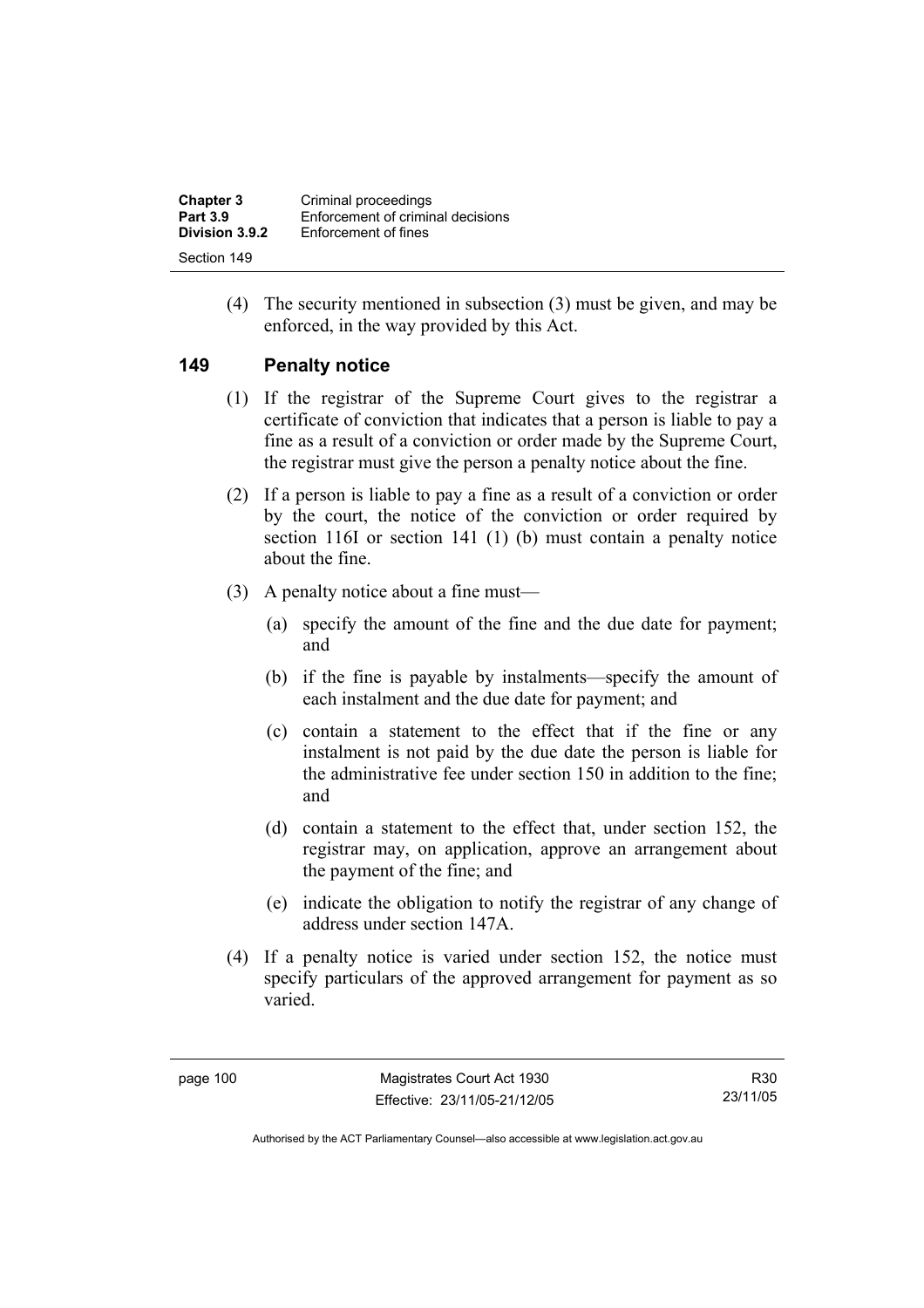#### **150 Default**

- (1) If a person defaults in payment of a fine to which a penalty notice relates—
	- (a) the person is liable to pay to the Territory, in addition to the amount of the fine that remains unpaid, the administrative fee determined under the *Court Procedures Act 2004*, part 3 (Court and tribunal fees) for this paragraph; and
	- (b) the registrar must give a default notice to the person.
- (2) If a person to whom a default notice has been given subsequently defaults in payment of the fine, the registrar must give notice of the default to the road transport authority under section 153.
- (3) For this division, a person defaults in payment of a fine or any relevant administrative fee if the person fails to pay any part of the amount payable by—
	- (a) the due date specified in the relevant penalty notice; or
	- (b) if a default notice has been issued in relation to the amount the due date specified in the default notice.

#### **151 Default notice**

- (1) A default notice under section 150 must—
	- (a) specify the default to which the notice relates; and
	- (b) indicate that, subject to section 152, the amount of the fine remaining unpaid and the relevant administrative fee are due on the date or dates specified in the notice; and
	- (c) contain a statement indicating the consequences under section 150 (2) of a default in payment of an amount to which the notice relates; and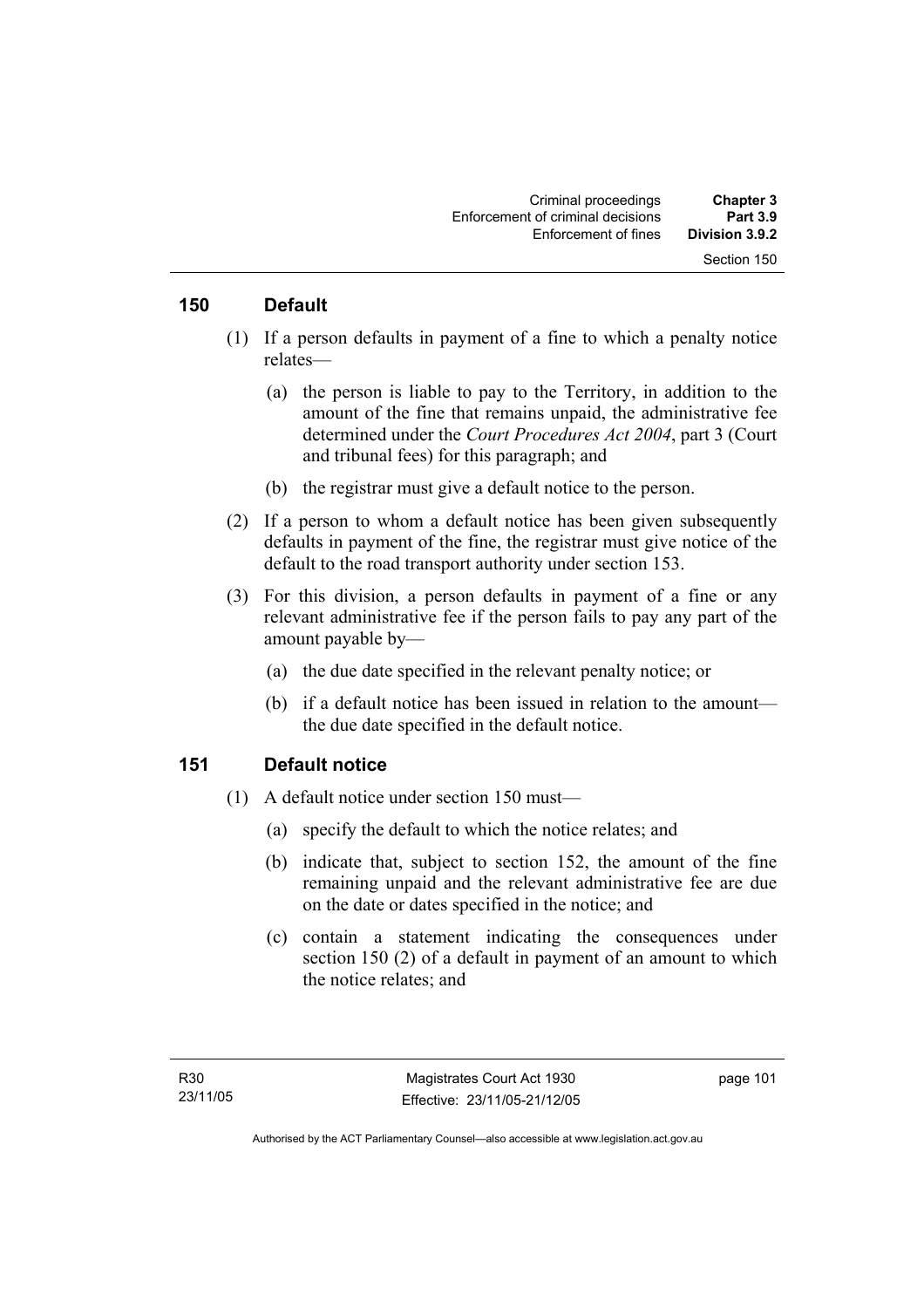| <b>Chapter 3</b> | Criminal proceedings              |
|------------------|-----------------------------------|
| <b>Part 3.9</b>  | Enforcement of criminal decisions |
| Division 3.9.2   | Enforcement of fines              |
| Section 152      |                                   |

- (d) contain a statement to the effect that, under section 152, the registrar may, on application, approve an arrangement about the payment of the fine; and
- (e) indicate the obligation to notify the registrar of any change of address under section 147A.
- (2) The registrar may specify in a default notice matters about a person's property or financial circumstances that are to be set out in any application by the person for approval of a special arrangement under section 152.
- (3) If a default notice is varied under section 152, the notice must specify particulars of the approved arrangement for payment as so varied.

#### **152 Special arrangements**

- (1) The registrar may, on application, approve in writing an arrangement for—
	- (a) further time for the payment of all or any part of a fine or administrative fee, or an instalment of such an amount; or
	- (b) payment of all or any part of a fine or administrative fee by instalments.
- (2) An arrangement under subsection (1) (a) may also be made in relation to an amount that is overdue for payment under a previous approved arrangement.
- (3) To the extent to which an approval for time to pay all or any part of a fine or instalment is inconsistent with an order of a court, the order has no effect.
- (4) An application for an approval must—
	- (a) be made in writing; and
	- (b) specify the grounds on which it is made; and

R30 23/11/05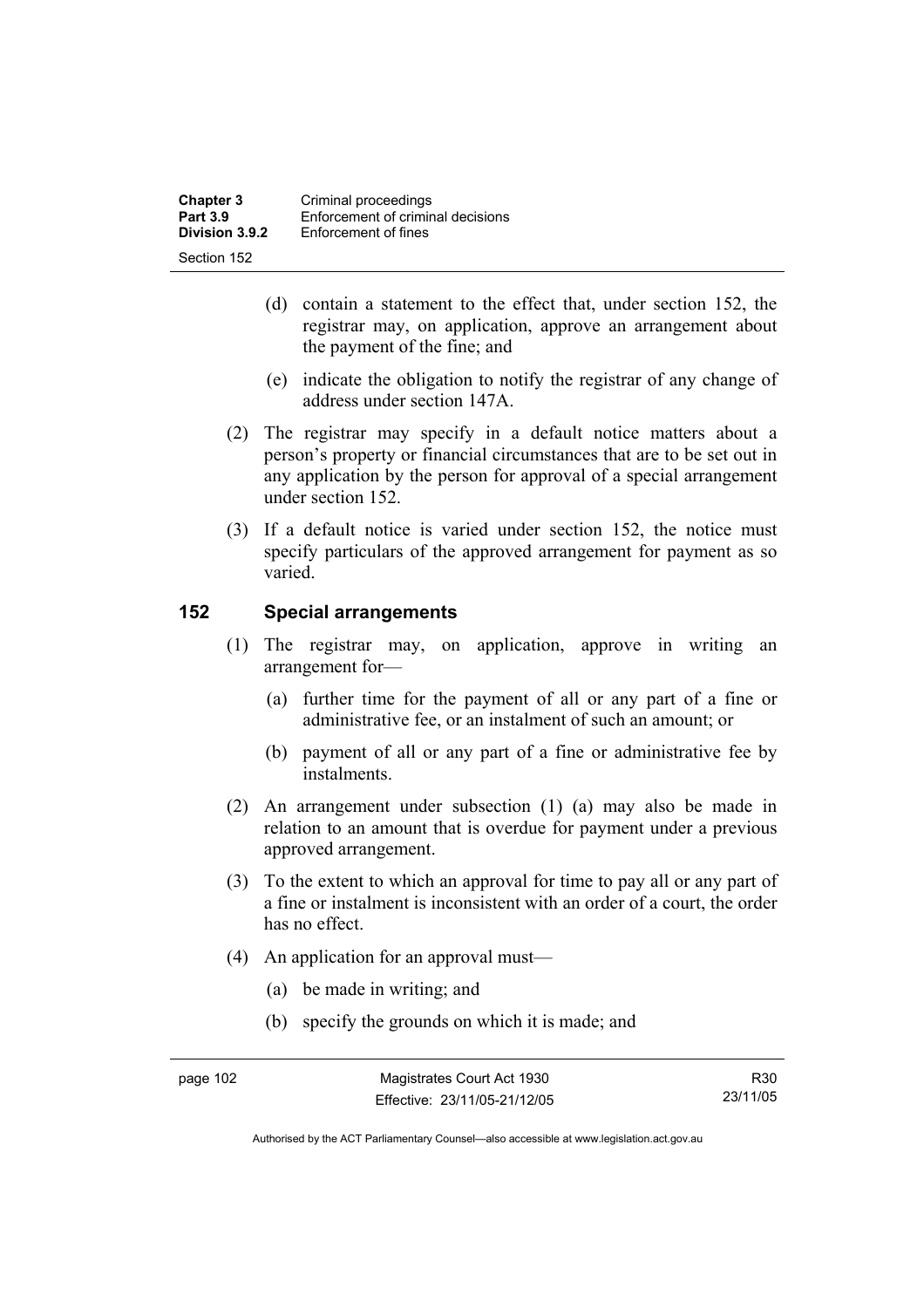| <b>Chapter 3</b><br><b>Part 3.9</b> | Criminal proceedings<br>Enforcement of criminal decisions |
|-------------------------------------|-----------------------------------------------------------|
| Division 3.9.2                      | Enforcement of fines                                      |
| Section 153                         |                                                           |

- (c) be lodged with the registrar by the date, or within the period, ascertained in accordance with the current penalty notice, or current default notice, about the fine; and
- (d) for an applicant to whom a default notice has been given contain any particulars requested by the registrar in the notice.
- (5) A person committed to prison under section 154D is not entitled to make an application.
- (6) If an approval concerns a fine for which a penalty notice or a default notice has been given to a person, the registrar must vary the notice  $by-$ 
	- (a) altering the notice in accordance with the approval; or
	- (b) reissuing the notice, revised in accordance with the approval.

#### **153 Notice for suspension of driver licence etc**

- (1) The registrar must notify the road transport authority of the name, address and date of birth of each person who, after being given a default notice for a fine, defaults in payment of the outstanding fine.
- (2) If notice is given under subsection (1) and the registrar subsequently approves an arrangement under section 152, the registrar must notify the road transport authority of the approval.
- (3) If notice has been given under subsection (1) and no later notice has been given under subsection (2), the registrar must notify the road transport authority if—
	- (a) the outstanding fine is paid; or
	- (b) the outstanding fine is remitted under section 159; or
	- (c) the person has completed serving a period of imprisonment under a committal under section 154D; or
	- (d) the conviction or order that gave rise to the liability to pay the fine is quashed or set aside.

| R <sub>30</sub> | Magistrates Court Act 1930   | page 103 |
|-----------------|------------------------------|----------|
| 23/11/05        | Effective: 23/11/05-21/12/05 |          |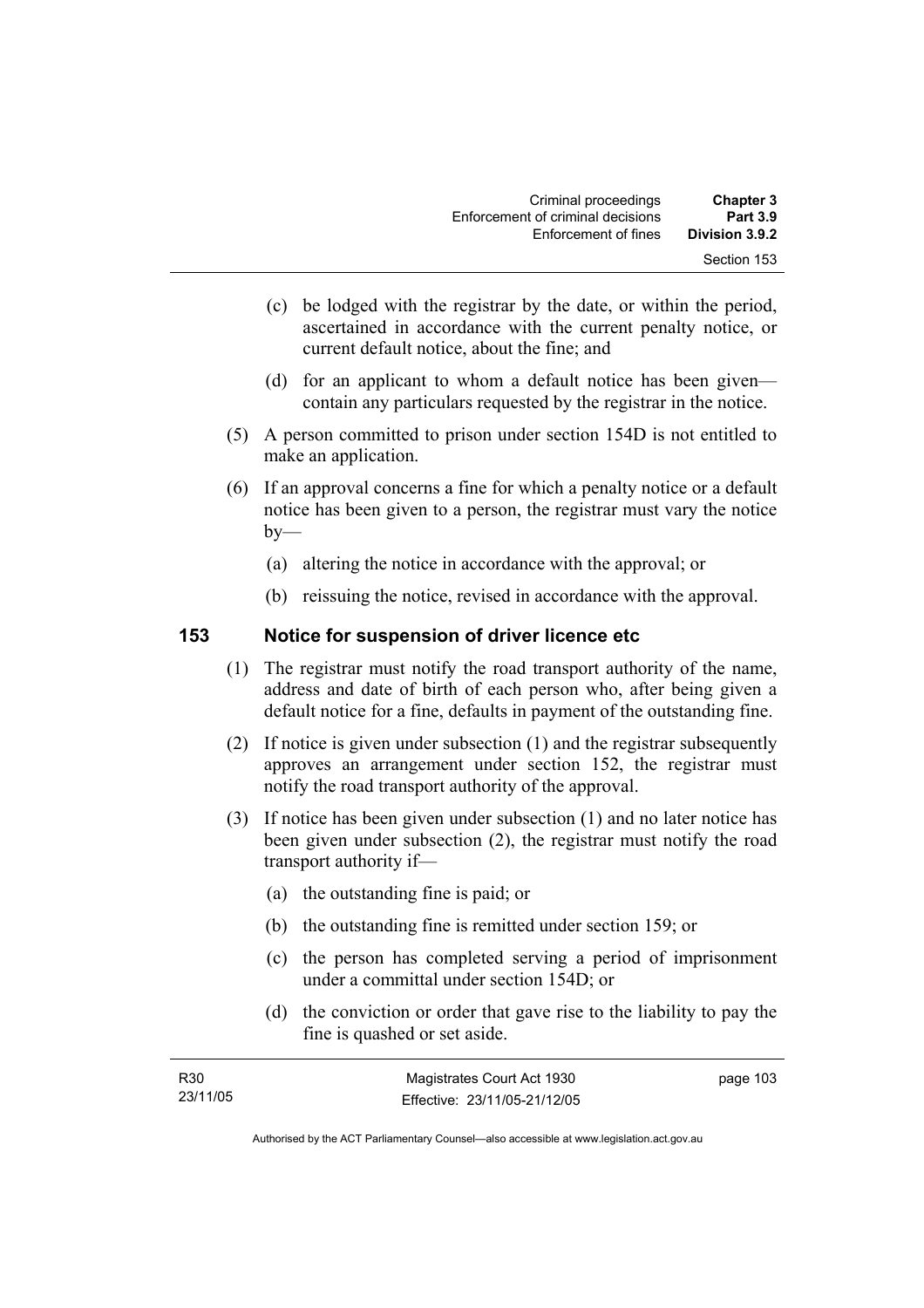**Chapter 3 Criminal proceedings**<br>**Part 3.9 Enforcement of criminal Part 3.9 Enforcement of criminal decisions**<br>**Division 3.9.2 Enforcement of fines Enforcement of fines** Section 154

### **154 Access to personal information**

- (1) For the purpose of ensuring the payment of an outstanding fine, the registrar may, in writing, require any of the following people to give the registrar specified particulars of personal information held by the person about the relevant fine defaulter:
	- (a) the commissioner for housing;
	- (b) the chief police officer;
	- (c) the chief executive (however described) of a government agency.
- (2) A person to whom a requirement is given must comply with it as far as practicable.
- (3) In this section:

*personal information* means particulars about the financial circumstances or criminal record of a fine defaulter.

### **154D Committal to prison—fine defaulters**

- (1) The registrar must, by warrant, commit a fine defaulter to prison if—
	- (a) the registrar is satisfied that all reasonable action has been taken under this division to secure payment and there is no reasonable likelihood of the outstanding fine being paid; and
	- (b) the outstanding fine has not been remitted under section 159.
- (2) The period for which the fine defaulter is to be committed to prison must be the lesser of—
	- (a) a period calculated at the rate of 1 day for each \$100, or part of \$100, of the outstanding fine; and
	- (b) 6 months.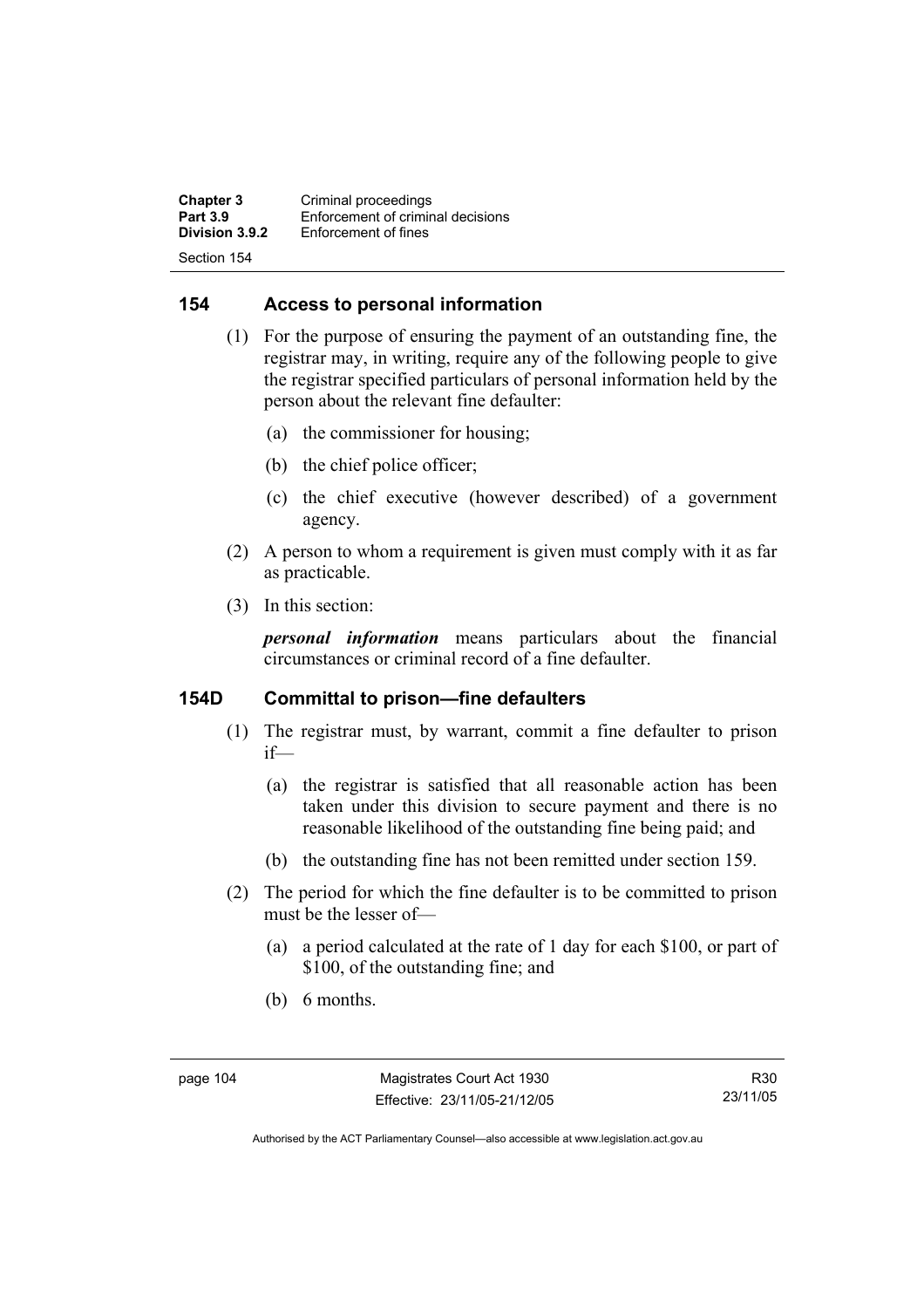| <b>Chapter 3</b><br><b>Part 3.9</b> | Criminal proceedings<br>Enforcement of criminal decisions |
|-------------------------------------|-----------------------------------------------------------|
| Division 3.9.2                      | Enforcement of fines                                      |
| Section 155                         |                                                           |

 (3) Subsection (1) does not apply to a person whose liability to pay the fine is derived from an order under the Crimes Act, section 350.

## **155 Fine amounts to be paid to registrar**

- (1) This section applies if—
	- (a) a person must pay an amount because of a conviction or court order; and
	- (b) the person pays the amount to a police officer or someone else.
- (2) The police officer or other person must immediately pay the amount to the registrar.

## **156 Execution to stop on payment**

- (1) This section applies if—
	- (a) a warrant is issued under section 154D (Committal to prison fine defaulters) for a fine defaulter; and
	- (b) the fine defaulter pays the police officer executing the warrant the amounts mentioned in it.
- (2) The police officer must stop executing the warrant.

## **157 Payment of amount to keeper or superintendent**

- (1) If a person is imprisoned for nonpayment of an outstanding fine, the person may pay, or cause to be paid, to the keeper of the prison or, for a person in relation to whom a warrant under section 313 (Commitment to remand centre) has been issued, the superintendent of the remand centre, and the keeper or superintendent must receive—
	- (a) the amount mentioned in the warrant of commitment and the keeper or superintendent must discharge the person unless the person is in custody for some other matter; or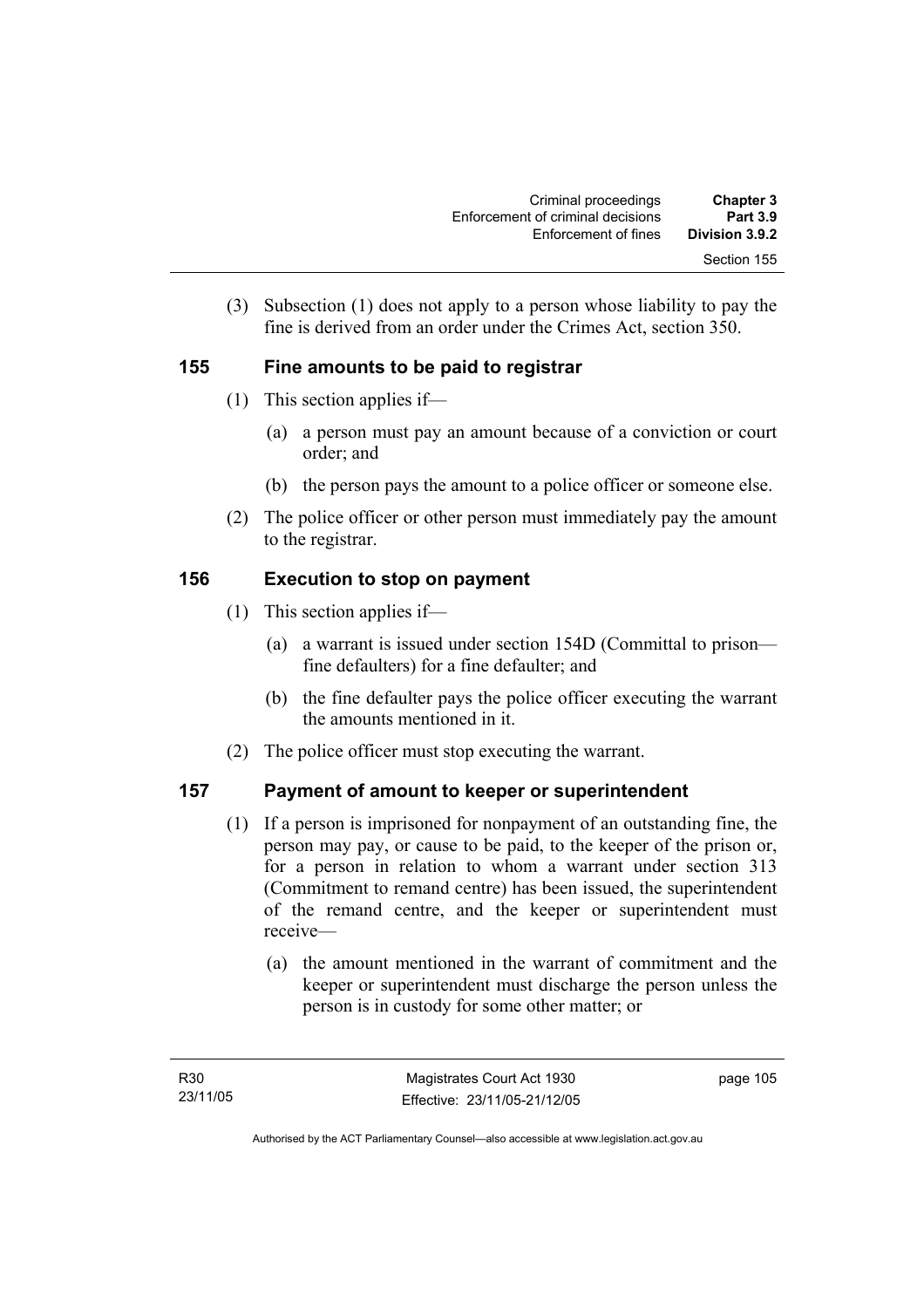**Chapter 3 Criminal proceedings**<br>**Part 3.9 Enforcement of criminal Part 3.9 Enforcement of criminal decisions**<br>**Division 3.9.2 Enforcement of fines Enforcement of fines** Section 158

- (b) any amount in part satisfaction of the outstanding fine and thereupon the term of imprisonment is reduced by a number of days bearing as nearly as possible the same proportion to the total number of days for which the person was committed as the amount so paid bears to the amount for which the person is so liable and the keeper or superintendent must at the end of the term so reduced discharge the person unless the person is in custody for some other matter.
- (2) The keeper or superintendent must forthwith pay all amounts received under the subsection (1) to the registrar.

#### **158 Fine satisfied by imprisonment**

A person who is committed to prison under a warrant issued under section 154D discharges his or her liability to pay the outstanding fine—

- (a) at the rate of \$100 for each day or part of a day for which the person is so imprisoned; or
- (b) if the person is so committed to prison for 6 months—on the completion of the 6 months.

#### **159 Remission**

The Executive may, in writing, remit all or any part of a fine.

#### **160 Conviction or order quashed or set aside**

If the conviction or order that gave rise to a person's liability to pay a fine is quashed or set aside, the registrar must, in addition to notifying the road transport authority under section 153 (3) (d)—

- (a) refund to the person any amount paid in relation to the fine; and
- (b) refund to the person any amount paid in relation to a relevant administrative fee.

R30 23/11/05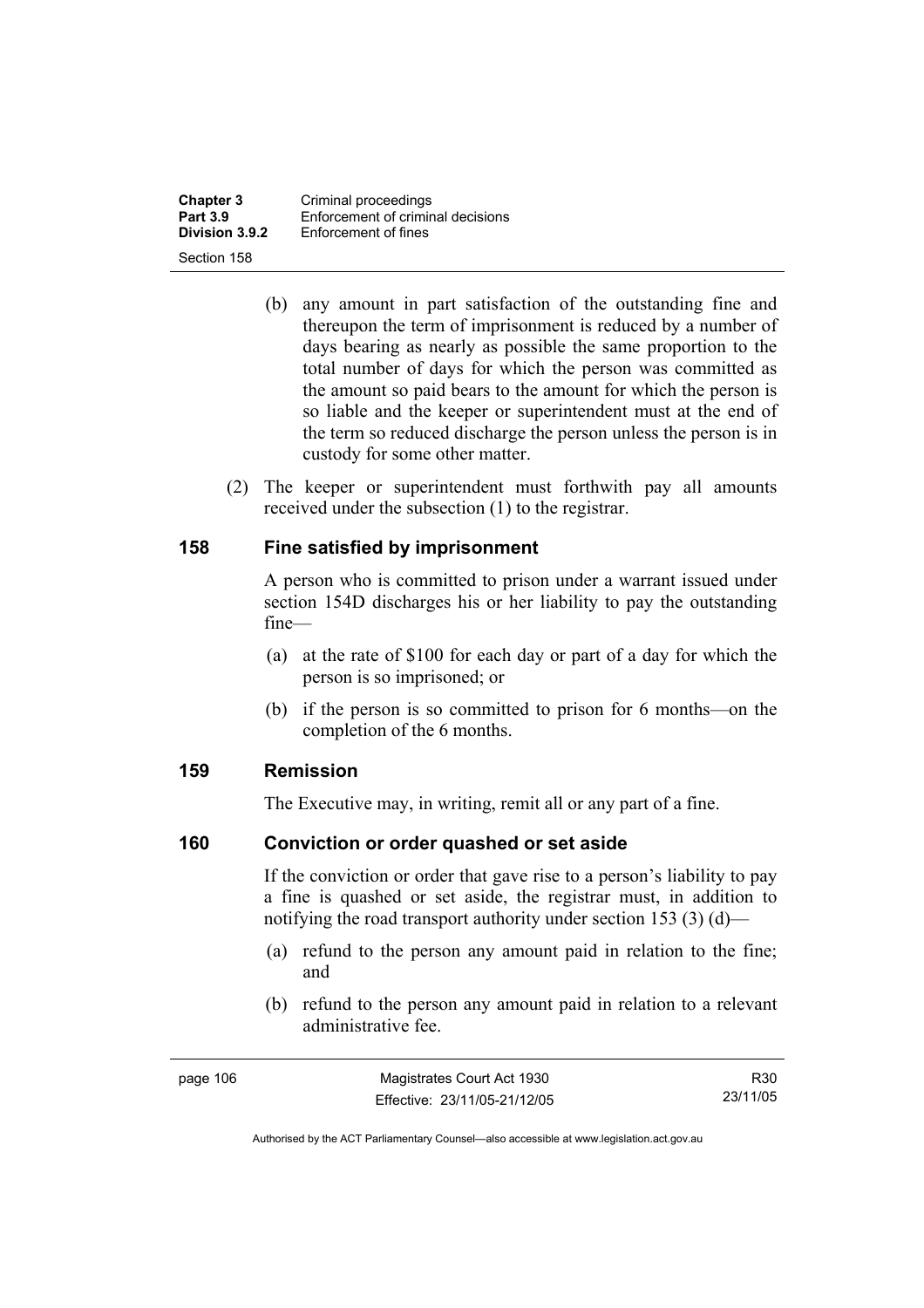### Section 161

#### **161 Other enforcement provisions not affected**

This division shall not be taken to affect the operation of any other law in force in the ACT that provides for the recovery or enforcement of a fine.

## **Division 3.9.3 Reciprocal enforcement of fines against bodies corporate**

#### **166A Definitions for div 3.9.3**

In this division:

*conviction* means a conviction or order entered or made by a court in the exercise of summary jurisdiction in a proceeding for an offence.

*fine* includes—

- (a) a financial penalty, financial forfeiture and financial compensation; and
- (b) fees, charges and costs payable by a body corporate under an order made in a proceeding in which a conviction was entered in relation to the body corporate.

*reciprocating court* means a court declared under section 166B to be a reciprocating court.

*relevant officer*, in relation to a reciprocating court, means the registrar or other corresponding officer of the court.

*State* includes a Territory other than the Australian Capital Territory.

*territory fine* means a fine payable under a conviction of the court.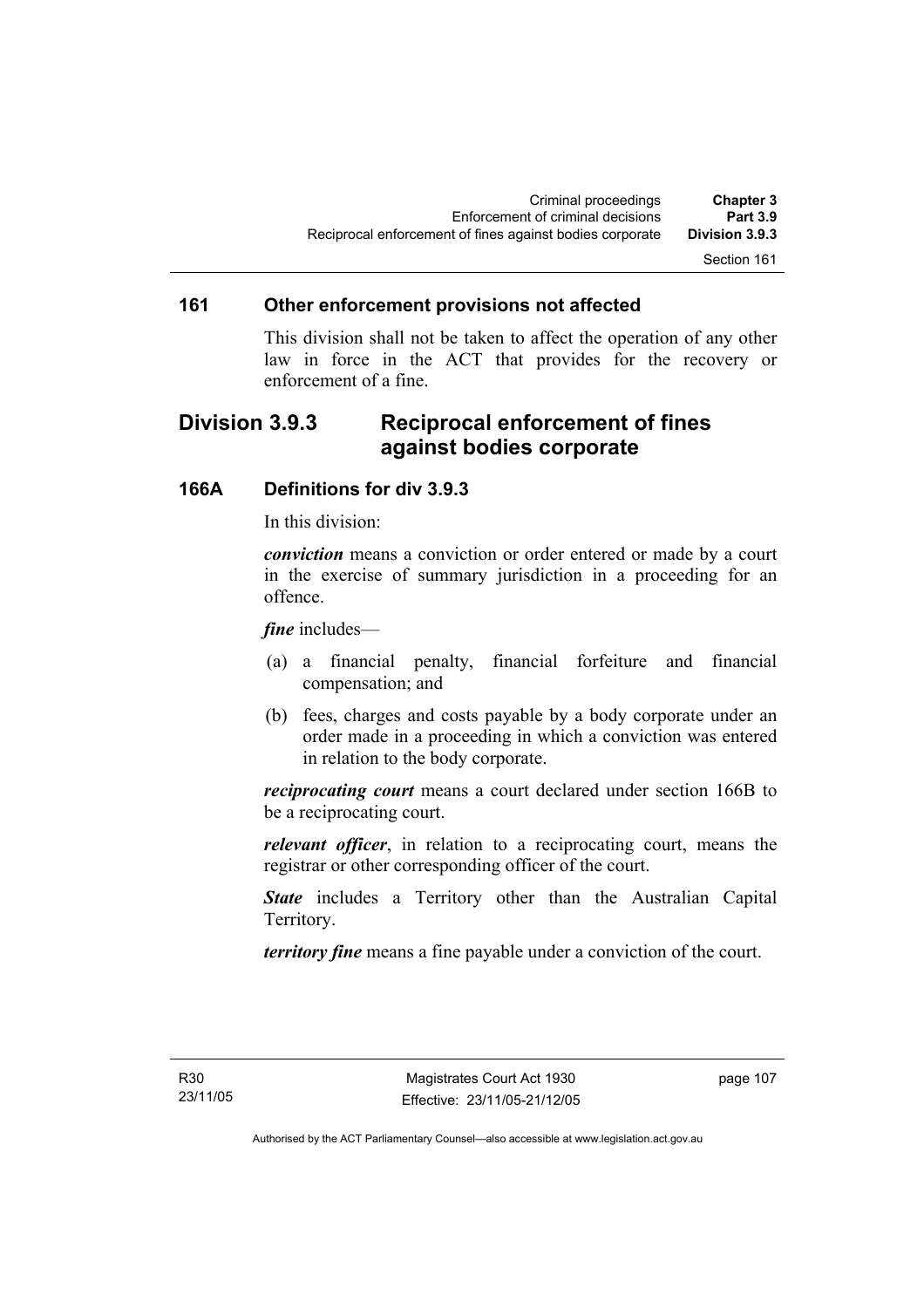| <b>Chapter 3</b>      | Criminal proceedings                                     |
|-----------------------|----------------------------------------------------------|
| <b>Part 3.9</b>       | Enforcement of criminal decisions                        |
| <b>Division 3.9.3</b> | Reciprocal enforcement of fines against bodies corporate |
| Section 166B          |                                                          |

### **166B Declarations relating to reciprocating courts**

- (1) If a State has laws providing for the enforcement in the State of a territory fine against a body corporate, the Attorney-General may, in writing, declare a court of summary jurisdiction in the State to be a reciprocating court.
- (2) A declaration is a notifiable instrument.

*Note* A notifiable instrument must be notified under the Legislation Act.

## **166C Enforcement of fine**

- $(1)$  If—
	- (a) a fine is payable by a body corporate under a conviction of a reciprocating court; and
	- (b) the registrar receives a written request from the relevant officer of the reciprocating court for the enforcement of the conviction accompanied by—
		- (i) a copy, certified by the relevant officer to be correct, of the conviction; and
		- (ii) a certificate signed by the relevant officer stating the amount of the fine that remains unpaid;

the registrar must register the conviction by filing in the court the certified copy of the conviction and noting the date of the registration on the copy.

- (2) On the registration of a conviction under subsection  $(1)$ 
	- (a) the conviction is taken, for this part, to be a conviction of the court adjudging payment of a fine by the body corporate in the amount stated as unpaid in the certificate mentioned in subsection  $(1)$  (b); and
	- (b) the registrar must issue a writ of execution for the purpose of recovering the amount mentioned in paragraph (a); and

| page 108 | Magistrates Court Act 1930   | R30      |
|----------|------------------------------|----------|
|          | Effective: 23/11/05-21/12/05 | 23/11/05 |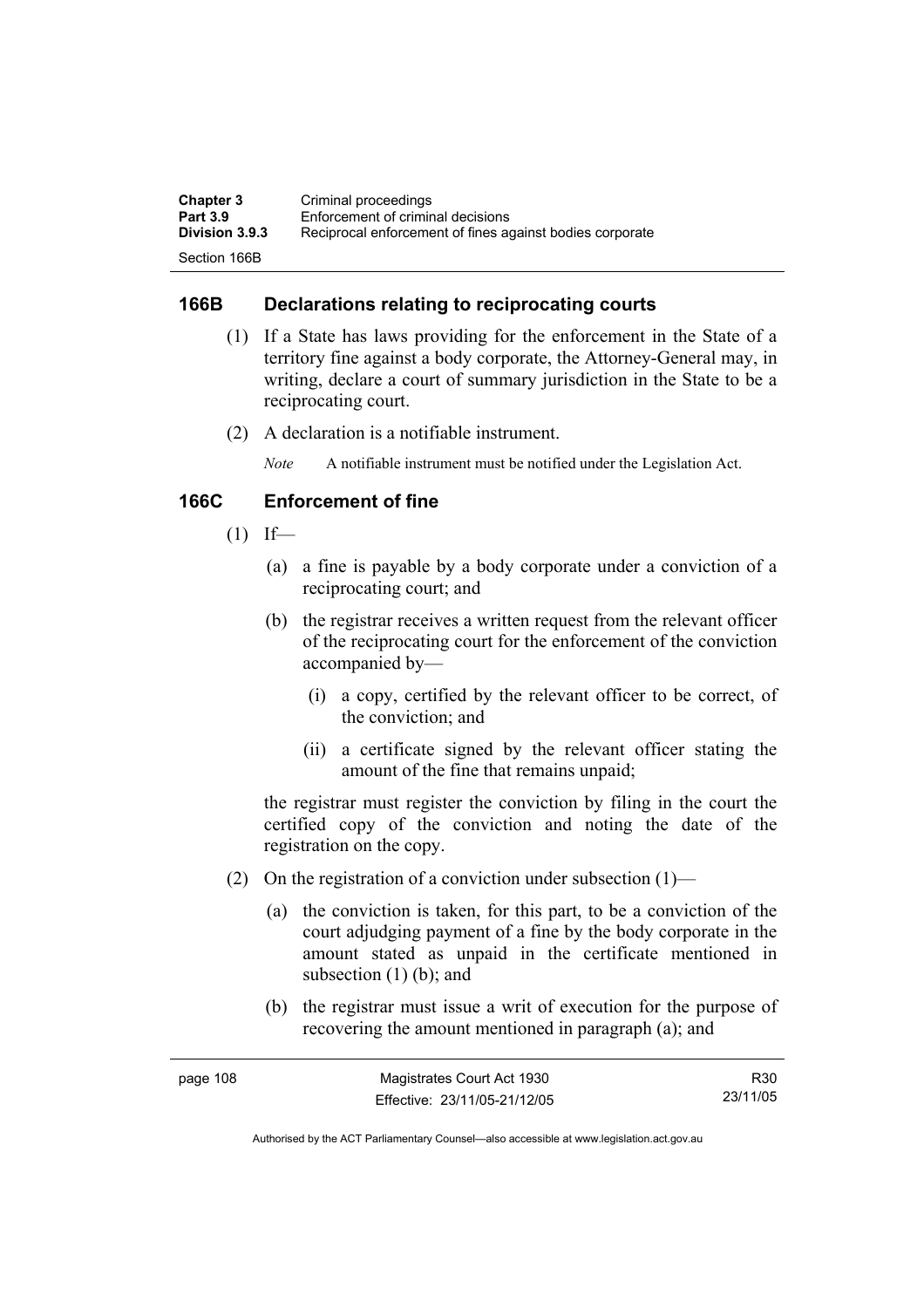- (c) subject to this section, this Act and the rules applying to civil proceedings in the Magistrates Court apply in relation to a writ issued under paragraph (b) as if the writ had been issued in relation to a conviction of the court.
- (3) If a request is made under this section in relation to a fine payable under a conviction of a reciprocating court and the registrar later receives a notification from the relevant officer of the reciprocating court of payment of an amount in satisfaction in whole or part of the amount of the fine, the registrar must note the particulars of the payment on the certified copy of the conviction filed in the court.
- $(4)$  If—
	- (a) a writ is issued under subsection (2) in relation to a fine; and
	- (b) before execution, the registrar receives a notification mentioned in subsection (3) in relation to the fine;

the registrar must arrange for the return of the writ.

- (5) On the return of the writ, the registrar must—
	- (a) if the amount of the fine has been paid in full—withdraw the writ; or
	- (b) if part of the amount of the fine remains unpaid—amend the writ to show the amount still unpaid.
- (6) If a writ is amended under subsection (4), the writ must be enforced in relation to the amount of the fine for the time being shown in the writ as unpaid.
- (7) If an amount of money is paid to the registrar in satisfaction in whole or in part of a fine payable under a conviction registered under subsection (1), the registrar must remit the amount to the relevant officer of the reciprocating court by which the conviction was entered.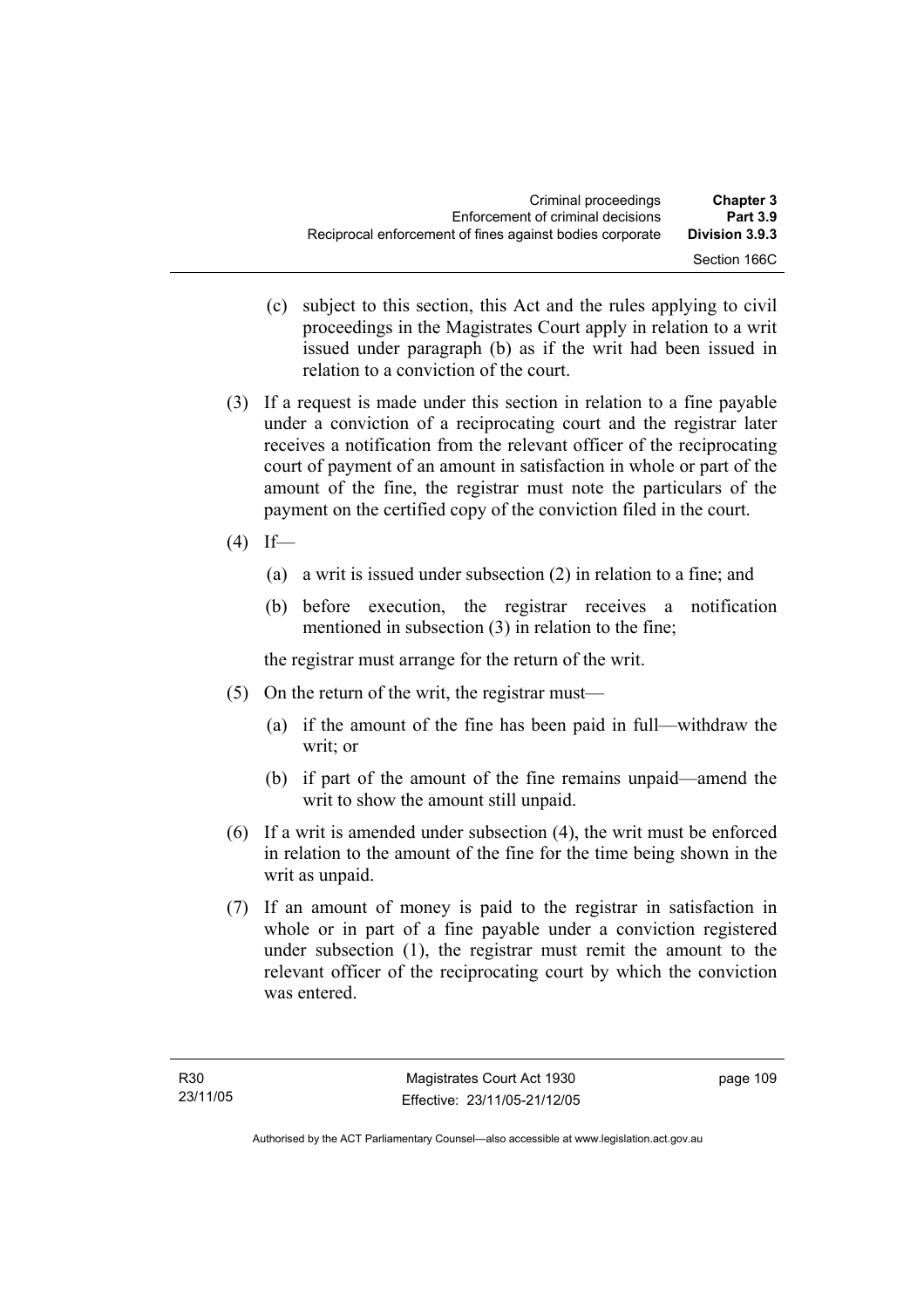| <b>Chapter 3</b> | Criminal proceedings                               |
|------------------|----------------------------------------------------|
| <b>Part 3.9</b>  | Enforcement of criminal decisions                  |
| Division 3.9.4   | Enforcement of criminal decisions—other provisions |
| Section 166D     |                                                    |

 (8) For this section, a document that purports to have been signed by the relevant officer of a reciprocating court is taken to have been so signed unless the contrary is proved.

### **166D Effect of enforcement by reciprocating court**

An amount received by the registrar from a reciprocating court in satisfaction in whole or in part of a territory fine must be applied by the registrar as if the amount had been paid to the registrar by the body corporate by which the fine was payable in satisfaction in whole or in part of the fine.

### **166E Registrar to notify payment of territory fine**

 $If$ <sub> $\equiv$ </sub>

- (a) a conviction of the court under which a fine is payable is registered by the relevant officer of a reciprocating court; and
- (b) an amount is received by the registrar in satisfaction in whole or in part of the fine;

the registrar must, as soon as practicable, notify the relevant officer of the amount of that payment.

## **Division 3.9.4 Enforcement of criminal decisions other provisions**

#### **184 Enforcement of costs against informant**

If a court orders an informant in a criminal proceeding to pay costs to a defendant, the order operates as a judgment given or entered in relation to a claim for the payment of money and is enforceable accordingly.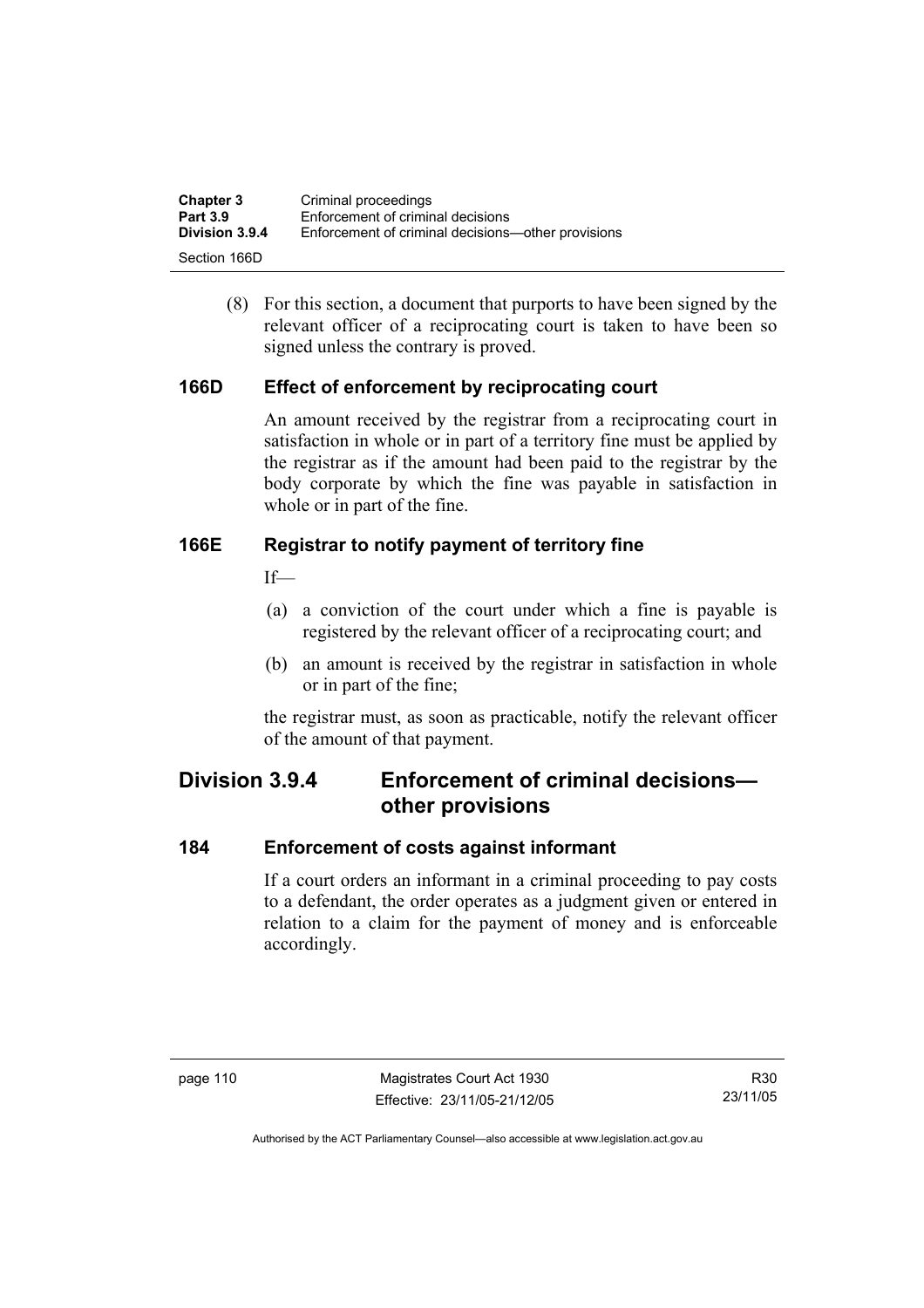#### Section 185

## **185 Committal to prison—orders not involving payment of amount**

- $(1)$  If—
	- (a) a conviction does not order the payment of any fine or penalty but orders that the defendant be imprisoned for his or her offence; or
	- (b) an order is not for the payment of an amount but for the doing of some other act and directs that, if the defendant fails to do the act, the defendant be imprisoned and the defendant fails to do the act;

the court or a magistrate may by warrant commit the defendant to prison there to be kept according to the terms of the conviction or order.

(2) In subsection  $(1)$  (b):

*order* does not include an order under the Crimes Act, section 350.

#### **186 Warrant of commitment to prison**

- (1) A warrant of commitment—
	- (a) must require the police officer or escort to whom it is directed to take the person named in the warrant to a prison mentioned in the warrant; and
	- (b) must require the person in charge of the prison to which the person is taken to imprison the person in accordance with the warrant.
- (2) A warrant of commitment in which the direction mentioned in subsection (1) (a) is given to all police officers or all escorts—
	- (a) is taken in that respect to be directed to each police officer, or each escort, respectively; and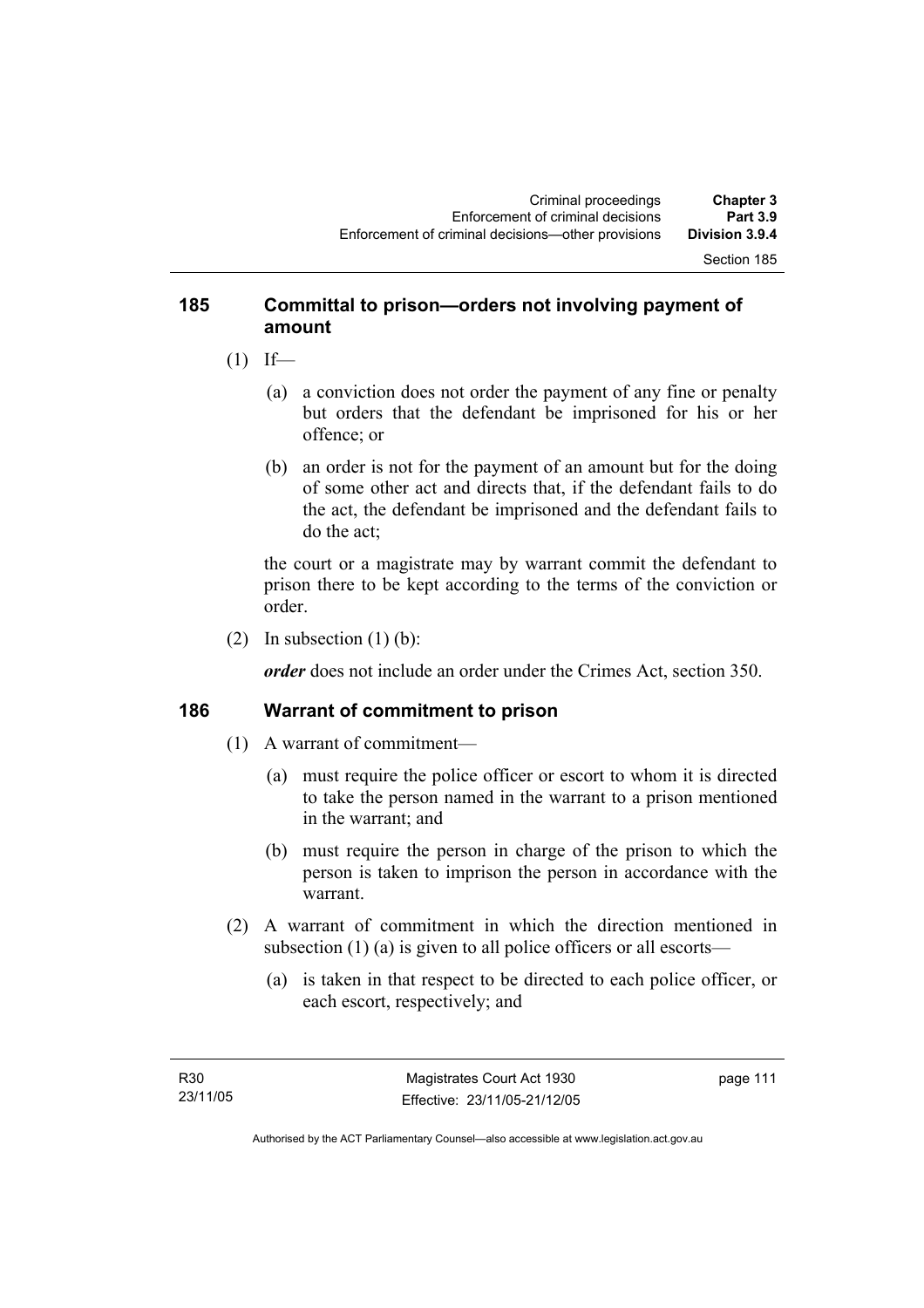| <b>Chapter 3</b> | Criminal proceedings                               |
|------------------|----------------------------------------------------|
| <b>Part 3.9</b>  | Enforcement of criminal decisions                  |
| Division 3.9.4   | Enforcement of criminal decisions—other provisions |
| Section 187      |                                                    |

- (b) may be executed in that respect by any police officer, or any escort, respectively.
- (3) On the arrival at the prison of the person named in the warrant, the person in charge of the prison or a person authorised by that person—
	- (a) must sign the receipt on the warrant for the person; and
	- (b) must complete the report on the warrant about the person's apparent physical condition and state of health.

#### **187 Warrant of commitment if defendant already in prison**

- (1) If by any conviction or order it is adjudged that the defendant be imprisoned and the defendant is then undergoing imprisonment on a conviction for another offence, the warrant of commitment in relation to the subsequent offence must be immediately given to the gaoler to whom it is directed.
- (2) The court or magistrate issuing the warrant of commitment may order by the warrant that the imprisonment for the subsequent offence is to begin at the end of the imprisonment that the defendant is then undergoing.

## **188 Mitigation of payment by court**

- (1) If in a case when either imprisonment or a fine is imposed there is prescribed a requirement for the defendant to enter into his or her recognisance and to find sureties for keeping the peace, or being of good behaviour, and observing some other condition, or to do any of such things, the court may dispense with the requirement or any part of it.
- (2) If the court has authority under any law in force in the ACT (other than this Act), whether past or future, to impose imprisonment for an offence punishable on summary conviction, and has no authority to impose a fine for that offence, it may notwithstanding, when

R30 23/11/05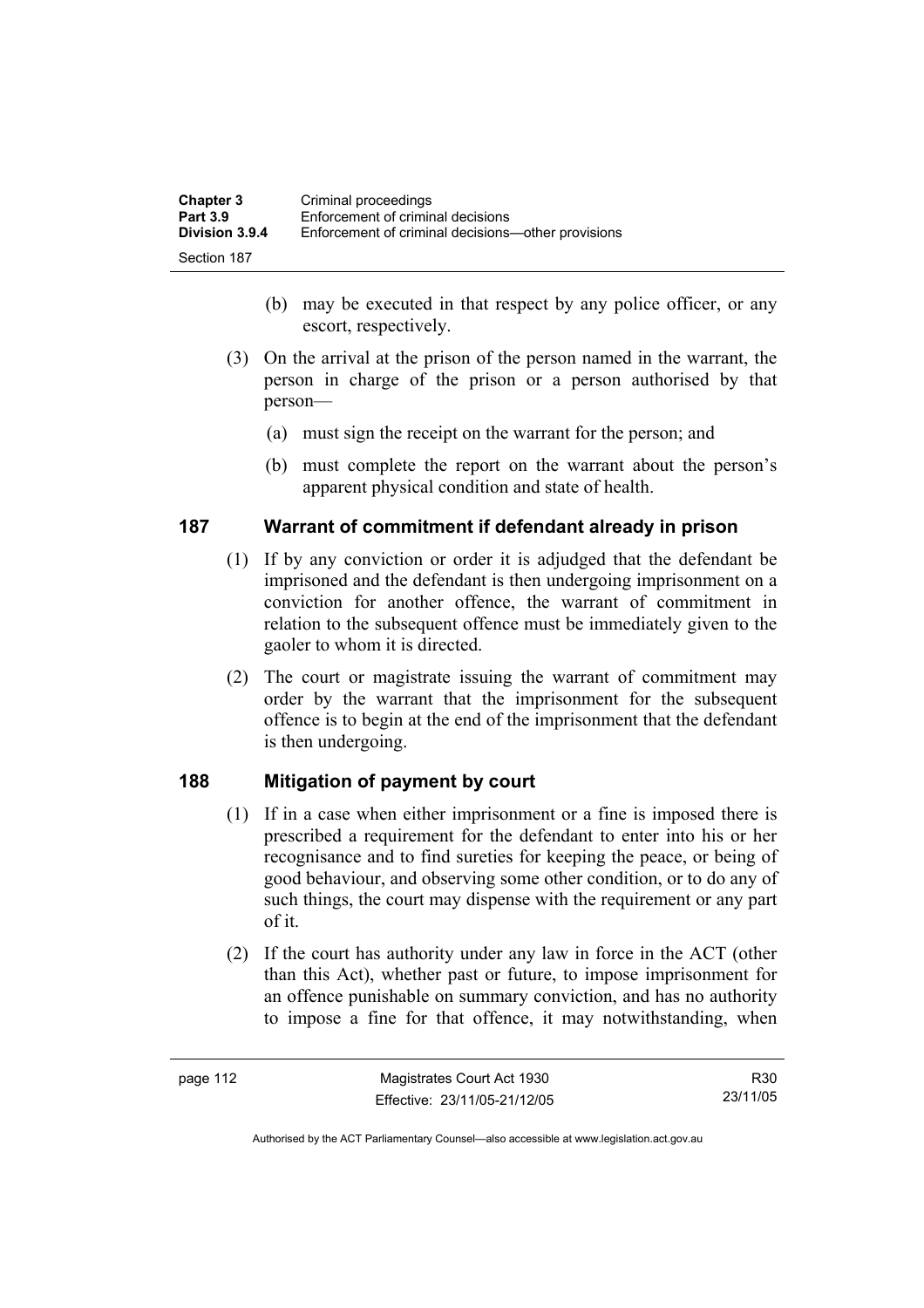adjudicating on that offence, if it considers that the justice of the case will be better met by a fine than by imprisonment, impose a penalty not exceeding 50 penalty units, and not being of such an amount as will subject the offender under the provisions of this Act in default of payment of the penalty, to any greater term of imprisonment than that to which the offender is liable under the law authorising the imprisonment.

## **191 Accounts to be kept of amounts received**

Every registrar, keeper of a gaol and superintendent of a remand centre must keep a true and exact account of all amounts received by him or her under or because of any conviction or order, showing the people from whom and the time when the amounts were received and to whom and when the amounts were paid.

Maximum penalty: 1 penalty unit.

## **193 Forfeited goods may be sold**

Except where otherwise provided, all forfeitures, not financial, that are incurred in relation to an offence triable by the court or that may be enforced by the court, may be sold or disposed of or dealt with in the way that the court directs, and the proceeds of the sale must be applied in a similar way as if the proceeds were a fine imposed under the Act, ordinance or law on which the proceeding for forfeiture is founded.

## **194 Warrant of commitment or writ of execution not void for form only**

A warrant of commitment or writ of execution must not be held void only because of any defect or error in it if there is a conviction or order that is good and valid or that may be amended and made good and valid under this Act to sustain it.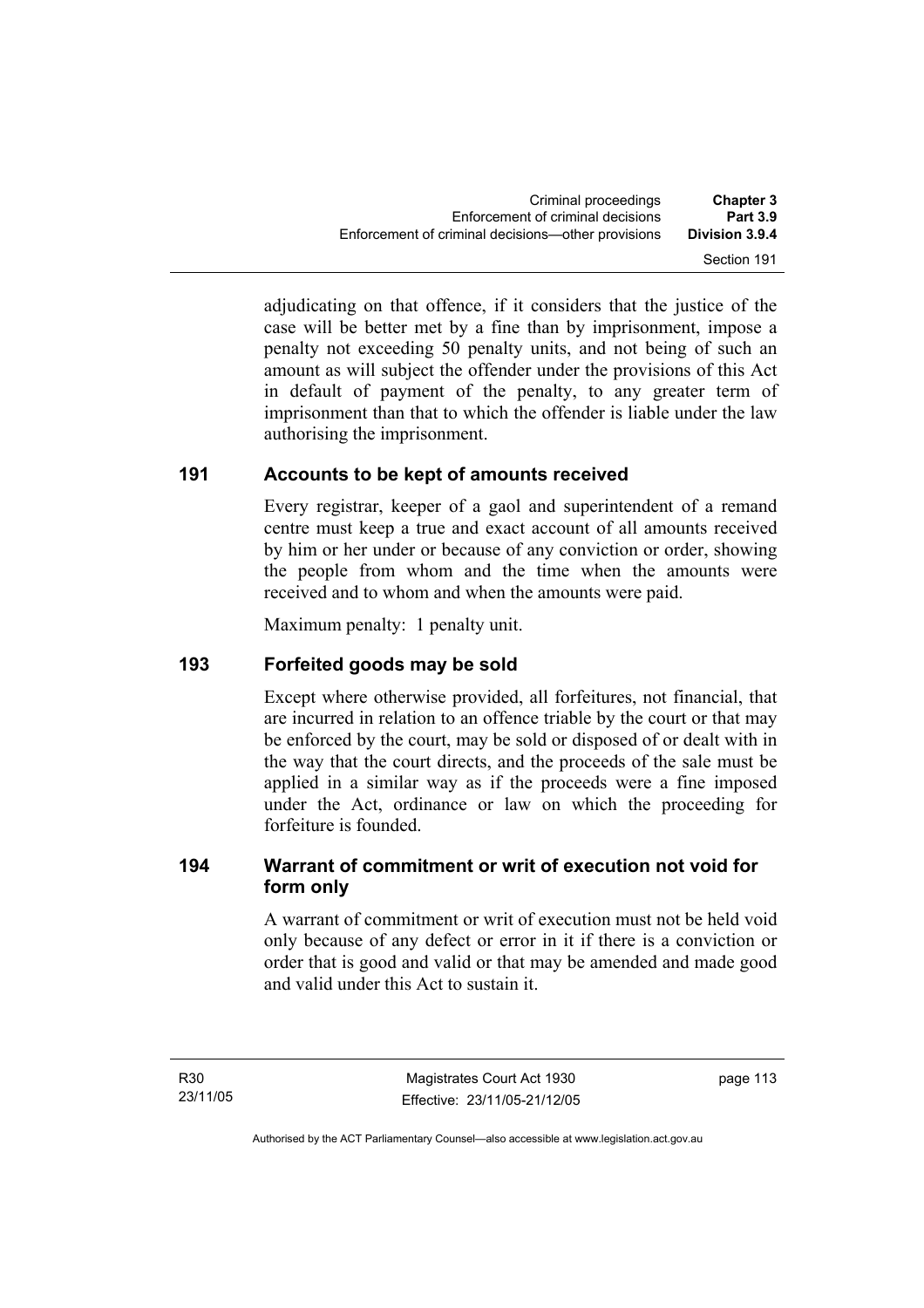| <b>Chapter 3</b>      | Criminal proceedings                               |
|-----------------------|----------------------------------------------------|
| <b>Part 3.9</b>       | Enforcement of criminal decisions                  |
| <b>Division 3.9.4</b> | Enforcement of criminal decisions—other provisions |
| Section 195           |                                                    |

## **195 Convictions etc to be given to Supreme Court registrar**

- (1) This section applies if a person is convicted of an indictable offence by the court or an information in relation to an indictable offence is dismissed by the court.
- (2) The court must immediately give the registrar of the Supreme Court a copy of the conviction and recognisances or a copy of the certificate of dismissal (if any).
- (3) The court must keep a conviction and dismissal book and record each conviction or dismissal in it.

page 114 Magistrates Court Act 1930 Effective: 23/11/05-21/12/05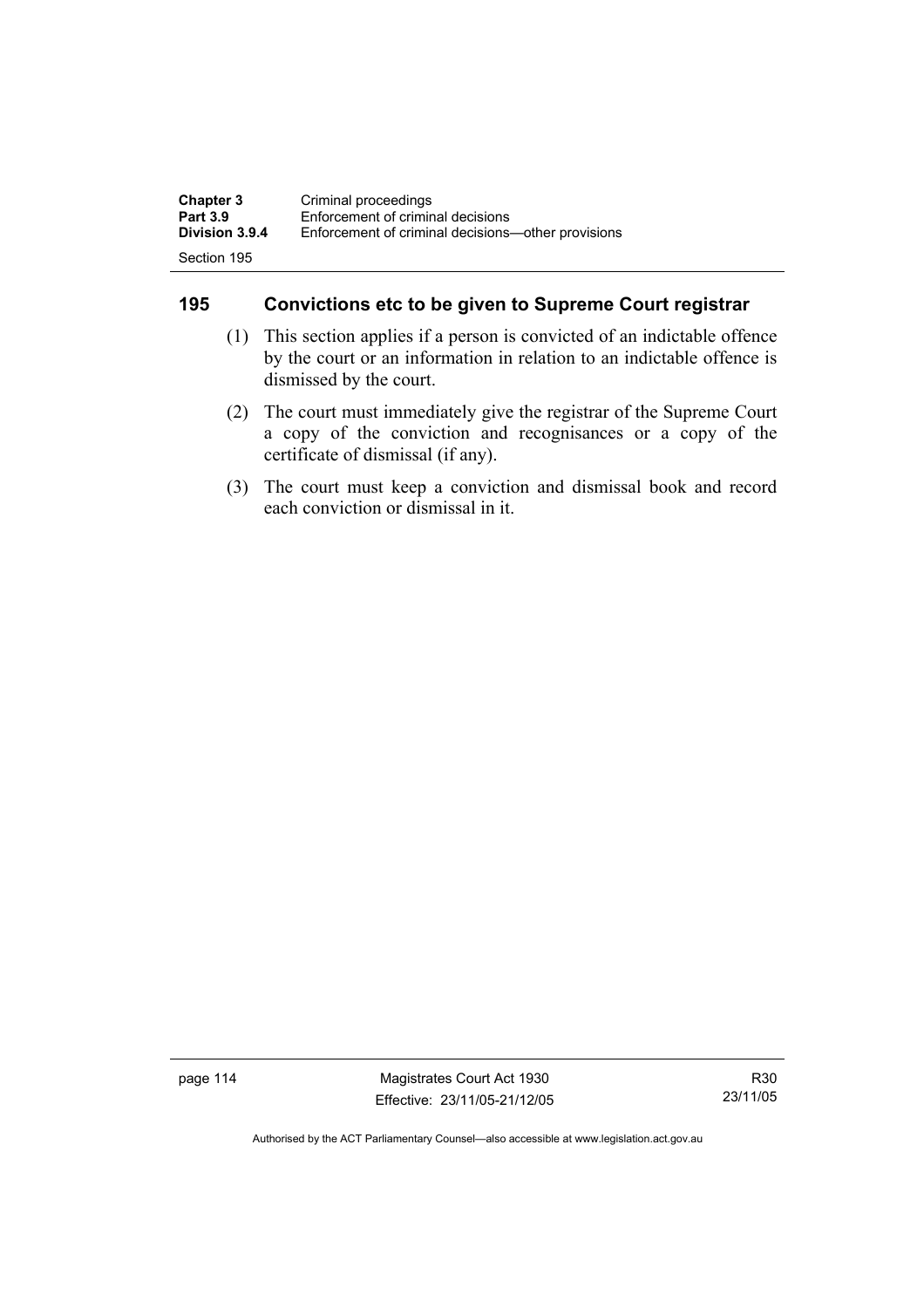#### Section 207

# **Part 3.10 Criminal appeals**

## **Division 3.10.1 Criminal appeals—jurisdiction of Supreme Court**

### **207 Jurisdiction of Supreme Court**

- (1) The appellate jurisdiction of the Supreme Court in relation to decisions of the Magistrates Court under this Act (other than chapter 4 (Civil proceedings)) extends to the hearing and deciding of the following appeals and to no others:
	- (a) appeals to which division 3.10.2 (Appeals in criminal matters) applies;
	- (b) reference appeals under division 3.10.2A (Reference appeals in criminal matters);
	- (c) appeals from decisions of the Magistrates Court by way of orders to review under division 3.10.3 (Orders to review in criminal matters).
- (2) This part does not limit the operation of any other Act that makes provisions in relation to the appellate jurisdiction of the Supreme Court.

## **Division 3.10.2 Appeals in criminal matters**

#### **208 Appeals to which div 3.10.2 applies**

- (1) Each of the following appeals is an appeal to which this division applies:
	- (a) an appeal by any of the following from a decision of the Magistrates Court under the Crimes Act, section 315A (2)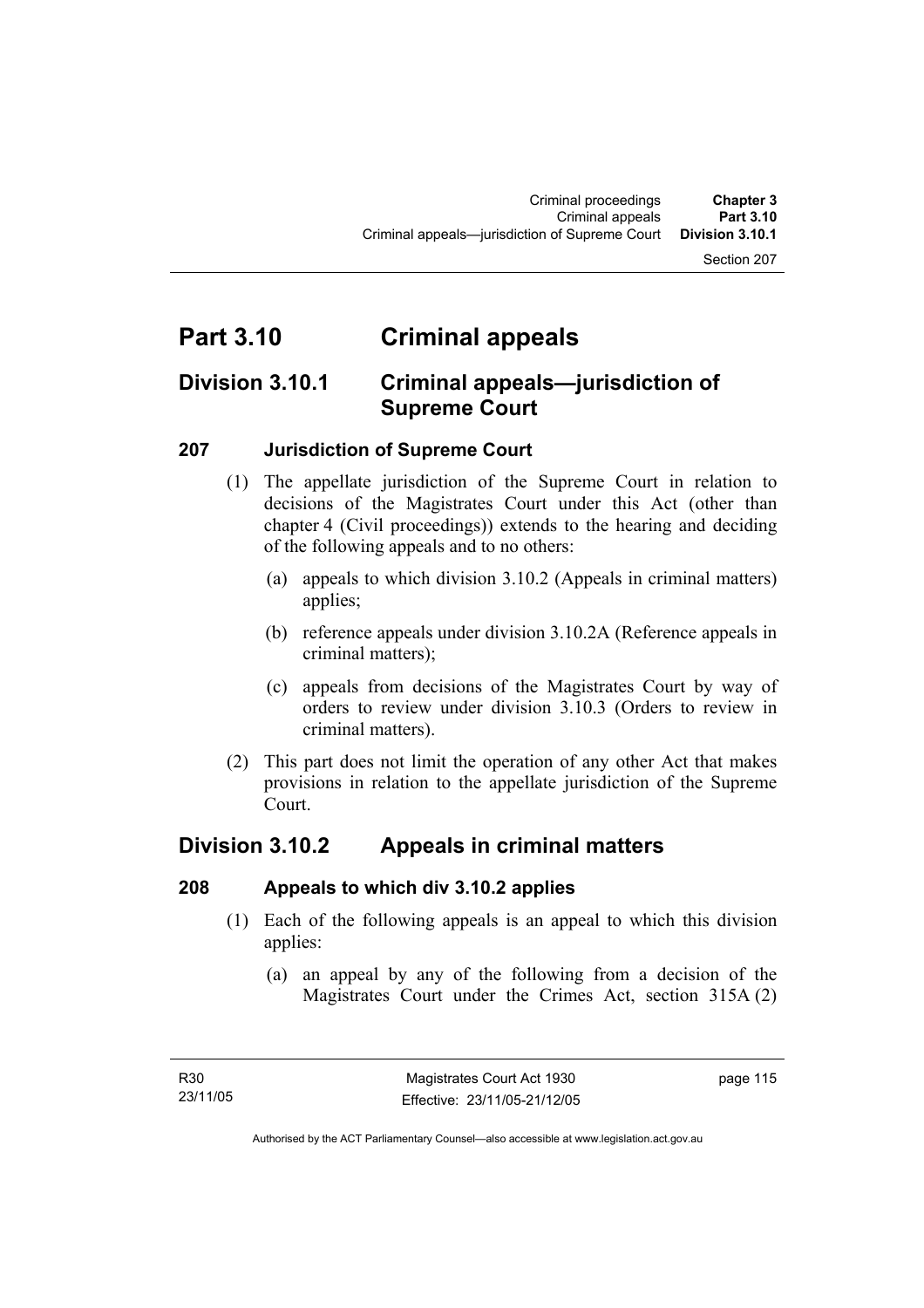**Chapter 3** Criminal proceedings **Part 3.10 Criminal appeals**<br>**Division 3.10.2** Appeals in crimin **Division 3.10.2** Appeals in criminal matters Section 208

> or (3) (Investigation into fitness to plead) or section 315D (7) (Person found temporarily unfit to plead):

- (i) the person whose fitness to plead was decided;
- (ii) anyone who appeared at the proceeding in which the decision was made;
- (iii) anyone else with the leave of the court;
- (b) an appeal, by the person convicted, from a conviction for an offence dealt with by the Magistrates Court under this Act, part 3.6 (Proceedings for offences punishable summarily), part 3.7 (Service and pleading by post for certain offences) or section 290 (Contempt in face of court) or under the Crimes Act, section 375;
- (c) an appeal, by the person against whom the order is made, from an order made under this Act, section 113 or section 114 in a proceeding dealt with by the Magistrates Court under this Act, part 3.6 or under the Crimes Act, section 375;
- (d) an appeal from a sentence or penalty imposed by the Magistrates Court by a person convicted of an offence dealt with by that court under this Act, section 90A, section 290, part 3.6 or part 3.7, or under the Crimes Act, section 375, whether or not the person appeals against the conviction in relation to which the sentence or penalty was imposed;
- (e) an appeal, by the person charged, from a decision of the Magistrates Court made under—
	- (i) the Crimes Act, section 402 (1); or
	- (ii) the Crimes Act, section 402 (3); or
	- (iii) the Crimes Act, section 403 (1); or
	- (iv) the Crimes Act, section  $407(7)$  (b);

page 116 Magistrates Court Act 1930 Effective: 23/11/05-21/12/05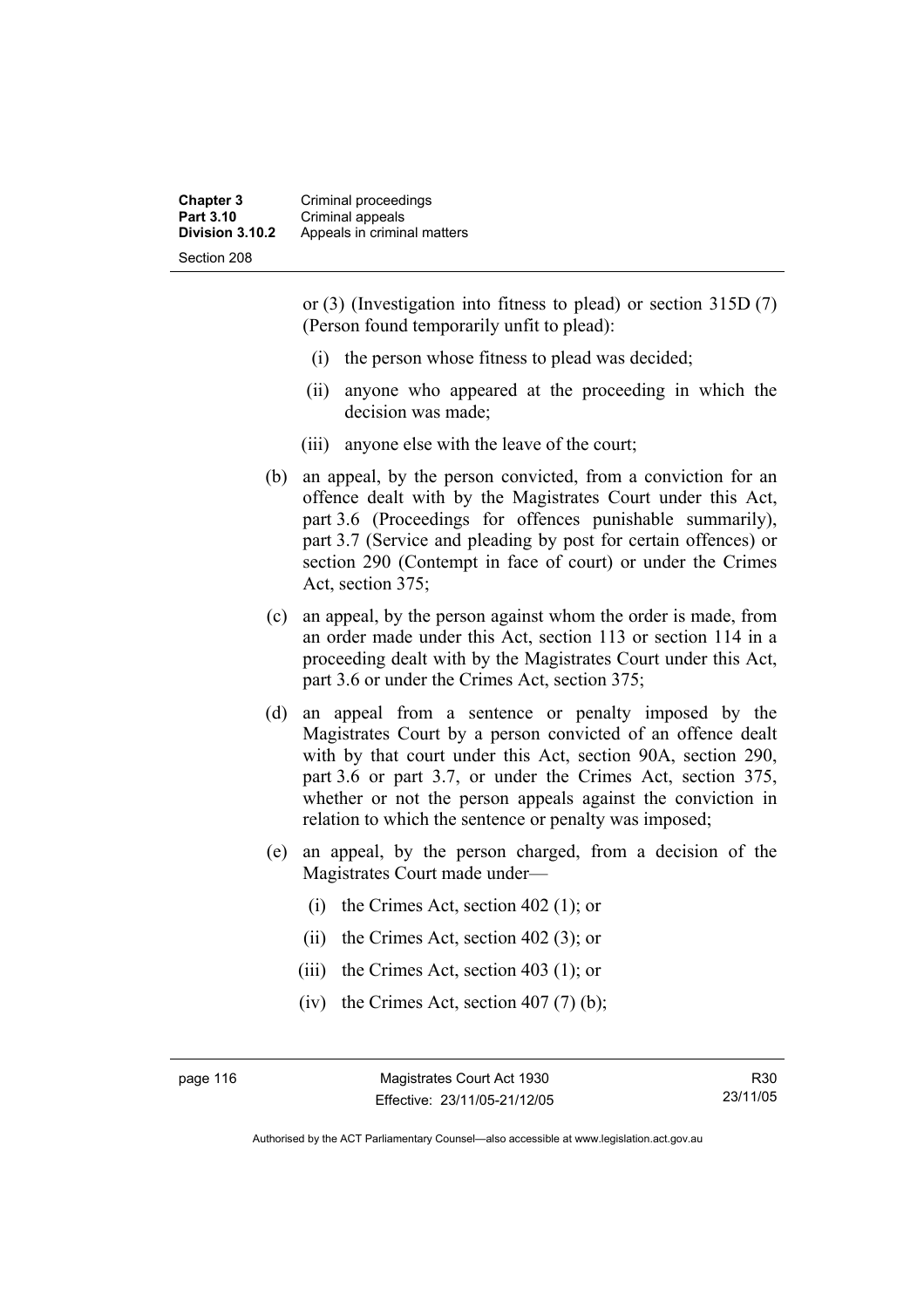- (f) an appeal, by a person who has given a recognisance under the Crimes Act, section 402 or section 403 or by his or her surety, from a decision of the Magistrates Court on an application made under that Act, section 405 to that court.
- (3) Subsection (1) does not affect any power that the Supreme Court has, apart from this Act, to grant bail or to vary the conditions of bail.

## **209 Institution of appeal**

- (1) An appeal must be instituted by the appellant filing a notice of appeal in the office of the registrar of the Supreme Court within the period of 28 days after the conviction was entered, the order or decision was made or the sentence or penalty imposed, or within any further time the Supreme Court allows.
- (2) As soon as practicable after instituting the appeal, the appellant must—
	- (a) file a copy of the notice of appeal with the Magistrates Court; and
	- (b) serve a copy of the notice of appeal on—
		- (i) for an appeal mentioned in section  $208(1)$  (aa)—each other person mentioned in that paragraph; and
		- (ii) for any other appeal—the informant.

## **210 Substituted service of notice of appeal**

 (1) If it appears to the Supreme Court, on an application made for an order under this section, that personal service of a notice of appeal under section 209 on a person on whom it is required to be served cannot be effected, the Supreme Court may make the order for substituted or other service the Supreme Court considers just.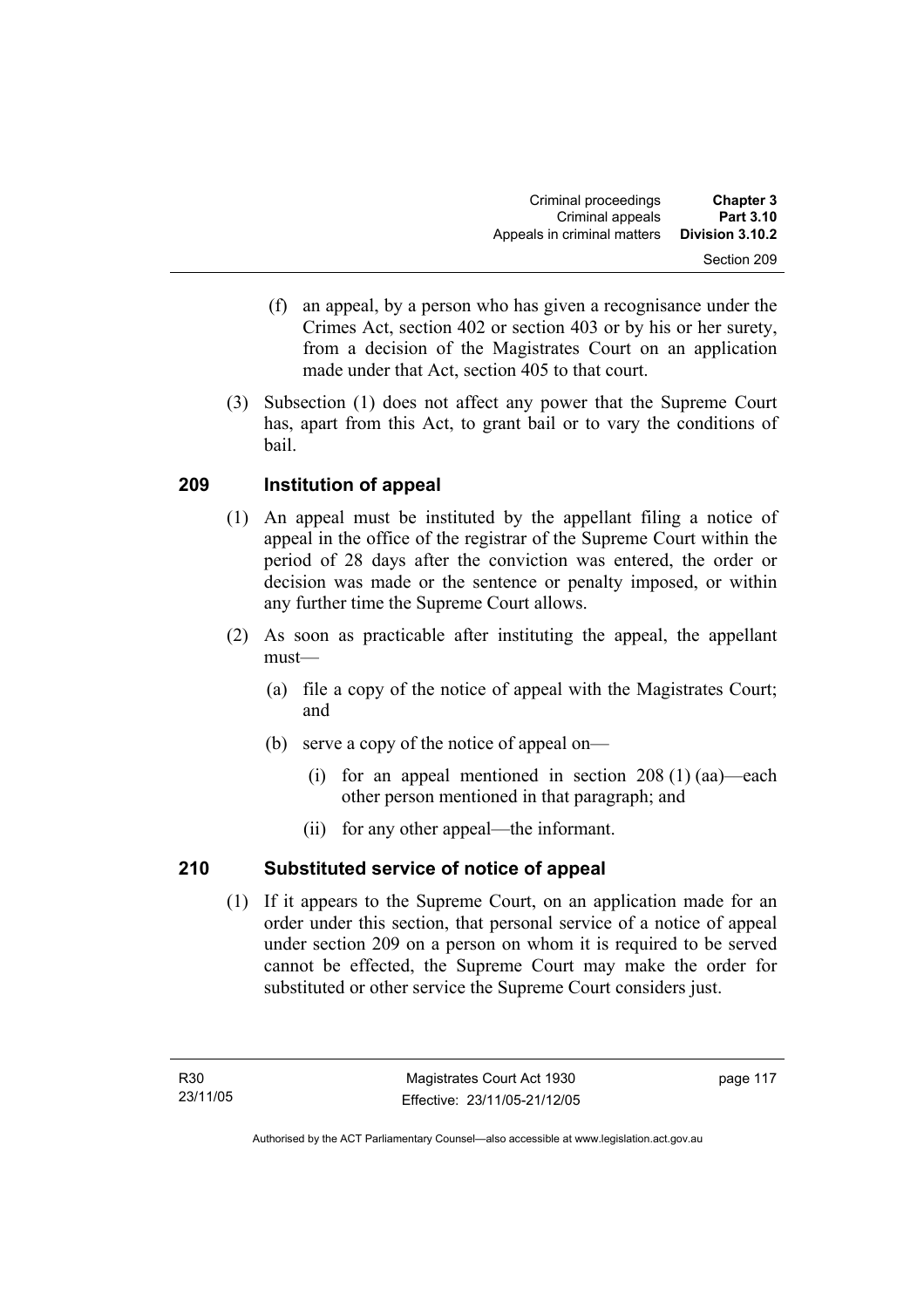| <b>Chapter 3</b> | Criminal proceedings        |
|------------------|-----------------------------|
| Part 3.10        | Criminal appeals            |
| Division 3.10.2  | Appeals in criminal matters |
| Section 214      |                             |

- (2) The Supreme Court may, on an application made for an order under this subsection, dispense with service of a notice of appeal if the court considers it necessary or expedient to do so.
- (3) An order under subsection (2) may be made subject to the conditions (if any) the Supreme Court considers appropriate.

#### **214 Appeals in cases other than civil cases**

- (1) This section applies to an appeal mentioned in section 208 (Appeals to which div 3.10.2 applies).
- (2) In an appeal to which this section applies, the Supreme Court must have regard to the evidence given in the proceeding out of which the appeal arose, and has power to draw inferences of fact.
- (3) In an appeal to which this section applies, the Supreme Court must—
	- (a) if it considers it necessary or expedient to do so in the interests of justice—
		- (i) order the production of a document or anything else that was an exhibit in, or was otherwise connected with, the proceeding out of which the appeal arose and that appears to it to be necessary to produce for deciding the appeal; and
		- (ii) order any person who was, or would have been if the person had been called, a compellable witness in the proceeding to attend for examination before the Supreme Court; and
		- (iii) receive the evidence, if tendered, of any witness; and
	- (b) receive evidence with the consent of the parties to the appeal.
- (4) If evidence is tendered in an appeal to which this section applies, the Supreme Court must, unless satisfied that the evidence would not afford any ground for allowing the appeal, receive the evidence if—

| page 118 | Magistrates Court Act 1930   | R30      |
|----------|------------------------------|----------|
|          | Effective: 23/11/05-21/12/05 | 23/11/05 |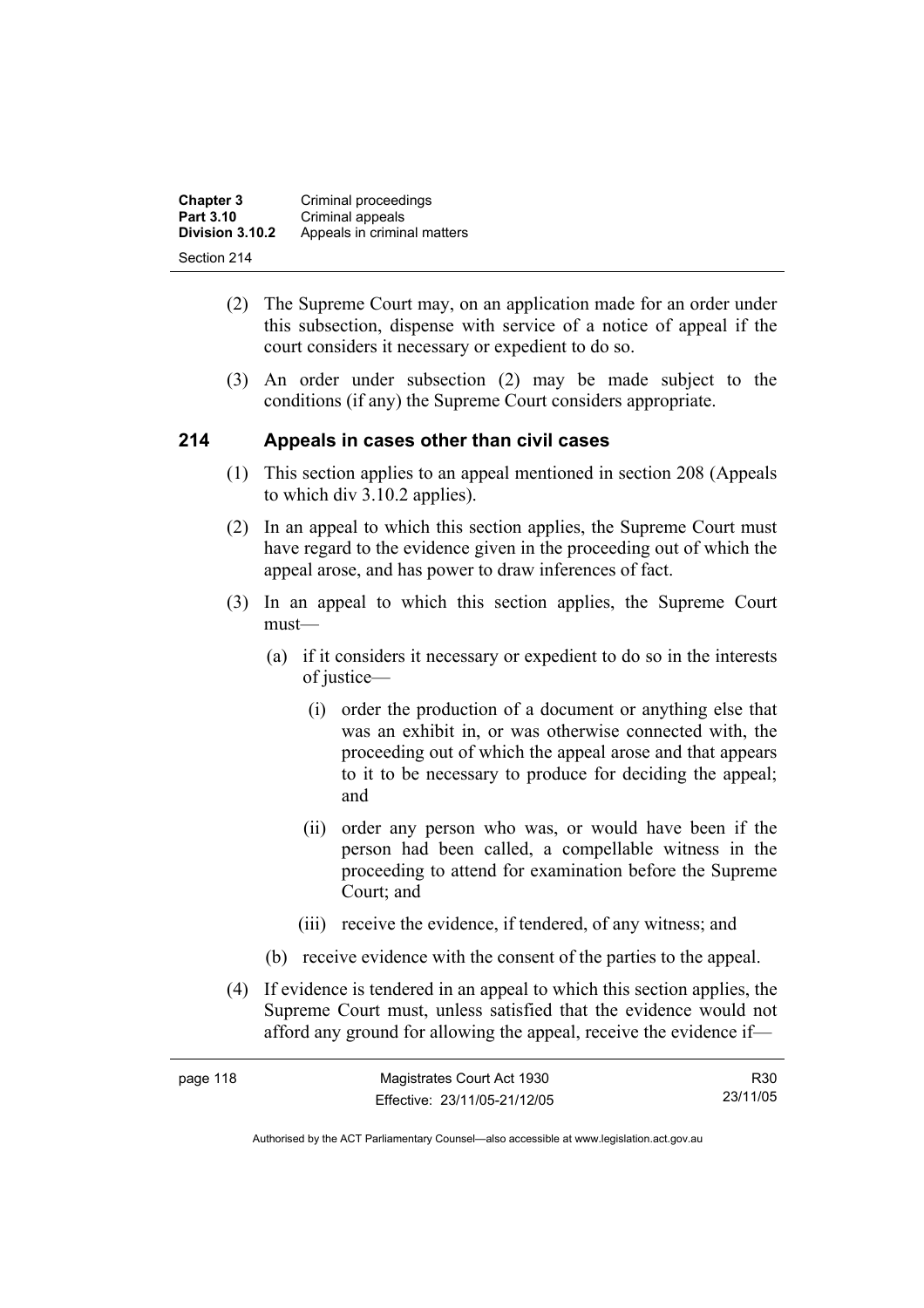- (a) it appears to the Supreme Court that the evidence is likely to be credible and would have been admissible in the proceeding out of the which the appeal arose on an issue relevant to the appeal; and
- (b) the Supreme Court is satisfied that the evidence was not adduced in the proceeding and there is a reasonable explanation for the failure to adduce it.

## **216 Stay of execution pending appeal in certain cases**

- (1) If an appeal to which this division applies has been duly instituted, the enforcement or execution of the decision, conviction, order, sentence or penalty appealed from is stayed until the appeal is concluded or is abandoned or discontinued and, if the appellant is in custody, the appellant may, if not detained for any other cause, be granted bail in accordance with the *Bail Act 1992*.
- (2) If the appellant in custody in relation to whom the enforcement or execution of a conviction is stayed—
	- (a) is not granted bail under the *Bail Act 1992*; or
	- (b) is not detained for any other cause;

the court or a magistrate may, by warrant, commit the person to a remand centre.

## **218 Orders by Supreme Court on appeals**

- (1) On an appeal to which this division applies, the Supreme Court may—
	- (a) confirm, reverse or vary the conviction, order, sentence, penalty or decision appealed from; or
	- (b) give the judgment, or make the order, that, in all the circumstances, it considers appropriate, or refuse to make an order; or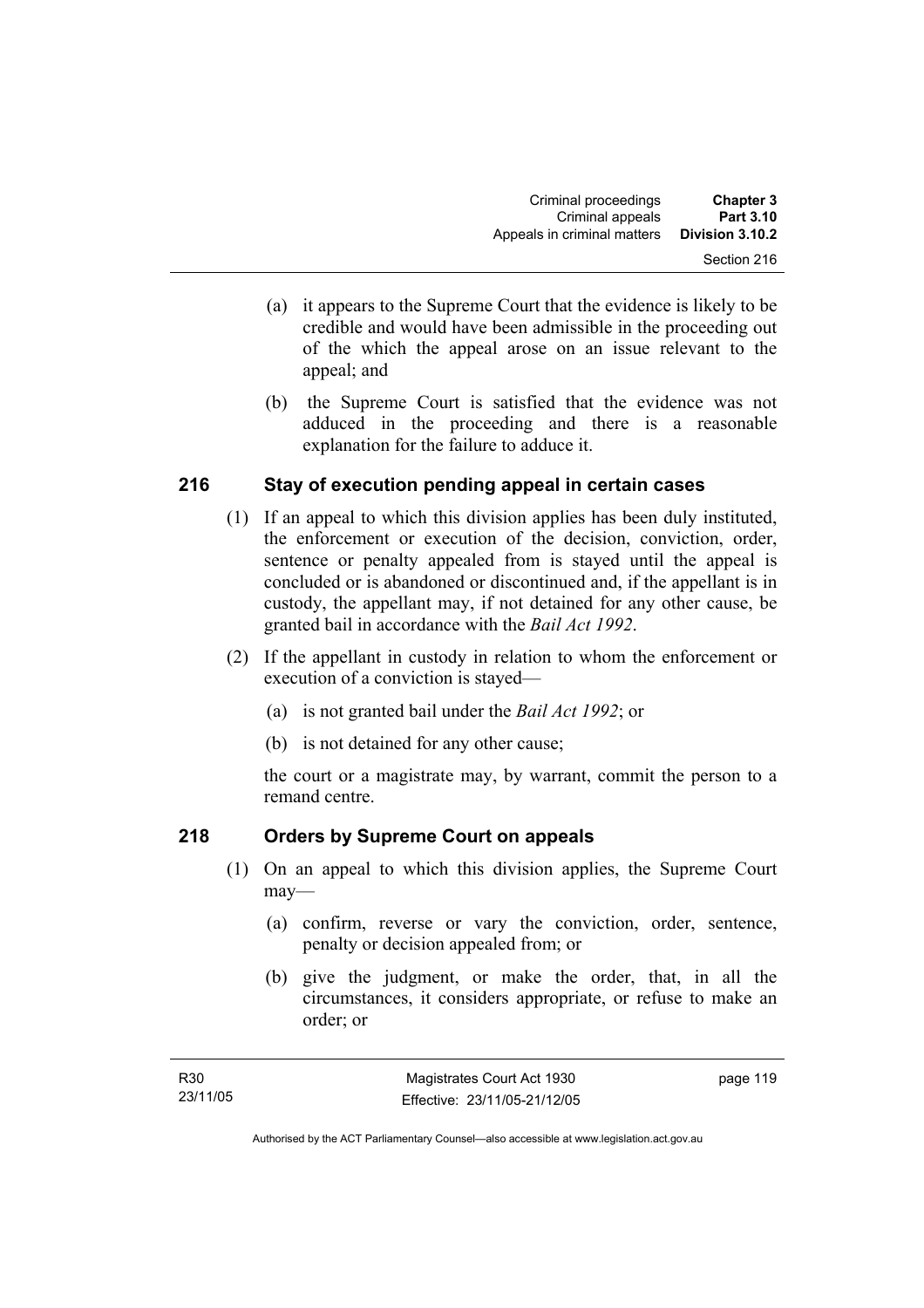| <b>Chapter 3</b> | Criminal proceedings                  |
|------------------|---------------------------------------|
| <b>Part 3.10</b> | Criminal appeals                      |
| <b>Division</b>  | Reference appeals in criminal matters |
| Section 219      |                                       |

- (c) set aside the conviction, order, sentence, penalty or decision appealed from, in whole or in part, and remit the proceeding to the Magistrates Court for further hearing and decision, subject to the directions the Supreme Court considers appropriate.
- (2) A judgment or order of the Supreme Court under subsection (1) (a) or (b) has effect as if it were a decision of the Magistrates Court and may be enforced by the Magistrates Court accordingly.

## **219 Barring right of appeal under div 3.10.2 if order to review granted**

- (1) If an order nisi to review a decision of the Magistrates Court has been granted under division 3.10.3 (Orders to review in criminal matters) to a person entitled to appeal against that decision to the Supreme Court under this division, the person ceases to be entitled to appeal to the Supreme Court under this division.
- (2) If an order nisi to review a decision of the Magistrates Court is granted under division 3.10.3 to a person after the person has instituted an appeal to the Supreme Court under this division against that decision, the appeal is taken to have been withdrawn.

## **Division 3.10.2A Reference appeals in criminal matters**

## **219A What is a reference appeal?**

In this division:

*reference appeal*—see section 219AB (2).

## **219AB Reference appeal following acquittal on indictment**

 (1) This section applies if a person has been tried on indictment in the Magistrates Court and acquitted in relation to all or part of the indictment.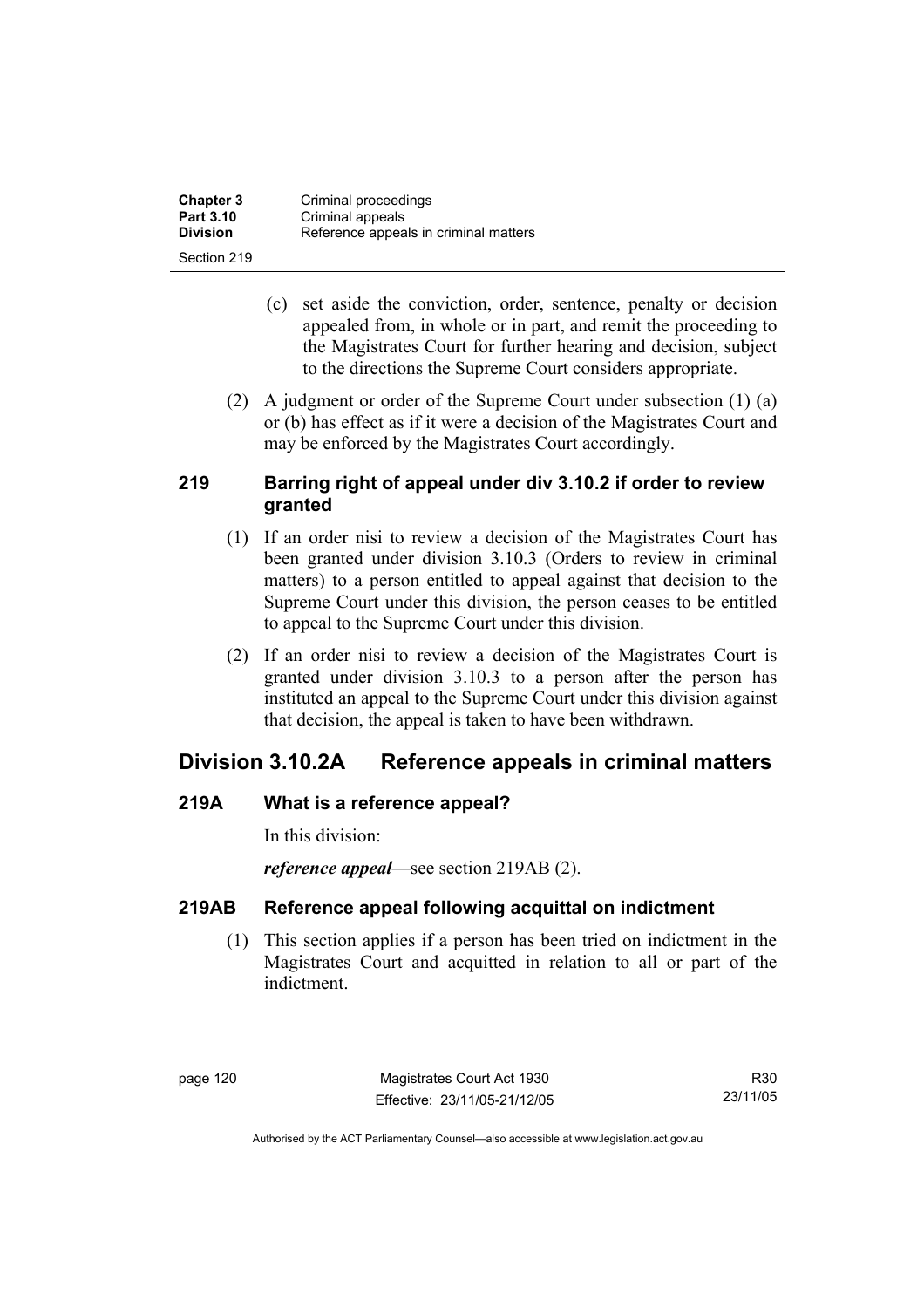| <b>Chapter 3</b> | Criminal proceedings                  |
|------------------|---------------------------------------|
| <b>Part 3.10</b> | Criminal appeals                      |
| <b>Division</b>  | Reference appeals in criminal matters |
| Section 219AC    |                                       |

- (2) The Supreme Court may, on application by the Attorney-General or director of public prosecutions (the *applicant*), hear and decide (by a *reference appeal*) any question of law arising at or in relation to the trial.
- (3) An application must be made within 6 weeks after the end of the trial, or within any longer period allowed by the Supreme Court.

## **219AC Who may be heard at reference appeal**

- (1) Each of the following people (each *interested party*) may be heard in a reference appeal:
	- (a) a person charged at the trial;
	- (b) a person who seeks to be heard, if the court is satisfied that the person has a sufficient interest in the appeal to be heard.
- (2) If an interested party is not represented in the appeal, the applicant must instruct counsel to argue the reference appeal on the party's behalf.
- (3) The reasonable costs of legal representation of an interested party are payable by the Territory.

## **219AD Reference appeal decision does not affect trial verdict**

The decision on a reference appeal does not invalidate or affect any verdict or decision given at the trial.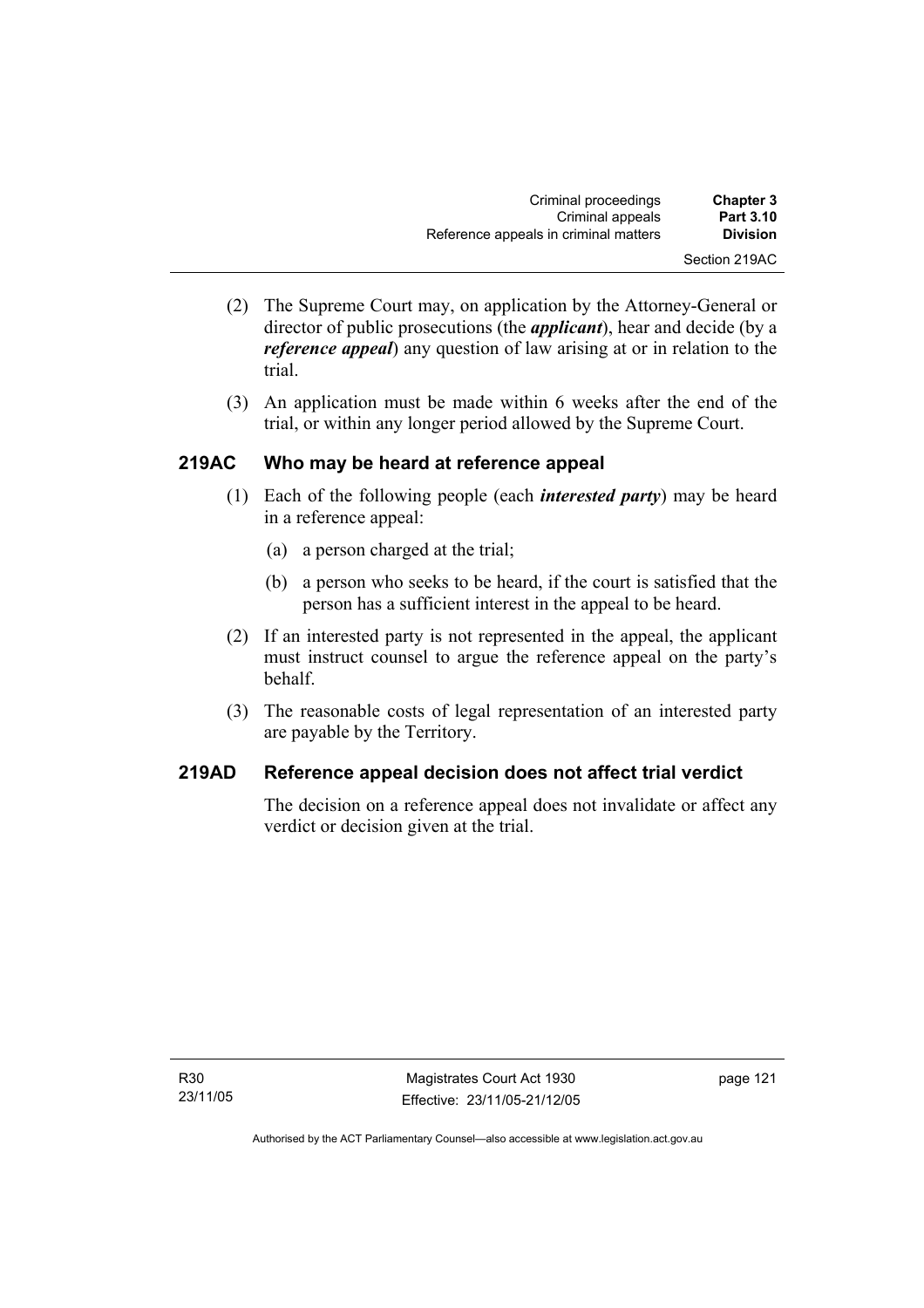**Chapter 3 Criminal proceedings**<br>**Part 3.10 Criminal appeals Part 3.10** Criminal appeals<br>**Division 3.10.3** Orders to review **Division 3.10.3** Orders to review in criminal matters Section 219B

## **Division 3.10.3 Orders to review in criminal matters**

#### **219B Appeals by way of orders to review**

- (1) Each of the following is a decision of the Magistrates Court from which an appeal by way of order to review may be made in accordance with this division:
	- (a) an order of the Magistrates Court dismissing an information dealt with by that court under this Act, part 3.6 (Proceedings for offences punishable summarily) or part 3.7 (Service and pleading by post for certain offences) or under the Crimes Act, section 375:
	- (b) a conviction by the Magistrates Court for an offence dealt with by that court under this Act, part 3.6 or part 3.7 or under the Crimes Act, section 375;
	- (c) an order made under this Act, section 113 or section 114 in a proceeding dealt with by the Magistrates Court under this Act, part 3.6 or under the Crimes Act, section 375;
	- (d) a decision of the Magistrates Court not to commit a person to the Supreme Court for sentence under section 92A;
	- (e) a decision of the Magistrates Court to dispose of a case summarily under the Crimes Act, section 375 (6) or (7);
	- (f) a sentence or penalty imposed by the Magistrates Court for an offence dealt with by that court under this Act, section 90A, part 3.6, part 3.7 or section 290 (Contempt in face of court) or under the Crimes Act, section 375.
- (2) In subsection  $(1)$  (f):

*sentence or penalty* includes a decision or order made under the Crimes Act, section 402 (1) or (3), section 403 (1), section 404 (4) or (7) or section 405 (1) or (3), whether or not the person is convicted of the offence.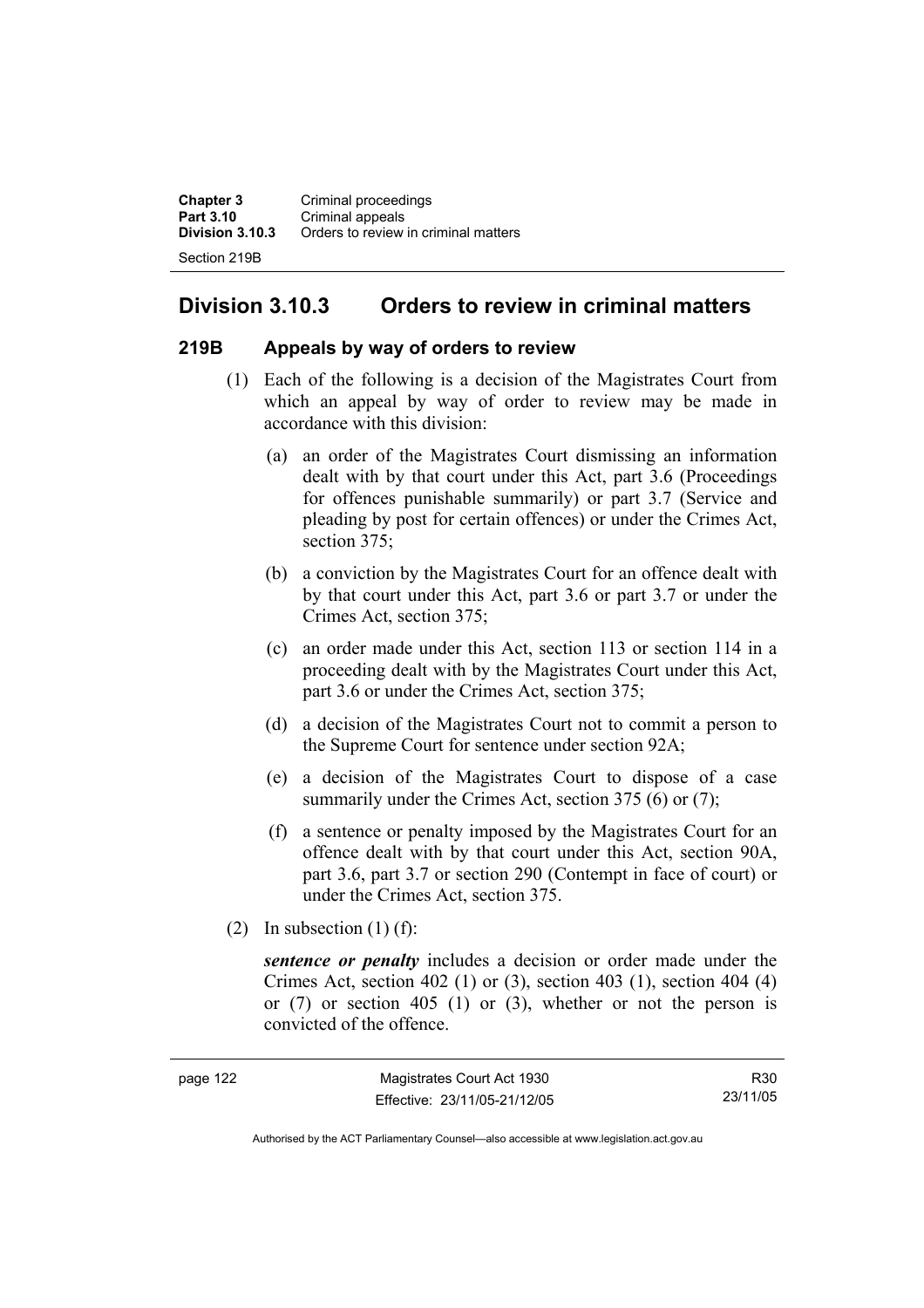## Section 219C

#### **219C Grant of order nisi to review**

- (1) This section applies if—
	- (a) within 28 days of the making of an order of a kind mentioned in section 219B (1) (a) or within any further time the Supreme Court allows, an application is made by the informant in the proceeding before the Magistrates Court; or
	- (b) within 28 days of the making of a decision of a kind mentioned in section 219B  $(1)$   $(d)$ ,  $(e)$  or  $(f)$ , an application is made by the informant in the proceeding before the Magistrates Court; or
	- (c) within 28 days after—
		- (i) the entering of a conviction of a kind mentioned in section 219B (1) (b); or
		- (ii) the making of an order of a kind mentioned in section 219B (1) (c);

or within any further time the Supreme Court allows, an application is made by the defendant in the proceeding before the Magistrates Court.

- (2) The Supreme Court may grant an order nisi calling on the other party to the proceeding to show cause, on a date specified in the order nisi, why the decision of the Magistrates Court should not be reviewed on any 1 or more of the following grounds:
	- (a) that there was a prima facie case of error or mistake on the part of the Magistrates Court;
	- (b) that the Magistrates Court did not have jurisdiction or authority to make the decision;
	- (c) that the decision of the Magistrates Court should not in law have been made;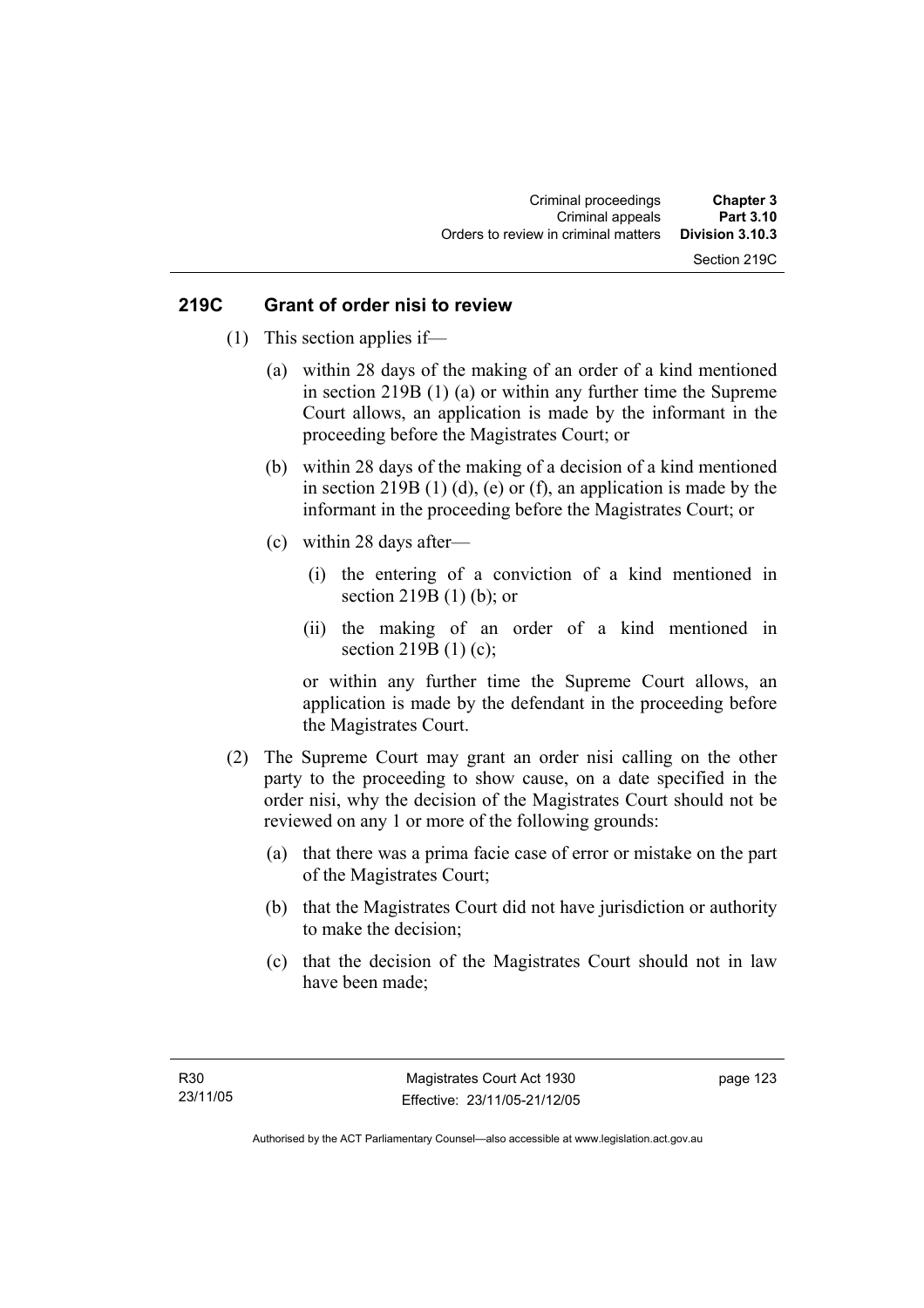- (d) that, in the circumstances of the case, a decision of a kind mentioned in section 219B (1) (d) or (e) should not have been made;
- (e) that a sentence or penalty of a kind mentioned in section 219B (1) (f) was manifestly inadequate or otherwise in error.
- (3) On an application for an order to review a decision of the Magistrates Court or on an application made after the making of such an order, the Supreme Court may, if it considers appropriate, make an order requiring the magistrate by whom the Magistrates Court was constituted to give to the Supreme Court a report setting out the reasons for the decision of the Magistrates Court and any facts or matters that in the view of the magistrate were relevant to the decision of the Magistrates Court.

## **219D Security for costs and stay of execution**

- (1) The Supreme Court, in granting an order nisi under section 219C (2)—
	- (a) may order that the person on whose application the order is made give, within the time specified in the order or within any further time the Supreme Court allows, security in the amount the Supreme Court considers appropriate for the costs of the appeal; and
	- (b) may order that the enforcement or execution of the decision of the Magistrates Court be stayed pending the hearing of the appeal; and
	- (c) may, if the appellant is in custody and is not detained for any other cause, grant the appellant bail in accordance with the *Bail Act 1992*; and
	- (d) if the order nisi is made in relation to a decision of a kind mentioned in section 219B (1) (d) or (e) and, after making that

| page |  |
|------|--|
|------|--|

R30 23/11/05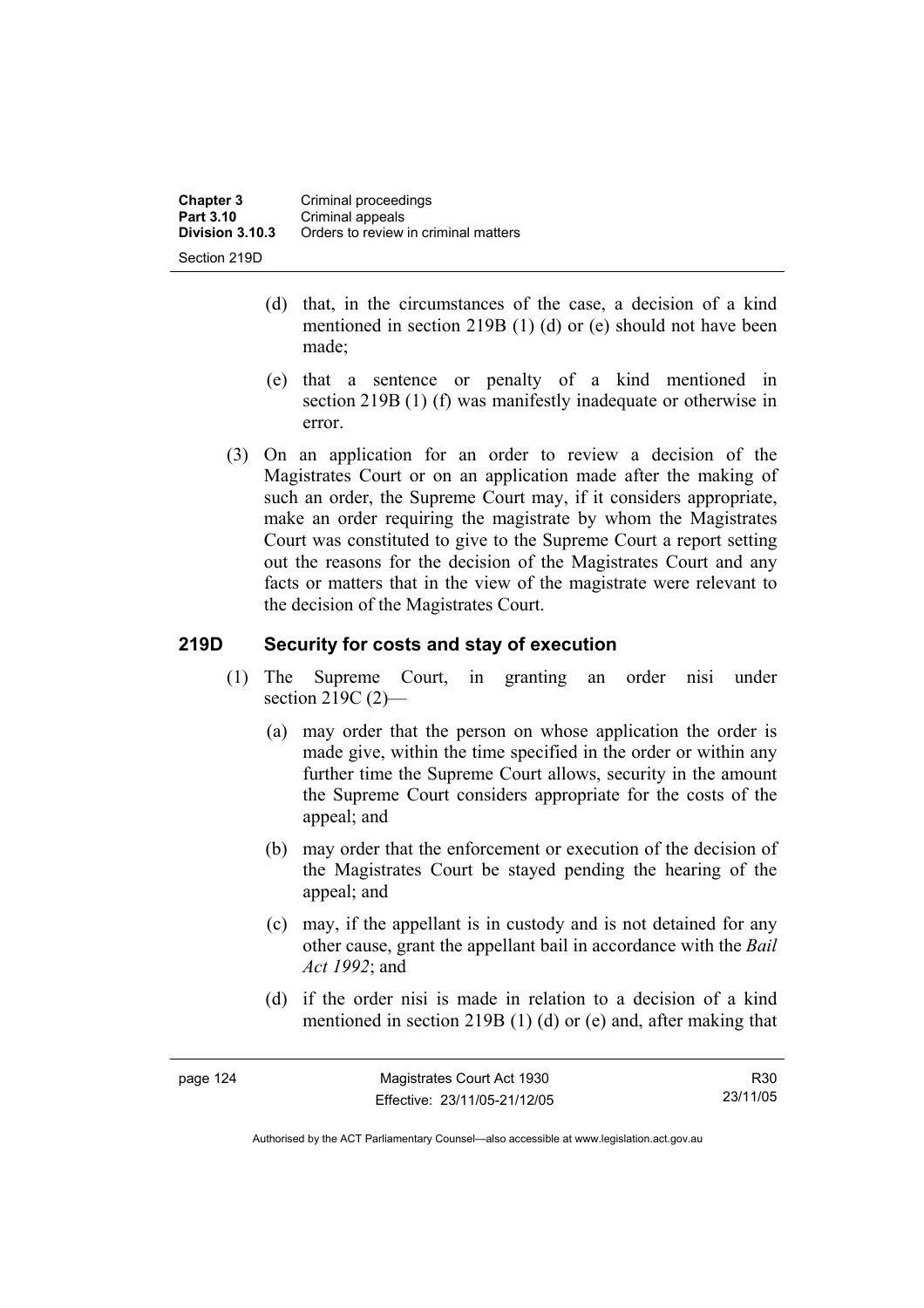| <b>Chapter 3</b> | Criminal proceedings                 |
|------------------|--------------------------------------|
| Part 3.10        | Criminal appeals                     |
| Division 3.10.3  | Orders to review in criminal matters |
| Section 219E     |                                      |

decision, the Magistrates Court has, under the Crimes Act, section 375, heard and decided a case and sentenced or otherwise dealt with the defendant according to law—may order that the enforcement of any further decision made by the Magistrates Court in relation to the case be stayed.

- (2) If the Supreme Court grants an order nisi in relation to an application by the informant in relation to a decision of the Magistrates Court of a kind mentioned in section 219B (1) (d) or (e), the proceeding in the Magistrates Court is stayed until the appeal is concluded, abandoned or discontinued.
- (3) If security for the costs of the appeal is not given in accordance with the order of the Supreme Court, the Supreme Court may, on an application made by the person called on to show cause by the order nisi, revoke the order nisi.

## **219E Non-appearance of applicant**

If the person on whose application the order nisi has been granted under section 219C (2) fails to appear on the date specified in the order or on any date to which the hearing is adjourned, the Supreme Court may discharge the order.

## **219F Powers of Supreme Court**

- (1) On the return of an order nisi to review a decision of the Magistrates Court, the Supreme Court, on consideration of the evidence before the Magistrates Court, and any further evidence called by leave of the Supreme Court—
	- (a) may, if satisfied that the decision of the Magistrates Court should be confirmed, discharge the order nisi; or
	- (b) may set aside or quash, in whole or in part, or otherwise vary or amend, the decision of the Magistrates Court.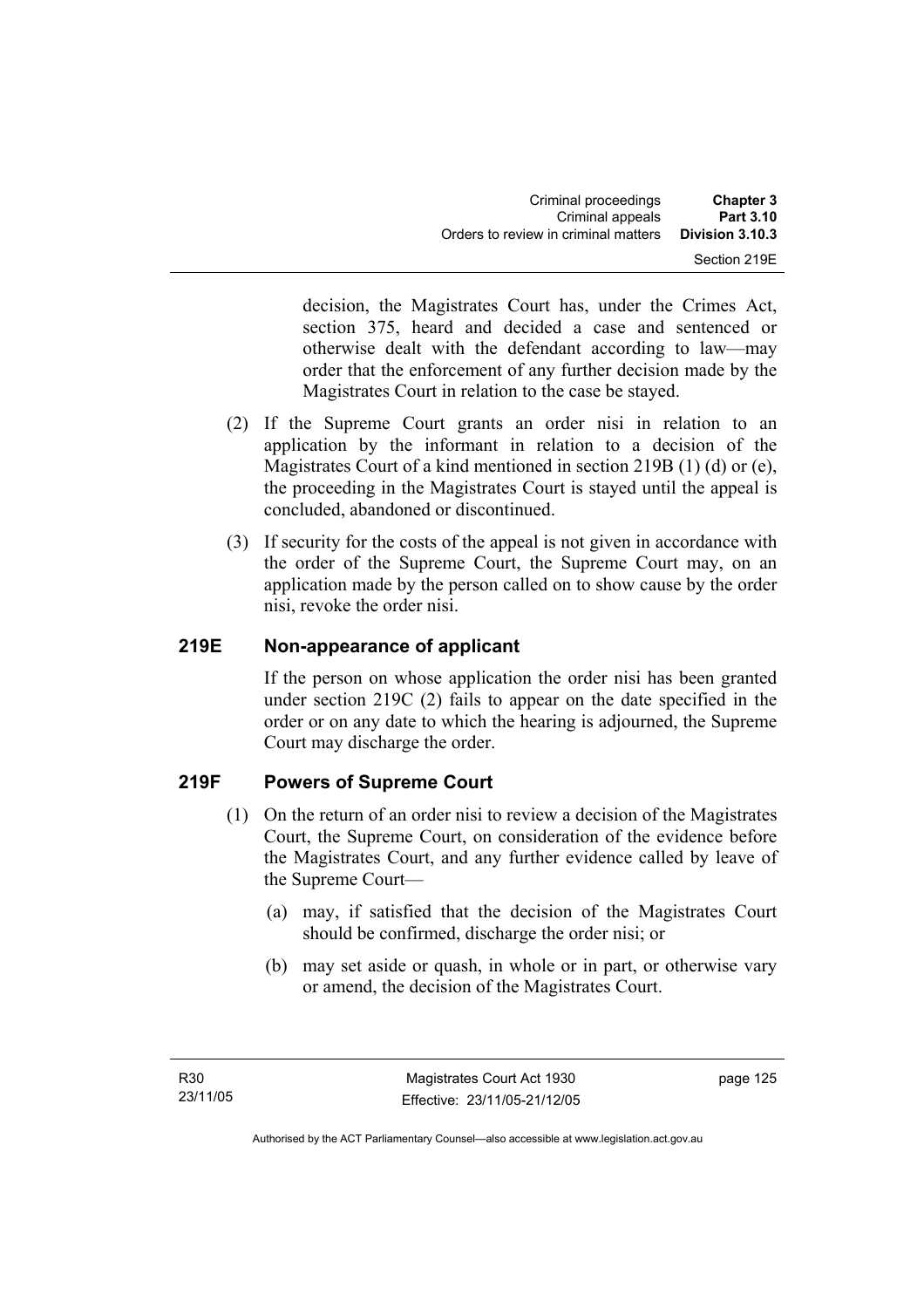| <b>Chapter 3</b> | Criminal proceedings                 |
|------------------|--------------------------------------|
| Part 3.10        | Criminal appeals                     |
| Division 3.10.3  | Orders to review in criminal matters |
| Section 219F     |                                      |

- (2) If, under subsection (1) (b), the Supreme Court sets aside, quashes or otherwise varies or amends a decision of the Magistrates Court, the Supreme Court may—
	- (a) for a decision mentioned in section 219B (1) (d)—order that the Magistrates Court commit the person to whom the decision relates to the Supreme Court for sentence under section 92A; or
	- (b) for a decision mentioned in section 219B (1) (e)—order that the Magistrates Court continue the preliminary examination of the person to whom the decision relates in accordance with part 3.5; or
	- (c) for a decision mentioned in section 219B (1) (f)—
		- (i) impose the sentence or penalty the Supreme Court considers appropriate; or
		- (ii) by order, exercise any power that the Magistrates Court might have exercised; or
	- (d) in any other case—
		- (i) remit the matter to the Magistrates Court for rehearing or for further hearing with or without directions of law; or
		- (ii) make any further order, including an order granting any relief that the Supreme Court is empowered to grant on certiorari, mandamus, prohibition or habeas corpus, the Supreme Court considers necessary to decide the matter finally.
- (3) For the purpose of—
	- (a) correcting any defect or error in the proceeding before the Magistrates Court; or
	- (b) enabling the matter to be decided on the merits;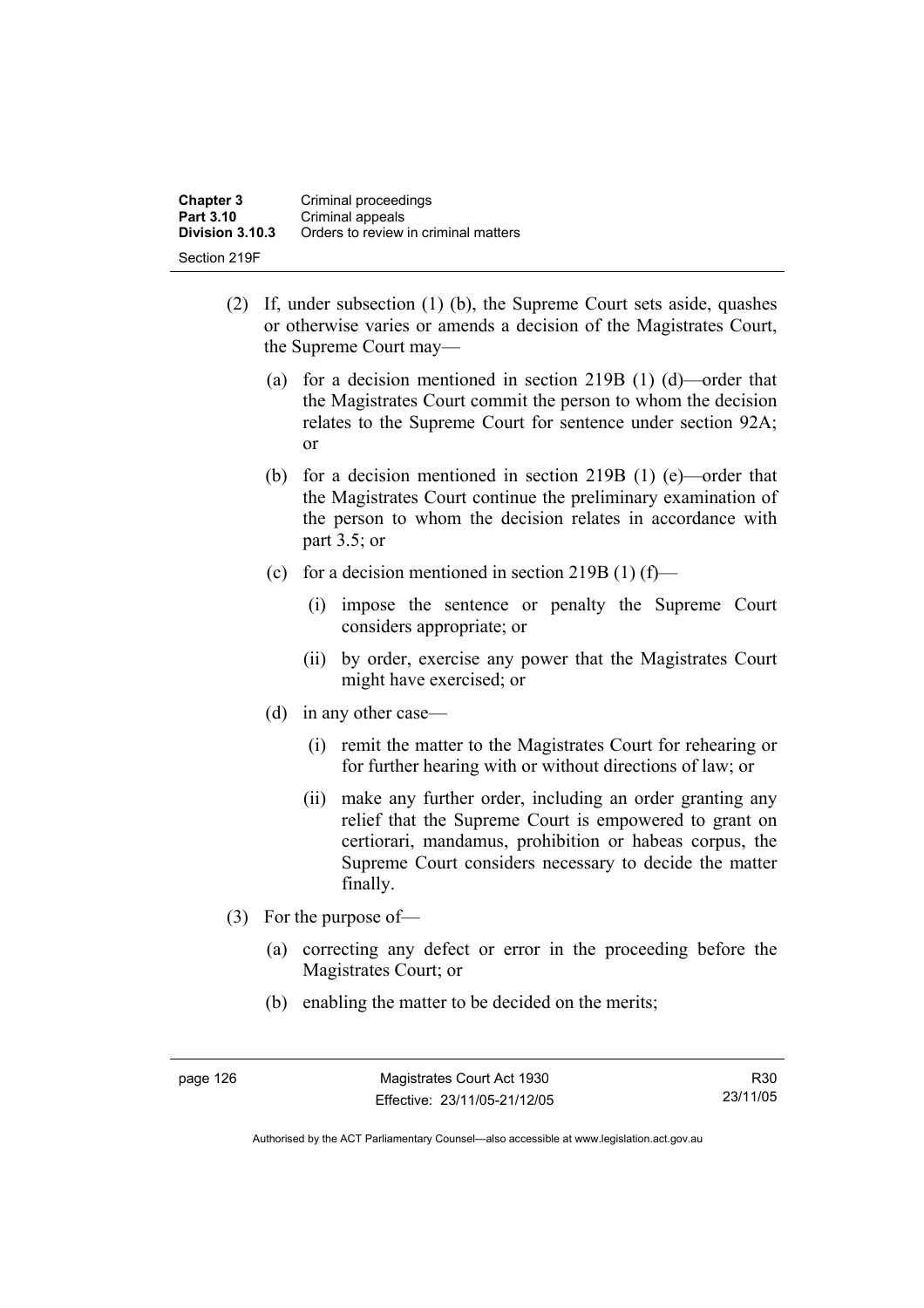the Supreme Court may make the amendments of the proceeding in the Magistrates Court it considers appropriate.

- (4) For subsections (1) (b) and (2) (c), the Supreme Court must not—
	- (a) vary a sentence or penalty such that the sentence or penalty as varied could not have been imposed by the Magistrates Court; or
	- (b) impose a sentence or penalty that could not have been imposed by the Magistrates Court.
- (5) The Supreme Court may, despite the ground or any of the grounds on which the order nisi to review a decision of the Magistrates Court was granted has been established, discharge the order nisi if the Supreme Court is of the opinion that no substantial miscarriage of justice has happened.
- (6) On the discharge of an order nisi to review a decision of the Magistrates Court, that decision may be enforced, executed or given effect to as if the order nisi had not been granted.
- (7) If, in relation to a sentence or penalty mentioned in section 219B (1) (f), the Supreme Court—
	- (a) varies a sentence or penalty under subsection (1) (b); or
	- (b) imposes a sentence or penalty or makes an order under subsection  $(2)$  (b);

the sentence or penalty as varied or imposed or the order made has effect as if it were a decision of the Magistrates Court and may be enforced by the Magistrates Court accordingly.

 (8) On an appeal under this division from an order, decision, sentence or penalty mentioned in section 219B (1) (a), (d), (e) or (f), the Supreme Court must order that the costs of and incidental to the appeal are payable by the appellant.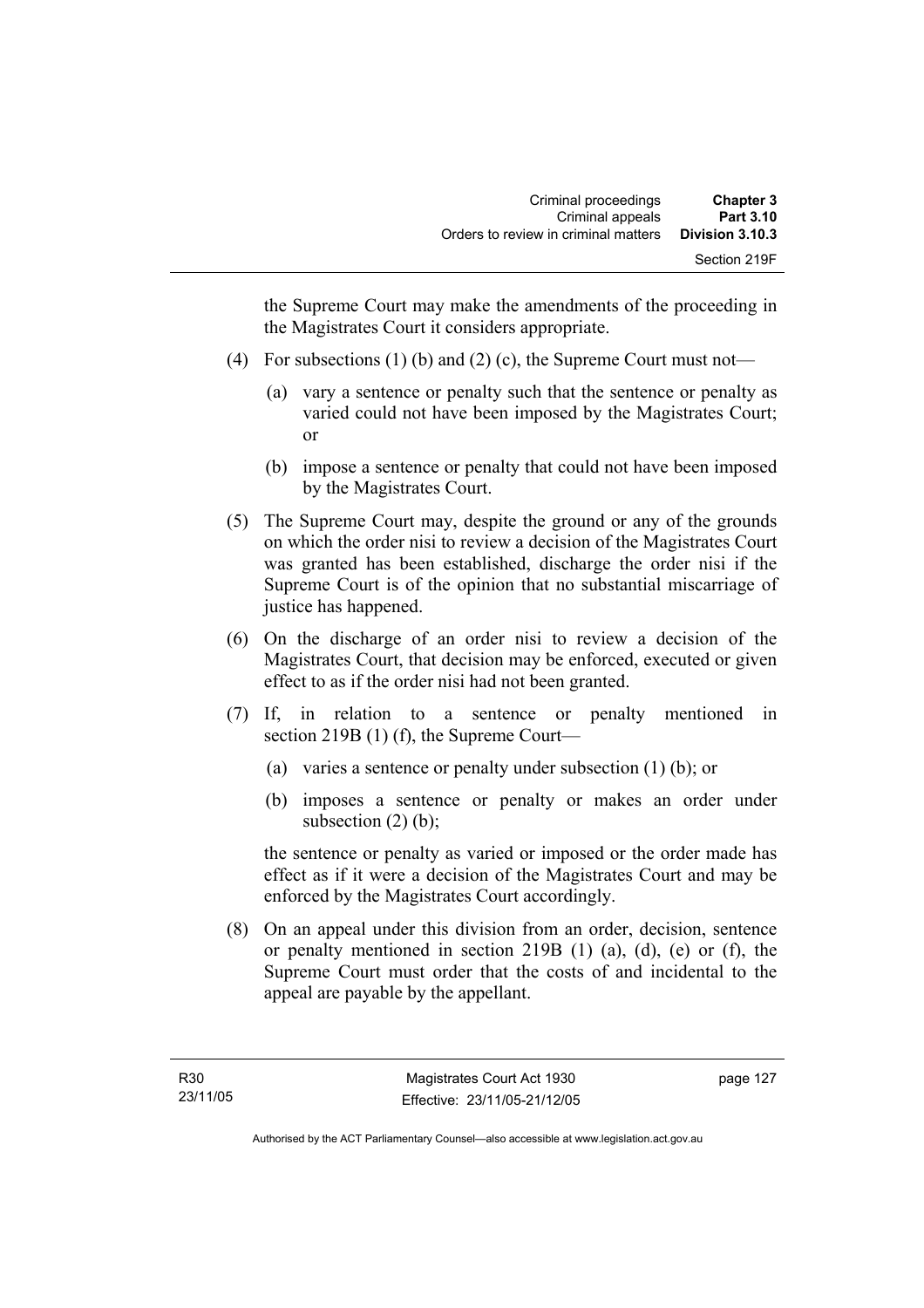| <b>Chapter 3</b> | Criminal proceedings              |
|------------------|-----------------------------------|
| Part 3.10        | Criminal appeals                  |
| Division 3.10.4  | Criminal appeals—other provisions |
| Section 222      |                                   |

 (9) Subsection (8) applies whether the Supreme Court orders that the order nisi be discharged or exercises any of the other powers given to it by this section.

## **Division 3.10.4 Criminal appeals—other provisions**

## **222 Control of Supreme Court over summary convictions**

- (1) A person brought before the Supreme Court, on habeas corpus, must not be discharged from custody because any defect or error in a warrant of commitment of the Magistrates Court, unless the court, or the magistrate constituting the court, and the prosecutor or other party interested in supporting the warrant have received reasonable and sufficient notice of the intention to apply for the discharge.
- (2) The notice must require them to give to the Supreme Court the conviction, judgment or order (if any) on which the commitment was founded, together with the depositions and information intended to be relied on in support of the conviction, judgment or order, or certified copies of them.

## **223 Amendment of documents**

- (1) This section applies if—
	- (a) a document mentioned in section 222 (2) is given to the Supreme Court; and
	- (b) the offence charged or intended to be charged by the document appears to have been established; and
	- (c) the Magistrates Court's judgment appears to be in substance justified; and
	- (d) the defects or errors appear to be defects of form only or mistakes not affecting the substance of the proceeding before the Magistrates Court.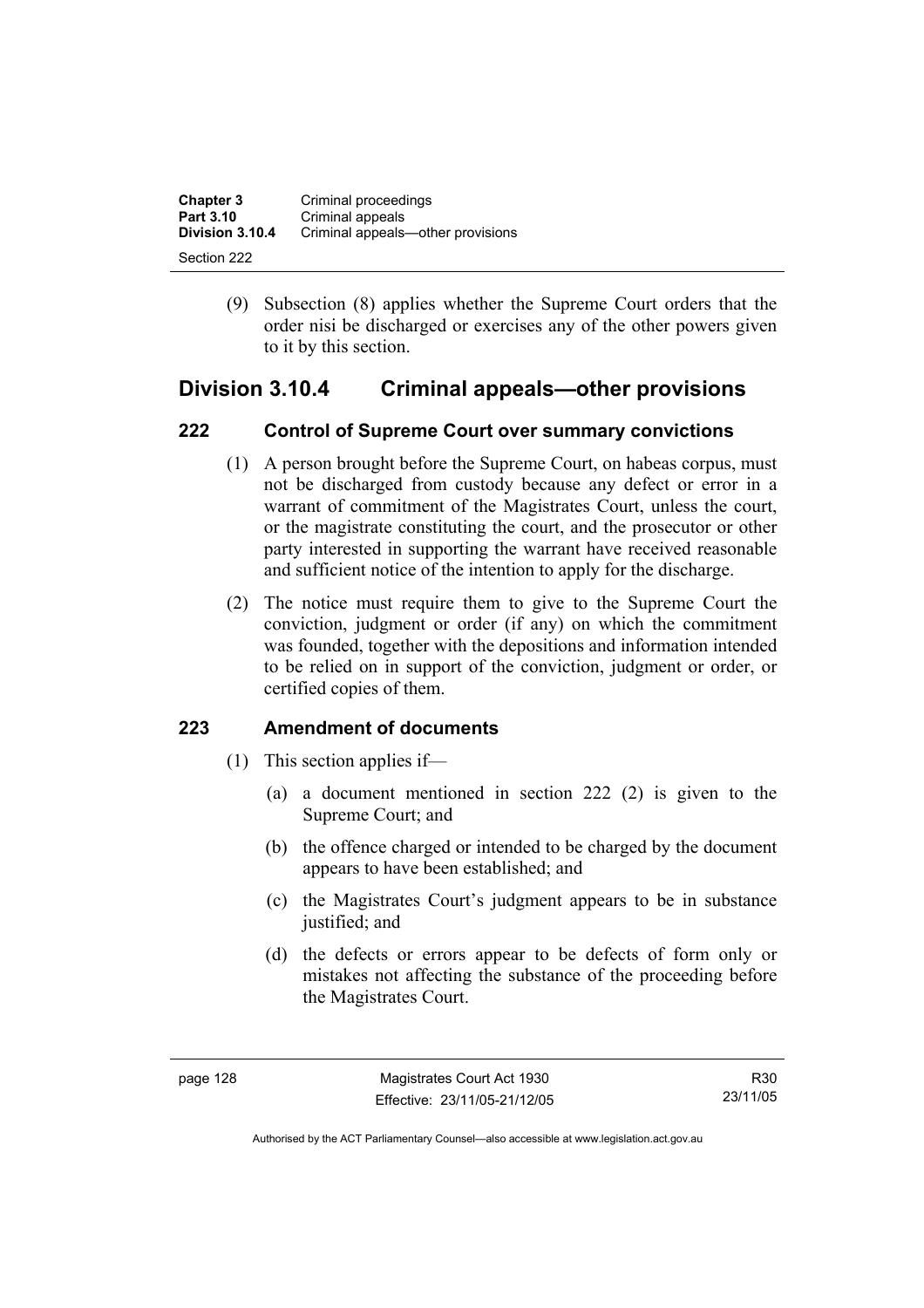- (2) The Supreme Court must allow the warrant of commitment, and may allow the conviction, judgment or order also, to be immediately amended as necessary in accordance with the facts.
- (3) The person committed must then be remanded to the person's former custody.

### **224 In cases of certiorari**

The like proceedings as mentioned in section 222 and section 223 must be had, and the like amendments may and must be allowed to be made, in relation to every order brought before the Supreme Court by writ of certiorari, and after amendment in any such case the order may be enforced in the proper way, and must in all respects and for all purposes be regarded and dealt with as if it had been drawn up originally as amended.

## **225 Notice dispensed with**

- (1) The notice required by section 222 may be given either before or after the issue of the writ of habeas corpus, or certiorari.
- (2) When at the time of applying for the writ—
	- (a) copies of the conviction or order and depositions are produced; or
	- (b) in cases of committal for trial or for sentence all informations, depositions, and statements have been given, as provided in section 106, to the director of public prosecutions or a person authorised by the director of public prosecutions;

the Supreme Court may dispense with the notice.

### **226 Power of court to admit to bail**

 (1) If any person committed to gaol under a summary conviction or order is brought up by writ of habeas corpus, and the Supreme Court

page 129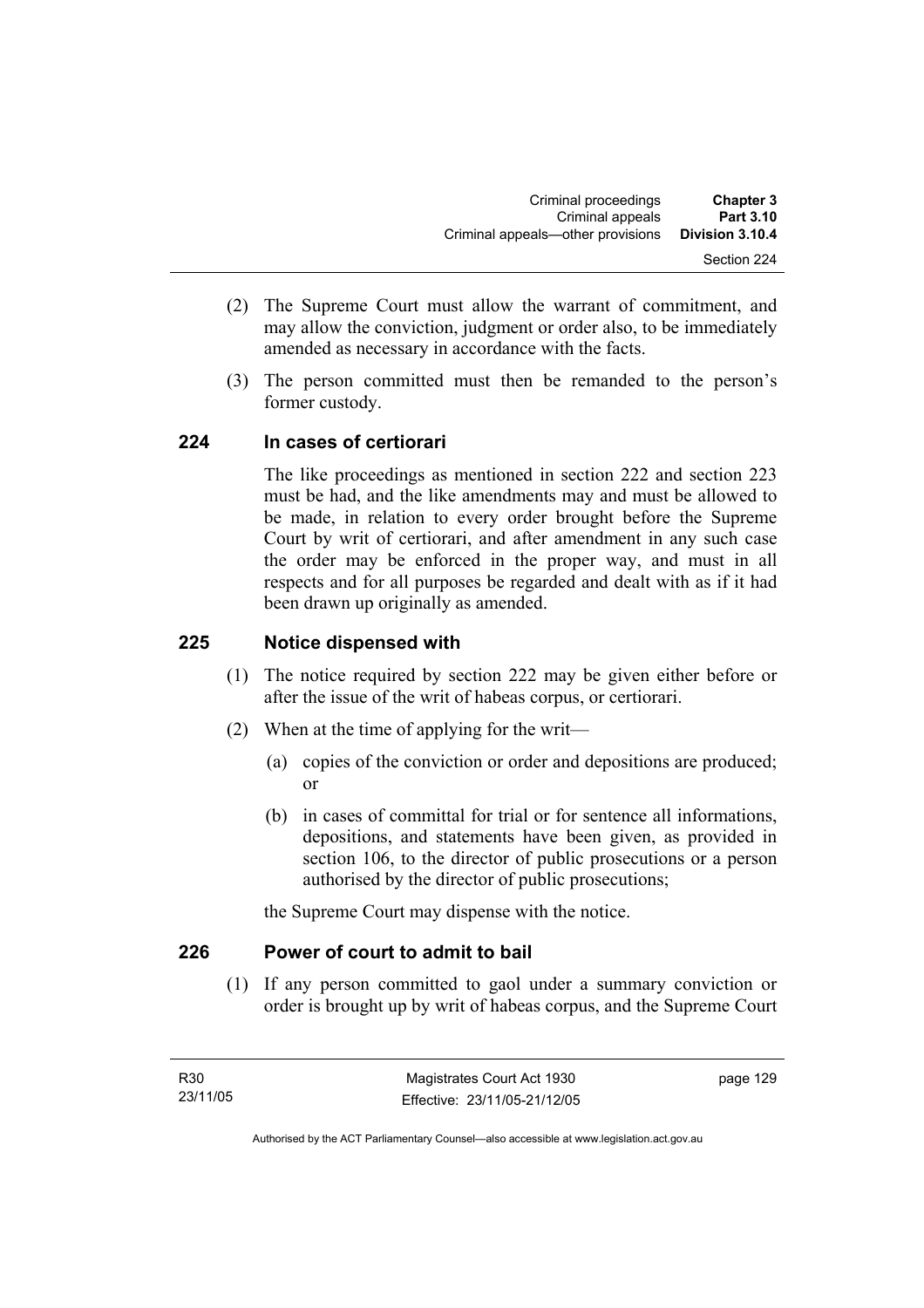| <b>Chapter 3</b> | Criminal proceedings              |
|------------------|-----------------------------------|
| Part 3.10        | Criminal appeals                  |
| Division 3.10.4  | Criminal appeals—other provisions |
| Section 227      |                                   |

postpones the final decision of the case, the Supreme Court may admit the person to bail in accordance with the *Bail Act 1992*.

 (2) If the judgment of the Supreme Court is against any person so brought up, the Supreme Court may remand the person to his or her former custody, there to serve the rest of the term for which the person was committed.

### **227 Respecting the amendment of convictions etc**

- (1) Whenever the facts or evidence appearing by the depositions in substance support the decision of the Magistrates Court, if the decision does not extend beyond the information, and if the facts or evidence would have justified the court in making any necessary allegation or finding omitted in the decision, or in the formal conviction or order, or any warrant issued under the adjudication, the powers of amendment given by section 223 may be exercised, and if in a conviction there is some excess that may (consistently with the merits of the case) be corrected, the conviction must be amended accordingly and must stand good for the remainder.
- (2) All amendments are subject to the order about costs and otherwise the Supreme Court considers appropriate.

### **228 No summons or information**

- (1) This section applies to a conviction or order in a case if—
	- (a) a relevant person is present at the hearing of the case; and
	- (b) there is no summons or information (or an amendment of a summons or information) in relation to the person; and
	- (c) the person does not object at the hearing about the matter mentioned in paragraph (b).
- (2) The conviction or order stands.

R30 23/11/05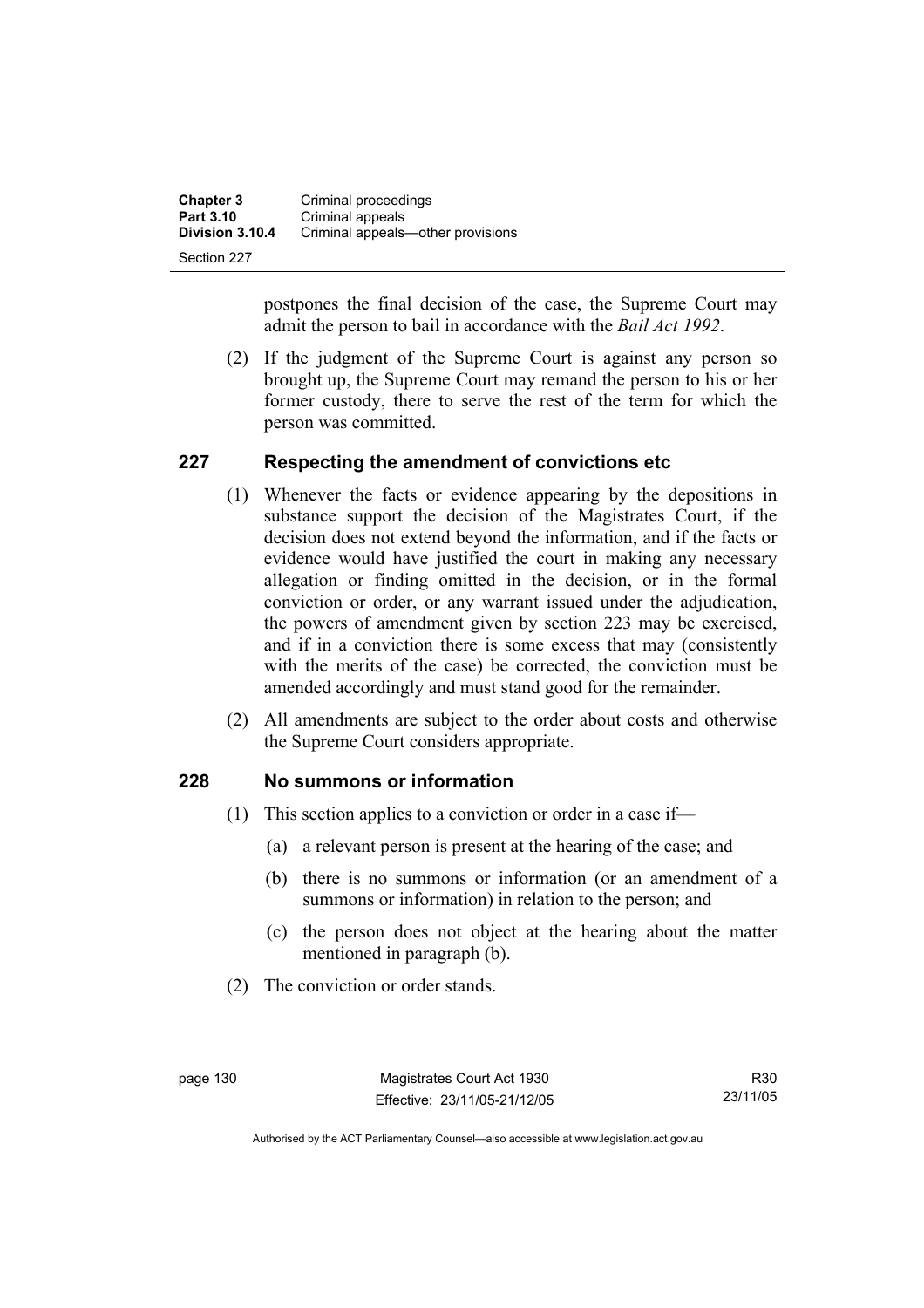### (3) In this section:

### *relevant person* means—

- (a) a convicted person; or
- (b) a person against whom an order has been made; or
- (c) a person whose goods have been condemned or ordered to be sold as forfeited.

### **229 Distribution of penalty**

A conviction or an order is not defeated for the want of any distribution, or for a wrong distribution of the penalty or forfeiture.

### **230 Provisions applicable in relation to security given for costs of appeal**

- (1) If security is given, in accordance with an order made under section 219D, by deposit of an amount with the registrar, the registrar must—
	- (a) if, on the deciding of the appeal, the costs of and incidental to the appeal are not ordered to be paid by the appellant to the respondent—repay the amount deposited to the person by whom it was deposited; or
	- (b) if, on deciding of the appeal, the costs of and incidental to the appeal are ordered to be paid by the appellant to the respondent, the amount payable has been ascertained and the whole or any part of that amount has not been paid to the respondent—apply the amount deposited in, or towards, satisfaction of the amount of costs unpaid and repay the balance (if any) to the person by whom it was deposited.

page 131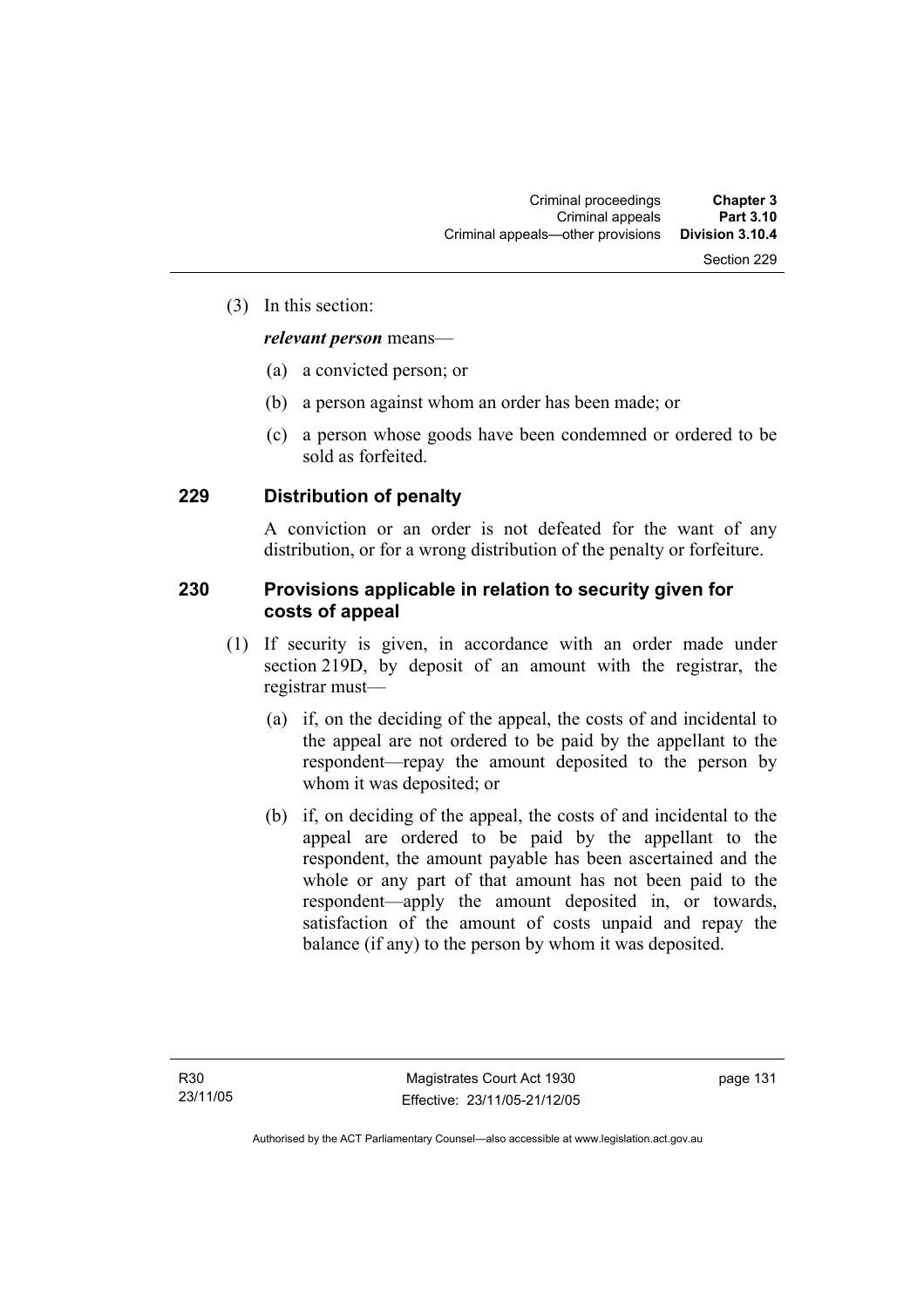| <b>Chapter 3</b> | Criminal proceedings              |
|------------------|-----------------------------------|
| Part 3.10        | Criminal appeals                  |
| Division 3.10.4  | Criminal appeals—other provisions |
| Section 230      |                                   |

 (2) If security is given by bond, the registrar must, if the costs of and incidental to the appeal are ordered to be paid by the appellant to the respondent, give the bond to the respondent who may enforce the bond according to its tenor.

page 132 Magistrates Court Act 1930 Effective: 23/11/05-21/12/05

R30 23/11/05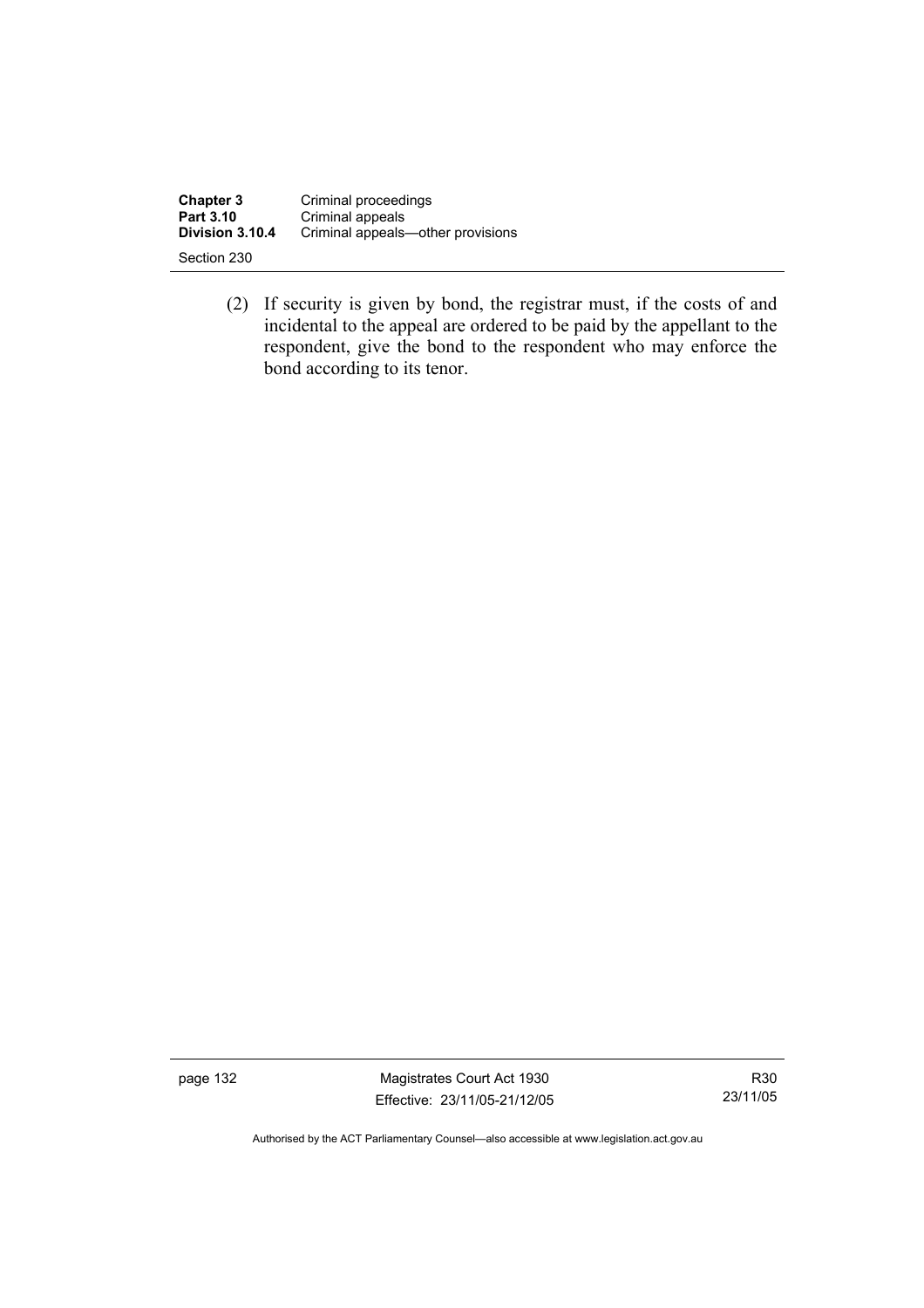# **Part 3.11 Costs in criminal matters**

### **244 Award of costs in criminal matters**

The power of the court to award costs and the award of costs by the court is subject to the following provisions:

- (a) if the court makes a conviction or order in favour of the informant—it may in its discretion award and order that the defendant must pay to the informant the costs it considers just and reasonable;
- (b) if the court dismisses the information, or makes an order in favour of the defendant—it may in its discretion award and order that the informant must pay to the defendant the costs it considers just and reasonable;
- (c) the amounts so allowed for costs must in all cases be specified in the conviction or order or order of dismissal;
- (d) an amount awarded or ordered to be paid by an informant, or to a defendant, for costs may be recovered under the rules about the enforcement of judgments of the court in civil proceedings;
- (e) if any case is adjourned—the court may in its discretion order that the costs of and occasioned by the adjournment be paid by any party to any other party;
- (f) the costs of people present to give evidence or produce documents, whether they have been examined or not, or have or have not produced documents must, unless otherwise ordered by the court, be allowed to them though they have not been subpoenaed.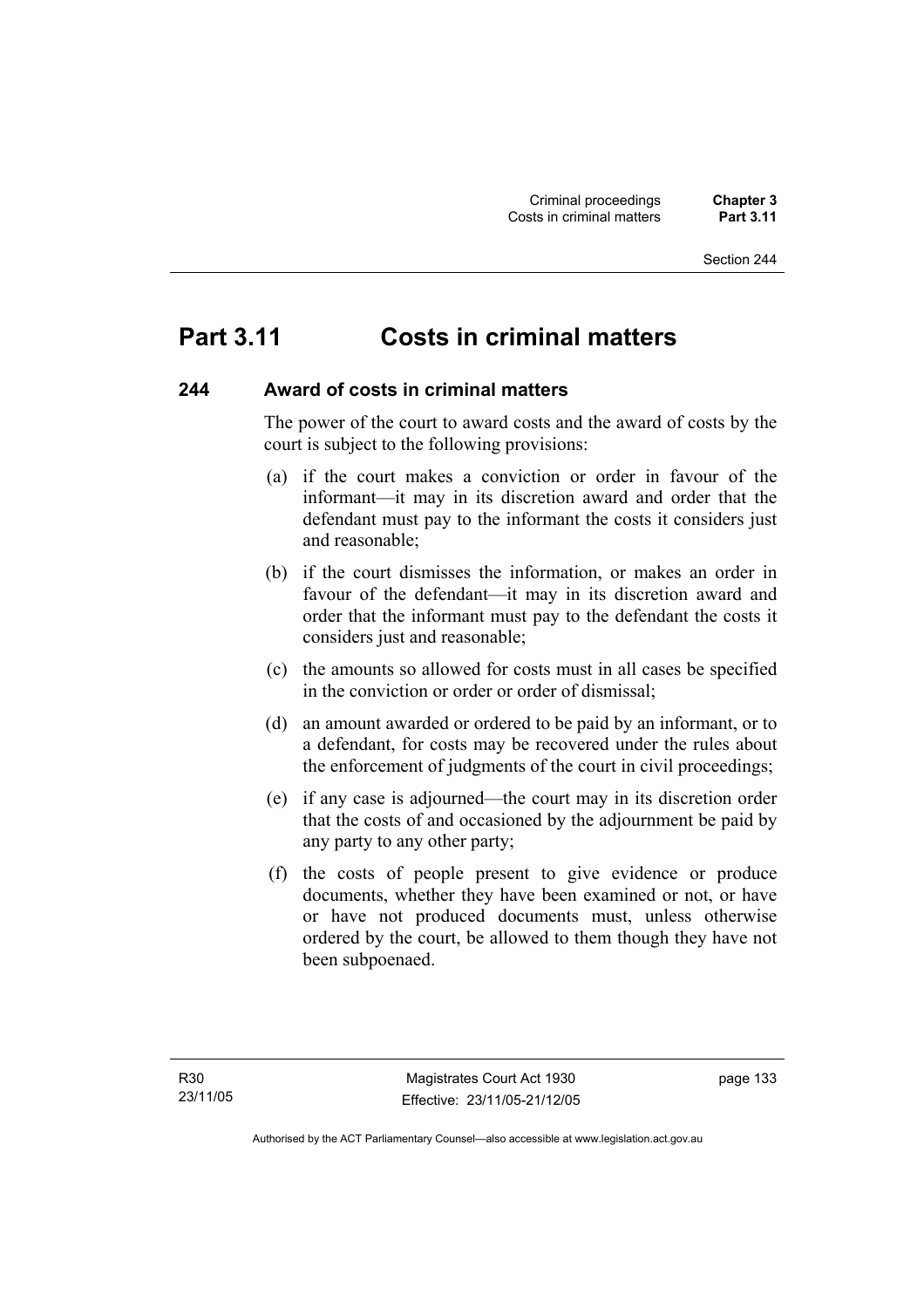**Chapter 3** Criminal proceedings<br>**Part 3.12** Securities in criminal **Securities in criminal matters** 

Section 249

# **Part 3.12 Securities in criminal matters**

#### **249 Securities taken under Act**

 (1) A person must give security under this Act (other than chapter 4 (Civil proceedings)), whether as principal or surety, either by the deposit of an amount with the registrar, or by an oral or written acknowledgment of the undertaking or condition by which, and of the amount for which, the person is bound.

 (2) Record of the security having been made may be provided by entry of it in the court's records.

### **250 Recovery of amount due under security**

Any amount becoming due under a security under this Act (other than chapter 4 (Civil proceedings)) or the *Bail Act 1992* is recoverable on a claim by a police officer or by the registrar or by some other person authorised by the court.

### **252 Sums paid by surety may be recovered from principal**

Any amount paid by a surety on behalf of his or her principal in relation to a security under this Act (other than chapter 4 (Civil proceedings)) or the *Bail Act 1992*, together with all costs, charges and expenses incurred by the surety in relation to the security, is taken to be a debt due to the surety from the principal, and may be recovered on a claim by the surety.

R30 23/11/05

*Note* If a form is approved under the *Court Procedures Act 2004* for this provision, the form must be used.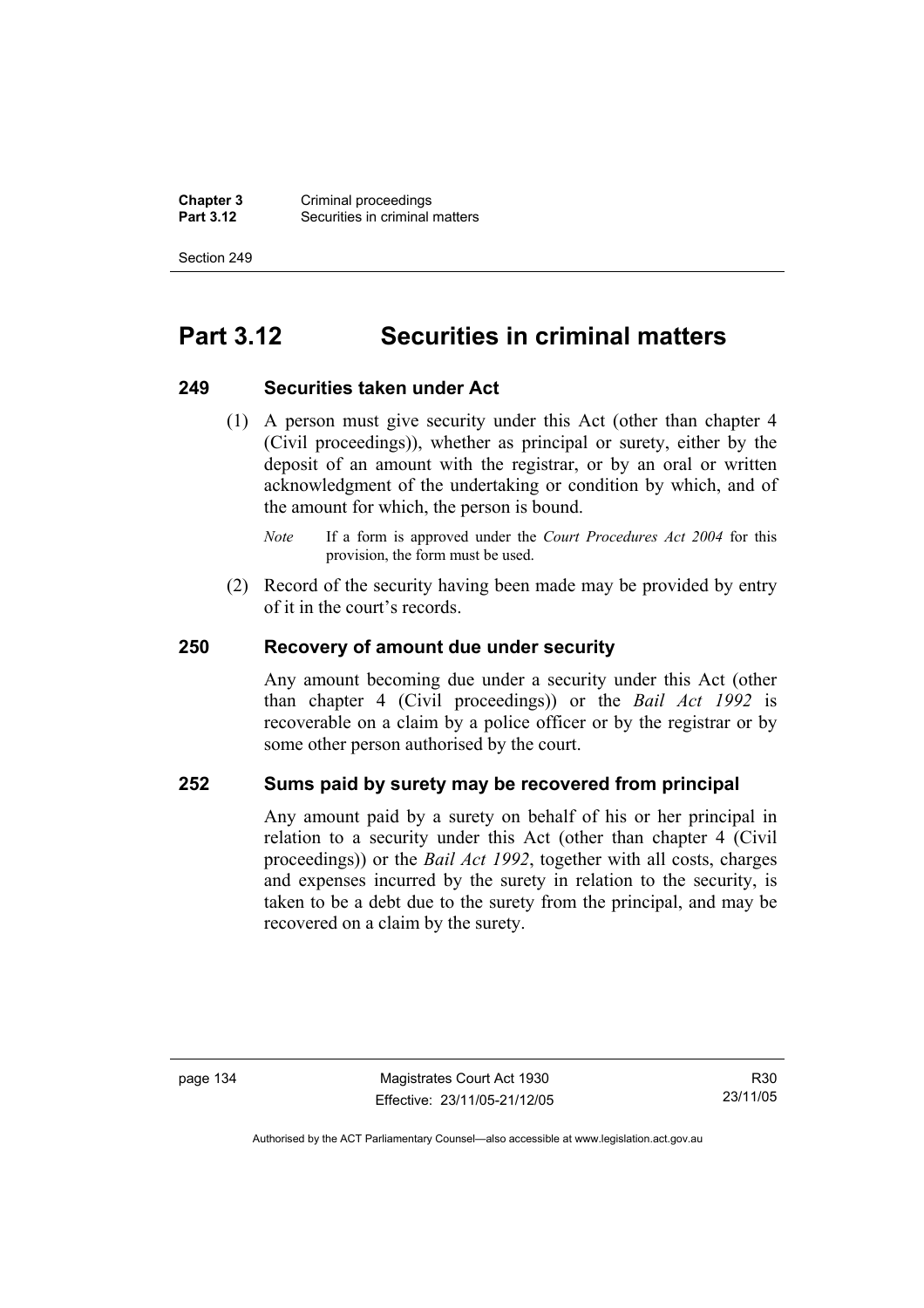### **253 Payment enforced by security**

If security is given under this Act (other than chapter 4 (Civil proceedings)) or the *Bail Act 1992* for payment of an amount, the payment must be enforced by means of the security in substitution for other means of enforcing the payment.

### **254 Enforcement of recognisance**

- $(1)$  If—
	- (a) a witness or a person sought to be made a witness has entered into a recognisance for this Act; and
	- (b) the court is satisfied that the witness or person sought to be made a witness has failed to comply with a condition of the recognisance;

the court may declare the recognisance to be forfeited and may make an order that the witness or person sought to be made a witness pay the whole or a part of the amount in which the witness or person is bound under the recognisance.

- $(2)$  If—
	- (a) the court has declared a recognisance to be forfeited under subsection (1); and
	- (b) a person is bound by the recognisance as surety for the performance of that condition;

the court may make an order that the person mentioned in paragraph (b) pay the whole or a part of the amount in which the person is bound under the recognisance.

 (3) An order made under subsection (1) or (2) may be enforced as if it were a judgment entered on a claim by the registrar.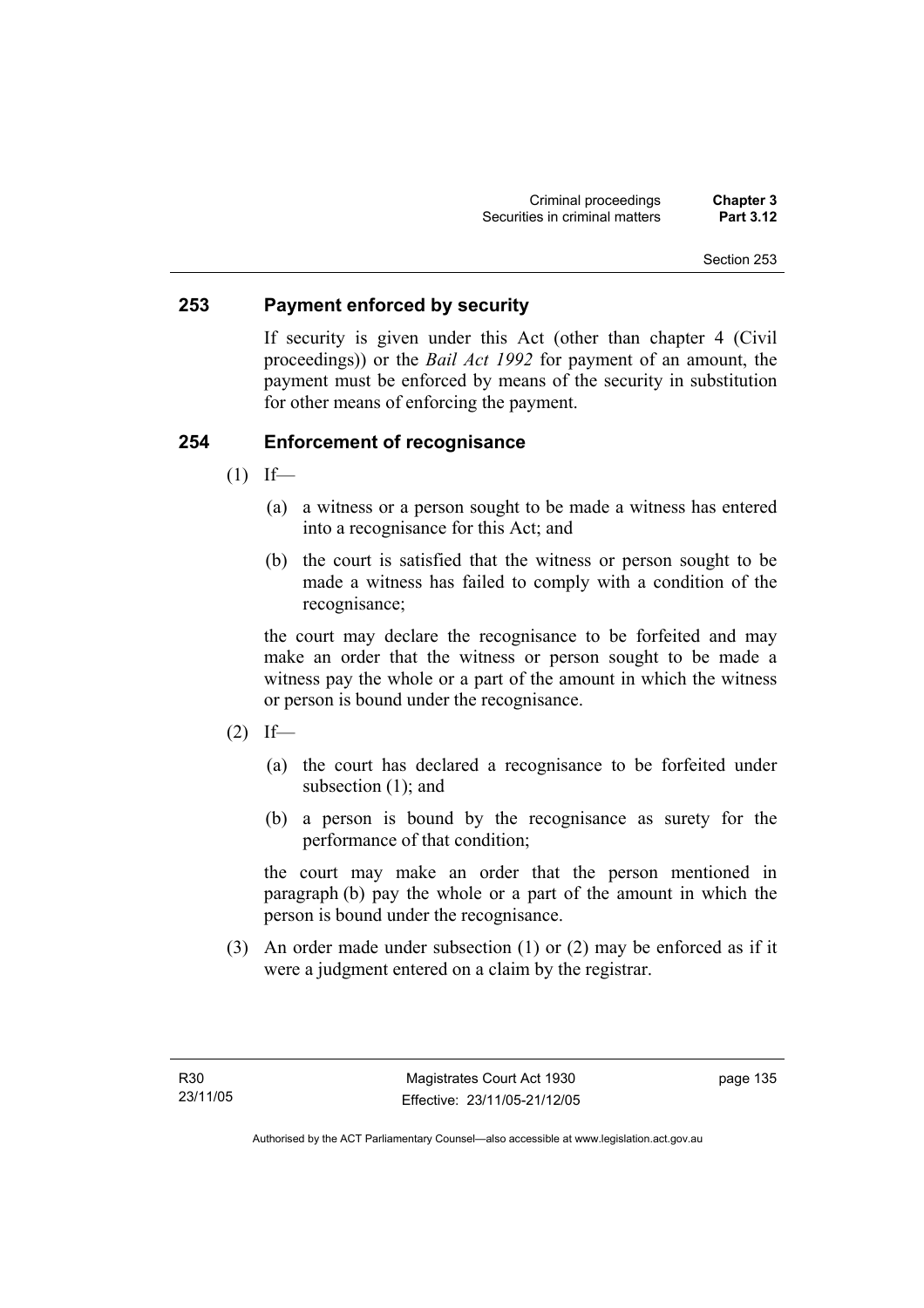#### **Chapter 3** Criminal proceedings<br>**Part 3.12** Securities in criminal **Securities in criminal matters**

#### Section 254

- (4) Subject to subsection (5), the court may, on application by a person against whom an order has been made under subsection (1) or (2) or under the *Bail Act 1992*, section 36 (1)—
	- (a) vary the order by reducing the amount payable under the order; or
	- (b) revoke the order and, if the order was made under subsection (1), revoke the declaration that the recognisance is forfeited.
- $(5)$  If—
	- (a) the court has made an order under subsection (1) or (2); and
	- (b) a writ of execution has been issued; and
	- (c) property has been sold under the writ;

the court must not make an order under subsection (4).

 (6) It is not necessary that, for the purpose of hearing an application under subsection (4), the court be constituted by the magistrate who made the order to which the application relates.

page 136 Magistrates Court Act 1930 Effective: 23/11/05-21/12/05

R30 23/11/05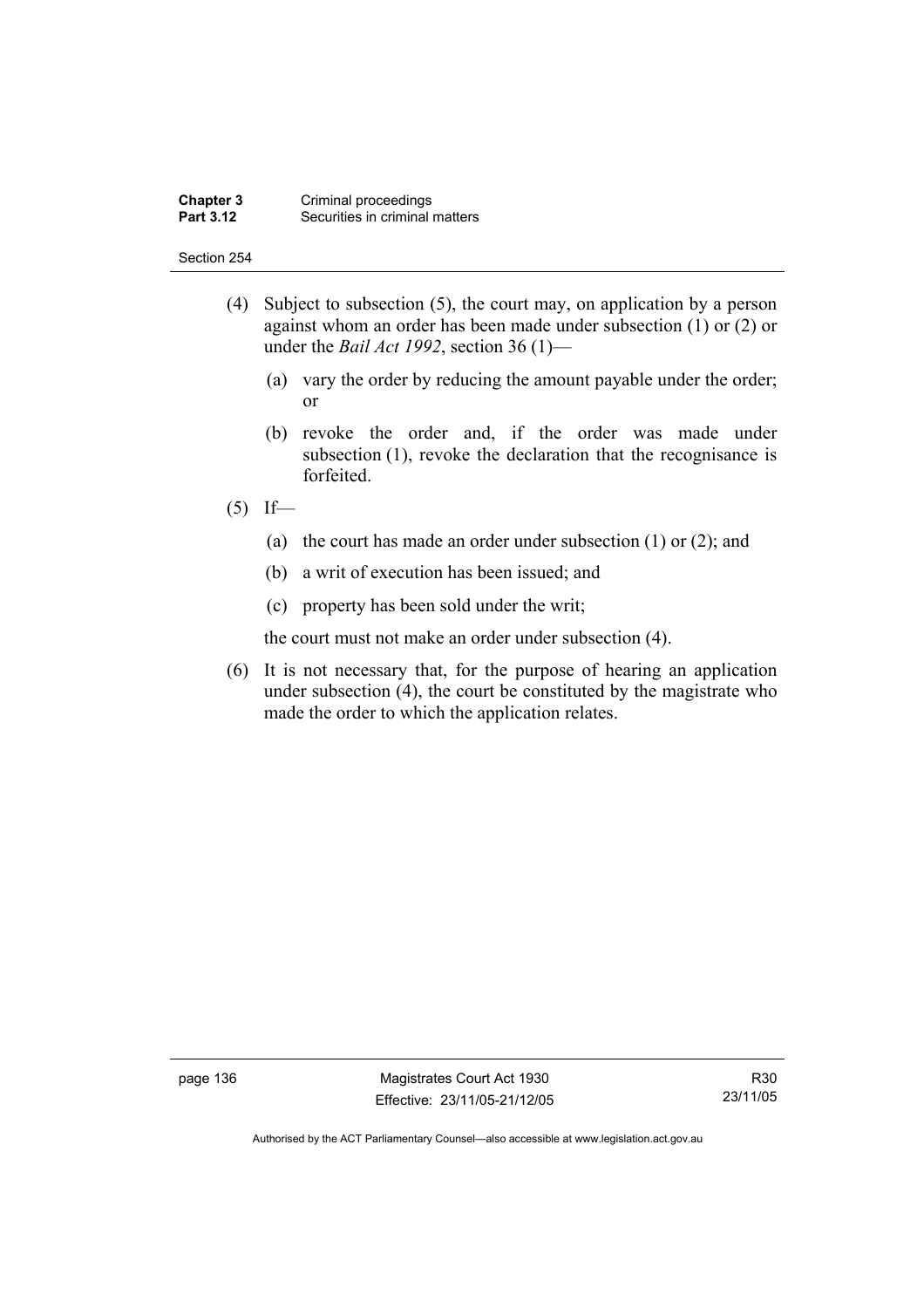# **Chapter 4 Civil proceedings**

# Part 4.1 **Preliminary**

## **256 Application of ch 4 ((MC (CJ) Act, s 4)**

This chapter does not apply in relation to—

- (a) a proceeding under the *Domestic Violence and Protection Orders Act 2001*; or
- (b) a proceeding under the *Workers Compensation Act 1951*; or
- (c) a proceeding on an information for an offence.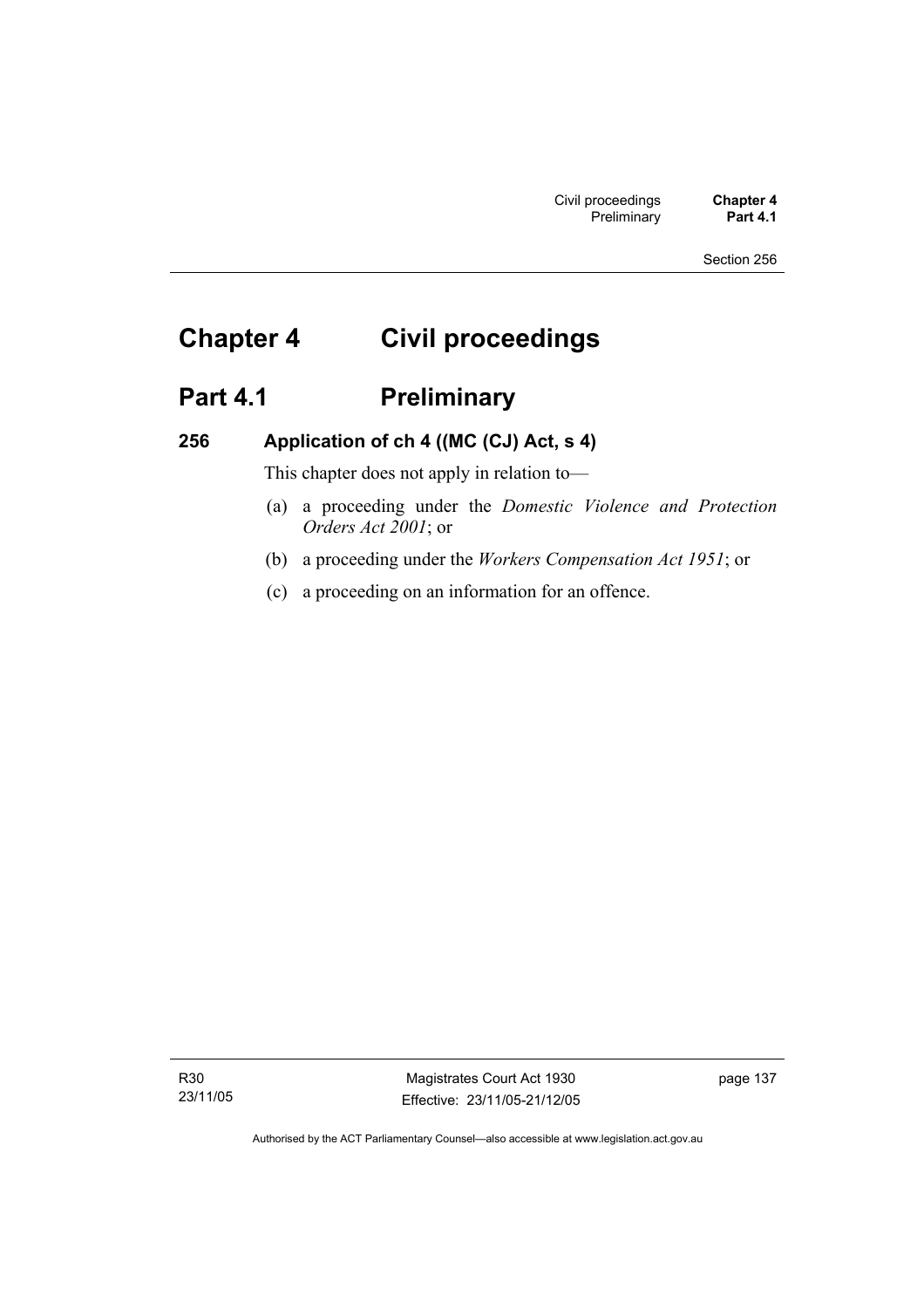**Chapter 4 Civil proceedings**<br>**Part 4.2 Civil jurisdiction Civil jurisdiction** 

Section 257

# **Part 4.2 Civil jurisdiction**

### **257 Personal actions at law—amount or value (MC (CJ) Act, s 5)**

- (1) The Magistrates Court has jurisdiction to hear and decide any personal action at law if the amount claimed is not more than \$50 000, including a personal action at law if—
	- (a) the amount claimed is the amount owing on a balance of account, after an admitted set-off or otherwise; or
	- (b) any amount in excess of \$50 000 to which the plaintiff may be entitled in relation to the cause of action is abandoned in accordance with the rules.
- (2) If the amount claimed in a personal action includes interest up to judgment, or a lump sum instead of interest, in accordance with the rules, the interest is disregarded in working out whether or not the court has jurisdiction.
- (3) For this section, a *personal action at law* includes an action relating to the detention of goods, and the amount claimed in the action is the value of the goods plus any amount claimed for damages for the detention of the goods.
- (4) Subsection (1) does not limit the court's jurisdiction if, under another law in force in the ACT, an amount may be recovered by action in the court (even if the amount is more than \$50 000).
- (5) The court's jurisdiction under subsection (1) is additional to any jurisdiction that the court has under any other law in force in the ACT.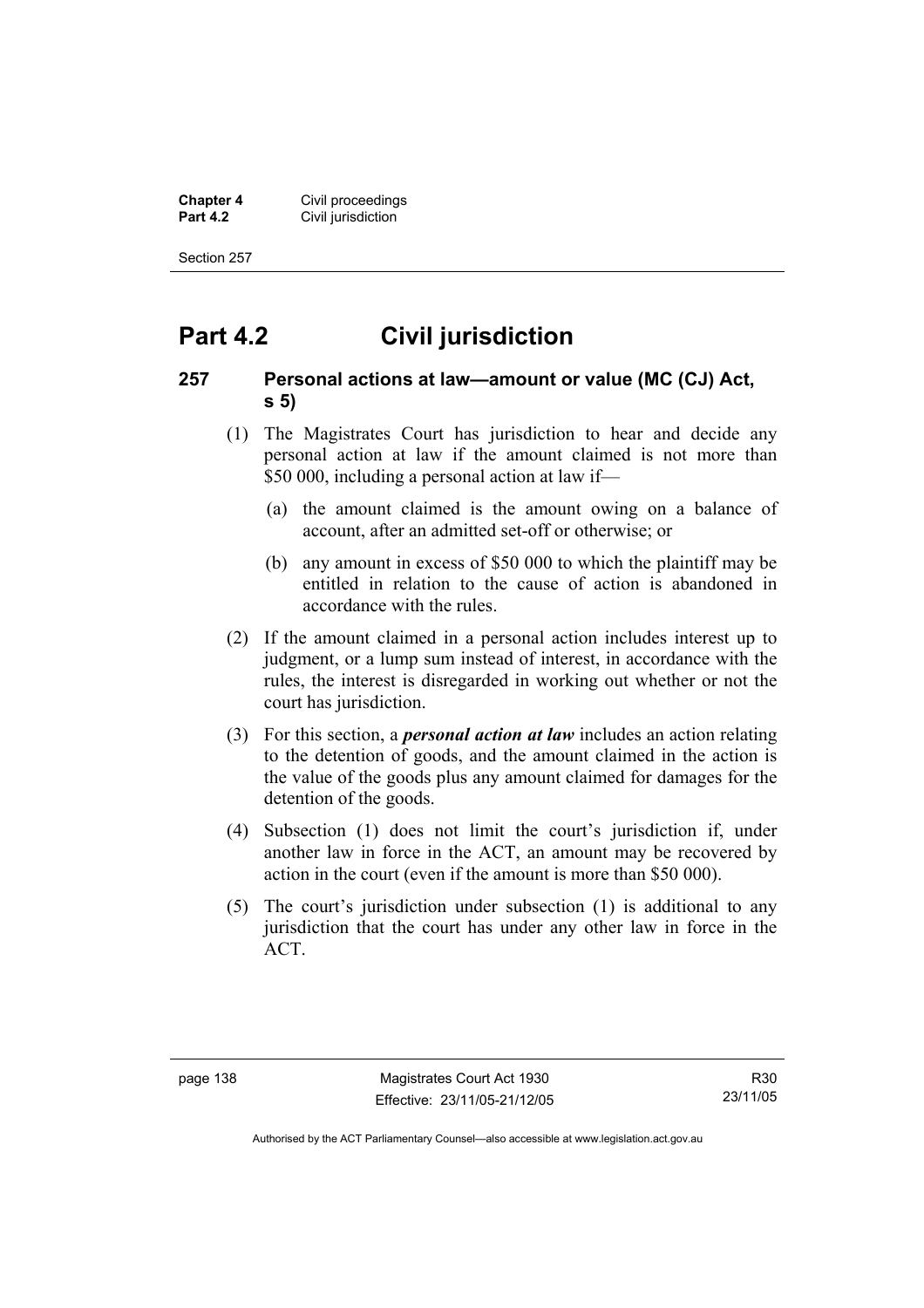### **258 Power of court to grant relief (MC (CJ) Act, s 6)**

- (1) In any proceeding that the Magistrates Court has jurisdiction to hear and decide—
	- (a) the court may grant any relief, redress or remedy that the Supreme Court may grant in a similar action in that court, and for that purpose the Magistrates Court may make any order that the Supreme Court may make; and
	- (b) the court must give effect to any ground of defence, counterclaim or set-off, whether equitable or legal, in the same way and to the same extent that the Supreme Court would do.
- (2) For the exercise by the Magistrates Court of its powers under subsection (1) in any proceeding—
	- (a) a magistrate constituting the court has, as well as any other powers under this Act, all the powers of a judge in a similar action in the Supreme Court; and
	- (b) the registrar, bailiff or other appropriate officer of the Magistrates Court must exercise any function that a corresponding officer of the Supreme Court would exercise in a similar action in that court in accordance with the practice and procedure of that court.
- (3) In exercising a function mentioned in subsection (2), the registrar, a bailiff or other officer of the court must comply with this Act, the rules and any order of the Magistrates Court.

### **259 Rules of equity to prevail (MC (CJ) Act, s 7)**

In any proceeding in the Magistrates Court, if there is a conflict between the rules of equity and the rules of common law, the rules of equity prevail.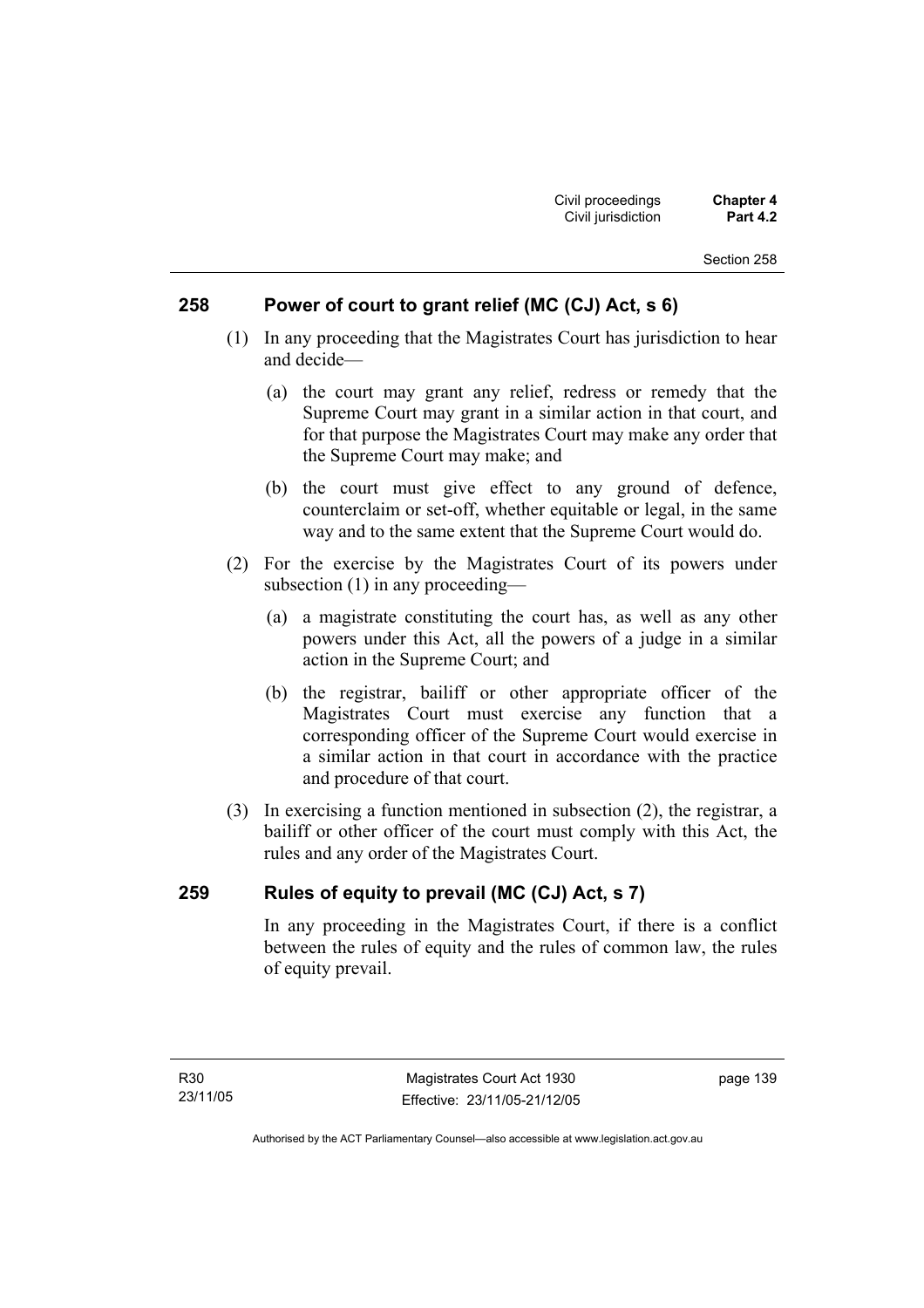**Chapter 4 Civil proceedings**<br>**Part 4.2 Civil jurisdiction Civil jurisdiction** 

Section 260

### **260 Nuisance (MC (CJ) Act, s 8 (1) and (2))**

- (1) The Magistrates Court has the same jurisdiction as the Supreme Court to hear and decide a civil action for nuisance.
- (2) In a civil action for nuisance, the Magistrates Court may grant the same relief as the Supreme Court may grant in a similar action in that court.

### **261 Disputed debts (MC (CJ) Act, s 9)**

- (1) The Magistrates Court may, in a proceeding in the court, declare that—
	- (a) a person is or is not indebted to someone else; or
	- (b) a person is or is not indebted to someone else in a stated amount; or
	- (c) a person is or is not indebted to someone else in an amount that is more than a stated amount.
- (2) This section applies only in relation to a debt that is not more than \$50 000.

### **262 Cause of action arising, or defendant resident, outside ACT (MC (CJ) Act, s 10)**

The Magistrates Court has jurisdiction to hear and decide a proceeding if—

- (a) the defendant was resident in the ACT when the claim was served on the defendant, even though all of the cause of action in the proceeding arose outside the ACT; or
- (b) both of the following apply, even though the defendant is not in the ACT:

R30 23/11/05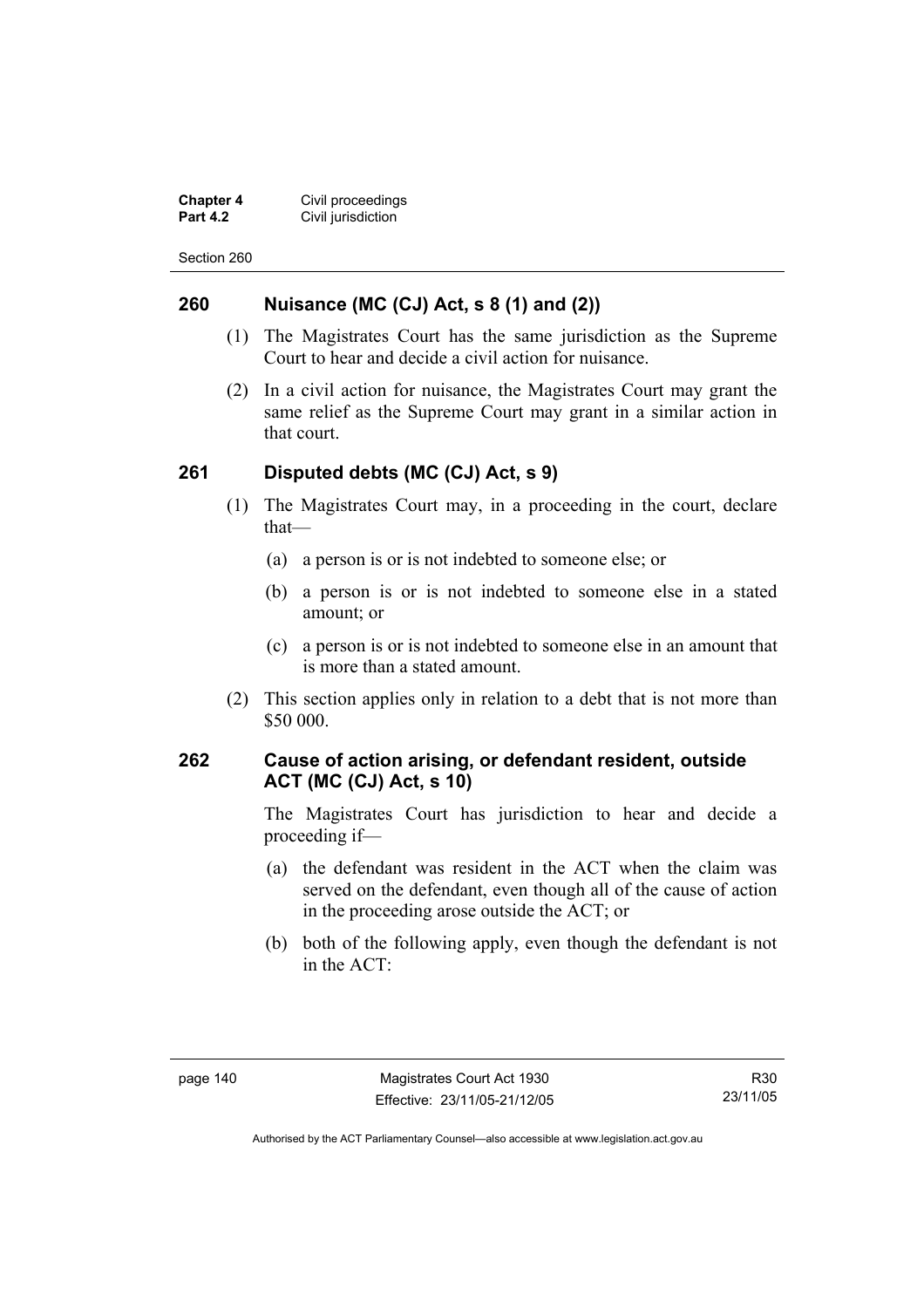- (i) a material part of the cause of action in the proceeding arose in the ACT, even though part of the cause of action arose outside the ACT;
- (ii) the claim is served on the defendant in Australia or an external territory.

### **263 Requests under conventions relating to legal proceedings in civil and commercial matters**

- (1) The Magistrates Court has jurisdiction to make any order or take any action necessary to comply with a request received from the consular or other authority of a relevant foreign country for serving documents in the ACT or taking evidence in the ACT.
- (2) In this section:

*relevant foreign country*—a foreign country is a *relevant foreign country* if a convention relating to legal proceedings in civil and commercial matters is in force between the country and Australia.

### **264 Proceedings affecting title to land (MC (CJ) Act, s 11)**

- (1) The Magistrates Court does not have jurisdiction to hear and decide a proceeding in which the title to land is genuinely in question.
- (2) However, the jurisdiction of the Magistrates Court to hear and decide a proceeding is not affected only because the title to land incidentally comes in question in the proceeding.
- (3) In a proceeding mentioned in subsection (2), a judgment is not evidence of title to land.

### **265 Disputes under Residential Tenancies Act (MC (CJ) Act, s 12A)**

The Magistrates Court does not have jurisdiction in relation to a dispute to which the *Residential Tenancies Act 1997* applies if the amount in dispute is not more than \$10 000.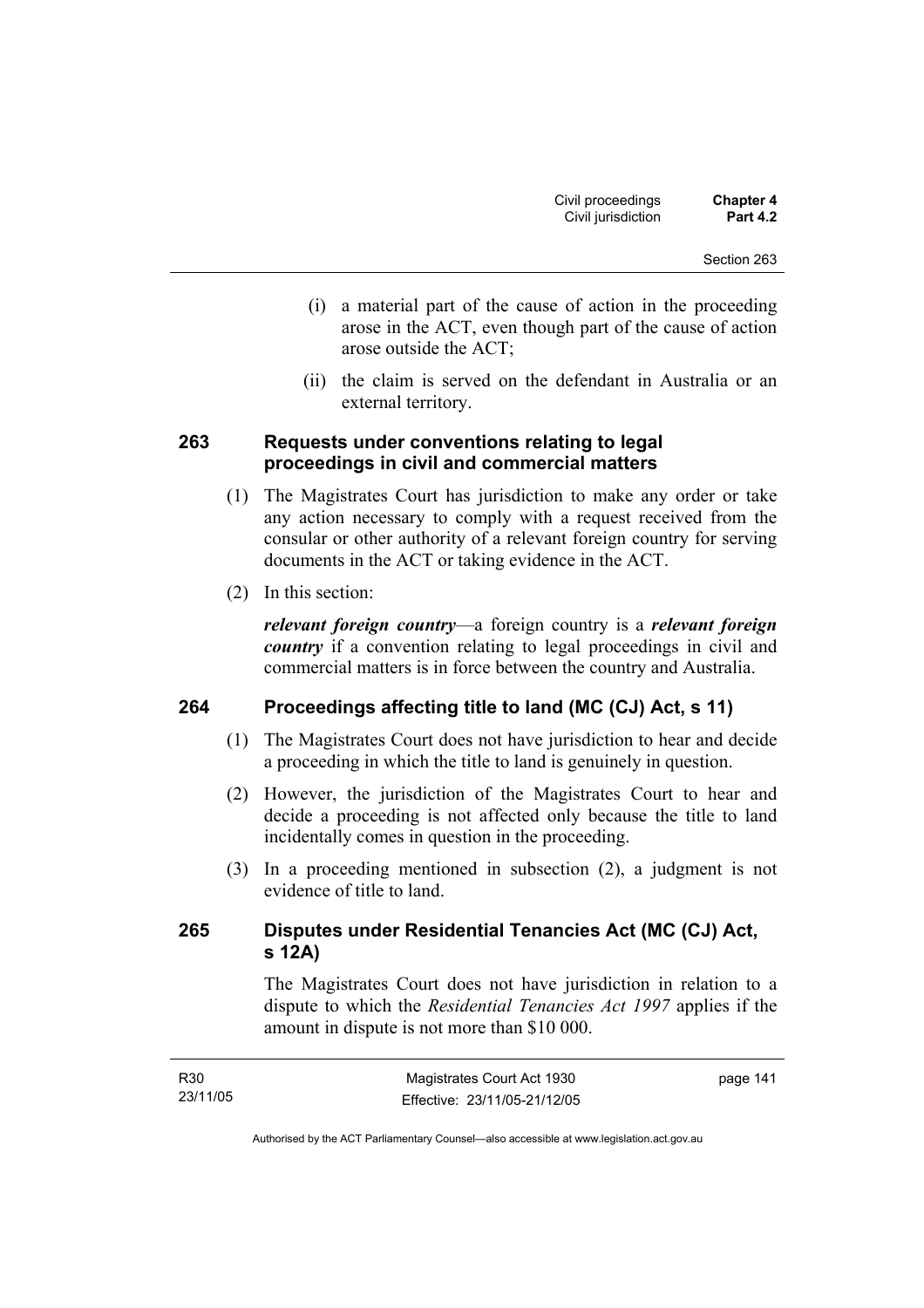**Chapter 4** Civil proceedings **Part 4.2 Civil jurisdiction** 

Section 266

## **266 Complaints under Utilities Act, pt 12 (MC (CJ) Act, s 12B)**

The Magistrates Court does not have jurisdiction in relation to a matter to the extent to which it is the subject of—

- (a) a complaint under the *Utilities Act 2000*, part 12 (Complaints); or
- (b) a direction or declaration of the essential services consumer council under that part.

page 142 Magistrates Court Act 1930 Effective: 23/11/05-21/12/05

R30 23/11/05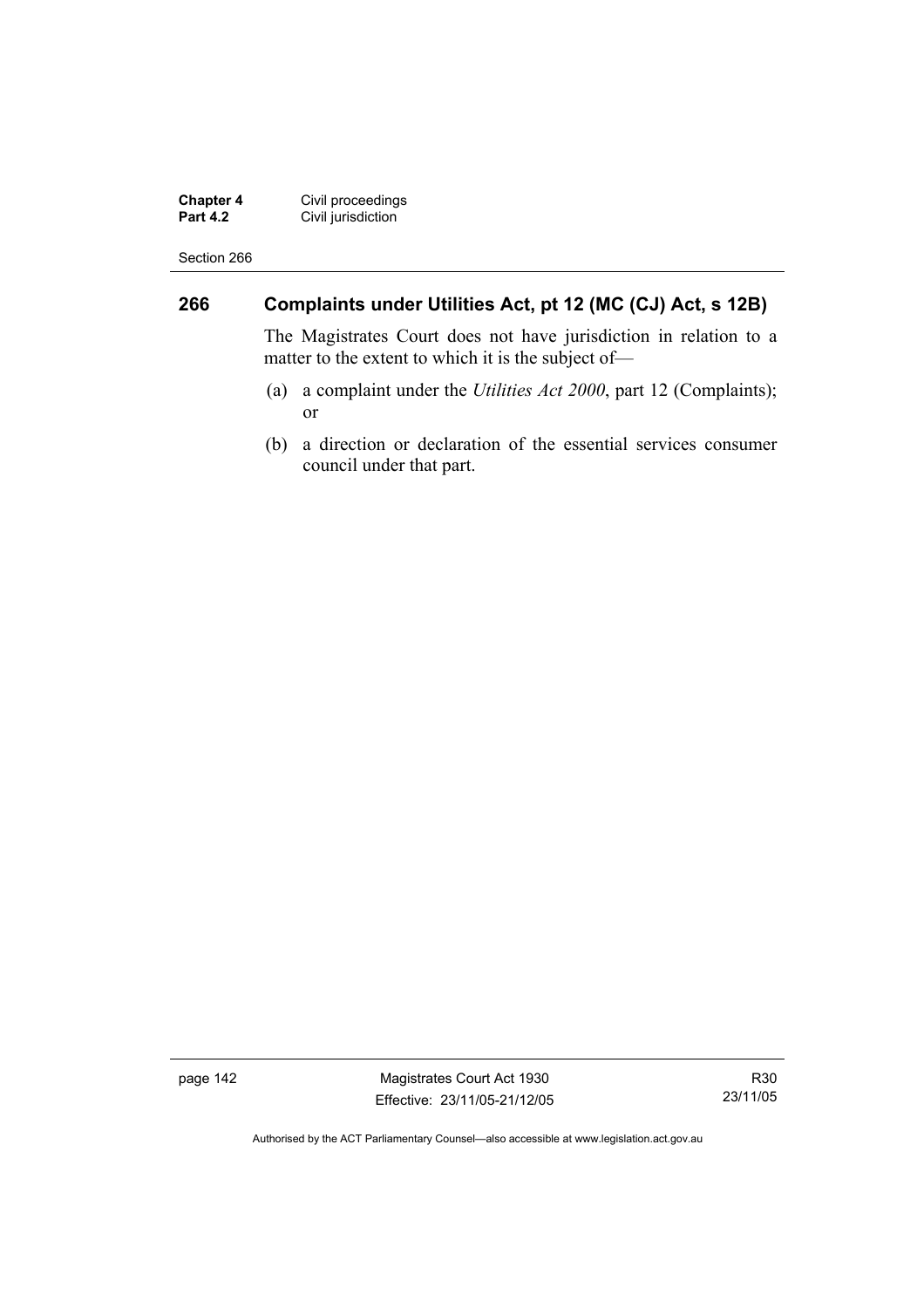# **Part 4.3 Case stated for Supreme Court**

### **267 Case stated (MC (CJ) Act, s 194, s 395 (2))**

- (1) On the application of a party to a proceeding in the Magistrates Court, the court may state, in the form of a special case, any question of law that arises in the proceeding for the opinion of the Supreme Court.
- (2) The Supreme Court has jurisdiction to hear and decide a case stated under this section.
- (3) This section does not apply to a proceeding in the Small Claims Court.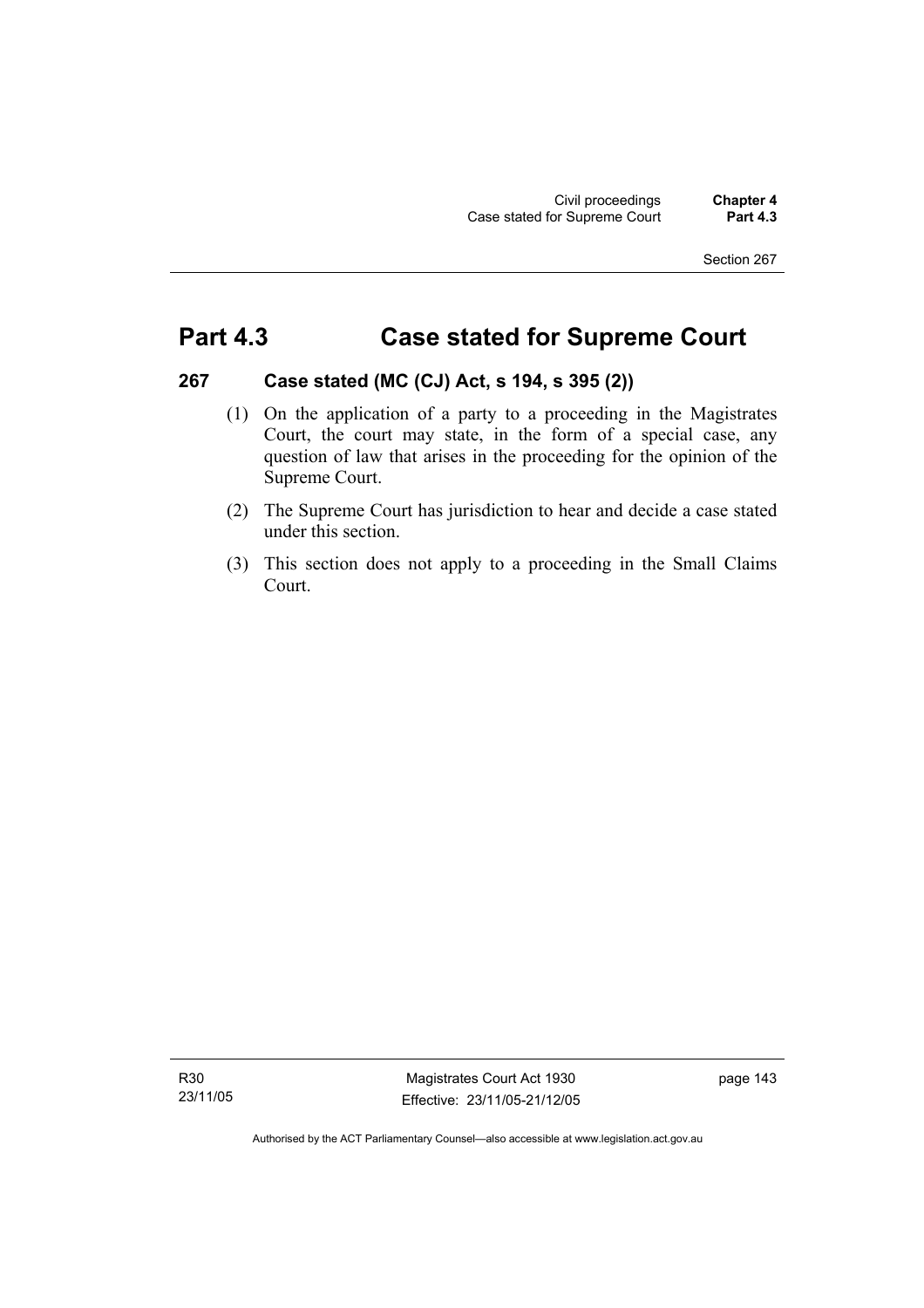# **Part 4.4 Transfer of proceedings from or to Supreme Court**

## **268 Transfer of action from Supreme Court (MC (CJ) Act, s 381)**

- (1) This section applies if a proceeding in relation to the cause of action on which a prescribed action pending in the Supreme Court is founded could properly have been begun in the Magistrates Court.
- (2) The Supreme Court may, on the application of a party to the action or its own initiative, order that the action be transferred to the Magistrates Court if it considers it just to do so.
- (3) In subsection (1):

*prescribed action* means an action in which the amount claimed (whether initially or as reduced by payment, admitted set-off or otherwise) is not more than the amount for which the Magistrates Court has jurisdiction under this chapter.

## **269 Procedure on transfer of action from Supreme Court (MC (CJ) Act, s 382)**

- (1) This section applies if the Supreme Court has made an order under section 268 that an action pending in the Supreme Court be transferred to the Magistrates Court.
- (2) A party to the action may file in the Magistrates Court a copy of the order, a copy of each of the pleadings (if any) in the action and any other relevant documents filed in the Supreme Court.
- (3) When the copies have been filed, the action—
	- (a) stops being an action in the Supreme Court; and
	- (b) becomes a proceeding in the Magistrates Court.

R30 23/11/05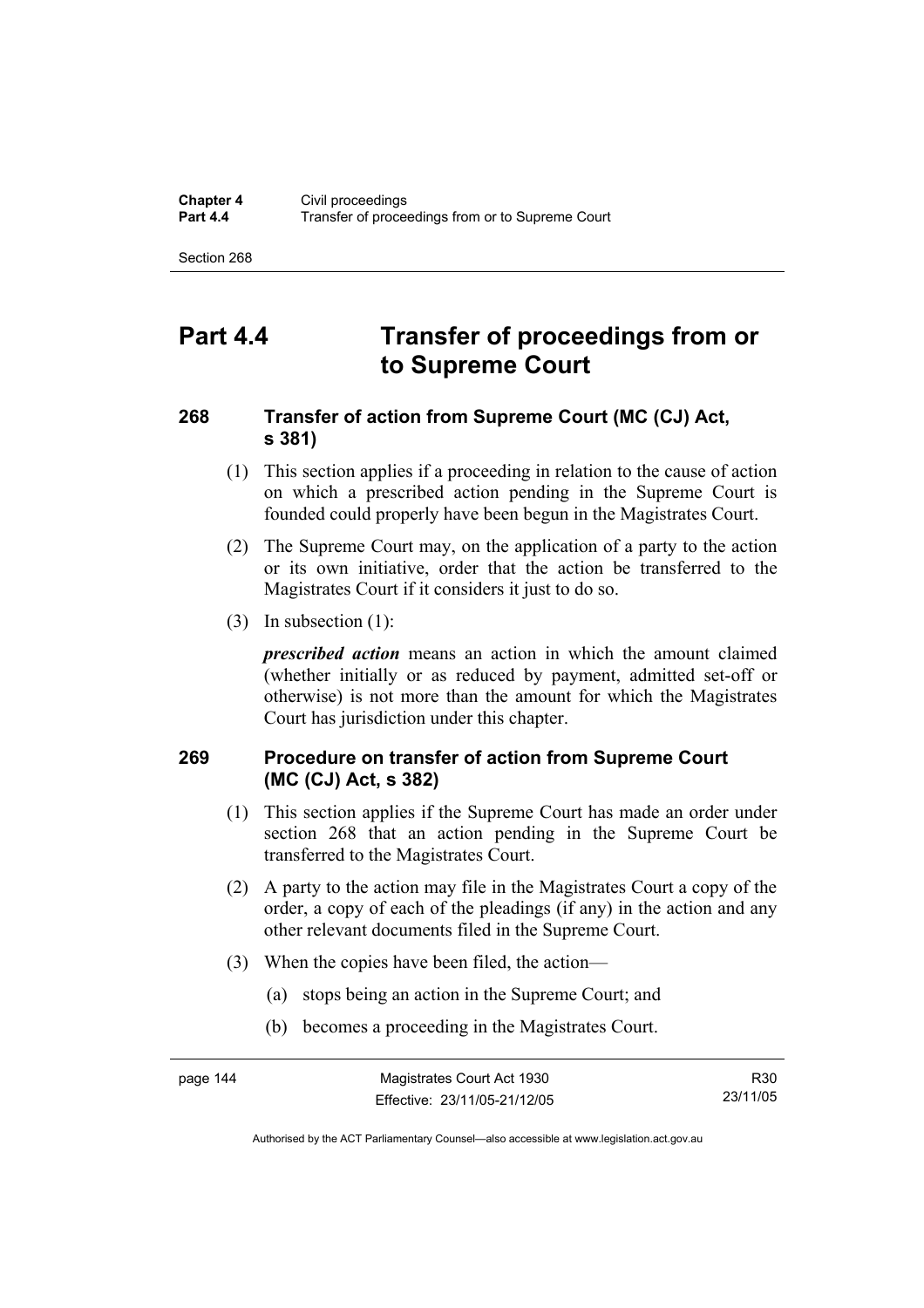- (4) The proceeding is taken to have been begun in the Magistrates Court on the day the action was begun in the Supreme Court.
- (5) Costs in the proceeding are to be allowed—
	- (a) for costs incurred before the order under section 268 was made (including the costs of getting the order) and the costs of getting the copies mentioned in subsection (2)—in accordance with the rules under the *Court Procedures Act 2004* applying to the Supreme Court, but subject to any Supreme Court order; and
	- (b) for costs incurred after the order was made (not including the costs of getting the copies)—in accordance with the rules applying to the Magistrates Court.
- (6) If costs mentioned in subsection (5) (a) are to be taxed, the costs must be taxed by the registrar in accordance with the rules applying to the Supreme Court.

## **270 Removal of proceedings into Supreme Court (MC (CJ) Act, s 383)**

On the application of a party to a proceeding in the Magistrates Court, the Supreme Court may order that the proceeding be removed into the Supreme Court on the conditions about costs, security for the amount claimed or costs, or otherwise, that the Supreme Court considers just.

## **271 Stay of proceedings (MC (CJ) Act, s 384)**

- (1) This section applies if an application under section 270 to have a proceeding in the Magistrates Court removed into the Supreme Court is pending.
- (2) On the application of a party to the proceeding, the Supreme Court may order that the proceeding be stayed until the application under section 270 is decided or until the Supreme Court orders otherwise.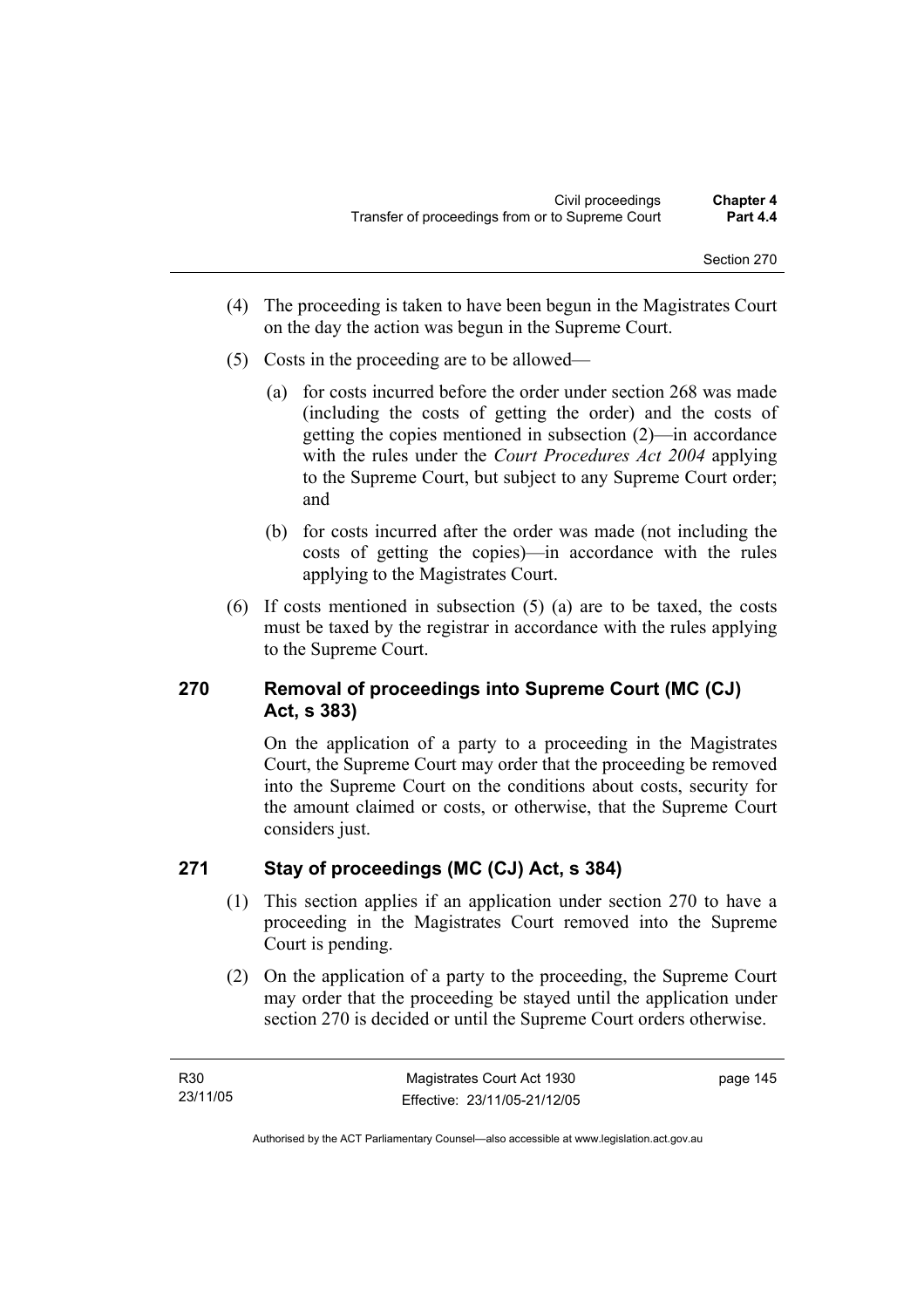| <b>Chapter 4</b> | Civil proceedings                                |
|------------------|--------------------------------------------------|
| <b>Part 4.4</b>  | Transfer of proceedings from or to Supreme Court |

 (3) An order that a proceeding be stayed takes effect immediately on a copy of the order being filed in the Magistrates Court.

page 146 Magistrates Court Act 1930 Effective: 23/11/05-21/12/05

R30 23/11/05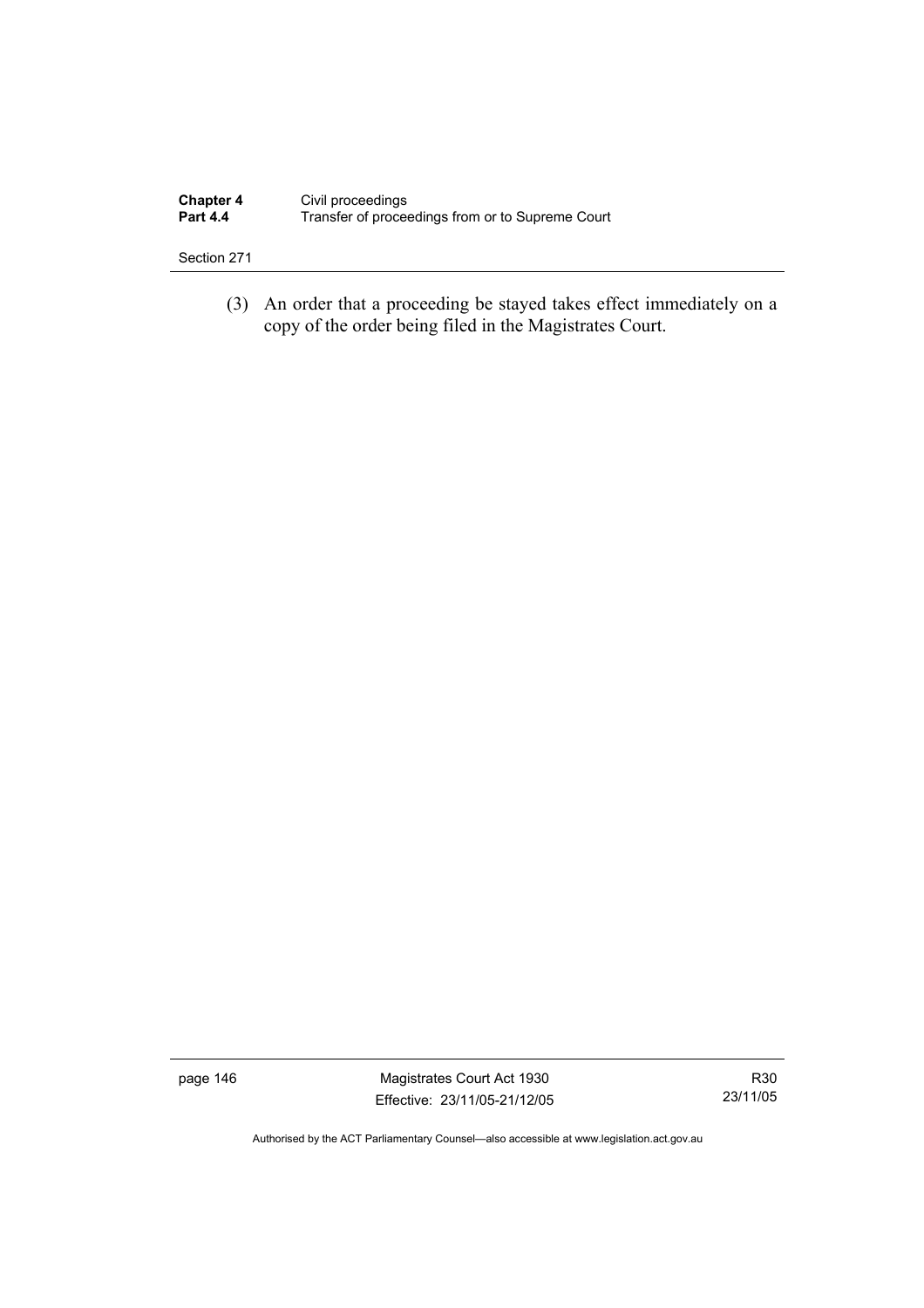# **Part 4.5 Civil appeals**

### **272 Definitions for pt 4.5 (MC (CJ) Act, s 385)**

In this part:

*appeal* means an appeal to the Supreme Court—

- (a) from a judgment or order of the Magistrates Court, whether final or interlocutory, in a proceeding that the Magistrates Court has jurisdiction to hear and decide under this chapter, other than a proceeding in its jurisdiction under part 4.6 (Small Claims Court); or
- (b) from a judgment of the Small Claims Court.

*judgment*, in relation to a proceeding in the Small Claims Court, includes an order made in association with the proceeding, but does not include an interim order of the Small Claims Court under the rules.

### **273 Jurisdiction (MC (CJ) Act, s 386)**

- (1) The jurisdiction of the Supreme Court to hear and decide appeals is subject to the exceptions and conditions in this part.
- (2) Subsection (1) does not affect the operation of any other law that provides for the appellate jurisdiction of the Supreme Court.

### **274 Cases in which appeal may be brought (MC (CJ) Act, s 387)**

- (1) An appeal may be brought only with the leave of the Supreme Court.
- (2) However, an appeal may be brought as of right from a judgment or order—

| R30      | Magistrates Court Act 1930   | page 147 |
|----------|------------------------------|----------|
| 23/11/05 | Effective: 23/11/05-21/12/05 |          |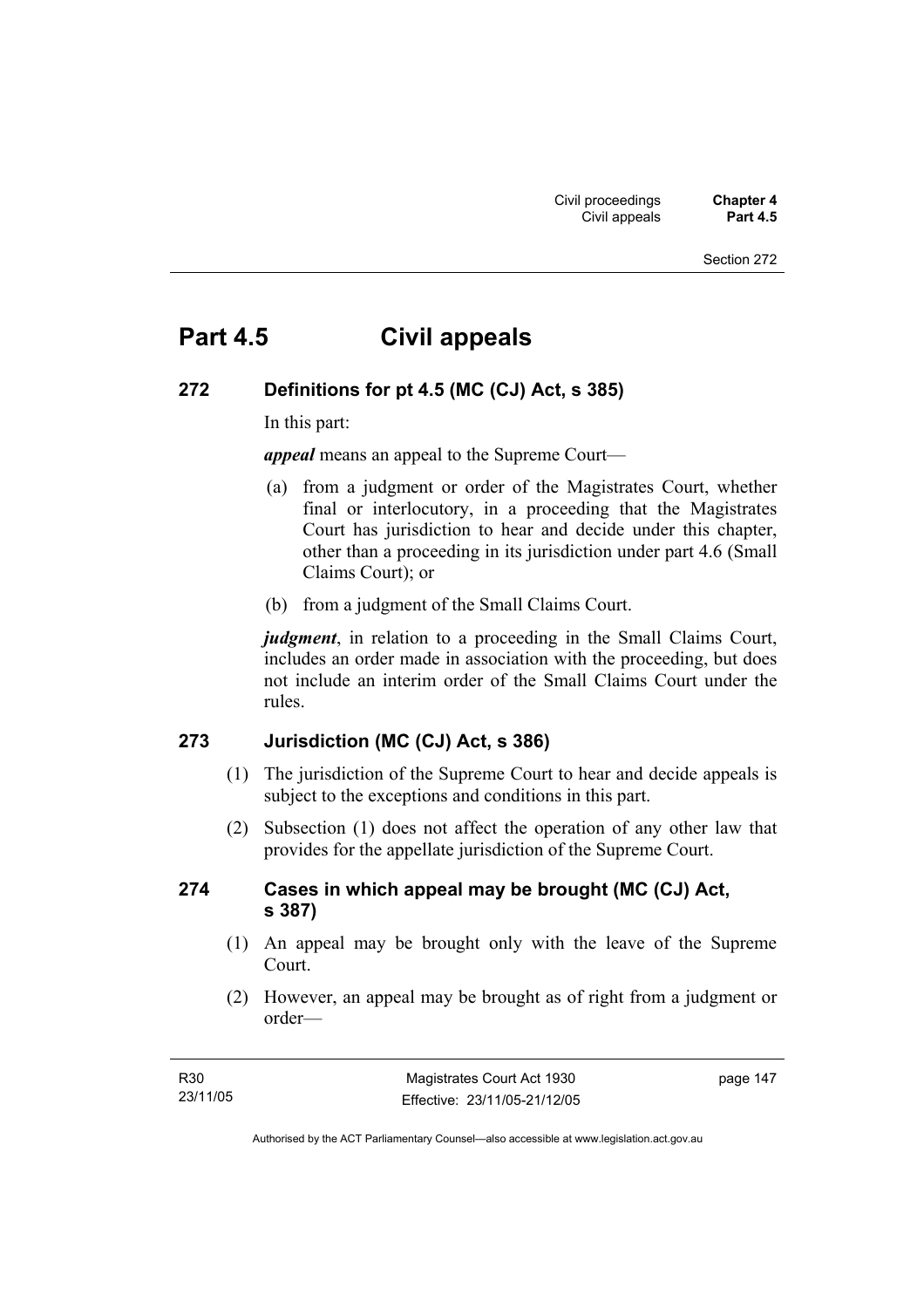| <b>Chapter 4</b> | Civil proceedings |
|------------------|-------------------|
| <b>Part 4.5</b>  | Civil appeals     |

- (a) for, or for the payment of, an amount of \$2 000 or more; or
- (b) in a proceeding in the Magistrates Court—
	- (i) in which the matter in issue amounts to, or is of the value of, \$2 000 or more; or
	- (ii) that involves directly or indirectly a claim, demand or question to or in relation to any property or any civil right amounting to, or of the value of, \$2 000 or more.
- (3) This section does not apply in relation to an appeal from a judgment of the Small Claims Court.

### **275 Appeals—Small Claims Court (MC (CJ) Act, s 387A)**

- (1) A party to a proceeding in the Small Claims Court may, with the Supreme Court's leave, appeal from a judgment of the Small Claims Court in the proceeding.
- (2) The Supreme Court may grant leave only if satisfied—
	- (a) that the decision of the Small Claims Court on a question of law was wrong; or
	- (b) that the conduct of the proceeding in the Small Claims Court was unfair to the applicant for leave to appeal.

### **276 Evidence on appeal (MC (CJ) Act, s 391)**

In an appeal, the Supreme Court must have regard to the evidence given in the proceeding in the Magistrates Court out of which the appeal arose, and has power to draw inferences of fact and, in its discretion, to receive further evidence.

### **277 Powers of Supreme Court on appeal (MC (CJ) Act, s 393)**

 (1) On an appeal, the Supreme Court has the following powers in relation to the judgment or order appealed from:

R30 23/11/05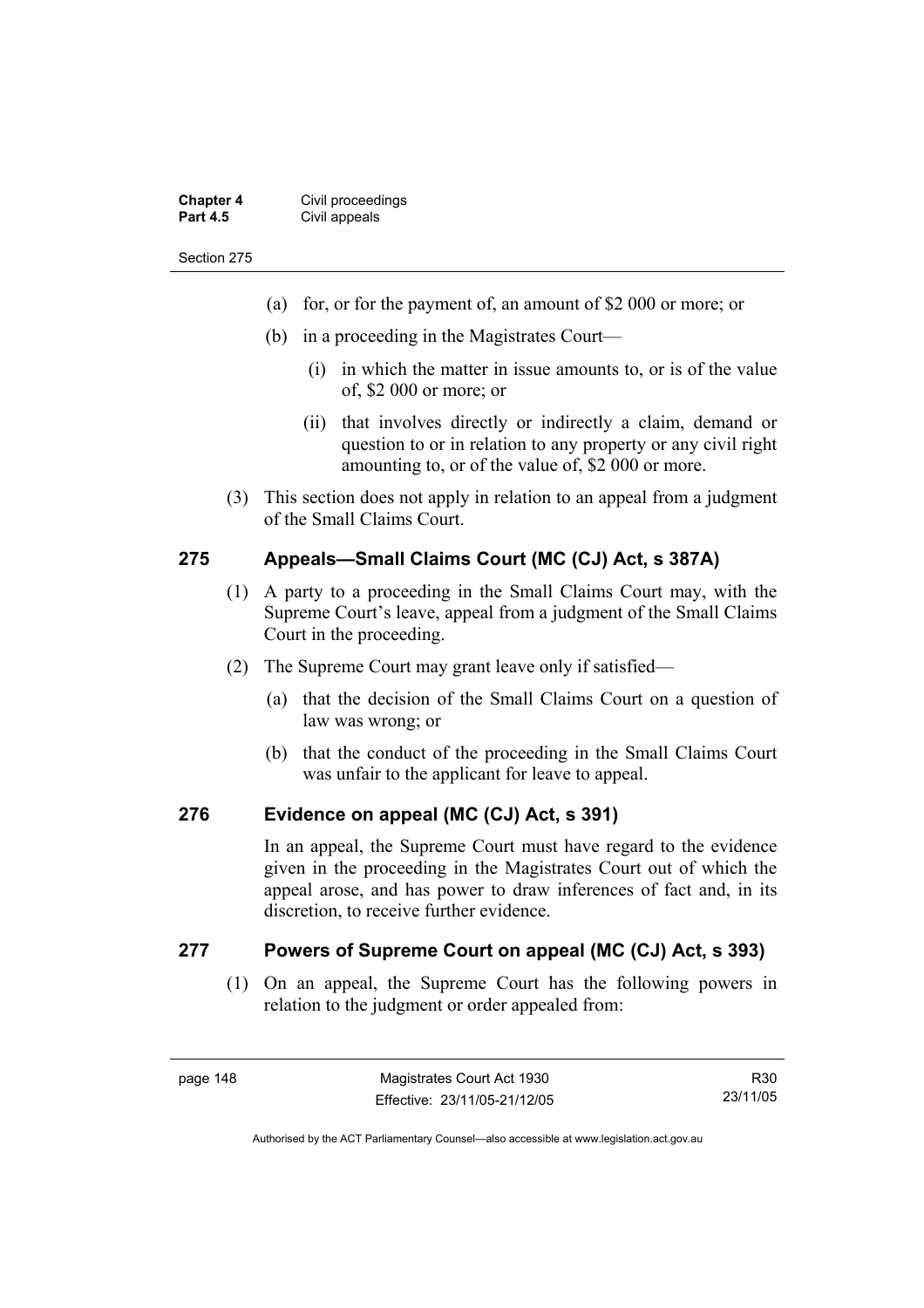- (a) to confirm, reverse or vary the judgment or order;
- (b) to give any judgment or make any order it considers appropriate, or refuse to make an order;
- (c) to set aside the judgment or order (completely or in part), and remit the proceeding to the Magistrates Court for further hearing and decision, subject to any directions the Supreme Court considers appropriate;
- (d) to award execution from the Supreme Court or remit the proceeding to the Magistrates Court for the execution of the judgment or order of the Supreme Court.
- (2) A judgment or order of the Supreme Court made in a proceeding remitted under subsection (1) (d) has effect as if it were a judgment or order of the Magistrates Court and may be enforced by the Magistrates Court accordingly.
- (3) In this section:

*Magistrates Court*, in relation to an appeal from a judgment or order of the Small Claims Court, means the Small Claims Court.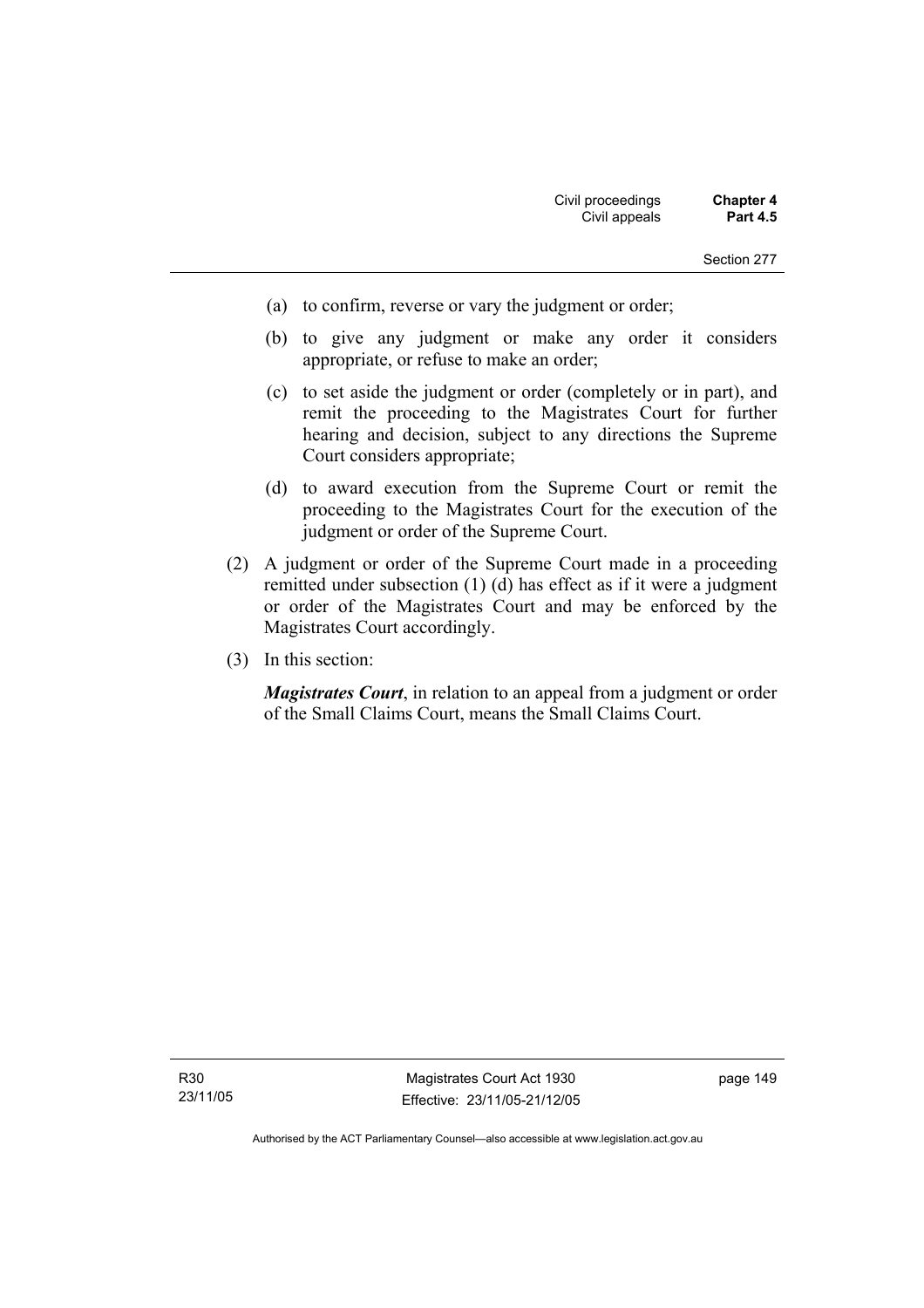**Chapter 4** Civil proceedings **Part 4.6 Part 4.6 Part 4.6 Part 4.6 Part 4.6 Part 4.6 Part 4.6 Part 4.6 Part 4.6 Part 4.6 Part 4.6 Part 4.6 Part 4.6 Part 4.6 Part 4.6 Part 4.6 Part 4.6 Part 4.6 Part 4.6 Part 4.6 Part 4.6 Part 4.6 Part 4.6 Part 4.6 Part** 

Section 278

# **Part 4.6 Small Claims Court**

#### **278 Definitions for pt 4.6 (MC (CJ) Act, s 394)**

*applicant* means a person making an application.

*application* means an application to the Small Claims Court, whether made under the rules or another territory law.

*common boundaries determination* means a determination under the *Common Boundaries Act 1981*, and includes a variation of a determination.

*contract application* means an application in relation to a contract, and includes an application for damages for breach of contract.

*damages application* means an application for damages for negligence or for any other tort except nuisance or trespass.

*debt application* means an application for the recovery of a debt.

*debt declaration*, in relation to a proceeding, means an order declaring that—

- (a) the applicant is or is not indebted to the respondent; or
- (b) the applicant is or is not indebted to the respondent in a stated amount; or
- (c) the applicant is or is not indebted to the respondent in an amount that is more than a stated amount.

*goods application* means an application in relation to the provision of goods or services, and includes an application for damages for the detention of goods.

*inquiry* means an inquiry by the Small Claims Court under the rules.

*nuisance application* means an application for relief for nuisance.

R30 23/11/05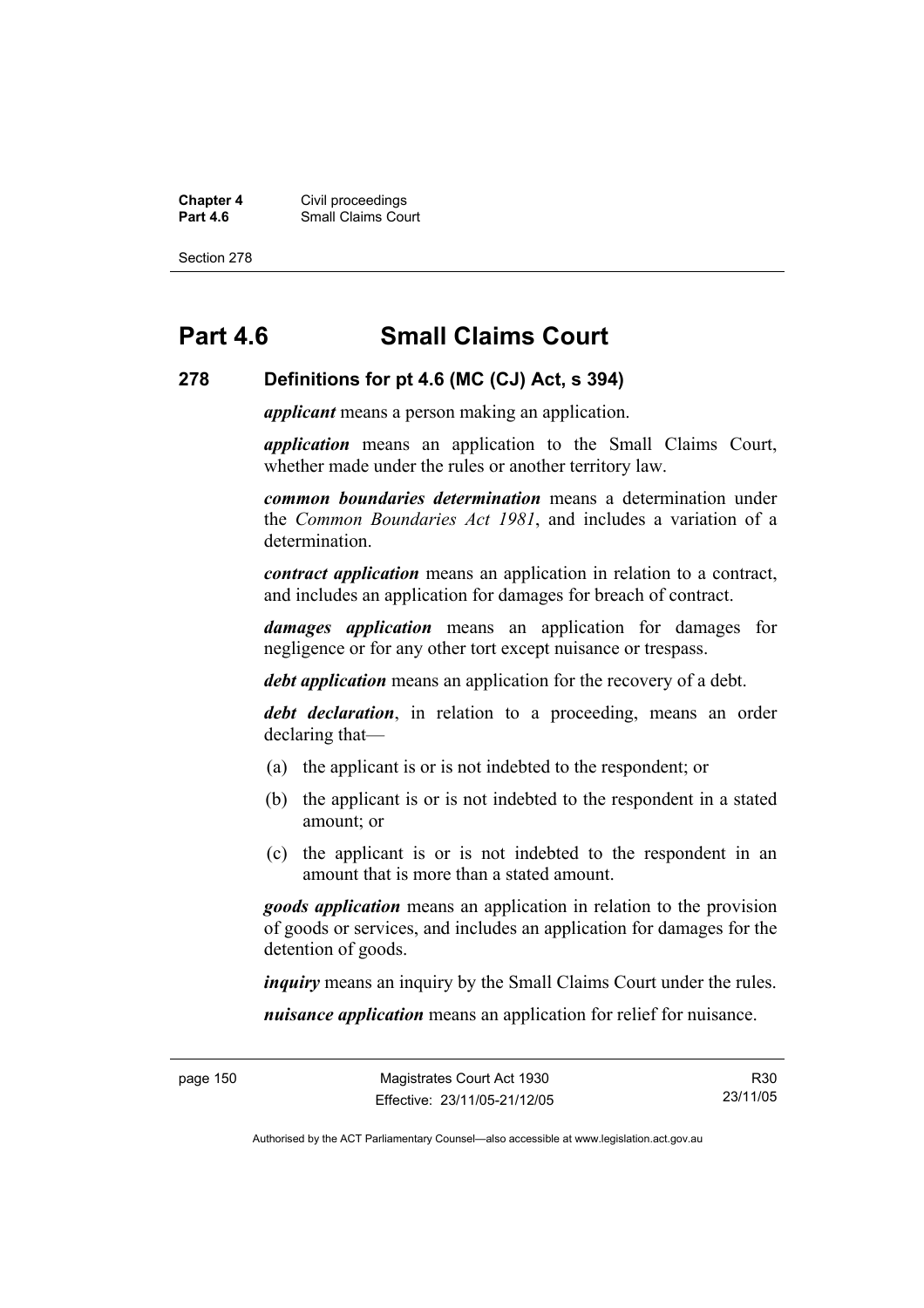*proceeding* means a proceeding on an application.

*referee* means a referee appointed under this part.

*respondent* means the respondent to an application.

*rules* means rules under the *Court Procedures Act 2004* applying in relation to the Small Claims Court.

*trespass application* means an application for relief for trespass to land.

### **279 Small Claims Court (MC (CJ) Act, s 396)**

- (1) The Magistrates Court has jurisdiction to inquire into and decide applications for this part.
- (2) The Magistrates Court is to be known as the Small Claims Court when exercising jurisdiction under this part.

### **280 Referees—appointment (MC (CJ) Act, s 397)**

- (1) The Executive may appoint a person as a referee for this part.
- *Note 1* For the making of appointments (including acting appointments), see the Legislation Act, pt 19.3.
- *Note 2* In particular, an appointment may be made by naming a person or nominating the occupant of a position (see s 207).
- (2) A person is eligible for appointment as a referee if the person is—
	- (a) a lawyer; and
	- (b) a member of the staff of the Magistrates Court or any other entity exercising judicial powers under a territory law.
- (3) A person's appointment as referee ends if the person is no longer eligible for appointment under subsection (2).
	- *Note* A person's appointment also ends if the person resigns (see Legislation Act, s 210).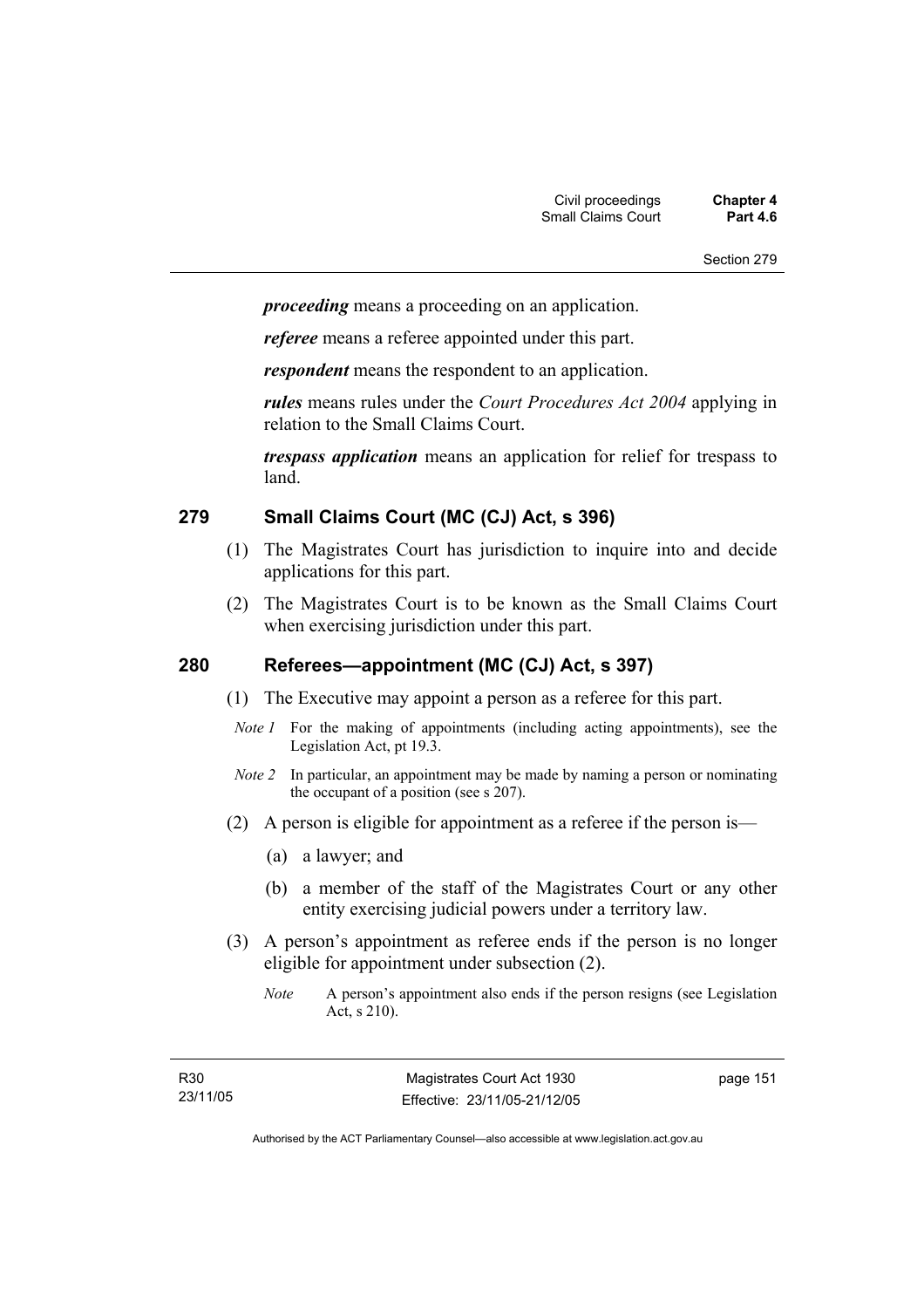**Chapter 4** Civil proceedings **Small Claims Court** 

Section 281

### **281 Referees—functions (MC (CJ) Act, s 398)**

- (1) A referee may exercise the jurisdiction of the Small Claims Court in an inquiry in a proceeding by way of a contract application, damages application, debt application or goods application, or for a debt declaration or common boundaries determination.
- (2) However, a referee only has jurisdiction in a proceeding in relation to an amount of not more than \$3 000, or the equivalent value of goods or services (including any associated damages), excluding any claim for interest, or for a lump sum instead of interest, decided by the Small Claims Court under the rules.
- (3) In exercising the jurisdiction of the Small Claims Court under this section, a referee—
	- (a) has all the functions of a magistrate; and
	- (b) is otherwise taken to be a magistrate for all purposes.

### **282 Referees—oath or affirmation of office (MC (CJ) Act, s 399)**

- (1) Before exercising functions as a referee, a referee must take an oath, or make an affirmation, before the Chief Justice.
- (2) An oath or affirmation under subsection (1) must be in accordance with the form in schedule 1.

### **283 Jurisdiction (MC (CJ) Act, s 401)**

- (1) The Small Claims Court has jurisdiction to inquire into the following applications:
	- (a) contract applications;
	- (b) damages applications;
	- (c) debt applications;
	- (d) goods applications;

page 152 Magistrates Court Act 1930 Effective: 23/11/05-21/12/05

R30 23/11/05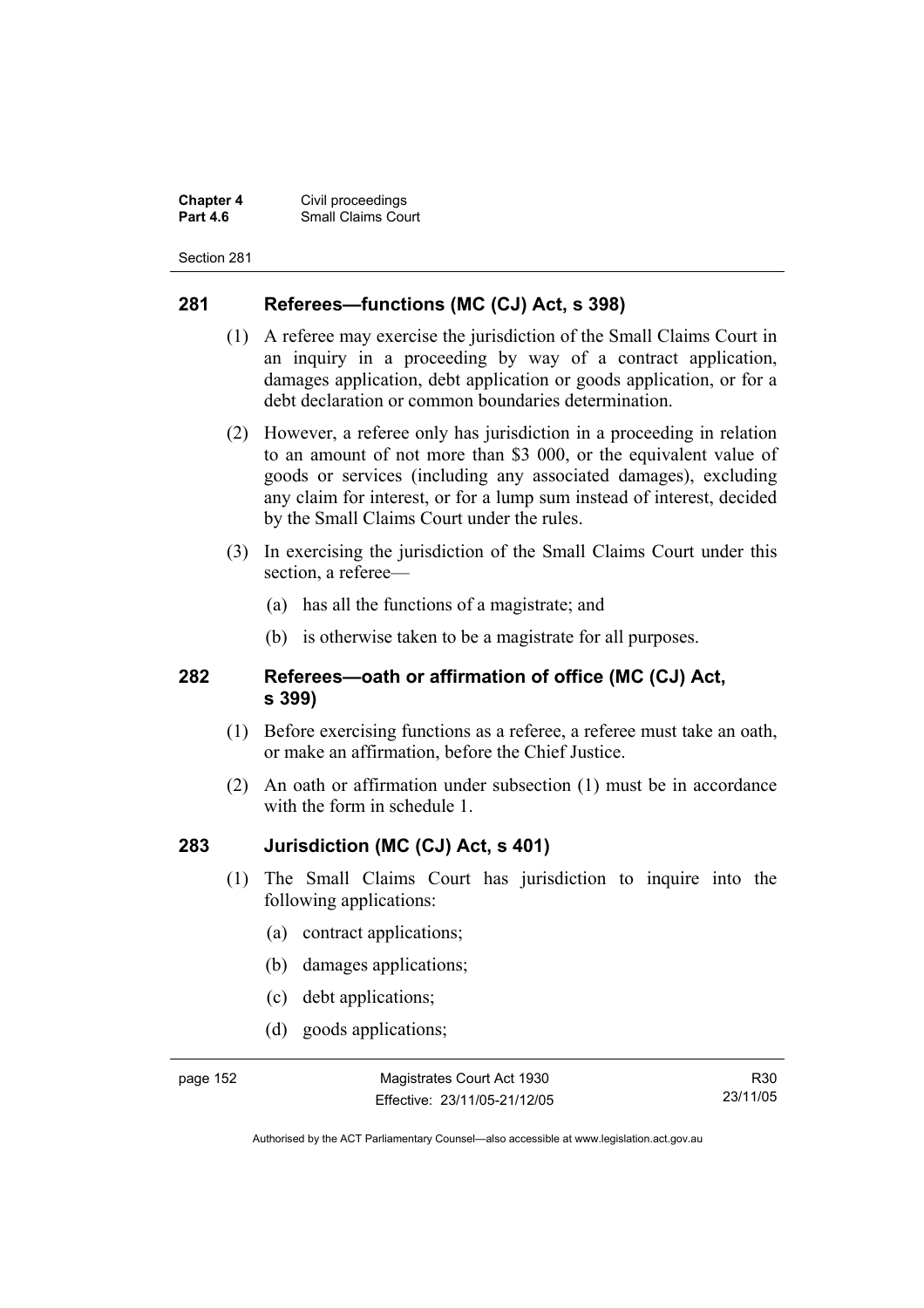- (e) nuisance applications;
- (f) trespass applications;
- (g) applications for debt declarations;
- (h) applications for common boundaries determinations.
- (2) Section 257 (Personal actions at law—amount or value) and section 261 (Disputed debts) do not apply to a proceeding in the Small Claims Court.

### **284 \$10 000 limit (MC (CJ) Act, s 402)**

- (1) The Small Claims Court's jurisdiction is limited to applications claiming amounts of not more than \$10 000.
- (2) In relation to debt declarations, the Small Claims Court's jurisdiction is limited to applications for declarations for debts of not more than \$10 000.
- (3) The monetary limit on the Small Claims Court's jurisdiction does not include any claim for interest, or for a lump sum instead of interest, decided by the Small Claims Court under the rules.
- (4) In a goods application, the amount claimed is the value of the goods or services plus any amount claimed for damages for the detention of the goods.
- (5) If, apart from this section, a person would be entitled to make an application claiming an amount of more than \$10 000, the person may, by the application, abandon the excess by limiting the claim to \$10 000.
- (6) This section does not apply to an application for a common boundaries determination.

page 153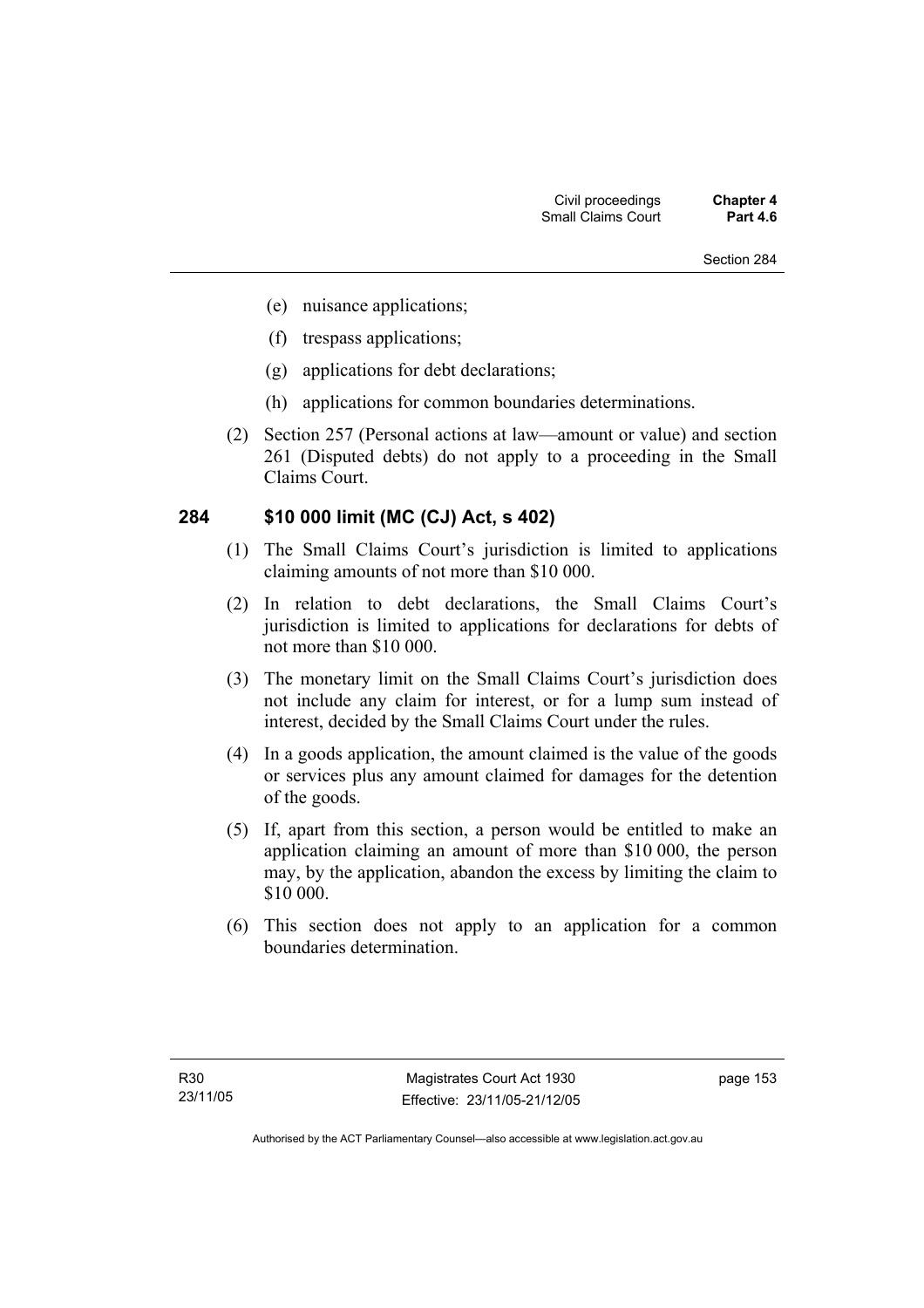**Chapter 4** Civil proceedings **Part 4.6** Small Claims Court

Section 285

## **285 Admissibility of conference proceedings in inquiries (MC (CJ) Act, s 427)**

Evidence, or any statement, of words spoken or acts done at a conference under the rules is not admissible in an inquiry, unless the parties otherwise agree.

page 154 Magistrates Court Act 1930 Effective: 23/11/05-21/12/05

R30 23/11/05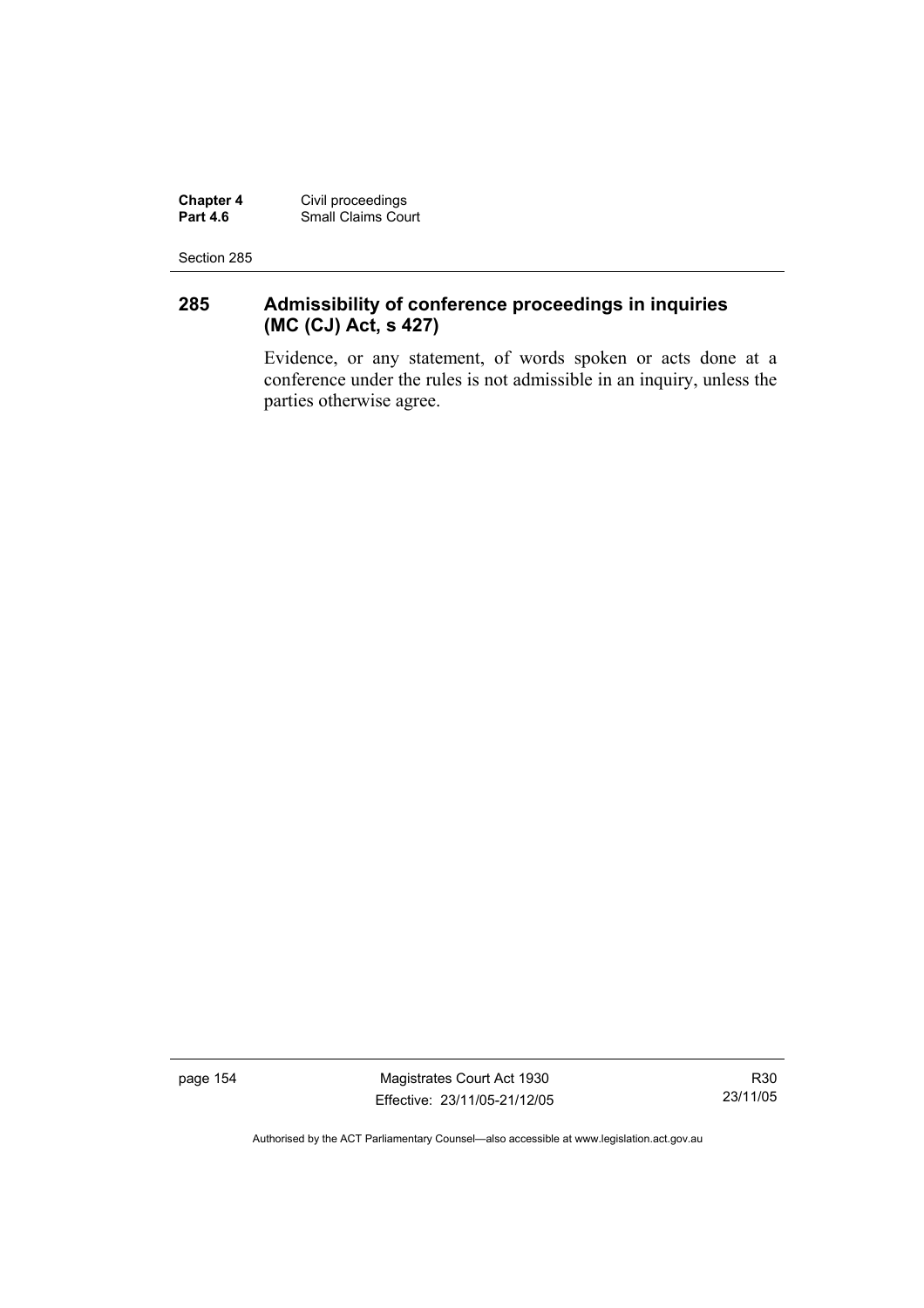# **Chapter 5 Miscellaneous**

# **Part 5.1 Offences**

### **290 Contempt in face of court**

 (1) A person commits an offence if the person does something in the face, or within the hearing, of the court that is a contempt of court.

Maximum penalty: 100 penalty units, imprisonment for 1 year or both.

- (2) For this section, if a person appears in a proceeding in accordance with section 311 (Appearance by audiovisual or audio links), the acts of the person and of any other person who is visible or audible to the court by means of audiovisual or audio link are taken to be in the face of the court.
- (3) Without limiting the operation of any other provision of this Act, if a person commits an offence against subsection (1), a magistrate may proceed to charge the person and hear and dispose of the matter immediately and for that purpose receive evidence including unsworn evidence.
- $(4)$  If—
	- (a) a person has been charged under subsection (3) but the matter has not been disposed of; and
	- (b) a magistrate has reasonable grounds to believe that the person has committed an offence against subsection (1); and
	- (c) the magistrate considers that it is reasonable in all the circumstances—
		- (i) to order that the person be taken into custody to appear before the court; or

| R <sub>30</sub> | Magistrates Court Act 1930   | page 155 |
|-----------------|------------------------------|----------|
| 23/11/05        | Effective: 23/11/05-21/12/05 |          |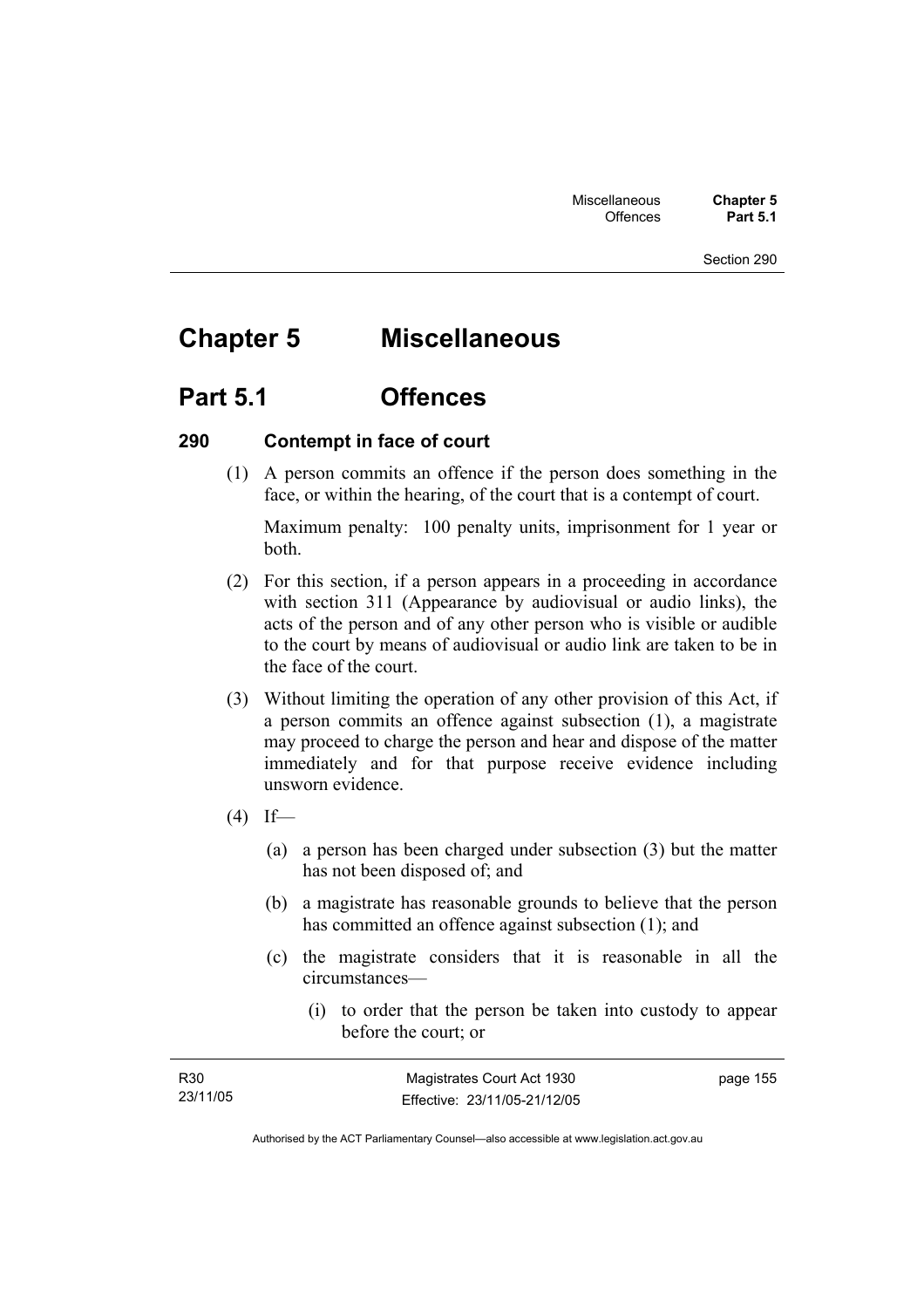| <b>Chapter 5</b> | Miscellaneous |
|------------------|---------------|
| <b>Part 5.1</b>  | Offences      |

- (ii) to order that the person be remanded in custody from time to time for periods not exceeding 15 clear days at any one time; or
- (iii) to release the person on bail; or
- (iv) to make an order in relation to the person under subsection (7) before the alleged offence has been heard;

the magistrate may make such an order.

- (5) An order under subsection (4) need not be in writing but the order must be reduced to writing, and a copy served on the alleged offender, as soon as practicable.
- (6) Failure to comply with subsection (5) does not invalidate an order.
- (7) If a person is convicted of an offence against subsection (1), the court, in addition to any penalty provided for under that subsection that it imposes, may make an order in relation to the person under subsection (8).
- (8) An order under this subsection may provide for—
	- (a) the exclusion of the person from any building where the court sits or the environs of such a building; or
	- (b) prohibiting the person from approaching a magistrate, an officer of the court or a witness; or
	- (c) the imposition of any reasonable condition on the person.
- (9) In this section:

*court* includes—

- (a) a magistrate when exercising the jurisdiction of the court; or
- (b) the registrar in the exercise of a judicial function.

R30 23/11/05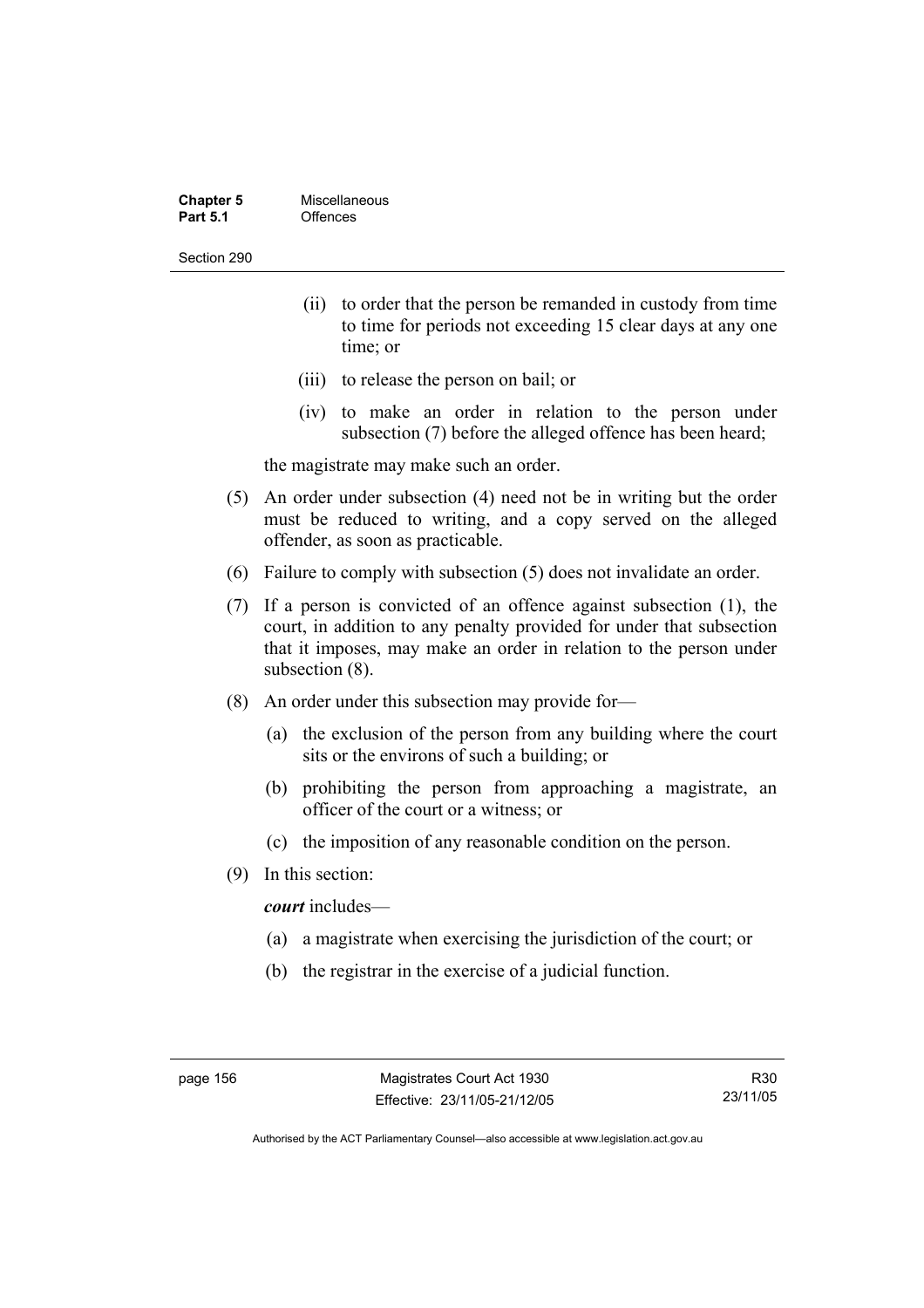### **292 Failure to comply with order in nuisance action (MC (CJ) Act, s 8 (2))**

A person must not contravene an order made by the court in a civil action for nuisance.

Maximum penalty: 50 penalty units, imprisonment for 6 months or both.

### **294 Failure to comply with judgment for delivery of detained goods (MC (CJ) Act, s 217 (4))**

A person who fails, without reasonable excuse, to comply with a judgment under the rules for the delivery of detained goods commits an offence.

Maximum penalty: 50 penalty units.

### **295 False or misleading statement by garnishee (MC (CJ) Act, s 329 (2))**

A garnishee under a garnishee order made by the court who knowingly makes a statement in a notice given under the rules to the judgment creditor that is false or misleading commits an offence.

Maximum penalty: 50 penalty units, imprisonment for 6 months or both.

### **296 Obligations of judgment creditor if garnishee pays too much (MC (CJ) Act, s 337 (1))**

If a judgment creditor receives an amount paid under a garnishee order in excess of the amount required to satisfy the judgment debt, the judgment creditor must—

 (a) notify the garnishee and the judgment debtor of the excess payment; and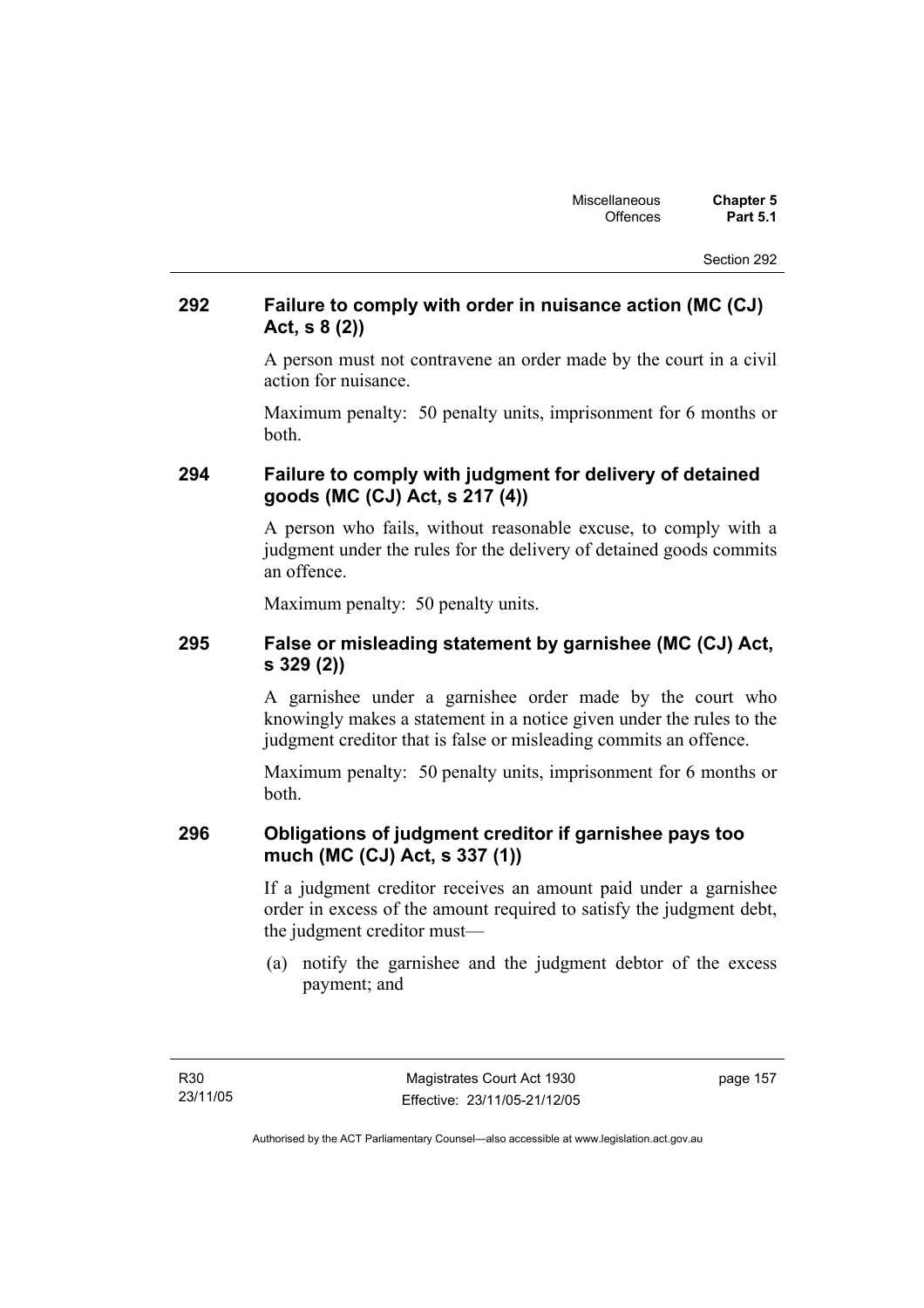**Chapter 5 Miscellaneous**<br>**Part 5.1** Offences **Part 5.1** Offences

Section 297

(b) pay the excess to the garnishee or the judgment debtor.

Maximum penalty: 10 penalty units.

### **297 Notice to be given if judgment debtor ceases employment (MC (CJ) Act, s 340 (1))**

If a garnishee order made by the court attaching earnings is in force and the judgment debtor ceases to be employed by the garnishee, the judgment debtor and the garnishee must within 21 days after the judgment debtor ceases to be so employed, each notify the registrar in writing—

- (a) that the judgment debtor has ceased employment with the garnishee; and
- (b) specifying the date when the employment ceased;

and, if the judgment debtor has a new employer, the judgment debtor must also specify in his or her notice—

- (c) the name and address of the new employer and the place of the new employment; and
- (d) the amount of his or her earnings from the new employer.

Maximum penalty: 10 penalty units.

### **298 Prejudice to employee**

 (1) An employer must not dismiss an employee, or otherwise prejudice an employee in his or her employment, because a garnishee order attaching the earnings of the employee has been made by the court.

Maximum penalty: 50 penalty units, imprisonment for 6 months or both.

- $(2)$  If—
	- (a) an employee is dismissed or prejudiced within 6 months after a garnishee order is made; and

| page 158 | Magistrates Court Act 1930   | R30      |
|----------|------------------------------|----------|
|          | Effective: 23/11/05-21/12/05 | 23/11/05 |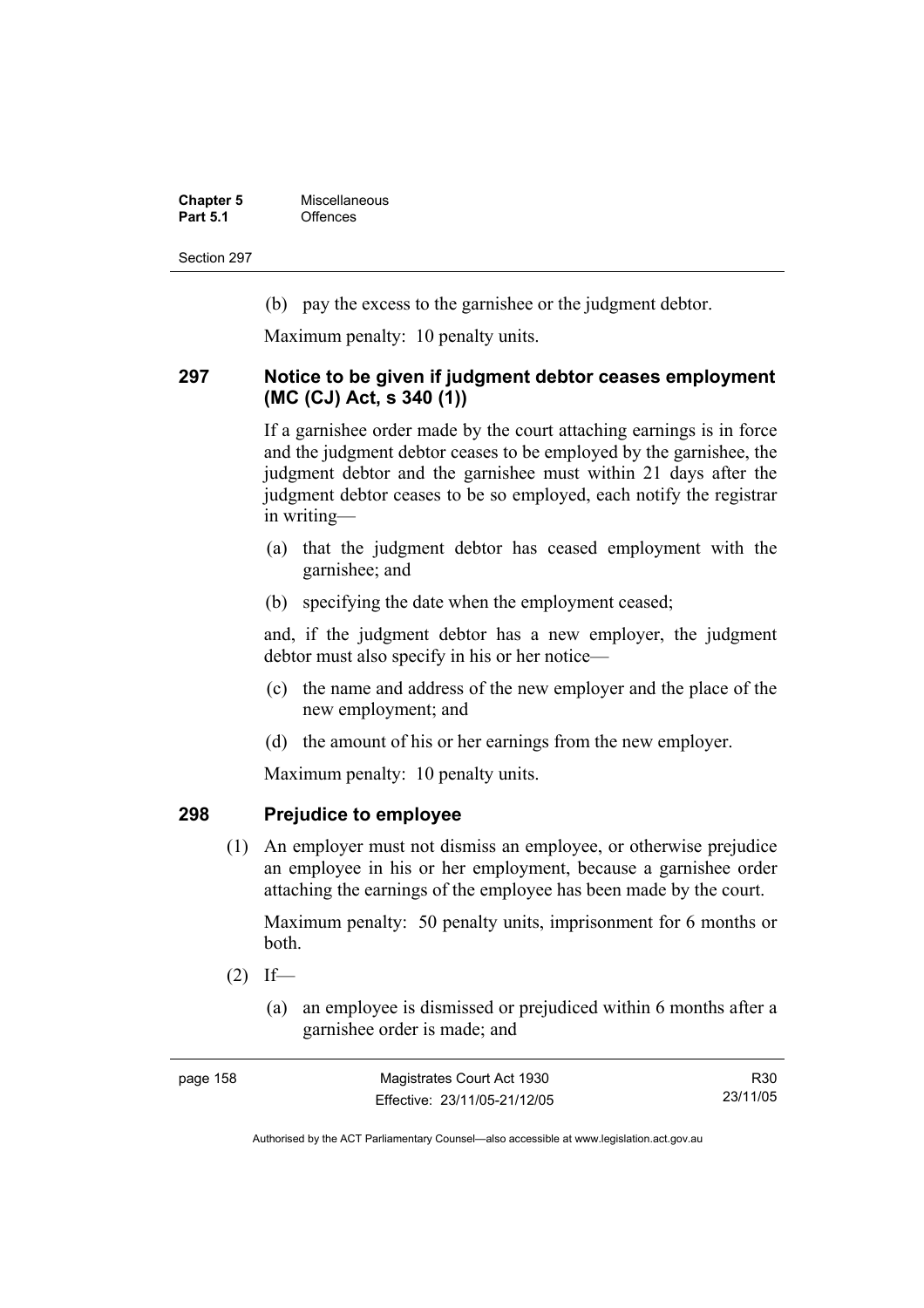(b) all the elements of the offence other than the reason for the employer's action are proved;

the onus of proving that the dismissal or prejudice was not because of the garnishee order is on the employer.

 (3) A conviction under subsection (1) does not limit, restrict or otherwise effect any obligation that the garnishee may have in relation to the judgment debtor or any right or remedy that the judgment debtor may have against the garnishee under any other law in force in the ACT.

### **299 Interference with seized property etc**

A person who knows that property has been seized under section 347 or is the subject of a notice under section 350 must not, except with the consent of the court or the written consent of the bailiff by whom the property was seized or the notice was served—

- (a) interfere with or dispose of the property; or
- (b) remove the property from the place where it was seized or where it was situated when the notice was served; or
- (c) cause, permit or suffer the property to be interfered with, disposed of or removed.

Maximum penalty: 50 penalty units, imprisonment for 6 months or both.

### **302 Contravention of Small Claims Court order in trespass proceeding (MC (CJ) Act, s 460 (2))**

A person must not contravene an order of the Small Claims Court in a proceeding on a trespass application (within the meaning of part 4.6).

Maximum penalty: 50 penalty units, imprisonment for 6 months or both.

page 159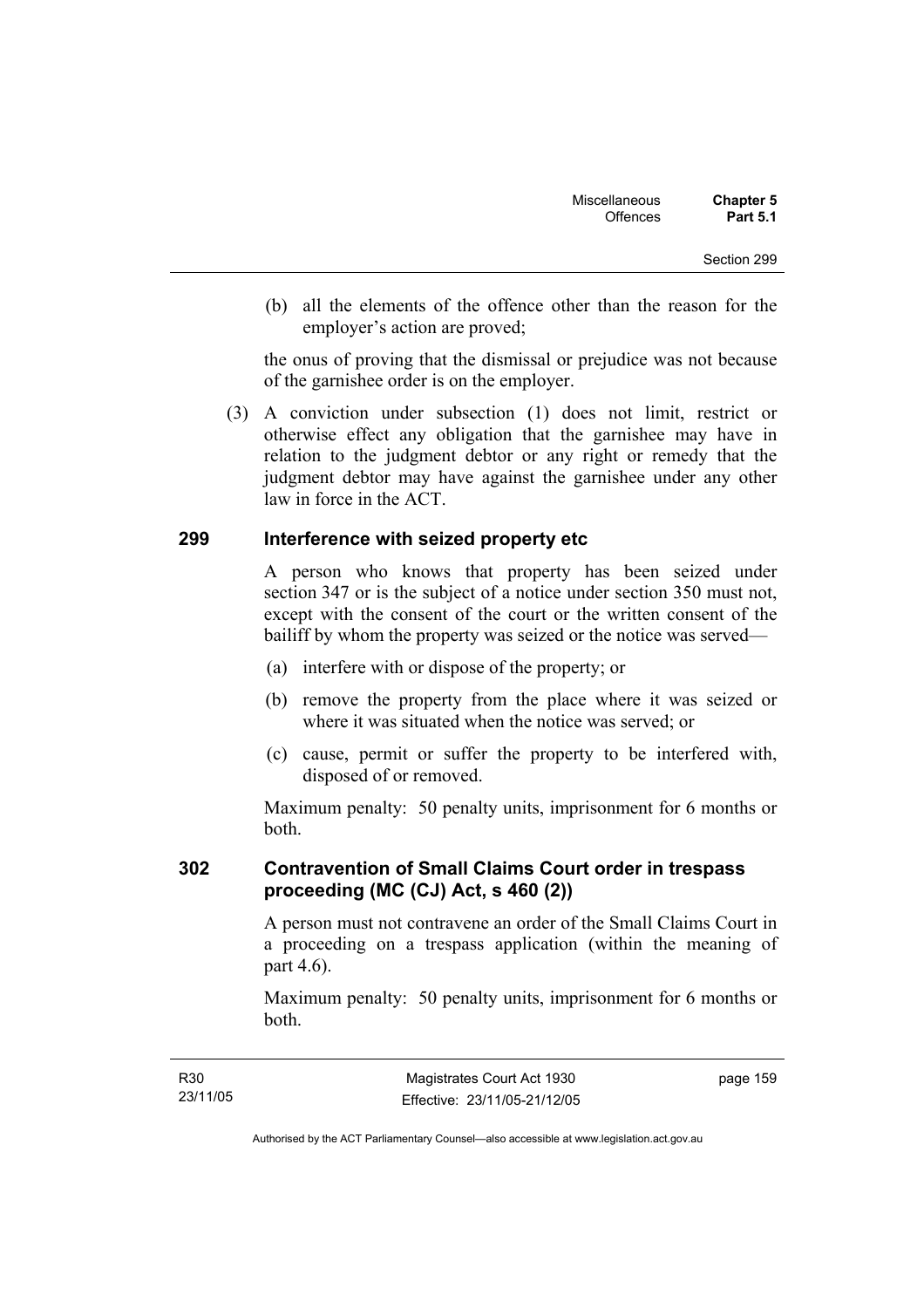**Chapter 5** Miscellaneous **Part 5.2** Other

Section 309

# **Part 5.2 Other**

### **309 Directions about procedure**

If the procedure for taking any step in a proceeding is not prescribed in this Act or the law under which the step is to be taken, the court may give directions in relation to the procedure to be followed in relation to the step.

### **310 Hearings generally to be in public**

- (1) The hearing of a proceeding before the Magistrates Court must be in public.
- (2) However, if the magistrate presiding at a hearing is of the opinion that it is desirable in the public interest or in the interests of justice to do so, the magistrate may, by order—
	- (a) direct that the hearing or part of the hearing take place in private and give directions about the people who may be present; and
	- (b) give directions prohibiting or restricting the publication of evidence given at the hearing, whether in public or in private, or of matters contained in documents lodged with the court or received in evidence by the court for the purposes of the proceeding; and
	- (c) give directions prohibiting or restricting the disclosure to some or all of the parties to the proceeding of evidence given at the hearing, or of a matter contained in a document lodged with the court or received in evidence by the court for the purposes of the proceeding.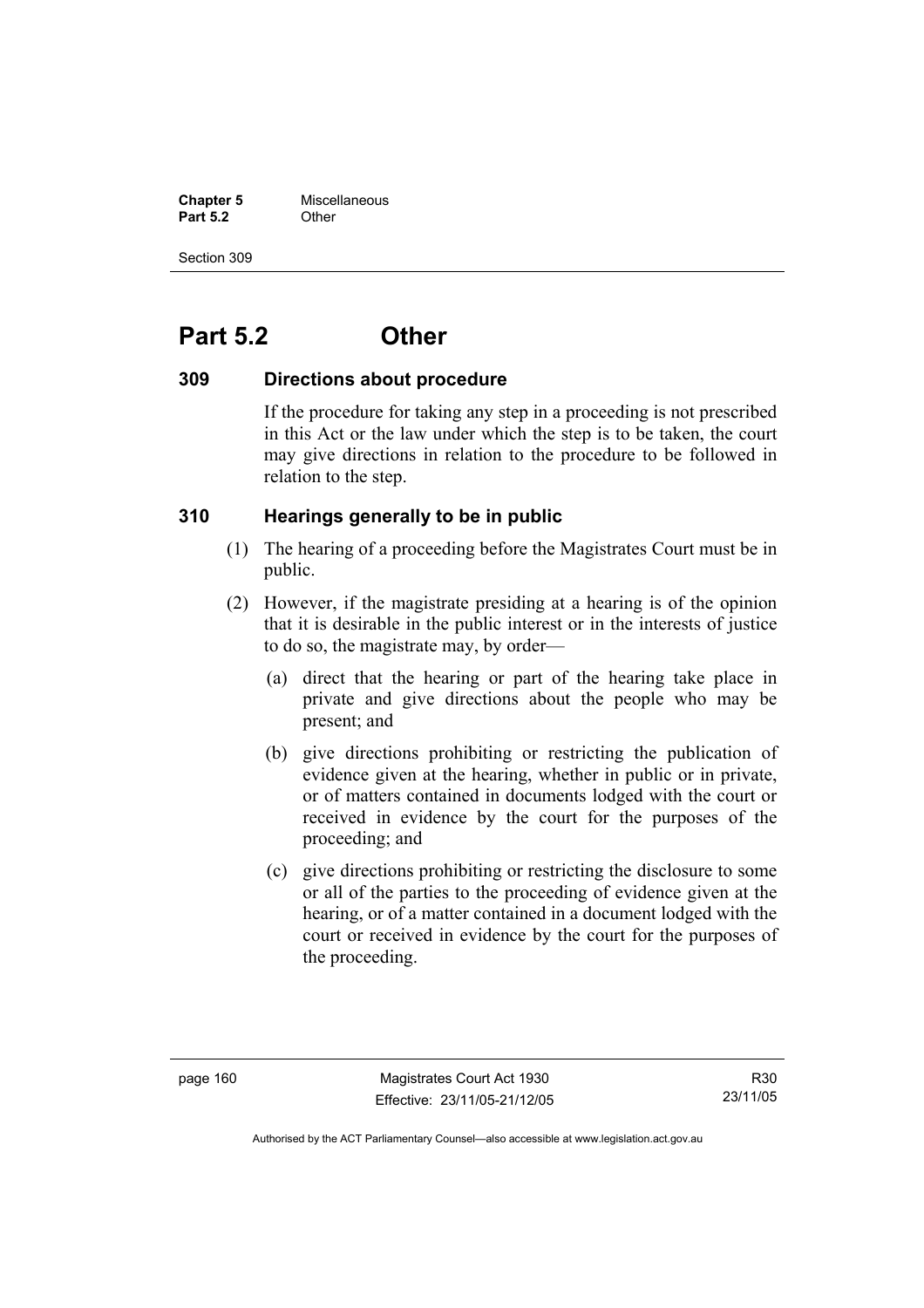(3) A person who, without reasonable excuse, contravenes an order under subsection (2) commits an offence.

Maximum penalty: 100 penalty units, imprisonment for 1 year or both.

- (4) Subsection  $(1)$ 
	- (a) does not apply in relation to a civil matter that, under another territory law, may be dealt with otherwise than in open court; and
	- (b) is subject to any other territory law that restricts who may be present at a hearing.
- (5) This section applies in relation to the conduct of a conference or inquiry in the Small Claims Court as if—
	- (a) a reference to the hearing of a proceeding were a reference to the conduct of the conference or inquiry; and
	- (b) a reference to the magistrate presiding were a reference to the person presiding at the conference or inquiry; and
	- (c) all other necessary changes, and any other changes prescribed by rule, were made.

### **311 Appearance by audiovisual or audio links**

- (1) This section applies if, in relation to a proceeding or a part of a proceeding (the *relevant proceeding*), the court has given a direction under the *Evidence (Miscellaneous Provisions) Act 1991*, section 20 (1) (Territory courts may take evidence and submissions from outside ACT) or section 32 (1) (Use of link in proceedings).
- (2) If this section applies a person who, in a relevant proceeding—
	- (a) is required or entitled to appear personally, whether as a party or as a witness; or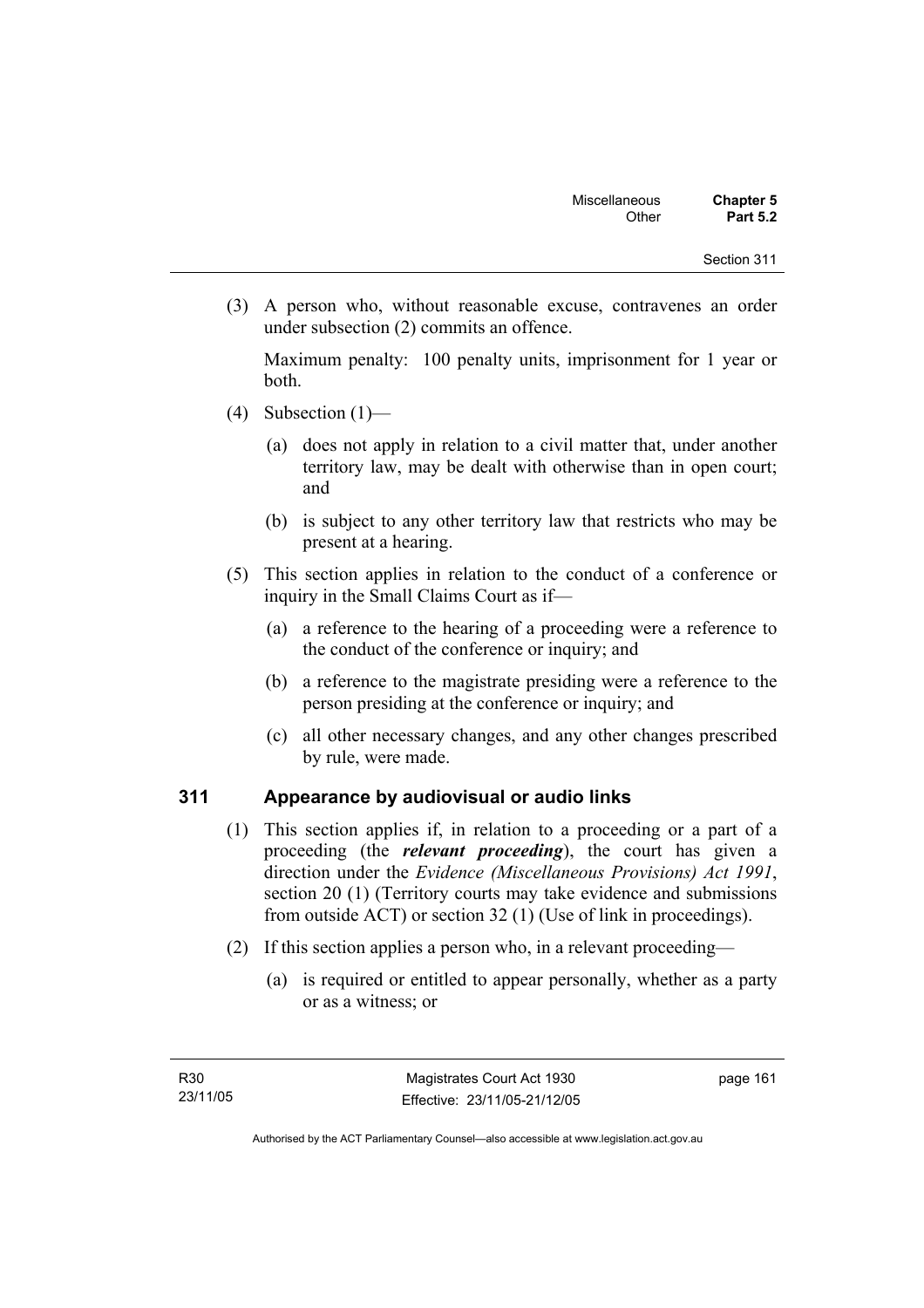| <b>Chapter 5</b> | Miscellaneous |
|------------------|---------------|
| <b>Part 5.2</b>  | Other         |

(b) is entitled to appear for another person;

may appear in the relevant proceeding and participate or give evidence in accordance with the direction.

- (3) A person who appears in a relevant proceeding in accordance with this section is taken to be before the court.
- (4) In this Act:

*appearance*, in relation to a proceeding and whether by a party or anyone else, includes appearance in accordance with this section if this section applies.

(5) In this section:

*proceeding* does not include a proceeding about bail.

### **312 Failure to give evidence—committal**

- (1) This section applies if the court is satisfied—
	- (a) that a witness before the court has contravened any of the following provisions of the Criminal Code (the *relevant Code provisions*):
		- (i) section 720 (Failing to produce document or other thing);
		- (ii) section 721 (Failing to take oath);
		- (iii) section 722 (Failing to answer question or give information); or
	- (b) a person has contravened any of the relevant Code provisions in relation to an examination before the registrar under the rules.
- (2) The court may—
	- (a) adjourn the proceeding for not longer than 8 days; and

R30 23/11/05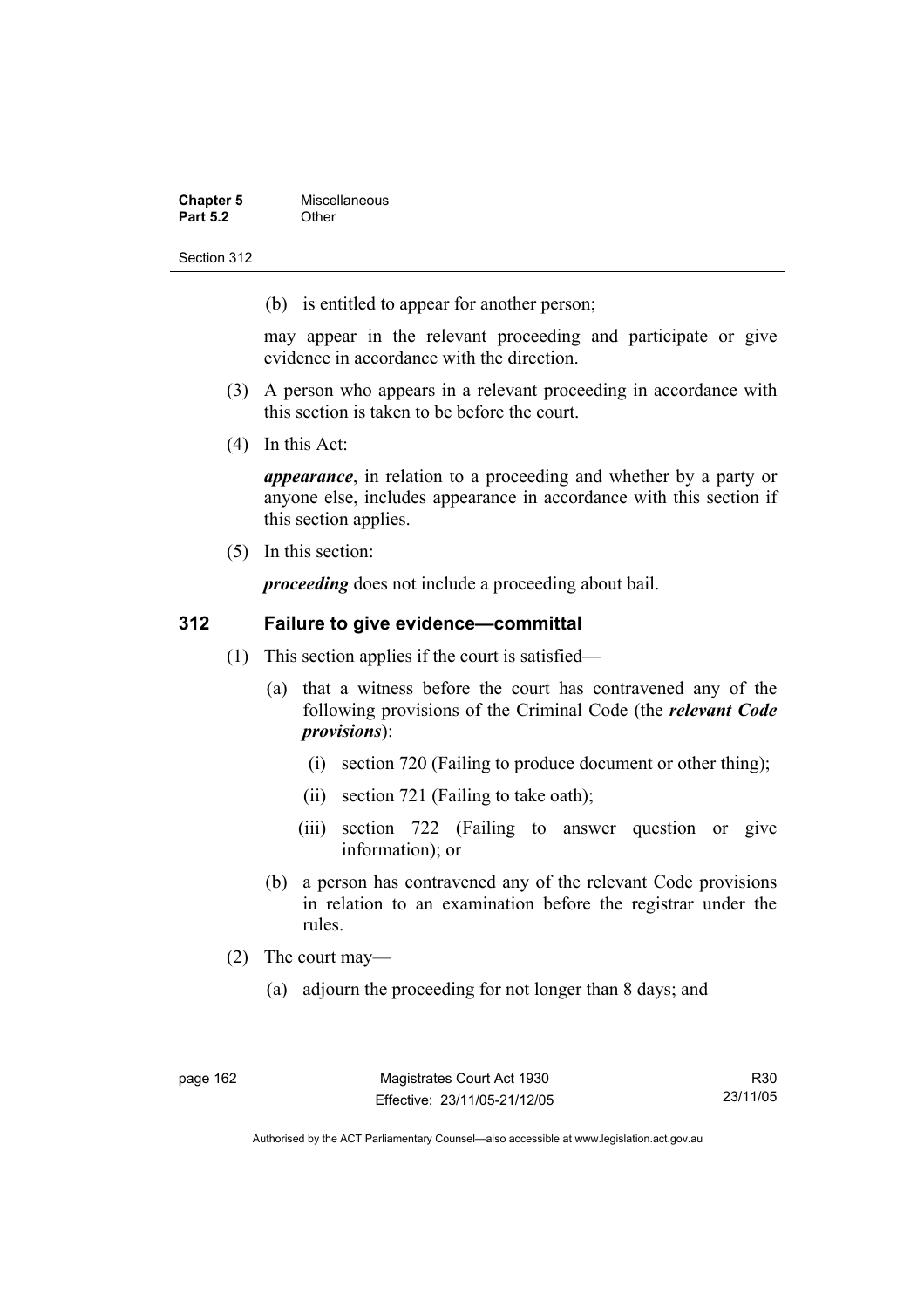- (b) issue a warrant committing the person to a gaol, lockup or remand centre until the earlier of the following:
	- (i) the date to which the proceeding is adjourned;
	- (ii) the person consents to comply with the relevant Code provisions.
- $(3)$  If—
	- (a) the court has adjourned the proceeding, and committed the person, under subsection (2) or this subsection; and
	- (b) the person is later brought before the court; and
	- (c) the person does not consent to comply with the relevant Code provisions;

the court may exercise the powers mentioned in subsection (2) in relation to the person.

- (4) The periods for which a person is committed under this section must not total more than 28 days.
- (5) However, the court must not commit a person under subsection (2) or (3) if the person is punished for an offence against any or the relevant Code provisions in relation to the contravention mentioned in subsection (1).

### **313 Commitment to remand centre**

- $(1)$  If—
	- (a) a warrant has been issued for the commitment of a person to prison under this Act, section 145, section 154D or section 185 or the Crimes Act, section 397 (2); and
	- (b) a warrant under the *Removal of Prisoners Act 1968*, section 5 is not in force in relation to the person on the day when the person is taken into custody under the warrant mentioned in paragraph (a);

| R30      | Magistrates Court Act 1930   | page 163 |
|----------|------------------------------|----------|
| 23/11/05 | Effective: 23/11/05-21/12/05 |          |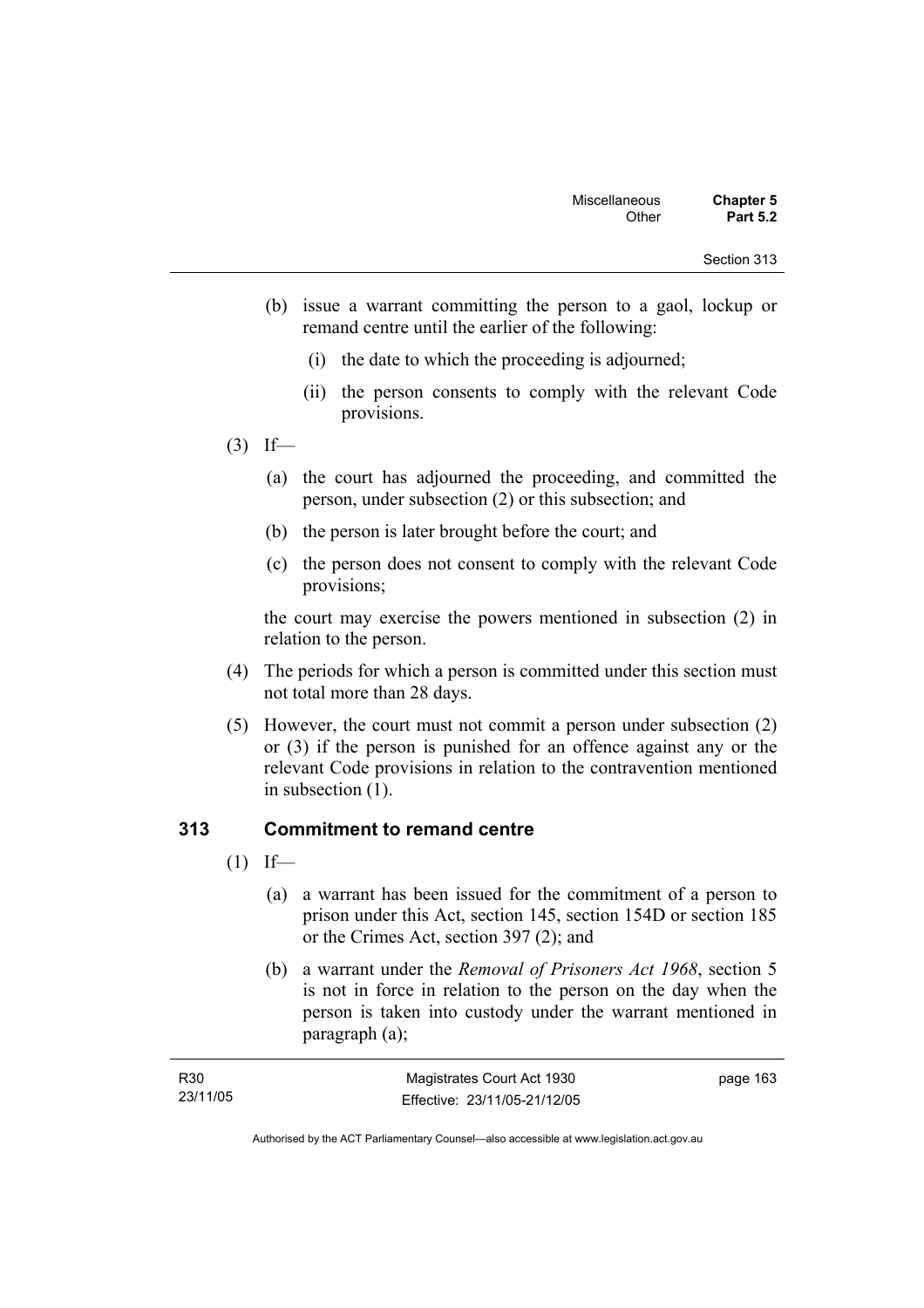| <b>Chapter 5</b> | Miscellaneous |
|------------------|---------------|
| <b>Part 5.2</b>  | Other         |

the court or a magistrate may, by warrant, commit the person to a remand centre.

 (2) If a warrant is issued under subsection (1), the warrant mentioned in subsection (1) (a) ceases, by force of this section, to have any effect.

### **314 Registrar to give directions for preparation of transcript**

- (1) If an application has been made for a copy of a transcript of depositions of which a record was made in accordance with section 316 (2), the registrar must give the directions the registrar considers necessary for ensuring that a transcript of the record is prepared and, for the purpose of enabling the transcript to be prepared, the record must be produced out of the custody of the registrar.
- (2) If a transcript of a record is prepared in accordance with directions given under subsection (1), the person who prepared the transcript, or under whose supervision the transcript was prepared, must certify on the transcript, by signed writing, that the transcript is a true transcript of a record produced out of the custody of the registrar.

### **315 Applications for transcripts**

- (1) Subject to this section, if a record of any proceeding is constituted  $bv$ —
	- (a) an audiovisual or a sound recording made in accordance with section 316 (2); or
	- (b) a shorthand or similar record made in accordance with section 316 (2); or
	- (c) writing taken down in accordance with section 316 (3); or
	- (d) a written statement or statements in accordance with section 90AA or section 110 (2);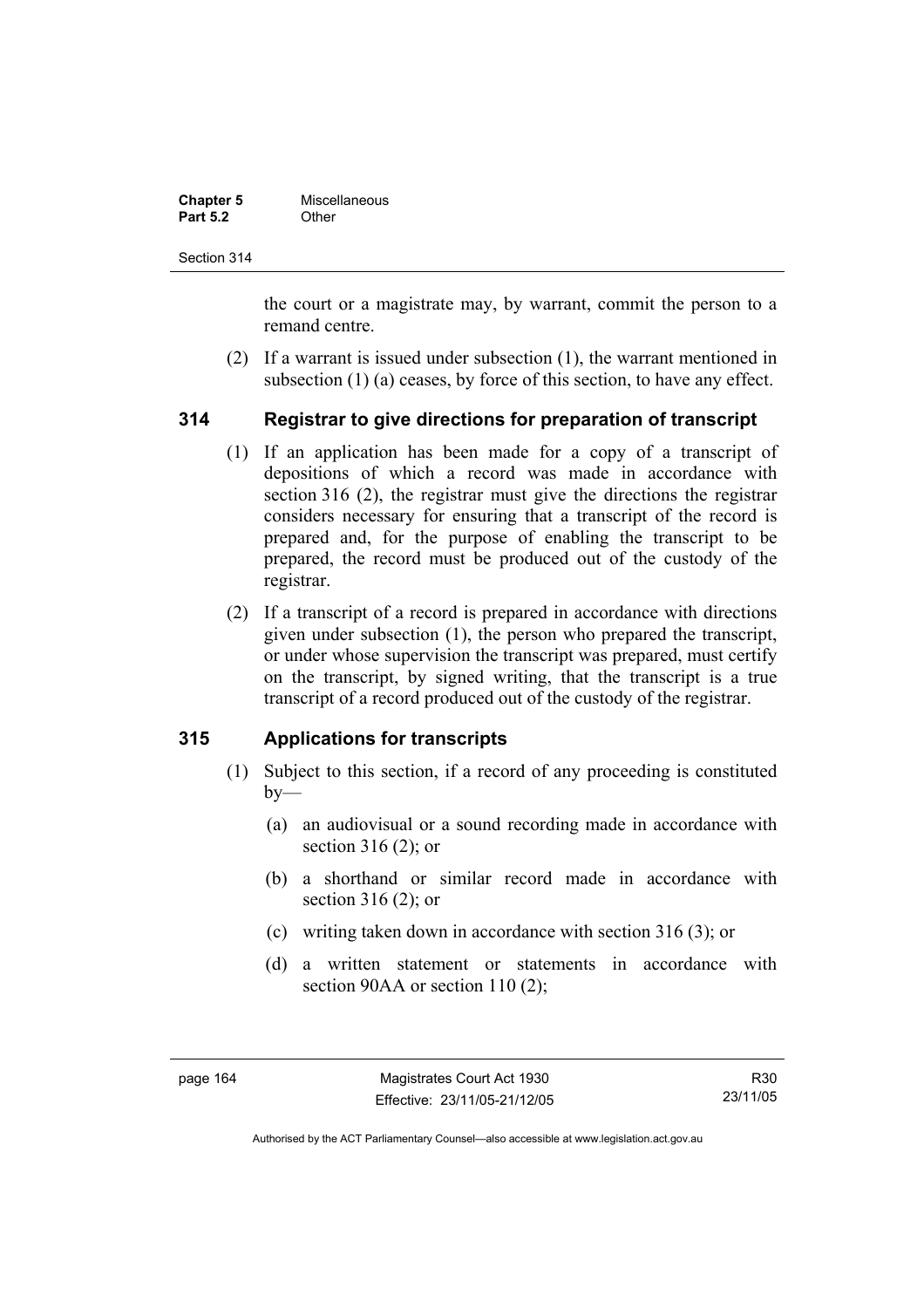a person may make application to the registrar for a copy or a transcript of all or part of the record.

- (2) The registrar must give the applicant a copy of the record or a transcript or a copy of the transcript of the record if—
	- (a) the applicant is a party to the proceeding; or
	- (b) for an applicant who is not a party to the proceeding—the registrar or a magistrate is satisfied that the applicant has good reason for applying.
- (3) If a person applies for a transcript that has not been prepared, the registrar may require the applicant to deposit with the registrar in advance an amount that the registrar considers will not exceed the amount of the fee determined under the *Court Procedures Act 2004*, part 3 for the preparation of the transcript.
- (4) Subject to subsections (5) and (6), if the registrar receives an application in accordance with this section—
	- (a) the registrar must, for an application relating to depositions; and
	- (b) the registrar may, in any other case;

give to the applicant a copy of the record or a copy of a transcript of the record relating to the depositions or other matter.

- (5) The registrar must not give a copy of the record or a copy of a transcript under subsection (4) (a) unless there is written on the copy a certificate signed by the registrar stating that the copy is a true copy of the record or a true copy of a transcript of the record produced out of the custody of the registrar.
- (6) This section does not require the registrar to give a copy of a transcript of any proceeding if—
	- (a) the proceeding was recorded by means of an audiovisual or a sound recording made in accordance with section 316 (2); and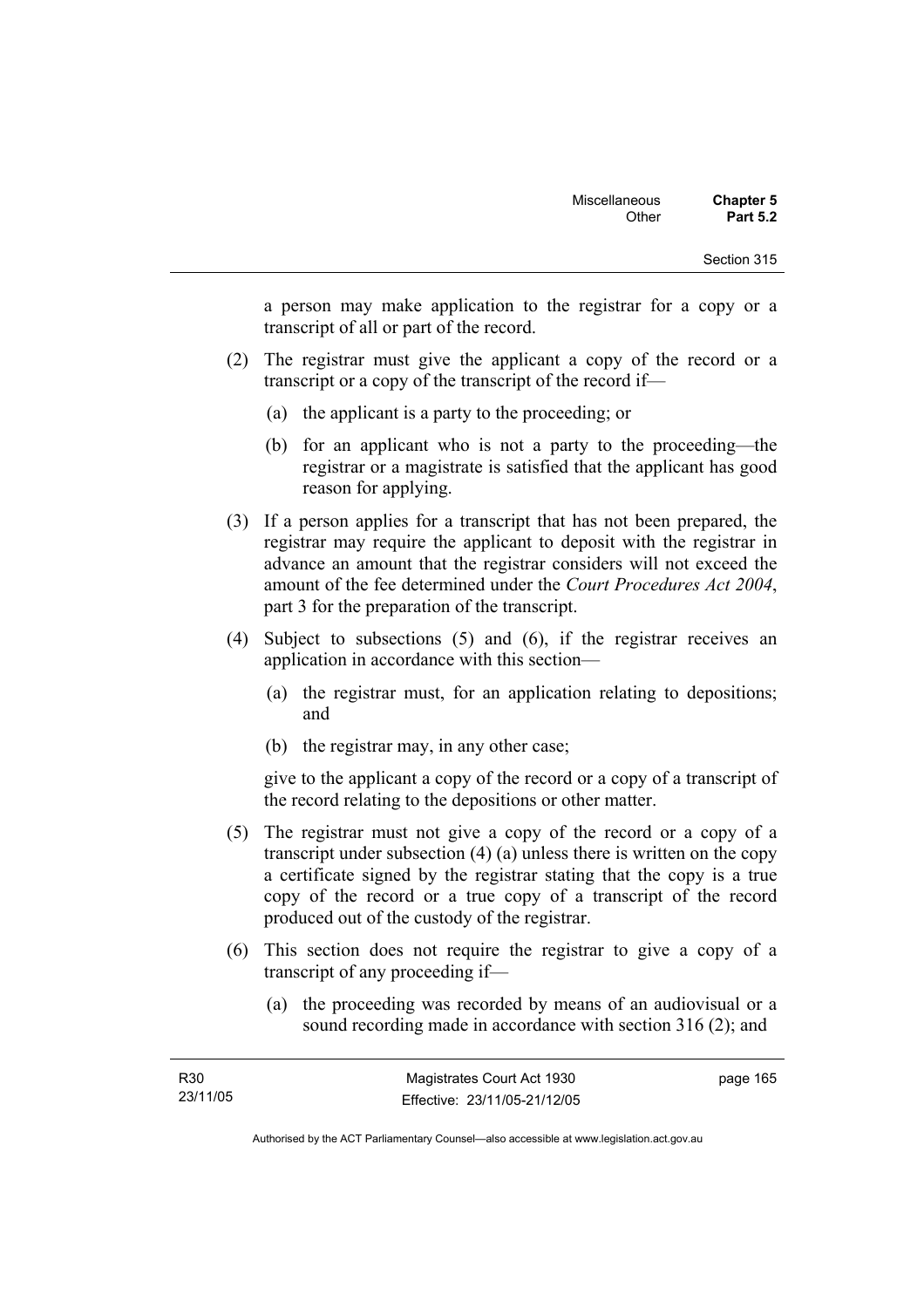| <b>Chapter 5</b> | Miscellaneous |
|------------------|---------------|
| <b>Part 5.2</b>  | Other         |

- (b) the application for the copy was made after the end of 7 years after the date of completion of the proceeding to which the record relates; and
- (c) the registrar does not have the record or a transcript of the record in his or her custody.
- (7) If an amount deposited by a person under subsection (3) exceeds the fee determined under the *Court Procedures Act 2004*, part 3 for the preparation of the transcript, there is payable to the person the amount of the excess.

# **316 Record of proceedings**

(1) In this section:

*deposition* includes a statement made by an accused person in reply to the question mentioned in section 92 (1), but does not include a written statement admitted under section 90AA or section 110 (2).

- (2) Subject to subsection (3), a record of the depositions of a witness in any proceeding must be made—
	- (a) in a proceeding in relation to bail and if, in relation to proceeding or a part of the proceeding, the court has given a direction under the *Evidence (Miscellaneous Provisions) Act 1991*, section 20 (1) (Territory courts may take evidence and submissions from outside ACT) or section 32 (1) (Use of link in proceedings) that evidence be taken or a submission be made by audiovisual link—by means of audiovisual recording apparatus or sound-recording apparatus; and
	- (b) in any other case—
		- (i) by means of sound-recording apparatus; or
		- (ii) if the court so directs, by means of shorthand or any similar means.

page 166 Magistrates Court Act 1930 Effective: 23/11/05-21/12/05

R30 23/11/05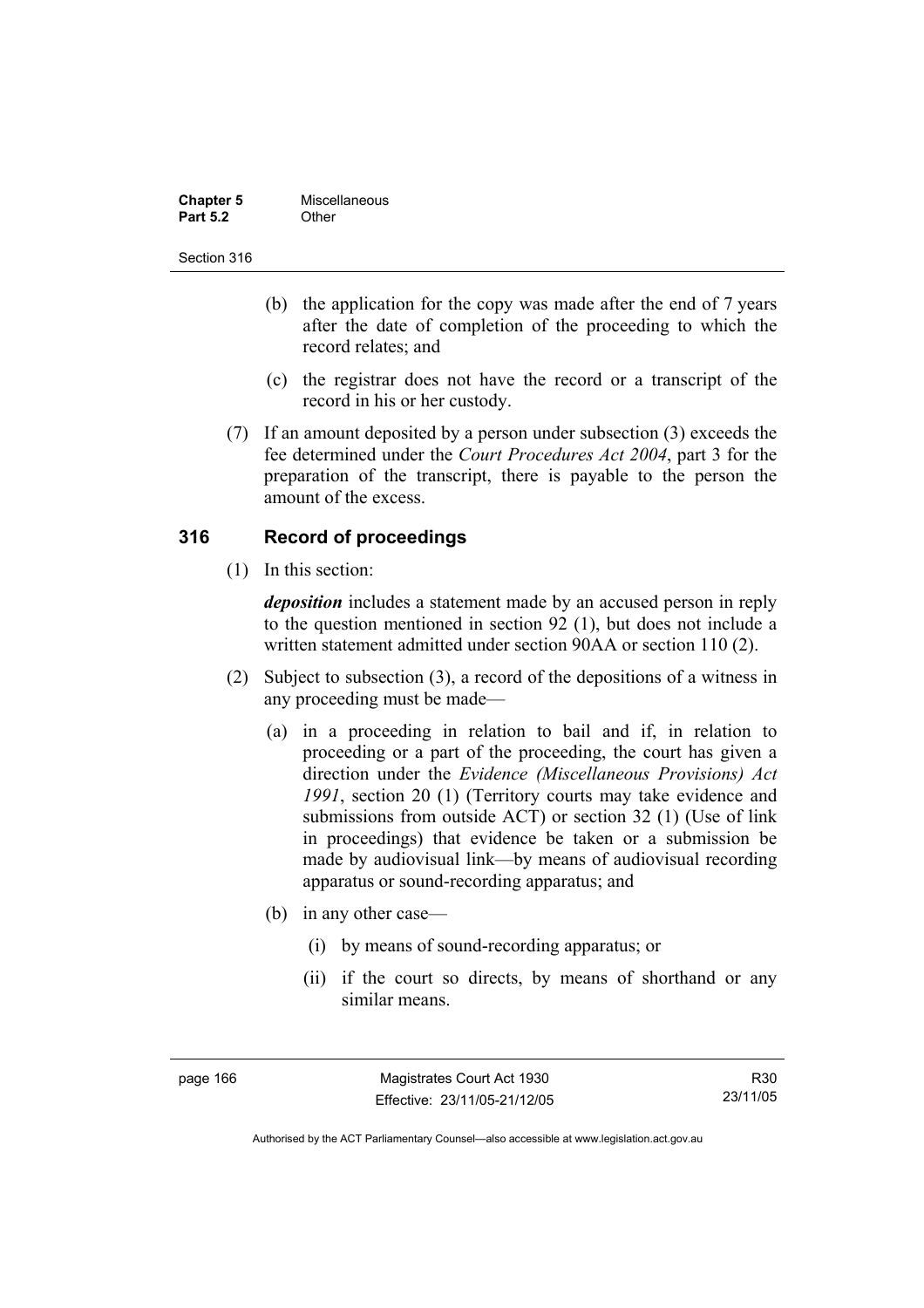- (3) If the court so directs, the depositions of a witness in any proceeding must not be recorded in accordance with subsection (2), but must be taken down in writing, and, after being read over to the witness or given to the witness to read, signed by the witness and the magistrate constituting the court.
- (4) The registrar has the custody of any record of depositions made in accordance with subsection (2).
- (5) The registrar may erase the record of the depositions of a witness recorded by means of recording apparatus and the record of any other part of a proceeding made by means of recording apparatus after the end of 7 years after the date of completion of the proceeding in which the record was made.
- (6) However, the sound recording of any part of a proceeding—
	- (a) in which a person charged with an indictable offence is committed to take his or her trial before the Supreme Court; or
	- (b) in which evidence is taken under a request mentioned in section 263 (Requests under conventions relating to legal proceedings in civil and commercial matters); or
	- (c) under the *Safety, Rehabilitation and Compensation Act 1988* (Cwlth); or
	- (d) under the *Workers Compensation Act 1951* (other than prosecutions for offences against that Act);

must not be erased unless a transcript of the record of that part of the proceeding has been prepared.

 (7) This section applies in relation to a proceeding before a magistrate as if a reference to the court were a reference to a magistrate.

# **317 Record of proceedings and transcript**

 (1) If a record made by means of recording apparatus, shorthand or similar means is produced out of the custody of the registrar and the

| R30      | Magistrates Court Act 1930   | page 167 |
|----------|------------------------------|----------|
| 23/11/05 | Effective: 23/11/05-21/12/05 |          |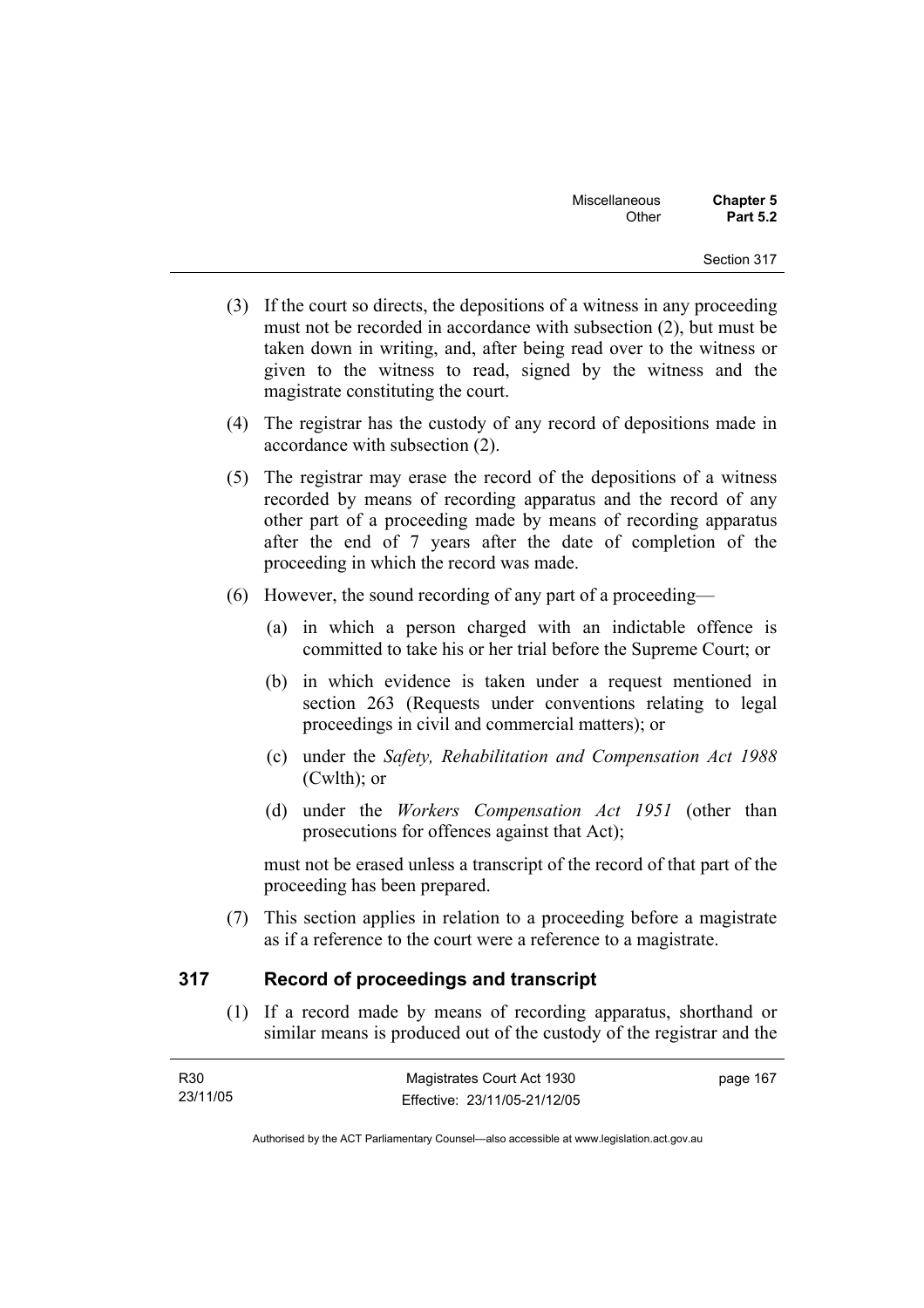| <b>Chapter 5</b> | Miscellaneous |
|------------------|---------------|
| <b>Part 5.2</b>  | Other         |

record purports to be a record made in accordance with section 316 (2) of the depositions of a witness in any proceeding, the record is evidence that the person made the depositions in the proceeding.

- $(2)$  If—
	- (a) a recording is produced out of the custody of the registrar; and
	- (b) the recording contains a record of comments that purport—
		- (i) to have been made at the same time as a recording made in accordance with section 316 (2) of the depositions of a person in any proceeding; and
		- (ii) to have been made for the purpose of identifying the proceeding, voices recorded on the lastmentioned recording or anything else so recorded;

the firstmentioned recording is evidence of the identity of the proceeding, of the voices or of the thing.

- $(3)$  If—
	- (a) a document purports to be a transcript, or a copy of a transcript, of a record made in accordance with section 316 (2) of depositions made by a person in any proceeding; and
	- (b) the document bears a certificate that purports to be a certificate given in accordance with section 314 (2) or section 315 (6);

the document is evidence that the person made the depositions in the proceeding.

- (4) If a document—
	- (a) purports to be the depositions of a witness in any proceeding as taken down in writing and signed in accordance with section 316 (3); or

R30 23/11/05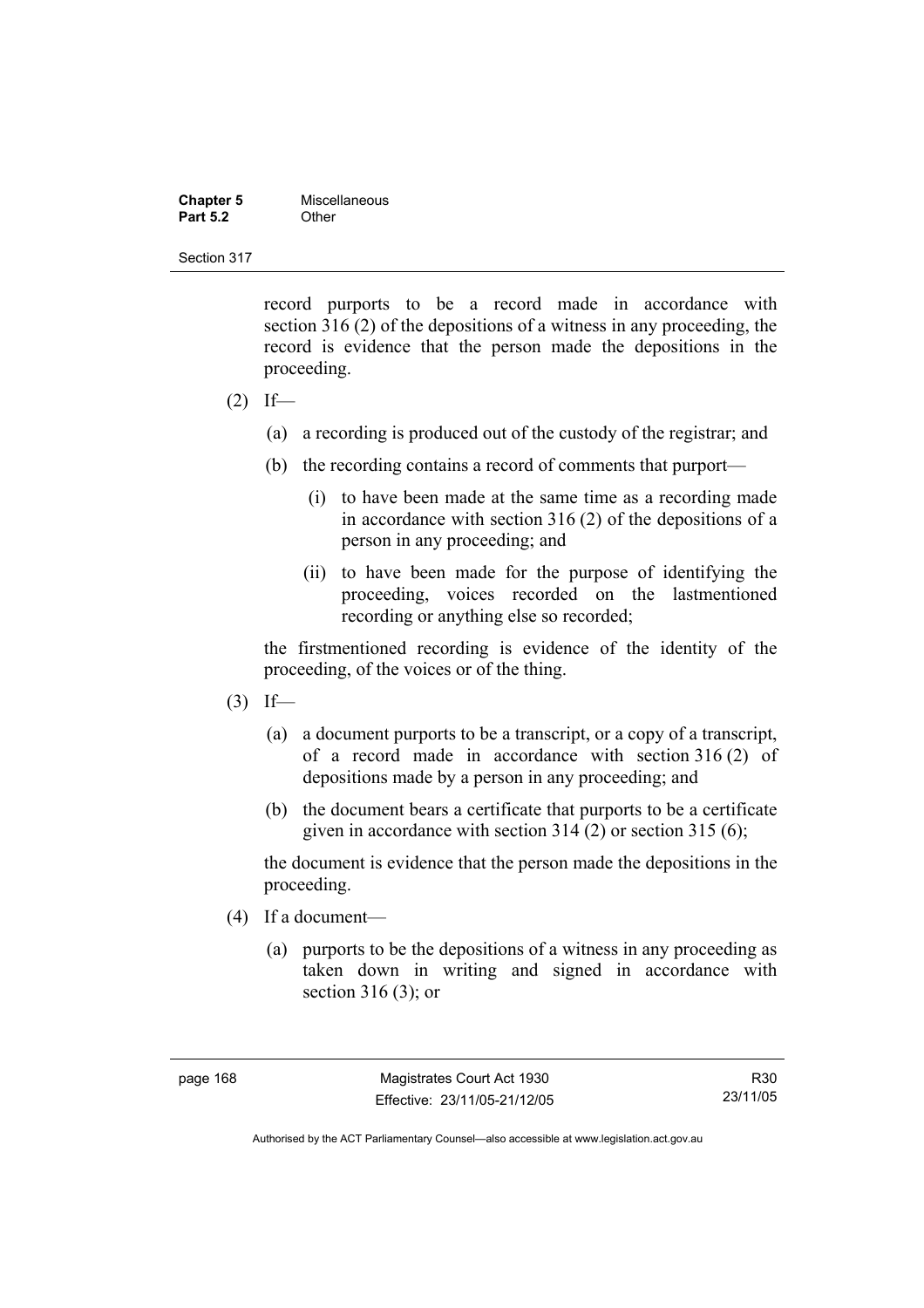(b) purports to be a copy of the depositions of a witness in any proceeding as so taken down in writing and signed and bears a certificate that purports to be a certificate given in accordance with section  $315(6)$ :

the document is evidence that the witness made the depositions in the proceeding.

(5) In this section:

*recording apparatus* means the recording apparatus, whether audiovisual or sound, by means of which a record of depositions of witnesses has been made under section 316 (2).

# **318 Person about to leave ACT may be ordered to be examined or produce documents**

- (1) If, by evidence on oath, a magistrate is satisfied that any person is able to give material evidence or to produce relevant or material documents relating to any information or claim pending before a court, and that the person is likely to be absent from the ACT when the case comes on for hearing, the magistrate may, on the application of any party, order that the evidence of the person be taken or the documents be produced before the magistrate, at any time before the hearing, in the same way as the evidence would be taken or the documents be produced at the hearing and after reasonable notice of the intended examination or production is given to the other party.
- (2) If an order under subsection (1) is served on a person, it must be accompanied by a form to be completed by the person to claim his or her reasonable costs and expenses of attending the examination or production.
- (3) A person is not entitled to refuse to comply with an order under subsection (1) because the person was not given the form mentioned in subsection (2) when the order was served on the person.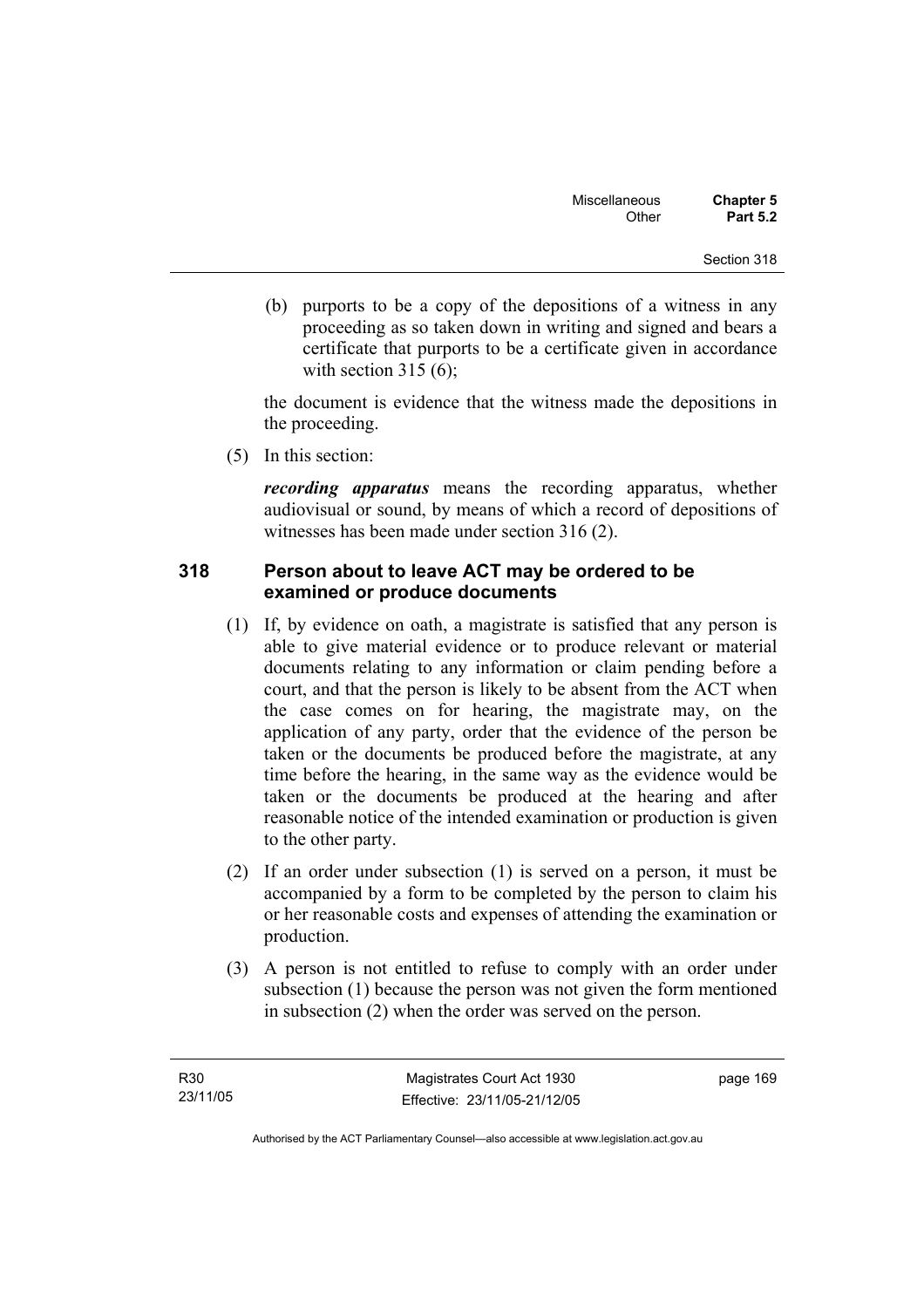| <b>Chapter 5</b> | Miscellaneous |
|------------------|---------------|
| <b>Part 5.2</b>  | Other         |

 (4) The taking of depositions before a magistrate under subsection (1) is a proceeding for section 316 (Recordings of proceedings).

# **319 Witnesses' rights and liabilities**

On service on any person of an order made under section 318, the person must attend at the time and place appointed by the order, and has all the rights and liabilities that the person would have if the person was duly required by subpoena to appear to give evidence or to produce documents on the hearing.

# **320 Depositions to be given to registrar**

- (1) If depositions are taken before a magistrate under section 318, there must be given to the registrar—
	- (a) the record of the depositions made in accordance with section 316 (2) or the document containing the depositions as taken down in writing and signed in accordance with section 316 (3); and
	- (b) any documents produced to the magistrate.
- (2) If documents are produced by a person not giving evidence, the documents, must, when given to the registrar, be accompanied by a certificate signed by the magistrate stating the name of the person producing them.
- (3) If the court is satisfied that the person who made the depositions is not in the ACT, his or her depositions may be read by any party.
- (4) Any documents so given to the registrar may, subject to all just exceptions, be put in at the hearing as if produced at the hearing by the person producing them.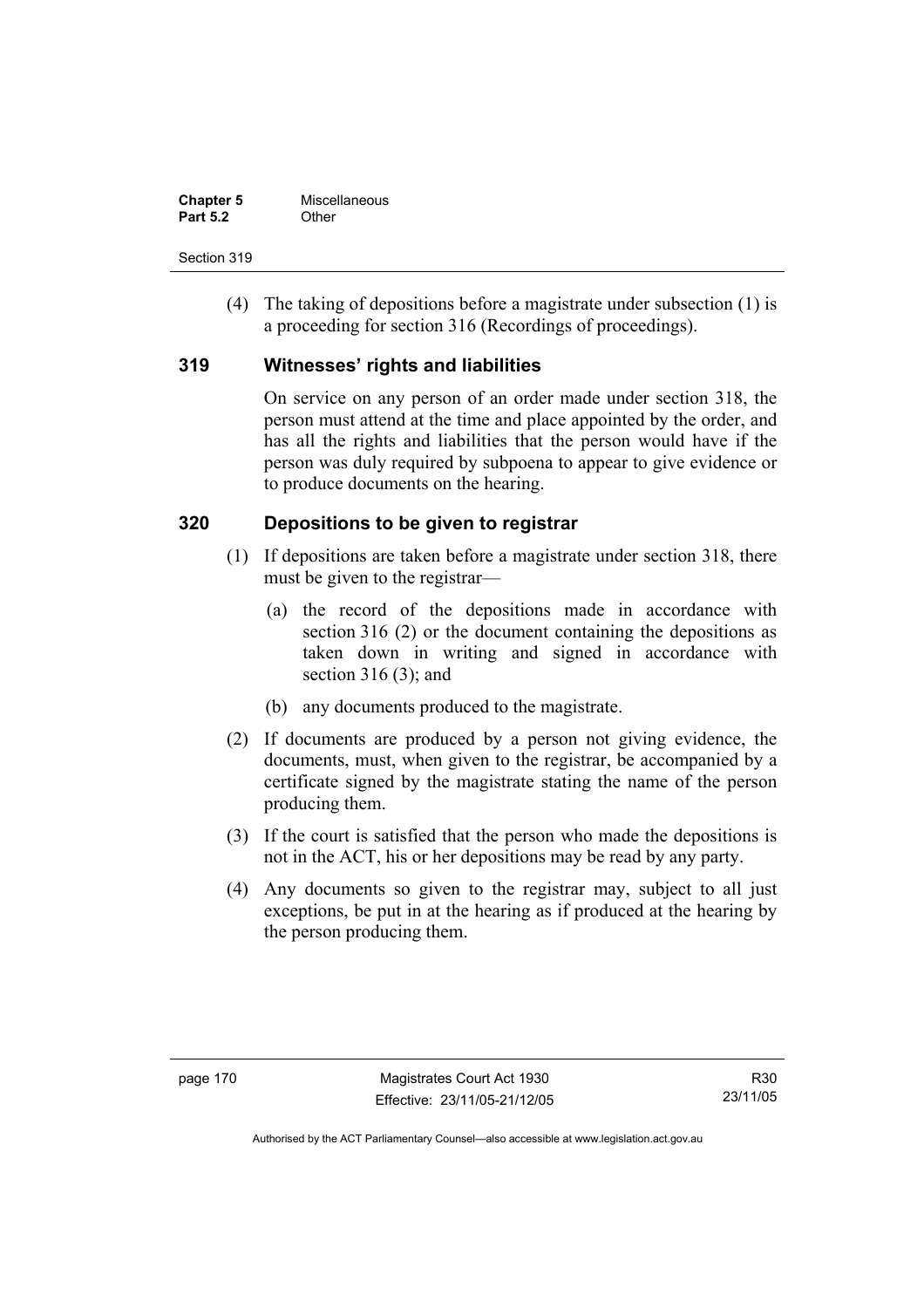# **321 Regulation-making power**

The Executive may make regulations for this Act.

*Note* A regulation must be notified, and presented to the Legislative Assembly, under the Legislation Act.

R30 23/11/05

Magistrates Court Act 1930 Effective: 23/11/05-21/12/05 page 171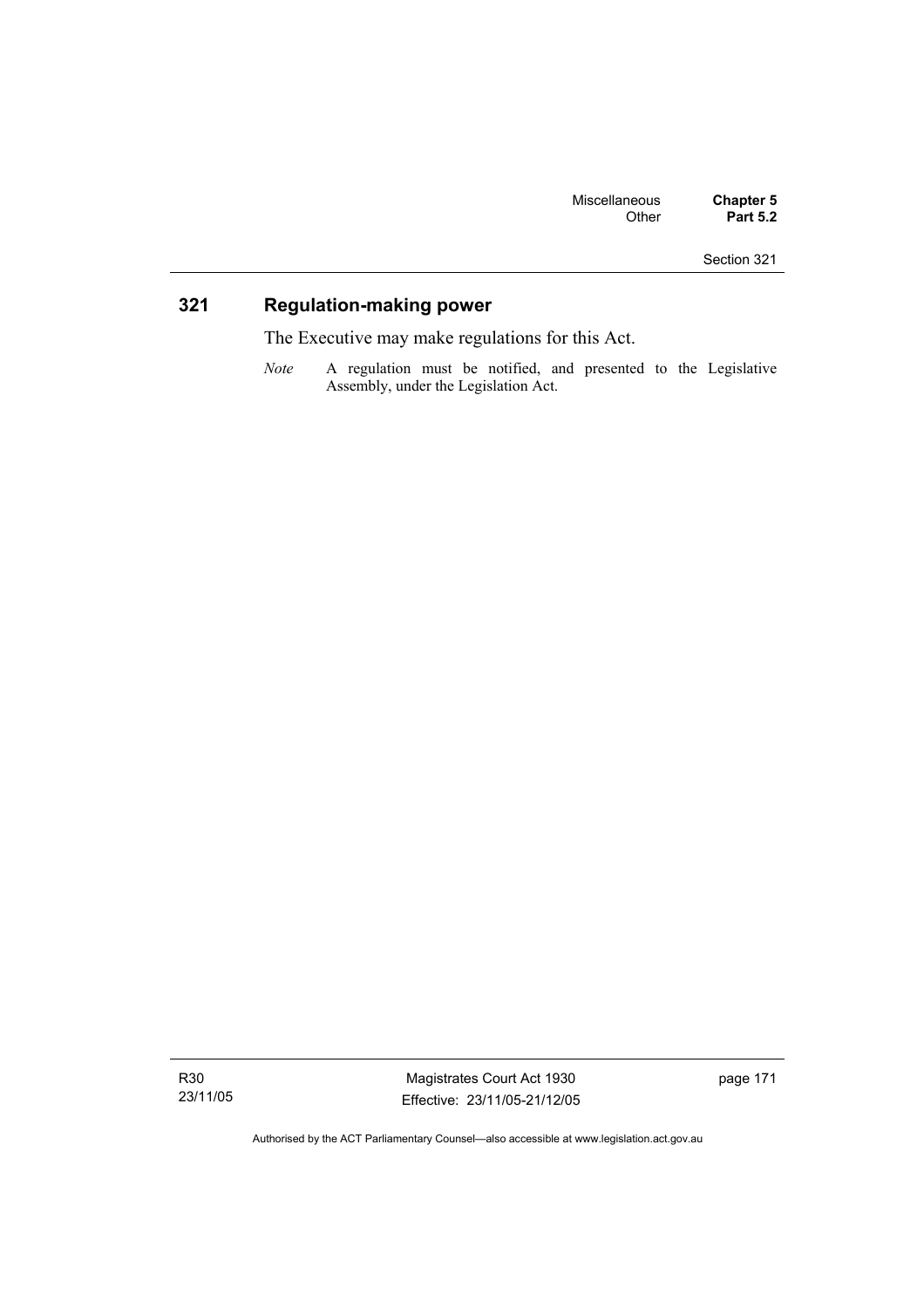# **Schedule 1 Oath and affirmation of office**

(see s 10)

Oath

I, [*name*], do swear that I will well and truly serve in the office of and that I will do right to all manner of people according to law, without fear or favour, affection or ill will. So help me God!

# Affirmation

I, [*name*], do solemnly and sincerely affirm and declare that I will well and truly serve in the office of and that I will do right to all manner of people, according to law, without fear or favour, affection or ill will.

page 172 Magistrates Court Act 1930 Effective: 23/11/05-21/12/05

R30 23/11/05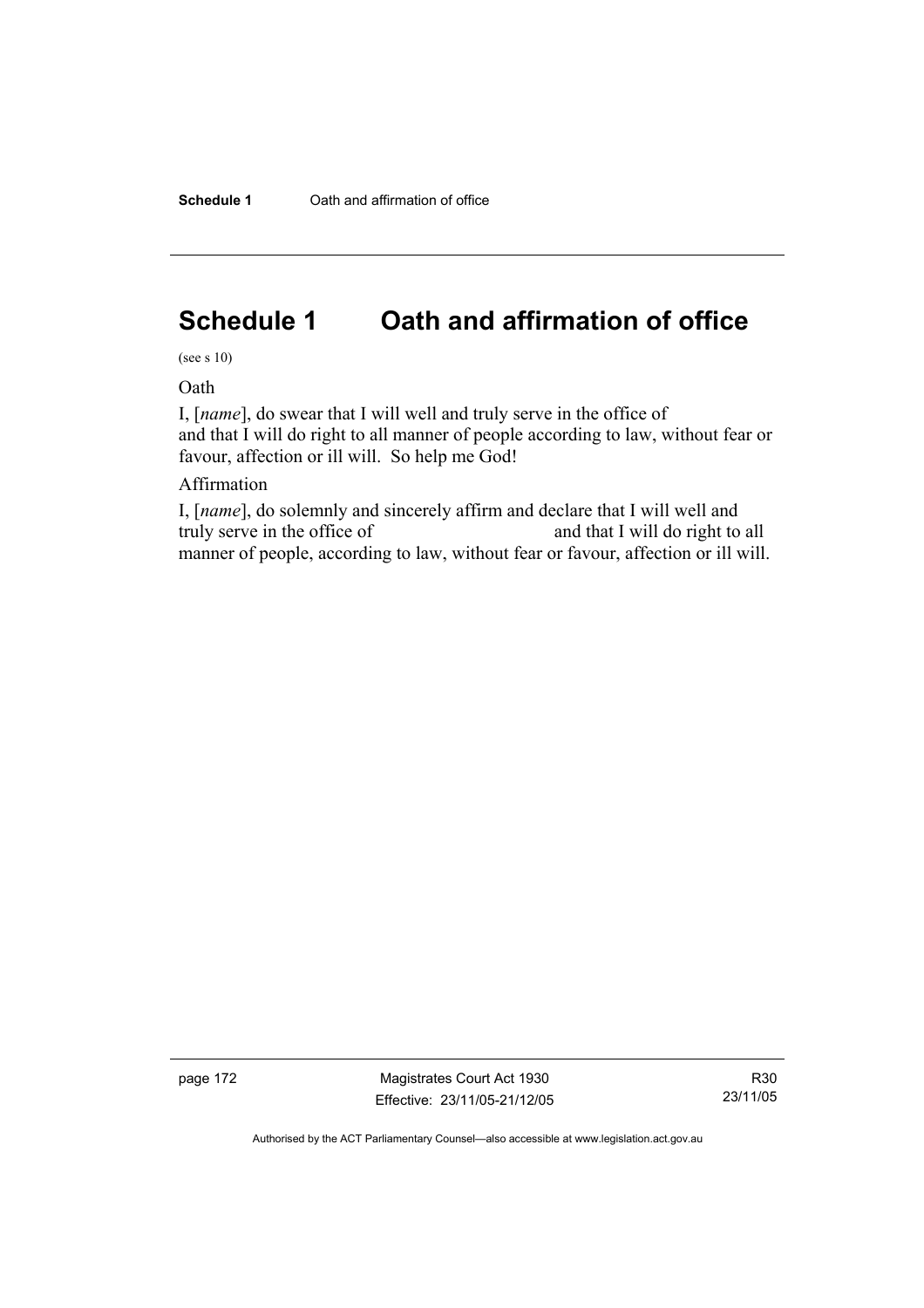# **Dictionary**

(see s 2)

*Note 1* The Legislation Act contains definitions and other provisions relevant to this Act.

*Note 2* For example, the Legislation Act, dict, pt 1 defines the following terms:

- custodial escort
- function
- judge
- lawyer
- remand centre
- remand centre administrator.

*administering authority*, for an infringement notice offence, for part 3.8 (Infringement notices for certain offences)—see section 117.

*administrator*, for chapter 3 (Criminal proceedings)—see section 18A.

*another jurisdiction*, for part 3.8 (Infringement notices for certain offences)—see section 117.

*appeal*, for part 4.5 (Civil appeals)—see section 272.

*appearance*—see section 311 (4).

*applicant*, for part 4.6 (Small Claims Court)—see section 278.

*application*, for part 4.6 (Small Claims Court)—see section 278.

*authorised person*, for part 3.8 (Infringement notices for certain offences)—see section 134A (3).

*bailiff* means a bailiff under this Act.

*certified copies*, of depositions, for division 3.5.6 (Indictable offences—other provisions)—see section 105A.

*claim* means a claim under the rules.

| R30 |          |
|-----|----------|
|     | 23/11/05 |

page 173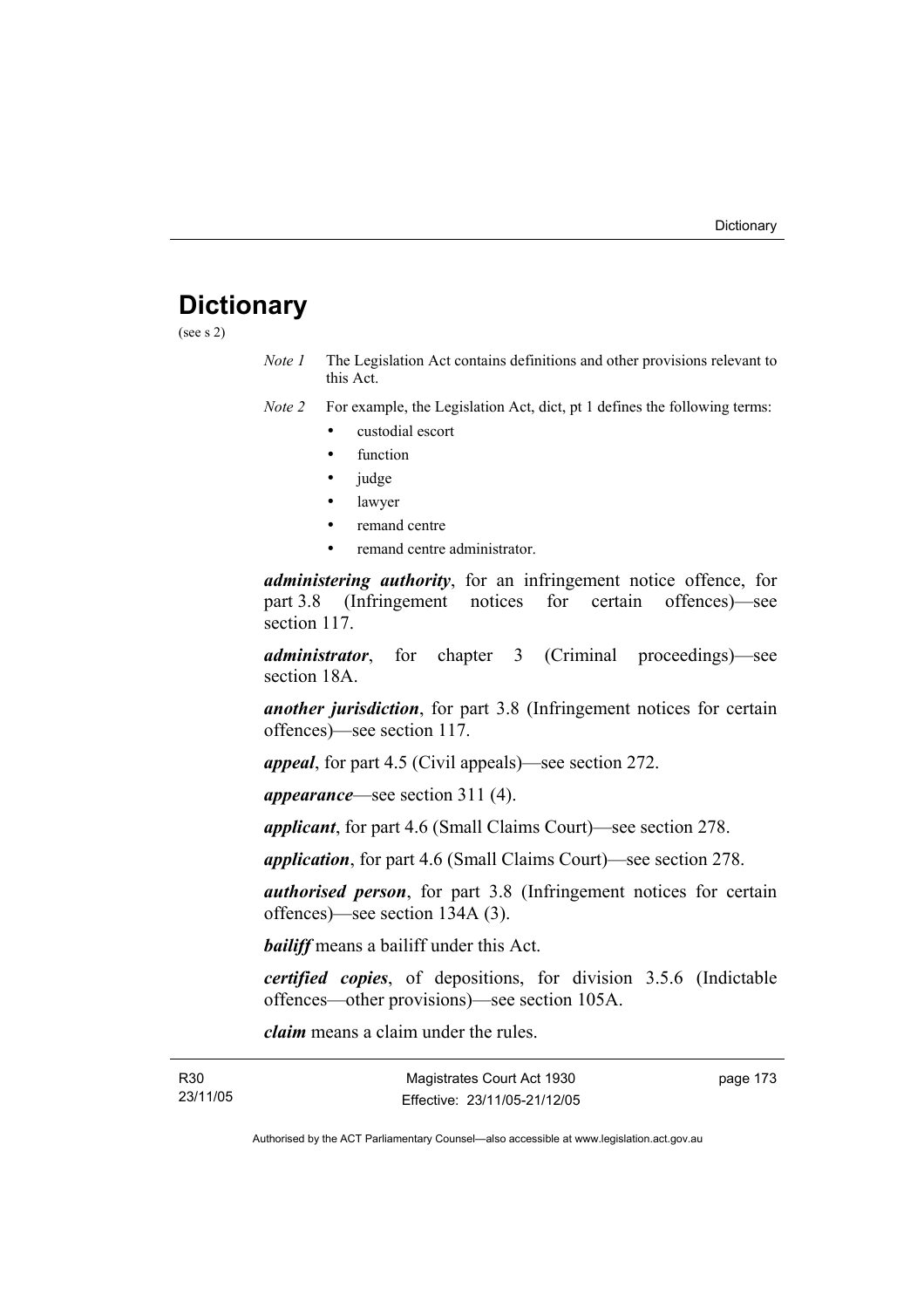*common boundaries determination*, for part 4.6 (Small Claims Court)—see section 278.

*contract application*, for part 4.6 (Small Claims Court)—see section 278.

#### *conviction*—

- (a) means conviction by a magistrate for an offence; and
- (b) for division 3.9.3 (Reciprocal enforcement of fines against bodies corporate)—see section 166A.

*court* means the Magistrates Court.

*Crimes Act*, for chapter 3 (Criminal proceedings)—see section 18A.

*damages application*, for part 4.6 (Small Claims Court)—see section 278.

*date of service*, of an infringement notice or reminder notice that has been, or is to be, served on a person, for part 3.8 (Infringement notices for certain offences)—see section 117.

*debt application*, for part 4.6 (Small Claims Court)—see section 278.

*debt declaration*, in relation to a proceeding, for part 4.6 (Small Claims Court)—see section 278.

*decision*, for chapter 3 (Criminal proceedings)—see section 18A.

*default notice*, for division 3.9.2 (Enforcement of fines)—see section 146.

*defendant*—

- (a) for chapter 3 (Criminal proceedings)—see section 18A; and
- (b) for part 3.7 (Service and pleading by post for certain offences)—see section 116A (1).

*driver*, of a vehicle, for part 3.8 (Infringement notices for certain offences)—see section 117.

| page 174 | Magistrates Court Act 1930   | R30      |
|----------|------------------------------|----------|
|          | Effective: 23/11/05-21/12/05 | 23/11/05 |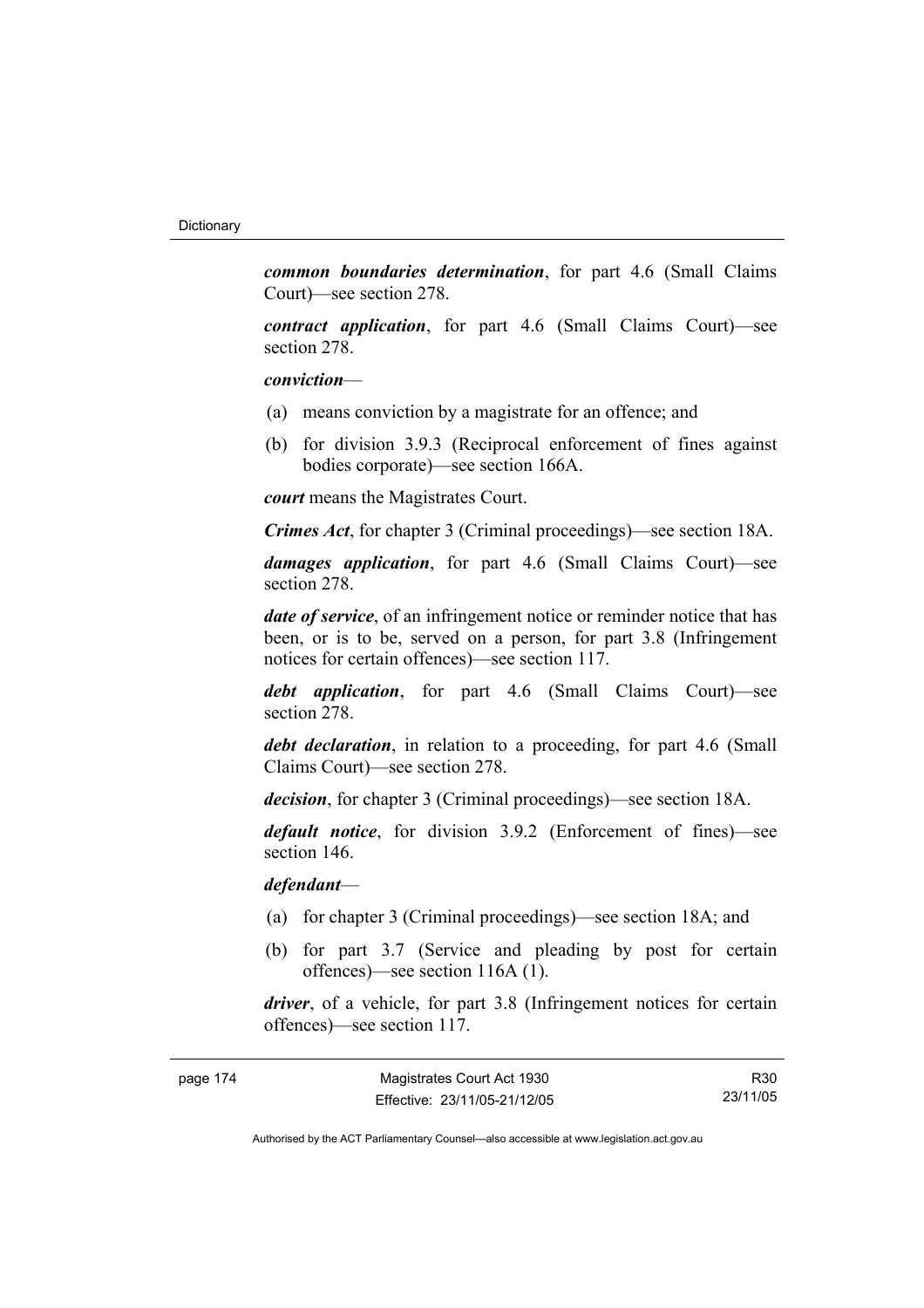*escort*, for chapter 3 (Criminal proceedings)—see section 18A.

*fine*—

- (a) for division 3.9.2 (Enforcement of fines)—see section 146; and
- (b) for division 3.9.3 (Reciprocal enforcement of fines against bodies corporate)—see section 166A.

*fine defaulter*, for division 3.9.2 (Enforcement of fines)—see section 146.

*goods application*, for part 4.6 (Small Claims Court)—see section 278.

*government agency*, for division 3.9.2 (Enforcement of fines)—see section 146.

*hearing* includes the examination of a person charged with an indictable offence.

*home address*, of a person, for part 3.8 (Infringement notices for certain offences)—see section 117.

*illegal user declaration*, for part 3.8 (Infringement notices for certain offences)—see section 131D.

*indictable offence* means an offence that may be prosecuted before the Supreme Court by charge or indictment.

*indictment* means an information for an indictable offence presented by an authorised officer to a court with jurisdiction to try the accused person.

*information* includes a complaint brought to enforce a criminal penalty or forfeiture under a territory law.

*infringement notice*, for part 3.8 (Infringement notices for certain offences)—see section 117.

*infringement notice offence*, for part 3.8 (Infringement notices for certain offences)—see section 117.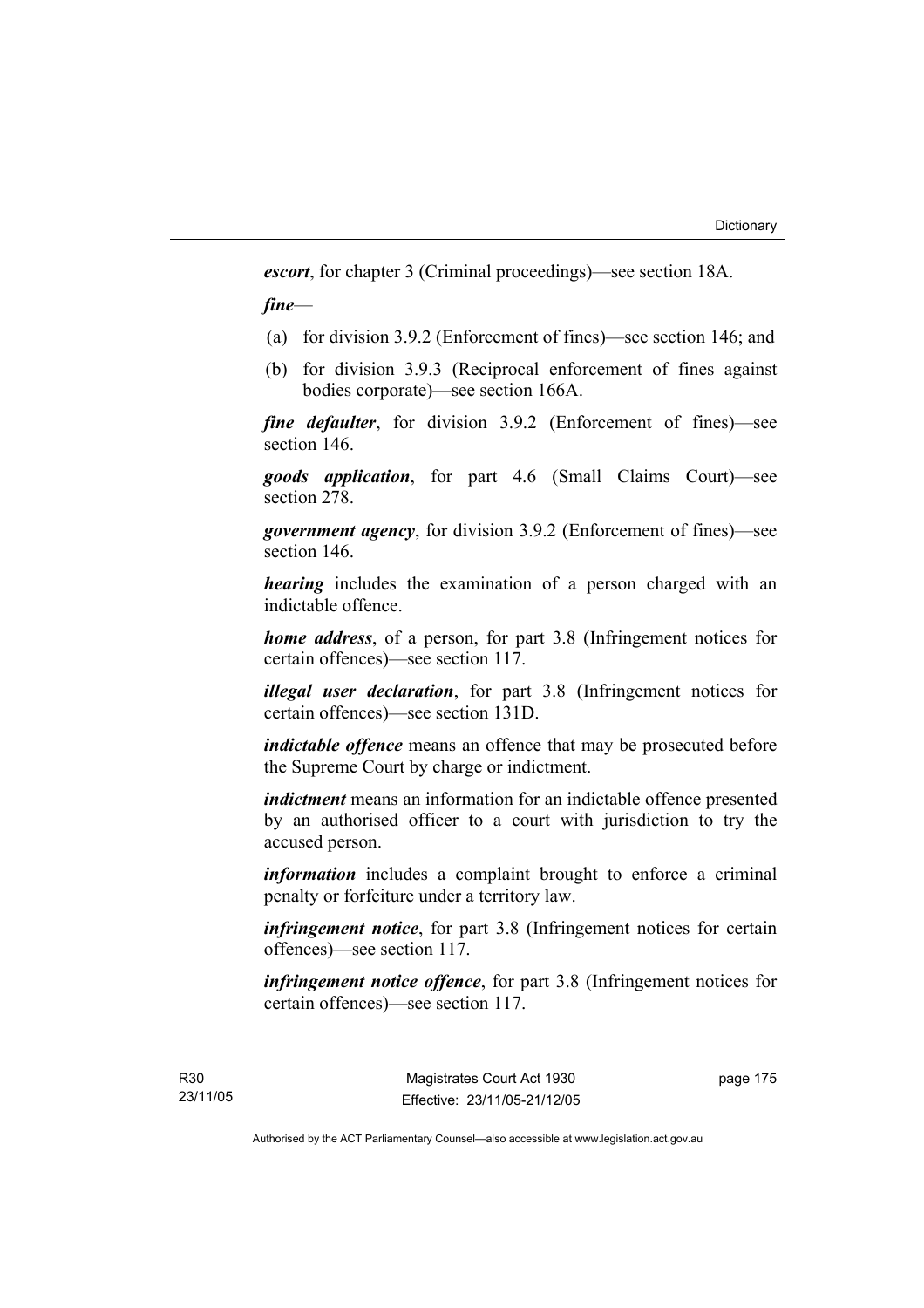*infringement notice penalty*, for a person for an infringement notice offence, for part 3.8 (Infringement notices for certain offences)—see section 117.

*inquiry*, for part 4.6 (Small Claims Court)—see section 278.

*judgment*, in relation to a proceeding in the Small Claims Court, for part 4.5 (Civil appeals)—see section 272.

*jury*, for part 3.5 (Proceedings for indictable offences)—see section 88A.

*known offender declaration*, for part 3.8 (Infringement notices for certain offences)—see section 131E.

*law in force in the ACT*, for part 3.7 (Service and pleading by post) for certain offences)—see section 116A (1).

#### *magistrate*—

- (a) means the Chief Magistrate, a magistrate, or a special magistrate and, if a function of a magistrate is exercisable by a registrar, includes a registrar exercising the function; and
- (b) for division 2.2.1 (Magistrates other than special magistrates) see section 6.

*notice of intention to defend form*, for part 3.7 (Service and pleading by post for certain offences) (other than section 116B (2))—see section 116A (2).

*notice to defendant form*, for part 3.7 (Service and pleading by post) for certain offences) (other than section 116B (2))—see section 116A (2).

*nuisance application*, for part 4.6 (Small Claims Court)—see section 278.

*outstanding fine*, for division 3.9.2 (Enforcement of fines)—see section 146.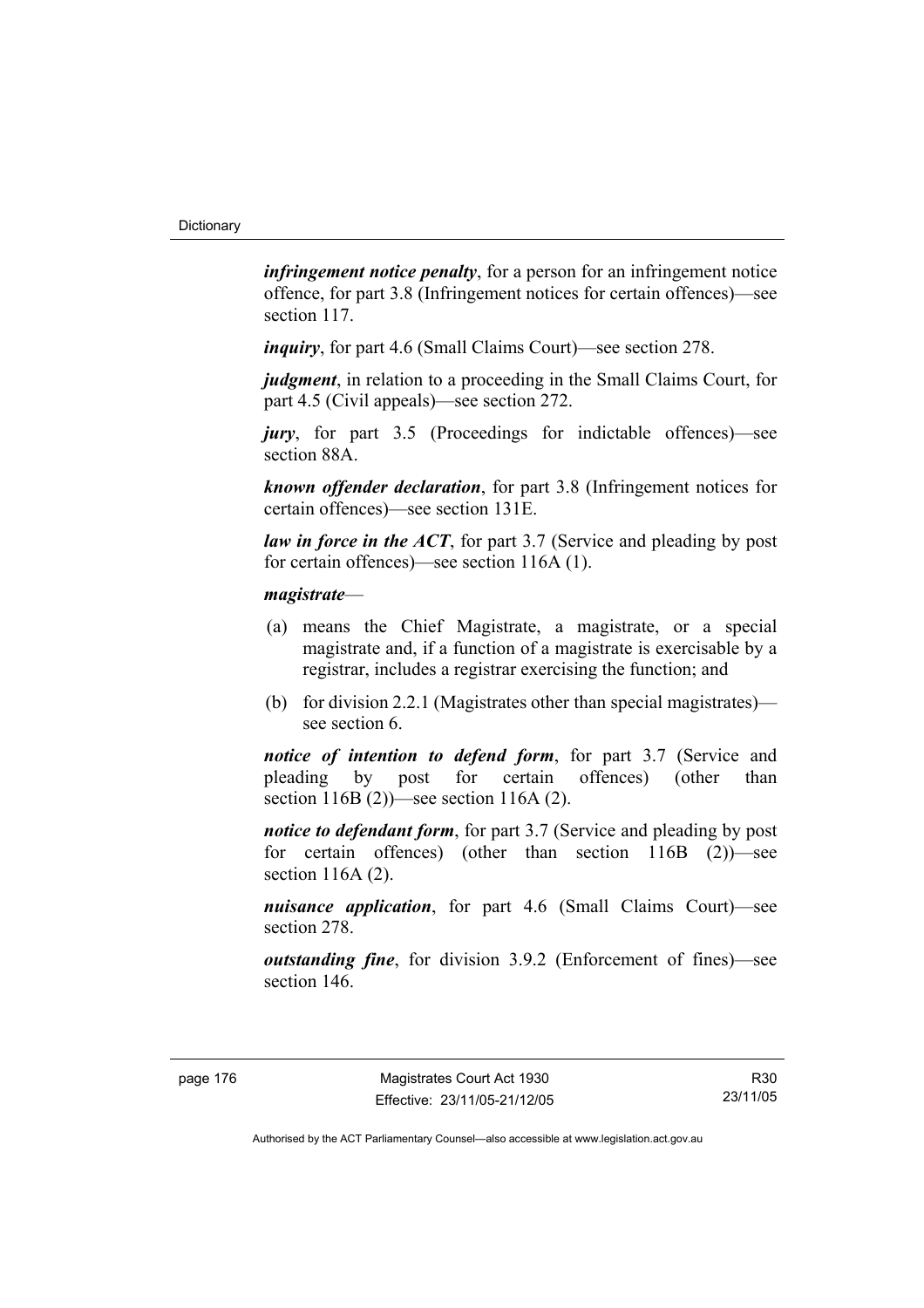*penalty notice*, for division 3.9.2 (Enforcement of fines)—see section 146.

*plea of guilty form*, for part 3.7 (Service and pleading by post for certain offences) (other than section 116B (2))—see section 116A (2).

*prescribed offence*, for part 3.7 (Service and pleading by post for certain offences)—see section 116AA.

*proceeding*, for part 4.6 (Small Claims Court)—see section 278.

*reciprocating court*, for division 3.9.3 (Reciprocal enforcement of fines against bodies corporate)—see section 166A.

*referee*, for part 4.6 (Small Claims Court)—see section 278.

*reference appeal*, for division 3.10.2A (Reference appeals in criminal matters)—see section 219AB (2).

*registered*, for a vehicle, for part 3.8 (Infringement notices for certain offences)—see section 117.

*registrar* means the registrar of the Magistrates Court, and includes a deputy registrar of the court.

*relevant officer*, in relation to a reciprocating court, for division 3.9.3 (Reciprocal enforcement of fines against bodies corporate)—see section 166A.

*reminder notice*, for part 3.8 (Infringement notices for certain offences)—see section 117.

*respondent*, for part 4.6 (Small Claims Court)—see section 278.

*responsible person*, for a vehicle, for part 3.8 (Infringement notices for certain offences)—see the *Road Transport (General) Act 1999*, section 10 and section 11.

### *rules*—

 (a) means rules under the *Court Procedures Act 2004* applying in relation to the Magistrates Court; and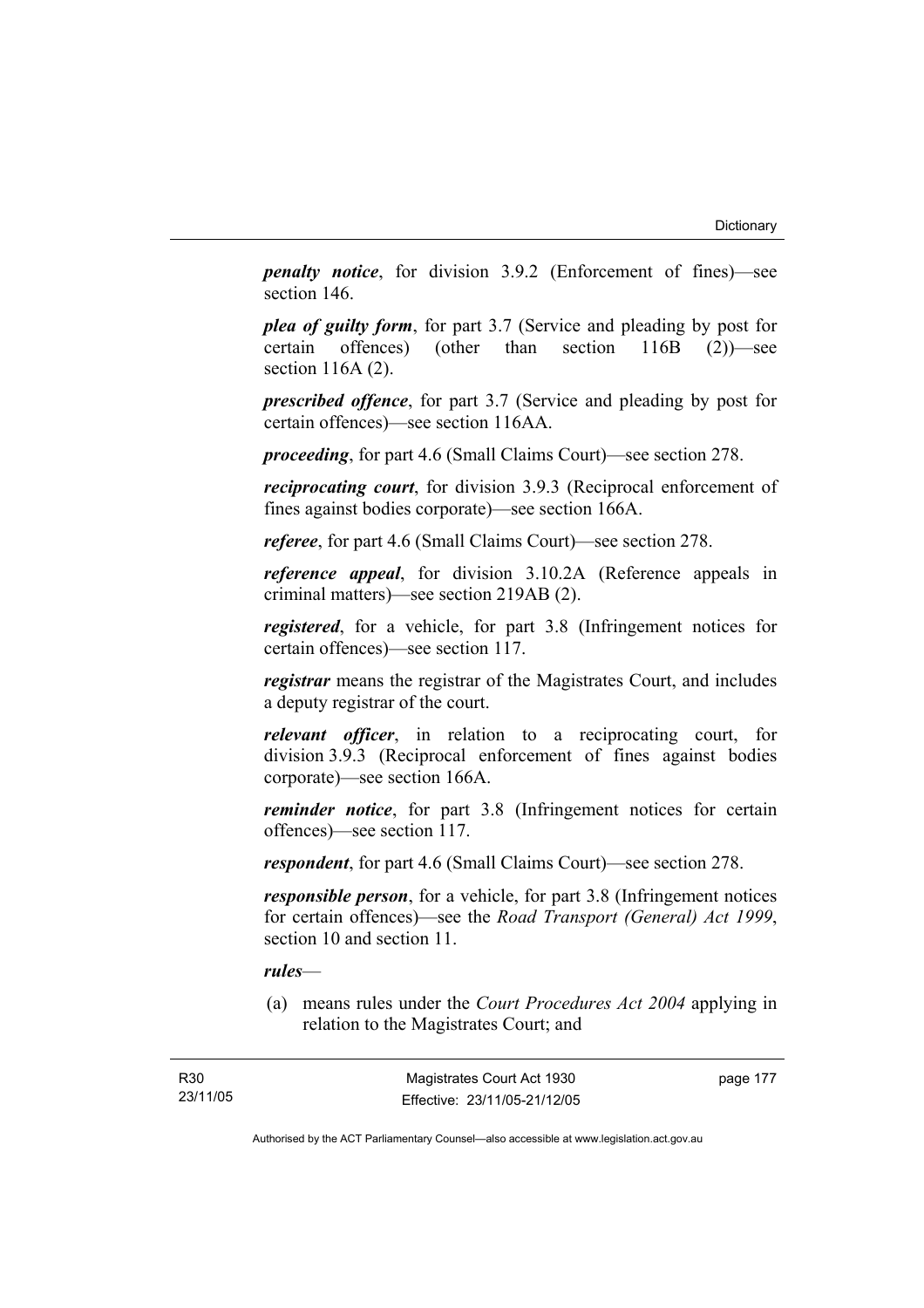(b) for part 4.6 (Small Claims Court)—see section 278.

*Small Claims Court* means the Magistrates Court when it is exercising jurisdiction under part 4.6.

*sold vehicle declaration*, for part 3.8 (Infringement notices for certain offences)—see section 131F.

*State*, for division 3.9.3 (Reciprocal enforcement of fines against bodies corporate)—see section 166A.

*summary conviction* means conviction by a magistrate for an offence.

*superintendent*, for a remand centre, for chapter 3 (Criminal proceedings)—see section 18A.

*territory entity*, for division 3.9.2 (Enforcement of fines)—see the *Auditor-General Act 1996*, dictionary.

*territory fine*, for division 3.9.3 (Reciprocal enforcement of fines against bodies corporate)—see section 166A.

*trespass application*, for part 4.6 (Small Claims Court)—see section 278.

*unknown offender declaration*, for part 3.8 (Infringement notices for certain offences)—see section 131G.

*vehicle*, for part 3.8 (Infringement notices for certain offences)—see the *Road Transport (Vehicle Registration) Act 1999*, dictionary.

*vehicle-related offence*, for part 3.8 (Infringement notices for certain offences)—see section 117.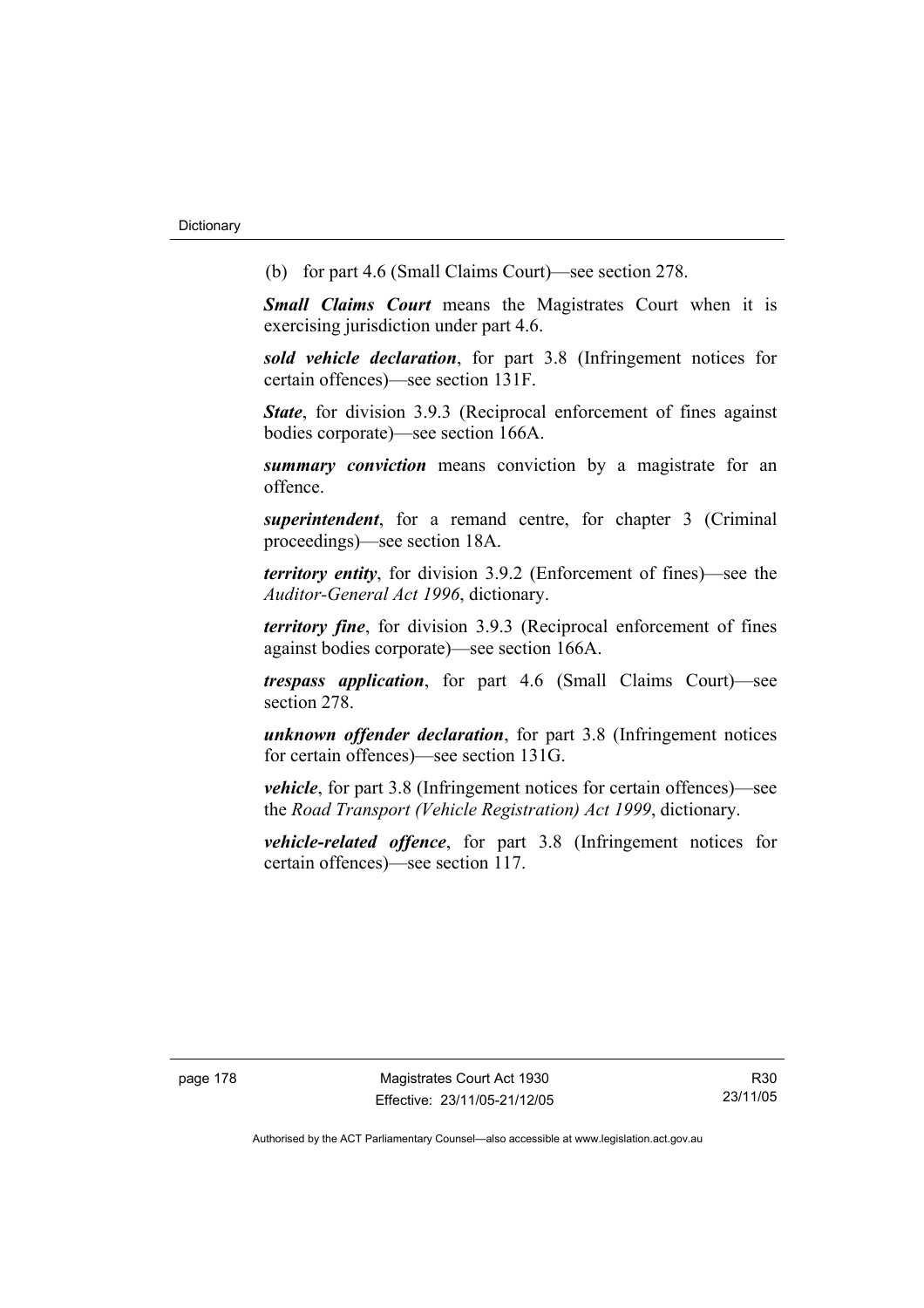# **Endnotes**

# **1 About the endnotes**

Amending and modifying laws are annotated in the legislation history and the amendment history. Current modifications are not included in the republished law but are set out in the endnotes.

Not all editorial amendments made under the *Legislation Act 2001*, part 11.3 are annotated in the amendment history. Full details of any amendments can be obtained from the Parliamentary Counsel's Office.

Uncommenced amending laws and expiries are listed in the legislation history and the amendment history. These details are underlined. Uncommenced provisions and amendments are not included in the republished law but are set out in the last endnote.

If all the provisions of the law have been renumbered, a table of renumbered provisions gives details of previous and current numbering.

The endnotes also include a table of earlier republications.

| $am = amended$                             | $ord = ordinance$                         |
|--------------------------------------------|-------------------------------------------|
| $amdt = amendment$                         | orig = original                           |
| $ch = chapter$                             | par = paragraph/subparagraph              |
| $def = definition$                         | $pres = present$                          |
| $dict = dictionary$                        | $prev = previous$                         |
| disallowed = disallowed by the Legislative | $(\text{prev}) = \text{previously}$       |
| Assembly                                   | $pt = part$                               |
| $div = division$                           | $r = rule/subrule$                        |
| $exp = expires/expired$                    | $renum = renumbered$                      |
| $Gaz = gazette$                            | $reloc = relocated$                       |
| $hdg =$ heading                            | $R[X]$ = Republication No                 |
| IA = Interpretation Act 1967               | $RI = reissue$                            |
| ins = inserted/added                       | s = section/subsection                    |
| $LA =$ Legislation Act 2001                | $sch = schedule$                          |
| $LR =$ legislation register                | $sdiv = subdivision$                      |
| LRA = Legislation (Republication) Act 1996 | $sub =$ substituted                       |
| $mod = modified/modification$              | SL = Subordinate Law                      |
| $o = order$                                | underlining = whole or part not commenced |
| om = omitted/repealed                      | or to be expired                          |
|                                            |                                           |

# **2 Abbreviation key**

R30 23/11/05

Magistrates Court Act 1930 Effective: 23/11/05-21/12/05 page 179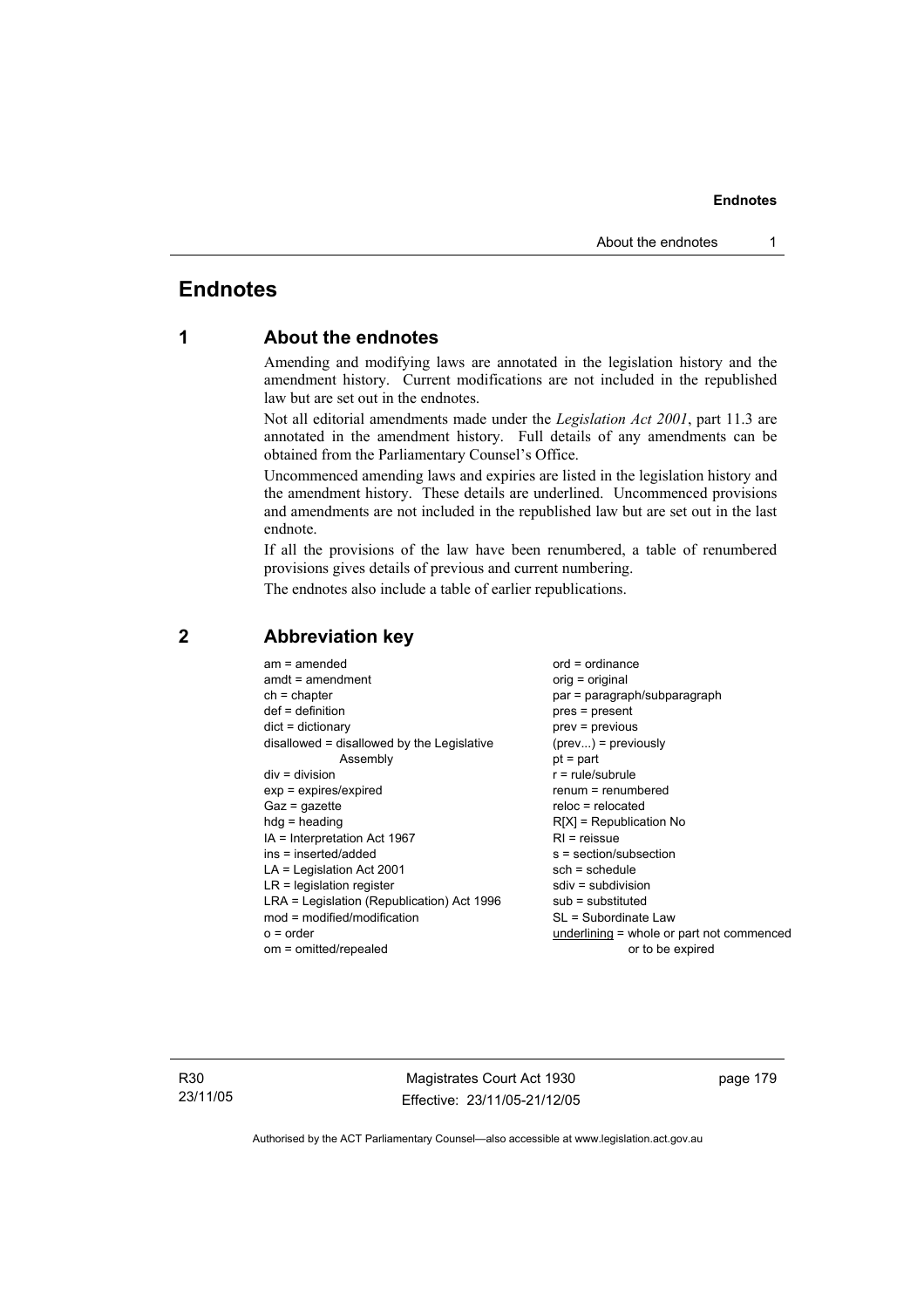3 Legislation history

# **3 Legislation history**

This Act was originally a Commonwealth ordinance—the *Magistrates Court Act 1930* No 21 (Cwlth).

The *ACT Self-Government (Consequential Provisions) Act 1988* No 109 (Cwlth), s 12) converted some former Commonwealth ordinances in force in the ACT into ACT enactments. This allowed the ACT Legislative Assembly to amend and repeal the laws. This Act was converted into an ACT enactment on 1 July 1990.

As with most ordinances in force in the ACT, the name was changed from *Ordinance* to *Act* by the *Self-Government (Citation of Laws) Act 1989* No 21, s 5 on its conversion to an ACT enactment on 1 July 1990.

Before 11 May 1989, ordinances commenced on their notification day unless otherwise stated (see *Seat of Government (Administration) Act 1910* (Cwlth), s 12).

After 11 May 1989 and before 10 November 1999, Acts commenced on their notification day unless otherwise stated (see *Australian Capital Territory (Self-Government) Act 1988* (Cwlth) s 25).

# **Legislation before becoming Territory enactment**

#### **Magistrates Court Act 1930 No 21**

notified 21 November 1930 commenced 21 November 1930

as amended by

### **Court of Petty Sessions Ordinance 1932 No 21**

notified 17 November 1932 commenced 17 November 1932

#### **Court of Petty Sessions Ordinance 1934 No 17**  notified 19 July 1934

commenced 19 July 1934

# **Money Lenders Ordinance 1936 No 13**

notified 9 April 1936 commenced 1 May 1936

page 180 Magistrates Court Act 1930 Effective: 23/11/05-21/12/05

R30 23/11/05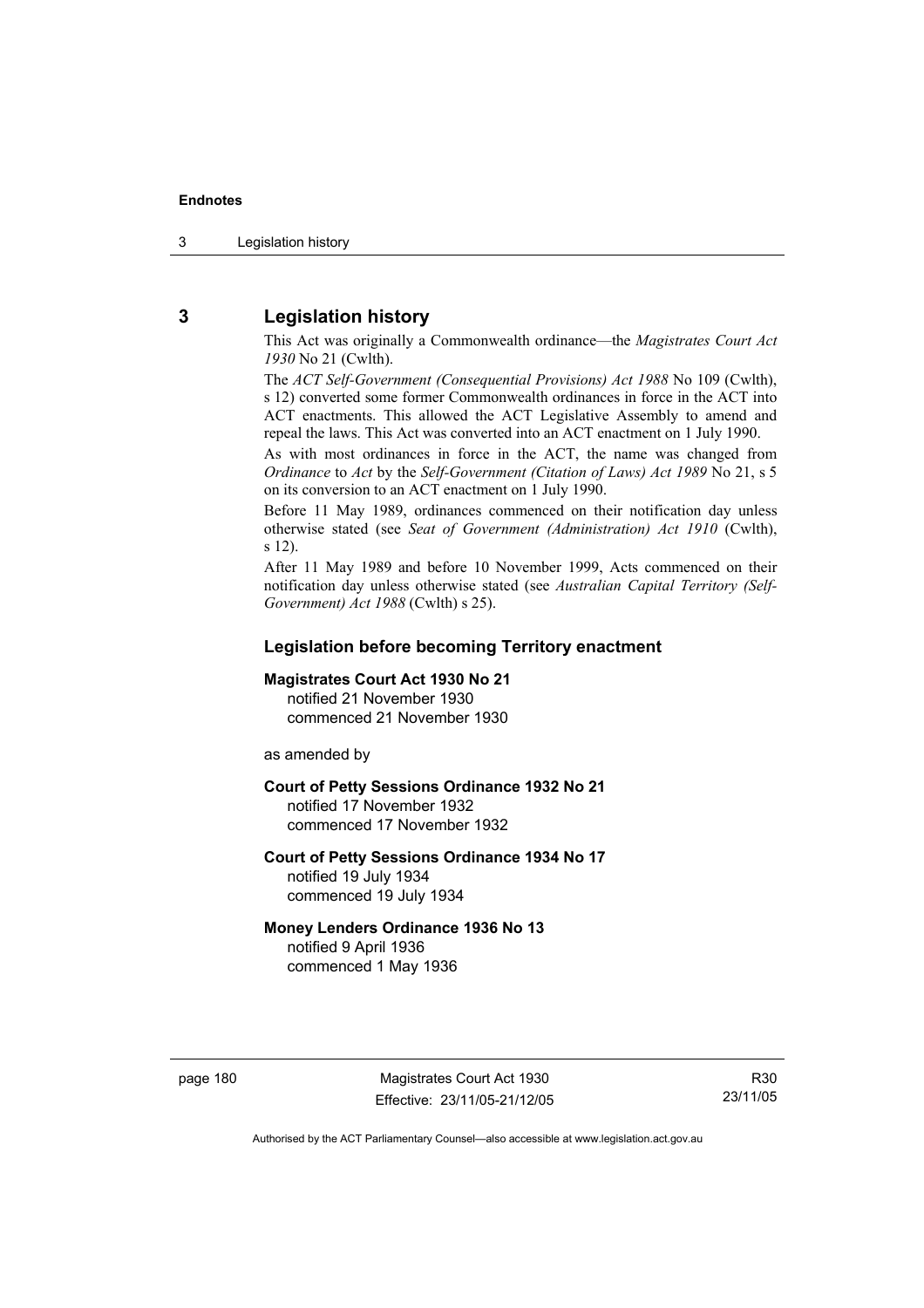# **Court of Petty Sessions Ordinance 1937 No 5**  notified 27 May 1937 commenced 27 May 1937 **Court of Petty Sessions Ordinance (No 2) 1937 No 28**  notified 23 December 1937 commenced 23 December 1937 **Seat of Government (Designation) Ordinance 1938 No 25 (as amd by Ord 1938 No 35)**  notified 8 September 1938 commenced 8 September 1938 **Ordinances Revision Ordinance 1938 No 35**  notified 15 December 1938 commenced 15 December 1938 **Court of Petty Sessions Ordinance 1940 No 20**  notified 7 November 1940 commenced 7 November 1940 **Court of Petty Sessions Ordinance (No 2) 1940 No 22**  notified 12 December 1940 commenced 12 December 1940 **Court of Petty Sessions Ordinance 1949 No 13**  notified 1 December 1949 commenced 1 December 1949 **Court of Petty Sessions Ordinance 1951 No 7**  notified 26 July 1951 commenced 26 July 1951 **Court of Petty Sessions Ordinance (No 2) 1951 No 12**  notified 14 December 1951 commenced 14 December 1951 **Court of Petty Sessions Ordinance 1953 No 14**  notified 12 November 1953 commenced 3 December 1953

R30 23/11/05

Magistrates Court Act 1930 Effective: 23/11/05-21/12/05 page 181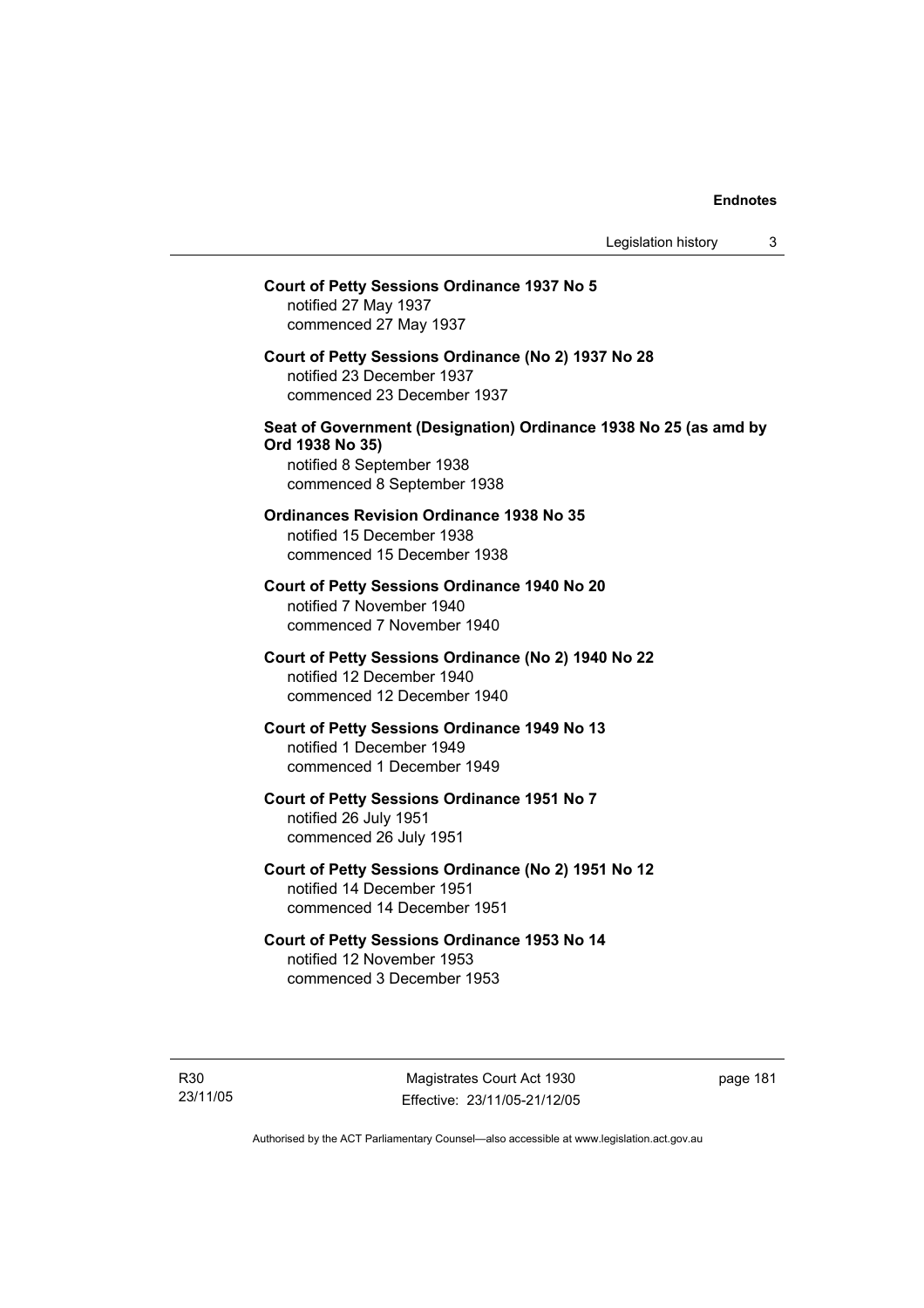$3<sub>l</sub>$ 

| 3        | Legislation history                                                                                                                                                                         |
|----------|---------------------------------------------------------------------------------------------------------------------------------------------------------------------------------------------|
|          | <b>Court of Petty Sessions Ordinance 1958 No 12</b><br>notified 24 July 1958<br>commenced 24 July 1958                                                                                      |
|          | <b>Court of Petty Sessions Ordinance 1961 No 2</b><br>notified 29 March 1961<br>commenced 29 March 1961                                                                                     |
|          | <b>Court of Petty Sessions Ordinance 1966 No 2</b><br>notified 10 February 1966<br>commenced 14 February 1966                                                                               |
|          | <b>Court of Petty Sessions Ordinance 1967 No 1</b><br>notified 9 February 1967<br>commenced 9 February 1967                                                                                 |
|          | <b>Court of Petty Sessions Ordinance 1968 No 25</b><br>notified 19 December 1968<br>commenced 1 January 1969 (Cwith Gaz 1968 p 7565)                                                        |
|          | <b>Court of Petty Sessions Ordinance 1969 No 12</b><br>notified 20 June 1969<br>commenced 20 June 1969                                                                                      |
|          | Court of Petty Sessions Ordinance 1970 No 15<br>notified 19 March 1970<br>commenced 19 March 1970                                                                                           |
|          | Court of Petty Sessions Ordinance 1972 No 37<br>notified 16 November 1972<br>s 1, s 2, s 6, s 14, commenced 16 November 1972<br>remainder commenced 1 February 1973 (Cwlth Gaz 1972 No 118) |
|          | Court of Petty Sessions Ordinance 1973 No 48<br>notified 17 December 1973<br>commenced 17 December 1973                                                                                     |
|          | Court of Petty Sessions Ordinance 1974 No 14<br>notified 17 April 1974<br>commenced 17 April 1974                                                                                           |
| page 182 | Magistrates Court Act 1930<br>23/1<br>Effective: 23/11/05-21/12/05                                                                                                                          |

R30 23/11/05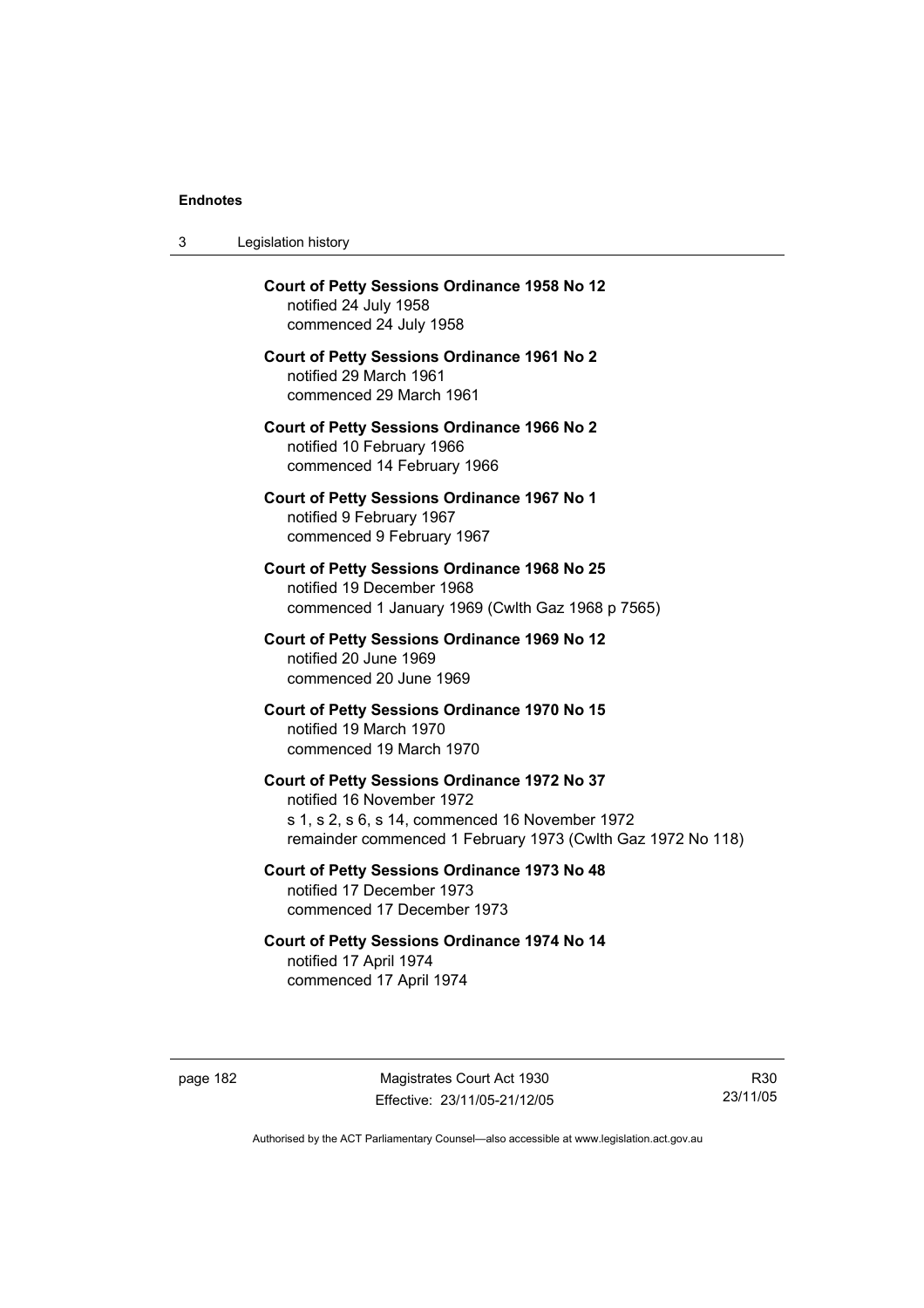| <b>Ordinances Revision (Age of Majority) Ordinance 1974 No 47</b><br>notified 24 October 1974<br>commenced 1 November 1974                                                           |
|--------------------------------------------------------------------------------------------------------------------------------------------------------------------------------------|
| Court of Petty Sessions (Amendment) Ordinance 1976 No 42<br>notified 13 September 1976<br>commenced 13 September 1976                                                                |
| Court of Petty Sessions (Amendment) Ordinance 1977 No 4<br>notified 24 March 1977<br>ss 1-3, 10 commenced 24 March 1977<br>remainder commenced 28 March 1977 (Cwlth Gaz 1977 No S52) |
| Court of Petty Sessions (Amendment) Ordinance (No 2) 1977 No 34<br>notified 28 July 1977<br>commenced 28 July 1977                                                                   |
| Court of Petty Sessions (Amendment) Ordinance (No 3) 1977 No 56<br>notified 6 October 1977<br>ceased to have effect because not tabled                                               |
| Court of Petty Sessions (Amendment) Ordinance (No 4) 1977 No 61<br>notified 21 November 1977<br>commenced 21 November 1977                                                           |
| <b>Ordinances Revision Ordinance 1978 No 46</b><br>notified 28 December 1978<br>commenced 28 December 1978                                                                           |
| Court of Petty Sessions (Amendment) Ordinance 1979 No 33<br>notified 14 November 1979<br>commenced 14 November 1979                                                                  |
| Court of Petty Sessions (Amendment) Ordinance (No 2) 1979 No 41<br>notified 18 December 1979<br>commenced 18 December 1979                                                           |
| Court of Petty Sessions (Amendment) Ordinance 1980 No 4<br>notified 20 March 1980<br>commenced 1 April 1980 (Cwlth Gaz 1980 No S66)                                                  |
|                                                                                                                                                                                      |

R30 23/11/05

Magistrates Court Act 1930 Effective: 23/11/05-21/12/05 page 183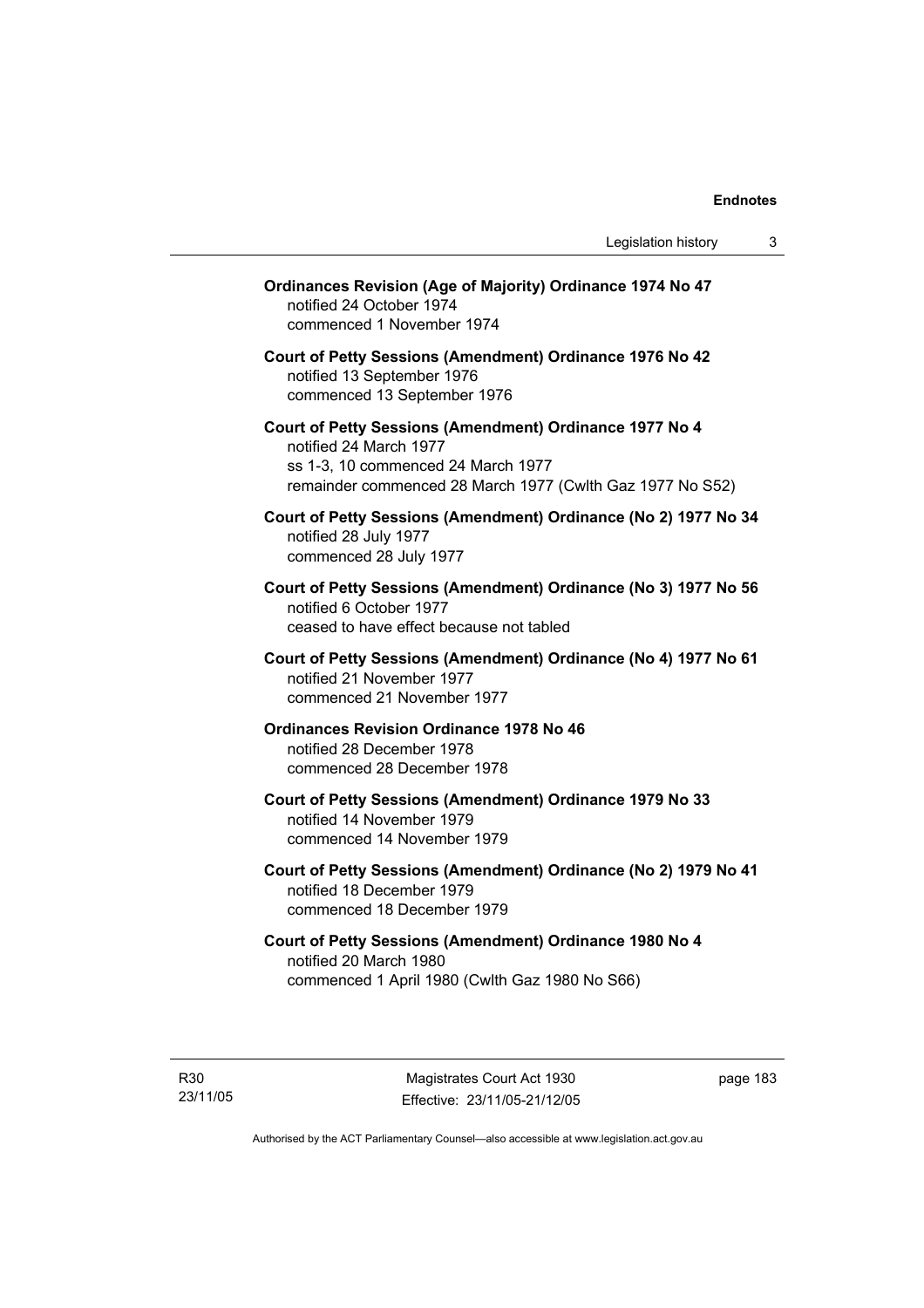| 3 | Legislation history                                                                                                                         |
|---|---------------------------------------------------------------------------------------------------------------------------------------------|
|   | Court of Petty Sessions (Amendment) Ordinance (No 2) 1980 No 10<br>notified 26 March 1980<br>commenced 26 March 1980                        |
|   | Court of Petty Sessions (Amendment) Ordinance 1982 No 2<br>notified 26 February 1982<br>commenced 1 September 1982 (Cwlth Gaz 1982 No S178) |
|   | Court of Petty Sessions (Amendment) Ordinance (No 2) 1982 No 3<br>notified 26 February 1982<br>commenced 26 February 1982                   |
|   | Court of Petty Sessions (Amendment) Ordinance 1984 No 9<br>notified 11 April 1984<br>commenced 11 April 1984                                |
|   | Court of Petty Sessions (Amendment) Ordinance (No 2) 1984 No 10<br>notified 11 April 1984<br>commenced 11 April 1984                        |
|   | Court of Petty Sessions (Amendment) Ordinance (No 3) 1984 No 16<br>notified 1 June 1984<br>commenced 1 June 1984                            |
|   | Court of Petty Sessions (Amendment) Ordinance (No 4) 1984 No 61<br>notified 2 November 1984<br>commenced 2 November 1984                    |
|   | Court of Petty Sessions (Amendment) Ordinance (No 5) 1984 No 62<br>notified 2 November 1984<br>commenced 2 November 1984                    |
|   | Court of Petty Sessions (Amendment) Ordinance 1985 No 17<br>notified 17 April 1985<br>commenced 17 April 1985                               |
|   | Court of Petty Sessions (Amendment) Ordinance (No 2) 1985 No 18<br>notified 17 April 1985<br>commenced 17 April 1985                        |
|   | Court of Petty Sessions (Amendment) Ordinance (No 3) 1985 No 41<br>notified 5 September 1985<br>commenced 5 September 1985                  |

page 184 Magistrates Court Act 1930 Effective: 23/11/05-21/12/05

R30 23/11/05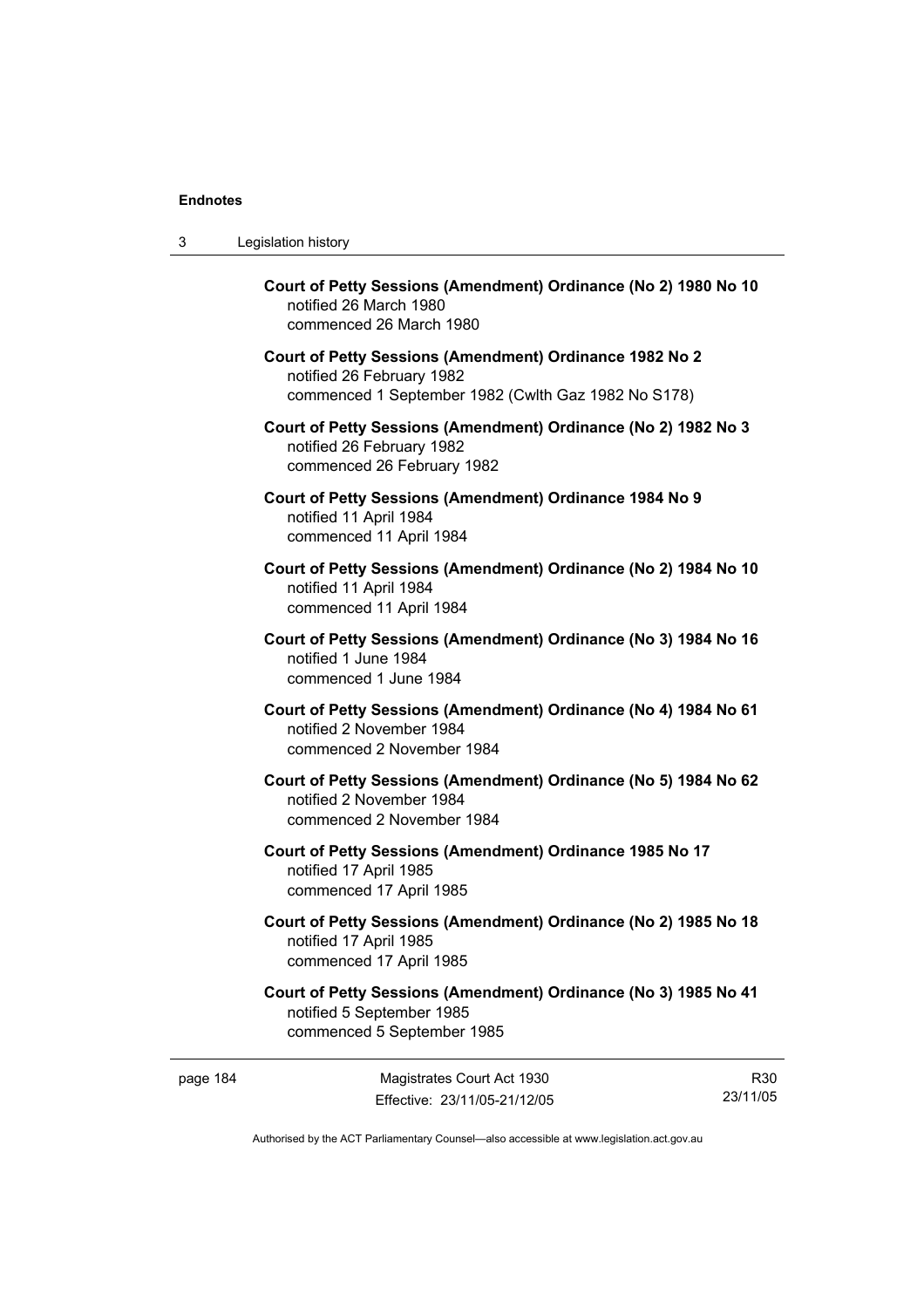#### **Limitation Ordinance 1985 No 66**

notified 19 December 1985 commenced 19 December 1985

#### **Magistrates Court Ordinance 1985 No 67**

notified 19 December 1985 commenced 1 February 1986 (Cwlth Gaz 1986 No G3)

#### **Magistrates Court (Amendment) Ordinance 1986 No 33**  notified 7 August 1986 commenced 7 August 1986

# **Domestic Violence (Miscellaneous Amendments) Ordinance 1986 No 53**

notified 4 September 1986 commenced 1 October 1986 (Cwlth Gaz 1986 No S484)

# **Crimes (Amendment) Ordinance (No 4) 1986 No 57**  notified 3 October 1986

commenced 3 October 1986

#### **Magistrates Court (Amendment) Ordinance (No 2) 1986 No 71**  notified 30 October 1986 commenced 1 April 1987 (Cwlth Gaz 1987 No S52)

#### **Magistrates Court (Amendment) Ordinance (No 3) 1986 No 74**  notified 14 November 1986 commenced 14 November 1986

# **Magistrates Court (Amendment) Ordinance (No 4) 1986 No 83**  notified 22 December 1986 commenced 22 December 1986

# **Magistrates Court (Amendment) Ordinance 1987 No 56**  notified 21 October 1987 commenced 21 October 1987

# **Magistrates Court (Amendment) Ordinance 1988 No 45**  notified 27 July 1988 commenced 27 July 1988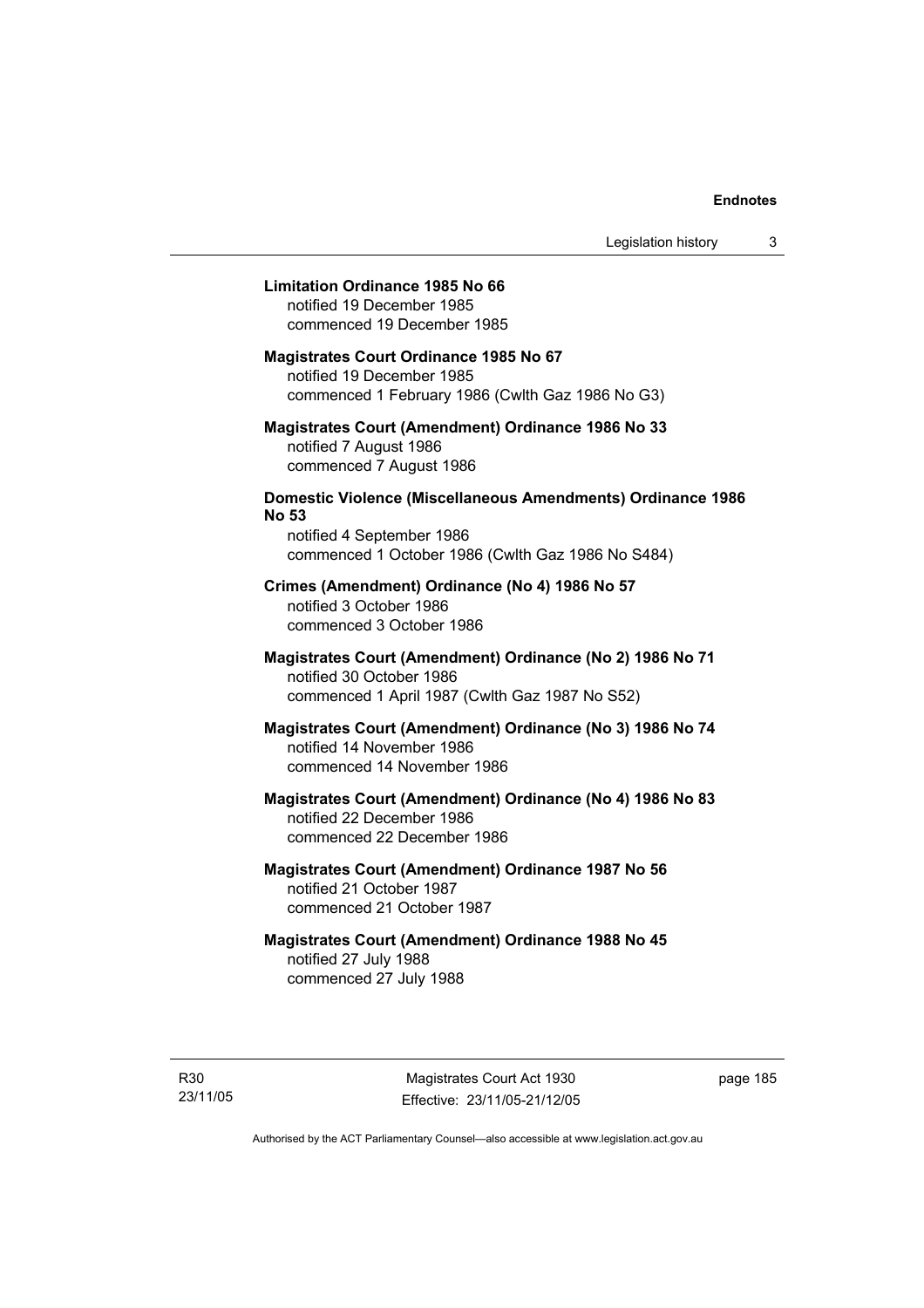| 3 | Legislation history                                                                                                                                                                              |
|---|--------------------------------------------------------------------------------------------------------------------------------------------------------------------------------------------------|
|   | <b>Magistrates Court (Amendment) Ordinance 1989 No 55</b><br>notified 30 June 1989<br>commenced 1 July 1989                                                                                      |
|   | Magistrates Court (Amendment) Ordinance (No 2) 1989 No 59<br>notified 25 October 1989<br>s 11, s 12, s 14 commenced 27 June 1990 (Cwlth Gaz 1990 No GN25)<br>remainder commenced 25 October 1989 |
|   | Magistrates Court (Amendment) Ordinance (No 3) 1989 No 60<br>notified 20 December 1989<br>commenced 14 February 1990 (Cwlth Gaz 1990 No GN5)                                                     |
|   | Crimes (Amendment) Ordinance 1990 No 1<br>notified 23 May 1990<br>commenced 23 May 1990                                                                                                          |
|   | Self-Government (Consequential Amendments) Ordinance 1990 No 5<br>notified 27 June 1990<br>s 1, s 2 commenced 27 June 1990<br>remainder commenced 1 July 1990                                    |
|   | Magistrates Court (Appeals Against Sentence) Ordinance 1990 No 9<br>notified 29 June 1990<br>commenced 29 June 1990                                                                              |
|   | <b>Legislation after becoming Territory enactment</b>                                                                                                                                            |
|   | <b>Magistrates Court (Amendment) Act 1990 No 65</b><br>notified 24 December 1990<br>commenced 24 December 1990                                                                                   |
|   | Weapons (Consequential Amendments) Act 1991 No 9 sch<br>notified 3 April 1991 (Gaz 1991 No S19)<br>s 1, s 2 commenced 3 April 1991 (s 2 (1))<br>sch commenced 3 October 1991 (s 2 (2))           |
|   | <b>Magistrates Court (Amendment) Act 1991 No 38</b><br>notified 20 September 1991<br>ss 1-3 commenced 20 September 1991<br>remainder commenced 25 September 1991 (Gaz 1991 No S103)              |

page 186 Magistrates Court Act 1930 Effective: 23/11/05-21/12/05

R30 23/11/05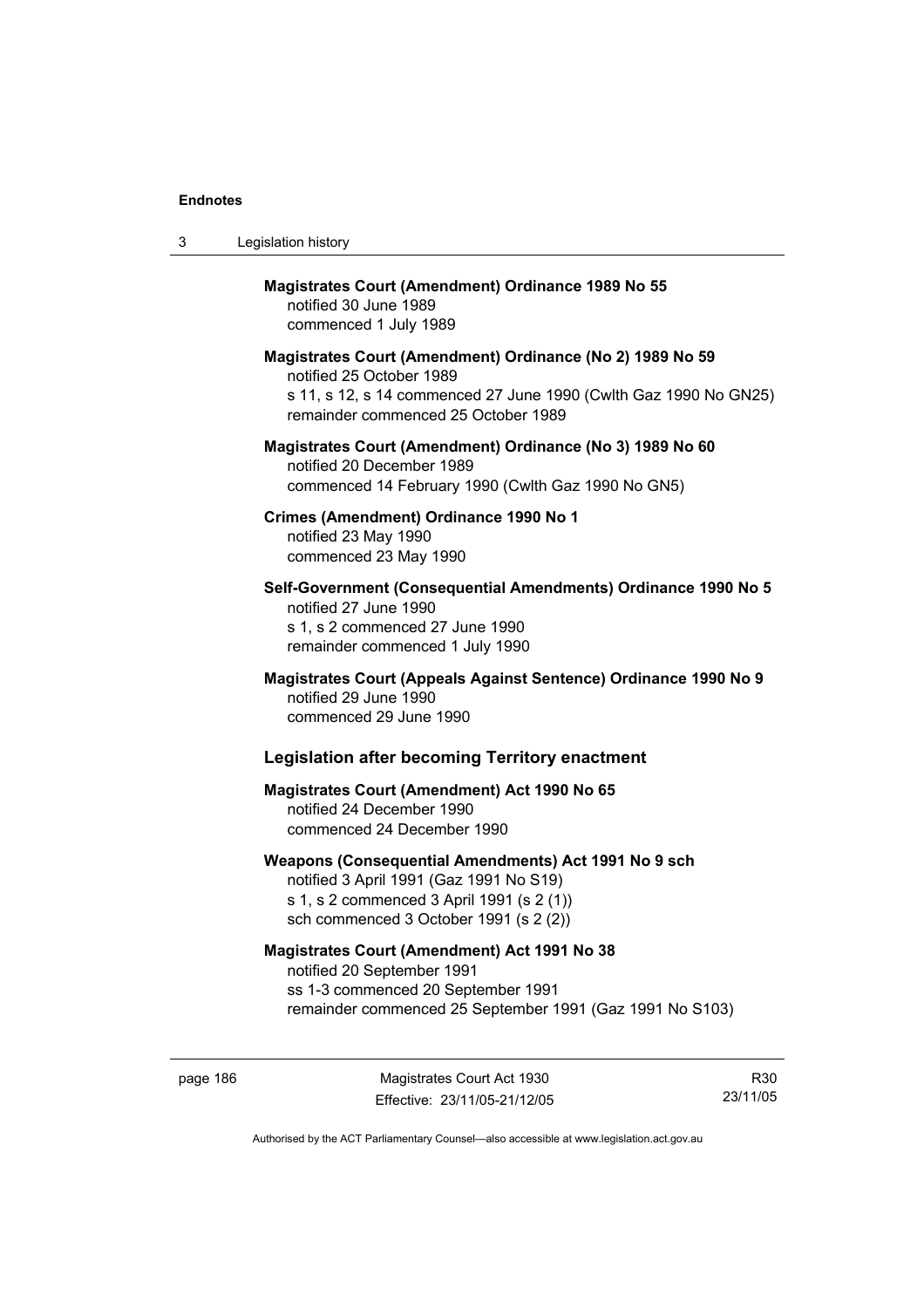#### **Magistrates and Coroner's Courts (Registrar) Act 1991 No 44**

notified 20 September 1991 (Gaz 1991 No S95) s 1, s 2 commenced 20 September 1991 (s 2 (1)) remainder commenced 25 September 1991 (s 2 (2) and Gaz 1991 No S103)

#### **Magistrates Court (Amendment) Act (No 2) 1991 No 79**

notified 11 December 1991 ss 1-3 commenced 11 December 1991 remainder commenced 11 June 1992

#### **Workers' Compensation (Consequential Amendments) Act 1991 No 106 sch**

notified 15 January 1991 (Gaz 1992 No S3) s 1, s 2 commenced 15 January 1992 (s 2 (1)) remainder commenced 22 January 1992 (s 2 (2) and Gaz 1992 No S9)

#### **Magistrates Court (Amendment) Act (No 3) 1991 No 112**

notified 10 January 1992 s 1, s 2 commenced 10 January 1992 remainder commenced 18 May 1992 (Gaz 1992 No S57)

### **Bail (Consequential Amendments) Act 1992 No 9**

notified 28 May 1992 (Gaz 1992 No S59) s 1, s 2 commenced 28 May 1992 (s 2 (1)) remainder commenced 28 November 1992 (s 2 (3))

**Statute Law Revision (Miscellaneous Provisions) Act 1992 No 23 sch 1** 

notified 4 June 1992 (Gaz 1992 No S71) commenced 4 June 1992

#### **Protection Orders (Reciprocal Arrangements) (Consequential Amendments) Act 1992 No 37 pt 3**

notified 8 July 1992 (Gaz 1992 No S103) ss 1-6 and 8-11 commenced 8 July 1992 (s 2 (1)) s 7, s 12 commenced 3 August 1992 (s 2 (2) and Gaz 1992 No S130)

# **Evidence (Amendment) Act 1993 No 2**

notified 1 March 1993 commenced 1 March 1993

R30 23/11/05

Magistrates Court Act 1930 Effective: 23/11/05-21/12/05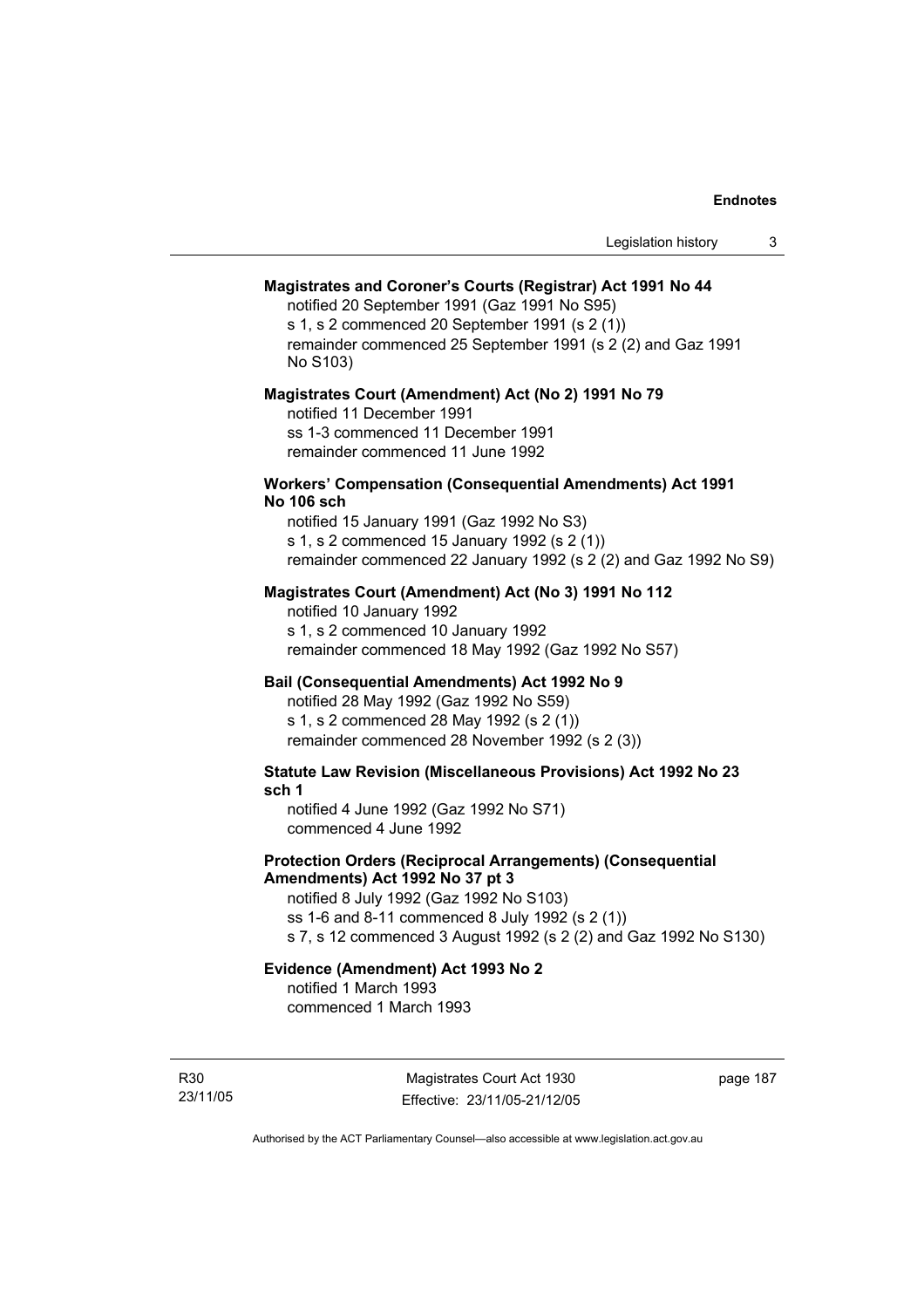| Legislation history<br>-3 |  |
|---------------------------|--|
|---------------------------|--|

#### **Magistrates Court (Amendment) Act 1993 No 4**

notified 1 March 1993 ss 1-3 commenced 1 March 1993 ss 4-19, 21-24, 26-32 commenced 8 March 1993 (Gaz 1993 No 32) remainder commenced 1 September 1993

#### **Magistrates Court (Amendment) Act (No 2) 1993 No 48**

notified 27 August 1993 ss 1-3 commenced 27 August 1993 remainder commenced 27 September 1993 (s 2 (2) and Gaz 1993 No S201)

#### **Supreme Court (Amendment) Act (No 2) 1993 No 91**

notified 17 December 1993 commenced 17 December 1993

#### **Magistrates Court (Amendment) Act 1994 No 4**

notified 14 March 1994 ss 1-4, s 10, s 12, s 13 commenced 14 March 1994 remainder commenced 1 July 1994 (s 2 (2))

#### **Judicial Commissions (Consequential Amendments) Act 1994 No 10**  notified 14 March 1994 (Gaz 1994 No S44) commenced 14 March 1994 (s 2)

#### **Public Sector Management (Consequential and Transitional Provisions) Act 1994 No 38**

notified 30 June 1994 (Gaz 1994 No S121) s 1, s 2 commenced 30 June 1994 (s 2 (1)) remainder commenced 1 July 1994 (s 2 (2) and Gaz 1994 No S142)

#### **Mental Health (Consequential Provisions) Act 1994 No 45**

notified 7 September 1994 (Gaz 1994 No S177) s 1, s 2 commenced 7 September 1994 (s 2 (1)) remainder commenced 6 February 1995 (s 2 (2) and Gaz 1995 No S33)

#### **Magistrates Court (Enforcement of Judgments) Act 1994 No 61**  notified 11 October 1994

s 1, s 2 commenced 11 October 1994

remainder commenced 10 April 1995 (Gaz 1995 No S75)

R30 23/11/05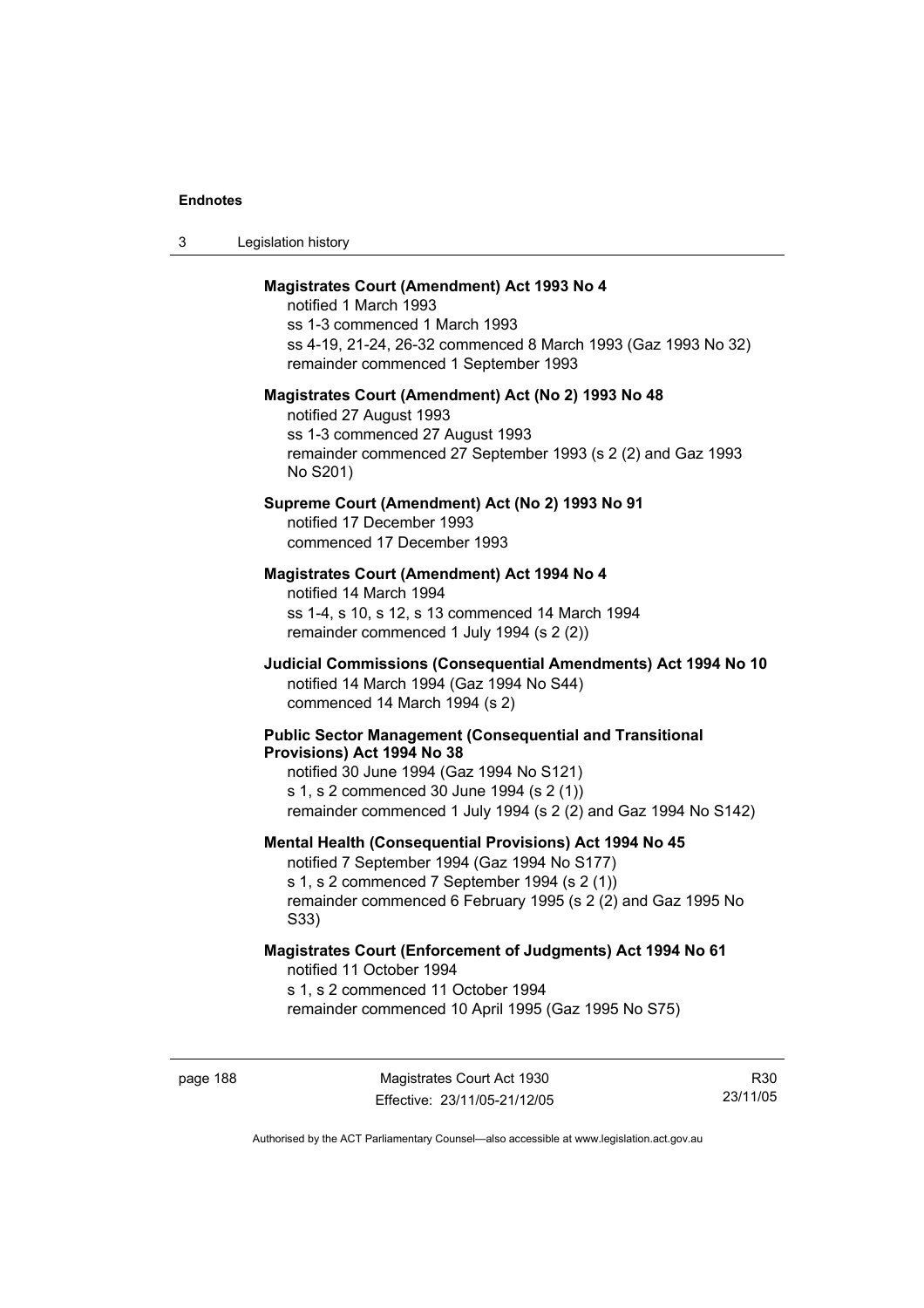#### **Coroners (Amendment) Act (No 2) 1994 No 66**

notified 11 October 1994 commenced 11 October 1994

#### **Statute Law Revision (Penalties) Act 1994 No 81 sch**

notified 29 November 1994 (Gaz 1994 No S253) s 1, s 2 commenced 29 November 1994 (s 2 (1)) remainder commenced 29 November 1994 (s 2 (2) and Gaz 1994 No S269)

#### **Magistrates Court (Amendment) Act 1995 No 41**

notified 7 November 1995 s 1, s 2 commenced 7 November 1995 remainder commenced 7 May 1996

#### **Statute Law Revision Act 1995 No 46 sch**

notified 18 December 1995 (Gaz 1995 No S306) amdts commenced 18 December 1995 (s 2)

#### **Magistrates Court (Amendment) Act 1996 No 6**

notified 12 March 1996 ss 1-3 commenced 12 March 1996 s 7 commenced 25 September 1991 remainder commenced 12 September 1996

# **Criminal Injuries Compensation (Amendment) Act 1996 No 68**

notified 20 December 1996 ss 1-3 commenced 20 December 1996 remainder commenced 1 January 1997 (Gaz 1996 No S352)

#### **Firearms Act 1996 No 74**

notified 20 December 1996 s 1, s 2 commenced 20 December 1996 remainder commenced 17 May 1997 (Gaz 1997 No S135)

# **Magistrates Court (Amendment) Act (No 2) 1996 No 82**

notified 20 December 1996 ss 1-3 commenced 20 December 1996 remainder commenced 1 January 1997 (Gaz 1996 No S353)

R30 23/11/05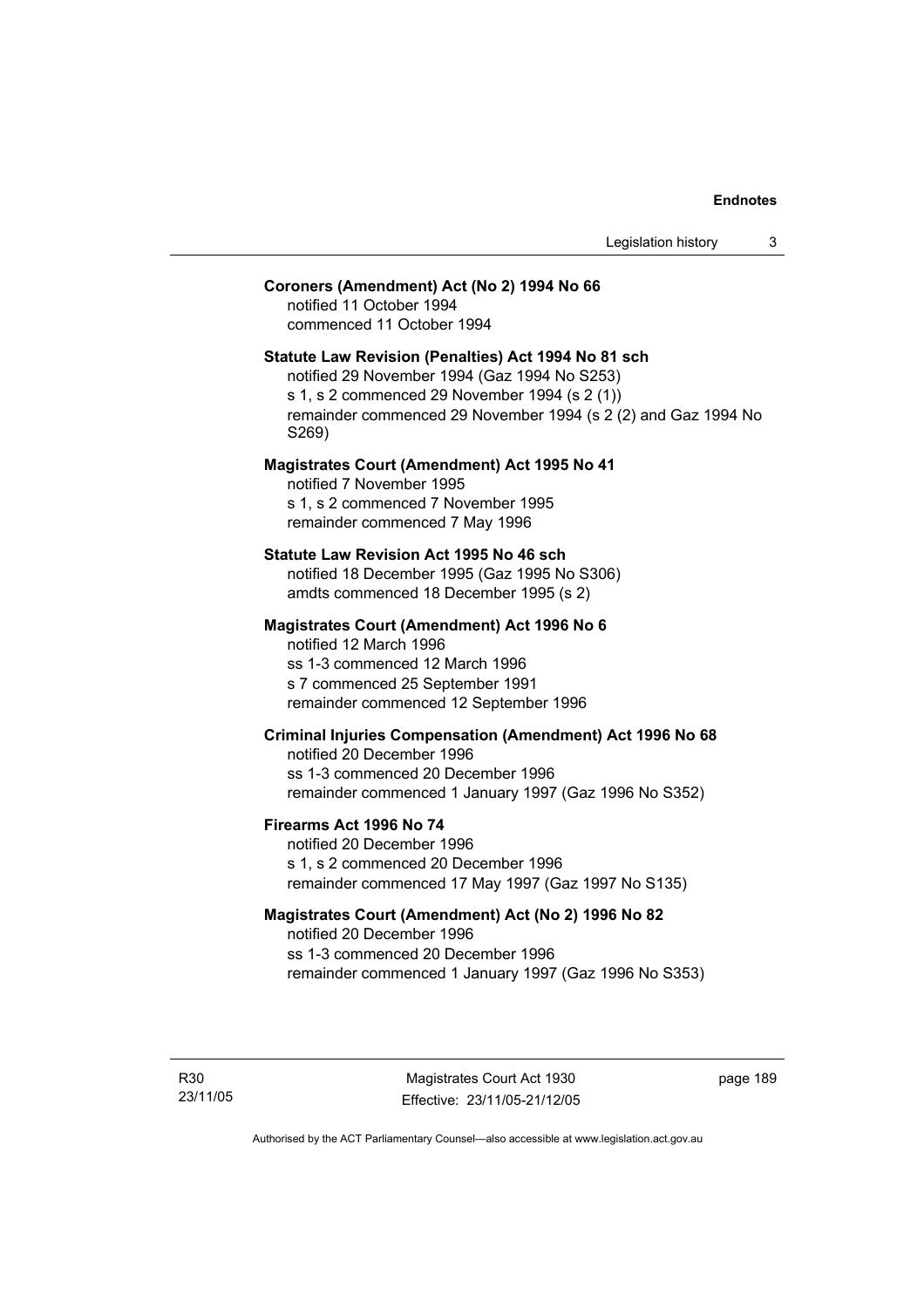| Legislation history<br>3 |  |
|--------------------------|--|
|--------------------------|--|

#### **Magistrates Court (Amendment) Act 1997 No 25**

notified 29 May 1997 ss 1-3 commenced 29 May 1997 remainder commenced 30 May 1997 (s 2 (2) and Gaz 1997 No S149)

#### **Remuneration Tribunal (Consequential Amendments) Act 1997 No 41 sch 1 (as am by Act 2002 No 49 amdt 3.222)**

notified 19 September 1997 (Gaz 1997 No S264) commenced 24 September 1997 (s 2 as am by Act 2002 No 49 amdt 3.222)

#### **Magistrates Court (Civil Jurisdiction) (Amendment) Act 1997 No 94**  notified 1 December 1997

ss 1-3 commenced 1 December 1997 remainder commenced 25 May 1998 (Gaz 1998 No S140)

#### **Legal Practitioners (Consequential Amendments) Act 1997 No 96 sch 1**

notified 1 December 1997 (Gaz 1997 No S380) s 1, s 2 commenced 1 December 1997 (s 2 (1)) sch 1 commenced 1 June 1998 (s 2 (2))

### **Magistrates Court (Amendment) Act 1998 No 25**

notified 10 July 1998 s 1, s 2 commenced 10 July 1998 remainder commenced 1 January 1999 (Gaz 1998 No 50)

#### **Magistrates Court (Amendment) Act (No 2) 1998 No 38**

notified 14 October 1998 ss 1-3 commenced 14 October 1998 remainder commenced 19 October 1998 (Gaz 1998 No 41)

#### **Statute Law Revision (Penalties) Act 1998 No 54 sch**

notified 27 November 1998 (Gaz 1998 No S207) s 1, s 2 commenced 27 November 1998 (s 2 (1)) remainder commenced 9 December 1998 (s 2 (2) and Gaz 1998 No 49)

page 190 Magistrates Court Act 1930 Effective: 23/11/05-21/12/05

R30 23/11/05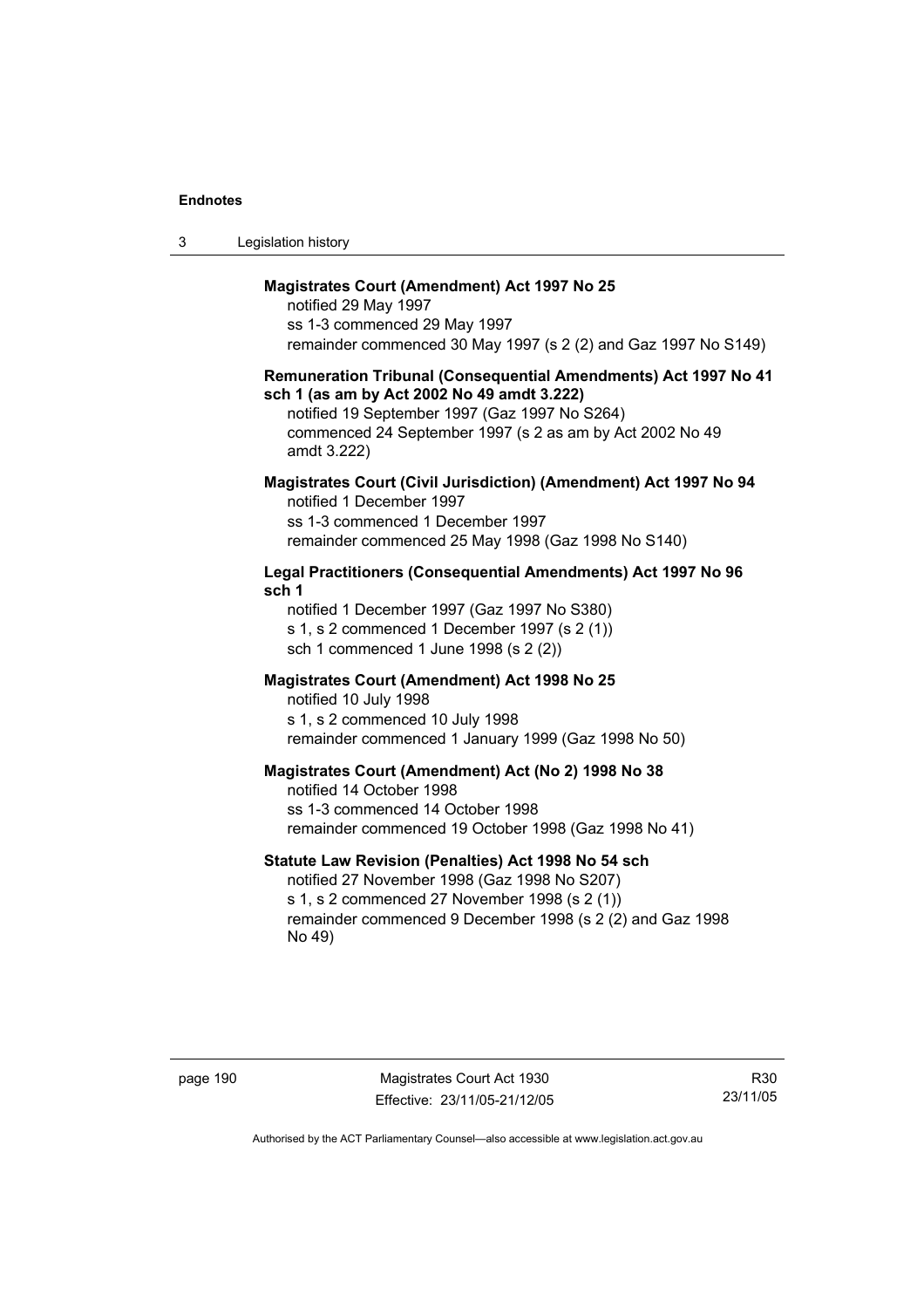# **Custodial Escorts (Consequential Provisions) Act 1998 No 67**

notified 23 December 1998 (Gaz 1998 No S212) s 1, s 2 commenced 23 December 1998 (s 2 (1)) remainder commenced 23 December 1998 (s 2 (2) and Gaz 1998 No 51)

#### **Children's Services (Amendment) Act 1999 No 12**  notified 23 March 1999 commenced 1 May 1999

#### **Courts and Tribunals (Audio Visual and Audio Linking) Act 1999 No 22**

notified 14 April 1999 (Gaz 1999 No S16) s 1, s 2 commenced 14 April 1999 (s 2 (1)) remainder commenced 1 September 1999 (s 2 (2) and Gaz 1999 No 35)

#### **Magistrates Court (Amendment) Act 1999 No 34**

notified 2 July 1999 commenced 2 July 1999

#### **Magistrates Court Amendment Act (No 2) 1999 No 59**

notified 10 November 1999 (Gaz 1999 No 45 and 1999 No 47) commenced 10 November 1999

#### **Children's Services Amendment Act (No 2) 1999 No 61**

notified 10 November 1999 s 1, s 2 commenced 10 November 1999 remainder commenced 1 December 1999

## **Children and Young People (Consequential Amendments) Act 1999 No 64 sch 2**

notified 10 November 1999 (Gaz 1999 No 45) s 1, s 2 commenced 10 November 1999 (s 2 (1)) remainder commenced 10 May 2000 (s 2 (2))

# **Law Reform (Miscellaneous Provisions) Act 1999 No 66 sch 3**

notified 10 November 1999 (Gaz 1999 No 45) commenced 10 November 1999 (s 2)

R30 23/11/05

Magistrates Court Act 1930 Effective: 23/11/05-21/12/05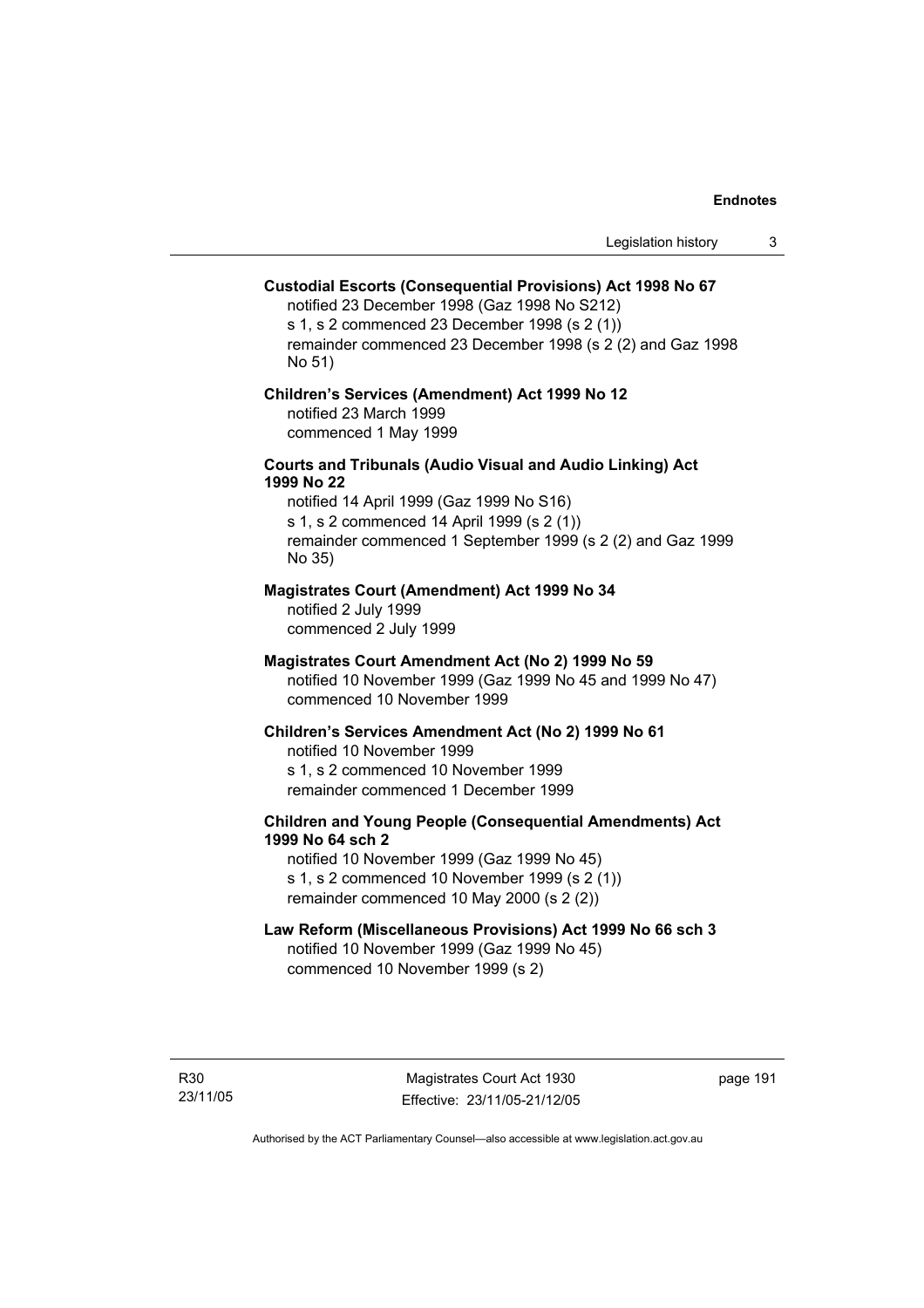3 Legislation history

#### **Road Transport Legislation Amendment Act 1999 No 79 sch 3**

notified 23 December 1999 (Gaz 1999 No S65) s 1, s 2 commenced 23 December 1999 (IA s 10B) remainder commenced 1 March 2000 (s 2 (2) and Gaz 2000 No S5)

### **Victims of Crime (Financial Assistance) (Amendment) Act 1999 No 91 sch 2**

notified 23 December 1999 (Gaz 1999 No S65) s 1, s 2 commenced 23 December 1999 (IA s 10B) remainder commenced 24 December (s 2 (2) and Gaz 1999 No S69)

#### **Justice and Community Safety Legislation Amendment Act 2000 No 1 sch**

notified 9 March 2000 (Gaz 2000 No 10) s 1, s 2 commenced 9 March 2000 (s 2 (1)) amdts commenced 9 September 2000 (s 2 (3))

# **Justice and Community Safety Legislation Amendment Act 2000 (No 3) No 17 sch 1**

notified 1 June 2000 (Gaz 2000 No 22) commenced 1 June 2000 (s 2)

#### **Magistrates Court Amendment Act 2000 No 60**

notified 5 October 2000 (Gaz 2000 No 40) commenced 5 October 2000 (s 2)

#### **Leases (Commercial and Retail) Act 2001 No 18 s 174**

notified 19 April 2001 (Gaz 2001 No 16)

s 1, s 2 commenced 19 April 2001 (IA s 10B)

s 174 commenced 1 July 2002 (s 2)

# **Legislation (Consequential Amendments) Act 2001 No 44 pt 237**

notified 26 July 2001 (Gaz 2001 No 30) s 1, s 2 commenced 26 July 2001 (IA s 10B)

pt 237 commenced 12 September 2001 (s 2 and see Gaz 2001 No S65)

# **Statute Law Amendment Act 2001 (No 2) 2001 No 56 pt 3.37**

notified 5 September 2001 (Gaz 2001 No S65) commenced 5 September 2001 (s 2 (1))

R30 23/11/05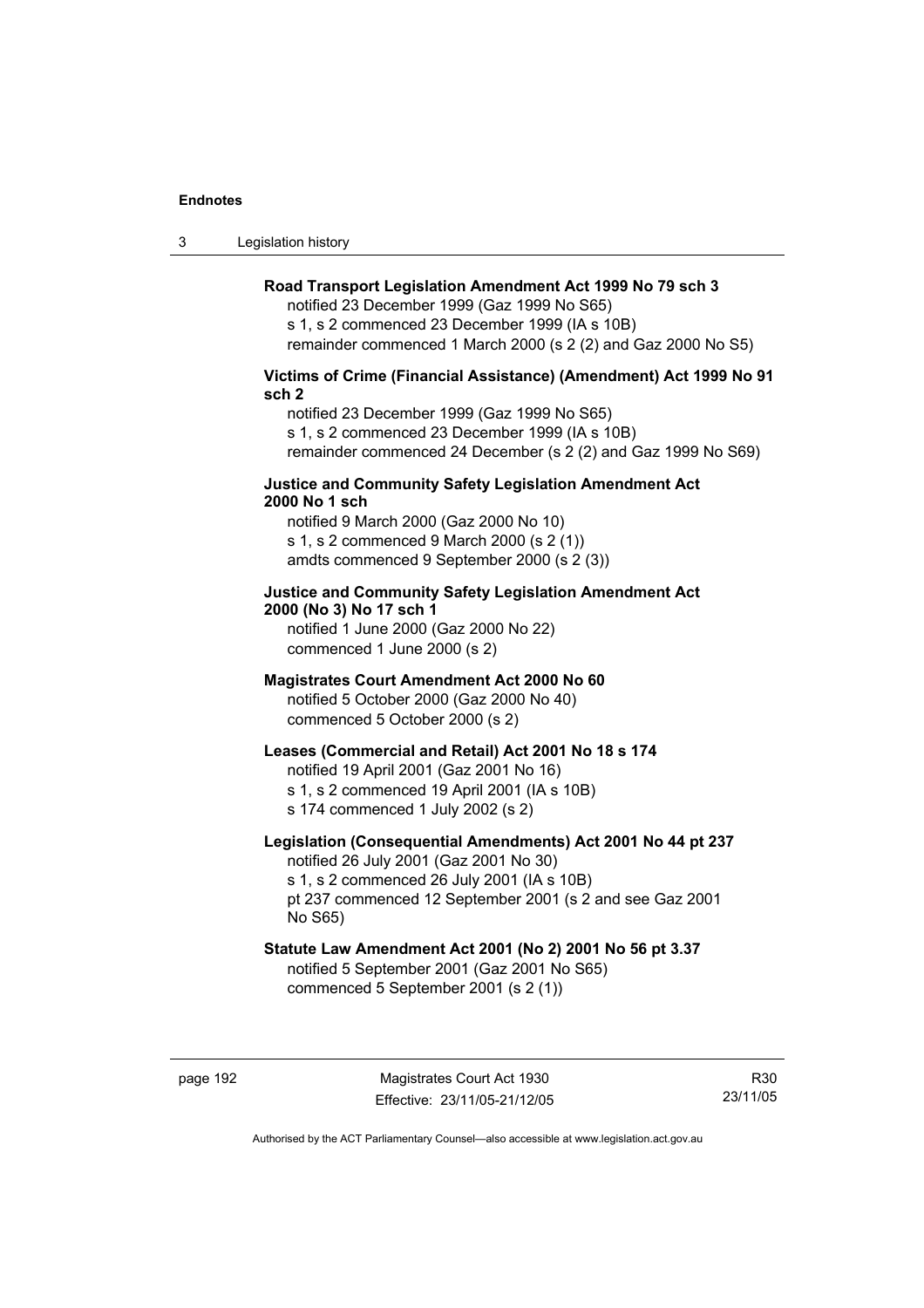| Legislation history |  |
|---------------------|--|
|---------------------|--|

#### **Road Transport (Public Passenger Services) Act 2001 No 62 pt 1.1**

notified 10 September 2001 (Gaz 2001 No S66)

s 1, s 2 commenced 10 September 2001 (IA s 10B)

pt 1.1 commences 1 December 2001 (s 2 and CN 2001 No 2)

#### **Crimes Legislation Amendment Act 2001 No 63 pt 8**

notified 10 September 2001 (Gaz 2001 No S66)

s 1, s 2 commenced 10 September 2001 (IA s 10B)

pt 8 commenced 27 September 2001 (s 2 (2) and CN 2001 No 3)

#### **Criminal Code 2001 Act No 64 sch 1 (as am by Criminal Code Amendment Act 2002 No 2)**

notified 10 September 2001 (Gaz 2001 No S66) repealed before commencement by Criminal Code 2002 No 51 s 126

#### **Justice and Community Safety Legislation Amendment Act 2001 No 70 sch 1**

notified LR 14 September 2001 amdt commenced 14 September 2001 (s 2 (5))

#### **Fair Trading Legislation Amendment Act 2001 No 77 pt 4**

notified LR 14 September 2001 s 1, s 2 commenced 14 September 2001 (LA s 75) pt 4 commenced 14 March 2002 (LA s 79)

#### **Protection Orders (Consequential Amendments) Act 2001 No 90 sch 1 pt 8**

notified LR 27 September 2001 s 1, s 2 commenced 27 September 2001 (LA s 75) sch 1 pt 8 commenced 27 March 2002 (s 2 and LA s 79)

#### **Criminal Code Amendment Act 2002 No 2 s 4**

notified LR 7 March 2002

s 1, s 2 commenced 7 March 2002 (LA s 75)

remainder commenced 9 March 2002 (s 2)

*Note* This Act only amends the Criminal Code 2001 Act No 64. The Criminal Code 2001 was repealed before it commenced (see Act 2002 No 51 s 126)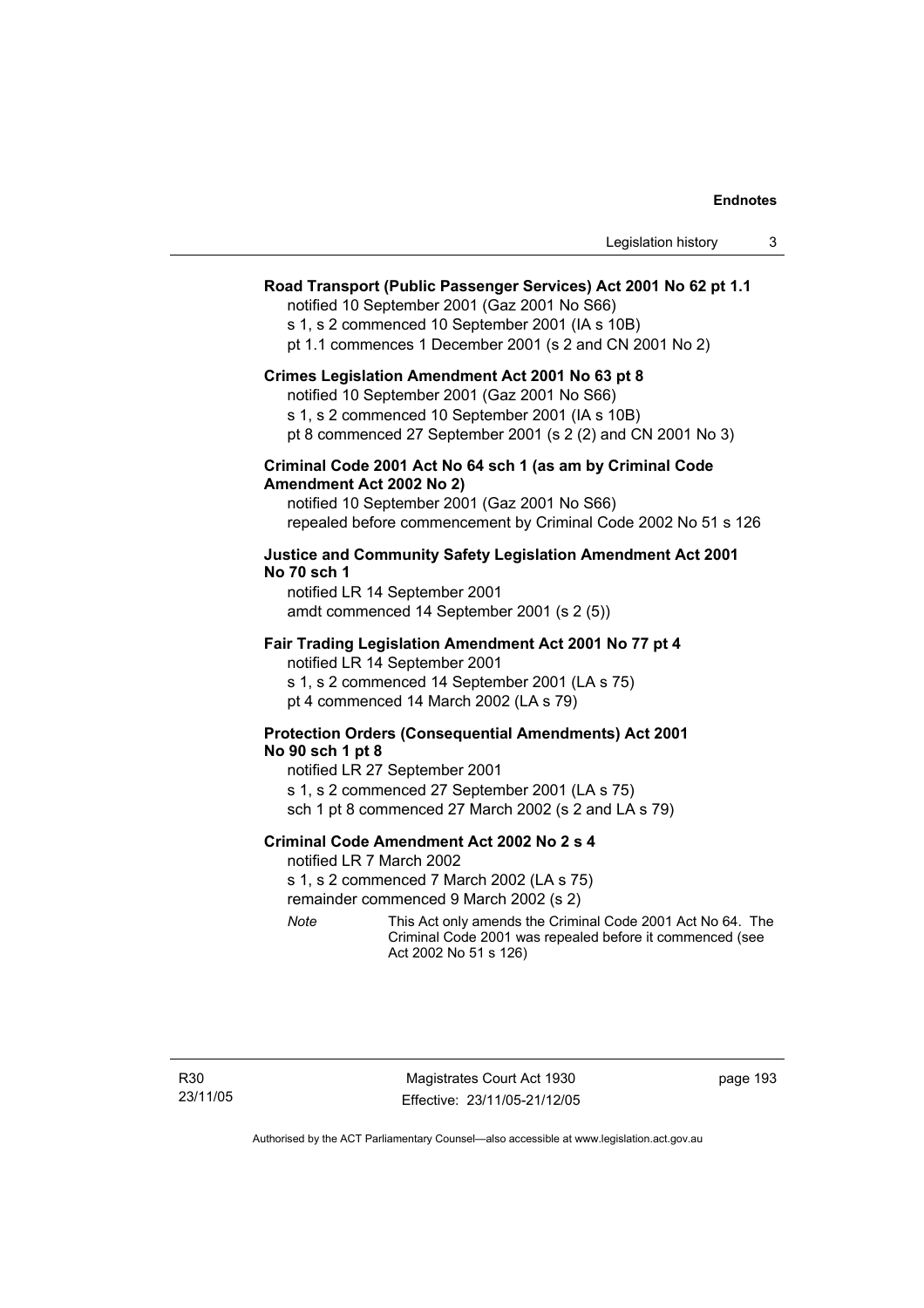| 3 | Legislation history |  |
|---|---------------------|--|
|---|---------------------|--|

#### **Statute Law Amendment Act 2002 No 30 pt 3.46**

notified LR 16 September 2002

s 1, s 2 taken to have commenced 19 May 1997 (LA s 75 (2)) pt 3.46 commenced 17 September 2002 (s 2 (1))

#### **Magistrates Court (Refund of Fees) Amendment Act 2002 No 36**

notified LR 10 October 2002

s 1, s 2 commenced 10 October 2002 (LA s 75 (1)) remainder commenced 11 October 2002 (s 2)

#### **Statute Law Amendment Act 2002 (No 2) No 49 amdt 3.222**

notified LR 20 December 2002

s 1, s 2 taken to have commenced 7 October 1994 (LA s 75 (2))

amdt 3.222 taken to have commenced 24 September 1997 (s 2 (3))

*Note* This Act only amends the Remuneration Tribunal (Consequential Amendments) Act 1997 No 41.

#### **Justice and Community Safety Legislation Amendment Act 2003 A2003-2 pt 14**

notified LR 3 March 2003

s 1, s 2 commenced 3 March 2003 (LA s 75 (1)) pt 14 commenced 31 March 2003 (s 2 (2))

## **Evidence (Miscellaneous Provisions) Amendment Act 2003 A2003-48 sch 2 pt 2.8**

notified LR 31 October 2003

s 1, s 2 commenced 31 October 2003 (LA s 75 (1)) sch 2 pt 2.8 commenced 30 April 2004 (s 2 and LA s 79)

# **Statute Law Amendment Act 2003 (No 2) A2003-56 sch 3 pt 3.14**

notified LR 5 December 2003 s 1, s 2 commenced 5 December 2003 (LA s 75 (1))

sch 3 pt 3.14 commenced 19 December 2003 (s 2)

#### **Sexuality Discrimination Legislation Amendment Act 2004 A2004-2 sch 2 pt 2.6**

notified LR 18 February 2004

s 1, s 2 commenced 18 February 2004 (LA s 75 (1))

sch 2 pt 2.6 commenced 22 March 2004 (s 2 and CN2004-4)

R30 23/11/05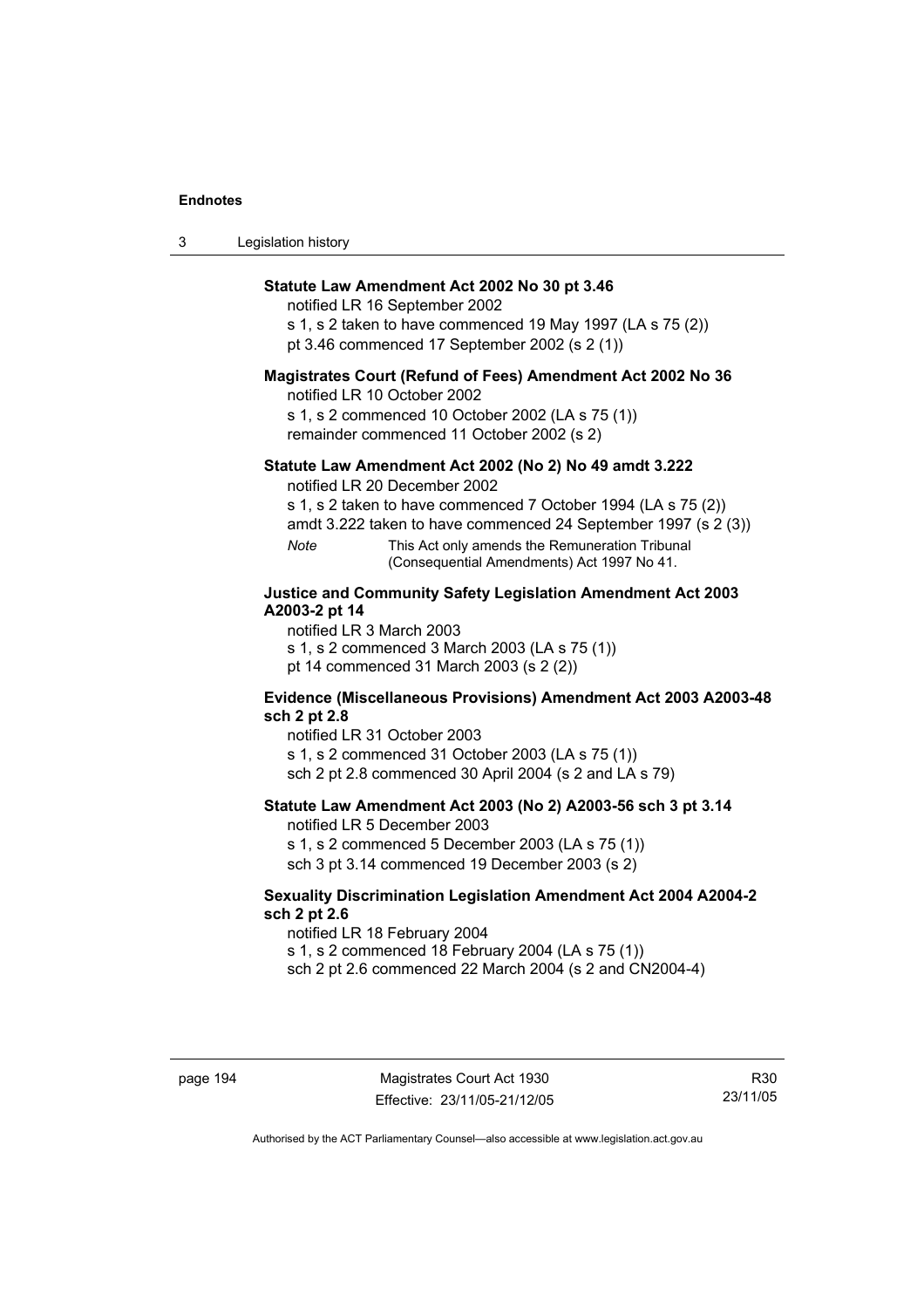#### **Bail Amendment Act 2004 A2004-14 sch 2 pt 2.2**

notified LR 26 March 2004 s 1, s 2 commenced 26 March 2004 (LA s 75 (1))

sch 2 pt 2.2 commenced 26 June 2004 (s 2 (1))

#### **Criminal Code (Theft, Fraud, Bribery and Related Offences) Amendment Act 2004 A2004-15 sch 3 pt 3.4**

notified LR 26 March 2004 s 1, s 2 commenced 26 March 2004 (LA s 75 (1)) sch 3 pt 3.4 commenced 9 April 2004 (s 2 (1))

#### **Statute Law Amendment Act 2004 A2004-42 sch 1 pt 1.4**

notified LR 11 August 2004 s 1, s 2 commenced 11 August 2004 (LA s 75 (1)) amdt 1.10, amdt 1.11 commenced 30 September 2004(s 2 (2) and see Litter Act 2004 A2004-47, s 2 and CN2004-22) sch 1 pt 1.4 remainder commenced 25 August 2004 (s 2 (1))

#### **Litter Act 2004 A2004-47 sch 1**

notified LR 16 August 2004 s 1, s 2 commenced 16 August 2004 (LA s 75 (1)) sch 1 commenced 30 September 2004 (s 2 and CN2004-22)

#### **Court Procedures (Consequential Amendments) Act 2004 A2004-60 sch 1 pt 1.40, pt 1.51 (in part)**

notified LR 2 September 2004 s 1, s 2 commenced 2 September 2004 (LA s 75 (1)) sch 1 pt 1.40 commenced 10 January 2005 (s 2 and see Court Procedures Act 2004 A2004-59, s 2 and CN2004-29)

### **Justice and Community Safety Legislation Amendment Act 2005 A2005-5 pt 8**

notified LR 23 February 2005 s 1, s 2 commenced 23 February 2005 (LA s 75 (1)) pt 8 commenced 24 February 2005 (s 2 (2))

### **Crimes Amendment Act 2005 A2005-7 pt 4**

notified LR 23 February 2005

s 1, s 2 commenced 23 February 2005 (LA s 75 (1)) pt 4 commenced 24 February 2005 (s 2)

R30 23/11/05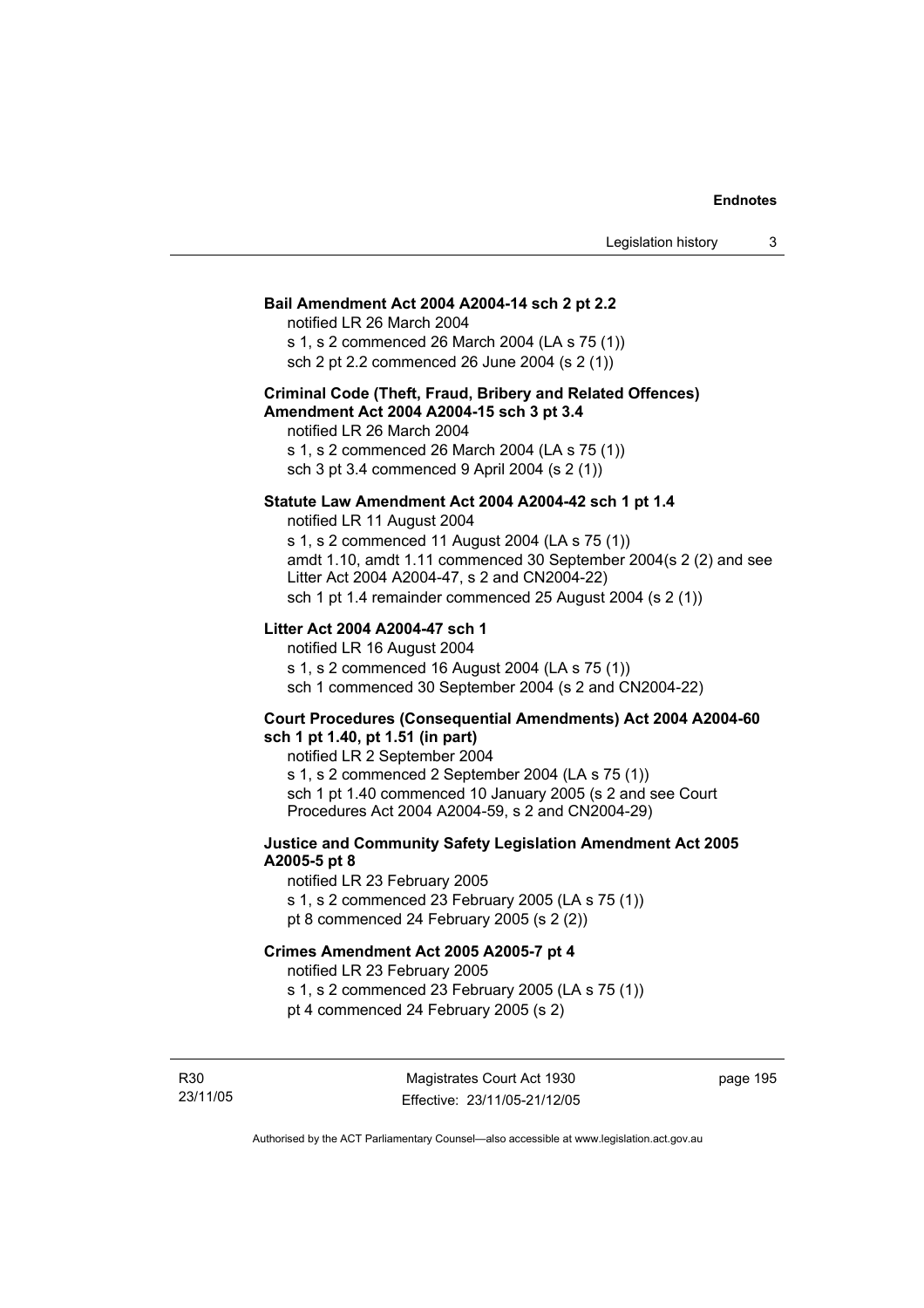| 4 | Amendment history |
|---|-------------------|
|---|-------------------|

# **Domestic Violence and Protection Orders Amendment Act 2005 A2005-13 sch 1 pt 1.12**

notified LR 24 March 2005 s 1, s 2 commenced 24 March 2005 (LA s 75 (1)) sch 1 pt 1.12 commenced 25 March 2005 (s 2)

# **Statute Law Amendment Act 2005 A2005-20 sch 3 pt 3.35**

notified LR 12 May 2005

s 1, s 2 taken to have commenced 8 March 2005 (LA s 75 (2)) sch 1 pt 3.35 commenced 2 June 2005 (s 2 (1))

#### **Criminal Code (Administration of Justice Offences) Amendment Act 2005 A2005-53 sch 1 pt 1.20**

notified LR 26 October 2005 s 1, s 2 commenced 26 October 2005 (LA s 75 (1)) sch 1 pt 1.20 commenced 23 November 2005 (s 2)

# **4 Amendment history**

The *Magistrates Court (Enforcement of Judgments) Act 1994* No 61 s 28 amended the Act by reversing the order of masculine and feminine pronouns. The amendments have been incorporated in the republication but have not been noted in the amendment history.

| Title<br>title                      | am 1985 No 67                                                                      |
|-------------------------------------|------------------------------------------------------------------------------------|
| Preliminary<br>ch 1 hdg             | ins A2004-60 amdt 1.181                                                            |
| Preliminary<br>pt 1 hdg             | om A2004-60 amdt 1.181                                                             |
| Name of Act<br>s 1                  | sub A2003-56 amdt 3.161                                                            |
| <b>Dictionary</b><br>s <sub>2</sub> | om 1978 No 46<br>ins A2004-60 amdt 1.182<br>am A2005-20 amdt 3.193                 |
| <b>Notes</b><br>s 3                 | om 1994 No 61<br>ins A2004-60 amdt 1.182<br>(2), (3) exp 10 January 2006 (s 3 (3)) |

page 196 Magistrates Court Act 1930 Effective: 23/11/05-21/12/05

R30 23/11/05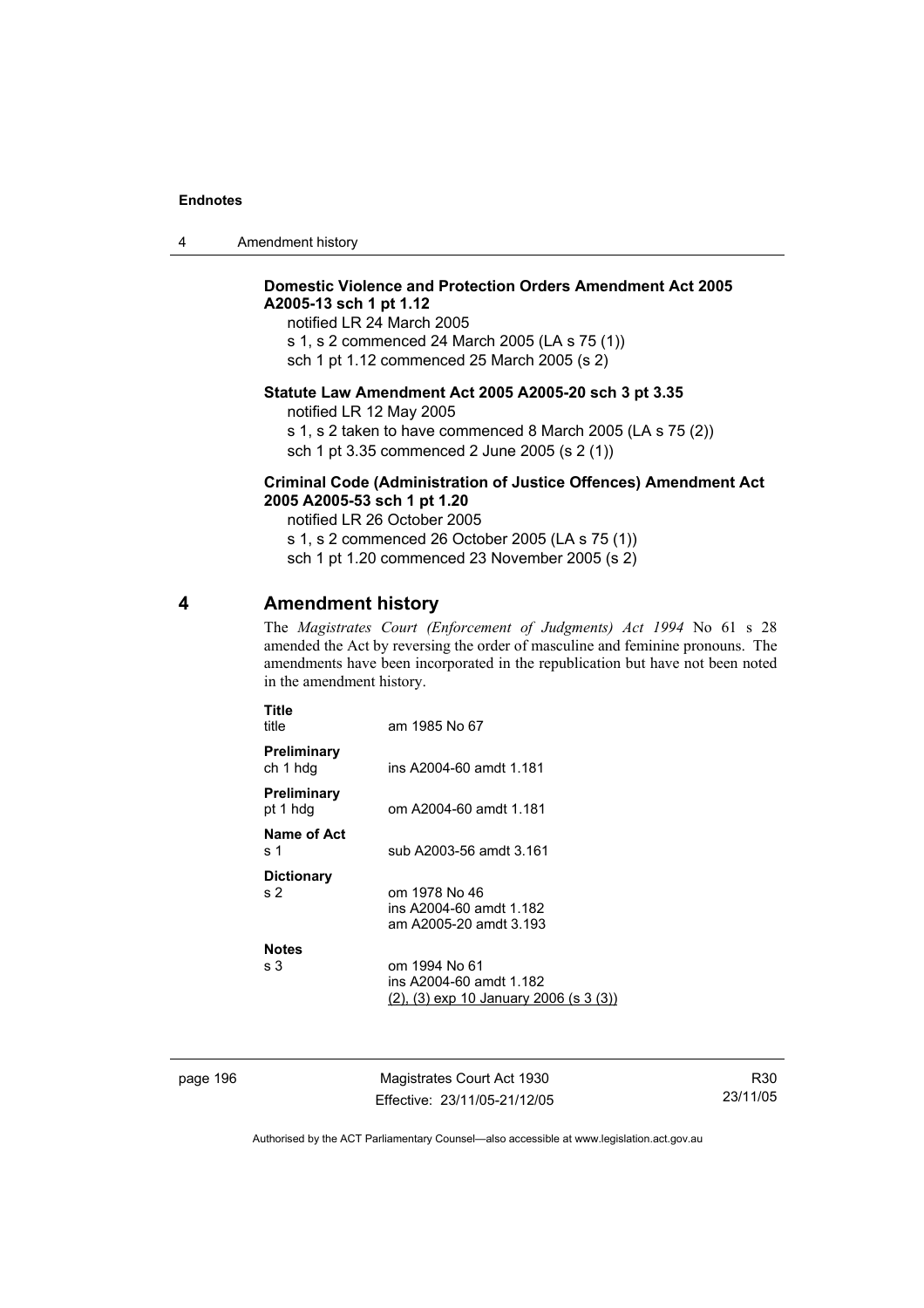**Offences against Act—application of Criminal Code etc**  s 3A ins A2005-53 amdt 1.107 **Magistrates Court and magistrates**  ch 2 hdg ins A2004-60 amdt 1.184

# **Appointment and jurisdiction of magistrates**

pt 2 hdg renum as pt 2.2 hdg

#### **The court**

pt 2.1 hdg ins A2004-60 amdt 1.184

#### **Constitution of court**

s 4 orig s 4 am 1937 No 28; 1953 No 14 sub 1958 No 12 am 1968 No 25; 1972 No 37 om 1974 No 14 (prev s 18) am 1940 No 20; 1985 No 67; ord 1990 No 5; 2001 No 44 amdt 1.2750; A2004-60 amdt 1.195, amdt 1.196 reloc by A2004-60 amdt 1.197 am A2005-20 amdt 3.194

#### **Arrangement of court business**

s 5 am 1937 No 28; 1938 No 35; 1951 No 7; 1951 No 12; 1953 No 14;1958 No 12; 1967 No 1; 1968 No 25; 1973 No 48; 1976 No 42; 1980 No 4; 1984 No 62; 1985 No 17; 1985 No 41; 1985 No 67; 1986 No 74; 1989 No 59; 1989 No 60; ord 1990 No 5; 1991 No 38; 1991 No 44; 1992 No 9; 1993 No 4; 1993 No 91; 1994 No 4; 1996 No 6; 1996 No 82; 1997 No 96; 1998 No 67; 1999 No 22 s 18; 1999 No 66 sch 3; 1999 No 79 s 5 sch 3; 2001 No 44 amdt 1.2748 om A2004-60 amdt 1.183 ins A2005-20 amdt 3.195

# **Appointment and jurisdiction of magistrates**

(prev pt 2 hdg) renum A2004-60 amdt  $1.184$ 

#### **Magistrates other than special magistrates**

div 2.2.1 hdg (prev pt 2 div 1 hdg) ins 1977 No 4 am 1985 No 67 renum as div 2.1 hdg R8 LA sub and renum A2004-60 amdt 1.186 sub A2005-20 amdt 3.196

#### **Meaning of** *magistrate* **in div 2.2.1**

s 6 sub 1951 No 12 am ord 1990 No 5 om A2004-60 amdt 1.183 ins A2005-20 amdt 3.196

R30 23/11/05

Magistrates Court Act 1930 Effective: 23/11/05-21/12/05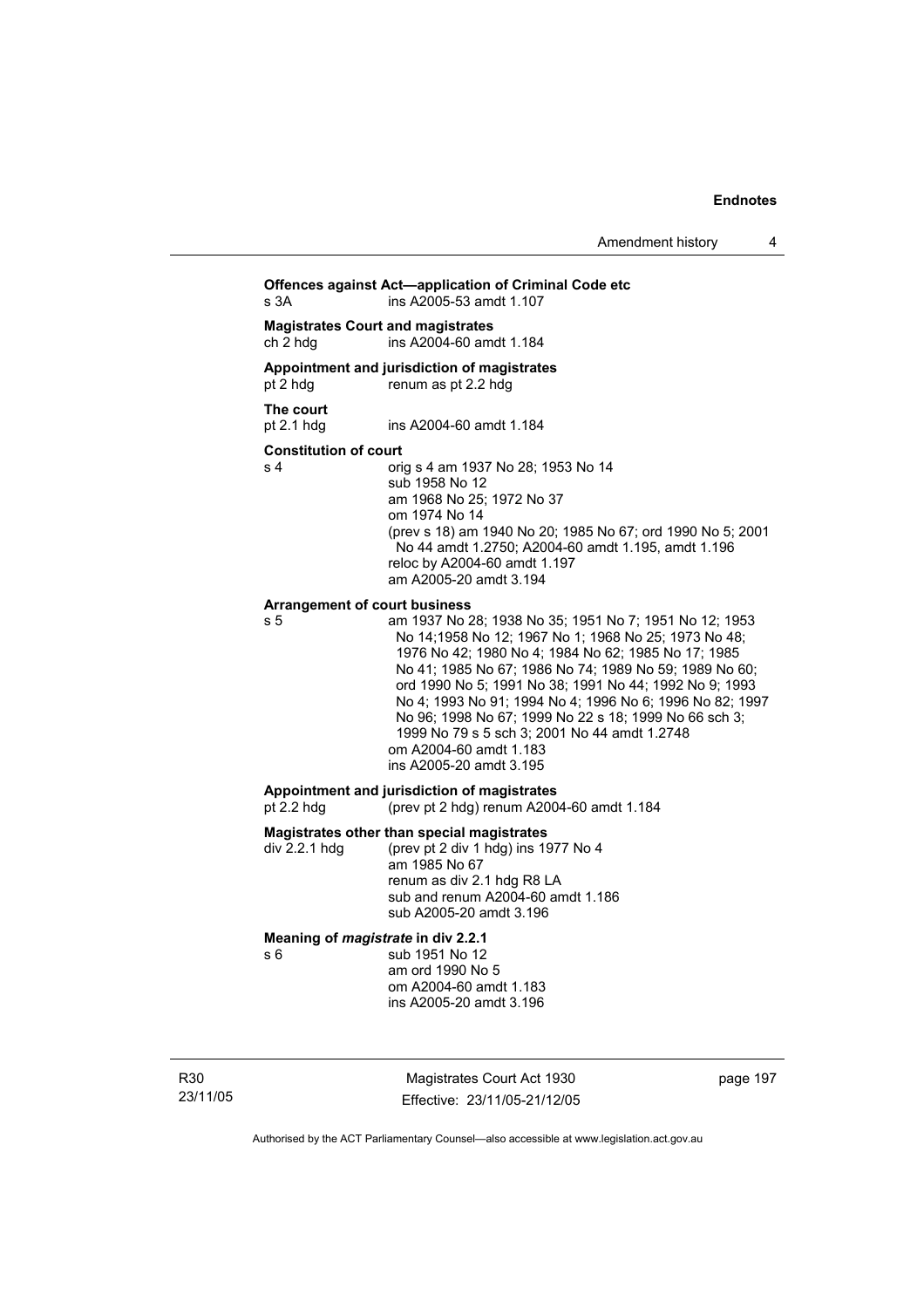4 Amendment history

| Meaning of <i>magistrate</i> in div 2.2.1<br>s 6A hdg<br>s 6A | sub A2004-60 amdt 1.187<br>ins 1977 No 4<br>am 1985 No 67<br>om A2005-20 amdt 3.196                                                                                                         |
|---------------------------------------------------------------|---------------------------------------------------------------------------------------------------------------------------------------------------------------------------------------------|
| s <sub>7</sub>                                                | Appointment of Chief Magistrate and other magistrates<br>sub 1949 No 13<br>am 1951 No 7; 1951 No 12; 1973 No 48<br>sub 1977 No 4; 1985 No 67<br>am ord 1990 No 5<br>sub A2005-20 amdt 3.196 |
| s 7A                                                          | Eligibility for appointment as magistrate<br>ins A2005-20 amdt 3.196                                                                                                                        |
| <b>Seniority of magistrates</b><br>s 7B                       | ins A2005-20 amdt 3.196                                                                                                                                                                     |
| S7C                                                           | <b>Conditions of appointment of magistrates</b><br>ins A2005-20 amdt 3.196                                                                                                                  |
| s 7D                                                          | Term of appointment of magistrates<br>ins A2005-20 amdt 3.196                                                                                                                               |
| <b>Acting Chief Magistrate</b><br>S 7F                        | ins A2005-20 amdt 3.196                                                                                                                                                                     |
| <b>Retirement</b><br>s 7F                                     | ins A2005-20 amdt 3.196                                                                                                                                                                     |
| Magistrates not to do other work<br>s 7G                      | ins A2005-20 amdt 3.196                                                                                                                                                                     |
| <b>Rights of public servants</b><br>s 7H                      | ins A2005-20 amdt 3.196                                                                                                                                                                     |
| <b>Special magistrates</b><br>div 2.2.2 hdg                   | (prev pt 2 div 2 hdg) ins 1977 No 4<br>renum as div 2.2 hdg R8 LA<br>renum A2004-60 amdt 1.189<br>sub A2005-20 amdt 3.197                                                                   |
| s 8                                                           | Appointment of special magistrates<br>am 1949 No 13<br>sub 1977 No 4<br>am 1997 No 96<br>sub A2005-20 amdt 3.197                                                                            |

page 198 Magistrates Court Act 1930 Effective: 23/11/05-21/12/05

R30 23/11/05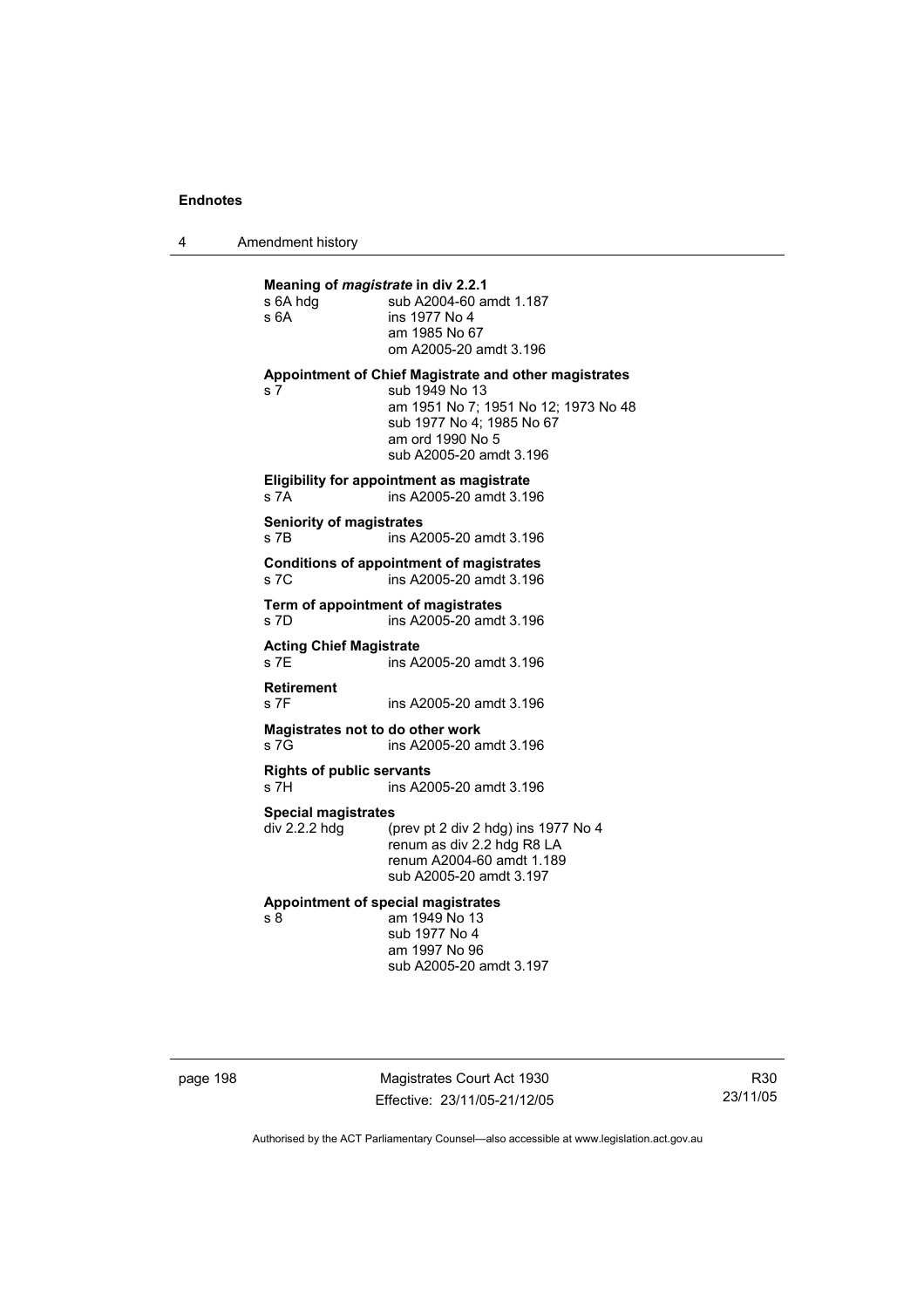Amendment history 4

#### **Term of appointment of special magistrates**  s 8A

| s 8A | ins 1973 No 48          |
|------|-------------------------|
|      | om 1977 No 4            |
|      | ins A2005-20 amdt 3.197 |
|      |                         |

#### **Conditions of appointment of special magistrates**

s 8B ins 1973 No 48 om 1977 No 4 ins A2005-20 amdt 3.197

#### **Registrar and other court officers**

| div 2.2.3 hdq | (prev pt 2 div 3 hdg) ins 1977 No 4 |
|---------------|-------------------------------------|
|               | am 1985 No 67: 1991 No 44           |
|               | renum as div 2.3 hdg R8 LA          |
|               | sub and renum A2004-60 amdt 1.190   |
|               | sub A2005-20 amdt 3.198             |

# **Appointment of registrar etc**

 $sub$  1977 No 4 am 1985 No 67 om A2005-20 amdt 3.196 ins A2005-20 amdt 3.198

#### **Staff assisting registrar**

s 9A ins A2005-20 amdt 3.198

#### **Registrar's functions**  ins A2005-20 amdt 3.198

# **Terms and conditions of appointment**<br>
s 10 am 1938 No 35: 1973

am 1938 No 35; 1973 No 48 sub 1977 No 4 am ord 1990 No 5 sub 1997 No 41 om A2005-20 amdt 3.196

#### **Tenure of office**

s 10A ins 1977 No 4 om A2005-20 amdt 3.196

# **Resignation**

s 10B ins 1977 No 4 am ord 1990 No 5 om A2005-20 amdt 3.196

# **Acting Chief Magistrate**

ins 1977 No 4 am 1985 No 67; ord 1990 No 5 om A2005-20 amdt 3.196

R30 23/11/05

Magistrates Court Act 1930 Effective: 23/11/05-21/12/05 page 199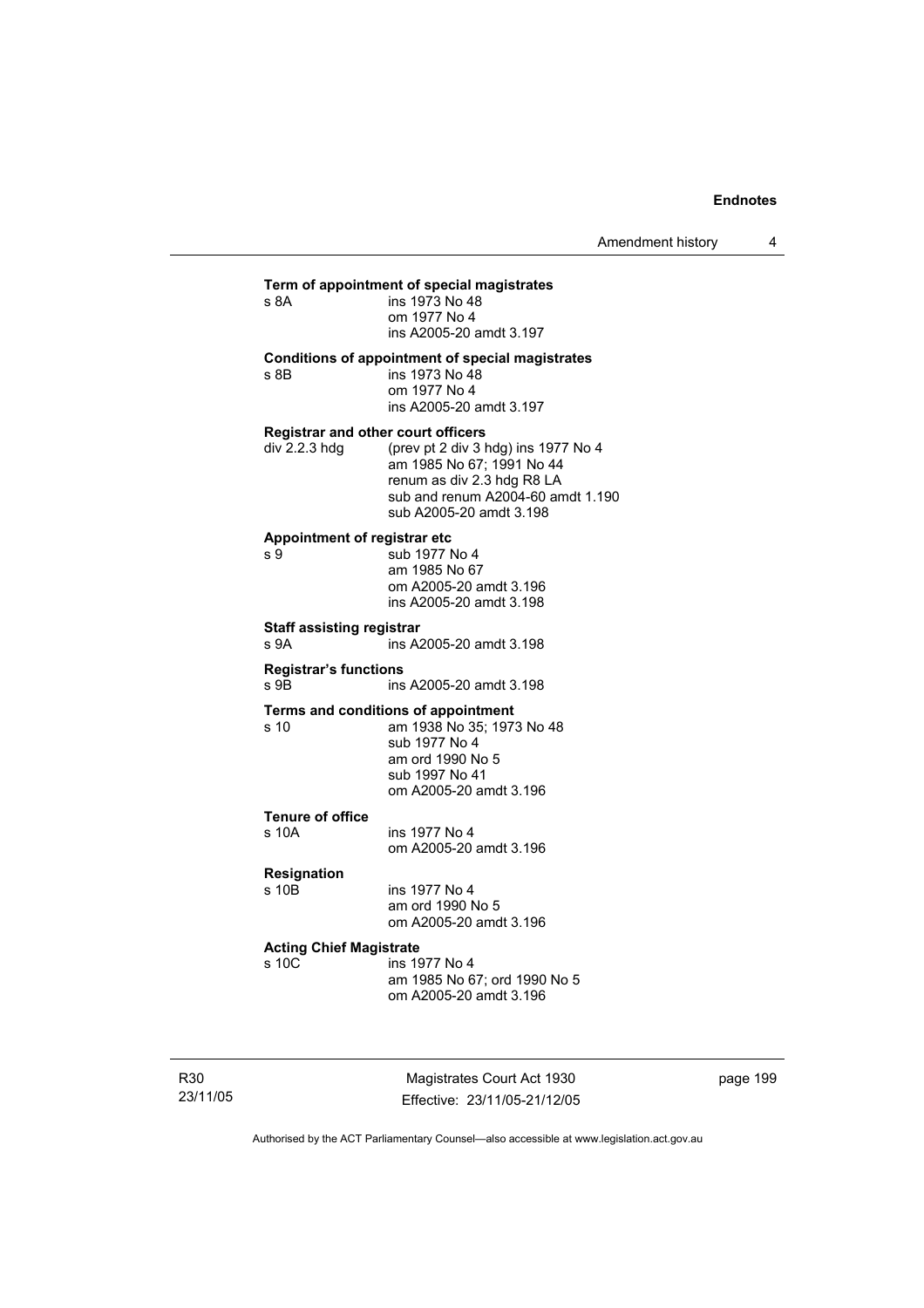4 Amendment history

|          | <b>Retirement</b><br>s 10D                | ins 1977 No 4<br>sub 1994 No 10<br>om A2005-20 amdt 3.196                                                                                                                                                         |                 |
|----------|-------------------------------------------|-------------------------------------------------------------------------------------------------------------------------------------------------------------------------------------------------------------------|-----------------|
|          | s 10E                                     | Magistrates not to undertake other work<br>ins 1977 No 4<br>am 1993 No 4; 1996 No 6<br>om A2005-20 amdt 3.196                                                                                                     |                 |
|          | <b>Rights of public servants</b><br>s 10F | ins 1977 No 4<br>sub 1994 No 38<br>om A2005-20 amdt 3.196                                                                                                                                                         |                 |
|          | s 10G                                     | <b>Arrangement of business of courts</b><br>ins 1977 No 4<br>am 1985 No 67; 1986 No 74; 1994 No 66<br>sub 1999 No 12<br>am 1999 No 61 s 6; 1999 No 64 s 4 sch 2; A2004-60<br>amdt 1.188<br>om A2005-20 amdt 3.196 |                 |
|          | s 10H                                     | Appointment of special magistrates<br>ins 1977 No 4<br>am ord 1990 No 5<br>om A2005-20 amdt 3.197                                                                                                                 |                 |
|          | <b>Tenure of office</b><br>s 10J          | ins 1977 No 4<br>sub 1994 No 10<br>am 1996 No 6<br>om A2005-20 amdt 3.197                                                                                                                                         |                 |
|          | <b>Resignation</b><br>s 10K               | ins 1977 No 4<br>am ord 1990 No 5<br>om A2005-20 amdt 3.197                                                                                                                                                       |                 |
|          | s 10L                                     | Terms and conditions of appointment<br>ins 1977 No 4<br>am ord 1990 No 5<br>sub 1997 No 41<br>om A2005-20 amdt 3.197                                                                                              |                 |
|          | Appointment of registrar etc<br>s 10M     | s 10M hdg am 1991 No 44<br>ins 1977 No 4<br>am 1985 No 67; 1991 No 44<br>sub 1993 No 4<br>om A2005-20 amdt 3.198                                                                                                  |                 |
| page 200 |                                           | Magistrates Court Act 1930<br>Effective: 23/11/05-21/12/05                                                                                                                                                        | R30<br>23/11/05 |

Authorised by the ACT Parliamentary Counsel—also accessible at www.legislation.act.gov.au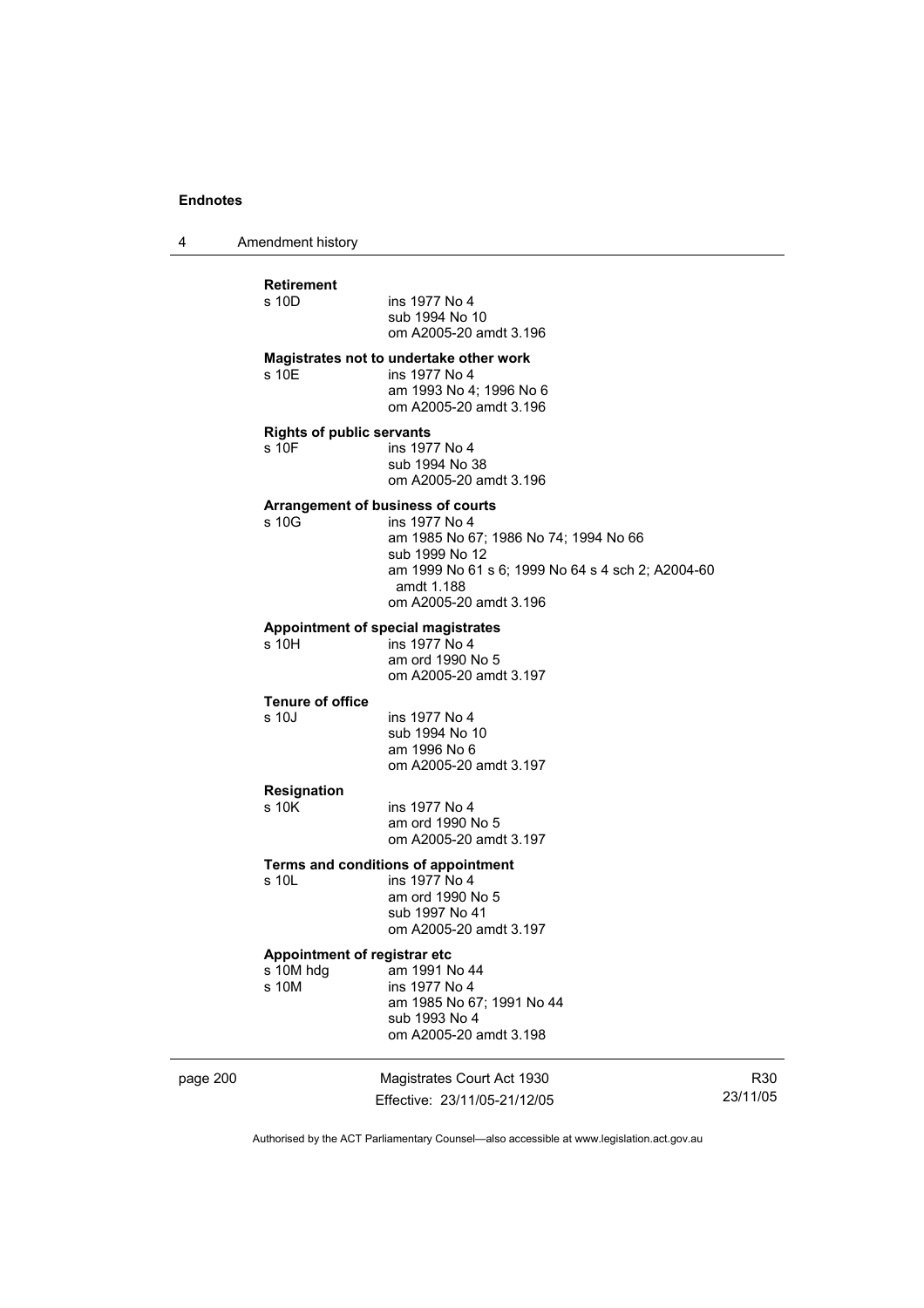# **Staff assisting registrar**

| s 10MA                                                   | ins 1994 No 38<br>om A2005-20 amdt 3.198                                                                                                                                                                                                  |
|----------------------------------------------------------|-------------------------------------------------------------------------------------------------------------------------------------------------------------------------------------------------------------------------------------------|
| Duties of registrar<br>s 10N hdg<br>s 10N                | am 1991 No 44<br>ins 1977 No 4<br>am 1991 No 44<br>om A2005-20 amdt 3.198                                                                                                                                                                 |
| <b>Jurisdiction of magistrates</b><br>div 2.2.4 hdg      | (prev pt 2 div 4 hdg) ins 1977 No 4<br>renum as div 2.4 hdg R8 LA<br>renum A2004-60 amdt 1.191                                                                                                                                            |
| Oath etc of office<br>s 10P                              | ins 1977 No 4<br>am ord 1990 No 5; 2001 No 44 amdt 1.2749<br>sub A2005-20 amdt 3.199                                                                                                                                                      |
| <b>Acts done beyond ACT</b><br>s 10Q                     | renum as s 11                                                                                                                                                                                                                             |
| <b>Acts done beyond ACT</b><br>s 11 hdg<br>s 11          | am 1991 No 44<br>orig s 11 am 1991 No 44; 1994 No 61; 1996 No 6<br>reloc to Magistrates Court Rules 1932, pt 19 as rule 99 by<br>A2005-20 amdt 3.202<br>(prev s 10Q) ins 1977 No 4<br>am A2005-20 amdt 3.200<br>renum A2005-20 amdt 3.201 |
| Acts by magistrate out of court etc.<br>s 12 hdg<br>s 12 | am 1991 No 44<br>am 1937 No 28; 1986 No 74; 1991 No 44; 1996 No 6<br>sub A2005-20 amdt 3.203                                                                                                                                              |
| s 13                                                     | Issue of warrant of commitment etc after case decided<br>am 1991 No 44; 1994 No 61<br>sub A2005-20 amdt 3.203                                                                                                                             |
| Warrants of execution after appeal<br>s 14               | om 1972 No 37                                                                                                                                                                                                                             |
| s 15 hdg<br>s 15                                         | Process not invalid only because of death of magistrate etc<br>am 1991 No 44<br>am 1991 No 44; 1994 No 61<br>sub A2005-20 amdt 3.204                                                                                                      |

R30 23/11/05

Magistrates Court Act 1930 Effective: 23/11/05-21/12/05 page 201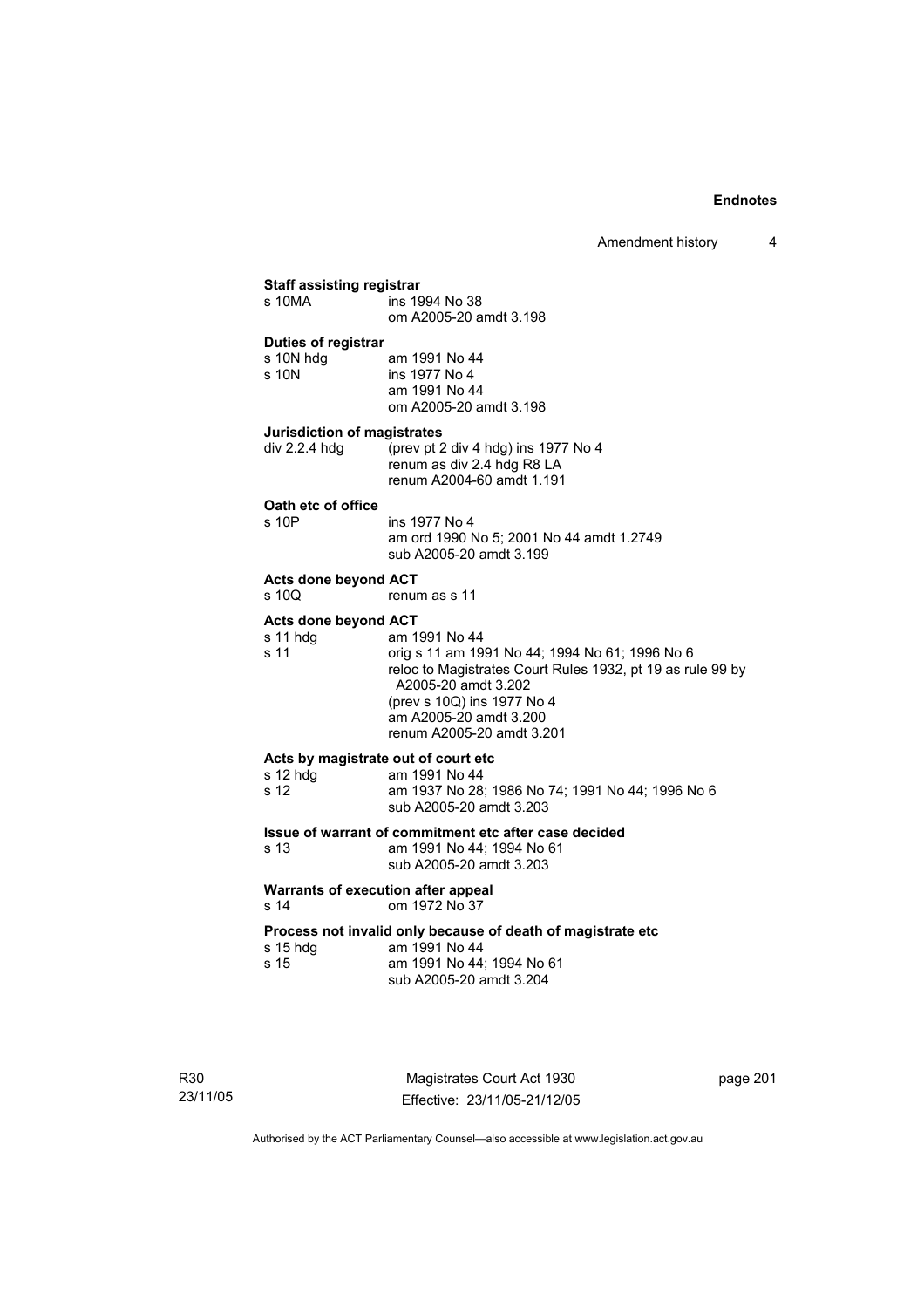| 4 | Amendment history                    |                                                                                                                                                                                                                |
|---|--------------------------------------|----------------------------------------------------------------------------------------------------------------------------------------------------------------------------------------------------------------|
|   | Order instead of mandamus<br>s 16    | am 1937 No 28; 1977 No 4; 1991 No 44; 1996 No 6;<br>A2004-60 amdt 1.192                                                                                                                                        |
|   | s 17 hdg<br>s 17                     | Magistrates may exercise functions of justices of peace<br>sub A2005-20 amdt 3.205<br>am 1937 No 28; ord 1990 No 5                                                                                             |
|   | pt 2.3 hdg                           | Protection of magistrates in execution of their office<br>ins A2004-60 amdt 1.193                                                                                                                              |
|   | s 17A                                | Magistrate sued for act not within jurisdiction<br>(prev s 231) am 1937 No 28; 1953 No 14; 1994 No 61<br>reloc by A2004-60 amdt 1.370<br>am A2005-20 amdt 3.206, amdt 3.207                                    |
|   | s 17B                                | Magistrate sued for act not within jurisdiction<br>(prev s 232) reloc by A2004-60 amdt 1.370                                                                                                                   |
|   | s 17C                                | Warrant or writ by magistrate on order of court<br>(prev s 233) am 1994 No 61<br>reloc by A2004-60 amdt 1.370                                                                                                  |
|   | s 17D                                | No action for acts done under Supreme Court order<br>(prev s 234) am 1937 No 28<br>reloc by A2004-60 amdt 1.370<br>sub A2005-20 amdt 3.208                                                                     |
|   | s 17E                                | No action if proceeding confirmed on appeal<br>(prev s 235) am 1994 No 61<br>reloc by A2004-60 amdt 1.370                                                                                                      |
|   | Actions in cases prohibited<br>s 17F | (prev s 236) am 1937 No 28<br>reloc by A2004-60 amdt 1.370<br>am A2005-20 amdt 3.209                                                                                                                           |
|   | <b>Payment into court</b><br>s 17G   | (prev s 239) am 1937 No 28; 1986 No 74<br>reloc by A2004-60 amdt 1.370<br>sub A2005-20 amdt 3.210                                                                                                              |
|   | s 17H                                | No action against magistrate for judicial acts in Magistrates Court<br>(prev s 240) am 1985 No 67<br>reloc by A2004-60 amdt 1.370                                                                              |
|   | s 17I                                | Magistrate sued for acts within magistrate's jurisdiction only liable in case of<br>malice and absence of reasonable and probable cause<br>(prev s 241) reloc by A2004-60 amdt 1.370<br>am A2005-20 amdt 3.211 |

page 202 Magistrates Court Act 1930 Effective: 23/11/05-21/12/05

R30 23/11/05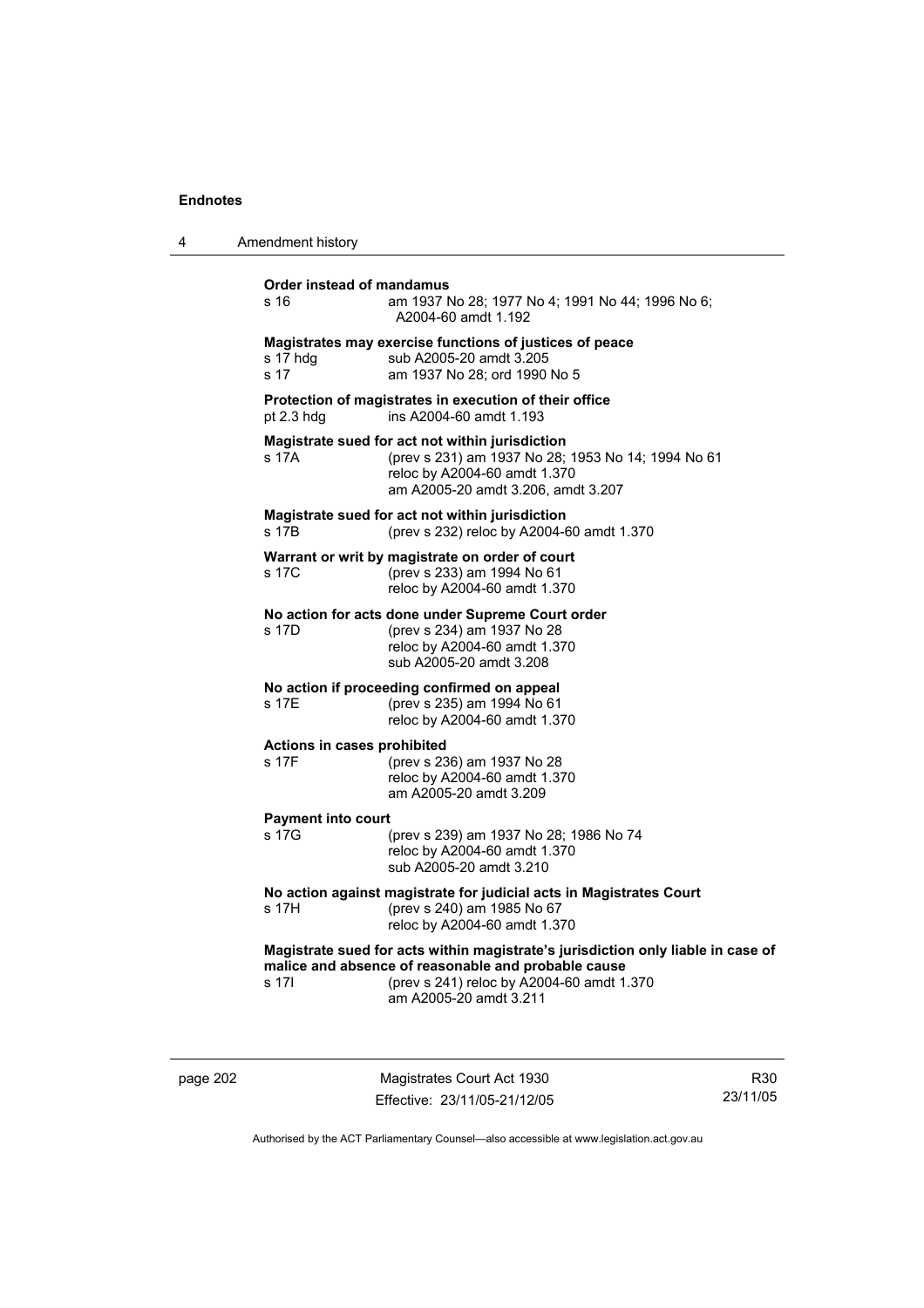# **Verdict for defendant**  (prev s 242) am 1937 No 28; 1986 No 74 sub 1996 No 6 reloc by A2004-60 amdt 1.370 **Damages**  s 17K (prev s 243) am 1966 No 2 sub 1994 No 61 reloc by A2004-60 amdt 1.370 **Criminal proceedings**  ch 3 hdg ins A2004-60 amdt 1.198 **Magistrates Court**  pt 3 hdg sub 1985 No 67 om A2004-60 amdt 1.194 **Preliminary**  pt 3.1 hdg ins A2004-60 amdt 1.198 **Establishment of Magistrates Court**  div 3.1 hdg (prev pt 3 div 1 hdg) am 1985 No 67 renum R8 LA om A2004-60 amdt 1.194 **Constitution of court**  s 18 reloc as s 4 **Jurisdiction of Magistrates Court**  div 3.2 hdg (prev pt 3 div 2 hdg) am 1985 No 67 renum R8 LA om A2004-60 amdt 1.199 **Definitions for ch 3**  ins A2004-60 amdt 1.198 def *administrator* ins A2004-60 amdt 1.198 def *Crimes Act* ins A2004-60 amdt 1.198 def *decision* ins A2004-60 amdt 1.198 def *defendant* ins A2004-60 amdt 1.198 def *escort* ins A2004-60 amdt 1.198 def *superintendent* ins A2004-60 amdt 1.198 **Criminal jurisdiction**  pt 3.2 hdg ins A2004-60 amdt 1.199 **Jurisdiction of court**  s 19 am 1937 No 28; 1985 No 67; 1986 No 74; ord 1990 No 5; 1999 No 66 sch 3; 2001 No 44 amdt 1.2751; 2001 No 56 amdt 3.447, amdt 3.448; A2004-60 amdt 1.200; A2005-20 amdt 3.212

R30 23/11/05

Magistrates Court Act 1930 Effective: 23/11/05-21/12/05 page 203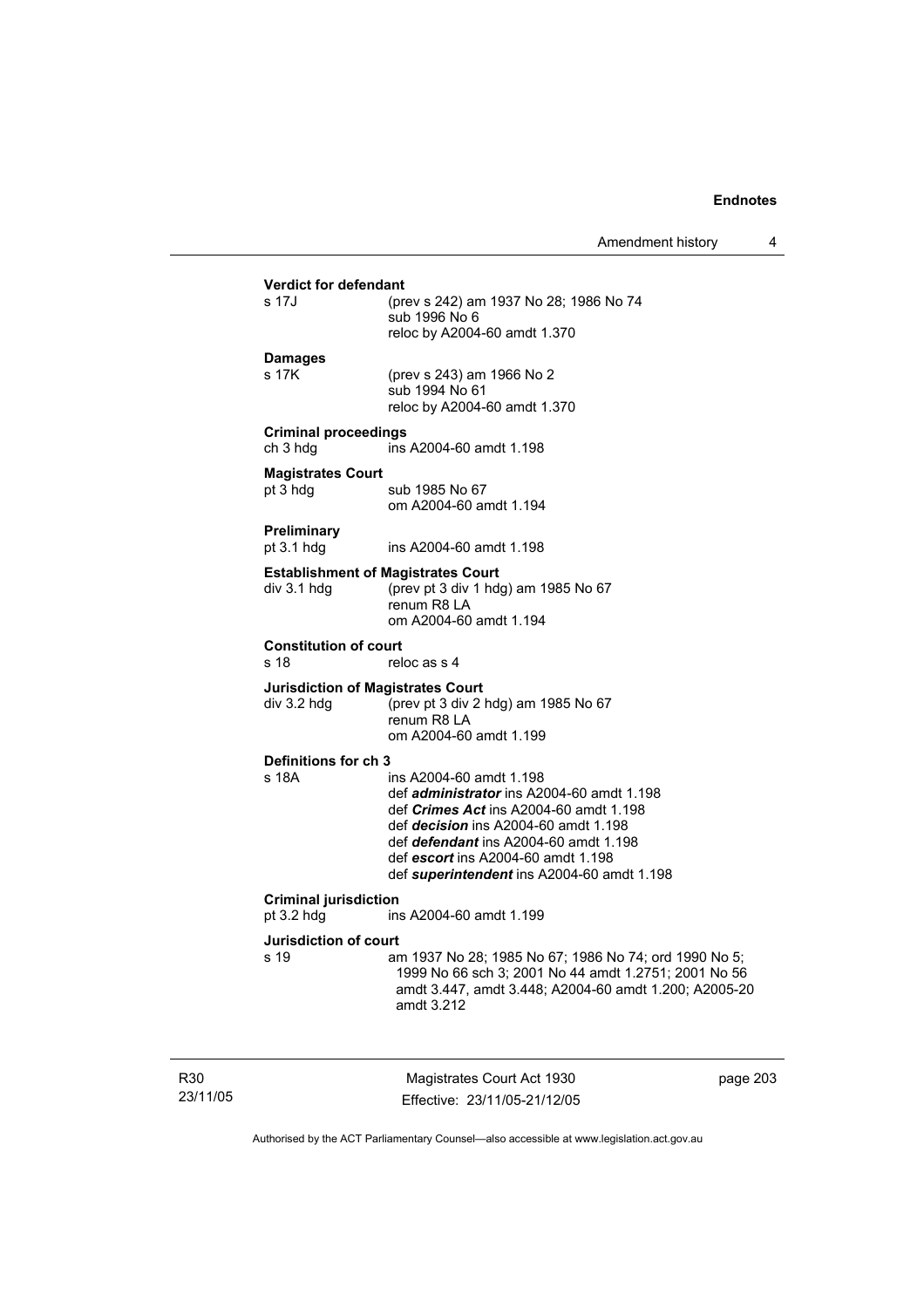4 Amendment history

**Civil jurisdiction of the court**  s 20 am 1936 No 13; 1967 No 1; 1969 No 12; 1977 No 4 om 1986 No 74 **Civil jurisdiction of court in action for nuisance**  s 20A ins 1961 No 2 am 1967 No 1 om 1986 No 74 **Jurisdiction of court if defendant absent from ACT**  s 21 am 1937 No 28; 1958 No 12; 1986 No 74; 1996 No 6 **Ex parte order may be set aside**  s 23 am 1970 No 15 sub 1974 No 14 am 1979 No 33; 1986 No 74; 1989 No 60; 1991 No 44; 1991 No 112; 1993 No 4; 1993 No 48; 1998 No 25; A2004-60 amdts 1.201-1.209 reloc to Magistrates Court Rules 1932, pt 4 as rule 10 by A2004-60 amdt 1.210 **Ex parte conviction may be set aside on application by informant**  s 23AA ins 1982 No 3 am A2004-60 amdts 1.211-1.215 reloc to Magistrates Court Rules 1932, pt 4 as rule 11 by A2004-60 amdt 1.216 **Requests under conventions regarding legal proceedings in civil and commercial matters**  ins 1932 No 21 om A2004-60 amdt 1.217 **Rectification of certain orders etc**  s 23B ins 1985 No 18 am 1991 No 44; A2004-60 amdt 1.218; A2005-20 amdt 3.213, amdt 3.214 **Beginning criminal proceedings**  pt 3.3 hdg (prev pt 4 hdg) sub and renum A2004-60 amdt 1.219 **Beginning criminal proceedings—general**  div 3.3.1 hdg (prev pt 4 div 1 hdg) renum as div 4.1 hdg R8 LA sub and renum A2004-60 amdt 1.220 **Cases excepted from court's jurisdiction**  s 24 om 1986 No 74 **Removal of civil cases to the Supreme Court**  s 24A ins 1937 No 28 om 1986 No 74

page 204 Magistrates Court Act 1930 Effective: 23/11/05-21/12/05

R30 23/11/05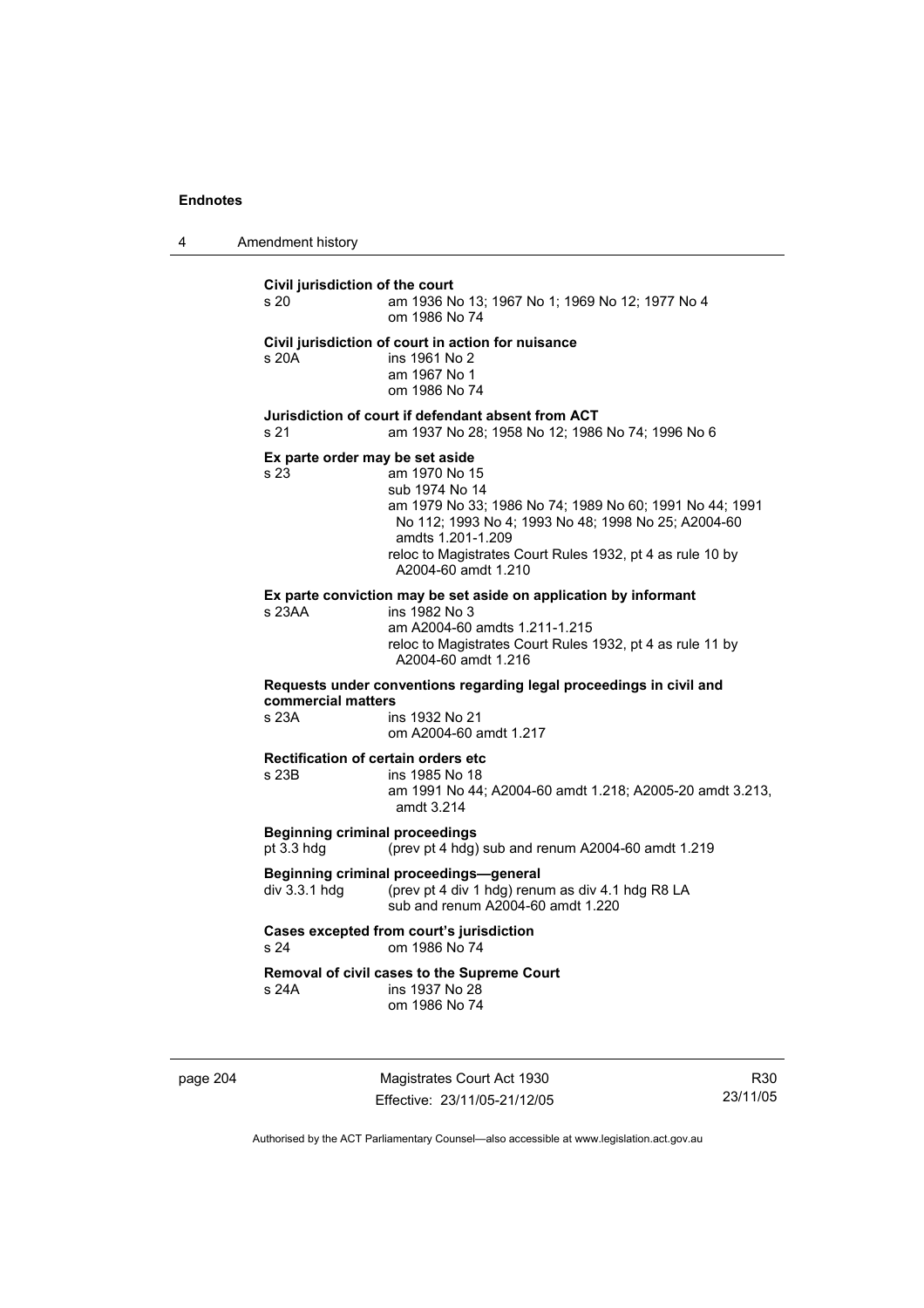| Amendment history |  |
|-------------------|--|
|-------------------|--|

# **Procedure after removal of cases**<br>s 24B ins 1937 No 28 ins 1937 No 28 am 1953 No 14; 1980 No 10; 1985 No 67 om 1986 No 74 **Informations**  s 25 sub 1974 No 14 am 1986 No 74; 1996 No 6 sub A2005-20 amdt 3.215 **Informations**  div 3.3.2 hdg (prev pt 4 div 2 hdg) renum as div 4.2 hdg R8 LA renum A2004-60 amdt 1.221 **Laying of informations**  s 26 am 1991 No 38; 1993 No 4; 1994 No 4 **Description of people and property and of offences**  s 27 am ord 1990 No 5 **Authority to appear etc in place of informant**  ins 1974 No 14 om 1985 No 17 **Form of information**  s 30 sub A2005-20 amdt 3.216 **Limitation of proceedings**  s 31 am 1989 No 59; ord 1990 No 5; 1996 No 6; 1999 No 59 s 3 om 2001 No 63 s 58 **Commencement of action by entry of complaint**  s 32 am 1961 No 2 om 1986 No 74 **Complaint may be for 1 or more matters**  s 33 am 1967 No 1; 1969 No 12; 1977 No 4 om 1986 No 74 **Demands not to be divided into 2 suits or complaints**  om 1986 No 74 **Infant may sue**  s 35 am 1974 No 47 om 1986 No 74 **Copy of information or complaint**  om 1986 No 74 **Summonses**  div 3.3.3 hdg (prev pt 4 div 4 hdg) renum as div 4.4 hdg R8 LA renum A2004-60 amdt 1.221

R30 23/11/05

Magistrates Court Act 1930 Effective: 23/11/05-21/12/05 page 205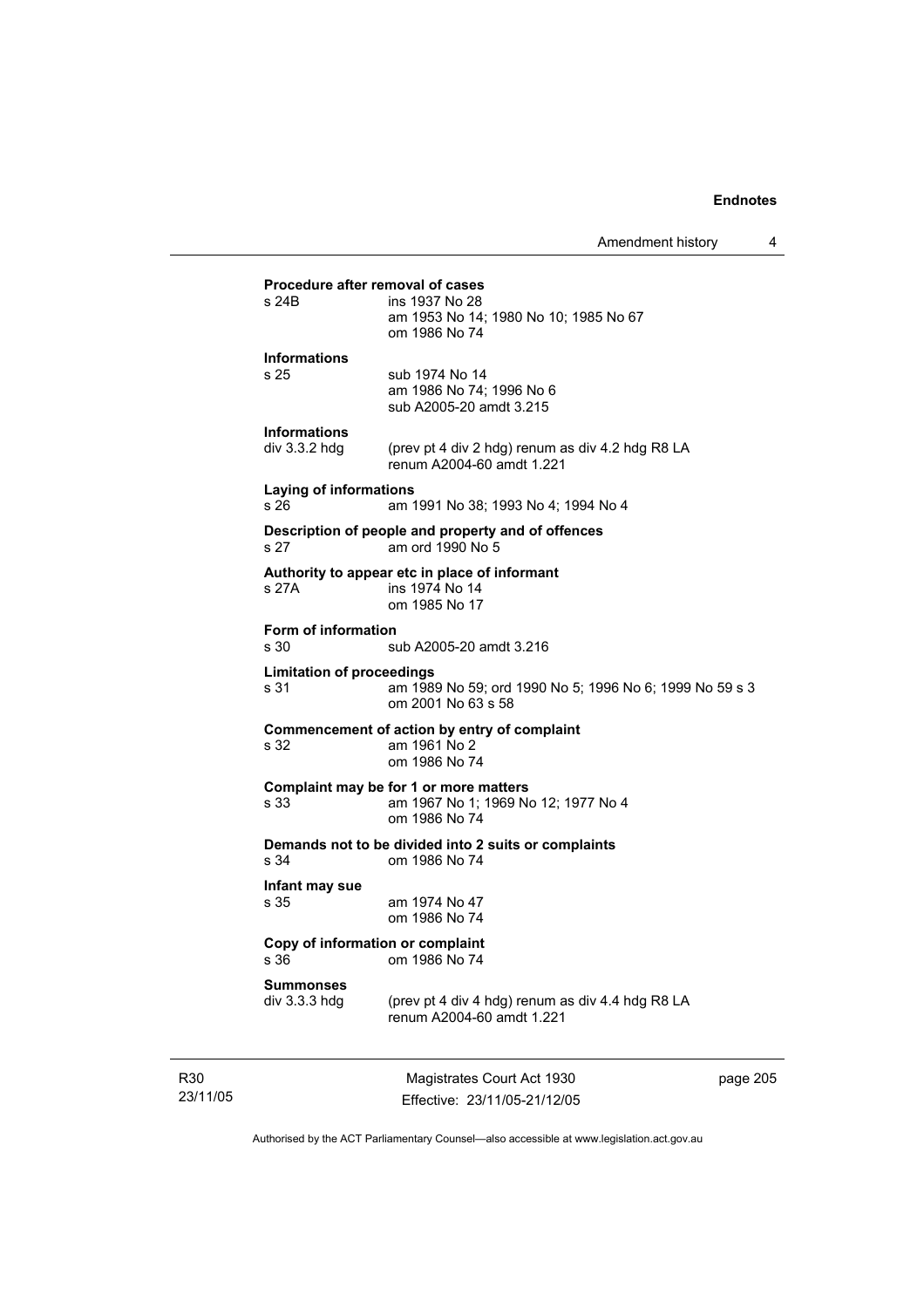4 Amendment history page 206 Magistrates Court Act 1930 **When magistrate may issue summons**  s 37 am 1986 No 74; 1989 No 55; ord 1990 No 5; 1991 No 38; 1993 No 4; 1996 No 6 **Form of summons**  s 38 am 1937 No 28; 1979 No 33; 1986 No 74; 1996 No 6 **Ex parte proceedings**  s 39 om 1986 No 74 **Signature and contents of summons**  s 40 am 1979 No 33 om 1996 No 6 **Service of summons**  s 41 sub 1937 No 28 am 1953 No 14; 1986 No 74; 1991 No 44; ss renum R10 LA; A2005-20 amdt 3.217 Warrants<br>div 3.3.4 hdg (prev pt 4 div 5 hdg) renum as div 4.5 hdg R8 LA renum A2004-60 amdt 1.221 sub A2005-20 amdt 3.218 **Issue of warrant and summons**  s 42 am 1974 No 14, 1979 No 33; ss renum R10 LA sub A2005-20 amdt 3.219 **Procedure on filing indictment**  s 43 am 1937 No 28; ord 1990 No 5; 1992 No 9; 1996 No 6 **Warrants to be signed and, where so required, sealed**  s 46 om 1996 No 6 **Form of arrest warrant**  s 47 am 1998 No 67 sub A2005-20 amdt 3.220 **Sunday warrants**  s 49 am A2005-20 amdt 3.221 **Bail of persons arrested without a warrant**  s 50 am 1991 No 44 om 1992 No 9 **Hearings generally to be in public**<br>s 51 reloc as s 310 reloc as s 310 **Exclusion of strangers**  s 52 om 1996 No 6 **Hearing of criminal proceedings**  pt 3.4 hdg (prev pt 5 hdg) sub and renum A2004-60 amdt 1.222

Effective: 23/11/05-21/12/05

R30 23/11/05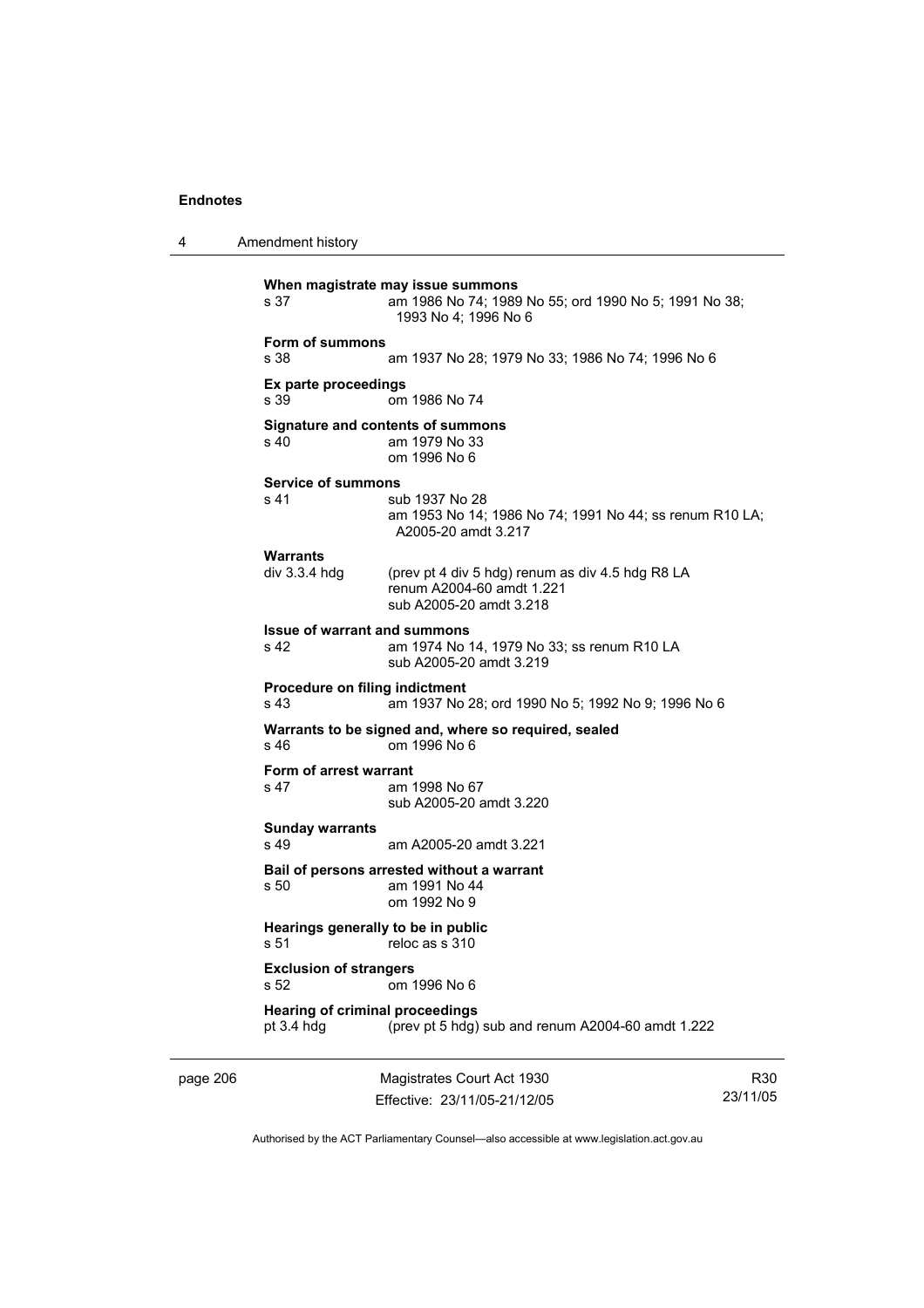| div 3.4.1 hdg                                  | Hearing of criminal proceedings-general<br>(prev pt 5 div 1 hdg) renum as div 5.1 hdg R8 LA<br>sub and renum A2004-60 amdt 1.223               |
|------------------------------------------------|------------------------------------------------------------------------------------------------------------------------------------------------|
| <b>Conduct of case generally</b><br>s 53       | am 1986 No 74; 1996 No 6<br>sub A2005-20 amdt 3.222                                                                                            |
| s 54                                           | If both parties present in court to hear case<br>am 1986 No 74; 1991 No 79; 1993 No 2; 1996 No 6<br>sub A2005-20 amdt 3.222                    |
| Interpreter<br>s 54AA                          | ins 1991 No 79<br>om 1993 No 2                                                                                                                 |
| <b>Record of proceedings</b><br>s 54A          | reloc as s 316                                                                                                                                 |
| <b>Warrants for witnesses</b><br>div 3.4.2 hdg | (prev pt 5 div 2 hdg) renum as div 5.2 hdg R8 LA<br>sub and renum A2004-60 amdt 1.232<br>sub A2005-20 amdt 3.223                               |
| <b>Examination to be on oath</b><br>s 55       | om A2005-20 amdt 3.224                                                                                                                         |
| s 56                                           | Power to order witnesses out of Court<br>am 1986 No 74<br>om 1996 No 6                                                                         |
| s 57                                           | Husband or wife of complainant or defandant to be competent witness<br>om 1986 No 74                                                           |
| s 58                                           | Defendant and husband or wife, when competent in criminal proceedings<br>om A2004-2 amdt 2.14                                                  |
| Proof of negative etc<br>s 59                  | am ord 1990 No 5<br>om A2004-15 amdt 3.20                                                                                                      |
| s 60                                           | Record of proceedings and transcript<br>reloc as s 317                                                                                         |
| s 60A                                          | Informant may request witnesses to attend<br>ins 1996 No 6<br>reloc to Magistrates Court Rules 1932, pt 4 as rule 12 by<br>A2004-60 amdt 1.239 |

R30 23/11/05

Magistrates Court Act 1930 Effective: 23/11/05-21/12/05 page 207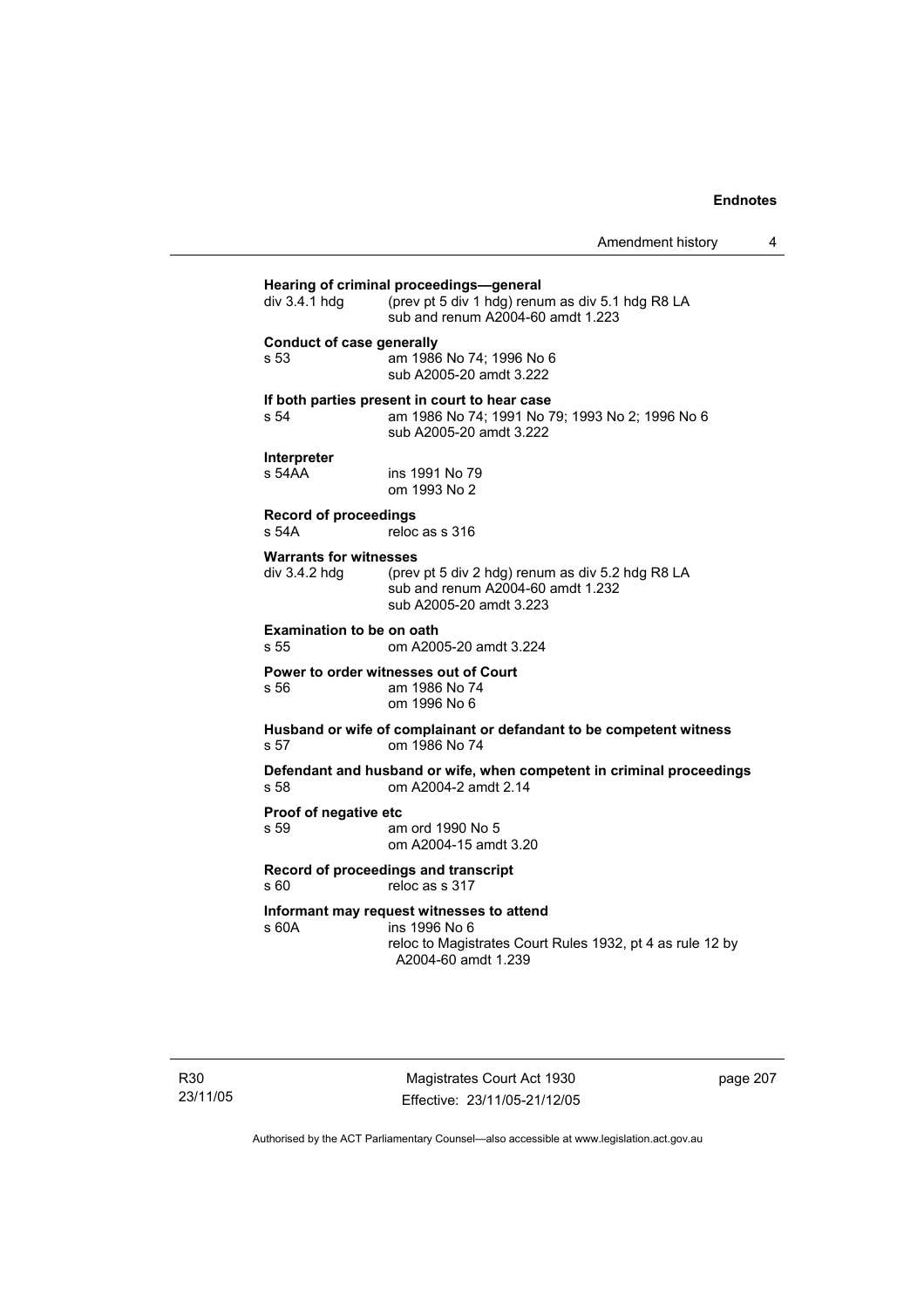4 Amendment history

## **Power of magistrate to summon witnesses**

| $s61$ hdg<br>s 61                                    | sub A2004-60 amdt 1.240<br>am 1986 No 74<br>sub 1996 No 6<br>am A2004-60 amdt 1.241<br>reloc to Magistrates Court Rules 1932, pt 4 as rule 13 by<br>A2004-60 amdt 1.242       |
|------------------------------------------------------|-------------------------------------------------------------------------------------------------------------------------------------------------------------------------------|
| Service of subpoena on witness<br>s 62 hdg<br>s 62   | am A2004-60 amdt 1.243<br>sub 1937 No 28; 1996 No 6<br>am A2004-60 amdt 1.243, amdt 1.244<br>reloc to Magistrates Court Rules 1932, pt 4 as rule 14 by<br>A2004-60 amdt 1.245 |
| s62A                                                 | Witnesses entitled to claim expenses<br>ins 1996 No 6<br>reloc to Magistrates Court Rules 1932, pt 4 as rule 15 by<br>A2004-60 amdt 1.246                                     |
| Warrant to bring witness to court<br>s <sub>63</sub> | am 1967 No 1<br>sub 1996 No 6<br>am A2004-60 amdts 1.247-1.249<br>$(2)$ , $(3)$ exp 1 July 2006 (s 63 $(3)$ )                                                                 |
| Warrant in the first instance<br>s 64                | am A2004-60 amdt 1.250                                                                                                                                                        |
| Refusal of witness to be examined<br>s 65            | am 1976 No 42; 1986 No 74<br>om 1994 No 61                                                                                                                                    |
| s 66                                                 | Production of documents before magistrate<br>am 1937 No 28; A2004-60 amdts 1.251-1.253<br>reloc to Magistrates Court Rules 1932, pt 4 as rule 16 by<br>A2004-60 amdt 1.254    |
| <b>Setting aside summons</b><br>s 66A                | ins 1987 No 56<br>am A2004-60 amdt 1.255, amdt 1.256<br>reloc to Magistrates Court Rules 1932, pt 4 as rule 17 by<br>A2004-60 amdt 1.257                                      |
| documents                                            | Person about to leave ACT may be ordered to be examined or produce                                                                                                            |
| s 67                                                 | reloc as s 318                                                                                                                                                                |
|                                                      |                                                                                                                                                                               |

page 208 Magistrates Court Act 1930 Effective: 23/11/05-21/12/05

R30 23/11/05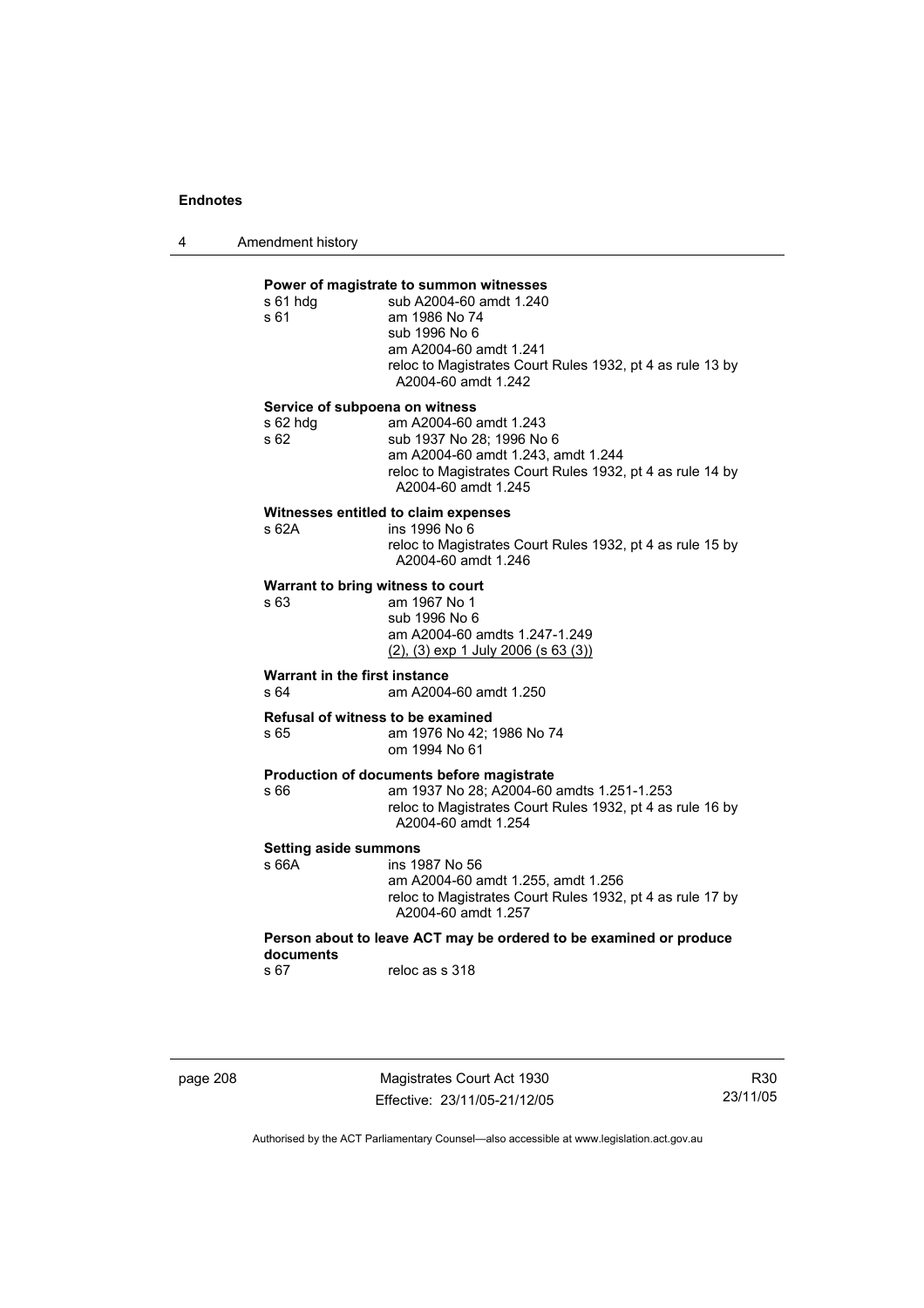|                                                    | Examination of witnesses-application of Magistrates Court (Civil                                                                                 |
|----------------------------------------------------|--------------------------------------------------------------------------------------------------------------------------------------------------|
| <b>Jurisdiction) Act</b><br>s 67A                  | ins 1986 No 74<br>am ord 1990 No 5; 1995 No 46<br>om A2004-60 amdt 1.262                                                                         |
| s 67B                                              | Affidavits-application of Magistrates Court (Civil Jurisdiction) Act<br>ins 1986 No 74<br>am ord 1990 No 5; 1995 No 46<br>om A2004-60 amdt 1.262 |
| Witnesses' rights and liabilities<br>s 68          | reloc as s 319                                                                                                                                   |
| s 69                                               | Depositions to be delivered to registrar<br>reloc as s 320                                                                                       |
| <b>Remand</b><br>div $3.4.3$ hdg                   | (prev pt 5 div 3 hdg) renum as div 5.3 hdg R8 LA<br>renum A2004-60 amdt 1.270                                                                    |
| <b>Remand of defendant</b><br>s 70                 | am 1977 No 61; 1996 No 6<br>sub 1996 No 82<br>am 1998 No 67<br>sub A2004-14 amdt 2.4                                                             |
| <b>Verbal remand</b><br>s 71                       | am 1996 No 6<br>om 1996 No 82                                                                                                                    |
| <b>Hearing of bail applications</b><br>s 72A       | ins 1999 No 22 s 21<br>am 2000 No 17 s 3 sch 1; A2003-48 amdt 2.10                                                                               |
| s 72B                                              | Defendant's appearance in proceeding other than bail proceeding<br>ins 1999 No 22 s 21<br>am A2004-60 amdt 1.271                                 |
| s 73                                               | Bail of defendant during examination<br>am 1992 No 9                                                                                             |
| <b>Committal and recognisance</b><br>div 3.4.4 hdg | (prev pt 5 div 4 hdg) renum as div 5.4 hdg R8 LA<br>renum A2004-60 amdt 1.272                                                                    |
| <b>Extended application of div 3.4.4</b><br>s 73A  | ins 1986 No 74<br>am 1995 No 46<br>sub A2004-60 amdt 1.273                                                                                       |
|                                                    | Magistrates Court Act 1930                                                                                                                       |

page 209

Authorised by the ACT Parliamentary Counsel—also accessible at www.legislation.act.gov.au

Effective: 23/11/05-21/12/05

R30 23/11/05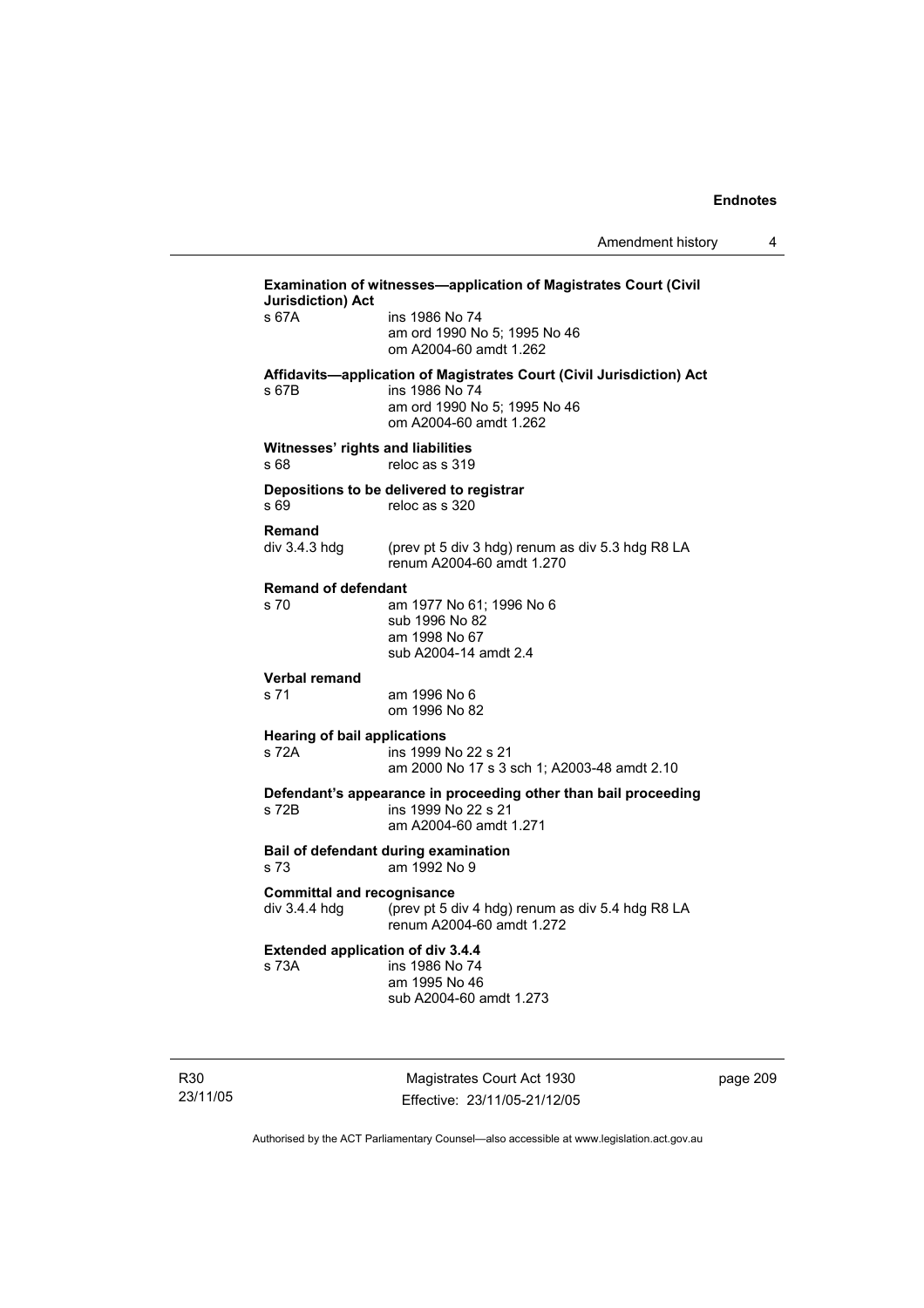4 Amendment history

|          | s 74                                                                                                  | <b>Committal or detention before decision</b><br>am 1996 No 6; 1996 No 82                                                    |                 |
|----------|-------------------------------------------------------------------------------------------------------|------------------------------------------------------------------------------------------------------------------------------|-----------------|
|          | s 75                                                                                                  | Committal of witness or of defendant after decision<br>sub 1976 No 42<br>am 1996 No 82                                       |                 |
|          | s 76                                                                                                  | Witnesses may be discharged on recognisance<br>am 1986 No 74; 1994 No 61; A2004-60 amdt 1.274                                |                 |
|          | <b>Recognisances</b><br>s 77                                                                          | am 1970 No 15; 1992 No 9                                                                                                     |                 |
|          | s 78                                                                                                  | Issue of warrant for non-appearance<br>am 1992 No 9; A2004-60 amdt 1.275; A2005-20 amdt 3.225                                |                 |
|          | Recognisances taken out of court<br>s 79                                                              | am 1974 No 14; 1976 No 42; 1991 No 44; 1992 No 9; 1996<br>No 6<br>sub A2005-20 amdt 3.226                                    |                 |
|          | s 80                                                                                                  | Forfeited recognisances-how enforced<br>am 1974 No 14; 1984 No 62; 1986 No 53; ord 1990 No 5;<br>1992 No 9; 1996 No 6        |                 |
|          | Arrest of principal by sureties<br>s 81                                                               | am 1937 No 28: 1976 No 42<br>om 1992 No 9                                                                                    |                 |
|          | Conveying people to custody<br>s 82                                                                   | am 1976 No 42; 1996 No 82                                                                                                    |                 |
|          | div $3.4.5$ hdg                                                                                       | Adjournment of criminal proceedings<br>(prev pt 5 div 5 hdg) renum as div 5.5 hdg R8 LA<br>sub and renum A2004-60 amdt 1.276 |                 |
|          | Particular cases may be adjourned<br>s 84<br>am 1986 No 74; 1992 No 9; 1996 No 6; A2005-20 amdt 3.227 |                                                                                                                              |                 |
|          | s 85                                                                                                  | Proceeding if either party not present at adjourned hearing<br>am 1986 No 74; 1996 No 6<br>sub A2005-20 amdt 3.228           |                 |
|          | s 86                                                                                                  | Proceeding if both parties present at adjourned hearing<br>am 1996 No 6<br>sub A2005-20 amdt 3.228                           |                 |
|          | s 87                                                                                                  | Witness to attend adjourned etc hearing<br>am 1977 No 61<br>sub A2005-20 amdt 3.228                                          |                 |
|          | <b>Postponement of hearing</b><br>s 88                                                                | am 1986 No 74; 1991 No 44                                                                                                    |                 |
| page 210 |                                                                                                       | Magistrates Court Act 1930<br>Effective: 23/11/05-21/12/05                                                                   | R30<br>23/11/05 |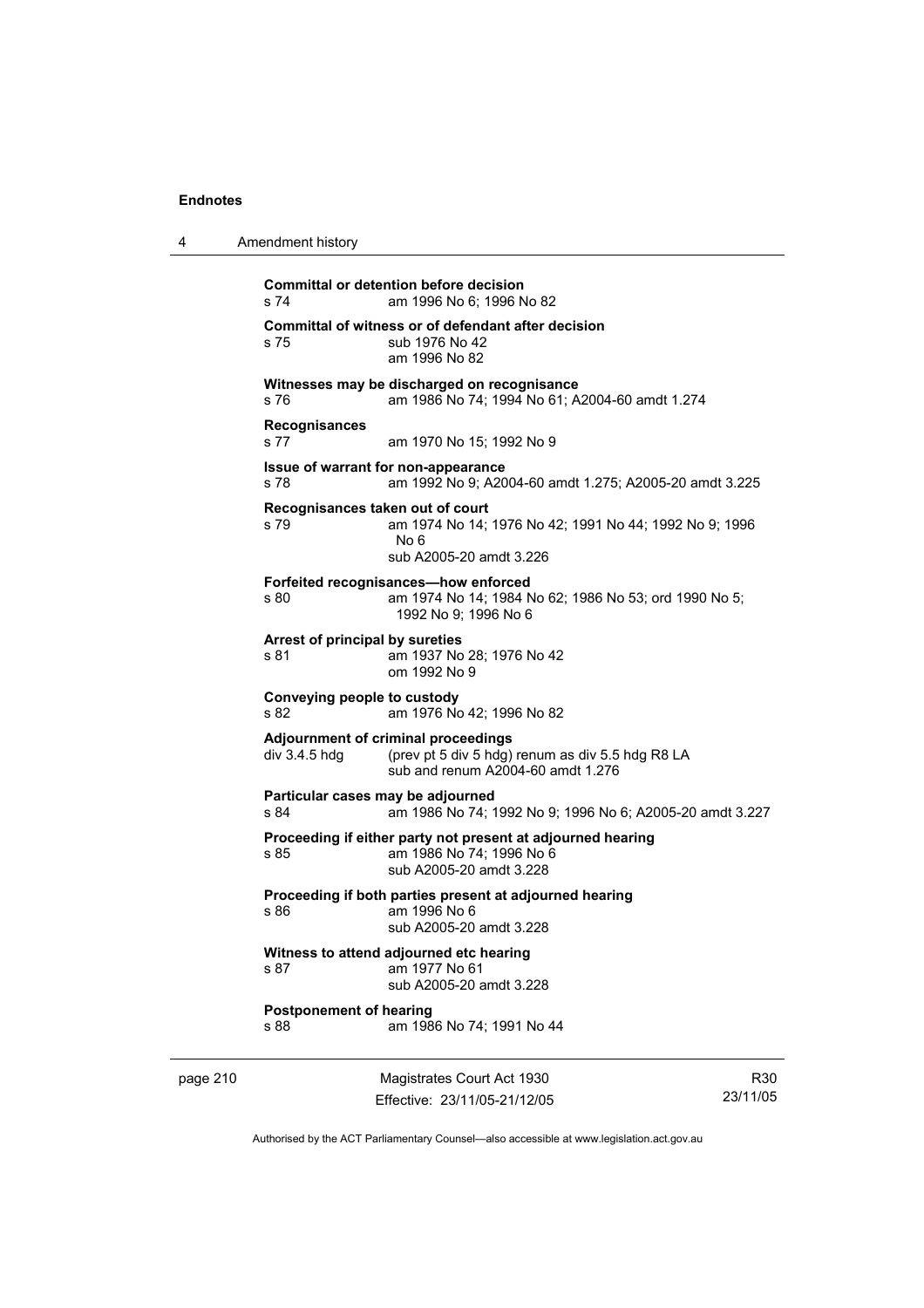Amendment history 4 **Proceedings for indictable offences**  pt 3.5 hdg (prev pt 6 hdg) sub and renum A2004-60 amdt 1.277 **Preliminary**  div 3.5.1 hdg (prev pt 6 div 1A hdg) ins 1987 No 56 renum as div 6.1A hdg R8 LA renum A2004-60 amdt 1.278 **Meaning of** *jury* **in pt 3.5**  s 88A hdg sub A2004-60 amdt 1.279<br>s 88A sins 1987 No 56 ins 1987 No 56 **Indictable offences—beginning of proceedings**  div 3.5.2 hdg (prev pt 6 div 1 hdg) renum as div 6.1 hdg R8 LA sub and renum A2004-60 amdt 1.280 **Disobedience of summons**  s 89 am 1977 No 61 sub A2005-20 amdt 3.229 **Accused person may be excused from attendance before court**  ins 1977 No 61 am 1987 No 56; 1992 No 9; 1996 No 6; A2005-20 amdt 3.230, amdt 3.231 **Procedure if informant proposes to tender written statements to court**  s 90 sub 1958 No 12 am 1967 No 1 sub 1974 No 14 am 1977 No 61; 1991 No 44; 1996 No 6; A2005-20 amdt 3.232 **Written statements may be admitted in evidence**  s 90AA ins 1974 No 14 am 1991 No 44; 1996 No 6; A2005-20 amdt 3.233, amdt 3.234; ss renum R29 LA (see A2005-20 amdt 3.235) **Preliminary examination if written statements not tendered**  ins 1974 No 14 am 1977 No 61; 1996 No 6 sub A2005-20 amdt 3.236 **Attendance not required under s 90AA or s 90AB if order made under s 89A**  s 90ABA hdg sub A2005-20 amdt 3.237<br>s 90ABA ins 1977 No 61 ins 1977 No 61 **Plea of guilty in committal proceeding**  s 90A ins 1958 No 12 am 1985 No 41; ord 1990 No 5; 1996 No 6; ss renum R10 LA; A2004-60 amdt 1.281; A2005-20 amdts 3.238-3.240; ss renum R29 LA (see A2005-20 amdt 3.241)

R30 23/11/05

Magistrates Court Act 1930 Effective: 23/11/05-21/12/05 page 211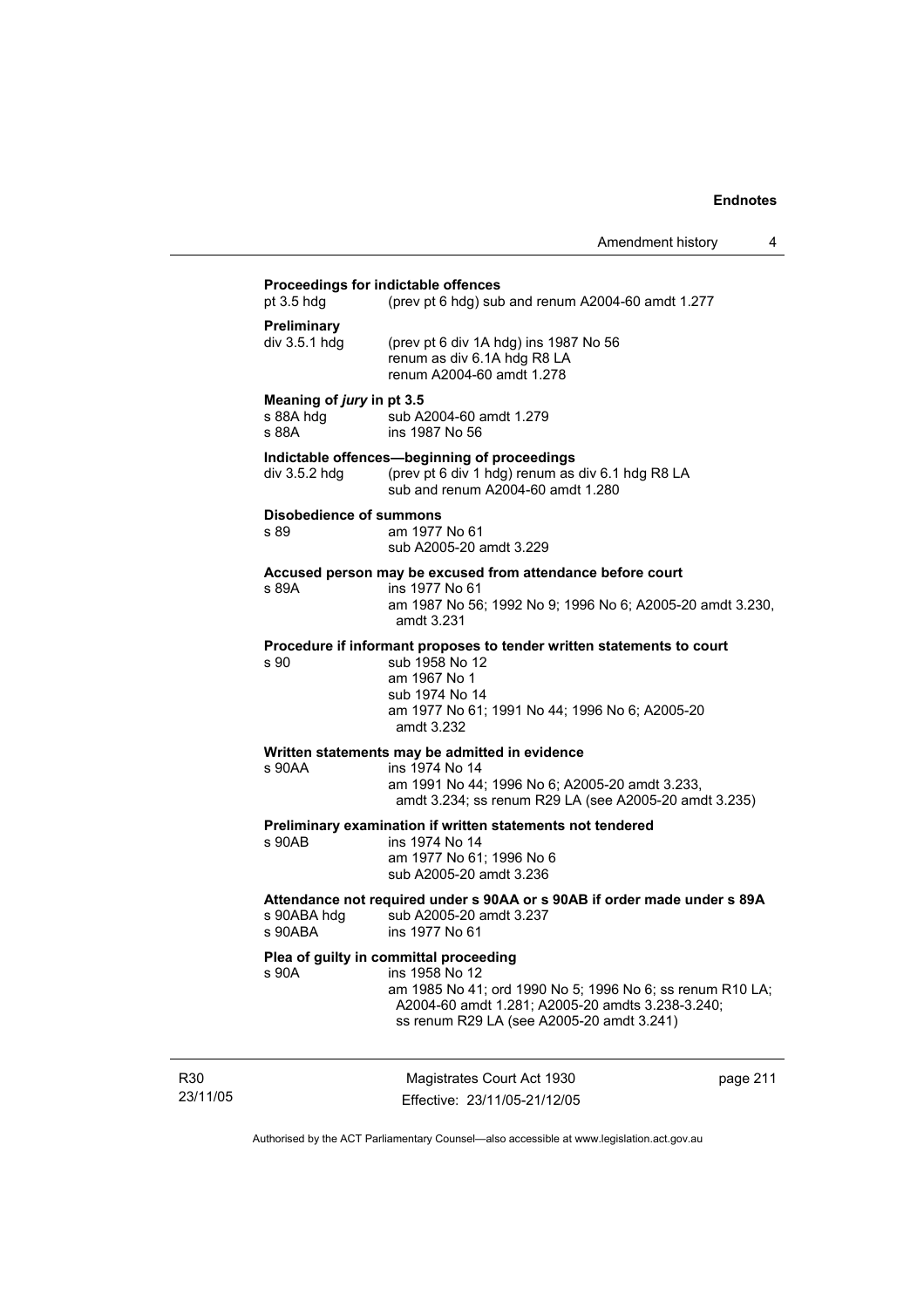| 4 | Amendment history                            |                                                                                                                                                                  |
|---|----------------------------------------------|------------------------------------------------------------------------------------------------------------------------------------------------------------------|
|   | Court may discharge accused<br>s 91          | am 1974 No 14; 1987 No 56<br>sub A2005-20 amdt 3.242                                                                                                             |
|   | s 92                                         | Proceeding if evidence sufficient to put accused on trial<br>am 1951 No 12; 1958 No 12; 1967 No 1; 1974 No 14; 1977<br>No 61; 1985 No 41; 1986 No 74; 1987 No 56 |
|   | s 92A                                        | Committal for sentence for indictable offence tried summarily<br>ins 1974 No 14                                                                                  |
|   | <b>Depositions as evidence</b><br>s 92B      | ins 1985 No 41                                                                                                                                                   |
|   | <b>Admissions and confessions</b><br>s.93    | am 1958 No 12; 1967 No 1; 1996 No 6; A2005-20 amdt 3.243                                                                                                         |
|   | div $3.5.3$ hdg                              | Indictable offences-proceedings after hearing of evidence<br>(prev pt 6 div 2 hdg) renum as div 6.2 hdg R8 LA<br>sub and renum A2004-60 amdt 1.282               |
|   | Discharge or committal for trial<br>s 94     | am 1937 No 28; 1976 No 42; 1987 No 56; 1996 No 6<br>sub A2005-20 amdt 3.244                                                                                      |
|   | s 95                                         | Depositions of dead or absent people<br>sub 1958 No 12<br>am 1967 No 1; 1989 No 59; 1996 No 6; A2004-60 amdt 1.283,<br>amdt 1.284; A2005-20 amdt 3.245           |
|   | Indictable offences-costs<br>div $3.5.4$ hdg | (prev pt 6 div 2A hdg) ins 1984 No 9<br>renum as div 6.2A hdg R8 LA<br>sub and renum A2004-60 amdt 1.285                                                         |
|   | <b>Discontinued proceeding</b><br>s 97       | am 1937 No 28<br>om 1958 No 12<br>ins 1984 No 9<br>am 1987 No 56                                                                                                 |
|   | div 3.5.5 hdg                                | Indictable offences-witness recognisances<br>(prev pt 6 div 3 hdg) am 1992 No 9<br>renum as div 6.3 hdg R8 LA<br>sub and renum A2004-60 amdt 1.286               |
|   | <b>Bail in capital offences</b><br>s 98      | am 1937 No 28<br>om 1989 No 59                                                                                                                                   |

page 212 Magistrates Court Act 1930 Effective: 23/11/05-21/12/05

R30 23/11/05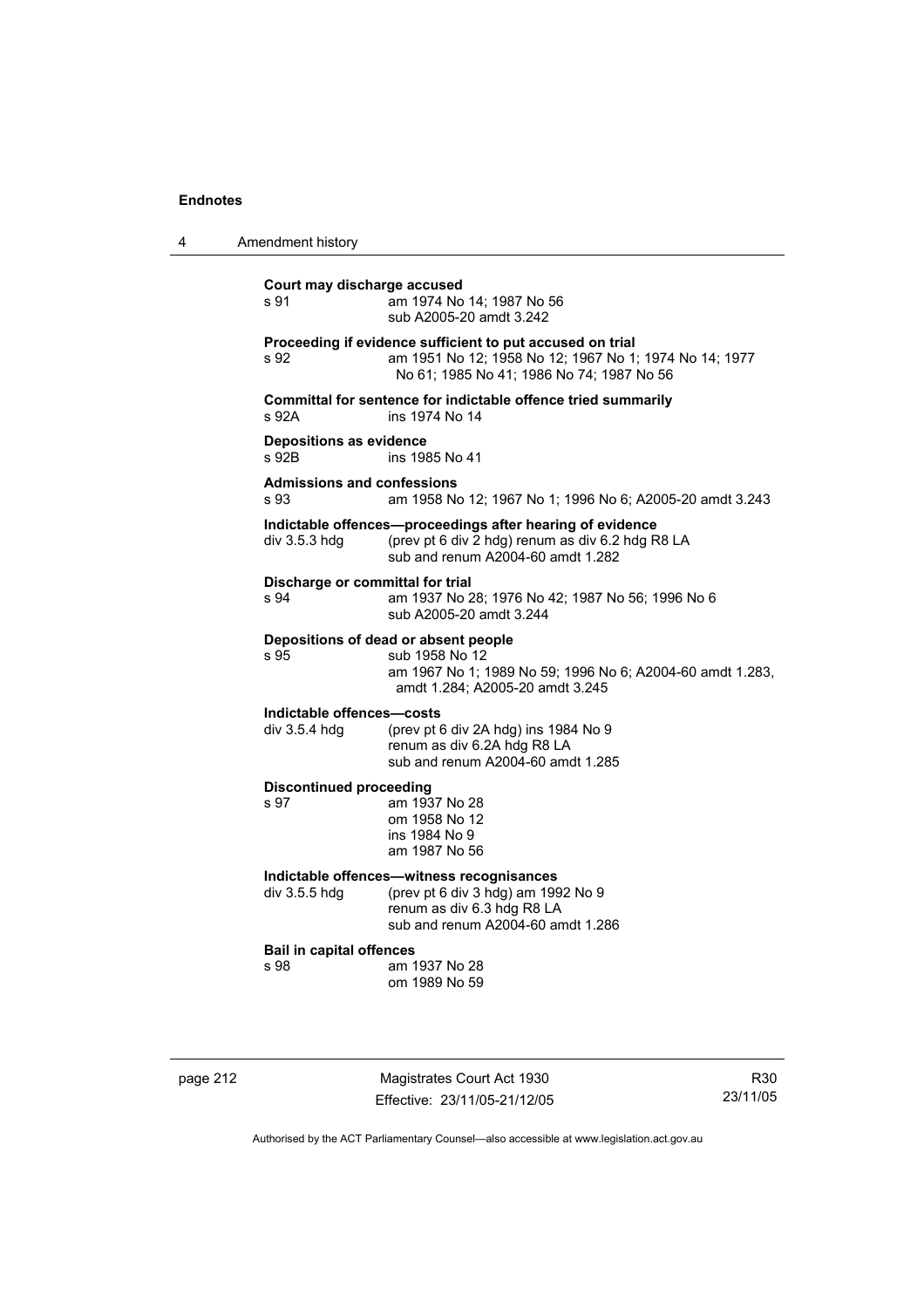| s 99                                   | am 1937 No 28; 1976 No 42; 1989 No 59<br>om 1992 No 9                                                                                |
|----------------------------------------|--------------------------------------------------------------------------------------------------------------------------------------|
| trial to bail                          | Admission of persons committed for trial and are in prison awaiting                                                                  |
| s 100                                  | am 1937 No 28; 1976 No 42; 1989 No 59<br>om 1992 No 9                                                                                |
| s 101                                  | Recognisances to be transmitted to Crown Solicitor<br>am 1967 No 1; 1976 No 42; 1985 No 17<br>om 1992 No 9                           |
| <b>Warrant of deliverance</b><br>s 102 | am 1976 No 42<br>om 1992 No 9                                                                                                        |
| s 103                                  | Recognisance of witnesses etc<br>am 1974 No 14; 1996 No 6                                                                            |
| s 105                                  | Court may commit noncompliant witness<br>am 1976 No 42<br>sub A2005-20 amdt 3.246                                                    |
| div 3.5.6 hdg                          | Indictable offences-other provisions<br>(prev pt 6 div 4 hdg) renum as div 6.4 hdg R8 LA<br>sub and renum A2004-60 amdt 1.287        |
| s 105A                                 | Meaning of certified copy of depositions in div 3.5.6<br>ins A2004-60 amdt 1.288<br>sub A2005-20 amdt 3.247                          |
| s 106                                  | Giving depositions etc to director of public prosecutions<br>am 1967 No 1; 1985 No 17; 1985 No 41; 1992 No 9; A2005-20<br>amdt 3.248 |
| s 107                                  | Giving documents to proper officer of court<br>am 1967 No 1; 1985 No 17; 1996 No 6; 1999 No 66 sch 3;<br>A2005-20 amdt 3.249         |
| s 108                                  | Accused person may obtain copies of depositions etc<br>am 1967 No 1; 1999 No 66 sch 3<br>sub A2005-20 amdt 3.250                     |
| pt 3.6 hdg                             | Proceedings for offences punishable summarily<br>(prev pt 7 hdg) renum A2004-60 amdt 1.289                                           |
| s 108A                                 | Indictable offences dealt with summarily<br>ins 1985 No 41<br>am A2004-60 amdt 1.290                                                 |

R30 23/11/05

Magistrates Court Act 1930 Effective: 23/11/05-21/12/05 page 213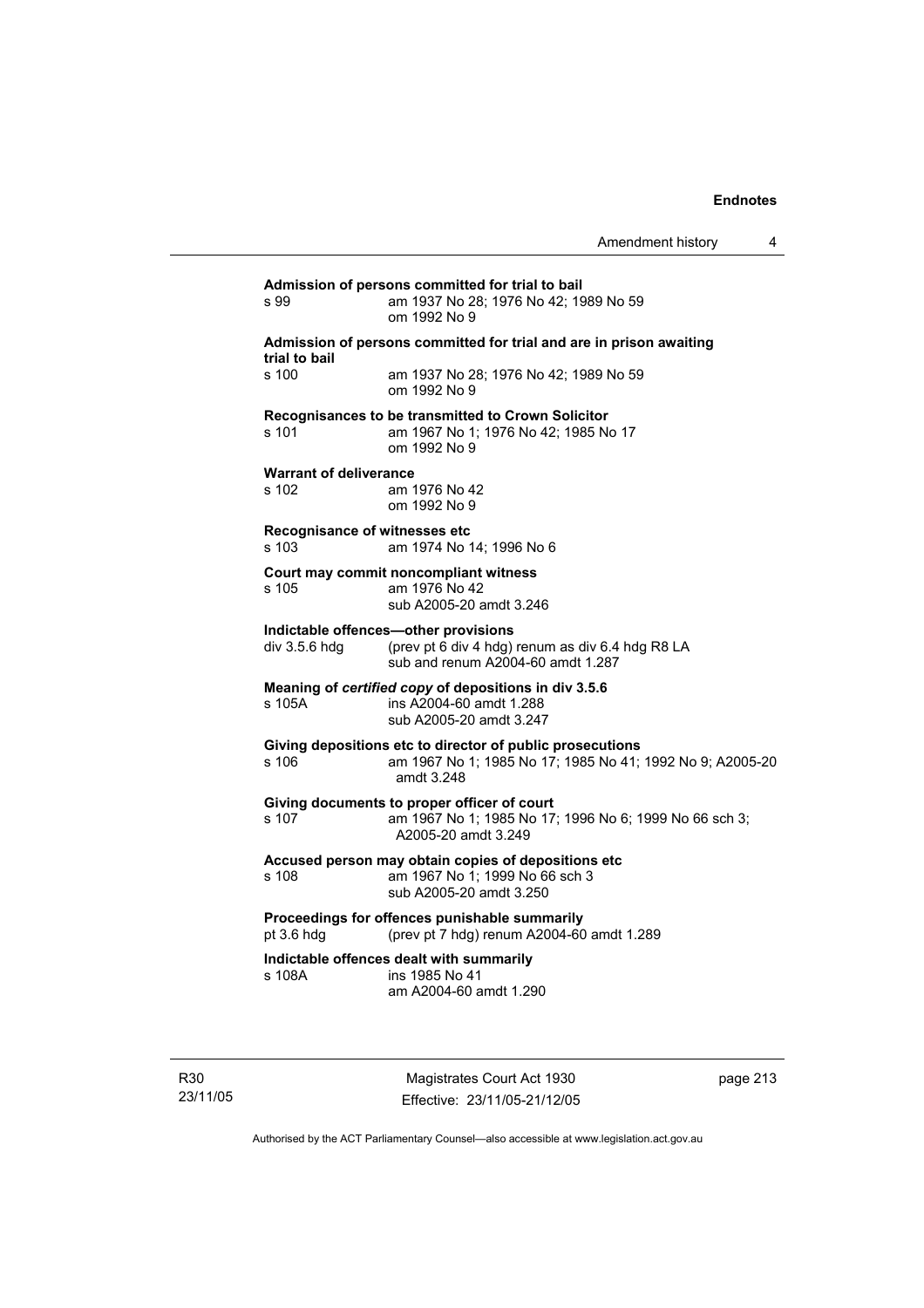4 Amendment history

| s 109                                                 | Dismissal or adjournment in absence of informant<br>sub 1996 No 6<br>am A2005-20 amdt 3.251                                                                                                                                                                                                                                                                                                                                         |
|-------------------------------------------------------|-------------------------------------------------------------------------------------------------------------------------------------------------------------------------------------------------------------------------------------------------------------------------------------------------------------------------------------------------------------------------------------------------------------------------------------|
| Hearing in absence of defendant<br>s 110 hdg<br>s 110 | sub A2005-20 amdt 3.252<br>am 1974 No 14; 1986 No 83; 1989 No 59; 1996 No 6;<br>A2005-20 amdts 3.253-3.256                                                                                                                                                                                                                                                                                                                          |
| s 111                                                 | Adjournment if defendant does not appear<br>sub A2005-20 amdt 3.257                                                                                                                                                                                                                                                                                                                                                                 |
| <b>Both parties appearing</b><br>s 112                | am 1996 No 6<br>om A2005-20 amdt 3.258                                                                                                                                                                                                                                                                                                                                                                                              |
| If defendant does not admit the case<br>s 114         | am 1937 No 28<br>sub A2005-20 amdt 3.259                                                                                                                                                                                                                                                                                                                                                                                            |
| <b>Conduct of summary proceeding</b><br>s 115         | am 1996 No 6<br>sub A2005-20 amdt 3.259                                                                                                                                                                                                                                                                                                                                                                                             |
| s 116                                                 | <b>Conduct of summary proceedings regulated</b><br>am 1996 No 6<br>om A2005-20 amdt 3.259                                                                                                                                                                                                                                                                                                                                           |
| pt 3.7 hdg                                            | Service and pleading by post for certain offences<br>(prev pt 7A hdg) ins 1974 No 14<br>sub 1979 No 33<br>renum A2004-60 amdt 1.291                                                                                                                                                                                                                                                                                                 |
| Definitions for pt 3.7                                |                                                                                                                                                                                                                                                                                                                                                                                                                                     |
| s 116A hdg<br>s 116A                                  | sub A2004-60 amdt 1.292<br>ins 1974 No 14<br>sub 1979 No 33<br>am ord 1990 No 5; 1993 No 4; 1996 No 6; 1998 No 54; 1999<br>No 79 sch 3; A2004-60 amdt 1.294<br>sub A2005-20 amdt 3.260<br>def defendant ins A2005-20 amdt 3.260<br>def <i>law in force in the ACT</i> ins A2004-60 amdt 1.293<br>sub A2005-20 amdt 3.260<br>def prescribed offence am A1984-10 s 2; ord 1990 No 5<br>sch 1<br>sub A1993-4 s 10<br>om A1999-79 sch 3 |

page 214 Magistrates Court Act 1930 Effective: 23/11/05-21/12/05

R30 23/11/05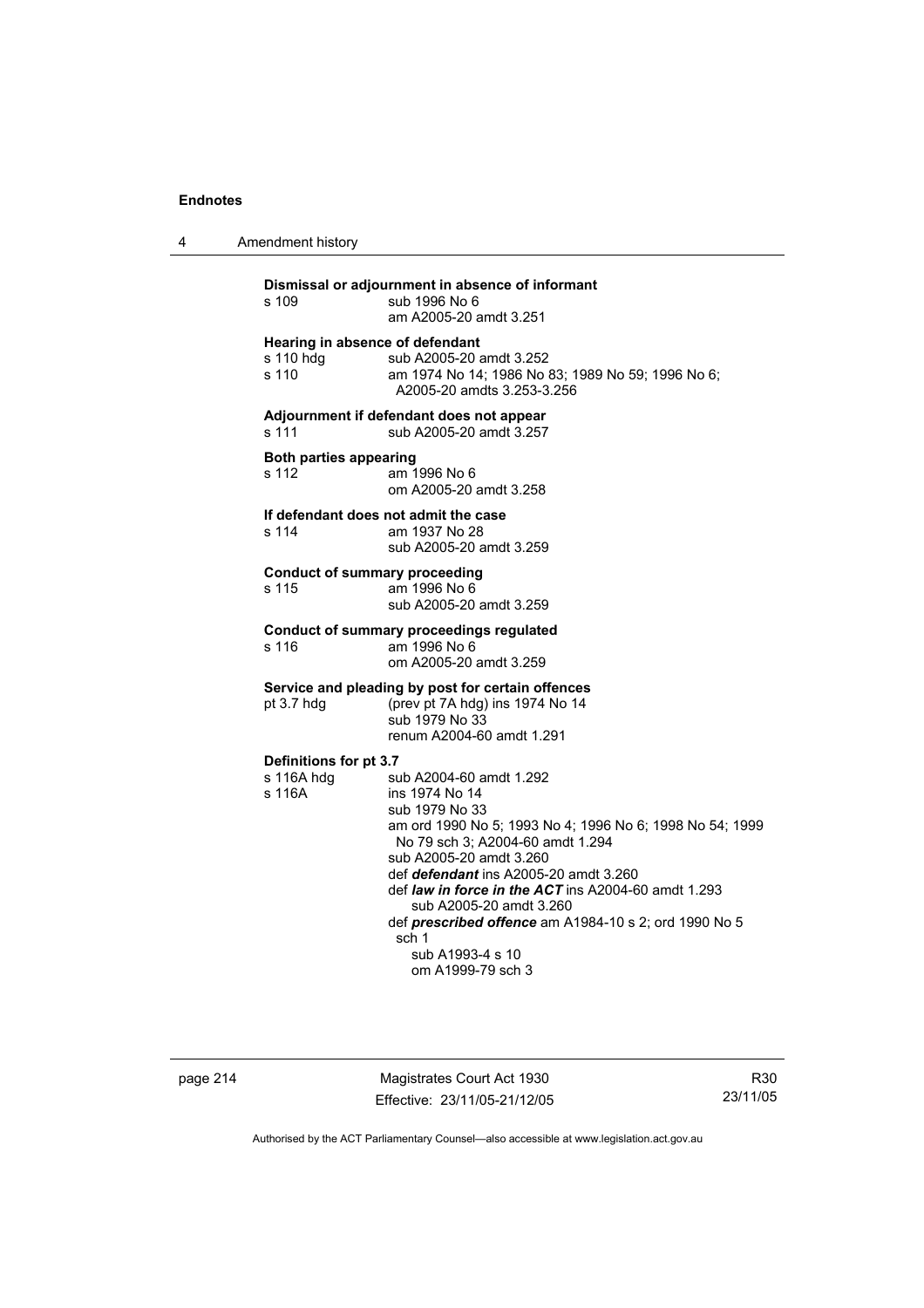Amendment history 4

### **Meaning of** *prescribed offence* **for pt 3.7**

| s 116AA | ins 1999 No 79 s 5 sch 3<br>am 2001 No 62 amdts 1.1-1.3; A2004-60 amdt 1.296; |
|---------|-------------------------------------------------------------------------------|

| s 116B hdg | sub A2004-60 amdt 1.297                                 |
|------------|---------------------------------------------------------|
| s 116B     | ins 1974 No 14                                          |
|            | sub 1979 No 33                                          |
|            | am 1993 No 4: A2004-60 amdt 1.298: A2005-20 amdt 3.262. |
|            | amdt 3.263                                              |

## **Giving of notice by registrar**

| s 116BA | ins 1993 No 4           |
|---------|-------------------------|
|         | sub A2005-20 amdt 3.264 |

# **Proof of service**

ins 1974 No 14 sub 1979 No 33 am 1991 No 44; 1993 No 4; 1996 No 6; A2005-20 amdt 3.265, amdt 3.266

### **Pleas to prescribed offence**

s 116D hdg sub A2004-60 amdt 1.299<br>s 116D ins 1974 No 14 ins 1974 No 14 sub 1979 No 33 am 1991 No 44; 1993 No 4

# **Procedure if plea of guilty entered**<br>s 116E **ins 1974** No 14

ins 1974 No 14 sub 1979 No 33 am 1991 No 44; 1993 No 4

# **Procedure if notice of intention to defend given**

ins 1974 No 14 sub 1979 No 33 am 1991 No 44; 1993 No 4

#### **Procedure if defendant pleads not guilty**  s 116FA ins 1989 No 59

#### **Procedure if defendant does not plead**

s 116G ins 1974 No 14 sub 1979 No 33 am 1989 No 59; 1991 No 44; 1993 No 4

page 215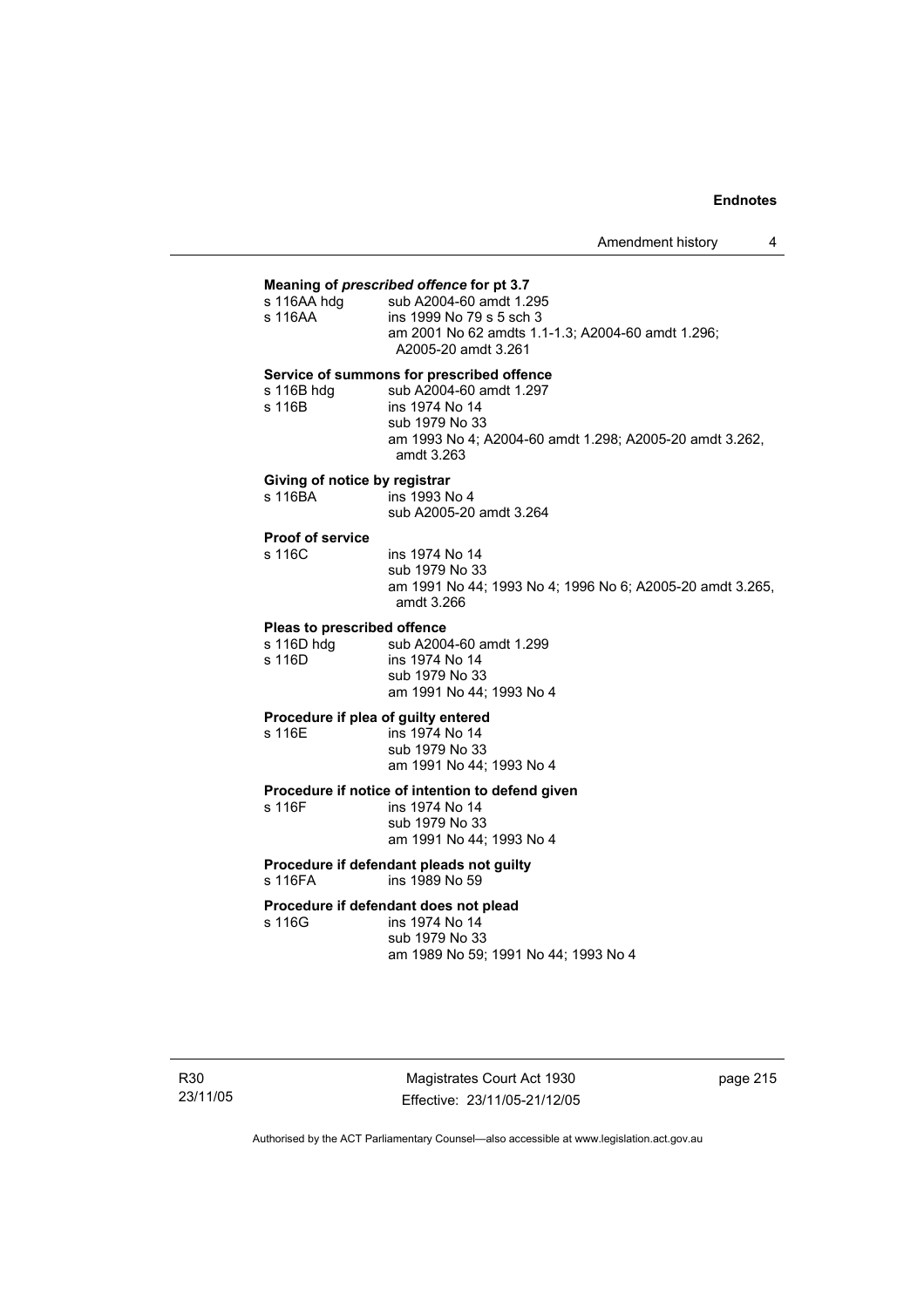4 Amendment history

| Restricted penalties under pt 3.7<br>s 116H hdg<br>s 116H | sub A2004-60 amdt 1.300<br>ins 1974 No 14<br>sub 1979 No 33; 1993 No 4<br>am 1996 No 6; 1998 No 25; A2003-56 amdt 3.162; A2005-20<br>amdt 3.267, amdt 3.268; ss renum R29 LA (see A2005-20<br>amdt 3.269)                                                                                                                                                                                                                                                                                                                                                                                                                                                                                                                                                                                                                                                                      |  |
|-----------------------------------------------------------|--------------------------------------------------------------------------------------------------------------------------------------------------------------------------------------------------------------------------------------------------------------------------------------------------------------------------------------------------------------------------------------------------------------------------------------------------------------------------------------------------------------------------------------------------------------------------------------------------------------------------------------------------------------------------------------------------------------------------------------------------------------------------------------------------------------------------------------------------------------------------------|--|
| s 116l hdg<br>s 116I                                      | Consequences of conviction in absence of defendant<br>sub A2005-20 amdt 3.270<br>ins 1974 No 14<br>sub 1979 No 33<br>am 1991 No 44; 1993 No 4; 1996 No 6; A2004-60 amdt 1.301                                                                                                                                                                                                                                                                                                                                                                                                                                                                                                                                                                                                                                                                                                  |  |
| Date of conviction                                        |                                                                                                                                                                                                                                                                                                                                                                                                                                                                                                                                                                                                                                                                                                                                                                                                                                                                                |  |
| s 116J                                                    | ins 1974 No 14<br>om 1979 No 33                                                                                                                                                                                                                                                                                                                                                                                                                                                                                                                                                                                                                                                                                                                                                                                                                                                |  |
|                                                           | Infringement notices for certain offences                                                                                                                                                                                                                                                                                                                                                                                                                                                                                                                                                                                                                                                                                                                                                                                                                                      |  |
| pt 3.8 h dq                                               | (prev pt 8 hdg) om 1986 No 74<br>ins 2001 No 77 s 21<br>renum A2004-60 amdt 1.302                                                                                                                                                                                                                                                                                                                                                                                                                                                                                                                                                                                                                                                                                                                                                                                              |  |
| Preliminary                                               |                                                                                                                                                                                                                                                                                                                                                                                                                                                                                                                                                                                                                                                                                                                                                                                                                                                                                |  |
| div 3.8.1 hdg                                             | ins 2001 No 77 s 21<br>renum A2004-60 amdt 1.303                                                                                                                                                                                                                                                                                                                                                                                                                                                                                                                                                                                                                                                                                                                                                                                                                               |  |
| Definitions for pt 3.8                                    |                                                                                                                                                                                                                                                                                                                                                                                                                                                                                                                                                                                                                                                                                                                                                                                                                                                                                |  |
| s 117 hdg<br>s 117                                        | sub A2004-60 amdt 1.304<br>om 1986 No 74<br>ins 2001 No 77 s 21<br>def another jurisdiction ins A2004-47 amdt 1.1<br>def <i>authorised person</i> sub 2002 No 30 amdt 3.587;<br>A2004-60 amdt 1.305<br>def <i>driver</i> ins A2004-47 amdt 1.1<br>def <i>home address</i> ins A2004-47 amdt 1.1<br>def <i>illegal user declaration</i> ins A2004-47 amdt 1.1<br>def known offender declaration ins A2004-47 amdt 1.1<br>def registered ins A2004-47 amdt 1.1<br>def registered operator ins A2004-47 amdt 1.1<br>om A2005-20 amdt 3.271<br>def responsible person ins A2004-47 amdt 1.1<br>def sold vehicle declaration ins A2004-47 amdt 1.1<br>def trader's plate ins A2004-47 amdt 1.1<br>om A2005-20 amdt 3.271<br>def <i>unknown offender declaration</i> ins A2004-47 amdt 1.1<br>def vehicle ins A2004-47 amdt 1.1<br>def vehicle related offence ins A2004-47 amdt 1.1 |  |

page 216 Magistrates Court Act 1930 Effective: 23/11/05-21/12/05

R30 23/11/05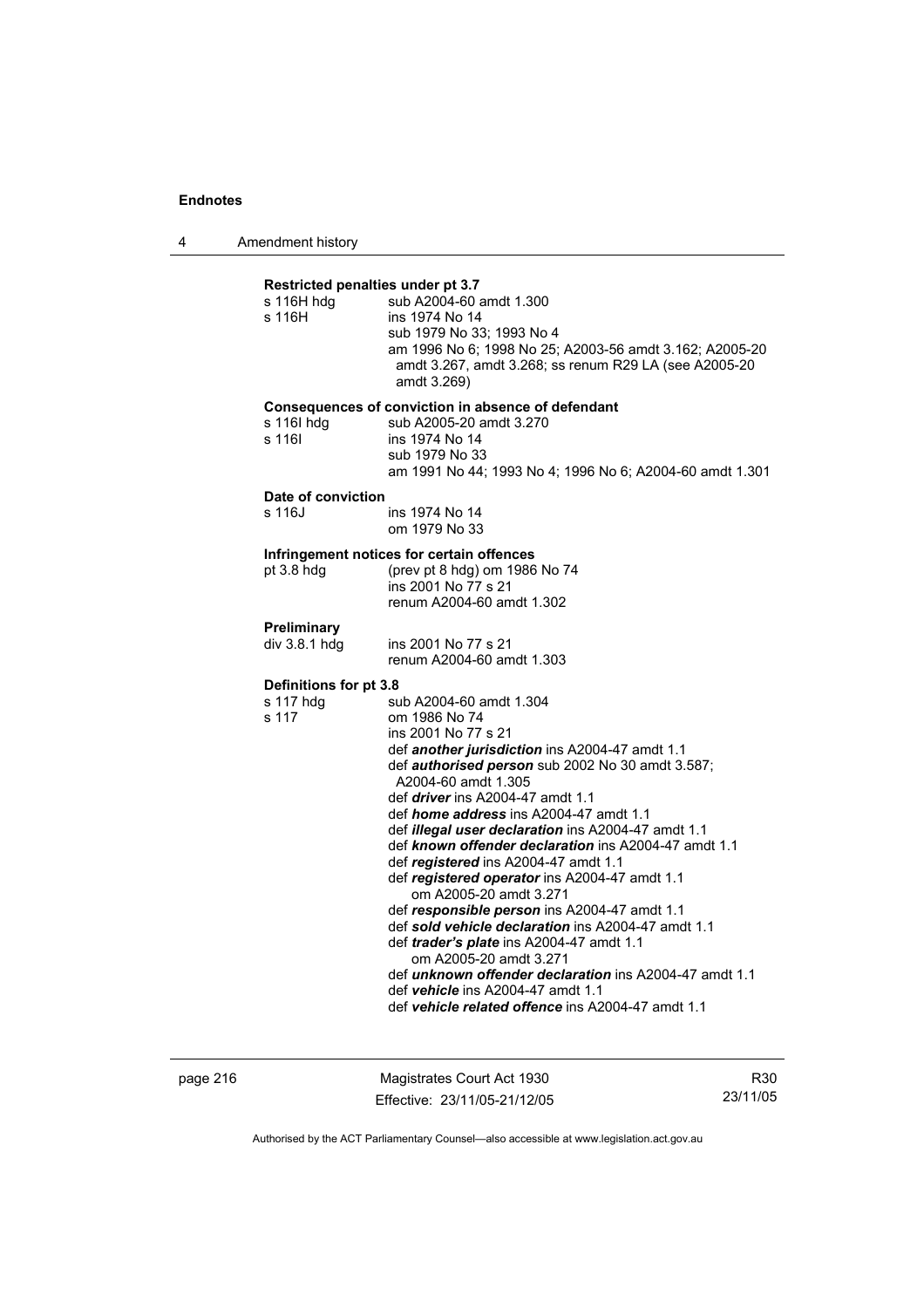## **Purpose and effect of pt 3.8**

| r urpose anu eneur or pr o.o            |                                                                                                                  |
|-----------------------------------------|------------------------------------------------------------------------------------------------------------------|
| s 118 hdg                               | sub A2004-60 amdt 1.306                                                                                          |
| s 118                                   | om 1986 No 74                                                                                                    |
|                                         | ins 2001 No 77 s 21                                                                                              |
| s 119                                   | <b>Regulations about infringement notice offences</b><br>om 1986 No 74<br>ins 2001 No 77 s 21<br>am A2003-2 s 70 |
| Infringement and reminder notices       |                                                                                                                  |
| div 3.8.2 hdg                           | (prev div 8.2 hdg) ins 2001 No 77 s 21<br>renum A2004-60 amdt 1.307                                              |
| <b>Service of infringement notices</b>  |                                                                                                                  |
| s 120                                   | om 1986 No 74                                                                                                    |
|                                         | ins 2001 No 77 s 21                                                                                              |
|                                         | am A2004-42 amdt 1.8, amdt 1.9                                                                                   |
|                                         | sub A2004-47 amdt 1.2                                                                                            |
| <b>Contents of infringement notices</b> |                                                                                                                  |
| s 121                                   | om 1986 No 74                                                                                                    |
|                                         | ins 2001 No 77 s 21                                                                                              |
|                                         | <b>Additional information in infringement notices</b>                                                            |
| s 122                                   | om 1986 No 74                                                                                                    |
|                                         | ins 2001 No 77 s 21                                                                                              |
|                                         | Time for payment of infringement notice penalty                                                                  |
| s 123                                   | sub 1937 No 28                                                                                                   |
|                                         | om 1986 No 74                                                                                                    |
|                                         | ins 2001 No 77 s 21                                                                                              |
| <b>Extension of time to pay penalty</b> |                                                                                                                  |
| s 124                                   | om 1986 No 74                                                                                                    |
|                                         | ins 2001 No 77 s 21                                                                                              |
|                                         | Effect of payment of infringement notice penalty                                                                 |
| s 125                                   | am 1937 No 28                                                                                                    |
|                                         | om 1986 No 74                                                                                                    |
|                                         | ins 2001 No 77 s 21                                                                                              |
|                                         | Application for withdrawal of infringement notice                                                                |
| s 126                                   | om 1986 No 74                                                                                                    |
|                                         | ins 2001 No 77 s 21                                                                                              |
| Withdrawal of infringement notice       |                                                                                                                  |
| s 127                                   | sub 1937 No 28                                                                                                   |
|                                         |                                                                                                                  |

 om 1986 No 74 ins 2001 No 77 s 21

R30 23/11/05

Magistrates Court Act 1930 Effective: 23/11/05-21/12/05 page 217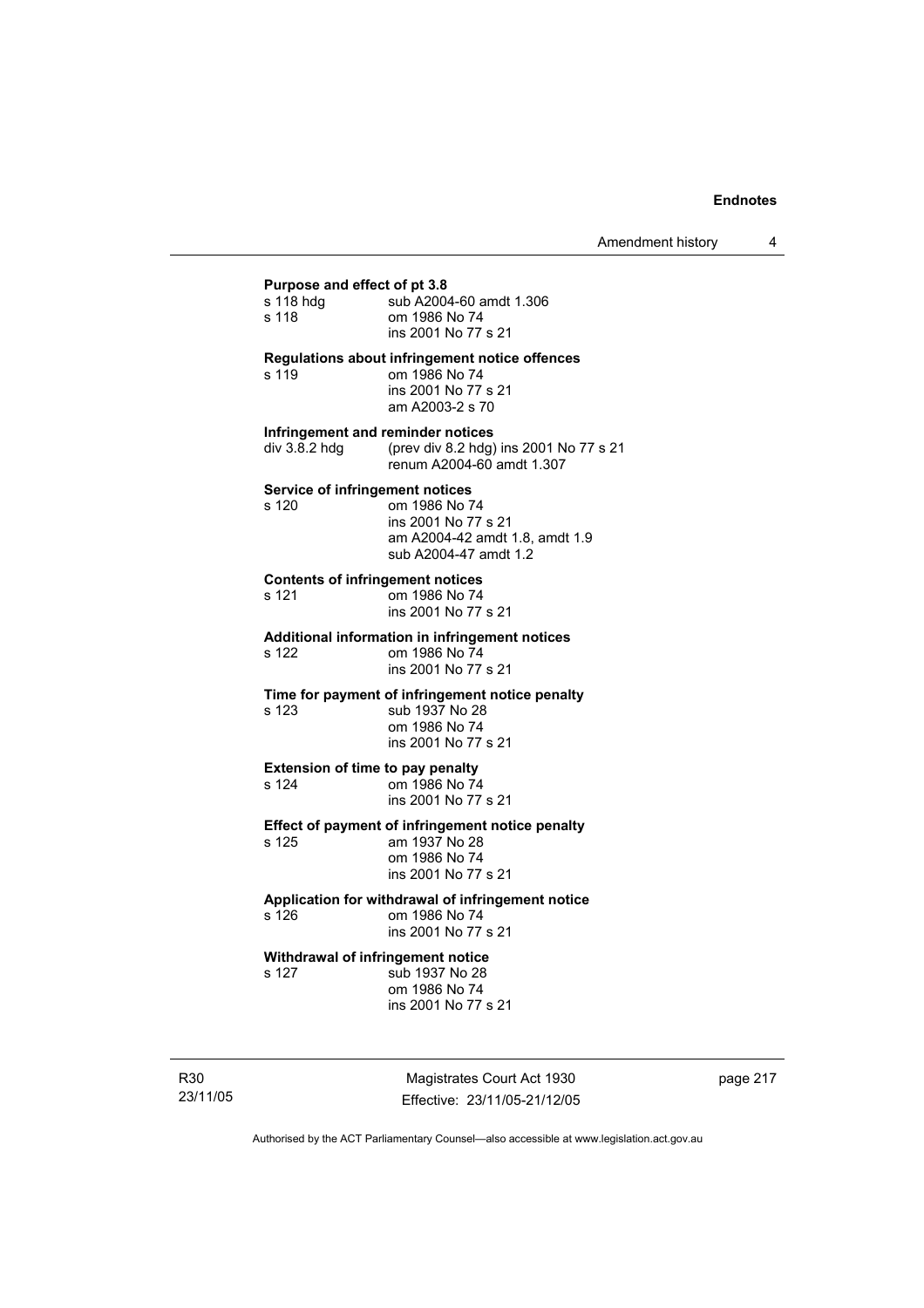4 Amendment history

**Guidelines about withdrawal of infringement notices**  am 1937 No 28 om 1986 No 74 ins 2001 No 77 s 21 **Reminder notices**  s 129 sub 1967 No 1 am 1980 No 4 om 1986 No 74 ins 2001 No 77 s 21 **Contents of reminder notices**  om 1986 No 74 ins 2001 No 77 s 21 **Additional information in reminder notices**  s 131 om 1986 No 74 ins 2001 No 77 s 21 **Additional provisions for vehicle-related offences**  div 3.8.3 hdg (prev div 8.2A hdg) ins A2004-47 amdt 1.3 renum R26 LA **Meaning of** *infringement notice*<br>s 131A ins A2004-47 ins A2004-47 amdt 1.3 **Service of infringement notice on responsible person for vehicles**  s 131B ins A2004-47 amdt 1.3 am A2004-42 amdt 1.10; ss renum R25 LA (see A2004-60 amdt 1.11) **Liability for vehicle-related offences**  s 131C ins A2004-47 amdt 1.3 **Illegal user declarations**  ins A2004-47 amdt 1.3 **Known offender declarations**  s 131E ins A2004-47 amdt 1.3 **Sold vehicle declarations**  ins A2004-47 amdt 1.3

**Unknown offender declarations**  s 131G ins A2004-47 amdt 1.3

**Disputing liability for infringement notices**<br>div 3.8.4 hdg (prev div 8.3 hdg) ins 200 (prev div 8.3 hdg) ins 2001 No 77 s 21

sub and renum A2004-60 amdt 1.308 and R26 LA

page 218 Magistrates Court Act 1930 Effective: 23/11/05-21/12/05

R30 23/11/05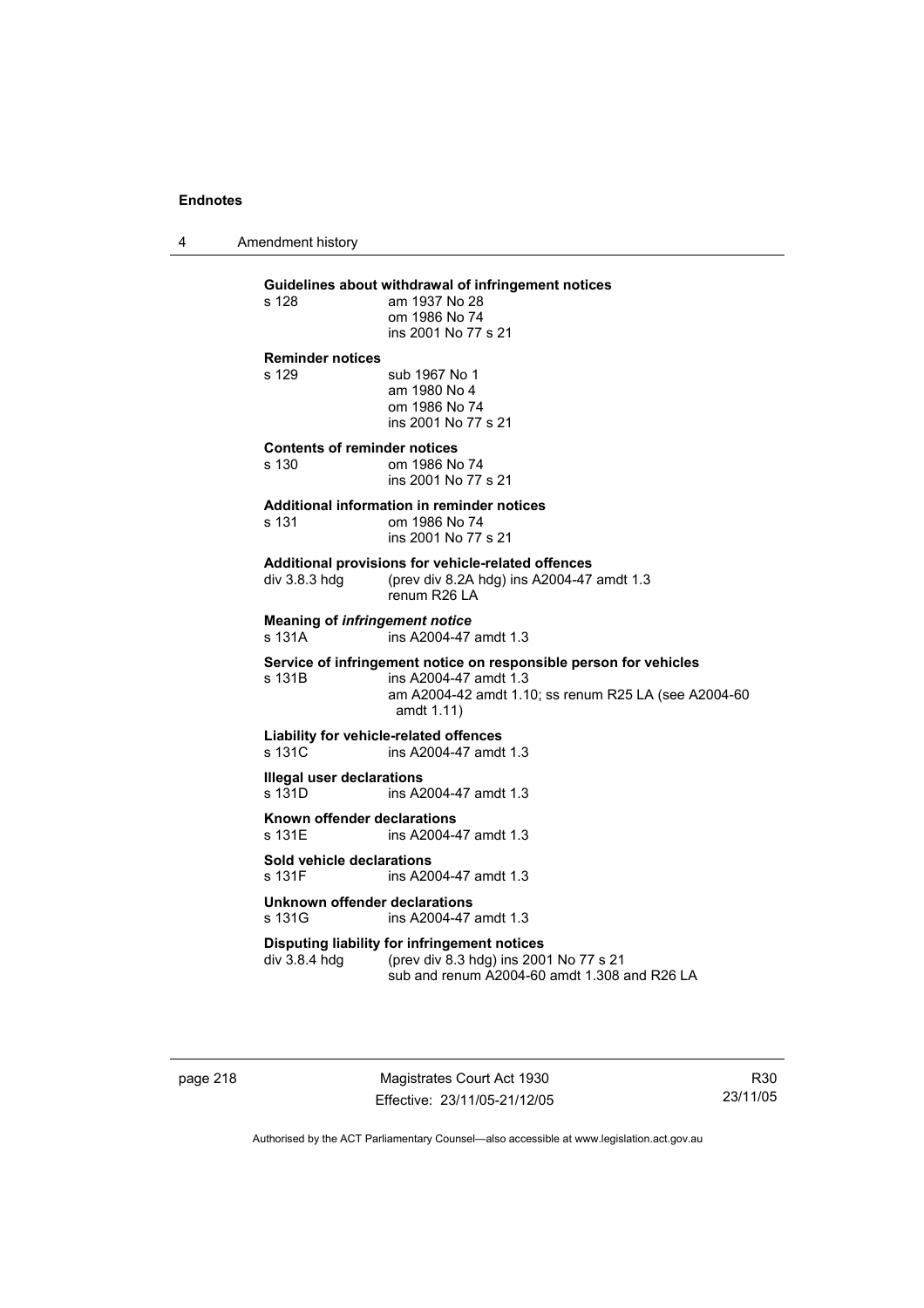**Disputing liability for infringement notice offence**  am 1967 No 1; 1969 No 12; 1977 No 4 om 1986 No 74 ins 2001 No 77 s 21 **Extension of time to dispute liability**  s 133 am 1937 No 28 om 1986 No 74 ins 2001 No 77 s 21 **Procedure if liability disputed**  s 134 ins 2001 No 77 s 21 am A2004-42 amdt 1.12 **Infringement notices—other provisions**<br>div 3.8.5 hdg (prev div 8.4 hdg) ins 2 (prev div 8.4 hdg) ins 2001 No 77 s 21 sub and renum A2004-60 amdt 1.309 and R26 LA **Authorised people for infringement notice offences**  s 134A ins 1968 No 25 om 1986 No 74 ins 2002 No 30 amdt 3.588 **Money recovered by infant or person of unsound mind**  ins 1968 No 25 am 1978 No 46 om 1986 No 74 **Delegation of administering authority's functions**  s 135 am 1937 No 28 om 1986 No 74 ins 2001 No 77 s 21 sub 2002 No 30 amdt 3.589 **Evidentiary certificates**  s 136 om 1986 No 74 ins 2001 No 77 s 21 **Default summons**  s 137 om 1986 No 74 **Service of default summons**  s 138 om 1986 No 74 **Ground of defence to be in writing lodged with the clerk**  s 139 am 1937 No 28; 1958 No 12; 1970 No 15 om 1986 No 74 **Trial**  s 140 am 1958 No 12; 1970 No 15 om 1986 No 74

R30 23/11/05

Magistrates Court Act 1930 Effective: 23/11/05-21/12/05 page 219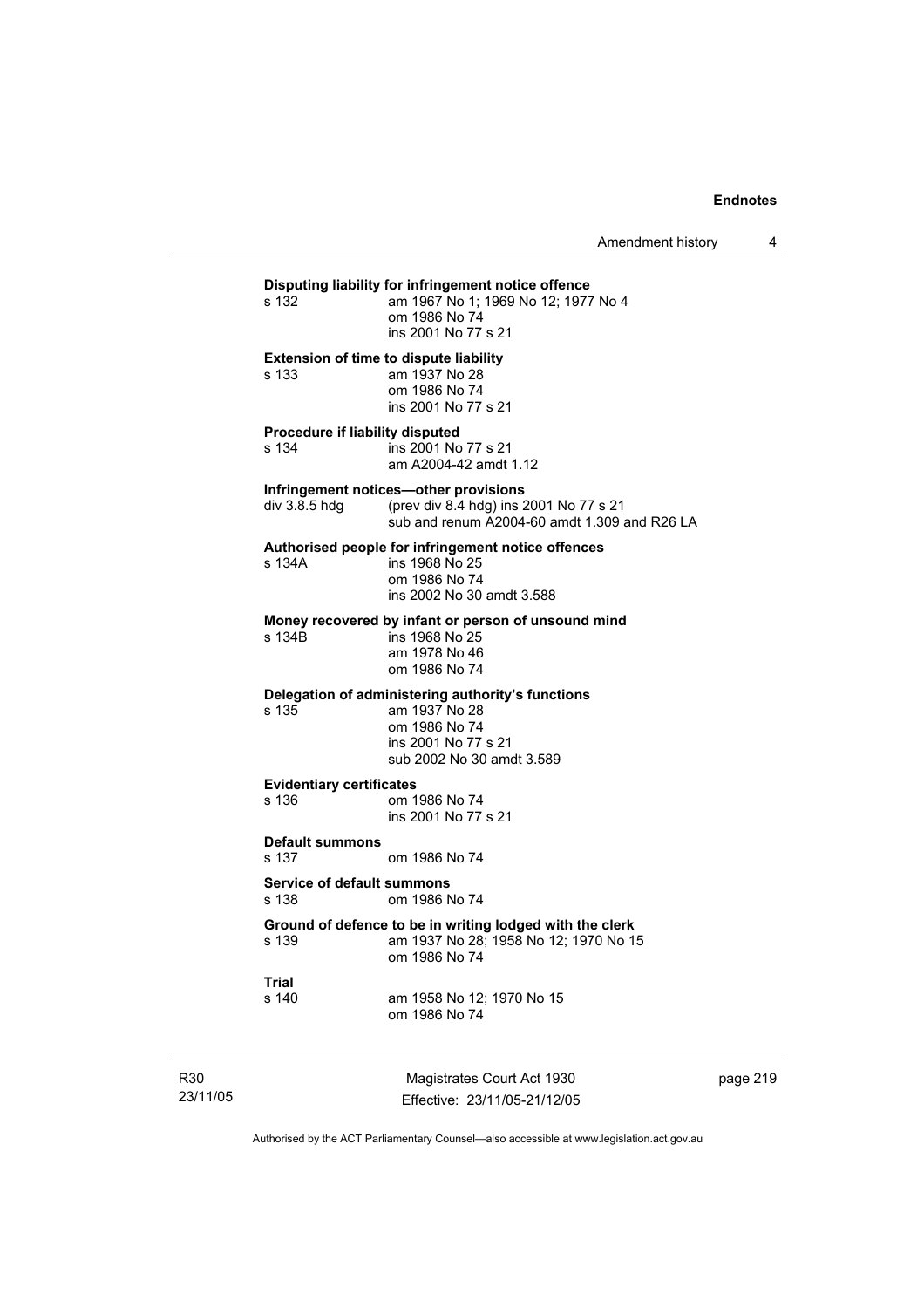|  | Amendment history |
|--|-------------------|
|--|-------------------|

| <b>Enforcement of criminal decisions</b><br>pt $3.9$ hdg | (prev pt 9 hdg) sub and renum A2004-60 amdt 1.310                                                                                                                                                                                                                                                                                                                                                                                                                                                      |  |  |
|----------------------------------------------------------|--------------------------------------------------------------------------------------------------------------------------------------------------------------------------------------------------------------------------------------------------------------------------------------------------------------------------------------------------------------------------------------------------------------------------------------------------------------------------------------------------------|--|--|
| div 3.9.1 hdg                                            | Enforcement of criminal decisions-general<br>(prev pt 9 div 1 hdg) renum R8 LA<br>sub and renum A2004-60 amdt 1.311                                                                                                                                                                                                                                                                                                                                                                                    |  |  |
| s 141                                                    | Minute of decision and notice to defendant<br>am 1972 No 37; ord 1990 No 5; 1991 No 44; 1993 No 4; 1996<br>No 6; 1996 No 68; 1998 No 25; 1999 No 91 sch 2; ss renum<br><b>R10 LA</b>                                                                                                                                                                                                                                                                                                                   |  |  |
| s 142                                                    | <b>Formal convictions and orders</b><br>am 1937 No 28; 1991 No 44; A2005-20 amdt 3.272                                                                                                                                                                                                                                                                                                                                                                                                                 |  |  |
| s 143                                                    | <b>Consequences if information dismissed</b><br>am 1986 No 74: 1991 No 44<br>sub A2005-20 amdt 3.273                                                                                                                                                                                                                                                                                                                                                                                                   |  |  |
| s 144                                                    | Copies of informations and other documents<br>sub 1967 No 1<br>am 1980 No 10; 1986 No 74; 1991 No 38; 1991 No 44; 1994<br>No 4                                                                                                                                                                                                                                                                                                                                                                         |  |  |
| Imprisonment in first instance<br>s 145                  | am 1996 No 6                                                                                                                                                                                                                                                                                                                                                                                                                                                                                           |  |  |
| <b>Enforcement of fines</b><br>div 3.9.2 hdg             | (prev pt 9 div 2 hdg) sub 1994 No 61<br>am 1998 No 25<br>renum as div 9.2 hdg R8 LA<br>renum A2004-60 amdt 1.312                                                                                                                                                                                                                                                                                                                                                                                       |  |  |
| Definitions for div 3.9.2<br>s 146 hdg<br>s 146          | sub A2004-60 amdt 1.313<br>om 1986 No 57<br>ins 1989 No 60<br>sub 1991 No 112<br>def chief police officer ins A1998-25 s 8<br>om A2004-60 amdt 1.314<br>def default notice ins A1998-25 s 8<br>def <i>fine</i> ins A1998-25 s 8<br>am A1999-91 sch 2; A2005-20 amdt 3.274<br>def <i>fine defaulter</i> ins A1998-25 s 8<br>def government agency ins A1998-25 s 8<br>am A2005-20 amdt 3.275<br>def outstanding fine ins A1998-25 s 8<br>sub A2005-20 amdt 3.276<br>def parking offence om A1998-25 s 8 |  |  |

page 220 Magistrates Court Act 1930 Effective: 23/11/05-21/12/05

R30 23/11/05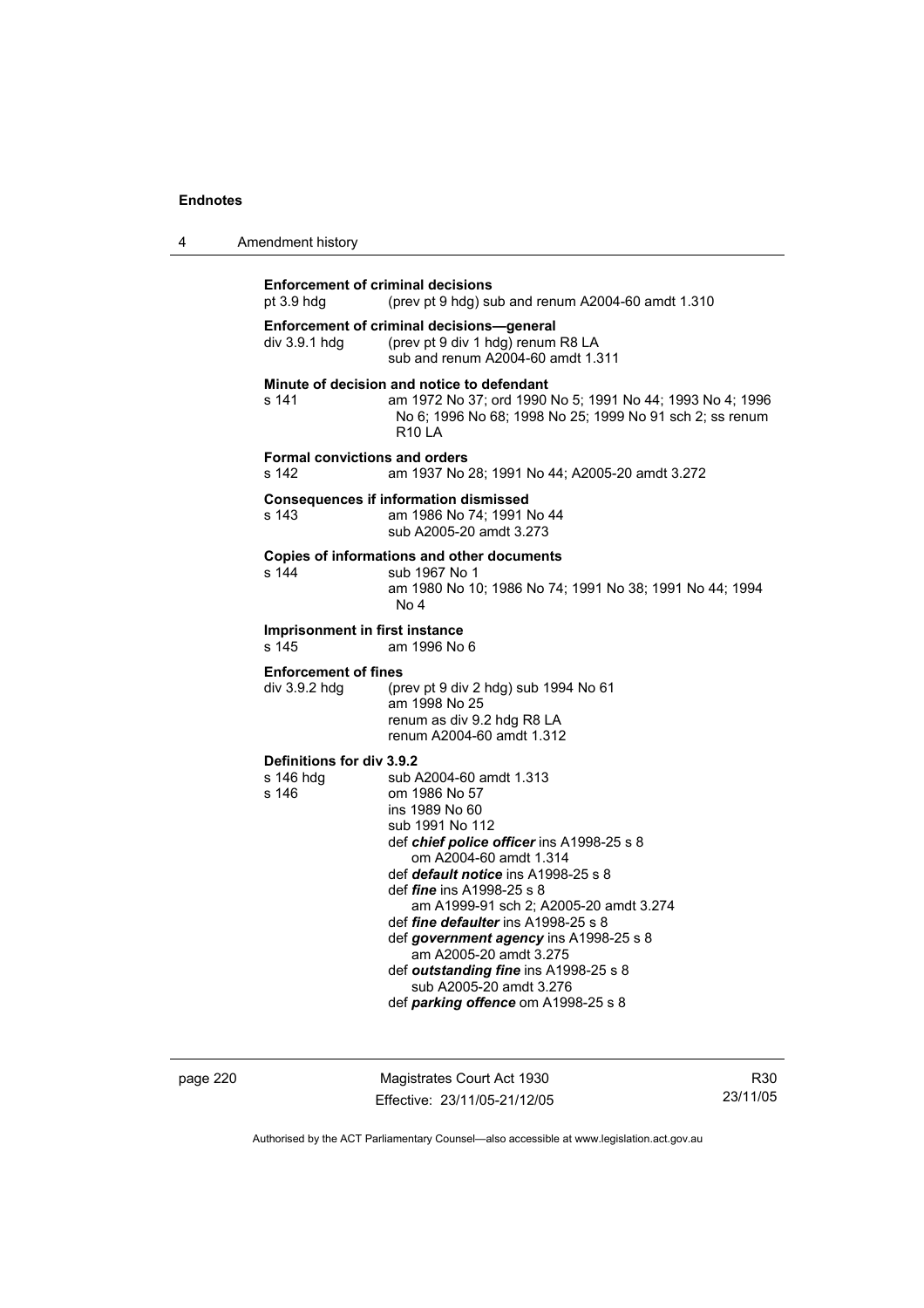|                             |                                            | def penalty notice ins A1998-25 s 8<br>def Territory entity ins A1998-25 s 8<br>sub A2004-60 amdt 1.315<br>def <i>traffic offence</i> am A1993-4 s 21<br>om A1998-25 s 8    |          |
|-----------------------------|--------------------------------------------|-----------------------------------------------------------------------------------------------------------------------------------------------------------------------------|----------|
|                             | s 146A                                     | No imprisonment for breach of reparation order<br>ins ord 1990 No 1<br>am 1996 No 6<br>om 1998 No 25                                                                        |          |
|                             | <b>Payment of fine</b><br>s 147            | am 1968 No 25; 1977 No 34; 1986 No 74; 1989 No 60; ord<br>1990 No 5; 1991 No 112; 1992 No 23; 1993 No 4; 1994 No 4;<br>1994 No 45; 1994 No 61; 1995 No 46<br>sub 1998 No 25 |          |
|                             | Notice of address etc<br>s 147A            | ins 1989 No 60<br>am 1991 No 44; 1991 No 112; 1993 No 48<br>sub 1998 No 25                                                                                                  |          |
|                             | Access to particulars of address<br>s 147B | ins 1998 No 25                                                                                                                                                              |          |
|                             | Doubtful service<br>s 147C                 | ins 1998 No 25                                                                                                                                                              |          |
|                             | Court may allow time to pay<br>s 148       | am 1974 No 14; 1979 No 33; 1991 No 44; 1998 No 25; ss<br>renum R10 LA; A2005-20 amdt 3.277                                                                                  |          |
|                             | <b>Penalty notice</b><br>s 149             | om 1986 No 74<br>ins 1998 No 25                                                                                                                                             |          |
|                             | <b>Default</b><br>s 150                    | am 1974 No 14; 1977 No 34; 1979 No 33; 1986 No 74; 1989<br>No 60; 1991 No 112; 1993 No 4; 1999 No 79 s 5 sch 3<br>sub 1998 No 25<br>am A2004-60 amdt 1.316                  |          |
|                             | s 150A                                     | Parking offences-further orders in respect of natural persons<br>ins 1989 No 60<br>am 1991 No 44; 1991 No 112; 1993 No 48<br>om 1998 No 25                                  |          |
|                             | s 150B                                     | Parking offences-further orders in respect of bodies corporate<br>ins 1989 No 60<br>am 1991 No 44; 1991 No 112; 1993 No 48; 1994 No 61<br>om 1998 No 25                     |          |
| R <sub>30</sub><br>23/11/05 |                                            | Magistrates Court Act 1930<br>Effective: 23/11/05-21/12/05                                                                                                                  | page 221 |

Authorised by the ACT Parliamentary Counsel—also accessible at www.legislation.act.gov.au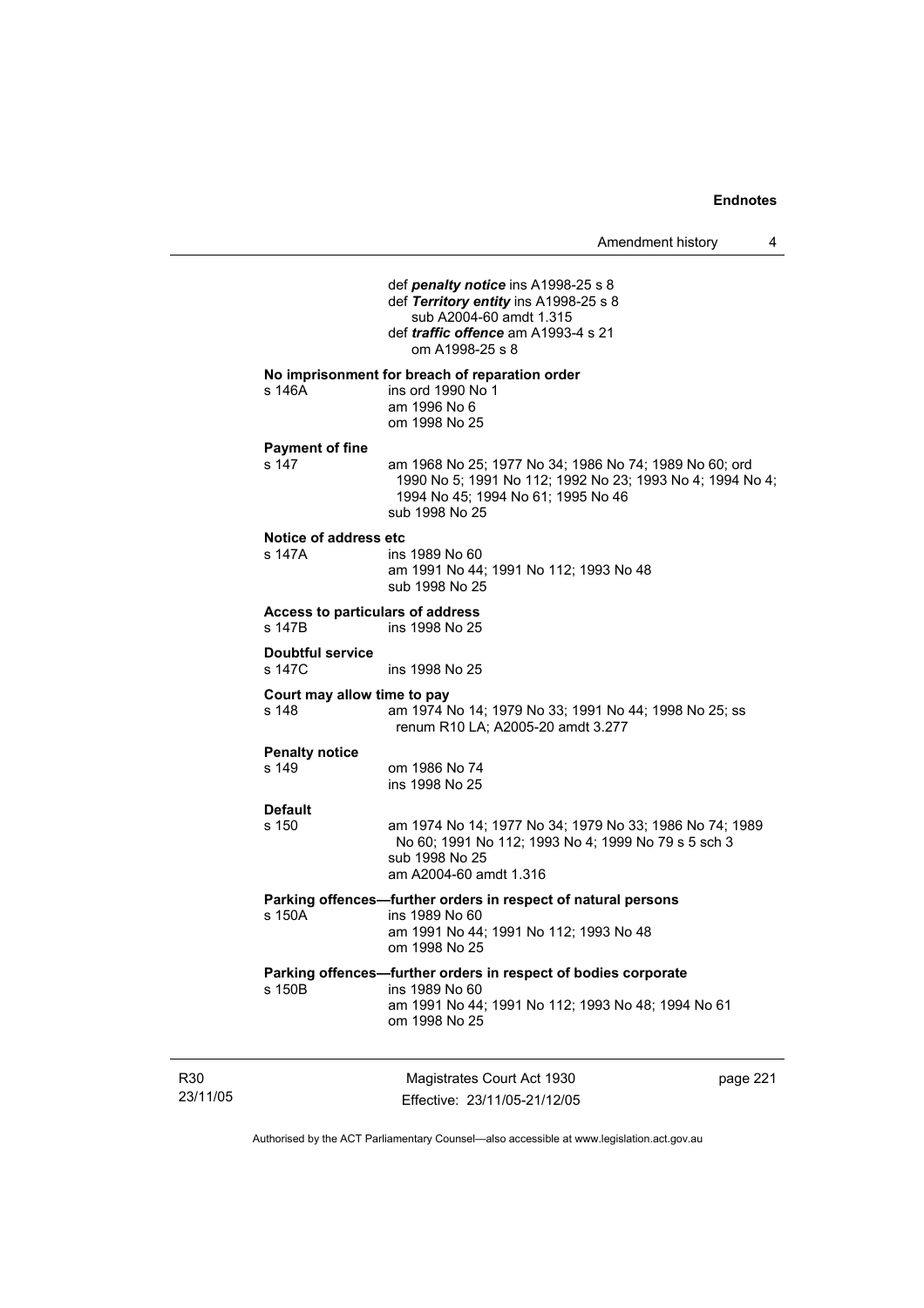4 Amendment history

| <b>Further orders-service</b> |                                                                                            |
|-------------------------------|--------------------------------------------------------------------------------------------|
| s 150C                        | ins 1989 No 60<br>am 1991 No 44<br>om 1998 No 25                                           |
| <b>Default notice</b>         |                                                                                            |
| s 151                         | orig s 151 renum as s 185<br>ins 1998 No 25                                                |
| <b>Special arrangements</b>   |                                                                                            |
| s 152                         | orig s 152 renum as s 186<br>ins 1998 No 25                                                |
|                               | Notice for suspension of driver licence etc                                                |
| s 153                         | am 1937 No 28; 1940 No 22; 1989 No 60; 1991 No 44                                          |
|                               | om 1998 No 25                                                                              |
|                               | sub 1999 No 79 s 5 sch 3                                                                   |
|                               | Parking offences-instalment payments                                                       |
| s 153A                        | ins 1989 No 60<br>am 1991 No 44                                                            |
|                               | om 1998 No 25                                                                              |
|                               |                                                                                            |
| s 153B                        | Consequence of non-compliance with certain orders<br>ins 1989 No 60                        |
|                               | am 1991 No 44                                                                              |
|                               | om 1998 No 25                                                                              |
| <b>Part payments</b>          |                                                                                            |
| s 153C                        | ins 1989 No 60                                                                             |
|                               | am 1991 No 44                                                                              |
|                               | om 1998 No 25                                                                              |
|                               | <b>Access to personal information</b>                                                      |
| s 154                         | orig s 154 renum as s 187                                                                  |
|                               | ins 1998 No 25                                                                             |
|                               | Ascertainment of capacity to pay fine                                                      |
| s 154A                        | ins 1998 No 25                                                                             |
|                               | am A2004-60 amdts 1.317-1.320<br>reloc to Magistrates Court Rules 1932, pt 4 as rule 18 by |
|                               | A2004-60 amdt 1.321                                                                        |
|                               | <b>Garnishee orders and writs of execution</b>                                             |
| s 154B                        | ins 1998 No 25                                                                             |
|                               | am A2004-60 amdt 1.322, amdt 1.323                                                         |
|                               | reloc to Magistrates Court Rules 1932, pt 4 as rule 19 by                                  |
|                               | A2004-60 amdt 1.324                                                                        |
|                               |                                                                                            |

page 222 Magistrates Court Act 1930 Effective: 23/11/05-21/12/05

R30 23/11/05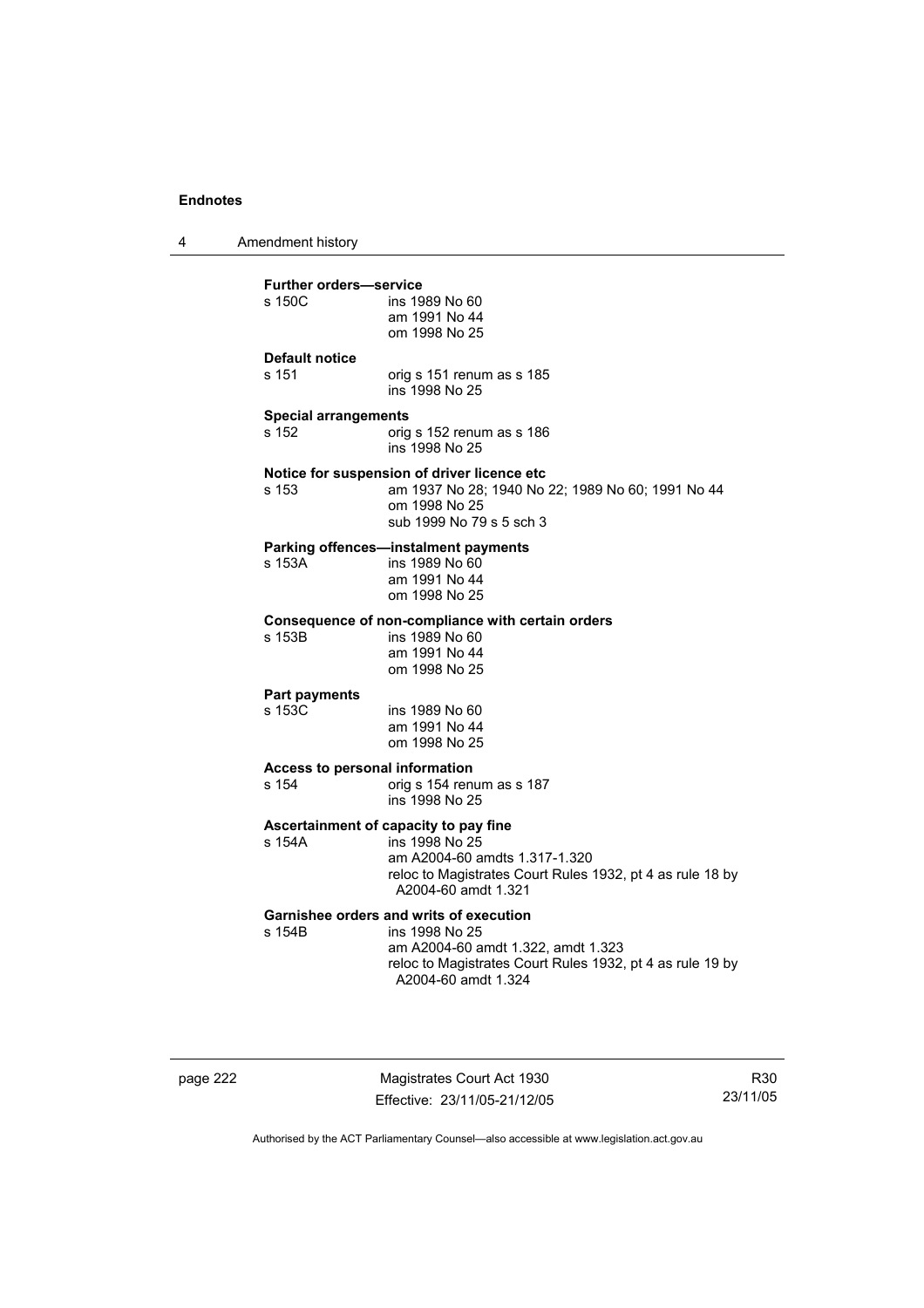## **Application of Magistrates Court (Civil Jurisdiction) Rules, pt 19**  s 154C hdg sub A2004-60 amdt 1.325

| s 154∪ nag<br>s 154C                         | sub A2004-60 amot 1.325<br>ins 1998 No 25<br>am A2004-60 amdts 1.326-1.334<br>reloc to Magistrates Court Rules 1932, pt 4 as rule 20 by<br>A2004-60 amdt 1.335 |
|----------------------------------------------|----------------------------------------------------------------------------------------------------------------------------------------------------------------|
| s 154D                                       | <b>Committal to prison-fine defaulters</b><br>ins 1998 No 25                                                                                                   |
| s 155 hdg<br>s 155                           | Fine amounts to be paid to registrar<br>am 1991 No 44<br>am 1991 No 44<br>sub A2005-20 amdt 3.278                                                              |
| s 155A hdg<br>s 155A                         | Costs to be paid to clerk by registrar of motor vehicles<br>am 1991 No 44<br>ins 1989 No 60<br>am 1991 No 44; 1991 No 112<br>om 1998 No 25                     |
| <b>Execution to stop on payment</b><br>s 156 | am 1977 No 34<br>sub A2005-20 amdt 3.278                                                                                                                       |
| s 157                                        | Payment of amount to keeper or superintendent<br>am 1976 No 42; 1977 No 34; 1991 No 44; 1998 No 25;<br>A2004-60 amdt 1.336                                     |
| Fine satisfied by imprisonment<br>s 158      | am 1986 No 74; 1991 No 44<br>om 1994 No 61<br>ins 1998 No 25                                                                                                   |
| <b>Remission</b><br>s 159 hdg<br>s 159       | am 1991 No 44<br>am 1991 No 44<br>om 1994 No 61<br>ins 1998 No 25                                                                                              |
| s 160                                        | Conviction or order quashed or set aside<br>om 1994 No 61<br>ins 1998 No 25<br>am 1999 No 79 s 5 sch 3                                                         |

# **Other enforcement provisions not affected**

am 1986 No 74 om 1994 No 61 ins 1998 No 25

R30 23/11/05

Magistrates Court Act 1930 Effective: 23/11/05-21/12/05 page 223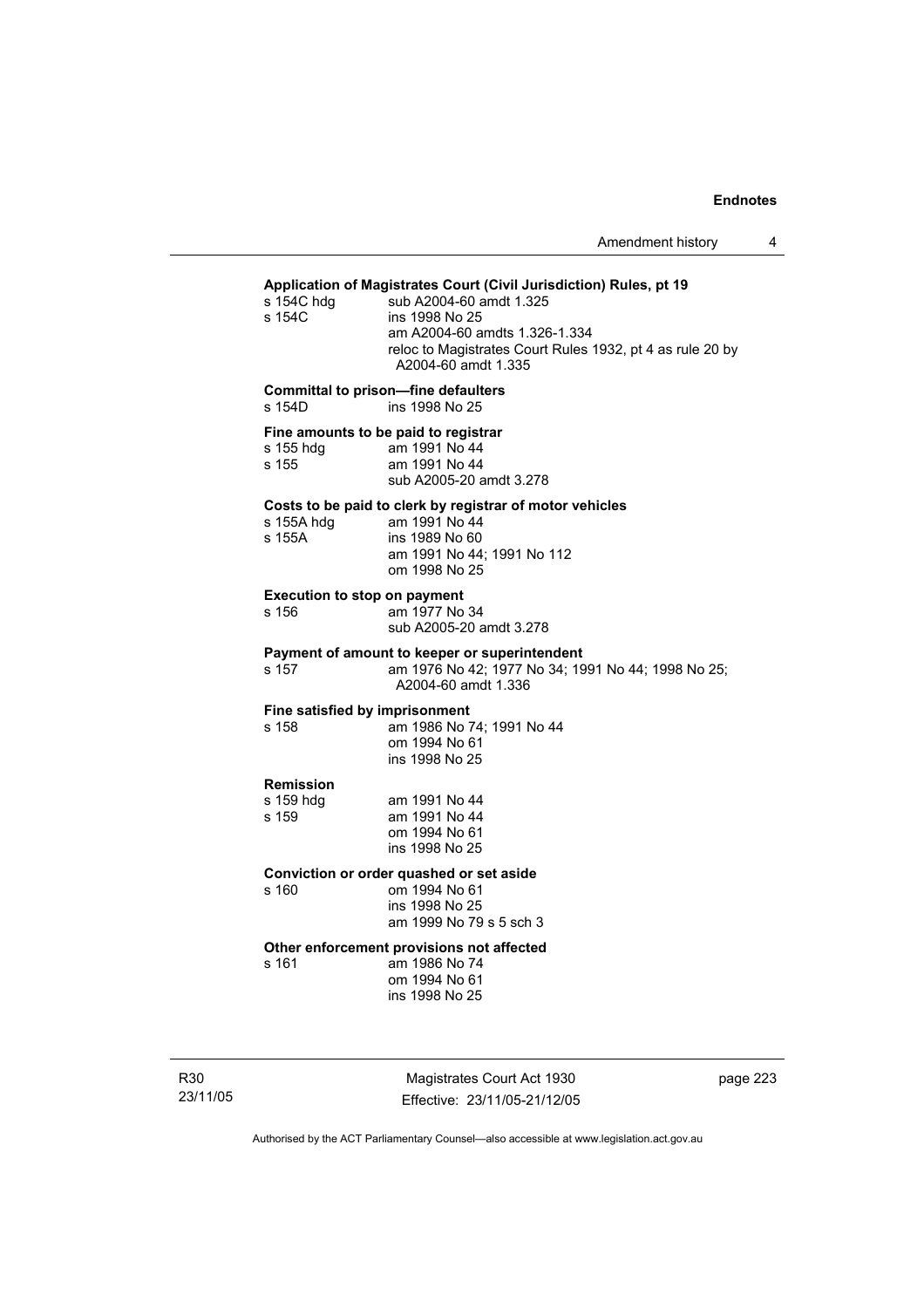| 4 | Amendment history                                 |                                                                                                                                                                                                                             |
|---|---------------------------------------------------|-----------------------------------------------------------------------------------------------------------------------------------------------------------------------------------------------------------------------------|
|   | <b>Procedure on execution</b><br>s 162            | am 1953 No 14; 1967 No 1; 1991 No 44; 1994 No 81<br>om 1994 No 61                                                                                                                                                           |
|   | Warrant of distress after appeal<br>s 163         | om 1972 No 37                                                                                                                                                                                                               |
|   | may be seized, sued on and sold<br>s 164          | Money, Australian notes and bank notes may be seized and choses in action<br>am ord 1990 No 5<br>om 1994 No 61                                                                                                              |
|   | s 165                                             | Time of application to be recorded<br>am 1953 No 14; 1991 No 44<br>om 1994 No 61                                                                                                                                            |
|   | s 166                                             | Warrant of execution, when to be executed<br>am 1967 No 1; 1994 No 81<br>om 1994 No 61                                                                                                                                      |
|   | div 3.9.3 hdg                                     | Reciprocal enforcement of fines against bodies corporate<br>(prev pt 9 div 2A hdg) ins 1982 No 2<br>renum as div 9.2A hdg R8 LA<br>renum A2004-60 amdt 1.337                                                                |
|   | Definitions for div 3.9.3<br>s 166A hdg<br>s 166A | sub A2004-60 amdt 1.338<br>ins 1982 No 2<br>def <i>fine</i> am A2005-20 amdt 3.279<br>def reciprocating court sub A2005-20 amdt 3.280<br>def relevant officer am A1991-44 s 7 and sch 1<br>def State am A2004-60 amdt 1.339 |
|   | s 166B                                            | Declarations relating to reciprocating courts<br>ins 1982 No 2<br>am 2001 No 44 amdts 1.2752-1.2754; A2005-20 amdt 3.281                                                                                                    |
|   | <b>Enforcement of fine</b><br>s 166C              | ins 1982 No 2<br>am 1991 No 44; 1994 No 61; A2004-60 amdt 1.340,<br>amdt 1.341; A2005-20 amdts 3.282-3.284; ss renum R29 LA<br>(see A2005-20 amdt 3.285)                                                                    |
|   | s 166D                                            | Effect of enforcement by reciprocating court<br>ins 1982 No 2<br>am 1991 No 44                                                                                                                                              |
|   | s 166E hdg<br>s 166E                              | Registrar to notify payment of territory fine<br>am 1991 No 44<br>ins 1982 No 2<br>am 1991 No 44                                                                                                                            |

page 224 Magistrates Court Act 1930 Effective: 23/11/05-21/12/05

R30 23/11/05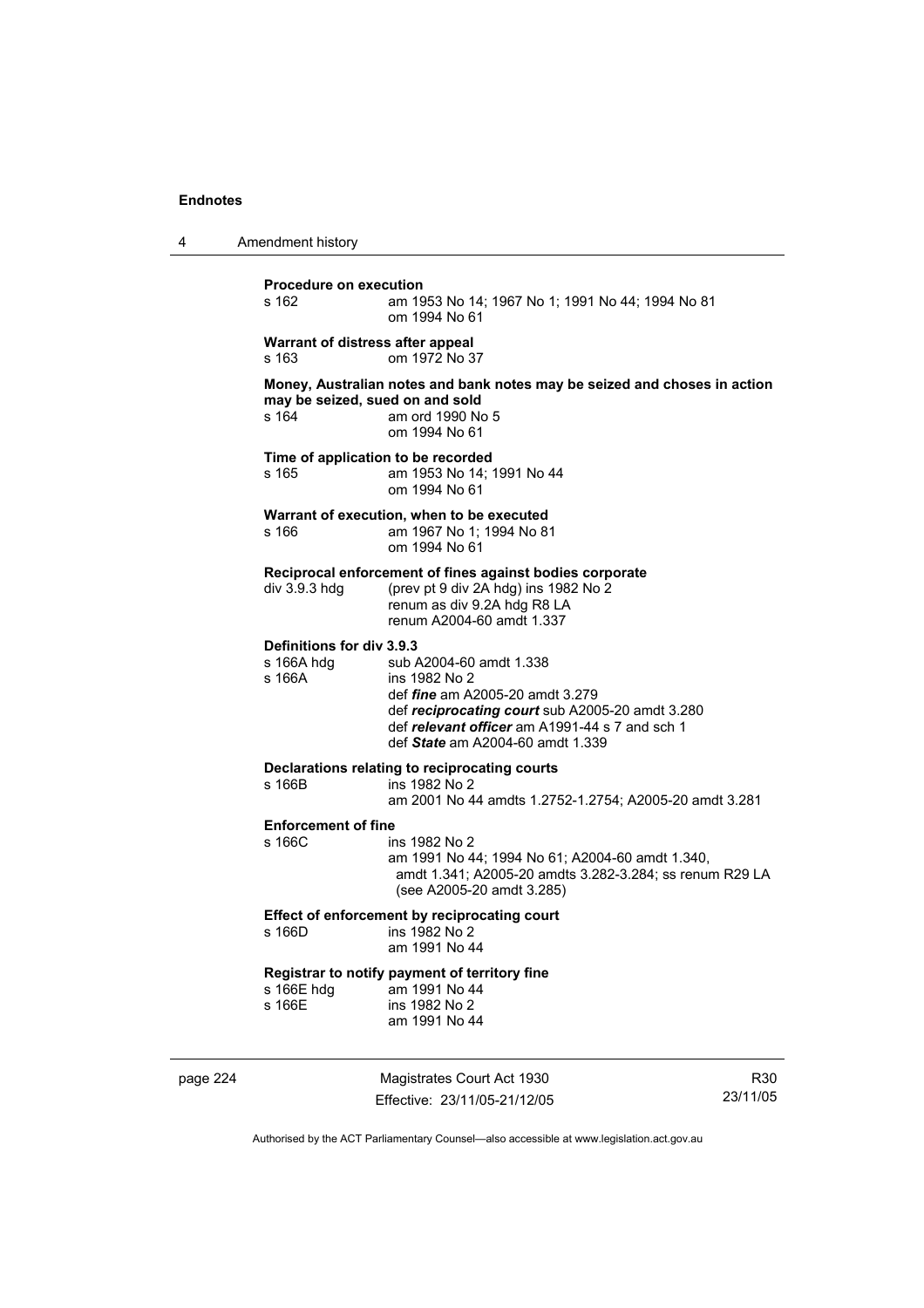Amendment history 4

**Adverse claim to goods seized**  am 1953 No 14 om 1986 No 74 **Rules in Interpleader summons**  s 168 om 1986 No 74 **Right of landlord not affected**  s 169 om 1986 No 74 **Oral examination of debtor as to debts owing to him**  s 170 am 1968 No 25; 1991 No 44 om 1994 No 61 **Order nisi for attachment of debt**<br>s 171 am 1937 No 28 am 1937 No 28; 1991 No 44 om 1994 No 61 **Service of order nisi to bind debts**  s 172 am 1993 No 4 om 1994 No 61 **Where garnishee does not dispute debt**  s 173 sub 1968 No 25 am 1970 No 15; 1991 No 44 om 1994 No 61 **Where garnishee disputes debt**  s 174 am 1986 No 74 om 1994 No 61 **Issue may be filed**  s 175 om 1994 No 61 **Where third party claims lien or charge on debt**  s 176 om 1994 No 61 **Court may order warrant to levy amount or issue to be tried**  s 177 om 1994 No 61 **Payment by debtor under order to be valid discharge**  s 178 am 1937 No 28 om 1994 No 61 **Debt attachment book**  s 179 am 1991 No 44 om 1994 No 61 **Costs of attachment**  s 180 om 1994 No 61

R30 23/11/05

Magistrates Court Act 1930 Effective: 23/11/05-21/12/05 page 225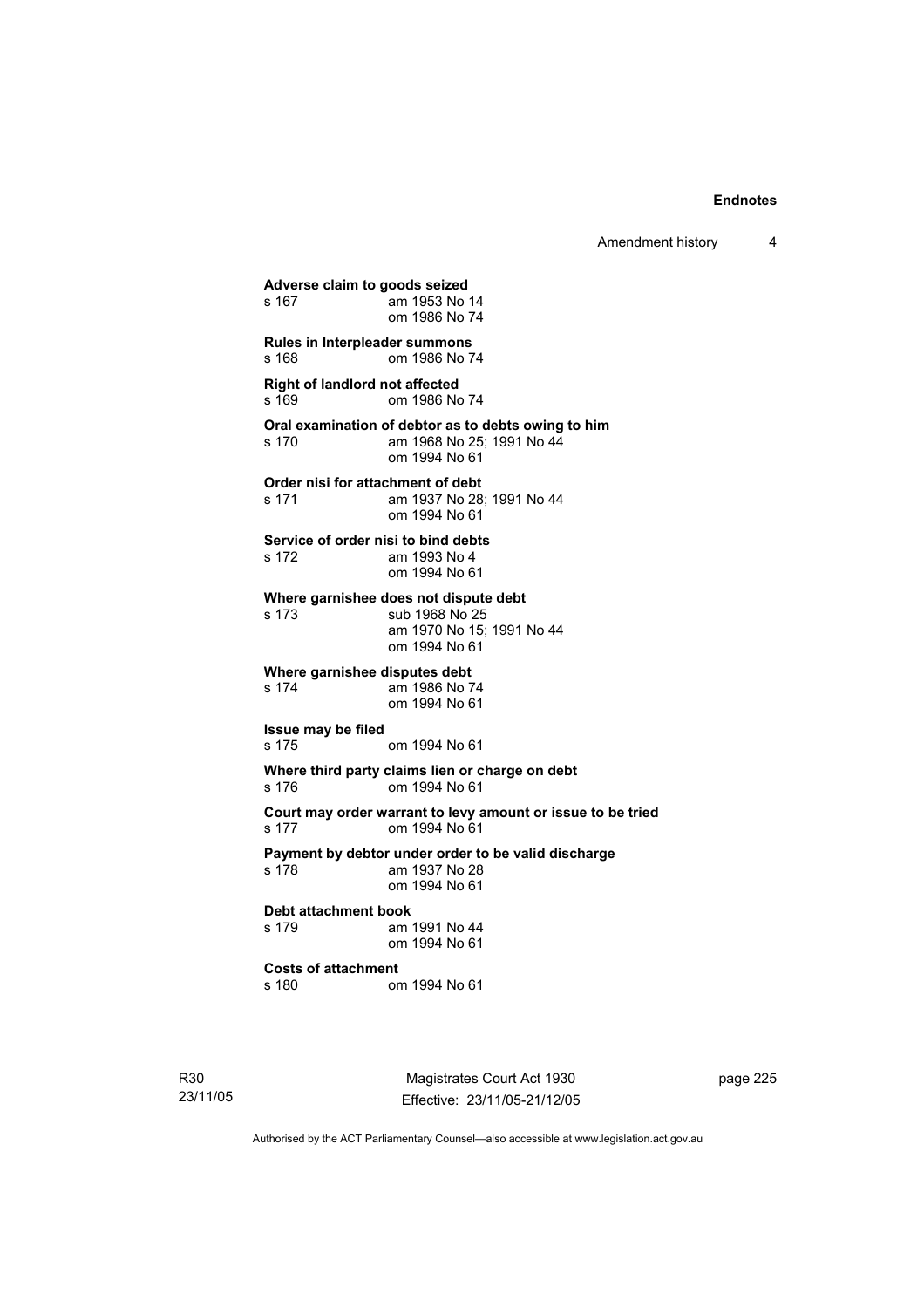| Amendment history |  |
|-------------------|--|
|                   |  |

| Defendants in civil cases not to be imprisoned except under certain<br>circumstances |                                                                                                                                                                                                       |  |
|--------------------------------------------------------------------------------------|-------------------------------------------------------------------------------------------------------------------------------------------------------------------------------------------------------|--|
| s 181                                                                                | am 1937 No 28; 1991 No 44<br>om 1994 No 61                                                                                                                                                            |  |
| Warrant in default of compliance<br>s 182                                            | am 1991 No 44<br>om 1994 No 61                                                                                                                                                                        |  |
| Ex parte order of commitment<br>s 183                                                | am 1991 No 44<br>om 1994 No 61                                                                                                                                                                        |  |
| div $3.9.4$ hdg                                                                      | Enforcement of criminal decisions-other provisions<br>(prev pt 9 div 6 hdg) renum as div 9.6 hdg R8 LA<br>sub and renum A2004-60 amdt 1.342                                                           |  |
| s 184                                                                                | <b>Enforcement of costs against informant</b><br>orig s 184 am 1991 No 44<br>om 1994 No 61<br>ins 1998 No 25 s 17                                                                                     |  |
| s 185                                                                                | Committal to prison-orders not involving payment of amount<br>orig s 185 sub 1967 No 1<br>om 1972 No 37<br>(prev s 151) am 1977 No 34; 1996 No 6<br>renum 1998 No 25<br>am A2005-20 amdts 3.286-3.288 |  |
| Warrant of commitment to prison<br>s 186                                             | orig s 186 om 1994 No 61<br>(prev s 152) sub 1996 No 6<br>renum 1998 No 25<br>am 1998 No 67; ss renum R10 LA                                                                                          |  |
| s 187                                                                                | Warrant of commitment if defendant already in prison<br>orig s 187 om 1994 No 61<br>(prev s 154) renum 1998 No 25<br>am A2005-20 amdt 3.289                                                           |  |
| Mitigation of payment by court<br>s 188                                              | am 1967 No 1; 1982 No 3; 1985 No 41; ord 1990 No 5; 1994<br>No 81                                                                                                                                     |  |
| s 189                                                                                | Scale of imprisonment for nonpayment of money<br>am 1967 No 1; 1977 No 34; 1978 No 46<br>sub 1993 No 4<br>am 1994 No 61<br>om 1998 No 25                                                              |  |

page 226 Magistrates Court Act 1930 Effective: 23/11/05-21/12/05

R30 23/11/05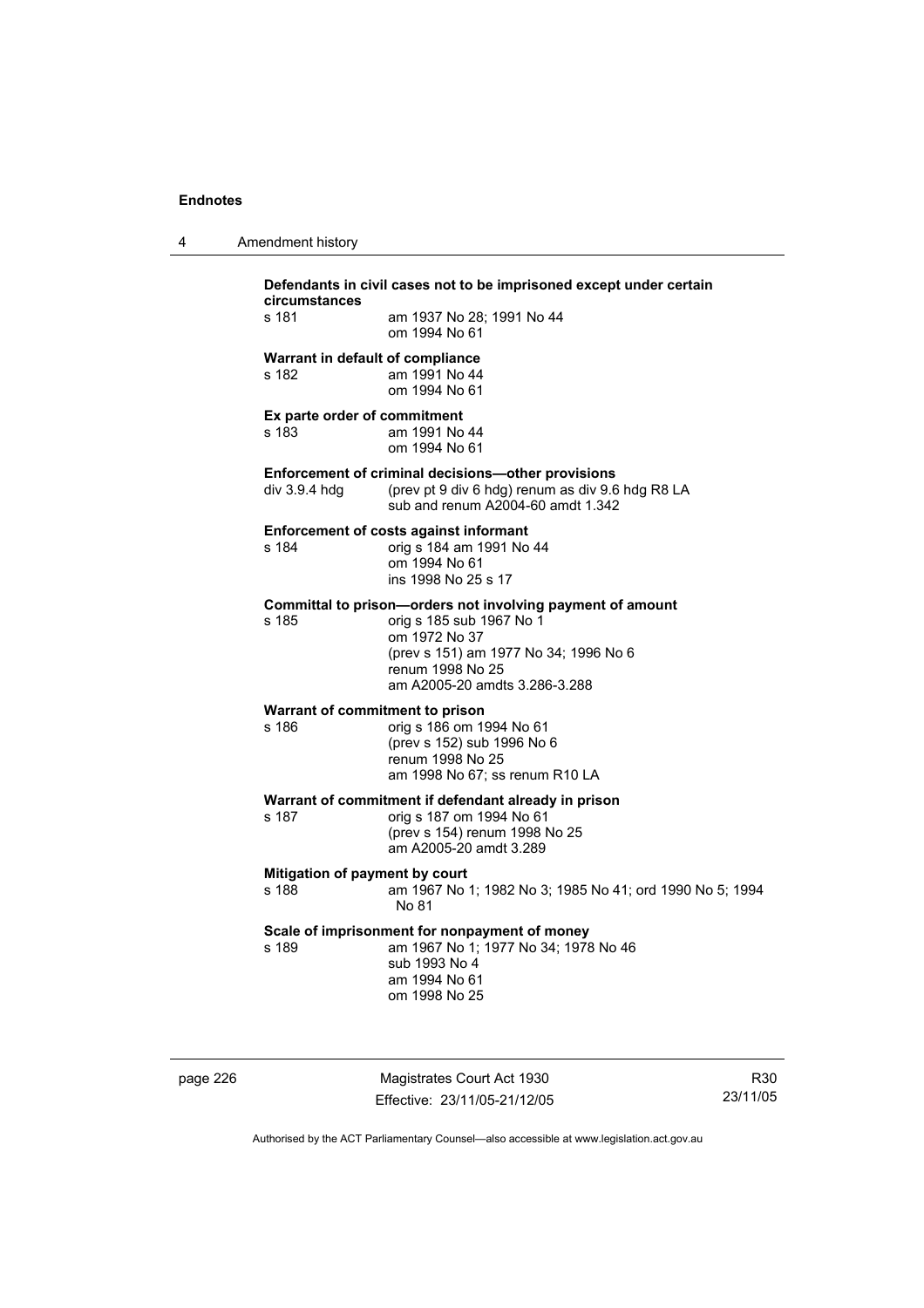| Proceeds of warrants of execution                                                                            |                                                                                                                |  |  |
|--------------------------------------------------------------------------------------------------------------|----------------------------------------------------------------------------------------------------------------|--|--|
| s 190                                                                                                        | sub 1986 No 74<br>am ord 1990 No 5; 1991 No 44<br>om 1994 No 61                                                |  |  |
| Accounts to be kept of amounts received<br>s 191 hdg<br>am 2001 No 44 amdt 1.2755<br>sub A2004-60 amdt 1.343 |                                                                                                                |  |  |
| s 191                                                                                                        | am 1967 No 1; 1979 No 33; 1991 No 44; 1994 No 81; 2001<br>No 44 amdt 1.2756; A2004-60 amdt 1.344, amdt 1.345   |  |  |
| s 192                                                                                                        | Executors and administrators may enforce orders in civil matters<br>am 1991 No 44                              |  |  |
|                                                                                                              | om 1994 No 61                                                                                                  |  |  |
| Forfeited goods may be sold<br>s 193                                                                         | am ord 1990 No 5; A2005-20 amdt 3.290                                                                          |  |  |
| s 194                                                                                                        | Warrant of commitment or writ of execution not void for form only<br>am 1994 No 61                             |  |  |
| s 195                                                                                                        | Convictions etc to be given to Supreme Court registrar<br>am 1937 No 28; 1992 No 23<br>sub A2005-20 amdt 3.291 |  |  |
| Definitions for pt 10<br>s 196                                                                               | am 1937 No 28                                                                                                  |  |  |
|                                                                                                              | sub 1990 No 65<br>am 1992 No 37; 2000 No 60 s 4                                                                |  |  |
|                                                                                                              | om 2001 No 90 amdt 1.79                                                                                        |  |  |
| Power to make<br>s 197                                                                                       | sub 1990 No 65                                                                                                 |  |  |
|                                                                                                              | om 2001 No 90 amdt 1.79                                                                                        |  |  |
| <b>Entitlement to apply</b>                                                                                  |                                                                                                                |  |  |
| s 198                                                                                                        | sub 1990 No 65<br>am 1998 No 38; 2000 No 60 s 5                                                                |  |  |
|                                                                                                              | om 2001 No 90 amdt 1.79                                                                                        |  |  |
| s 198A                                                                                                       | Powers exercisable in care and protection proceedings<br>ins 1999 No 64 s 4 sch 2<br>om 2001 No 90 amdt 1.79   |  |  |
| Special requirements-applications by community advocate or employer                                          |                                                                                                                |  |  |
| s 198B                                                                                                       | ins 2000 No 60 s 6<br>om 2001 No 90 amdt 1.79                                                                  |  |  |
|                                                                                                              |                                                                                                                |  |  |

Magistrates Court Act 1930 Effective: 23/11/05-21/12/05 page 227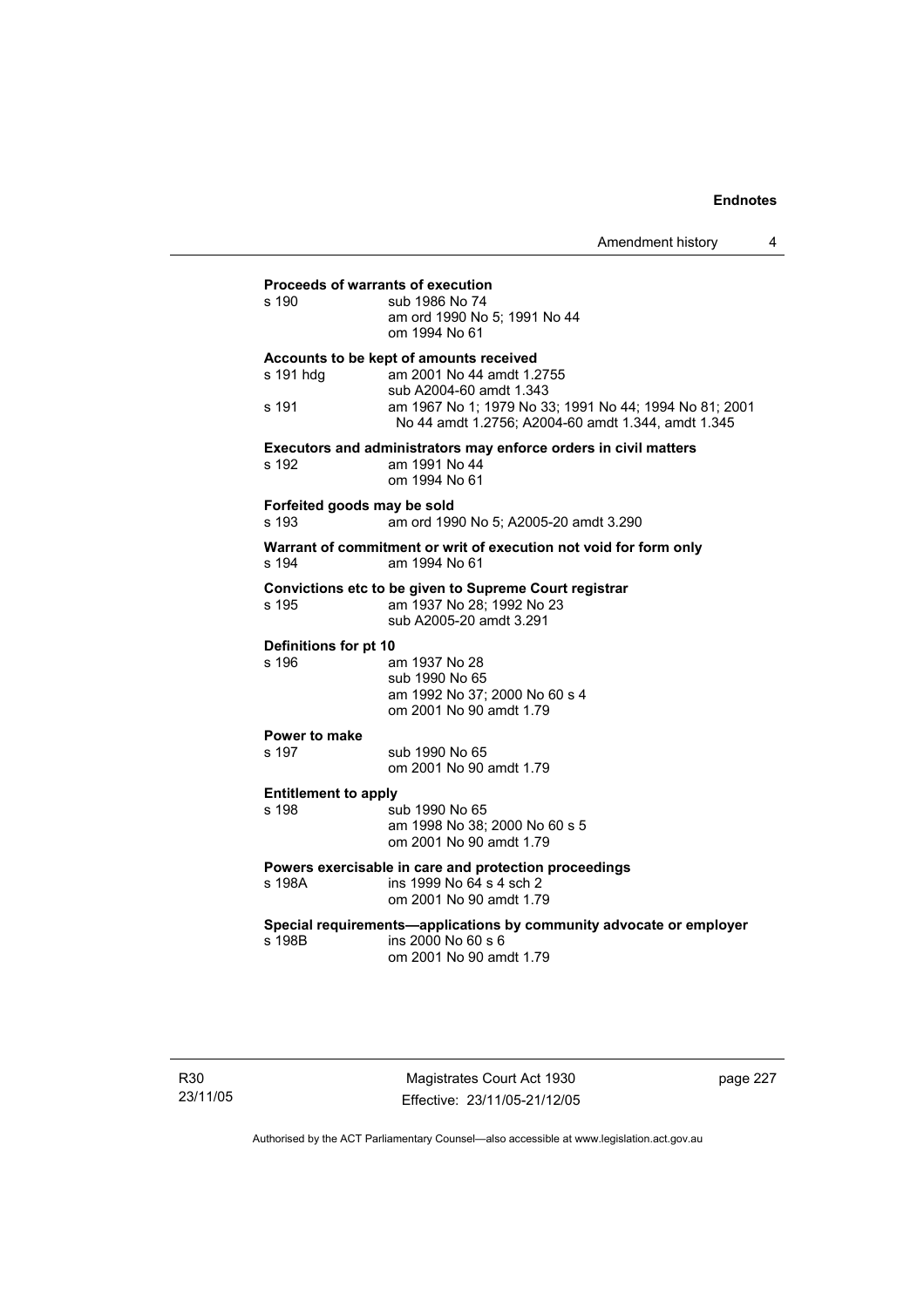4 Amendment history

| <b>Hearing dates</b><br>s 199            | am 1937 No 28<br>sub 1990 No 65<br>am 1991 No 44<br>om 2001 No 90 amdt 1.79                                                                                 |
|------------------------------------------|-------------------------------------------------------------------------------------------------------------------------------------------------------------|
| s 200                                    | Parties-applications by persons other than aggrieved persons<br>am 1937 No 28<br>sub 1990 No 65<br>am 1998 No 38; 2000 No 60 s 7<br>om 2001 No 90 amdt 1.79 |
| s 201                                    | Parties—applications involving children<br>sub 1990 No 65<br>am 1991 No 44<br>om 2001 No 90 amdt 1.79                                                       |
| Representation of children<br>s 202      | sub 1990 No 65<br>om 2001 No 90 amdt 1.79                                                                                                                   |
| <b>Hearing of applications</b><br>s 203  | sub 1990 No 65<br>am 1995 No 46: 1999 No 34<br>om 2001 No 90 amdt 1.79                                                                                      |
| s 204                                    | Matters to be taken into account<br>sub 1990 No 65<br>om 2001 No 90 amdt 1.79                                                                               |
| <b>Restrictions in orders</b><br>s 205   | am 1986 No 74<br>sub 1990 No 65<br>om 2001 No 90 amdt 1.79                                                                                                  |
| <b>Consent orders</b><br>s 206           | sub 1990 No 65<br>om 2001 No 90 amdt 1.79                                                                                                                   |
| Jurisdiction under s 206<br>s 206AA      | ins 1999 No 34<br>om 2001 No 90 amdt 1.79                                                                                                                   |
| <b>Service of applications</b><br>s 206A | ins 1990 No 65<br>am 1991 No 44; 2000 No 60 s 8; 2001 No 44 amdt 1.2757<br>om 2001 No 90 amdt 1.79                                                          |
| s 206B                                   | Procedure in absence of respondent<br>ins 1990 No 65<br>om 2001 No 90 amdt 1.79                                                                             |

page 228 Magistrates Court Act 1930 Effective: 23/11/05-21/12/05

R30 23/11/05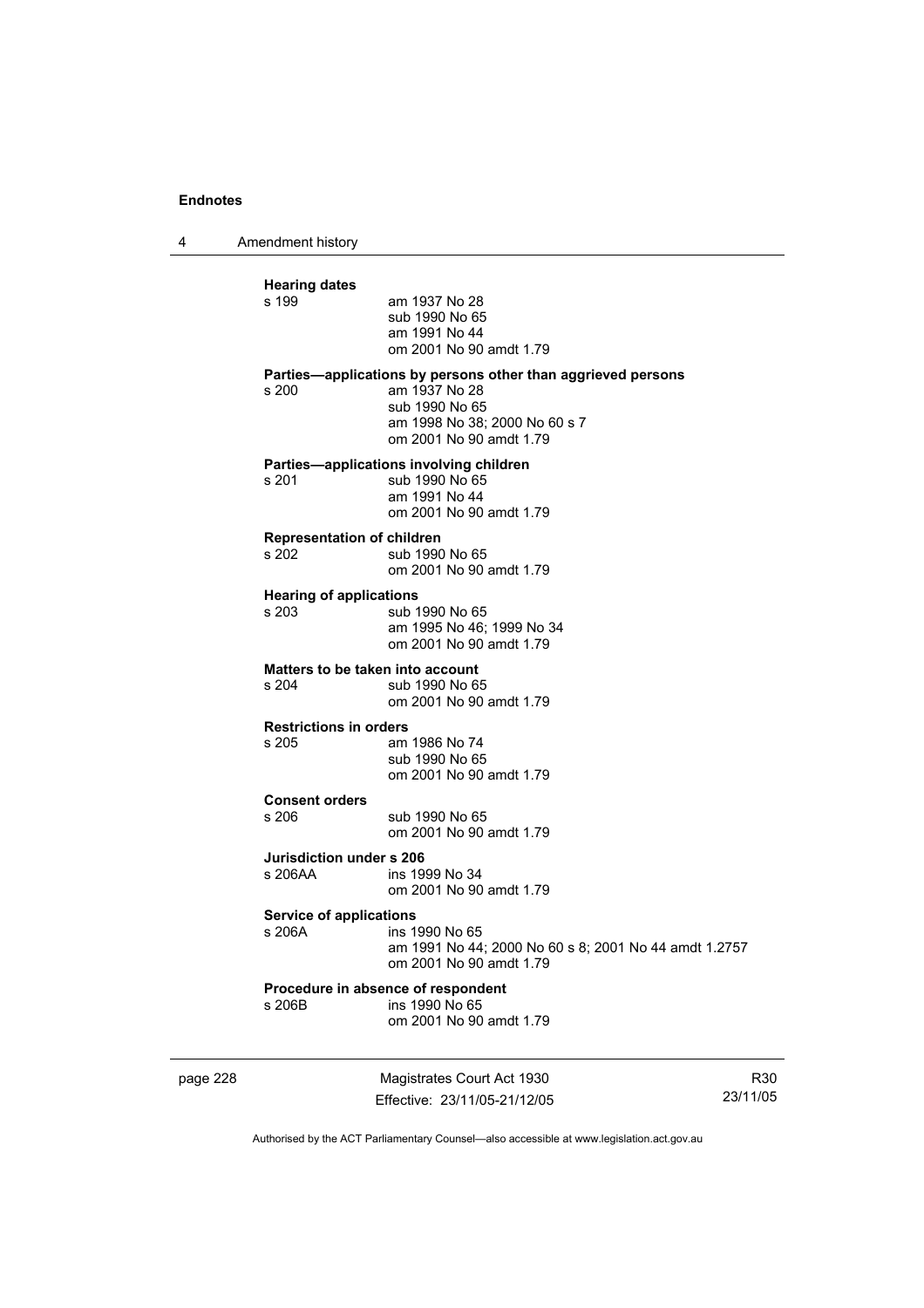Amendment history 4

| s 206C                            | ins 1990 No 65                                         |  |  |  |  |
|-----------------------------------|--------------------------------------------------------|--|--|--|--|
|                                   | om 2001 No 90 amdt 1.79                                |  |  |  |  |
| <b>Seizure of firearms</b>        |                                                        |  |  |  |  |
| s 206D                            | ins 1990 No 65<br>am 1991 No 9; 1996 No 74; 1997 No 25 |  |  |  |  |
|                                   | om 2001 No 90 amdt 1.79                                |  |  |  |  |
| <b>Explaining proposed orders</b> |                                                        |  |  |  |  |
| s 206E                            | ins 1990 No 65                                         |  |  |  |  |
|                                   | am 1992 No 37<br>om 2001 No 90 amdt 1.79               |  |  |  |  |
| <b>Counselling</b>                |                                                        |  |  |  |  |
| s 206F                            | ins 1990 No 65                                         |  |  |  |  |
|                                   | om 2001 No 90 amdt 1.79                                |  |  |  |  |
|                                   | Power of court to make orders where person charged     |  |  |  |  |
| s 206G                            | ins 1990 No 65<br>om 2001 No 90 amdt 1.79              |  |  |  |  |
| <b>Duration of orders</b>         |                                                        |  |  |  |  |
| s 206H                            | ins 1990 No 65                                         |  |  |  |  |
|                                   | om 2001 No 90 amdt 1.79                                |  |  |  |  |
|                                   | Exercise of certain powers by registrar                |  |  |  |  |
| s 2061                            | ins 2001 No 70 amdt 1.67<br>om 2001 No 90 amdt 1.79    |  |  |  |  |
|                                   | Variation and revocation of orders                     |  |  |  |  |
| s 206J                            | ins 1990 No 65                                         |  |  |  |  |
|                                   | am 1991 No 44; 1999 No 64 s 4 sch 2                    |  |  |  |  |
|                                   | om 2001 No 90 amdt 1.79                                |  |  |  |  |
| Service etc of orders<br>s 206K   | ins 1990 No 65                                         |  |  |  |  |
|                                   | am 1991 No 44; 1996 No 51; 2001 No 44 amdt 1.2758,     |  |  |  |  |
|                                   | amdt 1.2759                                            |  |  |  |  |
|                                   | om 2001 No 90 amdt 1.79                                |  |  |  |  |
| <b>Offence</b><br>s 206L          | ins 1990 No 65                                         |  |  |  |  |
|                                   | am 1992 No 37; 1994 No 81; 1997 No 25                  |  |  |  |  |
|                                   | om 2001 No 90 amdt 1.79                                |  |  |  |  |
|                                   | Service other than personal service                    |  |  |  |  |
| s 206M                            | ins 1990 No 65                                         |  |  |  |  |

R30 23/11/05

Magistrates Court Act 1930 Effective: 23/11/05-21/12/05 page 229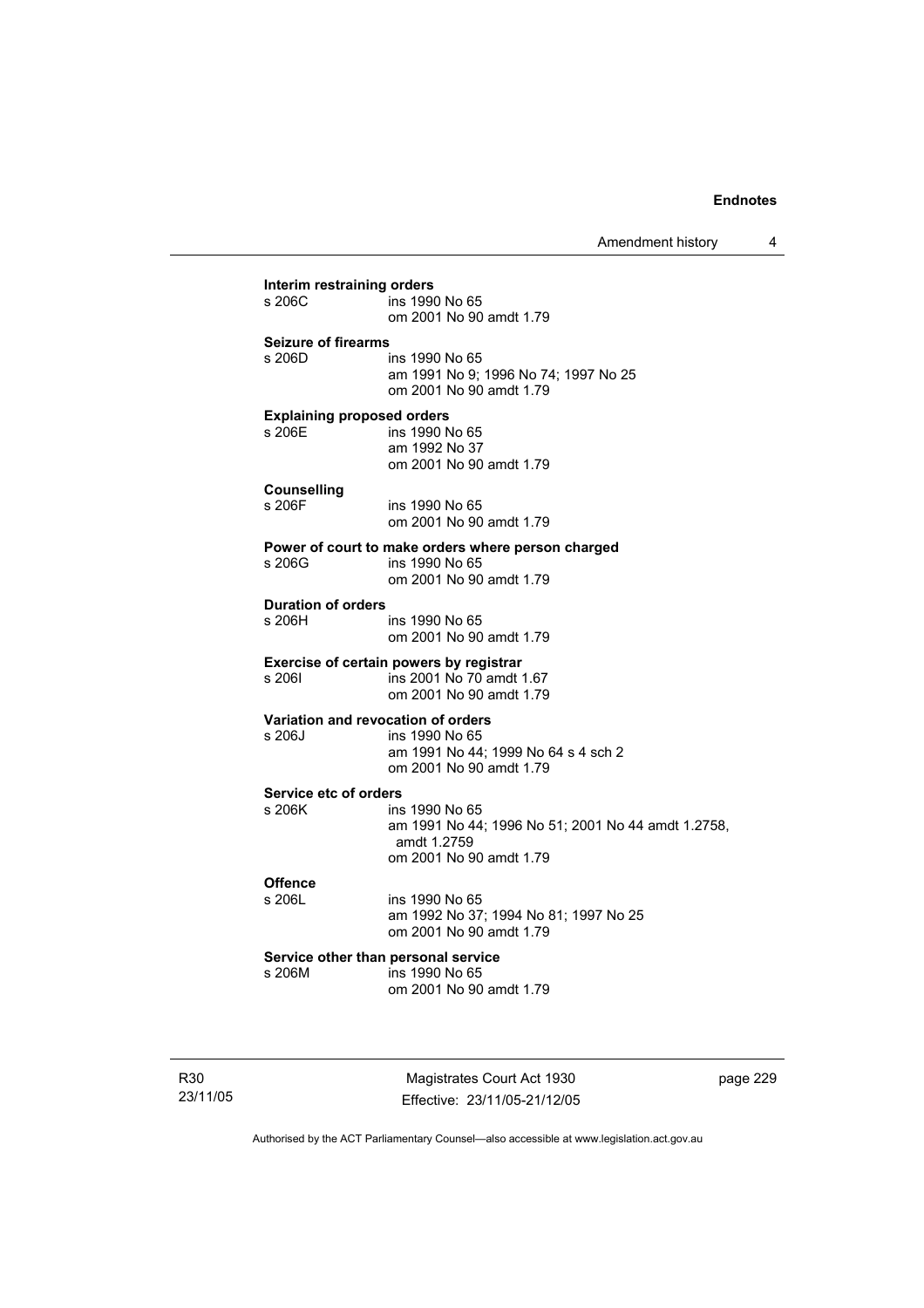4 Amendment history

**Service by police officers**  ins 1990 No 65 am 1991 No 44 om 2001 No 90 amdt 1.79 **Restriction on publication of reports of proceedings**  s 206P ins 1990 No 65 am 1994 No 81; 1998 No 38 om 2001 No 90 amdt 1.79 **Limits of restriction on publication**  s 206PA ins 1998 No 38 om 2001 No 90 amdt 1.79 **Application not invalid only because made under wrong Act**  ins 1998 No 38 om 2001 No 90 amdt 1.79 **Appeals**  ins 1990 No 65 am 1995 No 46 om 2001 No 90 amdt 1.79 **Application of Crimes Act**  ins 1990 No 65 om 2001 No 90 amdt 1.79 **Criminal appeals**  pt 3.10 hdg (prev pt 11 hdg) sub 1972 No 37 sub and renum A2004-60 amdt 1.346 **Criminal appeals—jurisdiction of Supreme Court**  div 3.10.1 hdg (prev pt 11 div 1 hdg) ins 1972 No 37 renum as div 11.1 hdg R8 LA sub and renum A2004-60 amdt 1.347 **Jurisdiction of Supreme Court**  sub 1937 No 28 am 1967 No 1; 1968 No 25 sub 1972 No 37 am 1985 No 67; 1990 No 65; 2001 No 90 amdt 1.80; A2004-60 amdts 1.348-1.350; A2005-5 s 30 **Appeals in criminal matters**  div 3.10.2 hdg (prev pt 11 div 2 hdg) ins 1972 No 37 renum as div 11.2 hdg R8 LA sub and renum A2004-60 amdt 1.351

|  | page 230 |  |
|--|----------|--|
|--|----------|--|

page 230 Magistrates Court Act 1930 Effective: 23/11/05-21/12/05

R30 23/11/05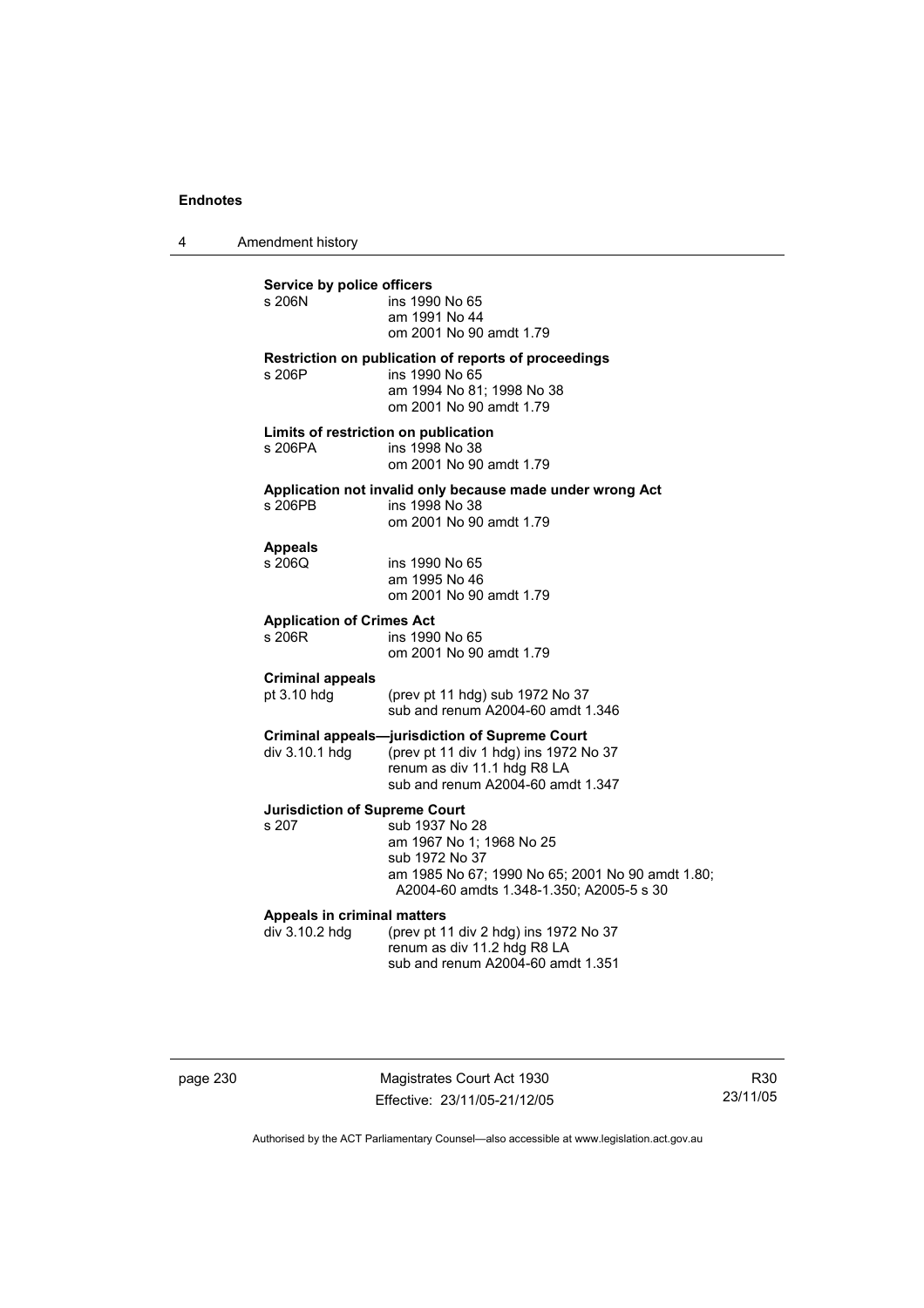**Appeals to which div 3.10.2 applies**  sub A2004-60 amdt 1.352 s 208 sub 1937 No 28 am 1953 No 14; 1958 No 12; 1968 No 25 sub 1972 No 37 am 1984 No 16; 1985 No 41; 1985 No 67; 1986 No 33; 1986 No 74; 1990 No 65; 1992 No 9; 1994 No 61; 1996 No 6; A2004-60 amdts 1.353-1.355; A2005-7 s 16; pars renum R27 LA (see A2005-7 s 17)

# **Appeals in other cases**

ins 1958 No 12 am 1967 No 1; 1968 No 25 om 1972 No 37

# **Substituted service of notice of appeal**

ins 1958 No 12

om 1972 No 37

# **Institution of appeal**

am 1934 No 17 sub 1937 No 28 am 1967 No 1 sub 1972 No 37 am 1984 No 61; 1985 No 67 sub 1986 No 74 am A2005-5 s 31; A2005-7 s 18

# **Substituted service of notice of appeal**

am 1934 No 17

sub 1937 No 28; 1972 No 37

**When appeal deemed to be duly instituted**  s 211 sub 1937 No 28; 1972 No 37; 1985 No 18 om 1986 No 74

**When appeal deemed to be duly instituted**<br>s 212 **by 1937 No 28: 1958 No** 

sub 1937 No 28; 1958 No 12 am 1967 No 1 sub 1972 No 37 om 1985 No 18

# **Increase in amount of security**<br>s 213 **ID** Sub 1937 No

sub 1937 No 28: 1972 No 37 om 1985 No 18

Magistrates Court Act 1930 Effective: 23/11/05-21/12/05 page 231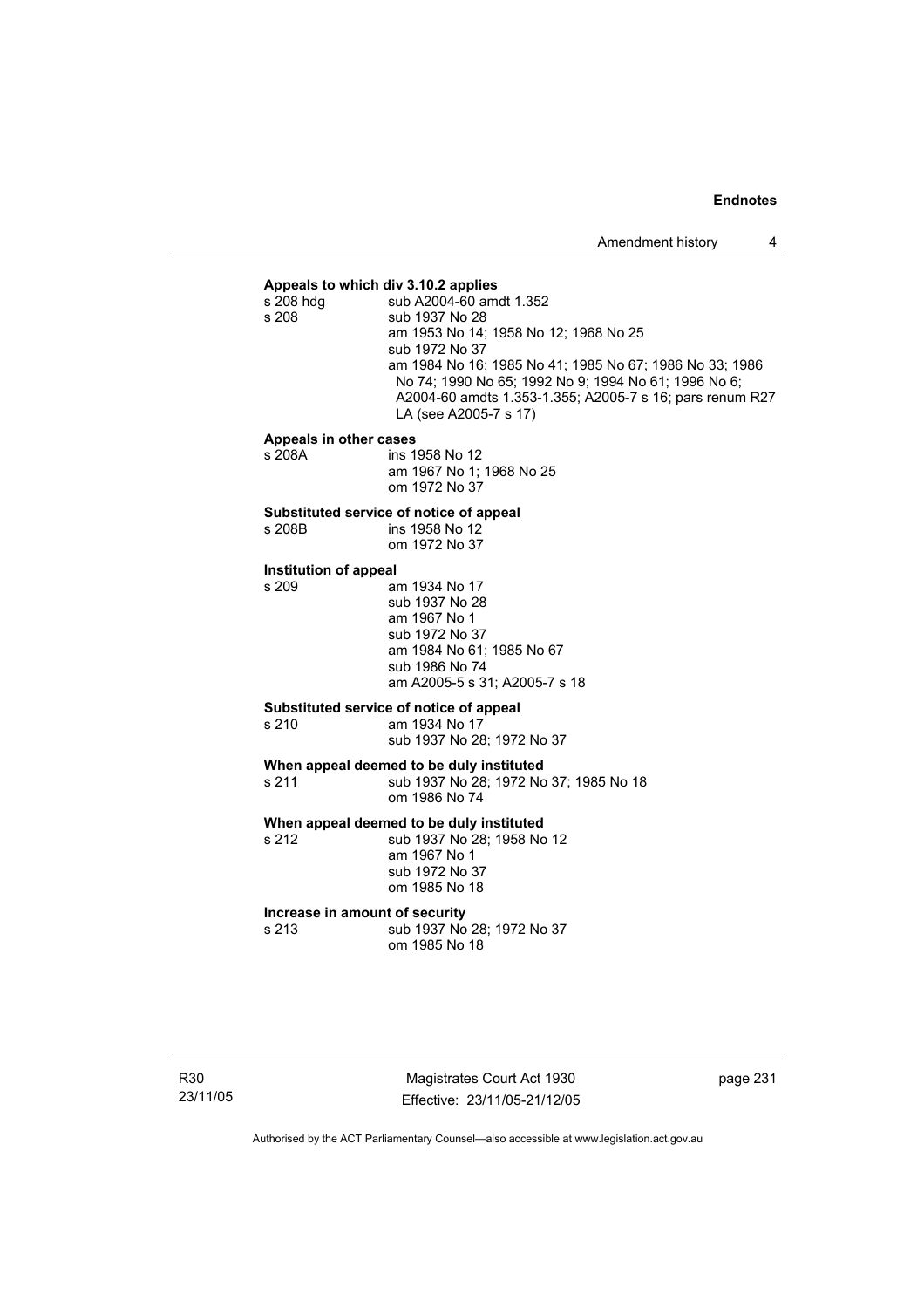4 Amendment history

**Appeals in cases other than civil cases**  sub 1937 No 28 am 1967 No 1 sub 1972 No 37 am 1984 No 61; 1990 No 65; A2004-60 amdt 1.356; A2005-20 amdt 3.292

#### **Appeals in relation to grant of bail**

s 214A ins 1986 No 33 om 1992 No 9

#### **Appeals in civil cases**

| s 215 | om 1937 No 28  |
|-------|----------------|
|       | ins 1972 No 37 |
|       | am 1985 No 67  |
|       | om 1986 No 74  |

# **Stay of execution pending appeal in certain cases**

 $\frac{1}{2}$  om 1937 No 28 ins 1972 No 37 am 1984 No 62; 1986 No 74; 1992 No 9; 1995 No 41; A2005-7 s 19

### **Execution not to be stayed in other cases except by order of Supreme Court**

s 217 om 1937 No 28 ins 1972 No 37 om 1986 No 74

## **Orders by Supreme Court on appeals**

s 218 om 1937 No 28 ins 1972 No 37 sub 1984 No 61

am 1985 No 67; A2004-60 amdt 1.357, amdt 1.358

**Barring right of appeal under div 3.10.2 if order to review granted**  .<br>sub A2004-60 amdt 1.359 s 219 om 1937 No 28 ins 1972 No 37 am 1985 No 67; 1986 No 74; A2004-60 amdt 1.360, amdt 1.361

#### **Reference appeals in criminal matters**<br>div 3.10.2A ins A2005-5 s.32  $ins A2005-5 s 32$

#### **What is a reference appeal?**  s 219A ins A2005-5 s 32

#### **Reference appeal following acquittal on indictment**   $ins A2005-5 s 32$

page 232 Magistrates Court Act 1930 Effective: 23/11/05-21/12/05

R30 23/11/05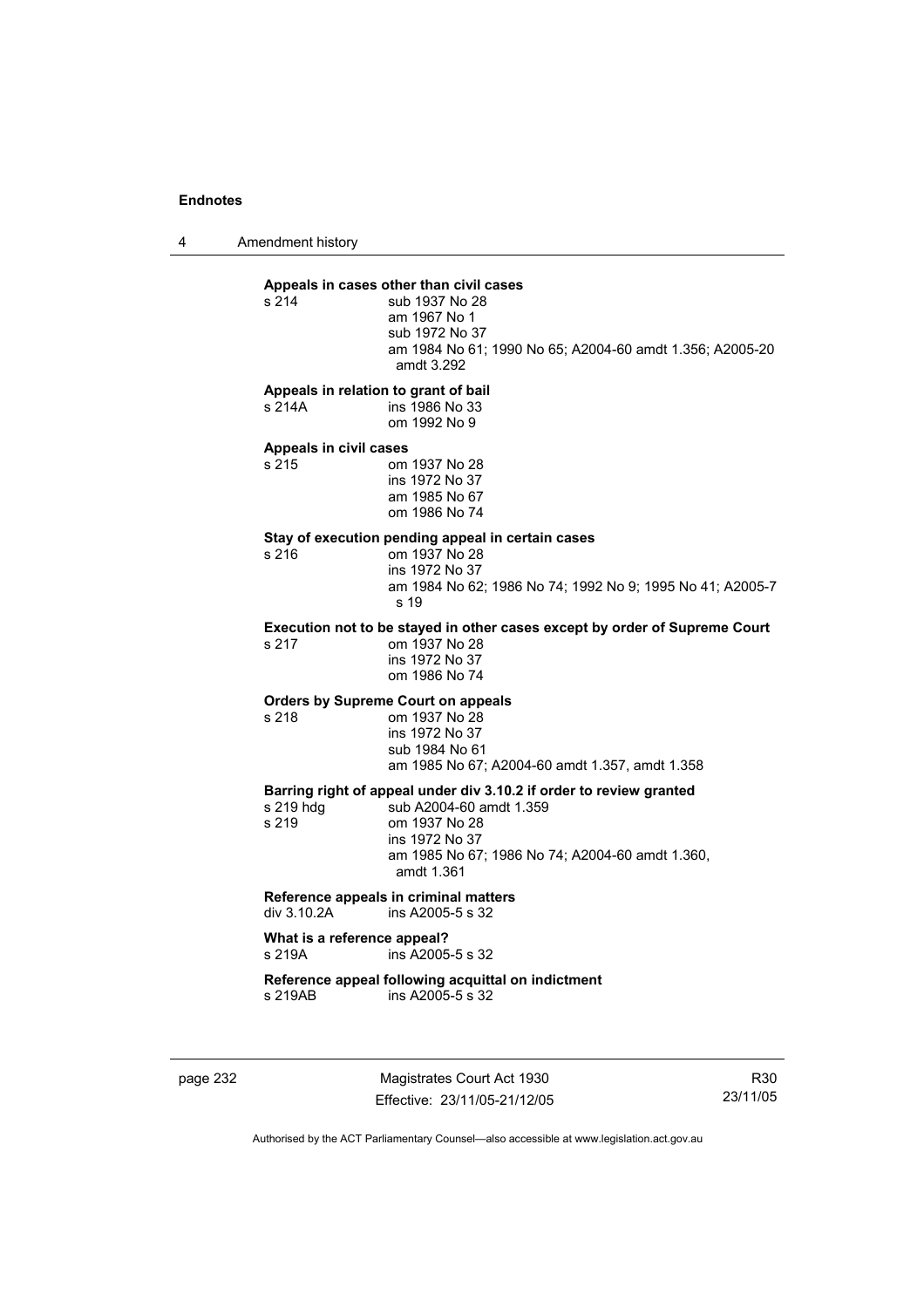# **Who may be heard at reference appeal**

 $ins$  A2005-5 s  $32$ 

**Reference appeal decision does not affect trial verdict**   $ins A2005-5 s 32$ 

**Orders to review in criminal matters**<br>div 3.10.3 hdg (prev pt 11 div 3 hd (prev pt 11 div 3 hdg) ins 1972 No  $37$  renum as div 11.3 hdg R8 LA sub and renum A2004-60 amdt 1.362

#### **Interpretation**

s 219A ins 1972 No 37 om 1994 No 61

## **Appeals by way of orders to review**

s 219B ins 1972 No 37 am 1974 No 14; 1979 No 41; 1984 No 16; 1985 No 41; 1985 No 67; ord 1990 No 9; 1994 No 61; 1996 No 6; pars renum R10 LA; A2004-60 amdts 1.363-1.366; A2005-20 amdt 3.293

## **Grant of order nisi to review**

s 219C ins 1972 No 37 am 1974 No 14; 1979 No 41; 1984 No 61; 1985 No 41; 1985 No 67; ord 1990 No 9; 1996 No 6; pars renum R10 LA; A2005-5 s 33; A2005-20 amdts 3.294-3.296; pars and ss renum R29 LA (see A2005-20 amdt 3.297)

## **Security for costs and stay of execution**

s 219D ins 1972 No 37 am 1985 No 41; 1985 No 67; ord 1990 No 9; 1992 No 9; 1996 No 6; ss renum R10 LA

#### **Non-appearance of applicant**

s 219E ins 1972 No 37 am 1996 No 6

# **Powers of Supreme Court**

ins 1972 No 37 am 1974 No 14; 1979 No 41; 1985 No 41; 1985 No 67; ord 1990 No 9; ss and pars renum R10 LA; A2004-60 amdt 1.367

# **Interpretation**

ins 1984 No 62 am 1986 No 74 om 1992 No 9

# **Warrant of apprehension of appellant**<br>s 219H **ins 1984 No 62**

 $ins$  1984 No 62 om 1992 No 9

R30 23/11/05

Magistrates Court Act 1930 Effective: 23/11/05-21/12/05 page 233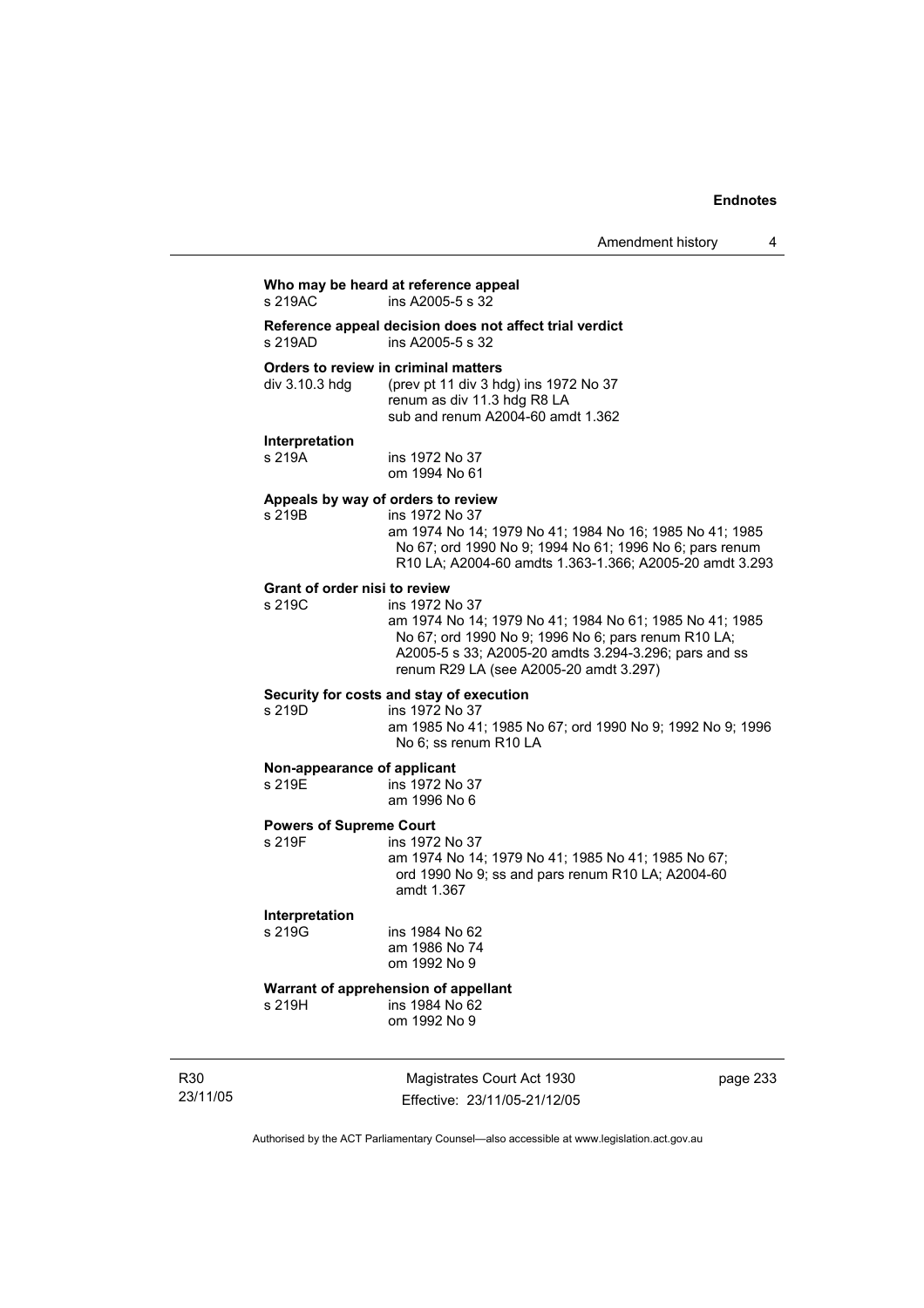4 Amendment history

| s 219J                                                     | Power of Court where person apprehended<br>ins 1984 No 62<br>om 1992 No 9                                                        |
|------------------------------------------------------------|----------------------------------------------------------------------------------------------------------------------------------|
| <b>Effect of apprehension of appellant</b><br>s 219K       | ins 1984 No 62<br>om 1992 No 9                                                                                                   |
| Stay of execution not affected<br>s 219L                   | ins 1984 No 62<br>om 1992 No 9                                                                                                   |
| <b>Criminal appeals-other provisions</b><br>div 3.10.4 hdg | (prev pt 11 div 4 hdg) ins 1972 No 37<br>renum as div 11.4 hdg R8 LA<br>sub and renum A2004-60 amdt 1.368                        |
| Forfeiture of recognisance<br>s 220                        | am 1937 No 28; 1972 No 37<br>sub 1984 No 62<br>om 1992 No 9                                                                      |
| s 221                                                      | Magistrate may order appellant to be liberated<br>om 1937 No 28                                                                  |
| s 222                                                      | <b>Control of Supreme Court over summary convictions</b><br>am 1937 No 28; 1985 No 67; 1986 No 74; A2005-20<br>amdts 3.298-3.300 |
| <b>Amendment of documents</b><br>s 223                     | am 1937 No 28; 1985 No 67; 1986 No 74<br>sub A2005-20 amdt 3.301                                                                 |
| In cases of certiorari<br>s 224                            | am 1937 No 28; A2005-20 amdt 3.302                                                                                               |
| Notice dispensed with<br>s 225                             | am 1937 No 28; 1967 No 1; 1985 No 17; A2005-20<br>amdt 3.302                                                                     |
| Power of court to admit to bail<br>s 226                   | am 1937 No 28; 1992 No 9; A2005-20 amdt 3.302                                                                                    |
| s 227                                                      | Respecting the amendment of convictions etc<br>am 1937 No 28; 1985 No 67; 1996 No 6; A2005-20<br>amdt 3.302                      |
| No summons or information<br>s 228                         | am 1986 No 74<br>sub A2005-20 amdt 3.303                                                                                         |

page 234 Magistrates Court Act 1930 Effective: 23/11/05-21/12/05

R30 23/11/05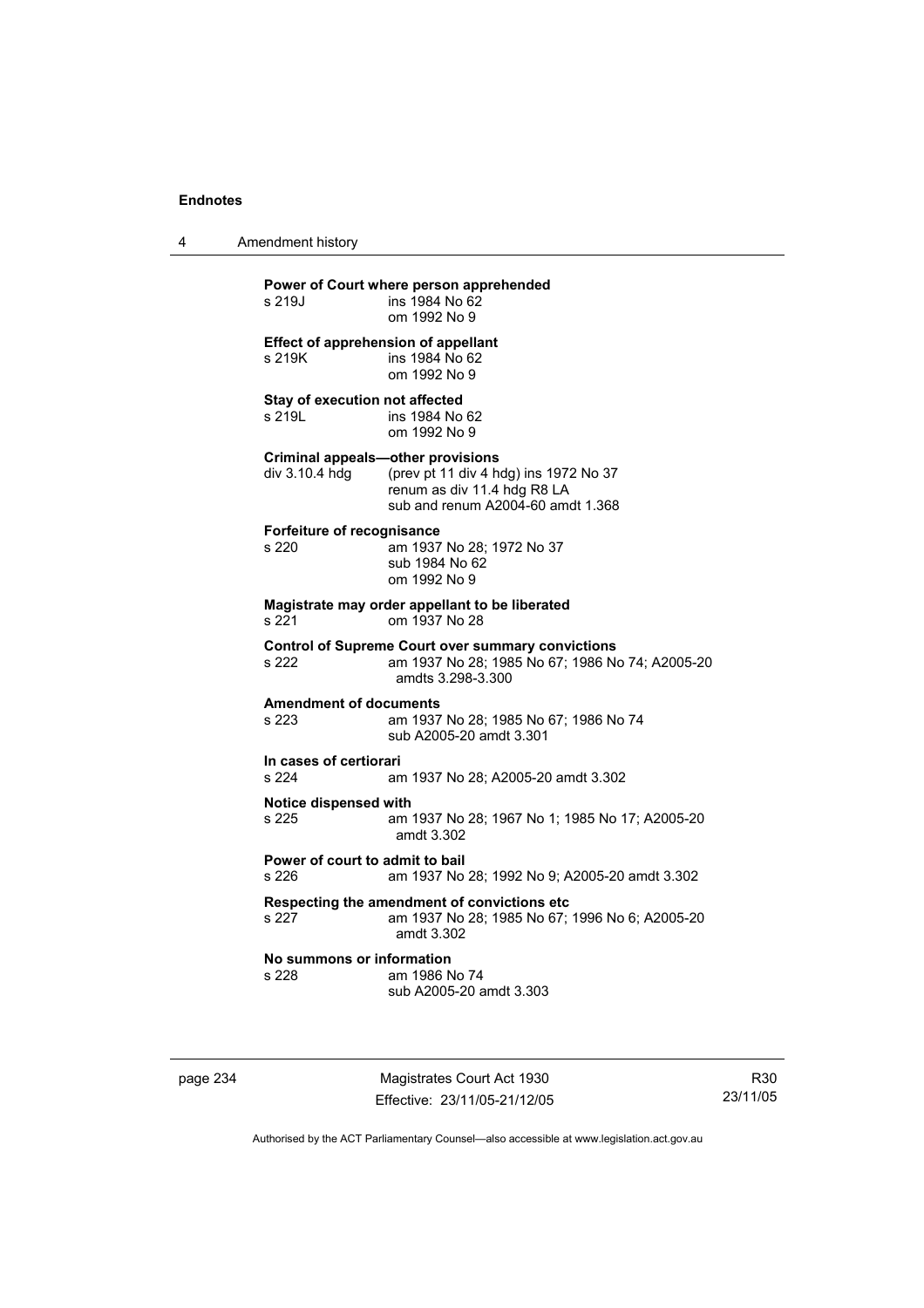Amendment history 4

**Provisions applicable in relation to security given for costs of appeal**  am 1937 No 28 sub 1972 No 37 am 1985 No 18; 1991 No 44 **Magistrate sued for act not within jurisdiction**  s 231 reloc as s 17A **No action against magistrate after order nisi to quash conviction has been granted**  reloc as s 17B **Warrant or writ by magistrate on order of court**  s 233 reloc as s 17C **No action for acts done under order of Supreme Court**  s 234 reloc as s 17D **No action where proceedings confirmed on appeal**  s 235 reloc as s 17E **Actions in cases prohibited**  s 236 reloc as s 17F **Limitation of actions**  s 237 om 1985 No 66 **Notice of actions**  s 238 om 1985 No 66 **Payment of amounts into court**  s 239 reloc as s 17G **No action against magistrate for judicial acts in Magistrates Court**  s 240 reloc as s 17H **Magistrate sued for acts within his or her jurisdiction only liable in case of malice and absence of reasonable and probable cause**  s 241 reloc as s 17I **Verdict for defendant**  s 242 reloc as s 17J **Damages**  s 243 reloc as s 17K **Costs in criminal matters**  pt 3.11 hdg (prev pt 13 hdg) sub 1953 No 14 am 1994 No 4 sub and renum A2004-60 amdt 1.371

R30 23/11/05

Magistrates Court Act 1930 Effective: 23/11/05-21/12/05 page 235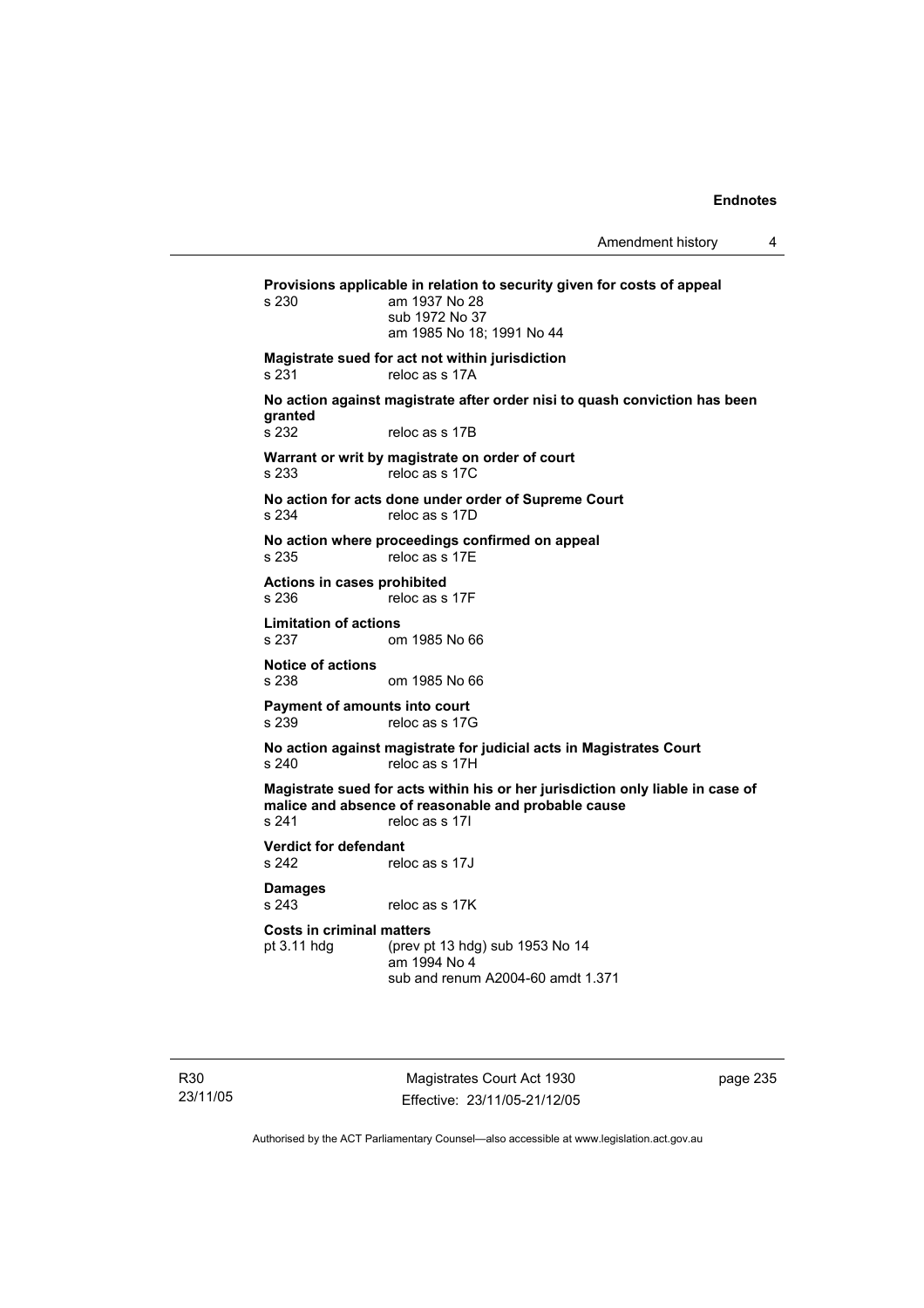| 4 | Amendment history |
|---|-------------------|
|---|-------------------|

|                                  | am 2001 No 44 amdt 1.2761<br>om A2004-60 amdt 1.378                                                                         |  |
|----------------------------------|-----------------------------------------------------------------------------------------------------------------------------|--|
|                                  | ins 1994 No 4<br>sub 2000 No 1 s 3 sch                                                                                      |  |
|                                  | am 1986 No 53; ord 1990 No 5<br>om 1992 No 9                                                                                |  |
| <b>Payment of fees</b><br>s 248B | ins 1974 No 14                                                                                                              |  |
|                                  | am 2001 No 44 amdt 1.2760<br>om A2004-60 amdt 1.378                                                                         |  |
|                                  | am 1997 No 94; 1998 No 25<br>sub 2000 No 1 s 3 sch                                                                          |  |
|                                  | om 1992 No 9<br>ins 1994 No 4                                                                                               |  |
| Determination of fees<br>s 248A  | ins 1974 No 14<br>am 1986 No 53; ord 1990 No 5                                                                              |  |
|                                  | am 2001 No 18 s 174<br>om A2004-60 amdt 1.378                                                                               |  |
| s 248                            | om 1994 No 61 s 49<br>ins 2001 No 1 s 3 sch                                                                                 |  |
| Definitions for pt 13A           | A2004-60 amdt 1.377                                                                                                         |  |
| s 247                            | sub 1953 No 14; 1967 No 1<br>am 1996 No 6; A2004-60 amdt 1.376<br>reloc to Magistrates Court Rules 1932, pt 4 as rule 21 by |  |
| <b>Witnesses expenses</b>        |                                                                                                                             |  |
| Solicitor's costs<br>s 246       | sub 1937 No 28<br>om 1986 No 74                                                                                             |  |
| s 245A                           | ins 1937 No 28<br>sub 1986 No 83<br>am 1989 No 55; ord 1990 No 5; 1991 No 44; 1993 No 4<br>om 1994 No 4                     |  |
| <b>Remission of fees</b>         |                                                                                                                             |  |
| <b>Court fees</b><br>s 245       | sub 1953 No 14; 1980 No 10<br>am 1991 No 38; 1991 No 44<br>om 1994 No 4                                                     |  |
|                                  | A2004-60 amdts 1.373-1.375                                                                                                  |  |
| s 244                            | am 1937 No 28; 1953 No 14; 1986 No 74; 1994 No 61;                                                                          |  |

Effective: 23/11/05-21/12/05 23/11/05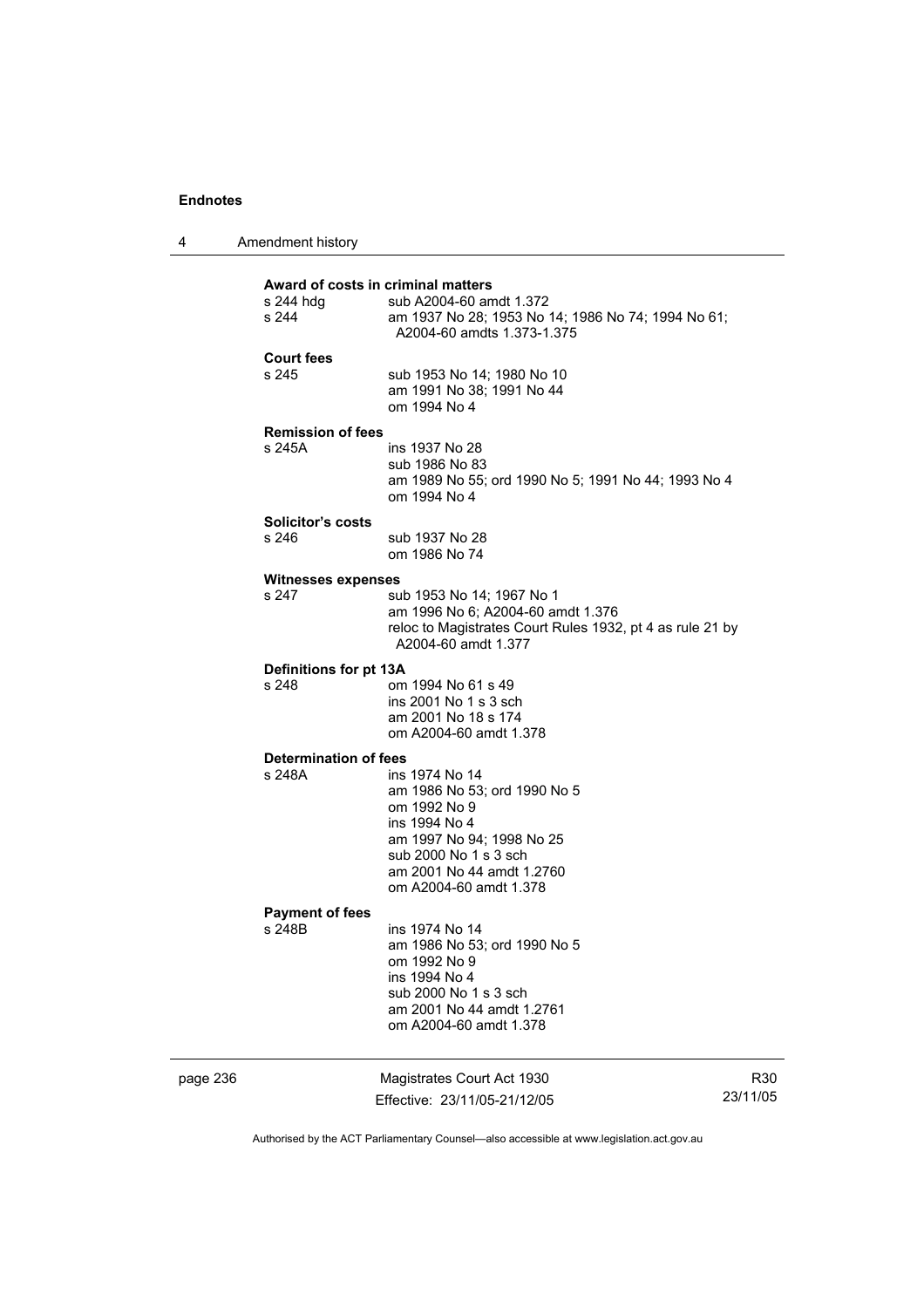### **Remission, refund, deferral, waiver and exemption of fees**

s 248C ins 1974 No 14 om 1992 No 9 ins 1994 No 4 am 1994 No 45; No. 1995 No 46; 1997 No 96; 1999 No 66 sch 3; 1999 No 64 s 4 sch 2 sub 2000 No 1 s 3 sch am 2002 No 36 s 4 (4), (5) exp 11 October 2003 (s 248C (5)) om A2004-60 amdt 1.378

# **Recovery of fees in non-criminal proceedings if fees otherwise not payable**

ins 1974 No 14 am 1986 No 53 om 1992 No 9 ins 1994 No 4 sub 2000 No 1 s 3 sch om A2004-60 amdt 1.378

### **Recovery of fees in criminal proceedings if fees not otherwise payable**

s 248E ins 1994 No 4 sub 2000 No 1 s 3 sch om A2004-60 amdt 1.378

## **Review of decisions**

s 248F ins 1994 No 4 am 1996 No 6 sub 2000 No 1 s 3 sch om A2004-60 amdt 1.378

## **Securities in criminal matters**

pt 3.12 hdg (prev pt 14 hdg) sub and renum A2004-60 amdt 1.379

#### **Securities taken under Act**

s 249 am 1991 No 44; A2004-60 amdts 1.380-1.383; A2005-20 amdt 3.304

### **Recovery of amount due under security**

s 250 ins 1937 No 28 am 1986 No 74; 1991 No 44; 1992 No 9; A2004-60 amdt 1.384

**Enforcement of payment of sum due by principal**  s 251 om 1937 No 28

#### **Sums paid by surety may be recovered from principal**  s 252 am 1937 No 28; 1986 No 74; 1992 No 9; A2004-60 amdt 1.384

# **Payment enforced by security**

s 253 am 1992 No 9; A2004-60 amdt 1.384

R30 23/11/05

Magistrates Court Act 1930 Effective: 23/11/05-21/12/05 page 237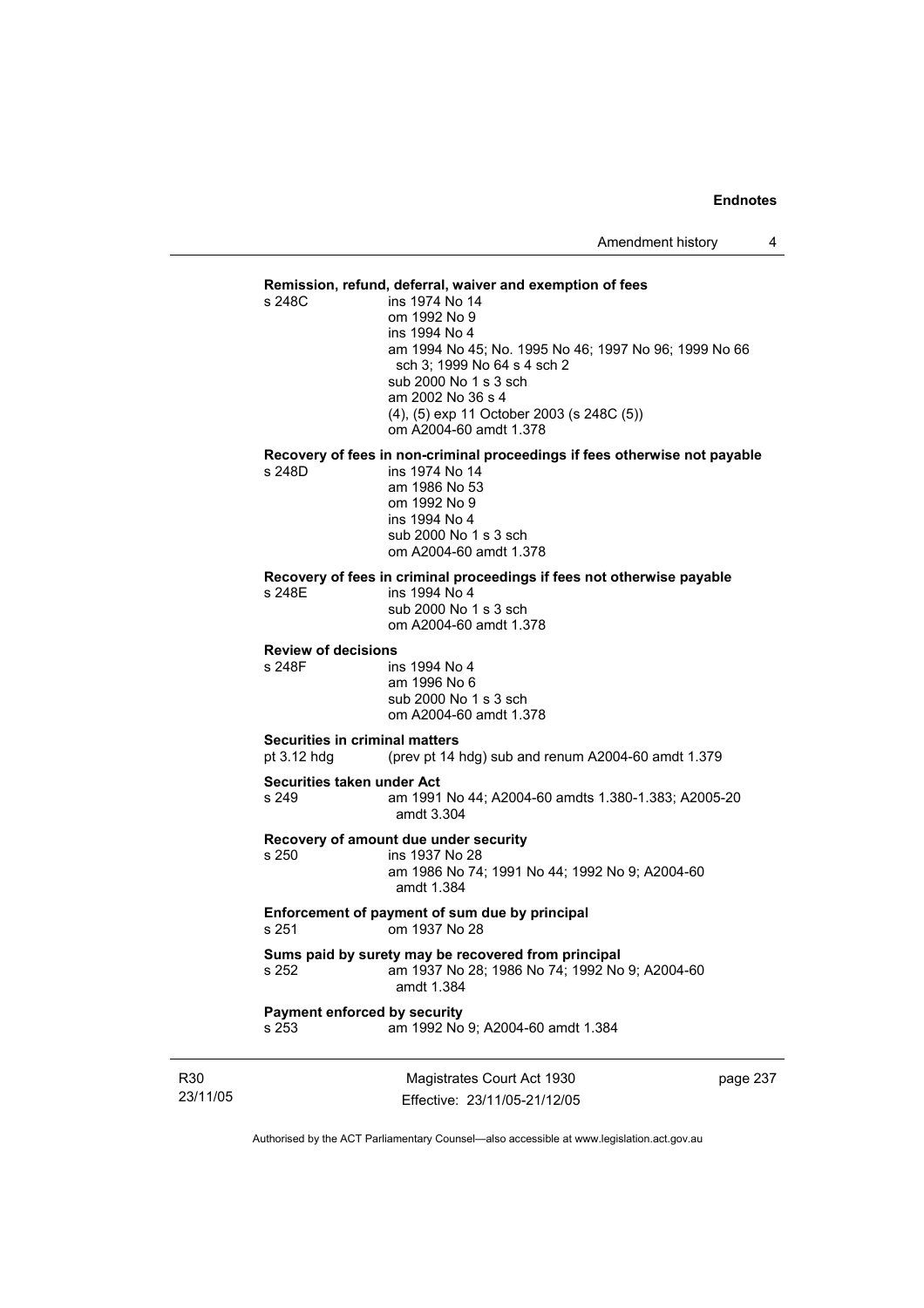4 Amendment history

**Enforcement of recognisance**<br>s 254 **Sub 1974** No sub 1974 No 14 am 1986 No 53; 1986 No 74; ord 1990 No 5; 1991 No 44; 1992 No 9; 1994 No 61 **Directions about procedure**  s 254A reloc as s 309 **Appearance by audiovisual or audio links**  s 254B reloc as s 311 **Contempt in face of court**  s 255 reloc as s 290 **Failure to give evidence—offence**  reloc as s 291 **Failure to give evidence—committal**  s 255AB reloc as s 312 **Commitment to remand centre**  s 255A reloc as s 313 **Registrar to give directions for preparation of transcript**  reloc as s 314 **Applications for transcripts**   $reloc$  as s 315 **Civil proceedings**  ins A2004-60 amdt 1.386 **Commencement of proceedings**  pt 4 hdg renum as pt 3.3 hdg **Preliminary**  ins A2004-60 amdt 1.386 General<br>div 4.1 hdg renum as div 3.3.1 hdg **Application of ch 4 ((MC (CJ) Act, s 4)**  s 256 hdg bracketed note exp 10 January 2006 (s 3 (3))<br>s 256 am 1967 No 1; 1970 No 15; 1974 No 14; 197 am 1967 No 1; 1970 No 15; 1974 No 14; 1979 No 33; 1993 No 4; 2001 No 44 amdts 1.2762-1.2764 (8)-(11) exp 12 September 2002 (s 256 (11)) om A2004-60 amdt 1.412 ins A2004-60 amdt 1.386 am A2005-13 amdt 1.43 **Civil jurisdiction**  pt 4.2 hdg ins A2004-60 amdt 1.386

page 238 Magistrates Court Act 1930 Effective: 23/11/05-21/12/05

R30 23/11/05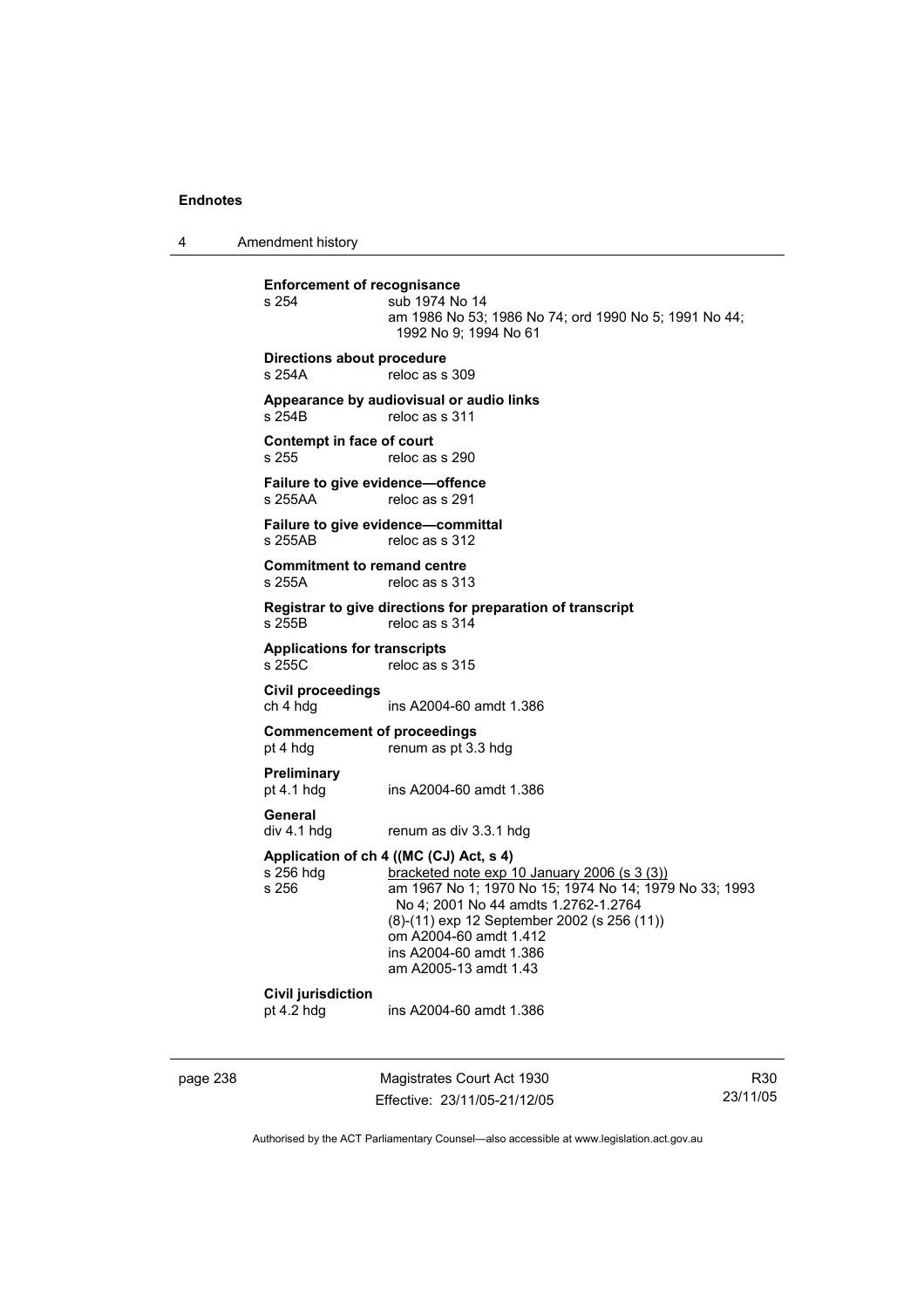## **Informations**  renum as pt 3.3.2 hdg **Personal actions at law—amount or value (MC (CJ) Act, s 5)**  s 257 hdg bracketed note exp 10 January 2006 (s 3 (3)) s 257 am 1937 No 28 om 1986 No 74 ins 1991 No 38 om 1994 No 4 ins A2004-60 amdt 1.386 **Power of court to grant relief (MC (CJ) Act, s 6)**<br>s 258 hdg **bracketed note exp 10 January** bracketed note exp 10 January 2006 (s 3 (3)) s 258 am 1932 No 21; 1937 No 28; 1953 No 14; 1986 No 74; ord 1990 No 5; 1991 No 44; 2001 No 44 amdts 1.2765-1.2768 om A2004-60 amdt 1.412 ins A2004-60 amdt 1.386 **Rules of equity to prevail (MC (CJ) Act, s 7)**<br>s 259 hdg bracketed note exp 10 Jan s 259 hdg bracketed note exp 10 January 2006 (s 3 (3))<br>s 259 bracketed note exp 10 January 2006 (s 3 (3)) ins 1999 No 34 om 2001 No 90 amdt 1.81 ins A2004-60 amdt 1.386 **Nuisance (MC (CJ) Act, s 8 (1) and (2))**  s 260 hdg bracketed note exp 10 January 2006 (s 3 (3)) s 260 ins A2004-60 amdt 1.386 **Disputed debts (MC (CJ) Act, s 9)**  s 261 hdg bracketed note exp 10 January 2006 (s 3 (3)) s 261 ins A2004-60 amdt 1.386 **Cause of action arising, or defendant resident, outside ACT (MC (CJ) Act, s 10)**  bracketed note exp  $10$  January 2006 (s  $3$  (3)) s 262 ins A2004-60 amdt 1.386 **Requests under conventions relating to legal proceedings in civil and commercial matters**  s 263 ins A2004-60 amdt 1.386 **Proceedings affecting title to land (MC (CJ) Act, s 11)**  s 264 hdg bracketed note exp 10 January 2006 (s 3 (3)) s 264 ins A2004-60 amdt 1.386 **Disputes under Residential Tenancies Act (MC (CJ) Act, s 12A)**  s 265 hdg bracketed note exp 10 January 2006 (s 3 (3))<br>s 265 bracketed note exp 10 January 2006 (s 3 (3)) ins A2004-60 amdt 1.386

R30 23/11/05

Magistrates Court Act 1930 Effective: 23/11/05-21/12/05 page 239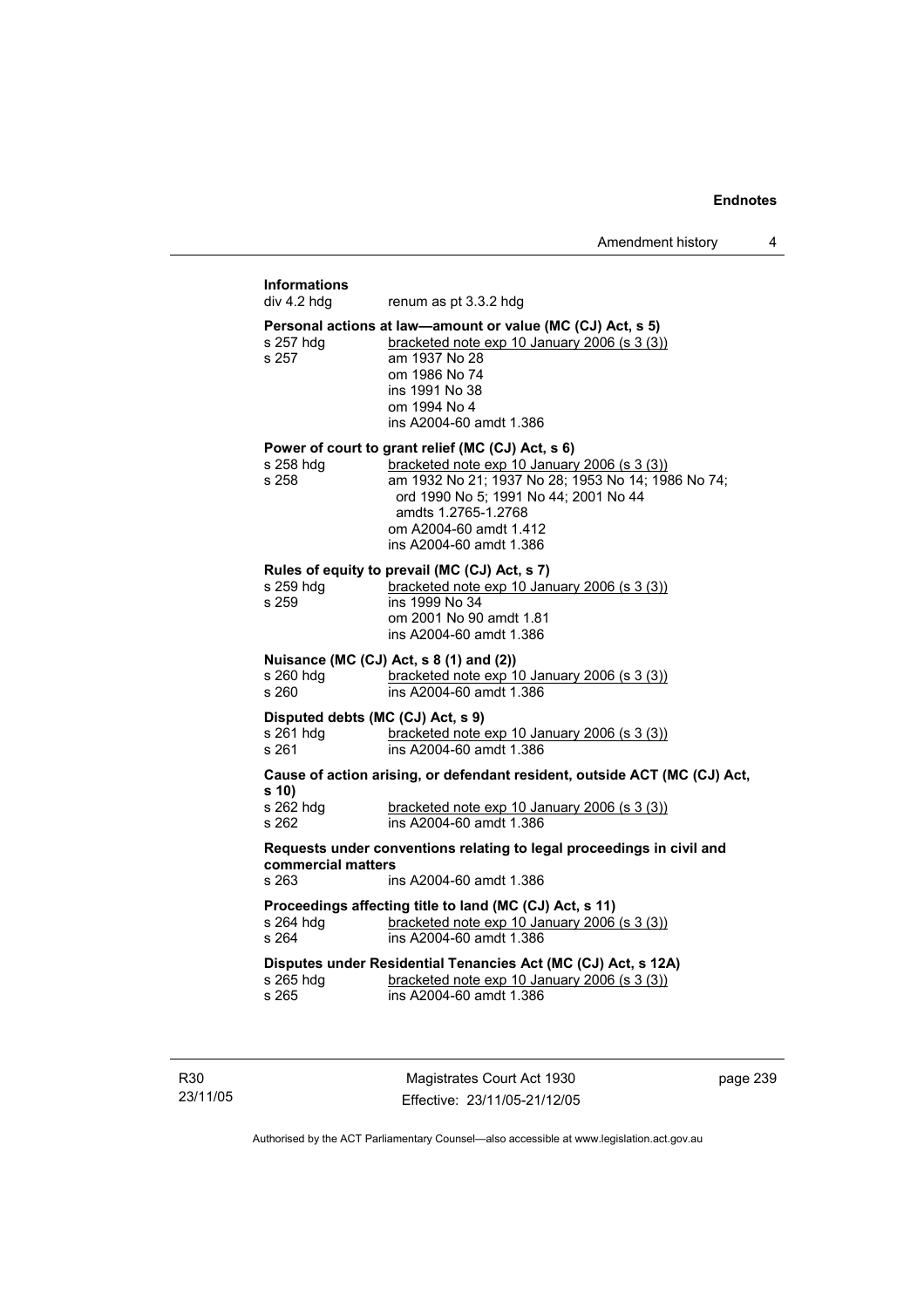| 4 | Amendment history |
|---|-------------------|
|---|-------------------|

| s 266 hdg<br>s 266                                                 | Complaints under Utilities Act, pt 12 (MC (CJ) Act, s 12B)<br>bracketed note exp 10 January 2006 (s 3 (3))<br>ins A2004-60 amdt 1.386              |  |
|--------------------------------------------------------------------|----------------------------------------------------------------------------------------------------------------------------------------------------|--|
| <b>Case stated for Supreme Court</b><br>pt 4.3 hdg                 | (prev pt 4 div 3 hdg) om A1986-74<br>ins A2004-60 amdt 1.386                                                                                       |  |
| s 267 hdg<br>s 267                                                 | Case stated (MC (CJ) Act, s 194, s 395 (2))<br>bracketed note exp 10 January 2006 (s 3 (3))<br>ins A2004-60 amdt 1.386                             |  |
| pt $4.4$ hdg                                                       | Transfer of proceedings from or to Supreme Court<br>ins A2004-60 amdt 1.386                                                                        |  |
| <b>Summonses</b><br>div 4.4 hdg                                    | renum as div 3.3.3 hdg                                                                                                                             |  |
| s 268 hdg<br>s 268                                                 | Transfer of action from Supreme Court (MC (CJ) Act, s 381)<br>bracketed note exp 10 January 2006 (s 3 (3))<br>ins A2004-60 amdt 1.386              |  |
| s 269 hdq<br>s 269                                                 | Procedure on transfer of action from Supreme Court (MC (CJ) Act, s 382)<br>bracketed note exp 10 January 2006 (s 3 (3))<br>ins A2004-60 amdt 1.386 |  |
| s 270 hdg<br>s 270                                                 | Removal of proceedings into Supreme Court (MC (CJ) Act, s 383)<br>bracketed note exp 10 January 2006 (s 3 (3))<br>ins A2004-60 amdt 1.386          |  |
| s 271 hdg<br>s 271                                                 | Stay of proceedings (MC (CJ) Act, s 384)<br>bracketed note exp 10 January 2006 (s 3 (3))<br>ins A2004-60 amdt 1.386                                |  |
| Civil appeals<br>pt 4.5 hdg                                        | ins A2004-60 amdt 1.386                                                                                                                            |  |
| <b>Warrants of arrest</b><br>div 4.5 hdg<br>renum as div 3.3.4 hdg |                                                                                                                                                    |  |
| s 272 hdg<br>s 272                                                 | Definitions for pt 4.5 (MC (CJ) Act, s 385)<br>bracketed note exp 10 January 2006 (s 3 (3))<br>ins A2004-60 amdt 1.386                             |  |
| Jurisdiction (MC (CJ) Act, s 386)<br>s 273 hdg<br>s 273            | bracketed note exp 10 January 2006 (s 3 (3))<br>ins A2004-60 amdt 1.386                                                                            |  |
| s 274 hdg<br>s 274                                                 | Cases in which appeal may be brought (MC (CJ) Act, s 387)<br>bracketed note exp 10 January 2006 (s 3 (3))<br>ins A2004-60 amdt 1.386               |  |
|                                                                    |                                                                                                                                                    |  |

page 240 Magistrates Court Act 1930 Effective: 23/11/05-21/12/05

R30 23/11/05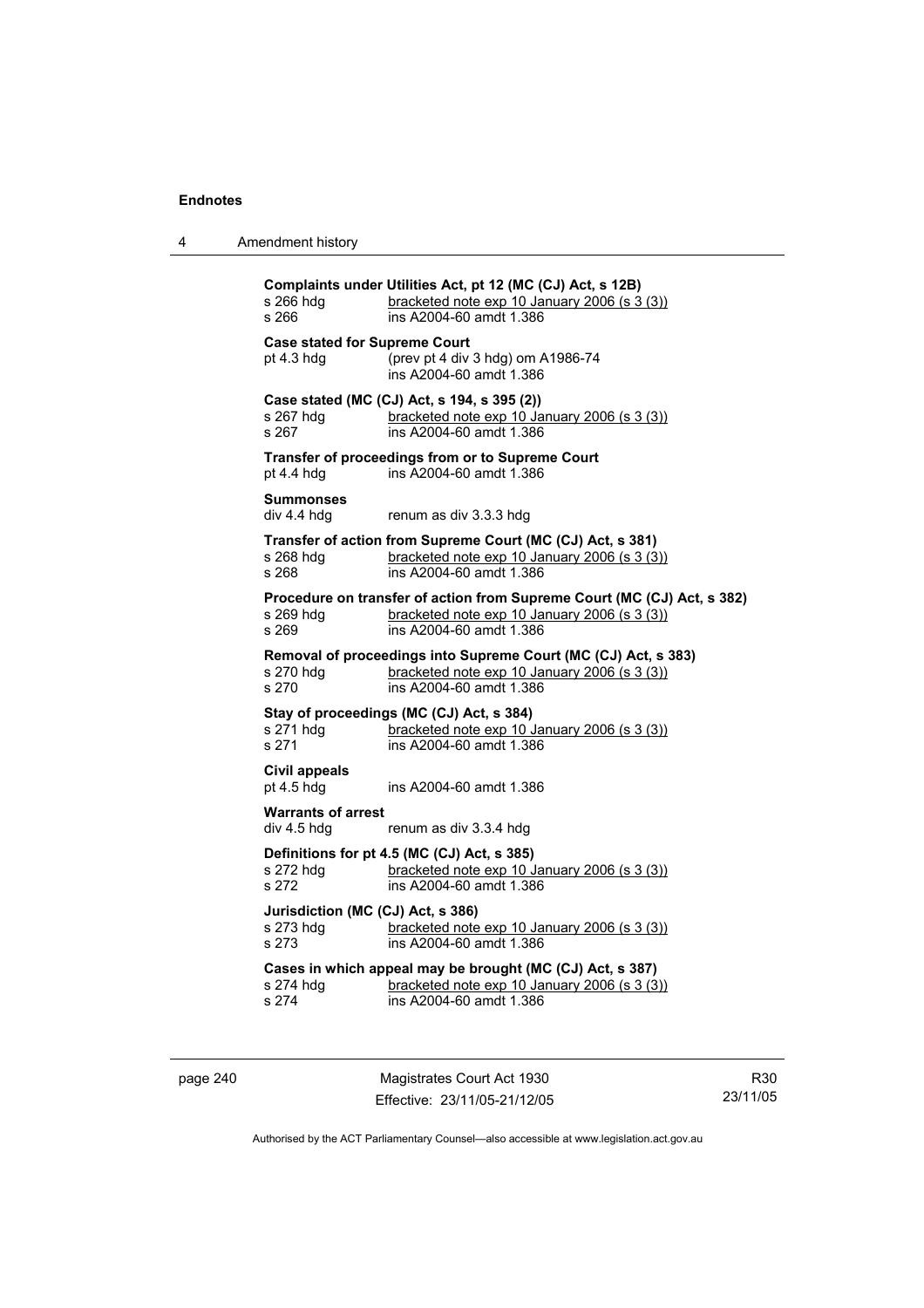| s 275 hdg<br>s 275                                        | Appeals-Small Claims Court (MC (CJ) Act, s 387A)<br>bracketed note exp 10 January 2006 (s 3 (3))<br>ins A2004-60 amdt 1.386                          |
|-----------------------------------------------------------|------------------------------------------------------------------------------------------------------------------------------------------------------|
| s 276 hdg<br>s 276                                        | Evidence on appeal (MC (CJ) Act, s 391)<br>bracketed note exp 10 January 2006 (s 3 (3))<br>ins A2004-60 amdt 1.386                                   |
| s 277 hdq<br>s 277                                        | Powers of Supreme Court on appeal (MC (CJ) Act, s 393)<br>bracketed note exp 10 January 2006 (s 3 (3))<br>ins A2004-60 amdt 1.386                    |
| <b>Small Claims Court</b><br>pt 4.6 hdg                   | ins A2004-60 amdt 1.386                                                                                                                              |
| s 278 hdg<br>s 278                                        | Definitions for pt 4.6 (MC (CJ) Act, s 394)<br>bracketed note exp 10 January 2006 (s 3 (3))<br>ins A2004-60 amdt 1.386                               |
| s 279 hdg<br>s 279                                        | Small Claims Court (MC (CJ) Act, s 396)<br>bracketed note exp 10 January 2006 (s 3 (3))<br>ins A2004-60 amdt 1.386                                   |
| s 280 hdg<br>s 280                                        | Referees-appointment (MC (CJ) Act, s 397)<br>bracketed note exp 10 January 2006 (s 3 (3))<br>ins A2004-60 amdt 1.386                                 |
| s 281 hdq<br>s 281                                        | Referees-functions (MC (CJ) Act, s 398)<br>bracketed note exp 10 January 2006 (s 3 (3))<br>ins A2004-60 amdt 1.386                                   |
| s 282 hdg<br>s 282                                        | Referees-oath or affirmation of office (MC (CJ) Act, s 399)<br>bracketed note exp 10 January 2006 (s 3 (3))<br>ins A2004-60 amdt 1.386               |
| Jurisdiction (MC (CJ) Act, s 401)<br>s 283 hdg<br>s 283   | bracketed note exp 10 January 2006 (s 3 (3))<br>ins A2004-60 amdt 1.386                                                                              |
| \$10 000 limit (MC (CJ) Act, s 402)<br>s 284 hdg<br>s 284 | bracketed note exp 10 January 2006 (s 3 (3))<br>ins A2004-60 amdt 1.386                                                                              |
| s 285 hdg<br>s 285                                        | Admissibility of conference proceedings in inquiries (MC (CJ) Act, s 427)<br>bracketed note exp 10 January 2006 (s 3 (3))<br>ins A2004-60 amdt 1.386 |
| <b>Miscellaneous</b><br>ch 5 hdg                          | (prev pt 15 hdg) sub and renum A2004-60 amdt 1.387                                                                                                   |
| Hearing<br>pt 5 hdg                                       | renum as pt 3.4 hdg                                                                                                                                  |
|                                                           |                                                                                                                                                      |

R30 23/11/05

Magistrates Court Act 1930 Effective: 23/11/05-21/12/05 page 241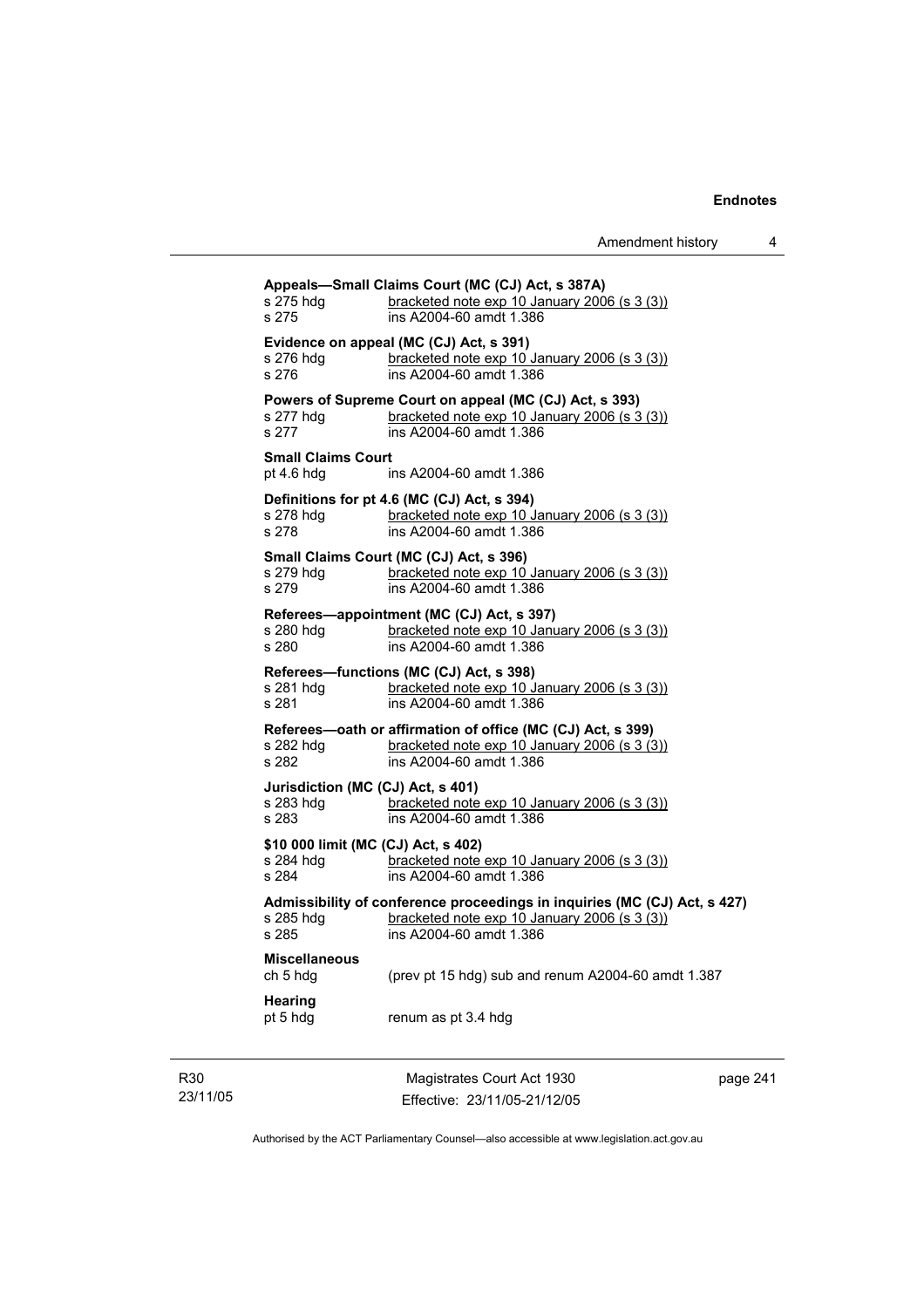| 4 | Amendment history |
|---|-------------------|
|---|-------------------|

| <b>Offences</b><br>pt 5.1 hdg                          | ins A2004-60 amdt 1.387                                                                                                                                                                                                                                                                                                          |
|--------------------------------------------------------|----------------------------------------------------------------------------------------------------------------------------------------------------------------------------------------------------------------------------------------------------------------------------------------------------------------------------------|
| General<br>div 5.1 hdg                                 | renum as div 3.4.1 hdg                                                                                                                                                                                                                                                                                                           |
| <b>Evidence</b><br>div 5.2 hdg                         | renum as div 3.4.2 hdg                                                                                                                                                                                                                                                                                                           |
| Remand<br>div 5.3 hdg                                  | renum as div 3.4.3 hdg                                                                                                                                                                                                                                                                                                           |
| <b>Committal and recognisance</b><br>div 5.4 hdg       | renum as div 3.4.4 hdg                                                                                                                                                                                                                                                                                                           |
| <b>Adjournment of proceedings</b><br>div 5.5 hdg       | renum as div 3.4.5 hdg                                                                                                                                                                                                                                                                                                           |
| Contempt in face of court<br>s 290                     | (prev s 255) am 1967 No 1; 1972 No 37; ord 1990 No 5<br>sub 1993 No 4<br>am 1994 No 66; 1994 No 81; 1999 No 22 s 23; ss renum R10<br>LA; A2004-60 amdt 1.391<br>renum A2004-60 amdt 1.392<br>am A2005-53 amdt 1.108; ss renum R30 LA (see A2005-53<br>amdt 1.109)                                                                |
| Failure to give evidence-offence<br>s 291 hdg<br>s 291 | (prev s 255AA hdg) sub A2004-60 amdt 1.393<br>(prev s 255AA) ins 1994 No 61<br>am 1995 No 46; 1996 No 6; 1998 No 25; 1998 No 54;<br>A2004-60 amdt 1.394, amdt 1.395<br>reloc from s 255AA by A2004-60 amdt 1.396<br>om A2005-53 amdt 1.110                                                                                       |
| s 292 hdg<br>s 292                                     | Failure to comply with order in nuisance action (MC (CJ) Act, s 8 (2))<br>ins A2004-60 amdt 1.412<br>bracketed note exp 10 January 2006 (s 3 (3))<br>reloc from Magistrates Court (Civil Jurisdiction) Act 1982                                                                                                                  |
| s 293 hdg<br>s 293                                     | s 8 (2) by A2004-60 amdt 1.450<br>Failure to comply with Magistrates Court subpoena (MC (CJ) Act, s 187 (7))<br>bracketed note exp 10 January 2006 (s 3 (3))<br>(1) reloc from Magistrates Court (Civil Jurisdiction) Act 1982<br>s 187 (7) by A2004-60 amdt 1.488<br>(2), (3) ins A2004-60 amdt 1.412<br>om A2005-53 amdt 1.111 |

page 242 Magistrates Court Act 1930 Effective: 23/11/05-21/12/05

R30 23/11/05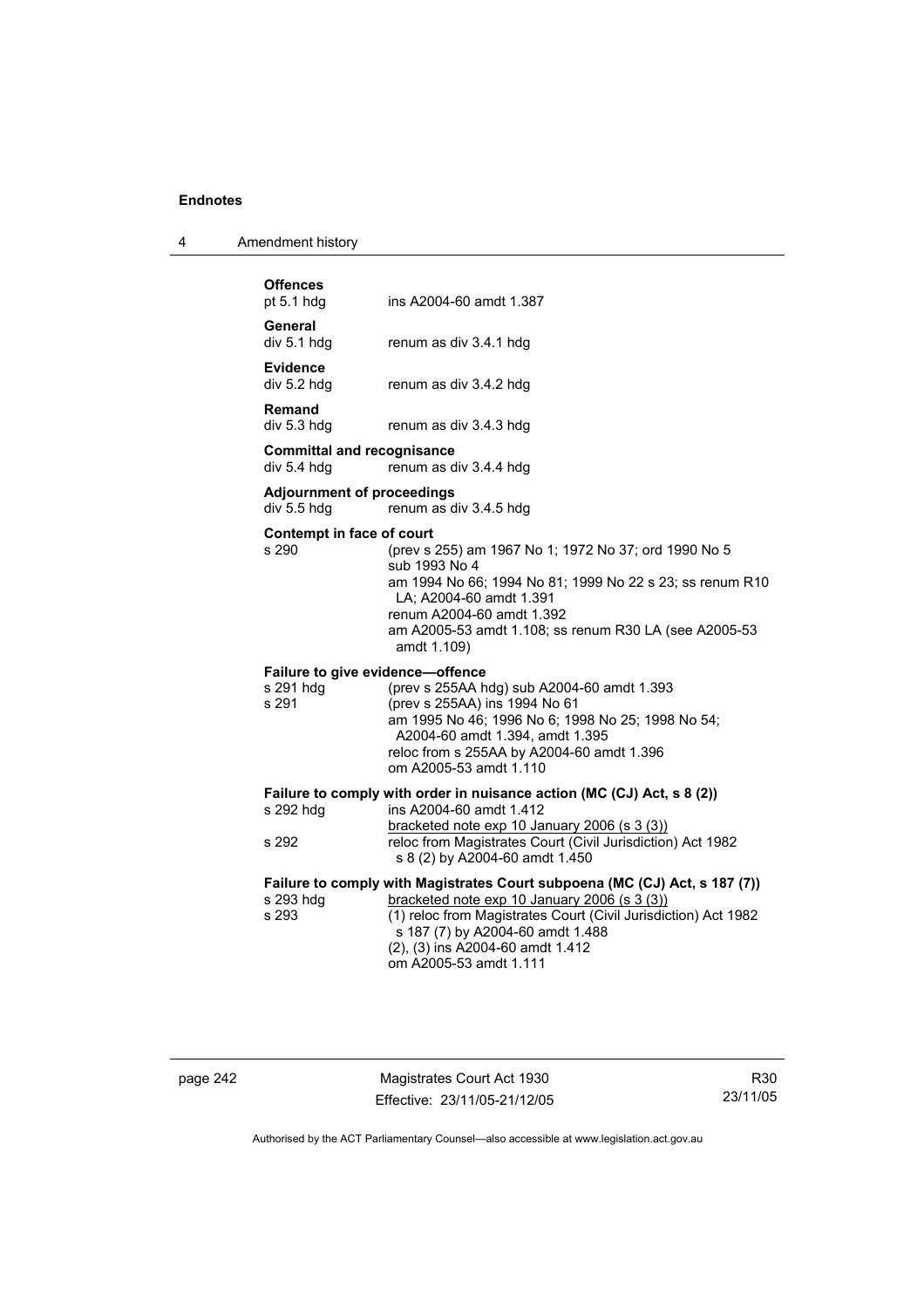| s 217 (4))            | Failure to comply with judgment for delivery of detained goods (MC (CJ) Act, |
|-----------------------|------------------------------------------------------------------------------|
| s 294 hdg             | ins A2004-60 amdt 1.412                                                      |
|                       | bracketed note exp 10 January 2006 (s 3 (3))                                 |
| s 294                 | reloc from Magistrates Court (Civil Jurisdiction) Act 1982                   |
|                       | s 217 (4) by A2004-60 amdt 1.502                                             |
|                       | False or misleading statement by garnishee (MC (CJ) Act, s 329 (2))          |
| s 295 hdg             | ins A2004-60 amdt 1.412                                                      |
|                       | bracketed note exp 10 January 2006 (s 3 (3))                                 |
| s 295                 | reloc from Magistrates Court (Civil Jurisdiction) Act 1982                   |
|                       | s 329 (2) by A2004-60 amdt 1.524                                             |
| s 337(1)              | Obligations of judgment creditor if garnishee pays too much (MC (CJ) Act,    |
| s 296 hdg             | ins A2004-60 amdt 1.412                                                      |
|                       | bracketed note exp 10 January 2006 (s 3 (3))                                 |
| s 296                 | reloc from Magistrates Court (Civil Jurisdiction) Act 1982                   |
|                       | s 337 (1) by A2004-60 amdt 1.527                                             |
| s340(1)               | Notice to be given if judgment debtor ceases employment (MC (CJ) Act,        |
| s 297 hdg             | ins A2004-60 amdt 1.412                                                      |
|                       | bracketed note exp 10 January 2006 (s 3 (3))                                 |
| s 297                 | reloc from Magistrates Court (Civil Jurisdiction) Act 1982                   |
|                       | s 340 (1) by A2004-60 amdt 1.531                                             |
| Prejudice to employee |                                                                              |
| s 298                 | reloc from Magistrates Court (Civil Jurisdiction) Act 1982 s 341             |
|                       | by A2004-60 amdt 1.535                                                       |
|                       | Interference with seized property etc                                        |
| s 299                 | reloc from Magistrates Court (Civil Jurisdiction) Act 1982 s 379             |
|                       | by A2004-60 amdt 1.537                                                       |
|                       | Failure to comply with Small Claims Court subpoena (MC (CJ) Act, s 448 (1))  |
| s 300 hdg             | bracketed note exp 10 January 2006 (s 3 (3))                                 |
| s 300                 | (1) reloc from Magistrates Court (Civil Jurisdiction) Act 1982               |
|                       | s 448 (1) by A2004-60 amdt 1.563                                             |
|                       | (2), (3) ins A2004-60 amdt 1.412                                             |
|                       | om A2005-53 amdt 1.112                                                       |
|                       | Witness before Small Claims Court to answer questions                        |
| s 301                 | reloc from Magistrates Court (Civil Jurisdiction) Act 1982 s 449             |
|                       | by A2004-60 amdt 1.568                                                       |
|                       | om A2005-53 amdt 1.112                                                       |
|                       |                                                                              |

Magistrates Court Act 1930 Effective: 23/11/05-21/12/05 page 243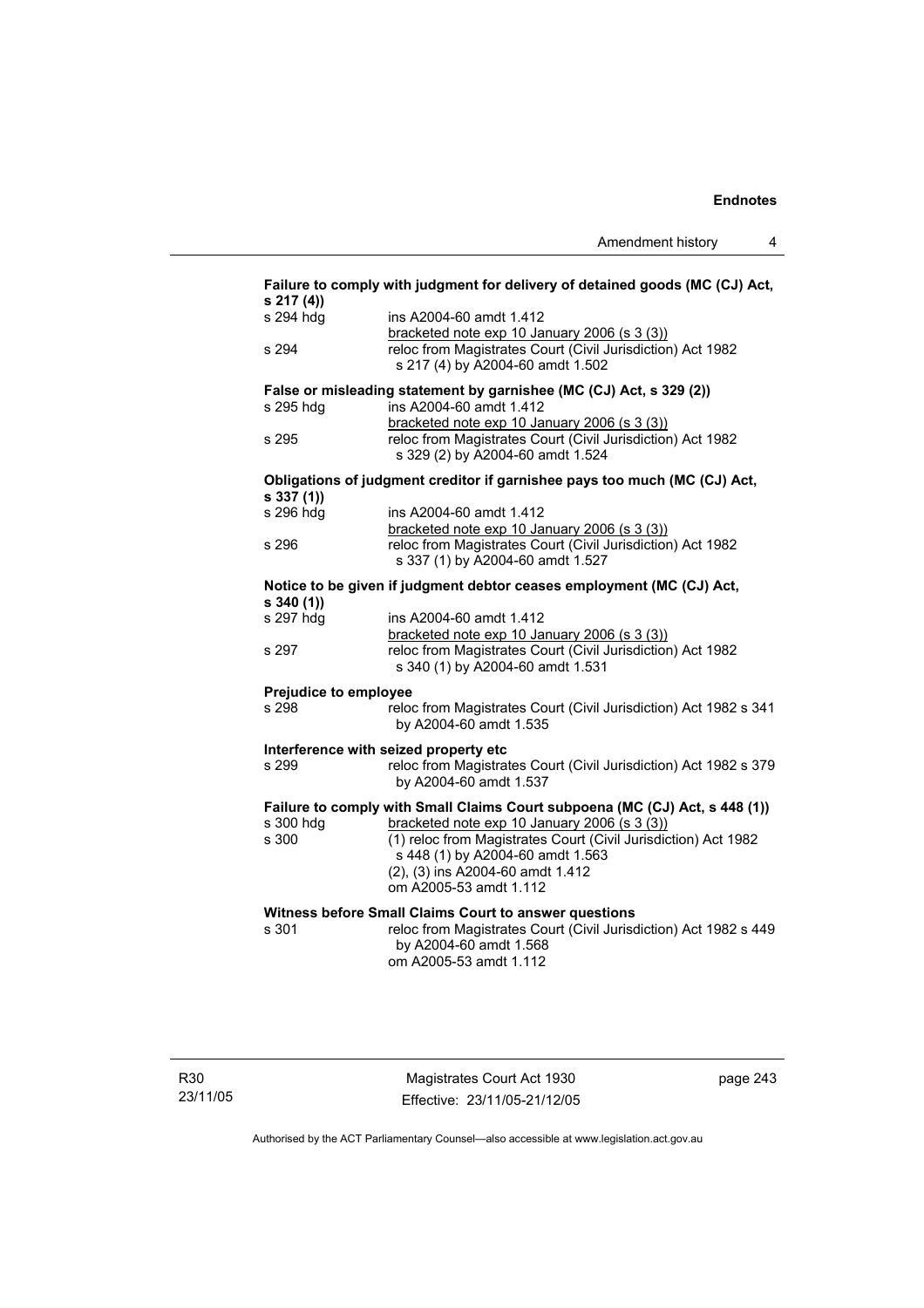4 Amendment history

| Act, s 460 (2))<br>s 302 hdg       | ins A2004-60 amdt 1.412                                                                                                                                                                                                                                   |
|------------------------------------|-----------------------------------------------------------------------------------------------------------------------------------------------------------------------------------------------------------------------------------------------------------|
|                                    | bracketed note exp 10 January 2006 (s 3 (3))                                                                                                                                                                                                              |
| s 302                              | reloc from Magistrates Court (Civil Jurisdiction) Act 1982<br>s 460 (2) by A2004-60 amdt 1.574                                                                                                                                                            |
| Other<br>pt 5.2 hdg                | ins A2004-60 amdt 1.412                                                                                                                                                                                                                                   |
| <b>Directions about procedure</b>  |                                                                                                                                                                                                                                                           |
| s 309                              | (prev s 254A) ins 1989 No 59<br>reloc by A2004-60 amdt 1.385                                                                                                                                                                                              |
|                                    | Hearings generally to be in public                                                                                                                                                                                                                        |
| s 310 hdg<br>s 310                 | (prev s 51 hdg) sub A2004-60 amdt 1.224<br>(prev s 51) am 1986 No 74                                                                                                                                                                                      |
|                                    | sub 1996 No 6                                                                                                                                                                                                                                             |
|                                    | am A2004-60 amdts 1.225-1.227<br>reloc by A2004-60 amdt 1.228                                                                                                                                                                                             |
|                                    |                                                                                                                                                                                                                                                           |
| s 311                              | Appearance by audiovisual or audio links<br>(prev s 254B) ins 1999 No 22 s 22<br>am 2000 No 17 s 3 sch 1; A2003-48 amdt 2.11; A2004-60<br>amdt 1.388; ss renum R26 LA (see A2004-60 amdt 1.389)<br>reloc by A2004-60 amdt 1.390<br>am A2005-20 amdt 3.305 |
|                                    | Failure to give evidence-committal                                                                                                                                                                                                                        |
| s 312 hdg                          | (prev s 255AB hdg) sub A2004-60 amdt 1.397                                                                                                                                                                                                                |
| s 312                              | (prev s 255AB) ins 1994 No 61<br>am 1995 No 46; A2004-60 amdts 1.398-1.400                                                                                                                                                                                |
|                                    | reloc by A2004-60 amdt 1.401                                                                                                                                                                                                                              |
|                                    | sub A2005-53 amdt 1.113                                                                                                                                                                                                                                   |
| <b>Commitment to remand centre</b> |                                                                                                                                                                                                                                                           |
| s 313                              | (prev s 255A) ins 1976 No 42                                                                                                                                                                                                                              |
|                                    | am 1995 No 41; 1996 No 6; 1998 No 25<br>reloc by A2004-60 amdt 1.402                                                                                                                                                                                      |
|                                    | Registrar to give directions for preparation of transcript                                                                                                                                                                                                |
| s 314 hdg                          | (prev s 255B hdg) am 1991 No 44                                                                                                                                                                                                                           |
| s 314                              | (prev s 255B) ins 1980 No 4<br>am 1986 No 71; 1991 No 44; A2004-60 amdt 1.403                                                                                                                                                                             |
|                                    | reloc by A2004-60 amdt 1.404                                                                                                                                                                                                                              |

page 244 Magistrates Court Act 1930 Effective: 23/11/05-21/12/05

R30 23/11/05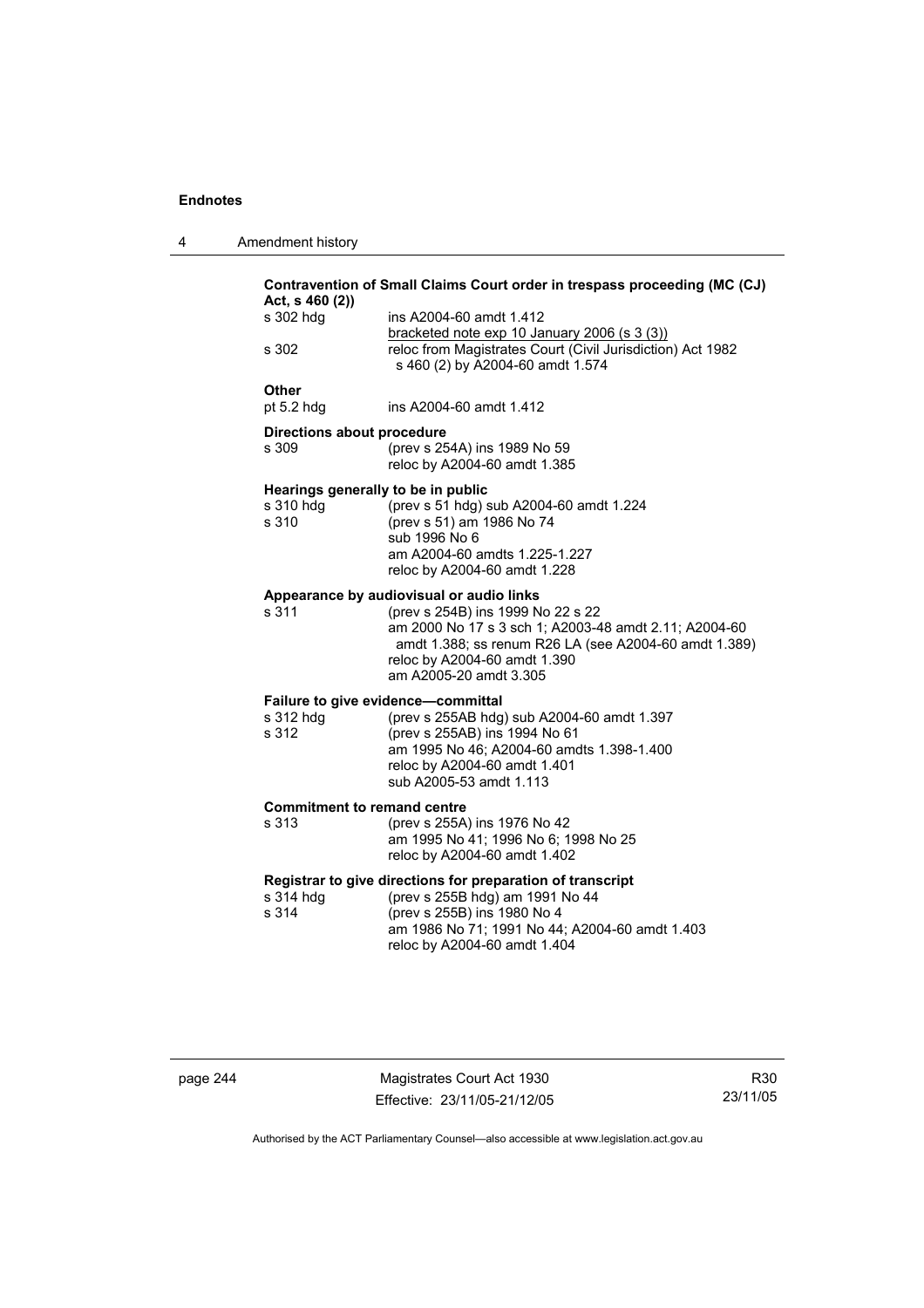# **Applications for transcripts**

s 315 (prev s 255C) ins 1980 No 4 am 1986 No 71; 1986 No 83; 1988 No 45; 1991 No 38; 1991 No 44; 1993 No 4; 1994 No 4; 1999 No 22 s 24; A2004-60 amdts 1.405-1.409; ss renum R26 LA (see A2004-60 amdt 1.410) reloc by A2004-60 amdt 1.411

### **Record of proceedings**

| s 316 hdg | (prev s 54A hdg) sub A2004-60 amdt 1.229                   |
|-----------|------------------------------------------------------------|
| s 316     | (prev s 54A) ins 1980 No 4                                 |
|           | am 1985 No 41; 1986 No 71; 1986 No; 1986 No 74; 1986       |
|           | No 83; ord 1990 No 5; 1991 Nos 44 and 106; 1999 No 22      |
|           | s 19: 1999 No 66 sch 3: 2000 No 17 s 3 sch 1: ss renum R10 |
|           | LA: A2003-48 amdt 2.9: A2004-60 amdt 1.230                 |
|           | reloc by A2004-60 amdt 1.231                               |
|           | pars renum R26 LA                                          |
|           | am A2005-20 amdt 3.306                                     |

# **Record of proceedings and transcript**

s 317 (prev s 60) sub 1958 No 12; 1967 No 1 am 1972 No 37 sub 1974 No 14; 1980 No 4 am 1991 No 44; 1999 No 22 s 20; A2004-60 amdts 1.233-1.237 reloc by A2004-60 amdt 1.238

## **Person about to leave ACT may be ordered to be examined or produce documents**

| s 318 hda | (prev s 67 hdg) am A2004-60 amdt 1.258                           |
|-----------|------------------------------------------------------------------|
| s 318     | (prev s 67) am 1980 No 4: 1986 No 74: 1996 No 6: ss renum        |
|           | R <sub>10</sub> LA: A <sub>2004</sub> -60 amdt 1.259, amdt 1.260 |
|           | reloc by A2004-60 amdt 1.261                                     |

### **Witnesses' rights and liabilities**

| s 319 | (prev s 68) am 1996 No 6; A2004-60 amdt 1.263, amdt 1.264 |
|-------|-----------------------------------------------------------|
|       | reloc by A2004-60 amdt 1.265                              |

### **Depositions to be given to registrar**

| s 320 hdq | (prev s 69 hdg) am 1991 No 44                         |
|-----------|-------------------------------------------------------|
| s 320     | (prev s 69) am 1958 No 12; 1967 No 1; 1980 No 4; 1991 |
|           | No 44; A2004-60 amdts 1.266-1.268                     |
|           | reloc by A2004-60 amdt 1.269                          |

### **Regulation-making power**

s 321 ins A2004-60 amdt 1.412

## **Proceedings in case of indictable offences**

pt 6 hdg renum as pt 3.5 hdg

R30 23/11/05

Magistrates Court Act 1930 Effective: 23/11/05-21/12/05 page 245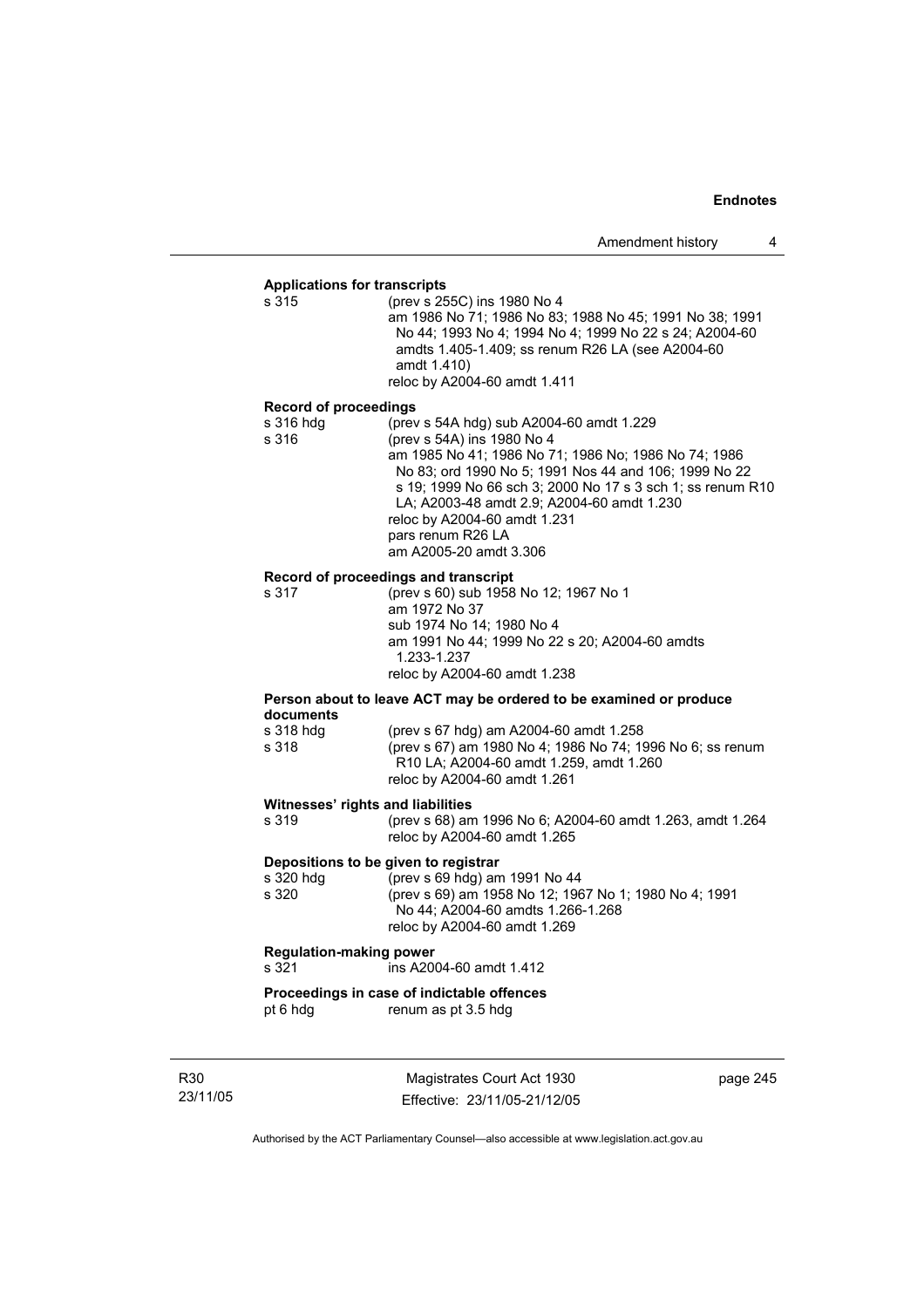|  | Amendment history |
|--|-------------------|
|--|-------------------|

**Preliminary**  renum as div 3.5.1 hdg **Institution of proceedings**  div 6.1 hdg renum as div 3.5.2 hdg **Proceedings subsequent to hearing of evidence**<br>div 6.2 hdg renum as div 3.5.3 hdg renum as div 3.5.3 hdg **Costs**  div 6.2A hdg renum as div 3.5.4 hdg **Recognisances of witnesses**  renum as div 3.5.5 hdg **Miscellaneous**  div 6.4 hdg renum as div 3.5.6 hdg **Proceedings for offences punishable summarily**  pt 7 hdg renum as pt 3.6 hdg **Service and pleading by post for certain offences**  pt 7A hdg renum as pt 3.7 hdg **Infringement notices for certain offences**<br>pt 8 hdg<br>renum as pt 3.8 hdg renum as pt 3.8 hdg **Preliminary**  div 8.1 hdg renum as div 3.8.1 hdg **Infringement and reminder notices**  div 8.2 hdg renum as div 3.8.2 hdg **Additional provisions for vehicle-related offences**  div 8.2A hdg renum as div 3.8.3 hdg **Disputing liability**  renum as div 3.8.4 hdg **Miscellaneous**  div 8.4 hdg renum as div 3.8.5 hdg **Enforcement of decisions**  pt 9 hdg renum as pt 3.9 hdg **General**  div 9.1 hdg renum as div 3.9.1 hdg **Enforcement of fines**<br>div 9.2 hdg<br>rer renum as div 3.9.2 hdg **Reciprocal enforcement of fines against bodies corporate**  div 9.2A hdg renum as div 3.9.3 hdg

page 246 Magistrates Court Act 1930 Effective: 23/11/05-21/12/05

R30 23/11/05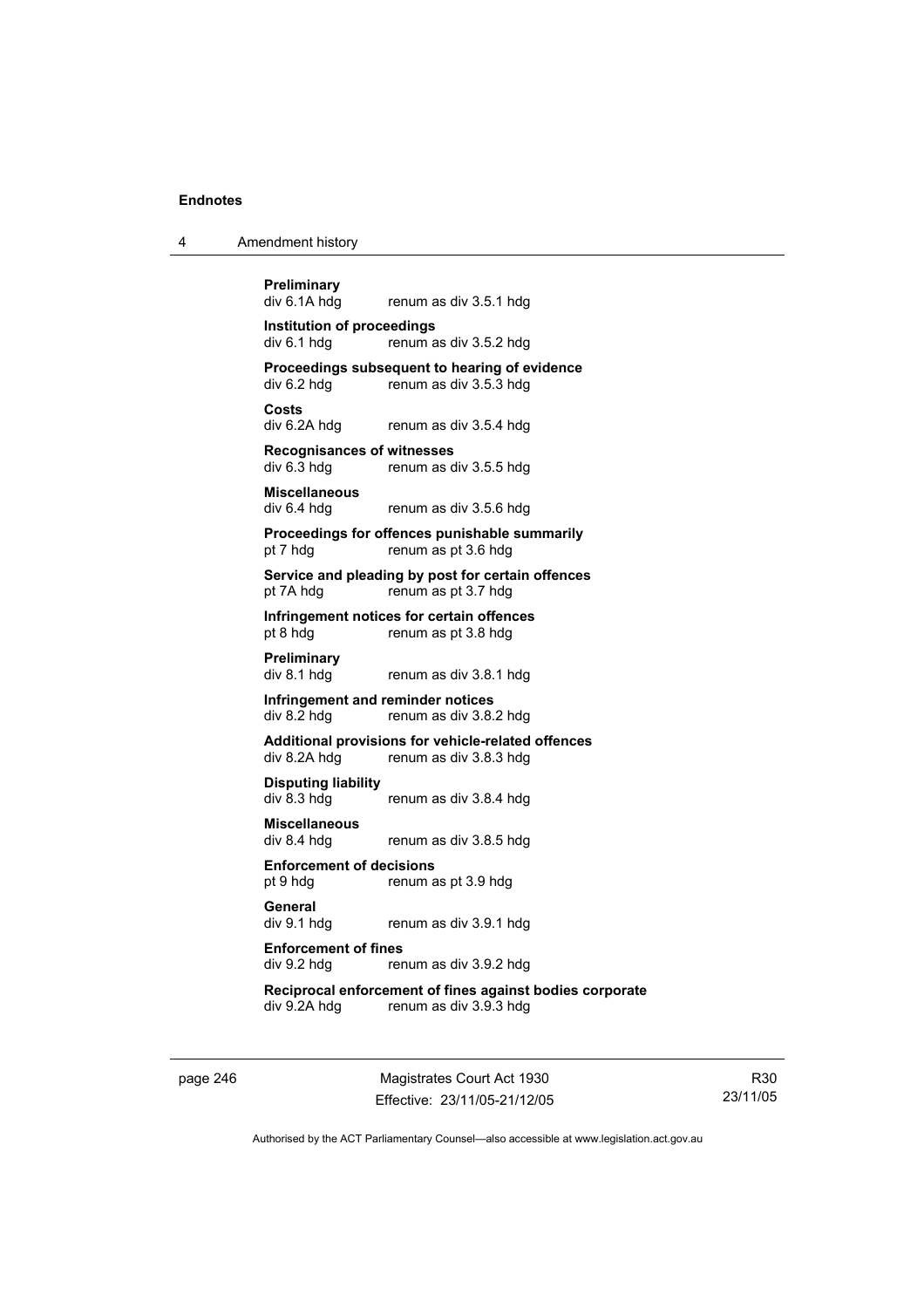Amendment history 4

# **Adverse claims**  om 1986 No 74 **Attachment of debts**  pt 9 div 4 hdg om 1994 No 61 **Imprisonment of fraudulent debtors**<br>
pt 9 div 5 hdg om 1994 No 61 om 1994 No 61 **Miscellaneous**  div 9.6 hdg renum as div 3.9.4 hdg **Restraining orders**  sub 1990 No 65 om 2001 No 90 amdt 1.79 **Appeals to Supreme Court**  pt 11 hdg renum as pt 3.10 hdg **Appellate jurisdiction of Supreme Court**  div 11.1 hdg renum as div 3.10.1 hdg **Appeals**  renum as div 3.10.2 hdg **Orders to review**  div 11.3 hdg renum as div 3.10.3 hdg **Absconding appellants**  pt 11 div  $3A$  hdg om 1992 No 9 **General provisions**  div 11.4 hdg renum as div 3.10.4 hdg **Protection of magistrates in the execution of their office**  pt 12 hdg om A2004-60 amdt 1.369 **Costs**  pt 13 hdg renum as pt 3.11 hdg **Court and tribunal fees**  pt 13A hdg orig pt 13A hdg ins 1974 No 14 om 1992 No 9 ins 1994 No 4 sub 2000 No 1 s 3 sch om A2004-60 amdt 1.378 **Securities**  renum as pt 3.12 hdg

R30 23/11/05

Magistrates Court Act 1930 Effective: 23/11/05-21/12/05 page 247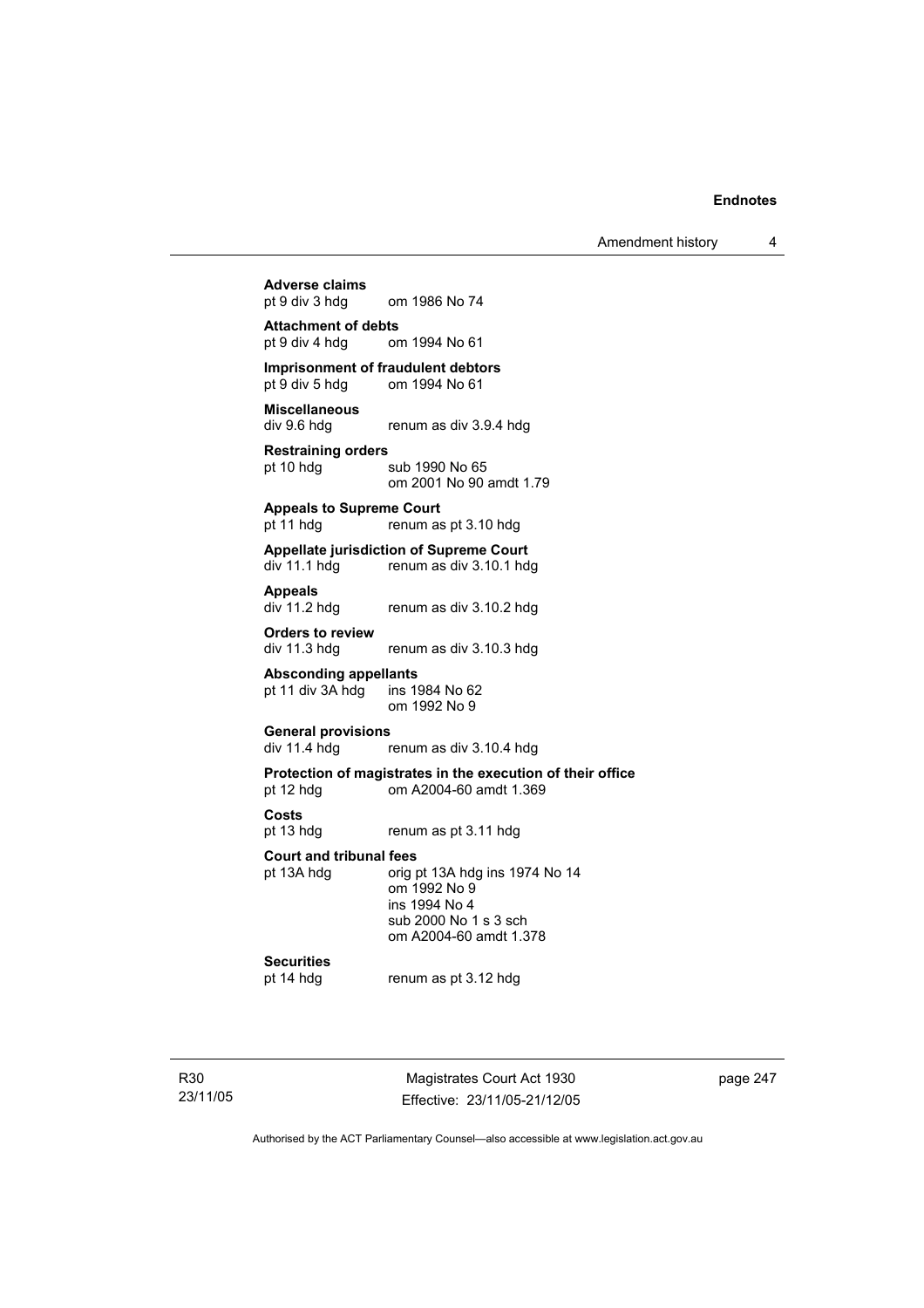4 Amendment history

|          | <b>Miscellaneous</b><br>pt 15 hdg             | renum as ch 5 hdg                                                                                                                                                                                                                                                                                                                                                                                                                                                                                                                                            |                 |  |  |
|----------|-----------------------------------------------|--------------------------------------------------------------------------------------------------------------------------------------------------------------------------------------------------------------------------------------------------------------------------------------------------------------------------------------------------------------------------------------------------------------------------------------------------------------------------------------------------------------------------------------------------------------|-----------------|--|--|
|          | <b>Transitional</b><br>pt 16 hdg              | ins 1999 No 34<br>om 2001 No 90 amdt 1.81                                                                                                                                                                                                                                                                                                                                                                                                                                                                                                                    |                 |  |  |
|          | Oath and affirmation of office<br>sch 1       | orig sch 1 am 1937 No 28; 1938 No 25 (as am 1938 No 35);<br>1938 No 35; 1953 No 14; 1958 No 12; 1966 No 2; 1967 No 1;<br>1968 No 25; 1972 No 37; 1974 No 14; 1976 No 42; 1977 No<br>34; 1977 No 61; 1978 No 46; 1979 No 33; 1984 No 62; 1985<br>No 67; 1986 No 74; 1989 No 59; 1990 No 65; 1991 No 44;<br>1992 No 9; 1992 No 37; 1993 No 4; 1994 No 61; 1996 No 6;<br>1996 No 82; 1998 No 67<br>om 2001 No 44 amdt 1.2769<br>(prev sch 2) am 1938 No 25 (as am 1938 No 35)<br>om 1977 No 4<br>ins 1977 No 4<br>am 1997 No 94<br>renum 2001 No 44 amdt 1.2770 |                 |  |  |
|          | Oath<br>sch <sub>2</sub>                      | am A2005-20 amdt 3.307<br>renum as sch 1                                                                                                                                                                                                                                                                                                                                                                                                                                                                                                                     |                 |  |  |
|          | sch <sub>3</sub>                              | am 1938 No 25 (as am 1938 No 35); 1976 No 42; 1985 No 67;<br>1991 No 44<br>om 2001 No 44 amdt 1.2771                                                                                                                                                                                                                                                                                                                                                                                                                                                         |                 |  |  |
|          | <b>Fees</b><br>sch 4                          | am 1937 No 5; 1937 No 28<br>om 1953 No 14                                                                                                                                                                                                                                                                                                                                                                                                                                                                                                                    |                 |  |  |
|          | sch <sub>5</sub>                              | om 1953 No 14                                                                                                                                                                                                                                                                                                                                                                                                                                                                                                                                                |                 |  |  |
|          | Witnesses' expenses<br>sch 6<br>om 1953 No 14 |                                                                                                                                                                                                                                                                                                                                                                                                                                                                                                                                                              |                 |  |  |
|          | <b>Dictionary</b><br>dict                     | ins A2004-60 amdt 1.413<br>def administering authority ins A2004-60 amdt 1.413<br>def administrator ins A2004-60 amdt 1.413<br>def another jurisdiction ins A2004-60 amdt 1.413<br>def <i>appeal</i> ins A2004-60 amdt 1.413<br>def appearance ins A2004-60 amdt 1.413<br>def <i>applicant</i> ins A2004-60 amdt 1.413<br>def <i>application</i> ins A2004-60 amdt 1.413<br>def <i>authorised person</i> ins A2004-60 amdt 1.413                                                                                                                             |                 |  |  |
| page 248 |                                               | Magistrates Court Act 1930<br>Effective: 23/11/05-21/12/05                                                                                                                                                                                                                                                                                                                                                                                                                                                                                                   | R30<br>23/11/05 |  |  |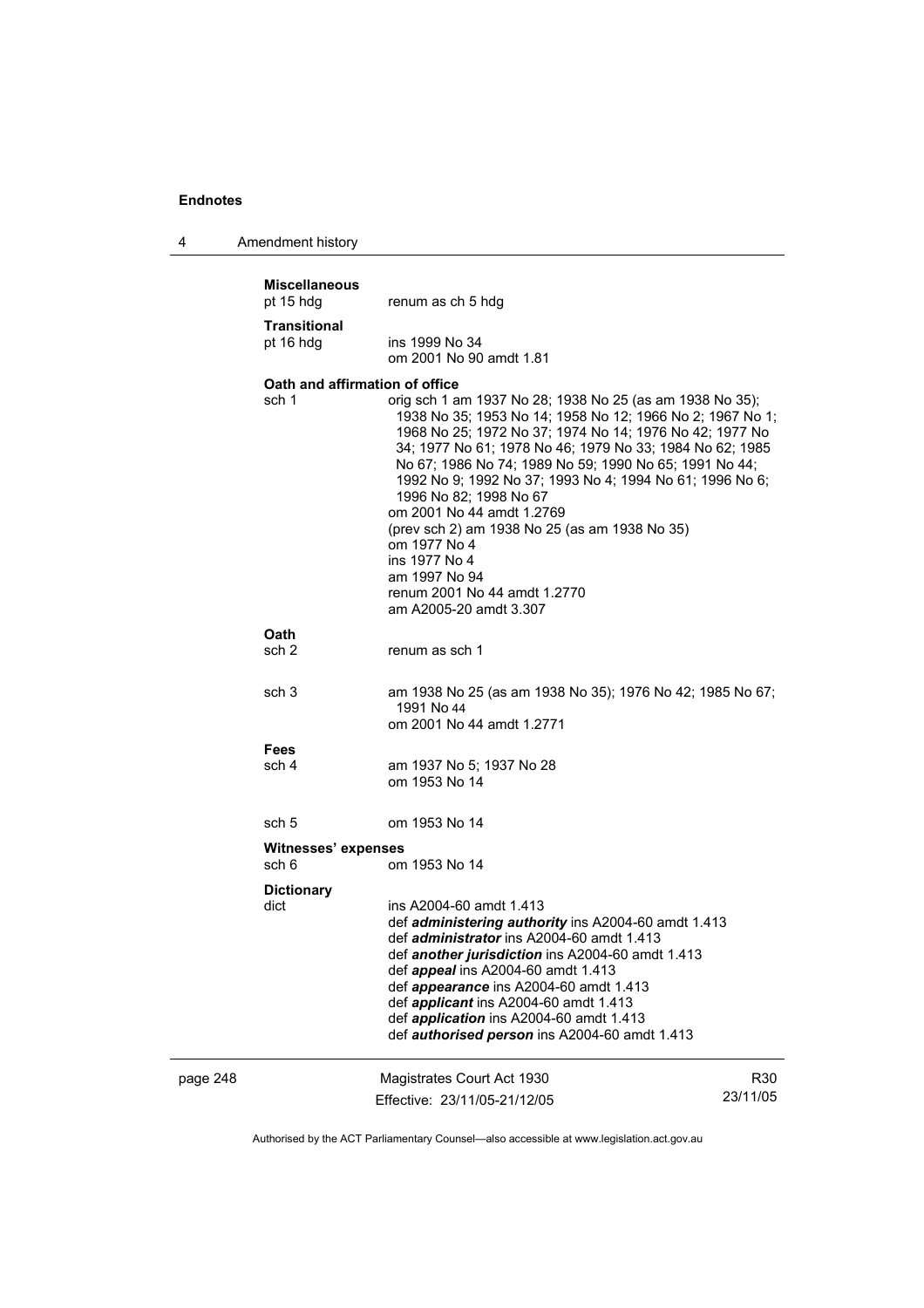def *bailiff* ins A2004-60 amdt 1.413 def *certified copies* ins A2004-60 amdt 1.413 def *claim* ins A2004-60 amdt 1.413 def *common boundaries determination* ins A2004-60 amdt 1.413 def *contract application* ins A2004-60 amdt 1.413 def *conviction* ins A2004-60 amdt 1.413 def *court* ins A2004-60 amdt 1.413 def *Crimes Act* ins A2004-60 amdt 1.413 def *damages application* ins A2004-60 amdt 1.413 def *date of service* ins A2004-60 amdt 1.413 def *debt application* ins A2004-60 amdt 1.413 def *debt declaration* ins A2004-60 amdt 1.413 def *decision* ins A2004-60 amdt 1.413 def *default notice* ins A2004-60 amdt 1.413 def *defendant* ins A2004-60 amdt 1.413 def *driver* ins A2004-60 amdt 1.413 def *escort* ins A2004-60 amdt 1.413 def *fine* ins A2004-60 amdt 1.413 def *fine defaulter* ins A2004-60 amdt 1.413 def *goods application* ins A2004-60 amdt 1.413 def *government agency* ins A2004-60 amdt 1.413 def *hearing* ins A2004-60 amdt 1.413 def *home address* ins A2004-60 amdt 1.413 def *illegal user declaration* ins A2004-60 amdt 1.413 def *indictable offence* ins A2004-60 amdt 1.413 def *indictment* ins A2004-60 amdt 1.413 def *information* ins A2004-60 amdt 1.413 def *infringement notice* ins A2004-60 amdt 1.413 def *infringement notice offence* ins A2004-60 amdt 1.413 def *infringement notice penalty* ins A2004-60 amdt 1.413 def *inquiry* ins A2004-60 amdt 1.413 def *judgment* ins A2004-60 amdt 1.413 def *jury* ins A2004-60 amdt 1.413 def *known offender declaration* ins A2004-60 amdt 1.413 def *law in force in the ACT* ins A2004-60 amdt 1.413 def *magistrate* ins A2004-60 amdt 1.413 am A2005-20 amdt 3.308 def *notice of intention to defend form* ins A2005-20 amdt 3.309 def *notice to defendant form* ins A2005-20 amdt 3.309 def *nuisance application* ins A2004-60 amdt 1.413 def *outstanding fine* ins A2004-60 amdt 1.413 def *penalty notice* ins A2004-60 amdt 1.413

R30 23/11/05

Magistrates Court Act 1930 Effective: 23/11/05-21/12/05 page 249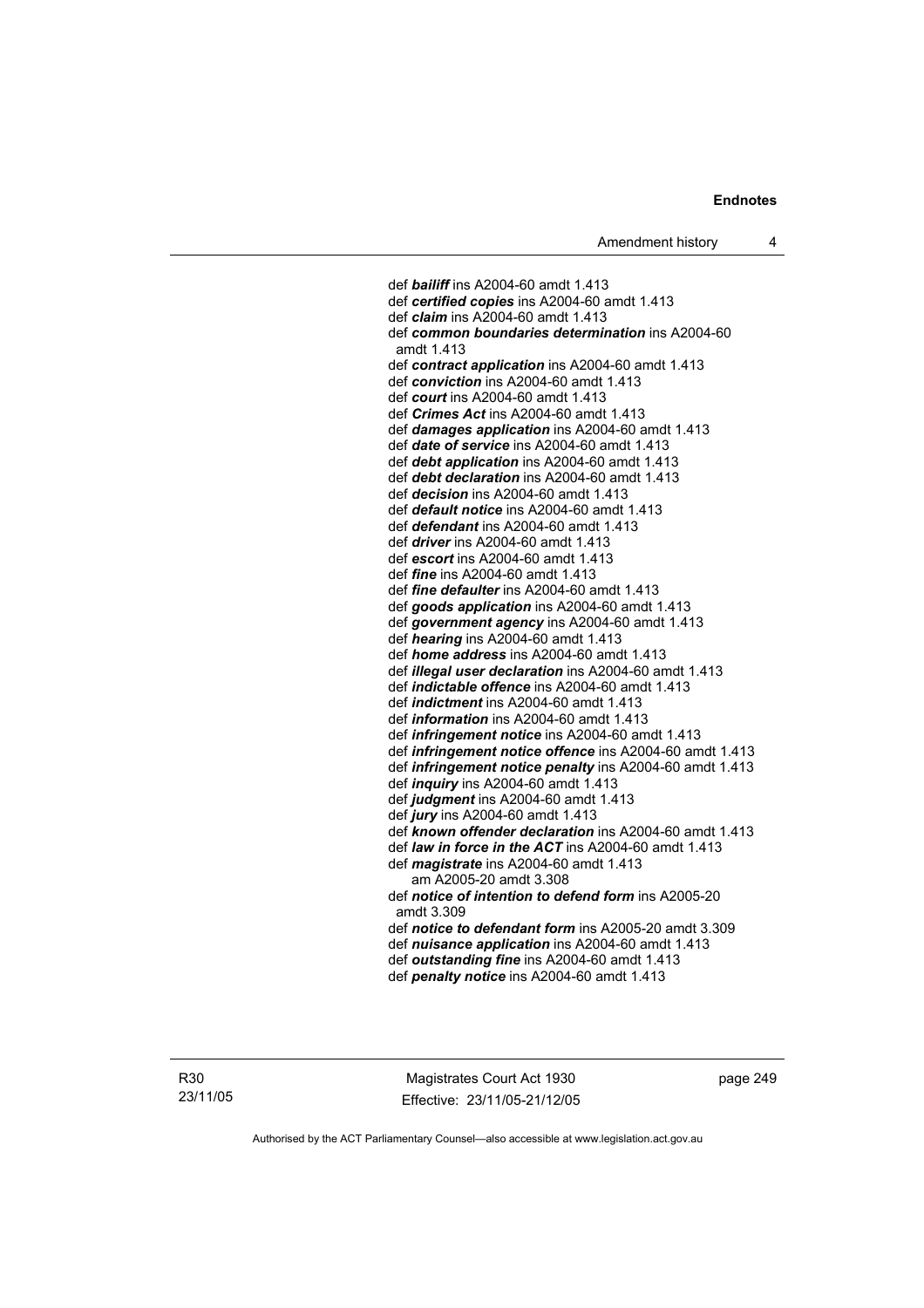4 Amendment history

 def *plea of guilty form* ins A2005-20 amdt 3.309 def *prescribed offence* ins A2004-60 amdt 1.413 def *proceeding* ins A2004-60 amdt 1.413 def *reciprocating court* ins A2004-60 amdt 1.413 def *referee* ins A2004-60 amdt 1.413 def *reference appeal* ins A2005-5 s 34 def *registered* ins A2004-60 amdt 1.413 def *registered operator* ins A2004-60 amdt 1.413 om A2005-20 amdt 3.310 def *registrar* ins A2004-60 amdt 1.413 def *relevant officer* ins A2004-60 amdt 1.413 def *reminder notice* ins A2004-60 amdt 1.413 def *respondent* ins A2004-60 amdt 1.413 def *responsible person* ins A2004-60 amdt 1.413 def *rules* ins A2004-60 amdt 1.413 def *Small Claims Court* ins A2004-60 amdt 1.413 def *sold vehicle declaration* ins A2004-60 amdt 1.413 def *State* ins A2004-60 amdt 1.413 def *summary conviction* ins A2004-60 amdt 1.413 def *superintendent* ins A2004-60 amdt 1.413 def *Territory entity* ins A2004-60 amdt 1.413 def *Territory fine* ins A2004-60 amdt 1.413 def *trader's plate* ins A2004-60 amdt 1.413 om A2005-20 amdt 3.310 def *trespass application* ins A2004-60 amdt 1.413 def *unknown offender declaration* ins A2004-60 amdt 1.413 def *vehicle* ins A2004-60 amdt 1.413 def *vehicle-related offence* ins A2005-20 amdt 3.311

page 250 Magistrates Court Act 1930 Effective: 23/11/05-21/12/05

R30 23/11/05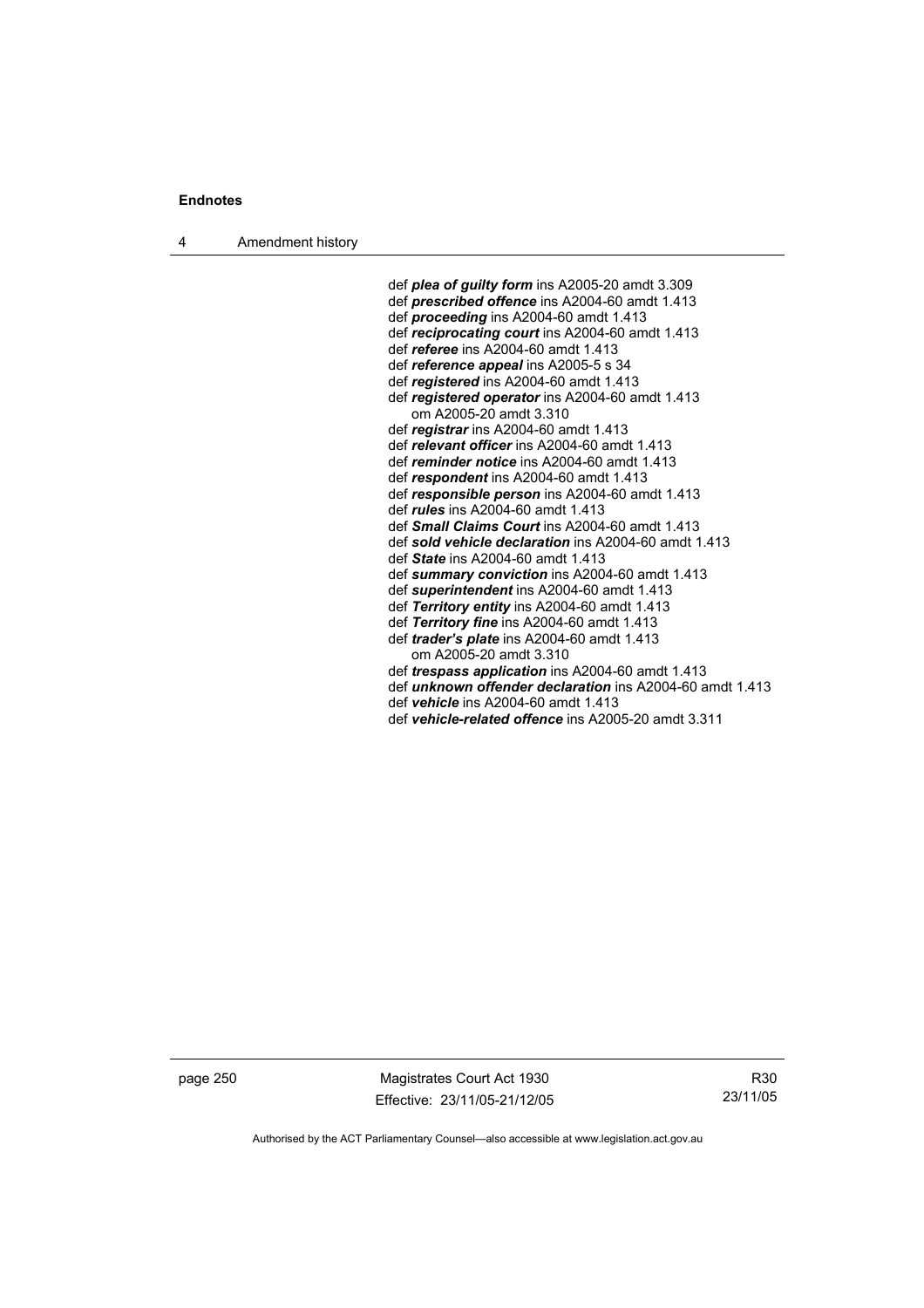# **5 Earlier republications**

Some earlier republications were not numbered. The number in column 1 refers to the publication order.

Since 12 September 2001 every authorised republication has been published in electronic pdf format on the ACT legislation register. A selection of authorised republications have also been published in printed format. These republications are marked with an asterisk (\*) in column 1. Electronic and printed versions of an authorised republication are identical.

| <b>Republication No</b> | <b>Amendments to</b> | <b>Republication date</b> |
|-------------------------|----------------------|---------------------------|
| 1                       | Act 1992 No 37       | 3 August 1992             |
| $\overline{2}$          | Act 1993 No 91       | 31 December 1993          |
| 3                       | Act 1994 No 81       | 10 April 1995             |
| 4                       | Act 1997 No 25       | 30 May 1997               |
| 5                       | Act 1997 No 96       | 1 June 1998               |
| 6                       | Act 1999 No 12       | 31 March 1999             |
| $\overline{7}$          | Act 2000 No 60       | 20 November 2000          |
| 8                       | Act 2001 No 90       | 12 September 2001         |
| 9                       | Act 2001 No 90       | 3 December 2001           |
| 10                      | Act 2002 No 2        | 14 March 2002             |
| $11*$                   | Act 2002 No 2        | 27 March 2002             |
| 12                      | Act 2002 No 2        | 1 July 2002               |
| 13                      | Act 2002 No 2        | 13 September 2002         |
| 14                      | Act 2002 No 30       | 17 September 2002         |
| 15                      | Act 2002 No 36       | 11 October 2002           |
| 16                      | Act 2002 No 36       | 1 January 2003            |
| 16 (RI)                 | Act 2002 No 49 ‡     | 12 February 2003          |
| 17                      | A2003-2              | 31 March 2003             |
| 18                      | A2003-2              | 12 October 2003           |
| 19                      | A2003-56             | 19 December 2003          |
| 20                      | A2004-2              | 22 March 2004             |
|                         |                      |                           |

R30 23/11/05

Magistrates Court Act 1930 Effective: 23/11/05-21/12/05 page 251